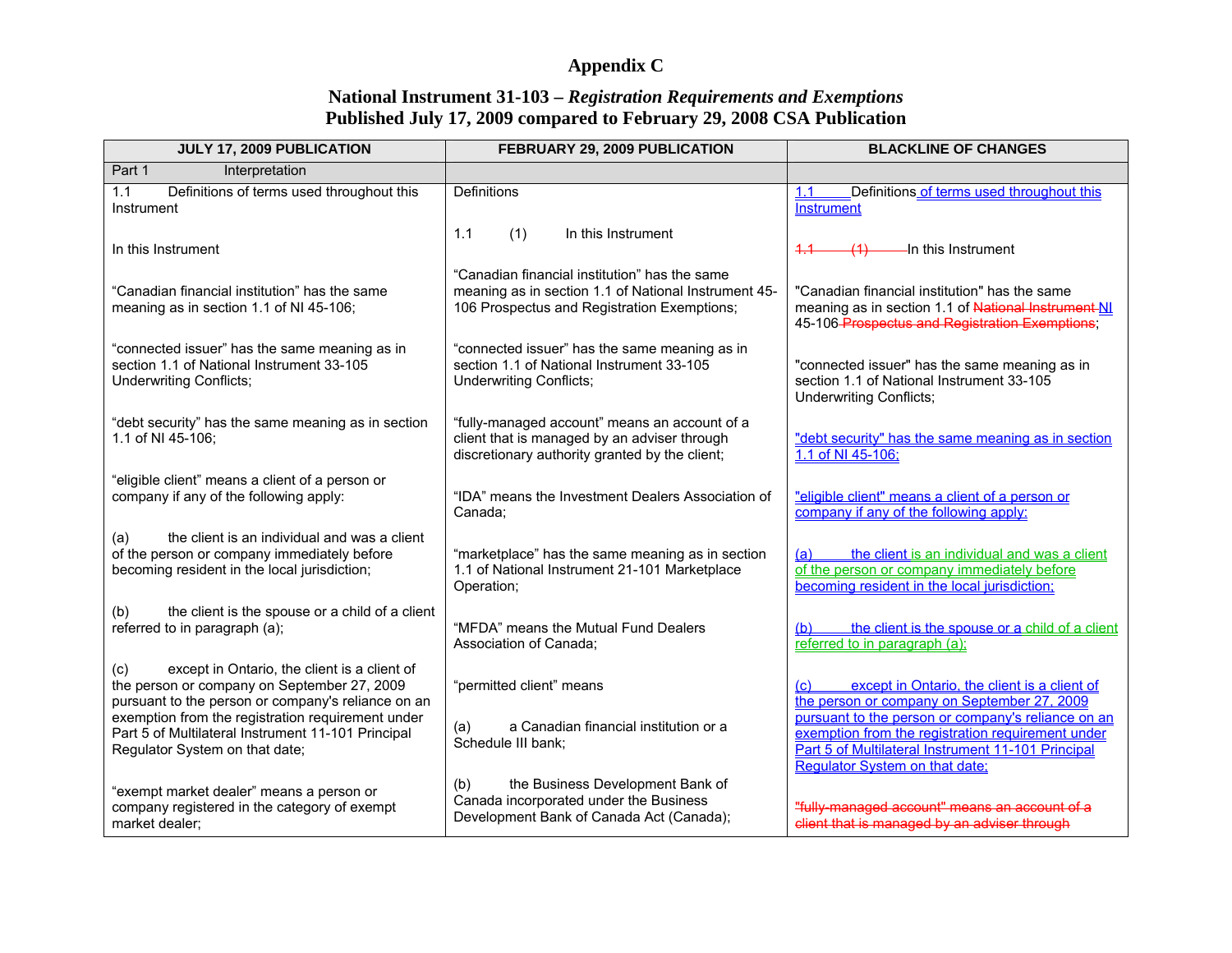| JULY 17, 2009 PUBLICATION                                                                                                                                                                                                                                   | <b>FEBRUARY 29, 2009 PUBLICATION</b>                                                                                                                                                                                                                             | <b>BLACKLINE OF CHANGES</b>                                                                                                                                                                                  |
|-------------------------------------------------------------------------------------------------------------------------------------------------------------------------------------------------------------------------------------------------------------|------------------------------------------------------------------------------------------------------------------------------------------------------------------------------------------------------------------------------------------------------------------|--------------------------------------------------------------------------------------------------------------------------------------------------------------------------------------------------------------|
| "IIROC" means the Investment Industry Regulatory<br>Organization of Canada;                                                                                                                                                                                 | a subsidiary of any person or company<br>(c)<br>referred to in paragraph (a) or (b), if the person or<br>company owns all of the voting securities of the                                                                                                        | discretionary authority granted by the client;<br>"exempt market dealer" means a person or<br>company registered in the category of exempt<br>market dealer:                                                 |
| "investment dealer" means a person or company<br>registered in the category of investment dealer;                                                                                                                                                           | subsidiary, except the voting securities required by<br>law to be owned by directors of the subsidiary;                                                                                                                                                          | "IDAIIROC" means the Investment Dealers<br>Association Industry Regulatory Organization of                                                                                                                   |
| "managed account" means an account of a client for<br>which a person or company makes the investment<br>decisions if that person or company has discretion<br>to trade in securities for the account without<br>requiring the client's express consent to a | a person or company registered under the<br>(d)<br>securities legislation of a jurisdiction of Canada as<br>an adviser or dealer, other than a scholarship plan<br>dealer or a restricted dealer;                                                                | Canada:<br>"investment dealer" means a person or company<br>registered in the category of investment dealer;                                                                                                 |
| transaction;<br>"marketplace" has the same meaning as in section<br>1.1 of National Instrument 21-101 Marketplace                                                                                                                                           | a pension fund that is regulated by either<br>(e)<br>the federal Office of the Superintendent of Financial<br>Institutions or a pension commission or similar<br>regulatory authority of a jurisdiction of Canada;                                               | "managed account" means an account of a client for<br>which a person or company makes the investment<br>decisions if that person or company has discretion<br>to trade in securities for the account without |
| Operation;<br>"MFDA" means the Mutual Fund Dealers<br>Association of Canada;                                                                                                                                                                                | an entity organized in a foreign jurisdiction<br>(f)<br>that is analogous to any of the entities referred to in<br>paragraphs (a) to (e);                                                                                                                        | requiring the client's express consent to a<br>transaction;<br>"marketplace" has the same meaning as in section<br>1.1 of National Instrument 21-101 Marketplace                                             |
| "mutual fund dealer" means a person or company<br>registered in the category of mutual fund dealer;<br>"NI 45-106" means National Instrument 45-106                                                                                                         | the Government of Canada or a jurisdiction<br>(g)<br>of Canada, or any crown corporation, agency or<br>wholly-owned entity of the Government of Canada<br>or a jurisdiction of Canada;                                                                           | Operation;<br>"MFDA" means the Mutual Fund Dealers<br>Association of Canada;                                                                                                                                 |
| Prospectus and Registration Exemptions;<br>"permitted client" means any of the following:                                                                                                                                                                   | a municipality, public board or commission<br>(h)<br>in Canada and a metropolitan community, school<br>board, the Comité de gestion de la taxe scolaire de<br>l'île de Montréal or an intermunicipal management                                                  | "mutual fund dealer" means a person or company<br>registered in the category of mutual fund dealer;                                                                                                          |
| a Canadian financial institution or a<br>(a)<br>Schedule III bank:                                                                                                                                                                                          | board in Québec;                                                                                                                                                                                                                                                 | "NI 45-106" means National Instrument 45-106<br><b>Prospectus and Registration Exemptions;</b>                                                                                                               |
| the Business Development Bank of<br>(b)<br>Canada incorporated under the Business<br>Development Bank of Canada Act (Canada);                                                                                                                               | a trust company or trust corporation<br>(i)<br>registered or authorized to carry on business under<br>the Trust and Loan Companies Act (Canada) or<br>under comparable legislation in a jurisdiction of<br>Canada or a foreign jurisdiction, acting on behalf of | "permitted client" means any of the following:<br>a Canadian financial institution or a<br>(a)                                                                                                               |
|                                                                                                                                                                                                                                                             | a fully-managed account managed by the trust                                                                                                                                                                                                                     | Schedule III bank;                                                                                                                                                                                           |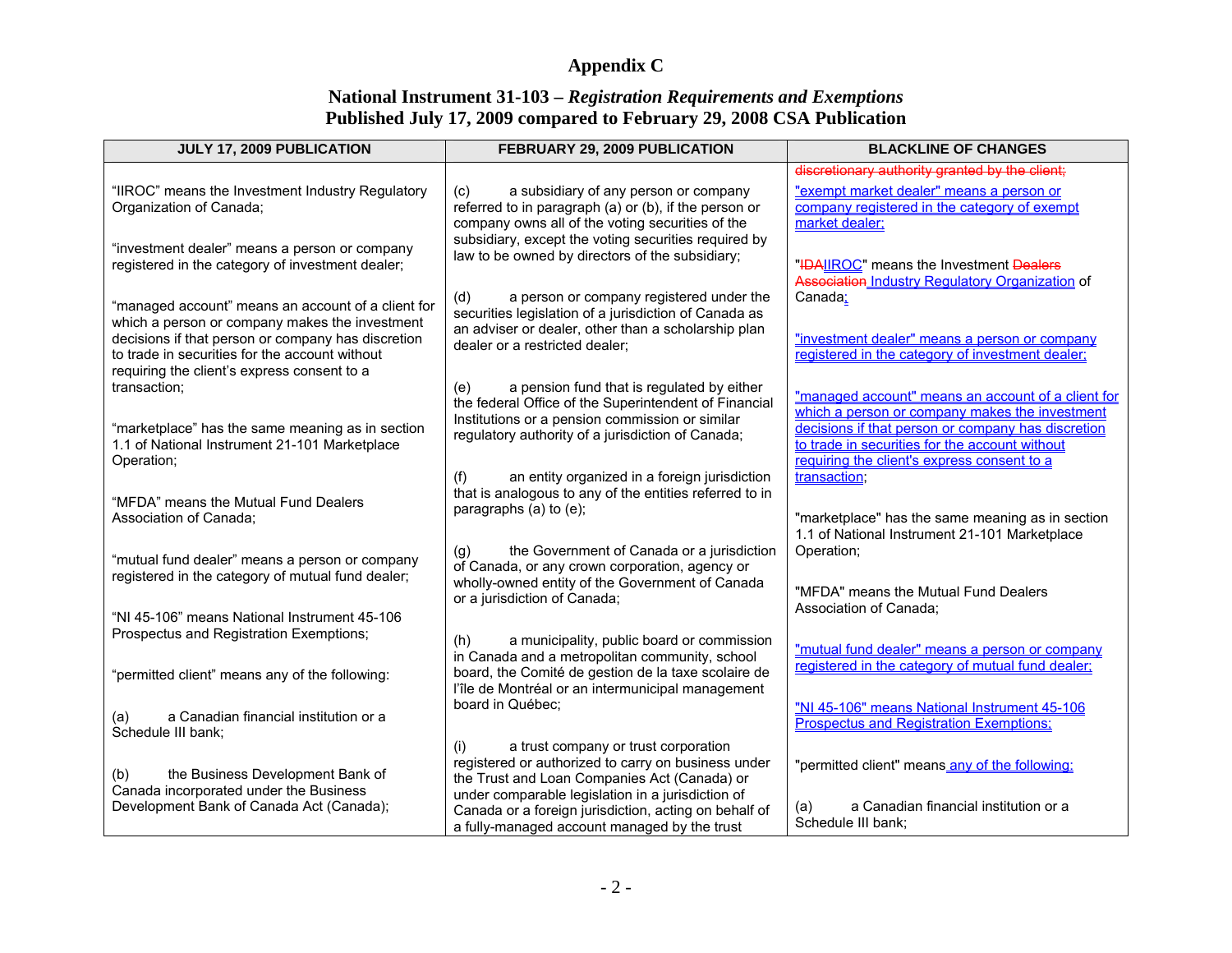| JULY 17, 2009 PUBLICATION                                                                                                                                                                                                                               | <b>FEBRUARY 29, 2009 PUBLICATION</b>                                                                                                                                                                                                                                              | <b>BLACKLINE OF CHANGES</b>                                                                                                                                                                                                                                          |
|---------------------------------------------------------------------------------------------------------------------------------------------------------------------------------------------------------------------------------------------------------|-----------------------------------------------------------------------------------------------------------------------------------------------------------------------------------------------------------------------------------------------------------------------------------|----------------------------------------------------------------------------------------------------------------------------------------------------------------------------------------------------------------------------------------------------------------------|
|                                                                                                                                                                                                                                                         | company or trust corporation, as the case may be;                                                                                                                                                                                                                                 |                                                                                                                                                                                                                                                                      |
| a subsidiary of any person or company<br>(c)<br>referred to in paragraph (a) or (b), if the person or<br>company owns all of the voting securities of the<br>subsidiary, except the voting securities required by                                       | a person or company acting on behalf of a<br>(i)<br>fully-managed account managed by the person or<br>company, if the person or company is registered or                                                                                                                          | the Business Development Bank of<br>(b)<br>Canada incorporated under the Business<br>Development Bank of Canada Act (Canada);                                                                                                                                        |
| law to be owned by directors of the subsidiary;<br>a person or company registered under the<br>(d)<br>securities legislation of a jurisdiction of Canada as<br>an adviser or dealer, other than as a scholarship<br>plan dealer or a restricted dealer; | authorized to carry on business as an adviser or the<br>equivalent under the securities legislation of a<br>jurisdiction of Canada or a foreign jurisdiction;<br>(k)<br>an investment fund that is advised by a<br>person or company registered as an portfolio                   | a subsidiary of any person or company<br>(c)<br>referred to in paragraph (a) or (b), if the person or<br>company owns all of the voting securities of the<br>subsidiary, except the voting securities required by<br>law to be owned by directors of the subsidiary; |
| a pension fund that is regulated by either<br>(e)<br>the federal Office of the Superintendent of Financial<br>Institutions or a pension commission or similar                                                                                           | manager under the securities legislation of a<br>jurisdiction of Canada;<br>(1)<br>a registered charity under the Income Tax                                                                                                                                                      | (d)<br>a person or company registered under the<br>securities legislation of a jurisdiction of Canada as<br>an adviser or dealer, other than as a scholarship<br>plan dealer or a restricted dealer;                                                                 |
| regulatory authority of a jurisdiction of Canada or a<br>wholly-owned subsidiary of such a pension fund;<br>an entity organized in a foreign jurisdiction<br>(f)                                                                                        | Act (Canada) that obtains advice on the securities to<br>be traded from an eligibility adviser, as defined in<br>National Instrument 45-106 Prospectus and<br>Registration Exemptions, or an adviser registered                                                                   | (e)<br>a pension fund that is regulated by either<br>the federal Office of the Superintendent of Financial<br>Institutions or a pension commission or similar                                                                                                        |
| that is analogous to any of the entities referred to in<br>paragraphs (a) to (e);                                                                                                                                                                       | under the securities legislation of the jurisdiction of<br>the registered charity;                                                                                                                                                                                                | regulatory authority of a jurisdiction of Canada or a<br>wholly-owned subsidiary of such a pension fund;                                                                                                                                                             |
| the Government of Canada or a jurisdiction<br>(g)<br>of Canada, or any Crown corporation, agency or<br>wholly-owned entity of the Government of Canada<br>or a jurisdiction of Canada;                                                                  | an individual who beneficially owns,<br>(m)<br>directly or indirectly, financial assets, as defined in<br>National Instrument 45-106 Prospectus and<br>Registration Exemptions, having an aggregate<br>realizable value that, before taxes but net of any                         | an entity organized in a foreign jurisdiction<br>(f)<br>that is analogous to any of the entities referred to in<br>paragraphs (a) to (e);                                                                                                                            |
| any national, federal, state, provincial,<br>(h)<br>territorial or municipal government of or in any<br>foreign jurisdiction, or any agency of that<br>government;                                                                                      | related liabilities, exceeds \$5 million or its equivalent<br>in another currency as certified by the individual;<br>a person or company that is entirely<br>(n)                                                                                                                  | the Government of Canada or a jurisdiction<br>(g)<br>of Canada, or any erown Crown corporation, agency<br>or wholly-owned entity of the Government of<br>Canada or a jurisdiction of Canada;                                                                         |
| a municipality, public board or commission<br>(i)<br>in Canada and a metropolitan community, school<br>board, the Comité de gestion de la taxe scolaire de<br>l'île de Montréal or an intermunicipal management<br>board in Québec;                     | owned, legally and beneficially, by an individual or<br>individuals referred to in paragraph (m), who hold its<br>or their ownership interest in the person or company<br>directly or through a trust the trustee of which is a<br>trust company referred to in paragraph (i); or | (h)<br>any national, federal, state, provincial,<br>territorial or municipal government of or in any<br>foreign jurisdiction, or any agency of that<br>government;                                                                                                   |
|                                                                                                                                                                                                                                                         | a corporation that has shareholders' equity<br>(0)                                                                                                                                                                                                                                | a municipality, public board or commission<br>$\mathbf{u}$                                                                                                                                                                                                           |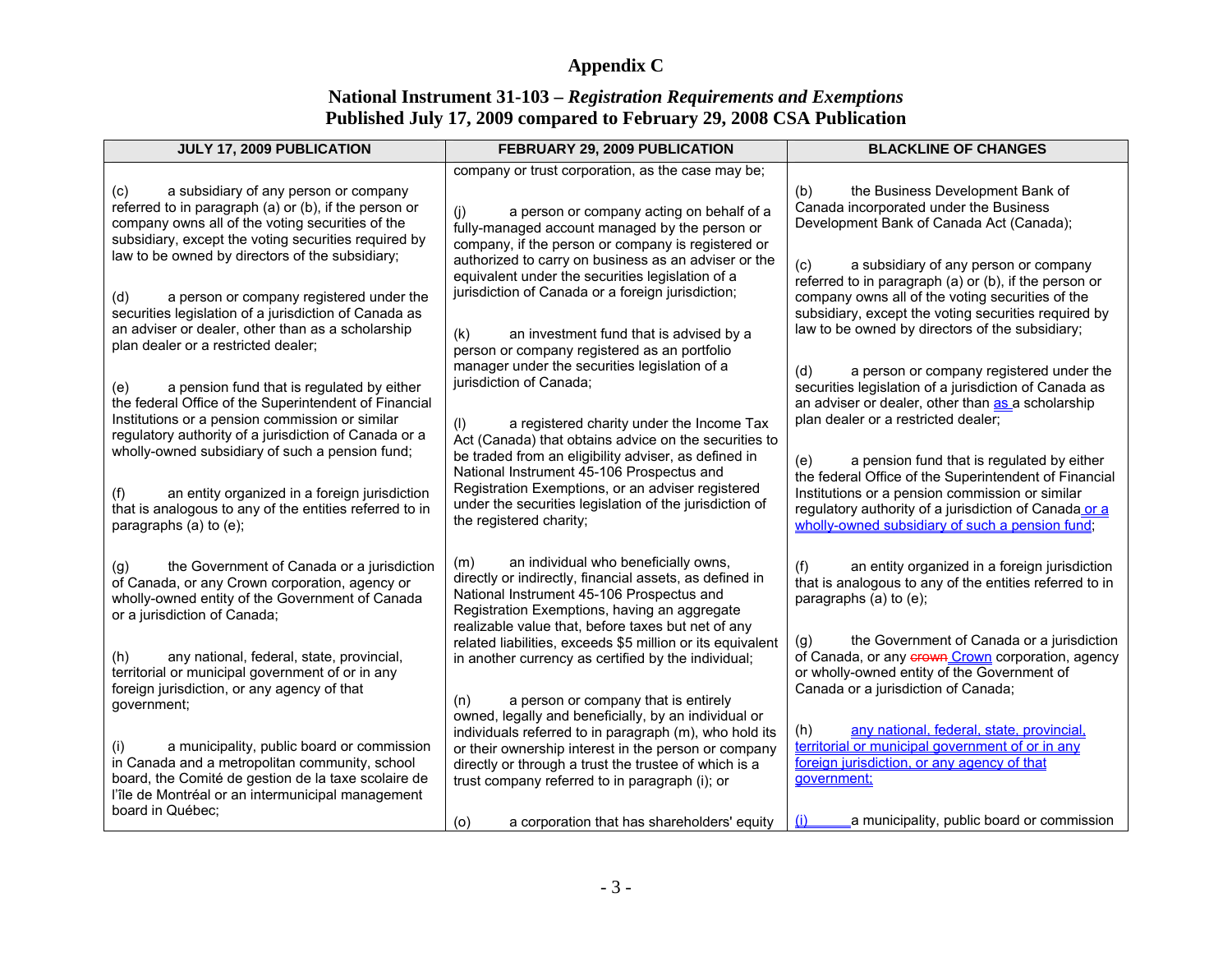| JULY 17, 2009 PUBLICATION                                                                                                                                                                                                                                                | FEBRUARY 29, 2009 PUBLICATION                                                                                                                                                                        | <b>BLACKLINE OF CHANGES</b>                                                                                                                                                                                                                                                        |
|--------------------------------------------------------------------------------------------------------------------------------------------------------------------------------------------------------------------------------------------------------------------------|------------------------------------------------------------------------------------------------------------------------------------------------------------------------------------------------------|------------------------------------------------------------------------------------------------------------------------------------------------------------------------------------------------------------------------------------------------------------------------------------|
| a trust company or trust corporation<br>(j)<br>registered or authorized to carry on business under<br>the Trust and Loan Companies Act (Canada) or<br>under comparable legislation in a jurisdiction of                                                                  | of at least \$100 million on a consolidated basis or its<br>equivalent in another currency;<br>"registered firm" means a registered dealer, a<br>registered adviser, or a registered investment fund | in Canada and a metropolitan community, school<br>board, the Comité de gestion de la taxe scolaire de<br>l'île de Montréal or an intermunicipal management<br>board in Québec;                                                                                                     |
| Canada or a foreign jurisdiction, acting on behalf of<br>a managed account managed by the trust company<br>or trust corporation, as the case may be;                                                                                                                     | manager;<br>"registered individual" means an individual who is<br>registered                                                                                                                         | $(\ddot{\mathbf{H}})$<br>a trust company or trust corporation<br>registered or authorized to carry on business under<br>the Trust and Loan Companies Act (Canada) or<br>under comparable legislation in a jurisdiction of<br>Canada or a foreign jurisdiction, acting on behalf of |
| a person or company acting on behalf of a<br>(k)<br>managed account managed by the person or<br>company, if the person or company is registered or<br>authorized to carry on business as an adviser or the<br>equivalent under the securities legislation of a           | to trade or advise on behalf of a registered<br>(a)<br>firm,                                                                                                                                         | a fully-managed account managed by the trust<br>company or trust corporation, as the case may be;<br>(ik)<br>a person or company acting on behalf of a                                                                                                                             |
| jurisdiction of Canada or a foreign jurisdiction;<br>an investment fund if one or both of the<br>(1)                                                                                                                                                                     | (b)<br>in the category of ultimate designated<br>person, or                                                                                                                                          | fully-managed account managed by the person or<br>company, if the person or company is registered or<br>authorized to carry on business as an adviser or the                                                                                                                       |
| following apply:                                                                                                                                                                                                                                                         | in the category of chief compliance officer;<br>(c)                                                                                                                                                  | equivalent under the securities legislation of a<br>jurisdiction of Canada or a foreign jurisdiction:                                                                                                                                                                              |
| the fund is managed by a person or<br>(i)<br>company registered as an investment fund manager<br>under the securities legislation of a jurisdiction of<br>Canada;                                                                                                        | "related issuer" has the same meaning as in section<br>1.1 of National Instrument 33-105 Underwriting<br>Conflicts; and                                                                              | an investment fund that is advised by a<br>$H +$<br>person or company registered as an portfolio<br>manager under the securities legislation of a<br>jurisdiction of Canada:                                                                                                       |
| the fund is advised by a person or<br>(ii)<br>company authorized to act as an adviser under the<br>securities legislation of a jurisdiction of Canada;                                                                                                                   | "Schedule III bank" means an authorized foreign<br>bank named in Schedule III of the Bank Act<br>(Canada).                                                                                           | an investment fund if one or both of the<br>(1)<br>following apply:                                                                                                                                                                                                                |
| in respect of a dealer, a registered charity<br>(m)<br>under the Income Tax Act (Canada) that obtains<br>advice on the securities to be traded from an<br>eligibility adviser, as defined in section 1.1 of NI 45-<br>106, or an adviser registered under the securities | Except in Part 8, in Alberta, British<br>(2)<br>Columbia and Saskatchewan, a reference to<br>"security" or "securities" in this Instrument includes<br>"exchange contract" or "exchange contracts".  | the fund is managed by a person or<br>(i)<br>company registered as an investment fund manager<br>under the securities legislation of a jurisdiction of<br>Canada;                                                                                                                  |
| legislation of the jurisdiction of the registered<br>charity;                                                                                                                                                                                                            | Definitions - mobility exemptions                                                                                                                                                                    | the fund is advised by a person or<br>(ii)<br>company authorized to act as an adviser under the                                                                                                                                                                                    |
| in respect of an adviser, a registered<br>(n)<br>charity under the Income Tax Act (Canada) that is                                                                                                                                                                       | In this Division,<br>8.20                                                                                                                                                                            | securities legislation of a jurisdiction of Canada;                                                                                                                                                                                                                                |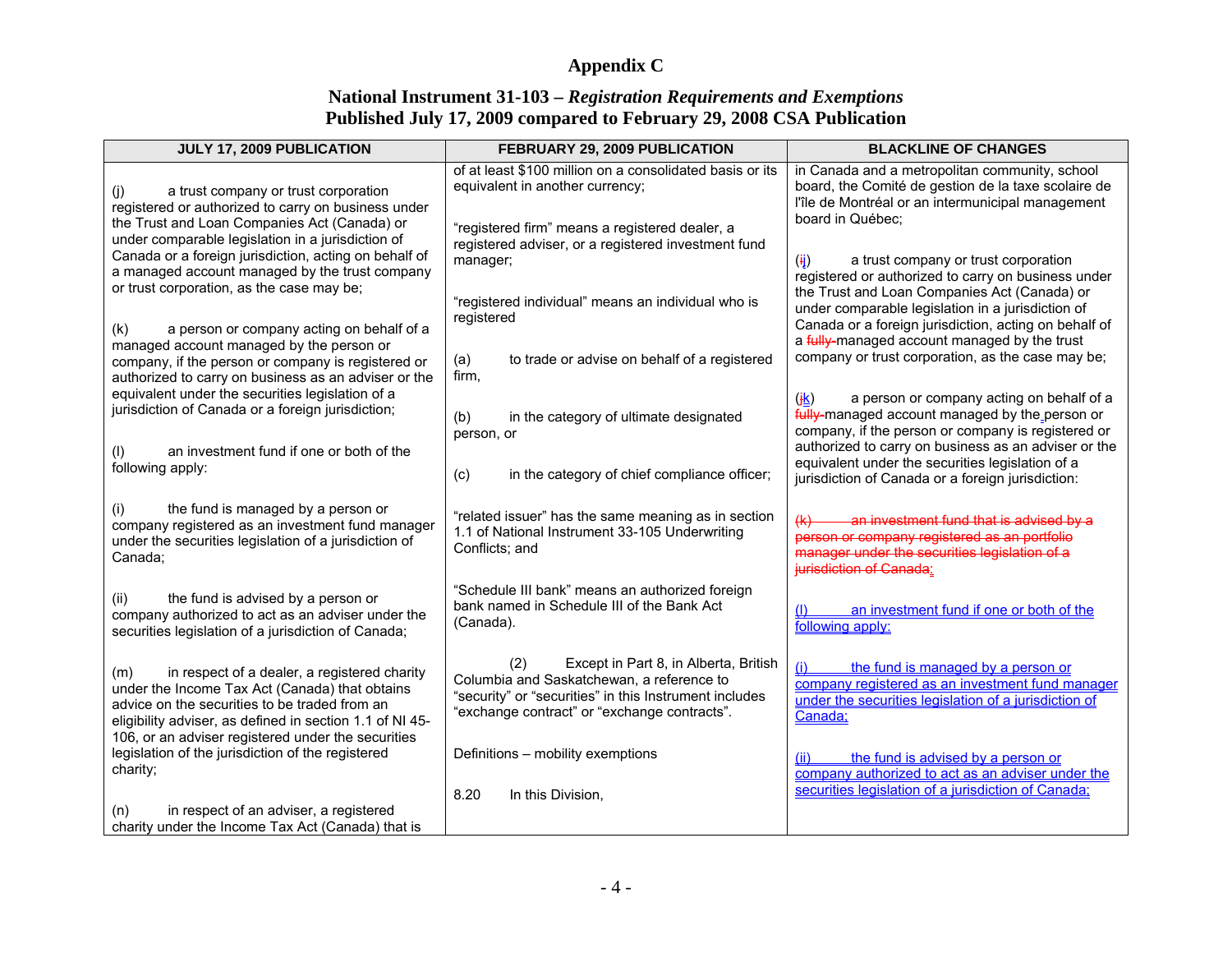| JULY 17, 2009 PUBLICATION                                                                                                                                                                                                 | <b>FEBRUARY 29, 2009 PUBLICATION</b>                                                                                                                            | <b>BLACKLINE OF CHANGES</b>                                                                                                                                                                                                   |
|---------------------------------------------------------------------------------------------------------------------------------------------------------------------------------------------------------------------------|-----------------------------------------------------------------------------------------------------------------------------------------------------------------|-------------------------------------------------------------------------------------------------------------------------------------------------------------------------------------------------------------------------------|
| advised by an eligibility adviser, as defined in<br>section 1.1 of NI 45-106, or an adviser registered<br>under the securities legislation of the jurisdiction of<br>the registered charity;                              | "eligible client" means, for a person or company, a<br>client of the person or company if the client<br>is an individual and was a client of the<br>(a)         | $(4)$ (m) in respect of a dealer, a registered charity<br>under the Income Tax Act (Canada) that obtains<br>advice on the securities to be traded from an<br>eligibility adviser, as defined in National Instrument           |
| an individual who beneficially owns<br>(0)<br>financial assets, as defined in section 1.1 of NI 45-<br>106, having an aggregate realizable value that,                                                                    | person or company immediately before the client<br>became a resident of the local jurisdiction, or                                                              | 45-106 Prospectus and Registration Exemptions, or<br>an adviser registered under the securities legislation<br>of the jurisdiction of the registered charity; section<br>1.1 of NI 45-106, or an adviser registered under the |
| before taxes but net of any related liabilities,<br>exceeds \$5 million;                                                                                                                                                  | is a spouse or child of a client referred to in<br>(b)<br>paragraph (a);                                                                                        | securities legislation of the jurisdiction of the<br>registered charity;                                                                                                                                                      |
| (p)<br>a person or company that is entirely owned<br>by an individual or individuals referred to in<br>paragraph (o), who holds the beneficial ownership                                                                  | "NI 31-101" means National Instrument 31-101<br>National Registration System;                                                                                   | in respect of an adviser, a registered<br>(n)<br>charity under the Income Tax Act (Canada) that is<br>advised by an eligibility adviser, as defined in                                                                        |
| interest in the person or company directly or through<br>a trust, the trustee of which is a trust company or<br>trust corporation registered or authorized to carry on<br>business under the Trust and Loan Companies Act | "non-principal jurisdiction" means, for a person or<br>company, each jurisdiction of Canada that is not the<br>principal jurisdiction of the person or company; | section 1.1 of NI 45-106, or an adviser registered<br>under the securities legislation of the jurisdiction of<br>the registered charity;                                                                                      |
| (Canada) or under comparable legislation in a<br>jurisdiction of Canada or a foreign jurisdiction;                                                                                                                        | "principal jurisdiction" means, for a person or<br>company, the jurisdiction of the principal regulator;                                                        | an individual who beneficially owns-<br>(mac)<br>directly or indirectly, financial assets, as defined in<br>National Instrument 45-106 Prospectus and<br>Registration Exemptions, section 1.1 of NI 45-106,                   |
| a person or company, other than an<br>(q)<br>individual or an investment fund, that has net assets<br>of at least \$25 million as shown on its most recently                                                              | "principal regulator" means                                                                                                                                     | having an aggregate realizable value that, before<br>taxes but net of any related liabilities, exceeds \$5<br>million or its equivalent in another currency as                                                                |
| prepared financial statements;                                                                                                                                                                                            | for a person or company other than an<br>(a)<br>individual, the securities regulatory authority or the                                                          | certified by the individual;                                                                                                                                                                                                  |
| a person or company that distributes<br>(r)<br>securities of its own issue in Canada only to<br>persons or companies referred to in paragraphs (a)                                                                        | regulator in the jurisdiction of Canada in which the<br>person or company's head office is located, and                                                         | a person or company that is entirely<br>(HD)<br>owned, legally and beneficially, by an individual or<br>individuals referred to in paragraph (mo), who hold                                                                   |
| to $(q)$ ;                                                                                                                                                                                                                | for an individual, the securities regulatory<br>(b)<br>authority or the regulator in the jurisdiction of                                                        | its or their holds the beneficial ownership interest in<br>the person or company directly or through a trust.                                                                                                                 |
| "portfolio manager" means a person or company<br>registered in the category of portfolio manager;                                                                                                                         | Canada in which the individual's working office is<br>located; and                                                                                              | the trustee of which is a trust company referred to in<br>paragraph (i): or trust corporation registered or<br>authorized to carry on business under the Trust and                                                            |
| "principal jurisdiction" means                                                                                                                                                                                            | "working office" has the same meaning as in NI 31-<br>101.                                                                                                      | Loan Companies Act (Canada) or under<br>comparable legislation in a jurisdiction of Canada or<br>a foreign jurisdiction;                                                                                                      |
| for a person or company other than an<br>(a)                                                                                                                                                                              |                                                                                                                                                                 |                                                                                                                                                                                                                               |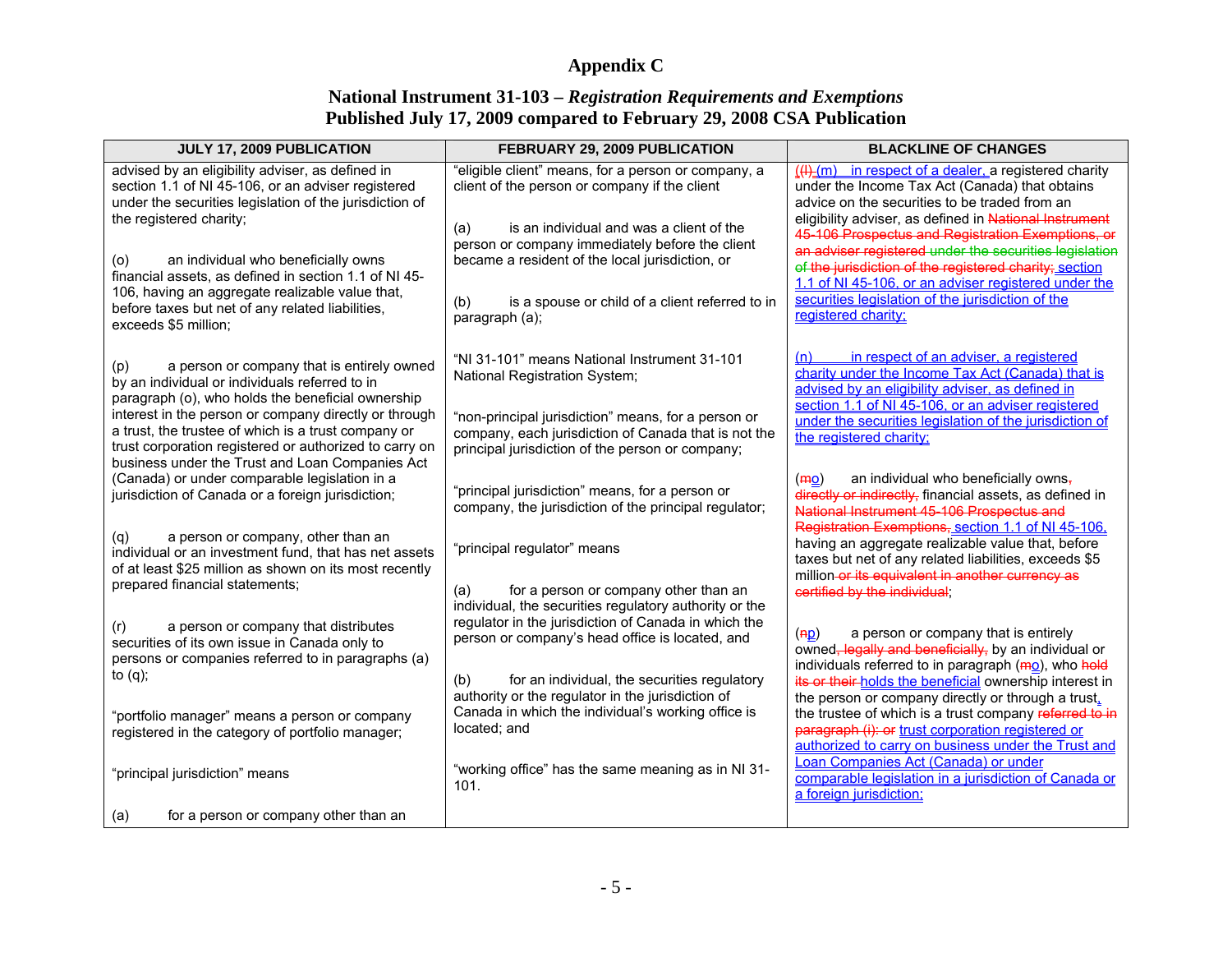| JULY 17, 2009 PUBLICATION                                                                                                  | <b>FEBRUARY 29, 2009 PUBLICATION</b> | <b>BLACKLINE OF CHANGES</b>                                                                                                                                                                                                |
|----------------------------------------------------------------------------------------------------------------------------|--------------------------------------|----------------------------------------------------------------------------------------------------------------------------------------------------------------------------------------------------------------------------|
| individual, the jurisdiction of Canada in which the<br>person or company's head office is located, and                     |                                      | a corporation a person or company, other<br><u>(eg)</u><br>than an individual or an investment fund, that has<br>shareholders' equity net assets of at least \$400<br>million on a consolidated basis or its equivalent in |
| for an individual, the jurisdiction of Canada<br>(b)<br>in which the individual's working office is located;               |                                      | another currency; 25 million as shown on its most<br>recently prepared financial statements;                                                                                                                               |
| "registered firm" means a registered dealer, a<br>registered adviser, or a registered investment fund<br>manager;          |                                      | a person or company that distributes<br><u>(r)</u><br>securities of its own issue in Canada only to<br>persons or companies referred to in paragraphs (a)<br>$to (q)$ ;                                                    |
| "registered individual" means an individual who is<br>registered                                                           |                                      | "portfolio manager" means a person or company<br>registered in the category of portfolio manager;                                                                                                                          |
| in a category that authorizes the individual<br>(a)<br>to act as a dealer or an adviser on behalf of a<br>registered firm, |                                      | "principal jurisdiction" means                                                                                                                                                                                             |
| (b)<br>as ultimate designated person, or                                                                                   |                                      | for a person or company other than an<br><u>(a) </u><br>individual, the jurisdiction of Canada in which the<br>person or company's head office is located, and                                                             |
| as chief compliance officer;<br>(c)                                                                                        |                                      |                                                                                                                                                                                                                            |
| "related issuer" has the same meaning as in section<br>1.1 of National Instrument 33-105 Underwriting                      |                                      | for an individual, the jurisdiction of Canada<br>(b)<br>in which the individual's working office is located;                                                                                                               |
| Conflicts;<br>"restricted dealer" means a person or company                                                                |                                      | "registered firm" means a registered dealer, a<br>registered adviser, or a registered investment fund<br>manager;                                                                                                          |
| registered in the category of restricted dealer;                                                                           |                                      |                                                                                                                                                                                                                            |
| "restricted portfolio manager" means a person or<br>company registered in the category of restricted                       |                                      | "registered individual" means an individual who is<br>registered                                                                                                                                                           |
| portfolio manager;<br>"Schedule III bank" means an authorized foreign                                                      |                                      | to trade or advise)<br>in a category<br>(a <del>)</del><br>that authorizes the individual to act as a dealer or an<br>adviser on behalf of a registered firm,                                                              |
| bank named in Schedule III of the Bank Act<br>(Canada);                                                                    |                                      | in the category of as ultimate designated<br>(b)                                                                                                                                                                           |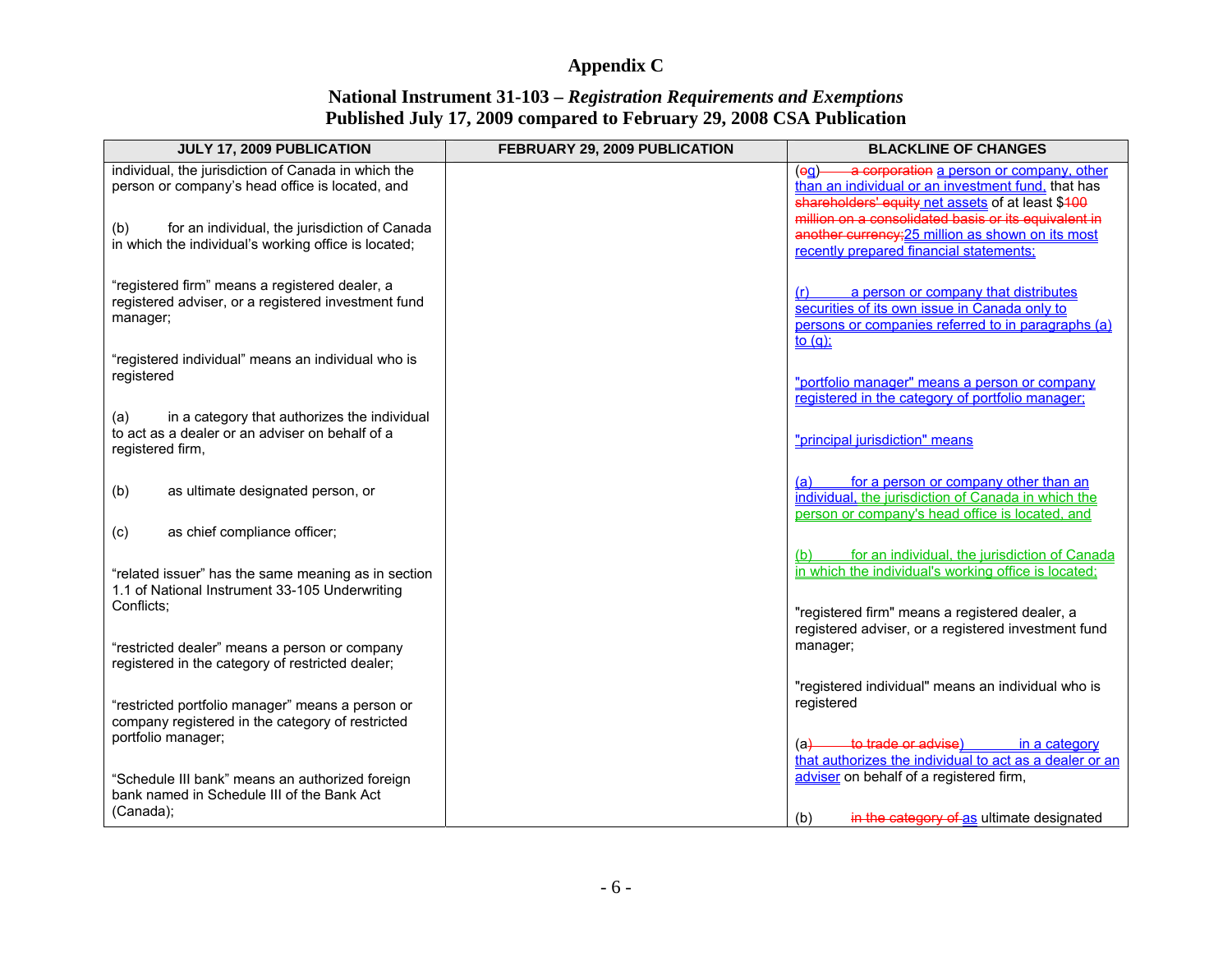| JULY 17, 2009 PUBLICATION                                                                                                                                                                     | <b>FEBRUARY 29, 2009 PUBLICATION</b> | <b>BLACKLINE OF CHANGES</b>                                                                                                                                                                  |
|-----------------------------------------------------------------------------------------------------------------------------------------------------------------------------------------------|--------------------------------------|----------------------------------------------------------------------------------------------------------------------------------------------------------------------------------------------|
| "scholarship plan dealer" means a person or<br>company registered in the category of scholarship<br>plan dealer:                                                                              |                                      | person, or<br>in the category of as chief compliance<br>(c)<br>officer;                                                                                                                      |
| "sponsoring firm" means the registered firm on<br>whose behalf an individual acts as a dealer, an<br>underwriter, an adviser, a chief compliance officer or<br>an ultimate designated person; |                                      | "related issuer" has the same meaning as in section<br>1.1 of National Instrument 33-105 Underwriting<br>Conflicts; and                                                                      |
| "subsidiary" has the same meaning as in section 1.1<br>of NI 45-106;                                                                                                                          |                                      | "restricted dealer" means a person or company<br>registered in the category of restricted dealer;                                                                                            |
| "working office" means the office of the sponsoring<br>firm where an individual does most of his or her<br>business.                                                                          |                                      | "restricted portfolio manager" means a person or<br>company registered in the category of restricted<br>portfolio manager;                                                                   |
|                                                                                                                                                                                               |                                      | "Schedule III bank" means an authorized foreign<br>bank named in Schedule III of the Bank Act<br>(Canada):                                                                                   |
|                                                                                                                                                                                               |                                      | Except in Part 8, in Alberta, British<br>Columbia and Saskatchewan, a reference to<br>"security" or "securities" in this Instrument includes<br>"exchange contract" or "exchange contracts". |
|                                                                                                                                                                                               |                                      | Definitions - mobility exemptions                                                                                                                                                            |
|                                                                                                                                                                                               |                                      | In this Division,<br>8.20                                                                                                                                                                    |
|                                                                                                                                                                                               |                                      | "eligible client" means, for a person or company, a<br>client of the person or company if the client                                                                                         |
|                                                                                                                                                                                               |                                      | is an individual and was a client of the<br>person or company immediately before the client<br>became a resident of the local jurisdiction, or                                               |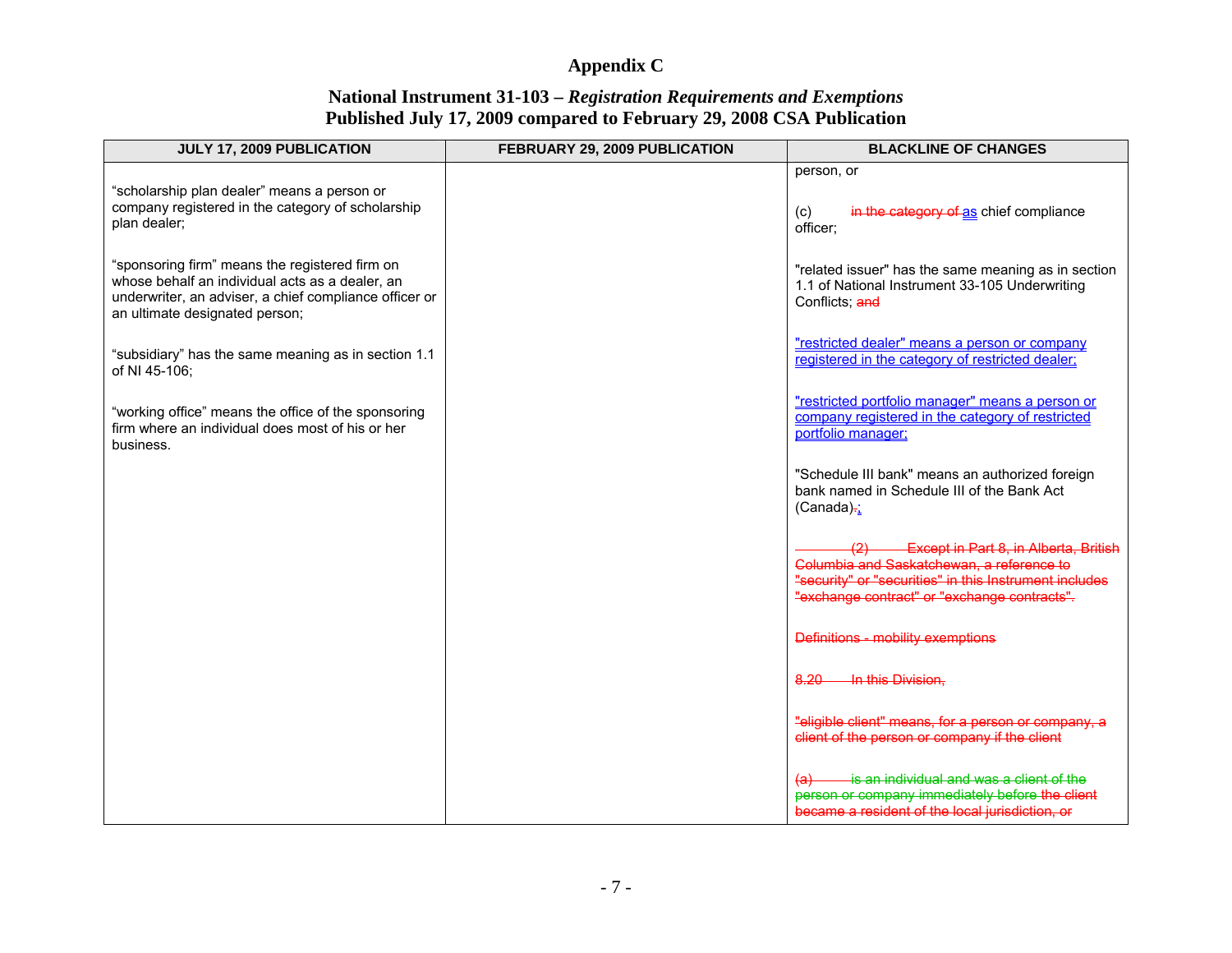| <b>JULY 17, 2009 PUBLICATION</b> | <b>FEBRUARY 29, 2009 PUBLICATION</b> | <b>BLACKLINE OF CHANGES</b>                                                                                                                                                                                |
|----------------------------------|--------------------------------------|------------------------------------------------------------------------------------------------------------------------------------------------------------------------------------------------------------|
|                                  |                                      | is a spouse or child of a client referred to in<br>paragraph (a);                                                                                                                                          |
|                                  |                                      | "NI 31 101" means National Instrument 31 104<br><b>National Registration System;</b>                                                                                                                       |
|                                  |                                      | "non-principal jurisdiction" means, for a person or<br>company, each jurisdiction of Canada that is not the<br>principal jurisdiction of the person or company;                                            |
|                                  |                                      | "principal jurisdiction" means, for a person or<br>company, the jurisdiction of the principal regulator;                                                                                                   |
|                                  |                                      | "principal regulator" means                                                                                                                                                                                |
|                                  |                                      | for a person or company other than an<br>individual, the securities regulatory authority or the<br>regulator in the jurisdiction of Canada in which the<br>person or company's head office is located, and |
|                                  |                                      | for an individual, the securities regulatory<br>$\leftrightarrow$<br>authority or the regulator in the jurisdiction of<br>Canada in which the individual's working office is<br>located; and               |
|                                  |                                      | "scholarship plan dealer" means a person or<br>company registered in the category of scholarship<br>plan dealer;                                                                                           |
|                                  |                                      | "sponsoring firm" means the registered firm on<br>whose behalf an individual acts as a dealer, an<br>underwriter, an adviser, a chief compliance officer or<br>an ultimate designated person;              |
|                                  |                                      | "subsidiary" has the same meaning as in section 1.1                                                                                                                                                        |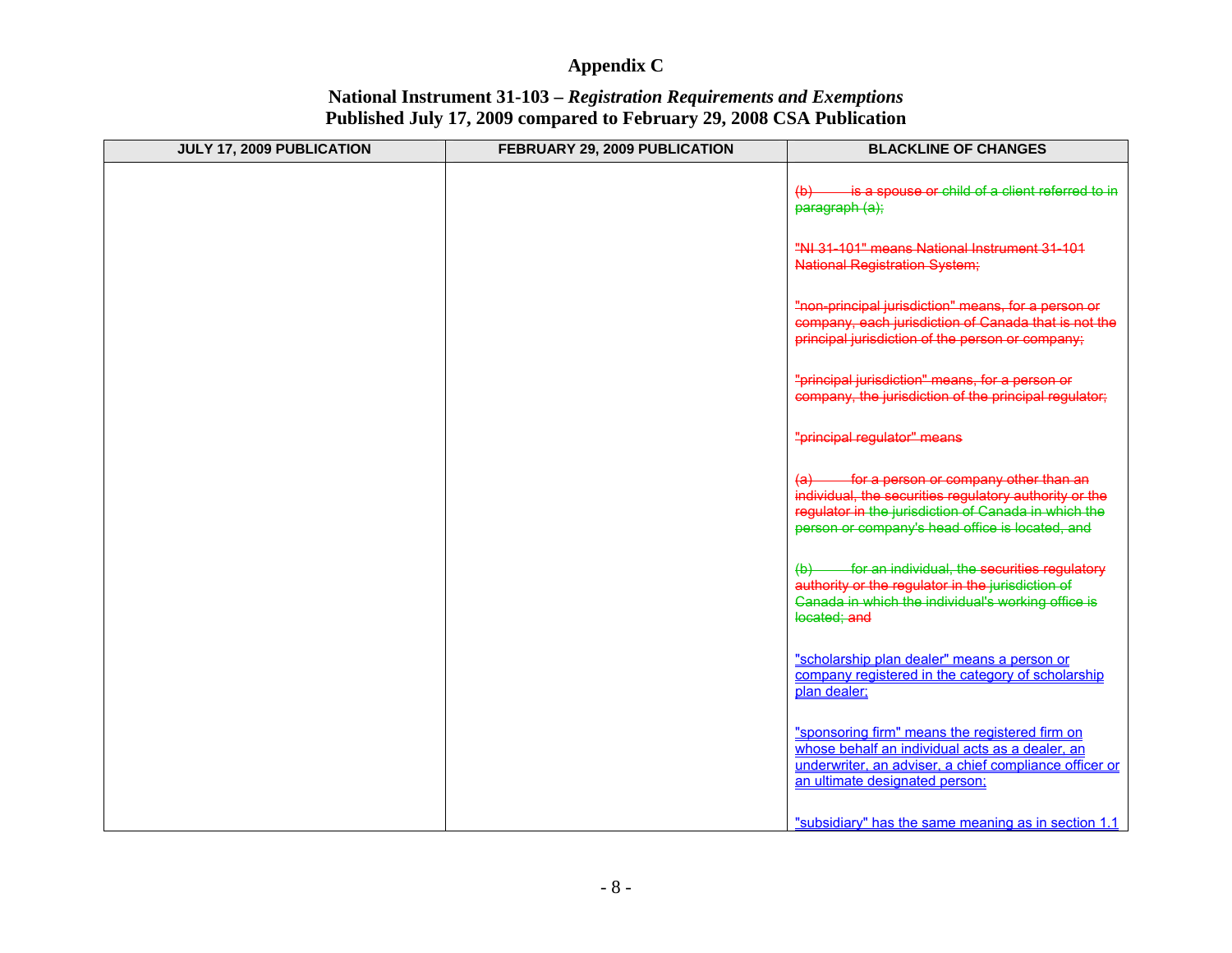| JULY 17, 2009 PUBLICATION                                                                                                                                                                                                               | <b>FEBRUARY 29, 2009 PUBLICATION</b> | <b>BLACKLINE OF CHANGES</b>                                                                                                                                                                                                             |
|-----------------------------------------------------------------------------------------------------------------------------------------------------------------------------------------------------------------------------------------|--------------------------------------|-----------------------------------------------------------------------------------------------------------------------------------------------------------------------------------------------------------------------------------------|
|                                                                                                                                                                                                                                         |                                      | of NI 45-106;<br>"working office" has the same meaning as in NI 31-<br>404-means the office of the sponsoring firm where<br>an individual does most of his or her business.                                                             |
| Interpretation of "securities" in Alberta,<br>1.2<br>British Columbia, New Brunswick and<br>Saskatchewan                                                                                                                                | <b>New Provision</b>                 | Interpretation of "securities" in Alberta,<br>1.2<br><b>British Columbia, New Brunswick and</b><br>Saskatchewan                                                                                                                         |
| In Alberta, British Columbia, New Brunswick and<br>Saskatchewan, a reference to "securities" in this<br>Instrument includes "exchange contracts", unless<br>the context otherwise requires.                                             |                                      | In Alberta, British Columbia, New Brunswick and<br>Saskatchewan, a reference to "securities" in this<br>Instrument includes "exchange contracts", unless<br>the context otherwise requires.                                             |
| 1.3<br>Information may be given to the principal<br>regulator                                                                                                                                                                           | <b>New Provision</b>                 | 1.3<br>Information may be given to the principal<br>regulator                                                                                                                                                                           |
| (1)<br>In this section, "principal regulator" means                                                                                                                                                                                     |                                      | In this section, "principal regulator" means<br>(1)                                                                                                                                                                                     |
| for a registered firm whose head office is in<br>(a)<br>a jurisdiction of Canada, the securities regulatory<br>authority or regulator of that jurisdiction, and                                                                         |                                      | for a registered firm whose head office is in<br>(a)<br>a jurisdiction of Canada, the securities regulatory<br>authority or regulator of that jurisdiction, and                                                                         |
| for a registered firm whose head office is<br>(b)<br>not in Canada, the securities regulatory authority or<br>regulator of,                                                                                                             |                                      | for a registered firm whose head office is<br>(b)<br>not in Canada, the securities regulatory authority or<br>regulator of.                                                                                                             |
| if the firm has not completed its first<br>(i)<br>financial year since being registered, the jurisdiction<br>of Canada in which the firm expects most of its<br>clients to be resident at the end of its current<br>financial year, and |                                      | if the firm has not completed its first<br>(1)<br>financial year since being registered, the jurisdiction<br>of Canada in which the firm expects most of its<br>clients to be resident at the end of its current<br>financial year, and |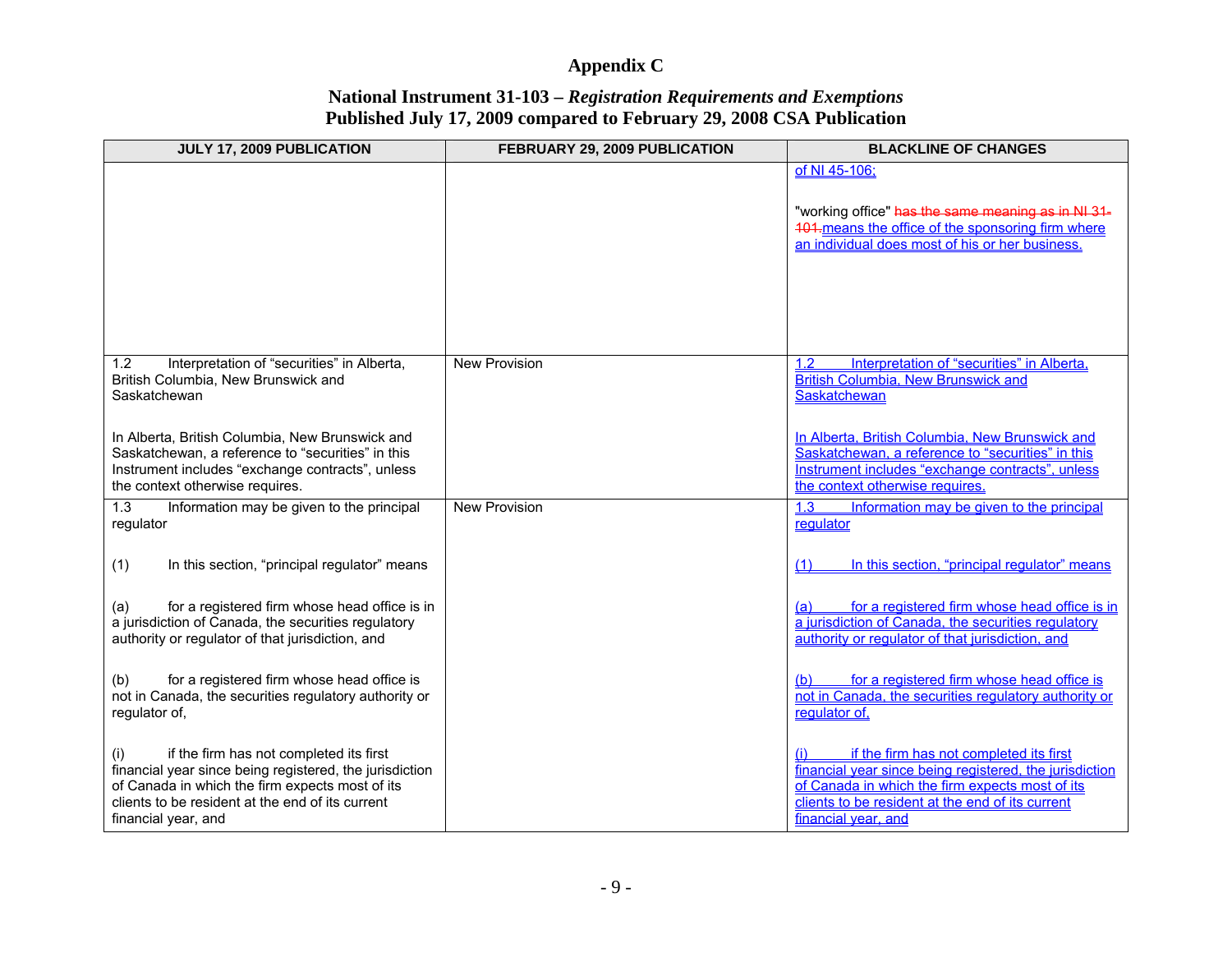| JULY 17, 2009 PUBLICATION                                                                                                                                                                                                                                                                                                      | FEBRUARY 29, 2009 PUBLICATION                                                                                                                                                      | <b>BLACKLINE OF CHANGES</b>                                                                                                                                                                                                                                                                                                           |
|--------------------------------------------------------------------------------------------------------------------------------------------------------------------------------------------------------------------------------------------------------------------------------------------------------------------------------|------------------------------------------------------------------------------------------------------------------------------------------------------------------------------------|---------------------------------------------------------------------------------------------------------------------------------------------------------------------------------------------------------------------------------------------------------------------------------------------------------------------------------------|
| in all other circumstances, the jurisdiction<br>(ii)<br>of Canada in which most of the firm's clients were<br>resident at the end of its most recently completed<br>financial year.                                                                                                                                            |                                                                                                                                                                                    | in all other circumstances, the jurisdiction<br>(ii)<br>of Canada in which most of the firm's clients were<br>resident at the end of its most recently completed<br>financial year.                                                                                                                                                   |
| Except under the following sections, for the<br>(2)<br>purpose of a requirement in this Instrument to notify<br>the regulator or the securities regulatory authority,<br>the person or company may notify the regulator or<br>the securities regulatory authority by notifying the<br>person or company's principal regulator: |                                                                                                                                                                                    | <b>Except under the following sections, for the</b><br>(2)<br>purpose of a requirement in this Instrument to notify<br>the regulator or the securities regulatory authority,<br>the person or company may notify the regulator or<br>the securities regulatory authority by notifying the<br>person or company's principal regulator: |
| section 8.18 [international dealer];<br>(a)                                                                                                                                                                                                                                                                                    |                                                                                                                                                                                    | section 8.18 [international dealer];<br>(a)                                                                                                                                                                                                                                                                                           |
| section 8.26 [international adviser];<br>(b)                                                                                                                                                                                                                                                                                   |                                                                                                                                                                                    | section 8.26 [international adviser];<br>(b)                                                                                                                                                                                                                                                                                          |
| section 11.9 [registrant acquiring a<br>(c)<br>registered firm's securities or assets];                                                                                                                                                                                                                                        |                                                                                                                                                                                    | section 11.9 [registrant acquiring a<br><u>(c)</u><br>registered firm's securities or assets];                                                                                                                                                                                                                                        |
| section 11.10 [registered firm whose<br>(d)<br>securities are acquired].                                                                                                                                                                                                                                                       |                                                                                                                                                                                    | section 11.10 [registered firm whose<br>(d)<br>securities are acquired].                                                                                                                                                                                                                                                              |
| For the purpose of a requirement in this<br>(3)<br>Instrument to deliver or submit a document to the<br>regulator or the securities regulatory authority, the<br>person or company may deliver or submit the<br>document by delivering or submitting it to the person<br>or company's principal regulator.                     |                                                                                                                                                                                    | For the purpose of a requirement in this<br>(3)<br>Instrument to deliver or submit a document to the<br>regulator or the securities regulatory authority, the<br>person or company may deliver or submit the<br>document by delivering or submitting it to the person<br>or company's principal regulator.                            |
| Part 2<br>Categories of registration for individuals                                                                                                                                                                                                                                                                           |                                                                                                                                                                                    |                                                                                                                                                                                                                                                                                                                                       |
| 2.1<br>Individual categories                                                                                                                                                                                                                                                                                                   | Individual categories                                                                                                                                                              | 2.1<br>Individual categories                                                                                                                                                                                                                                                                                                          |
| (1)<br>The following are the categories of<br>registration for an individual who is required, under<br>securities legislation, to be registered to act on<br>behalf of a registered firm:                                                                                                                                      | An individual, if required to be registered to<br>2.7<br>act on behalf of a registered firm, must be registered<br>by the regulator in one or more of the following<br>categories: | An(1) The following are the categories<br>2.7—<br>of registration for an individual, if who is required.<br>under securities legislation, to be registered to act<br>on behalf of a registered firm, must be registered by<br>the regulator in one or more of the following                                                           |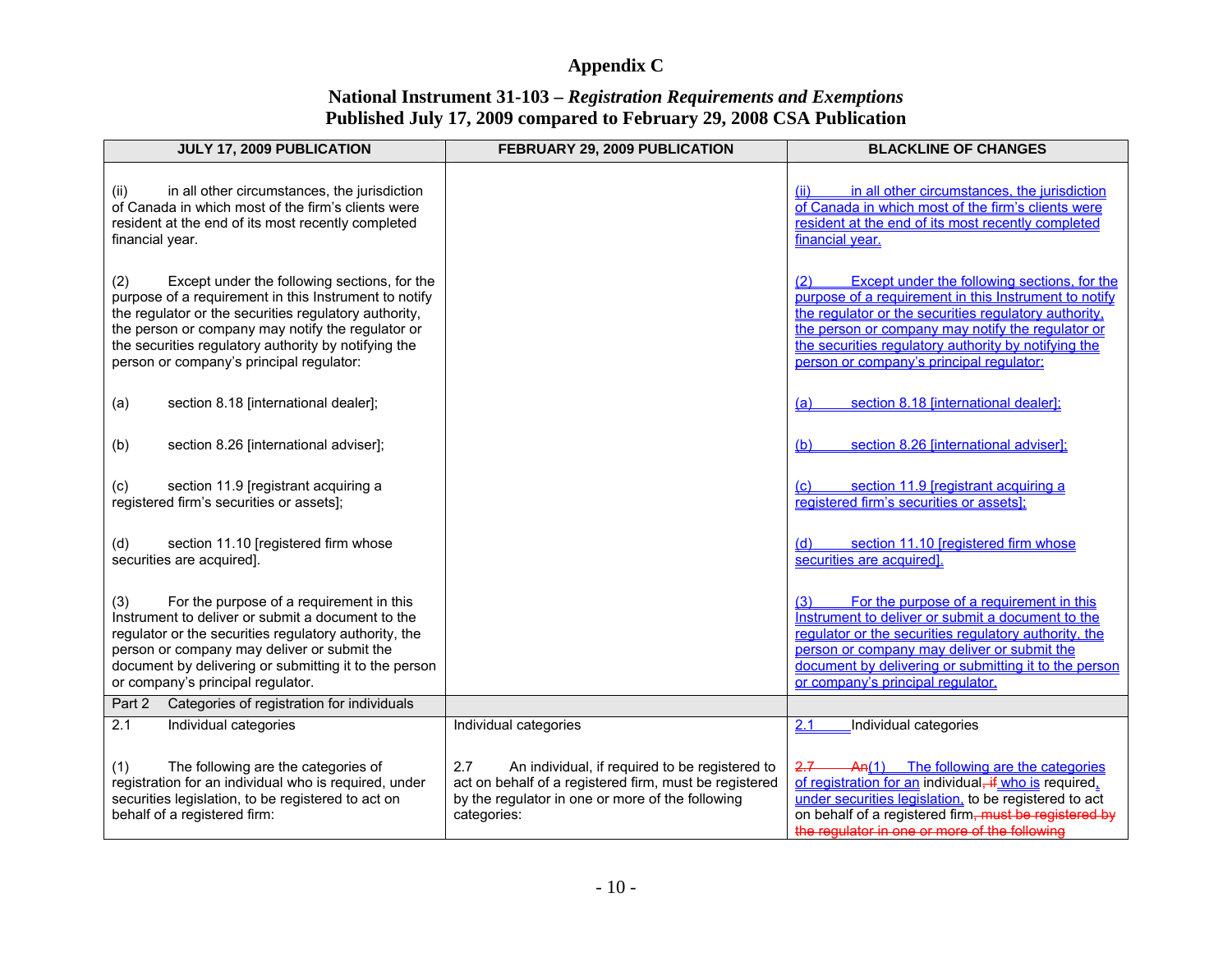| JULY 17, 2009 PUBLICATION                                                                                                                                                                                                                                                                      | <b>FEBRUARY 29, 2009 PUBLICATION</b>      | <b>BLACKLINE OF CHANGES</b>                                                                                                                                                                                                                                                                    |
|------------------------------------------------------------------------------------------------------------------------------------------------------------------------------------------------------------------------------------------------------------------------------------------------|-------------------------------------------|------------------------------------------------------------------------------------------------------------------------------------------------------------------------------------------------------------------------------------------------------------------------------------------------|
| dealing representative;<br>(a)                                                                                                                                                                                                                                                                 | dealing representative;<br>(a)            | categories:                                                                                                                                                                                                                                                                                    |
| advising representative;<br>(b)                                                                                                                                                                                                                                                                | (b)<br>advising representative;           | dealing representative;<br>(a)<br>advising representative;<br>(b)                                                                                                                                                                                                                              |
| associate advising representative;<br>(c)                                                                                                                                                                                                                                                      | (c)<br>associate advising representative; | associate advising representative;<br>(c)                                                                                                                                                                                                                                                      |
| ultimate designated person;<br>(d)                                                                                                                                                                                                                                                             | (d)<br>ultimate designated person;        | (d)<br>ultimate designated person;                                                                                                                                                                                                                                                             |
| chief compliance officer.<br>(e)                                                                                                                                                                                                                                                               | chief compliance officer.<br>(e)          | chief compliance officer.<br>(e)                                                                                                                                                                                                                                                               |
| (2)<br>An individual registered in the category of                                                                                                                                                                                                                                             |                                           | An individual registered in the category of<br>(2)                                                                                                                                                                                                                                             |
| dealing representative may act as a dealer<br>(a)<br>or an underwriter in respect of a security that the<br>individual's sponsoring firm is permitted to trade or<br>underwrite,                                                                                                               |                                           | dealing representative may act as a dealer<br>(a)<br>or an underwriter in respect of a security that the<br>individual's sponsoring firm is permitted to trade or<br>underwrite,                                                                                                               |
| advising representative may act as an<br>(b)<br>adviser in respect of a security that the individual's<br>sponsoring firm is permitted to advise on,                                                                                                                                           |                                           | advising representative may act as an<br>(b)<br>adviser in respect of a security that the individual's<br>sponsoring firm is permitted to advise on,                                                                                                                                           |
| associate advising representative may act<br>(c)<br>as an adviser in respect of a security that the<br>individual's sponsoring firm is permitted to advise on<br>if the advice has been approved under subsection<br>4.2(1) [associate advising representatives - pre-<br>approval of advice], |                                           | associate advising representative may act<br>(c)<br>as an adviser in respect of a security that the<br>individual's sponsoring firm is permitted to advise on<br>if the advice has been approved under subsection<br>4.2(1) [associate advising representatives - pre-<br>approval of advice], |
| ultimate designated person must perform<br>(d)<br>the functions set out in section 5.1 [responsibilities<br>of the ultimate designated person], and                                                                                                                                            |                                           | ultimate designated person must perform<br>(d)<br>the functions set out in section 5.1 [responsibilities]<br>of the ultimate designated person], and                                                                                                                                           |
| chief compliance officer must perform the<br>(e)<br>functions set out in section 5.2 [responsibilities of                                                                                                                                                                                      |                                           | chief compliance officer must perform the<br><u>(e)</u>                                                                                                                                                                                                                                        |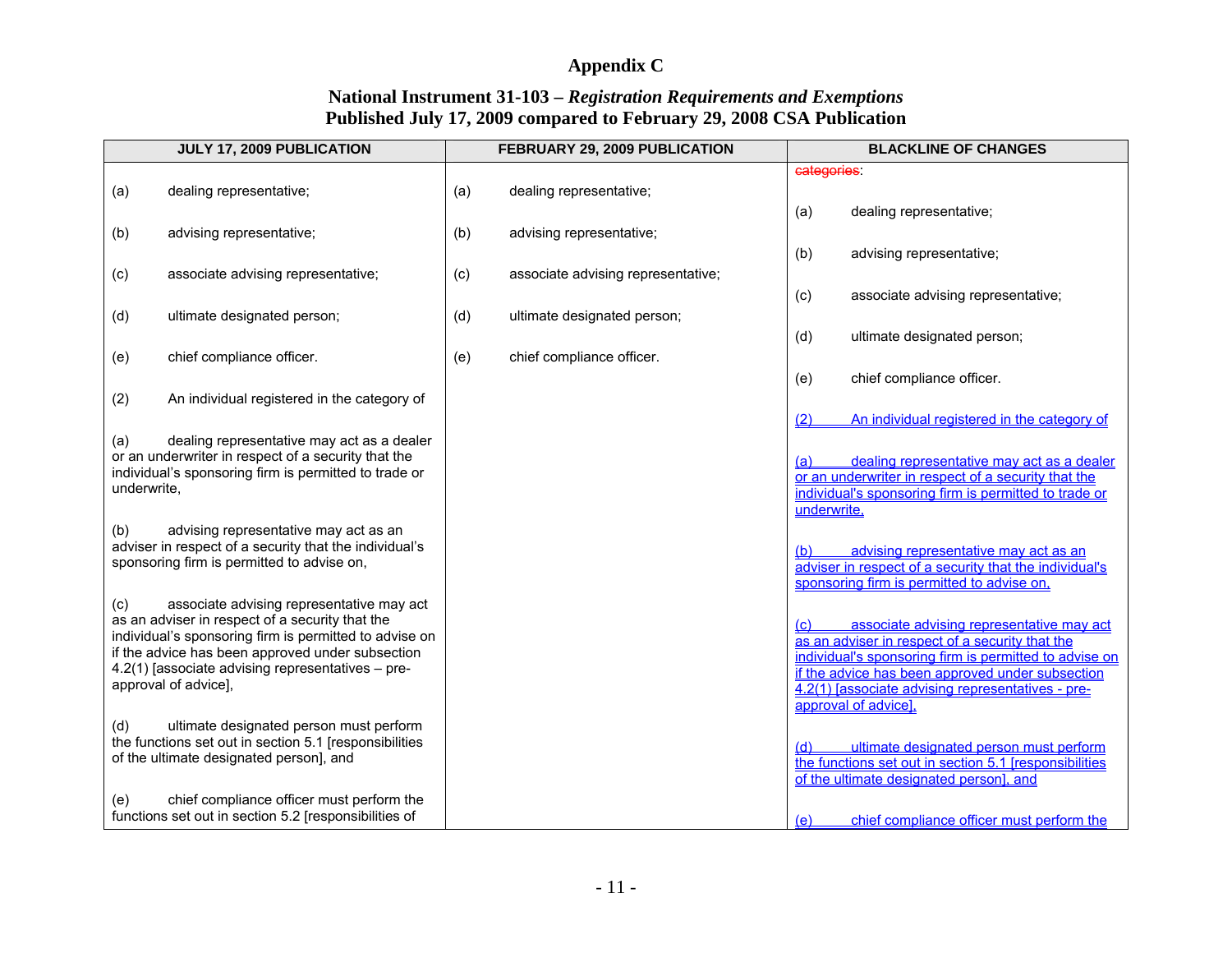| JULY 17, 2009 PUBLICATION                                                                                                                                                                                            | <b>FEBRUARY 29, 2009 PUBLICATION</b>                                                                                                                     | <b>BLACKLINE OF CHANGES</b>                                                                                                                                                 |
|----------------------------------------------------------------------------------------------------------------------------------------------------------------------------------------------------------------------|----------------------------------------------------------------------------------------------------------------------------------------------------------|-----------------------------------------------------------------------------------------------------------------------------------------------------------------------------|
| the chief compliance officer].                                                                                                                                                                                       |                                                                                                                                                          | functions set out in section 5.2 [responsibilities of<br>the chief compliance officer].                                                                                     |
| (3)<br>Subsection (1) does not apply in Ontario.                                                                                                                                                                     |                                                                                                                                                          | Subsection (1) does not apply in Ontario.<br>(3)                                                                                                                            |
| [Note: In Ontario, the same categories of<br>registration for individuals as in subsection 2.1(1)<br>are set out under section 25 of the Securities Act<br>(Ontario).]                                               |                                                                                                                                                          | [Note: In Ontario, the same categories of<br>registration for individuals as in subsection 2.1(1)<br>are set out under section 25 of the Securities Act<br>(Ontario).]      |
| Client mobility exemption - individuals<br>2.2                                                                                                                                                                       | Notice of change of principal regulator                                                                                                                  | Notice of change of principal regulator<br>2.2<br>Client mobility exemption - individuals                                                                                   |
| The registration requirement does not<br>(1)<br>apply to an individual if all of the following apply:                                                                                                                | 8.22<br>(1)<br>A person or company relying on<br>section 8.23 [mobility exemption - registered firm] or<br>section 8.24 [mobility exemption - registered | 8.22<br>- A person or company relying on<br>$\leftrightarrow$<br>section 8.23 [mobility exemption - registered firm] or                                                     |
| the individual is registered as a dealing,<br>(a)<br>advising or associate advising representative in the<br>individual's principal jurisdiction;                                                                    | individual] must file a completed Form 31-103F3, as<br>soon as practicable, if                                                                           | section 8.24 mobility exemption registered<br>individual] must file a completed Form 31-103F3, as<br>soon as practicable, if                                                |
| the individual's sponsoring firm is<br>(b)<br>registered in the firm's principal jurisdiction;                                                                                                                       | for a person or company, other than an<br>(a)<br>individual, the person or company changes its head<br>office to another principal jurisdiction, or      | for a person or company, other than an<br><del>(a)</del><br>individual, the person or company changes its head<br>office to another principal jurisdiction, or              |
| the individual does not act as a dealer,<br>(c)<br>underwriter or adviser in the local jurisdiction other<br>than as he or she is permitted to in his or her<br>principal jurisdiction according to the individual's | for an individual, the location of the<br>(b)<br>individual's working office changes to another<br>principal jurisdiction.                               | for an individual, the location of the<br>(b)<br>individual's working office changes to another<br>principal jurisdiction.                                                  |
| registration in that jurisdiction;<br>the individual does not act as a dealer,<br>(d)<br>underwriter or adviser in the local jurisdiction other                                                                      | Subsection (1) does not apply if a<br>(2)<br>person or company is required to file Form 31-<br>101F2 under NI 31-101.                                    | Subsection (1) does not apply if a<br>person or company is required to file Form 31-<br>101F2 under NI 31-101.                                                              |
| than for 5 or fewer eligible clients;<br>the individual complies with Part 13<br>(e)<br>[dealing with clients - individuals and firms];                                                                              | 8.24<br>If the local jurisdiction is a non-principal<br>jurisdiction, the registration requirement does not<br>apply to an individual if                 | 8.24<br>If the local jurisdiction is a non-principal<br>jurisdiction, the(1) The registration requirement does<br>not apply to an individual if all of the following apply: |
| the individual deals fairly, honestly and in<br>(f)<br>good faith in the course of his or her dealings with                                                                                                          | the individual is registered in his or her<br>(a)<br>principal jurisdiction as a dealing, advising or<br>associate advising representative,              | the individual is registered in his or her<br>(a)<br>principal jurisdiction as a dealing, advising or                                                                       |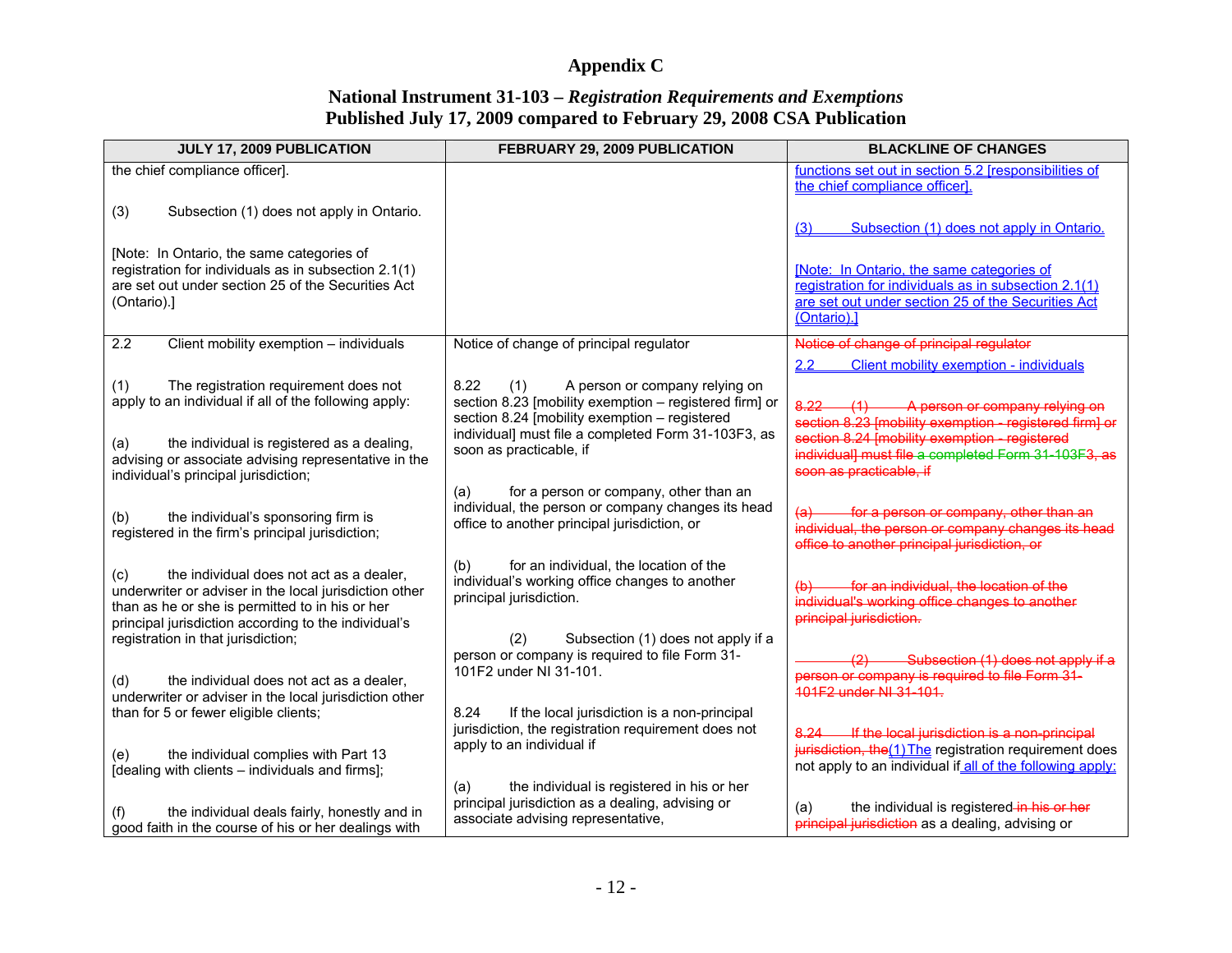| JULY 17, 2009 PUBLICATION                                                                                                                                                                                                                                         | <b>FEBRUARY 29, 2009 PUBLICATION</b>                                                                                                                                                                                     | <b>BLACKLINE OF CHANGES</b>                                                                                                                                                                                                                                                                                                                     |
|-------------------------------------------------------------------------------------------------------------------------------------------------------------------------------------------------------------------------------------------------------------------|--------------------------------------------------------------------------------------------------------------------------------------------------------------------------------------------------------------------------|-------------------------------------------------------------------------------------------------------------------------------------------------------------------------------------------------------------------------------------------------------------------------------------------------------------------------------------------------|
| an eligible client;                                                                                                                                                                                                                                               | the individual's registered firm is registered<br>(b)<br>in its principal jurisdiction,                                                                                                                                  | associate advising representative <sub>z</sub> in the individual's<br>principal jurisdiction;                                                                                                                                                                                                                                                   |
| before first acting as a dealer or adviser for<br>(g)<br>an eligible client, the individual's sponsoring firm<br>has disclosed to the client that the individual, and if<br>the firm is relying on section 8.30 [client mobility<br>exemption - firms], the firm, | the individual is trading or advising in<br>(c)<br>securities with an eligible client,                                                                                                                                   | (b)<br>the individual's registered sponsoring firm<br>is registered in $\frac{1}{15}$ the firm's principal jurisdiction <sub>7</sub> .                                                                                                                                                                                                          |
| is exempt from registration in the local<br>(i)<br>jurisdiction, and<br>is not subject to requirements otherwise                                                                                                                                                  | the individual does not trade or advise in<br>(d)<br>securities in the local jurisdiction other than as it is<br>permitted to in its principal jurisdiction according to<br>its category of registration,                | the individual is trading or advising in<br>(c)<br>securities with an eligible client. (d) the individual<br>does not trade or advise in securities act as a<br>dealer, underwriter or adviser in the local jurisdiction<br>other than as it he or she is permitted to in its his or<br>her principal jurisdiction according to its category of |
| (ii)<br>applicable under local securities legislation.<br>If an individual relies on the exemption in<br>(2)                                                                                                                                                      | in the local jurisdiction, the individual<br>(e)<br>trades or advises in securities for no more than five<br>eligible clients, and                                                                                       | the individual's registration, in that jurisdiction;<br>the individual does not act as a<br><u>-(d) </u><br>dealer, underwriter or adviser in the local                                                                                                                                                                                         |
| this section, the individual's sponsoring firm must<br>submit a completed Form 31-103F3 Use of Mobility<br>Exemption to the securities regulatory authority of<br>the local jurisdiction as soon as possible after the                                            | (f)<br>the individual complies with section                                                                                                                                                                              | jurisdiction, the individual trades or advises in<br>securities for no more than five other than for 5 or<br>fewer eligible clients, and;                                                                                                                                                                                                       |
| individual first relies on this section.                                                                                                                                                                                                                          | 8.25 [mobility exemption conditions].<br>Mobility exemption conditions                                                                                                                                                   | the individual complies with section-Part 13<br>(f(e))<br>[dealing with clients - individuals and firms];                                                                                                                                                                                                                                       |
|                                                                                                                                                                                                                                                                   | 8.25<br>For the purposes of paragraphs 8.23(e)<br>and 8.24(f) the person or company must                                                                                                                                 | 8.25 [mobility exemption conditions].                                                                                                                                                                                                                                                                                                           |
|                                                                                                                                                                                                                                                                   |                                                                                                                                                                                                                          | Mobility exemption conditions                                                                                                                                                                                                                                                                                                                   |
|                                                                                                                                                                                                                                                                   | disclose to an eligible client, before it relies<br>(a)<br>on an exemption in section 8.23 [mobility exemption<br>- registered firm] or 8.24 [mobility exemption -<br>registered individual], that the person or company | 8.25 For the purposes of paragraphs 8.23(e)<br>and 8.24(f) the person or company must<br>the individual deals fairly, honestly and in<br>(f)<br>good faith in the course of his or her dealings with                                                                                                                                            |
|                                                                                                                                                                                                                                                                   | is exempt from registration in the local<br>(i)<br>jurisdiction, and                                                                                                                                                     | an eligible client:                                                                                                                                                                                                                                                                                                                             |
|                                                                                                                                                                                                                                                                   | is not subject to requirements otherwise<br>(ii)<br>applicable under local securities legislation, and                                                                                                                   | disclose to<br>$\left( a\right)$<br>before first acting as a dealer or adviser for<br>(a)<br>an eligible client, before it relies on an exemption in                                                                                                                                                                                            |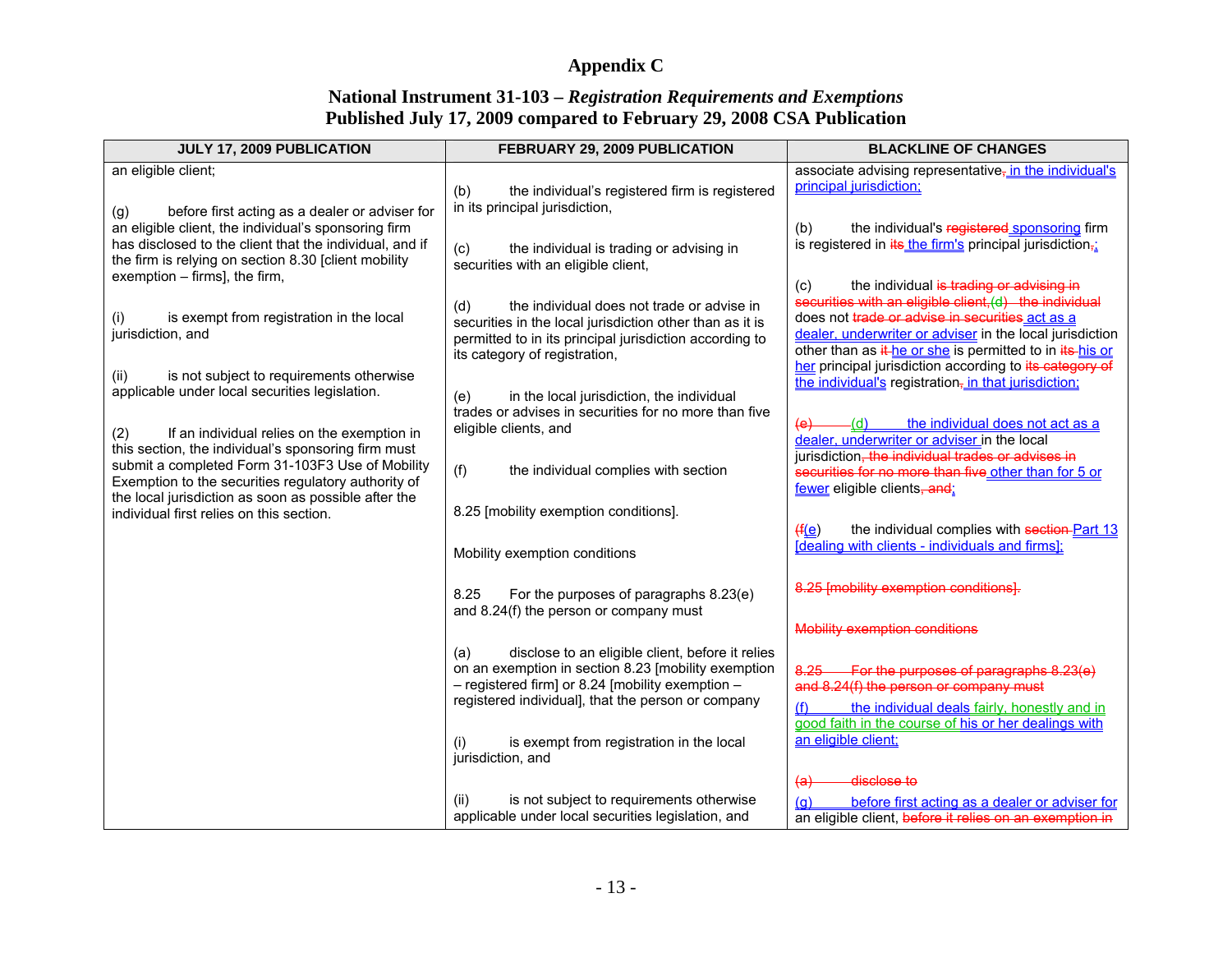| JULY 17, 2009 PUBLICATION                                                                                                                            | <b>FEBRUARY 29, 2009 PUBLICATION</b>                                                                                                     | <b>BLACKLINE OF CHANGES</b>                                                                                                                                                                                                                                                                                              |
|------------------------------------------------------------------------------------------------------------------------------------------------------|------------------------------------------------------------------------------------------------------------------------------------------|--------------------------------------------------------------------------------------------------------------------------------------------------------------------------------------------------------------------------------------------------------------------------------------------------------------------------|
|                                                                                                                                                      | act fairly, honestly and in good faith in the<br>(b)<br>course of its dealings with an eligible client.                                  | the individual's sponsoring firm has disclosed to the<br>client that the individual, and if the firm is relying on<br>section 8.238.30 [client mobility-exemption-<br>registered firm] or 8.24 [mobility exemption -<br>registered individual], that the person or company<br>exemption - firms], the firm,              |
|                                                                                                                                                      |                                                                                                                                          | is exempt from registration in the local<br>(i)<br>jurisdiction, and                                                                                                                                                                                                                                                     |
|                                                                                                                                                      |                                                                                                                                          | is not subject to requirements otherwise<br>(ii)<br>applicable under local securities legislation, and                                                                                                                                                                                                                   |
|                                                                                                                                                      |                                                                                                                                          | act fairly, honestly and in good faith in the<br>course of its dealings with an eligible client.                                                                                                                                                                                                                         |
|                                                                                                                                                      |                                                                                                                                          | If an individual relies on the exemption in<br>this section, the individual's sponsoring firm must<br>submit a completed Form 31-103F3 Use of Mobility<br><b>Exemption to the securities regulatory authority of</b><br>the local jurisdiction as soon as possible after the<br>individual first relies on this section. |
| 2.3<br>Individuals acting for investment fund<br>managers                                                                                            | <b>New Provision</b>                                                                                                                     | 2.3<br>Individuals acting for investment fund<br>managers                                                                                                                                                                                                                                                                |
| The investment fund manager registration<br>requirement does not apply to an individual acting<br>on behalf of a registered investment fund manager. |                                                                                                                                          | The investment fund manager registration<br>requirement does not apply to an individual acting<br>on behalf of a registered investment fund manager.                                                                                                                                                                     |
| Part 3<br>Registration requirements - individuals                                                                                                    |                                                                                                                                          |                                                                                                                                                                                                                                                                                                                          |
| Division 1 General proficiency requirements                                                                                                          |                                                                                                                                          |                                                                                                                                                                                                                                                                                                                          |
| Definitions<br>3.1                                                                                                                                   | Definitions                                                                                                                              | 3.1<br>Definitions                                                                                                                                                                                                                                                                                                       |
| In this Part                                                                                                                                         | In this Division<br>4.1                                                                                                                  | In this Division Part<br>4.1                                                                                                                                                                                                                                                                                             |
| "Branch Manager Proficiency Exam" means the<br>examination prepared and administered by the<br>RESP Dealers Association of Canada and so             | "Branch Manager Proficiency Exam" means the<br>examination prepared and administered by the<br>RESP Dealers Association of Canada and so | "Branch Manager Proficiency Exam" means the<br>examination prepared and administered by the<br>RESP Dealers Association of Canada and so                                                                                                                                                                                 |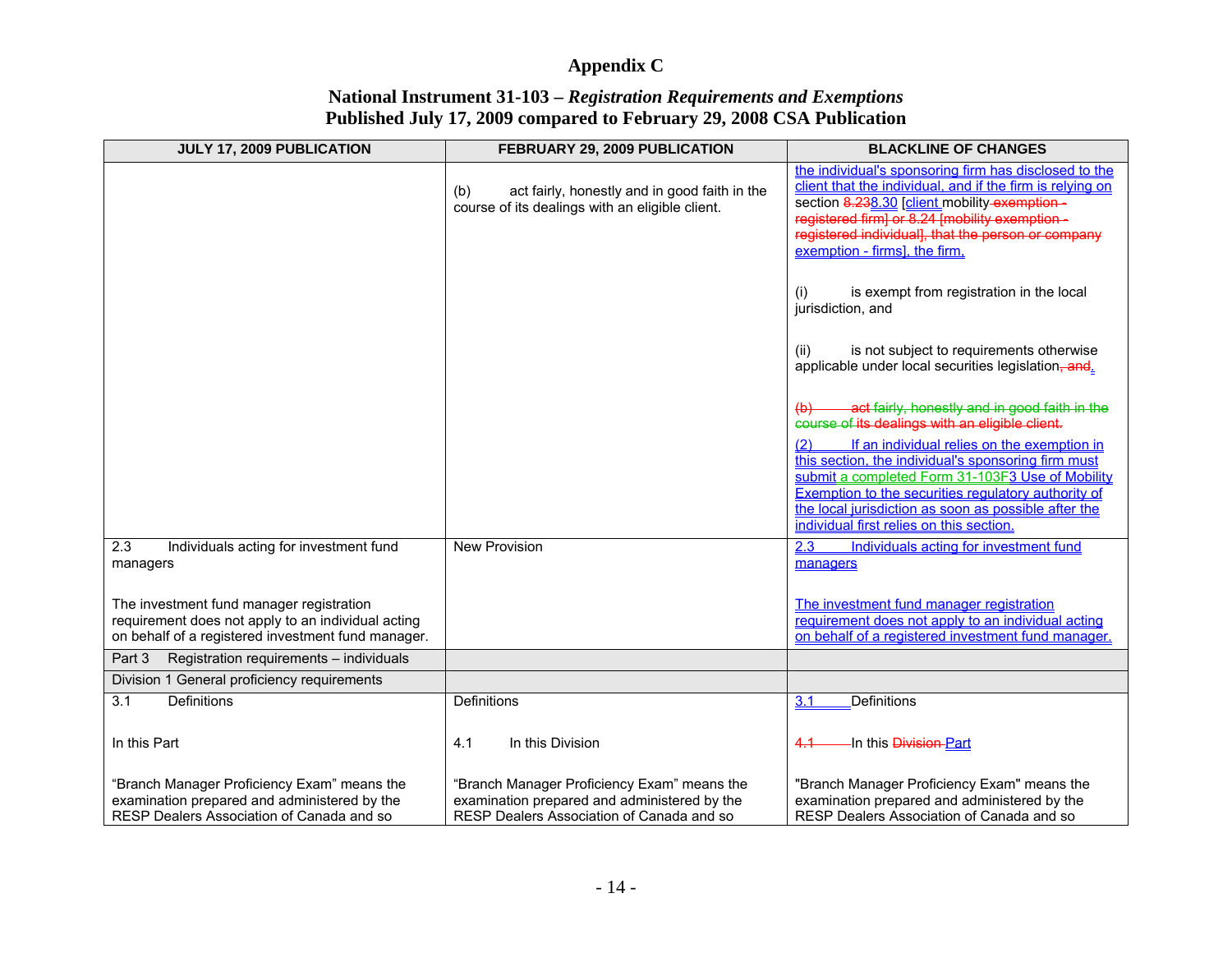| JULY 17, 2009 PUBLICATION                                                                                                                                                                                                                                                                                                                                                                          | FEBRUARY 29, 2009 PUBLICATION                                                                                                                                                                                                        | <b>BLACKLINE OF CHANGES</b>                                                                                                                                                                                                                                                                                                       |
|----------------------------------------------------------------------------------------------------------------------------------------------------------------------------------------------------------------------------------------------------------------------------------------------------------------------------------------------------------------------------------------------------|--------------------------------------------------------------------------------------------------------------------------------------------------------------------------------------------------------------------------------------|-----------------------------------------------------------------------------------------------------------------------------------------------------------------------------------------------------------------------------------------------------------------------------------------------------------------------------------|
| named on the day this Instrument comes into force,<br>and every examination that preceded that<br>examination, or succeeded that examination, that<br>does not have a significantly reduced scope and<br>content when compared to the scope and content of<br>the first-mentioned examination;                                                                                                     | designated by that Association;<br>"Canadian Investment Funds Exam" means the<br>examination prepared and administered by the<br>Investment Funds Institute of Canada and so<br>designated by that Institute;                        | designated by that Association named on the day<br>this Instrument comes into force, and every<br>examination that preceded that examination, or<br>succeeded that examination, that does not have a<br>significantly reduced scope and content when<br>compared to the scope and content of the first-<br>mentioned examination: |
| "Canadian Investment Funds Exam" means the<br>examination prepared and administered by the<br>Investment Funds Institute of Canada and so<br>named on the day this Instrument comes into force,<br>and every examination that preceded that<br>examination, or succeeded that examination, that                                                                                                    | "Canadian Securities Exam" means the examination<br>prepared and administered by the CSI Global<br>Education Inc. and so designated by that<br>corporation;                                                                          | "Canadian Investment Funds Exam" means the<br>examination prepared and administered by the<br>Investment Funds Institute of Canada and so<br>designated by that Institute named on the day this<br>Instrument comes into force, and every examination                                                                             |
| does not have a significantly reduced scope and<br>content when compared to the scope and content of<br>the first-mentioned examination;                                                                                                                                                                                                                                                           | "CFA Charter" means the charter earned through<br>the Chartered financial analyst examination program<br>prepared and administered by the CFA Institute and<br>so designated by that institute;                                      | that preceded that examination, or succeeded that<br>examination, that does not have a significantly<br>reduced scope and content when compared to the<br>scope and content of the first-mentioned<br>examination:                                                                                                                |
| "Canadian Investment Manager designation"<br>means the designation earned through the<br>Canadian investment manager program prepared<br>and administered by CSI Global Education Inc. and<br>so named on the day this Instrument comes into<br>force, and every program that preceded that<br>program, or succeeded that program, that does not<br>have a significantly reduced scope and content | "Canadian Investment Manager designation" means<br>the designation earned through the Canadian<br>investment manager program prepared and<br>administered by the CSI Global Education Inc. and<br>so designated by that corporation; | "Canadian Investment Manager designation"<br>means the designation earned through the<br>Canadian investment manager program prepared<br>and administered by CSI Global Education Inc. and<br>so named on the day this Instrument comes into<br>force, and every program that preceded that                                       |
| when compared to the scope and content of the<br>first-mentioned program;<br>"Canadian Securities Course Exam" means the                                                                                                                                                                                                                                                                           | "Investment Funds in Canada Exam" means the<br>examination prepared and administered by the<br>Institute of Canadian Bankers and so designated by<br>that Institute:                                                                 | program, or succeeded that program, that does not<br>have a significantly reduced scope and content<br>when compared to the scope and content of the<br>first-mentioned program;                                                                                                                                                  |
| examination prepared and administered by CSI<br>Global Education Inc. and so named on the day this<br>Instrument comes into force, and every examination<br>that preceded that examination, or succeeded that<br>examination, that does not have a significantly<br>reduced scope and content when compared to the<br>scope and content of the first-mentioned                                     | "New Entrants Exam" means the examination<br>prepared and administered by the CSI Global<br>Education Inc. and so designated by that<br>corporation;<br>"PDO Exam" means                                                             | "Canadian Securities Course Exam" means the<br>examination prepared and administered by the-CSI<br>Global Education Inc. and so designated by that<br>corporation-named on the day this Instrument<br>comes into force, and every examination that<br>preceded that examination, or succeeded that                                |
| examination;<br>"CFA Charter" means the charter earned through                                                                                                                                                                                                                                                                                                                                     | the Officers', Partners' and Directors' Exam<br>(a)<br>prepared and administered by the Investment Funds                                                                                                                             | examination, that does not have a significantly<br>reduced scope and content when compared to the<br>scope and content of the first-mentioned<br>examination;                                                                                                                                                                     |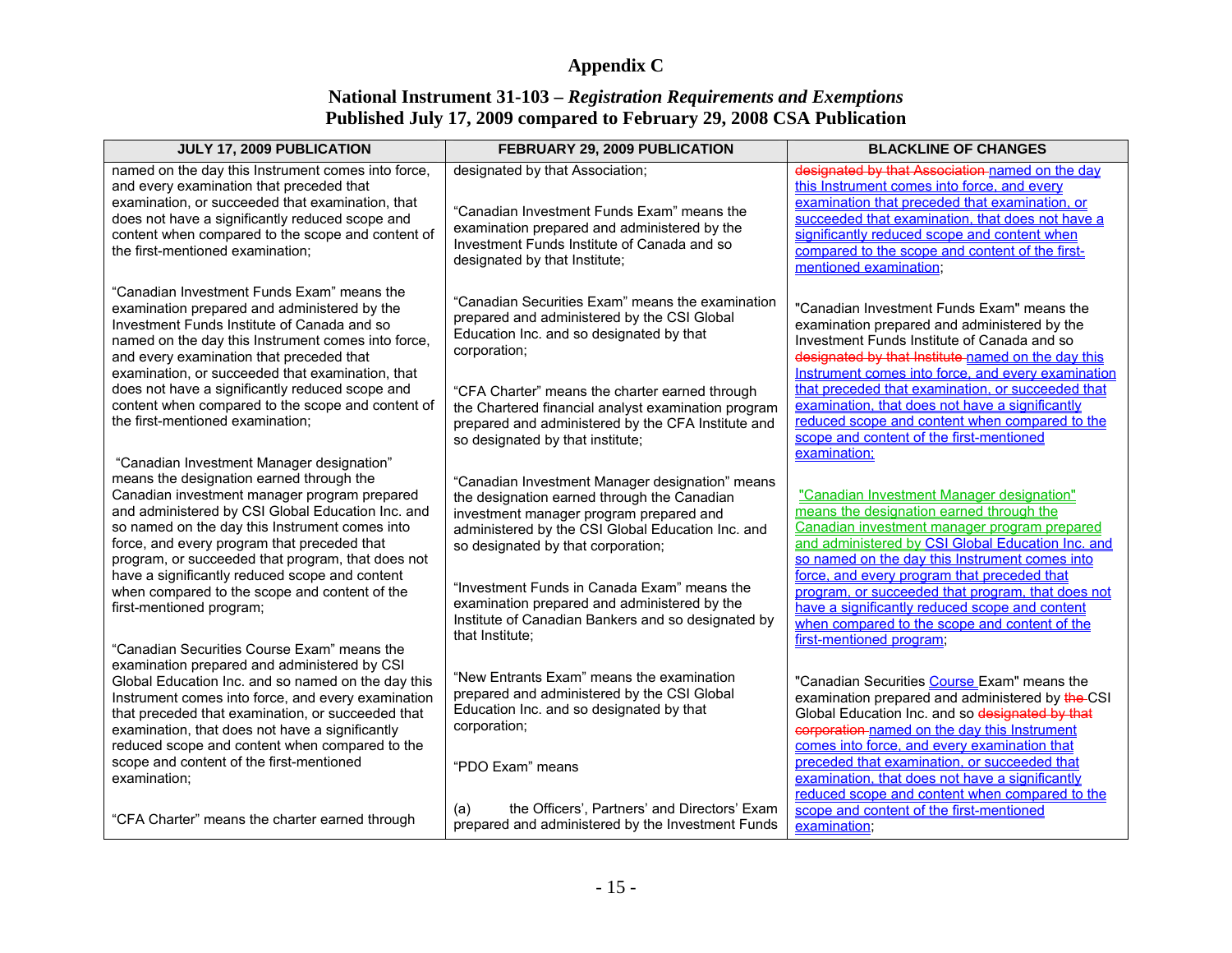| JULY 17, 2009 PUBLICATION                                                                                                                                                                                                                                                                                                                                                                                                            | FEBRUARY 29, 2009 PUBLICATION                                                                                                                                                                                                                                                                                                                                                     | <b>BLACKLINE OF CHANGES</b>                                                                                                                                                                                                                                                                                                                                                                                                                                                                |
|--------------------------------------------------------------------------------------------------------------------------------------------------------------------------------------------------------------------------------------------------------------------------------------------------------------------------------------------------------------------------------------------------------------------------------------|-----------------------------------------------------------------------------------------------------------------------------------------------------------------------------------------------------------------------------------------------------------------------------------------------------------------------------------------------------------------------------------|--------------------------------------------------------------------------------------------------------------------------------------------------------------------------------------------------------------------------------------------------------------------------------------------------------------------------------------------------------------------------------------------------------------------------------------------------------------------------------------------|
| the Chartered Financial Analyst program prepared<br>and administered by the CFA Institute and so<br>named on the day this Instrument comes into force,<br>and every program that preceded that program, or<br>succeeded that program, that does not have a<br>significantly reduced scope and content when<br>compared to the scope and content of the first-<br>mentioned program;                                                  | Institute of Canada and so designated by that<br>Institute, or<br>the Partners, Directors and Senior Officers<br>(b)<br>Exam prepared and administered by the CSI Global<br>Education Inc. and so designated by that<br>corporation;                                                                                                                                              | "CFA Charter" means the charter earned through<br>the Chartered financial analyst examination<br><b>Financial Analyst program prepared and</b><br>administered by the CFA Institute and so<br>designated by that institute named on the day this<br>Instrument comes into force, and every program<br>that preceded that program, or succeeded that                                                                                                                                        |
| "Exempt Market Products Exam" means the<br>examination prepared and administered by the IFSE<br>Institute and so named on the day this Instrument<br>comes into force, and every examination that<br>preceded that examination, or succeeded that<br>examination, that does not have a significantly<br>reduced scope and content when compared to the<br>scope and content of the first-mentioned<br>examination;                   | "Sales Representative Proficiency Exam" means the<br>examination prepared and administered by the<br>RESP Dealers Association of Canada and so<br>designated by that Association; and<br>"Series 7 Exam" means the program prepared and<br>administered by the Financial Industry Regulatory<br>Authority in the United States of America and so<br>designated by that regulator. | program, that does not have a significantly reduced<br>scope and content when compared to the scope<br>and content of the first-mentioned program;<br>"Canadian Investment Manager designation" means<br>the designation earned through the Canadian<br>investment manager program prepared and<br>administered by the CSI Global Education Inc. and<br>so designated by that corporation;<br>"Exempt Market Products Exam" means the<br>examination prepared and administered by the IFSE |
| "Investment Funds in Canada Course Exam" means<br>the examination prepared and administered by CSI<br>Global Education Inc. and so named on the day this<br>Instrument comes into force, and every examination<br>that preceded that examination, or succeeded that<br>examination, that does not have a significantly<br>reduced scope and content when compared to the<br>scope and content of the first-mentioned<br>examination; |                                                                                                                                                                                                                                                                                                                                                                                   | Institute and so named on the day this Instrument<br>comes into force, and every examination that<br>preceded that examination, or succeeded that<br>examination, that does not have a significantly<br>reduced scope and content when compared to the<br>scope and content of the first-mentioned<br>examination;<br>"Investment Funds in Canada Course Exam" means<br>the examination prepared and administered by the                                                                   |
| "Mutual Fund Dealers Compliance Exam" means<br>the examination prepared and administered by the<br>IFSE Institute and so named on the day this<br>Instrument comes into force, and every examination<br>that preceded that examination, or succeeded that<br>examination, that does not have a significantly<br>reduced scope and content when compared to the<br>scope and content of the first-mentioned<br>examination;           |                                                                                                                                                                                                                                                                                                                                                                                   | Institute of Canadian Bankers and so designated by<br>that Institute CSI Global Education Inc. and so<br>named on the day this Instrument comes into force,<br>and every examination that preceded that<br>examination, or succeeded that examination, that<br>does not have a significantly reduced scope and<br>content when compared to the scope and content of<br>the first-mentioned examination;<br>"Mutual Fund Dealers Compliance Exam" means                                     |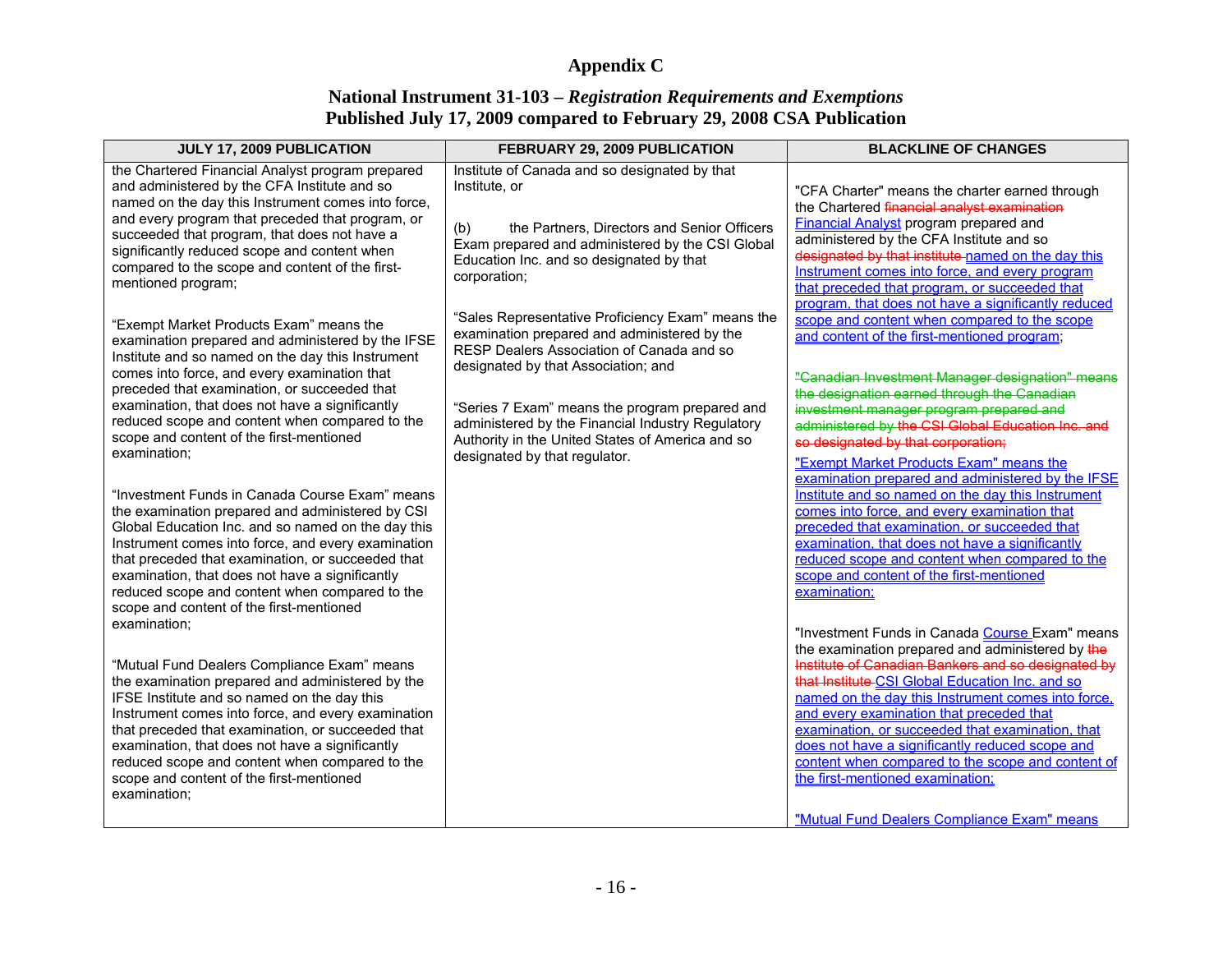| JULY 17, 2009 PUBLICATION                                                                                                                                                                                                                                                                                                                                                                                                            | <b>FEBRUARY 29, 2009 PUBLICATION</b> | <b>BLACKLINE OF CHANGES</b>                                                                                                                                                                                                                                                                                                                                                                                                                                              |
|--------------------------------------------------------------------------------------------------------------------------------------------------------------------------------------------------------------------------------------------------------------------------------------------------------------------------------------------------------------------------------------------------------------------------------------|--------------------------------------|--------------------------------------------------------------------------------------------------------------------------------------------------------------------------------------------------------------------------------------------------------------------------------------------------------------------------------------------------------------------------------------------------------------------------------------------------------------------------|
| "New Entrants Course Exam" means the<br>examination prepared and administered by CSI<br>Global Education Inc. and so named on the day this<br>Instrument comes into force, and every examination<br>that preceded that examination, or succeeded that<br>examination, that does not have a significantly<br>reduced scope and content when compared to the<br>scope and content of the first-mentioned<br>examination;               |                                      | the examination prepared and administered by the<br><b>IFSE Institute and so named on the day this</b><br>Instrument comes into force, and every examination<br>that preceded that examination, or succeeded that<br>examination, that does not have a significantly<br>reduced scope and content when compared to the<br>scope and content of the first-mentioned<br>examination;                                                                                       |
| "PDO Exam" means<br>the Officers', Partners' and Directors' Exam<br>(a)<br>prepared and administered by the Investment Funds                                                                                                                                                                                                                                                                                                         |                                      | "New Entrants Course Exam" means the<br>examination prepared and administered by the CSI<br>Global Education Inc. and so designated by that<br>corporation-named on the day this Instrument<br>comes into force, and every examination that<br>preceded that examination, or succeeded that                                                                                                                                                                              |
| Institute of Canada and so named on the day this<br>Instrument comes into force, and every examination<br>that preceded that examination, or succeeded that<br>examination, that does not have a significantly<br>reduced scope and content when compared to the<br>scope and content of the first-mentioned<br>examination, or                                                                                                      |                                      | examination, that does not have a significantly<br>reduced scope and content when compared to the<br>scope and content of the first-mentioned<br>examination;<br>"PDO Exam" means                                                                                                                                                                                                                                                                                        |
| the Partners, Directors and Senior Officers<br>(b)<br>Course Exam prepared and administered by CSI<br>Global Education Inc. and so named on the day this<br>Instrument comes into force, and every examination<br>that preceded that examination, or succeeded that<br>examination, that does not have a significantly<br>reduced scope and content when compared to the<br>scope and content of the first-mentioned<br>examination; |                                      | the Officers', Partners' and Directors' Exam<br>(a)<br>prepared and administered by the Investment Funds<br>Institute of Canada and so designated by that<br>Institute-named on the day this Instrument comes<br>into force, and every examination that preceded that<br>examination, or succeeded that examination, that<br>does not have a significantly reduced scope and<br>content when compared to the scope and content of<br>the first-mentioned examination, or |
| "Sales Representative Proficiency Exam" means the<br>examination prepared and administered by the<br>RESP Dealers Association of Canada and so<br>named on the day this Instrument comes into force,<br>and every examination that preceded that<br>examination, or succeeded that examination, that<br>does not have a significantly reduced scope and                                                                              |                                      | the Partners, Directors and Senior Officers<br>(b)<br>Course Exam prepared and administered by-the<br>CSI Global Education Inc. and so designated by that<br>corporation-named on the day this Instrument<br>comes into force, and every examination that<br>preceded that examination, or succeeded that<br>examination, that does not have a significantly                                                                                                             |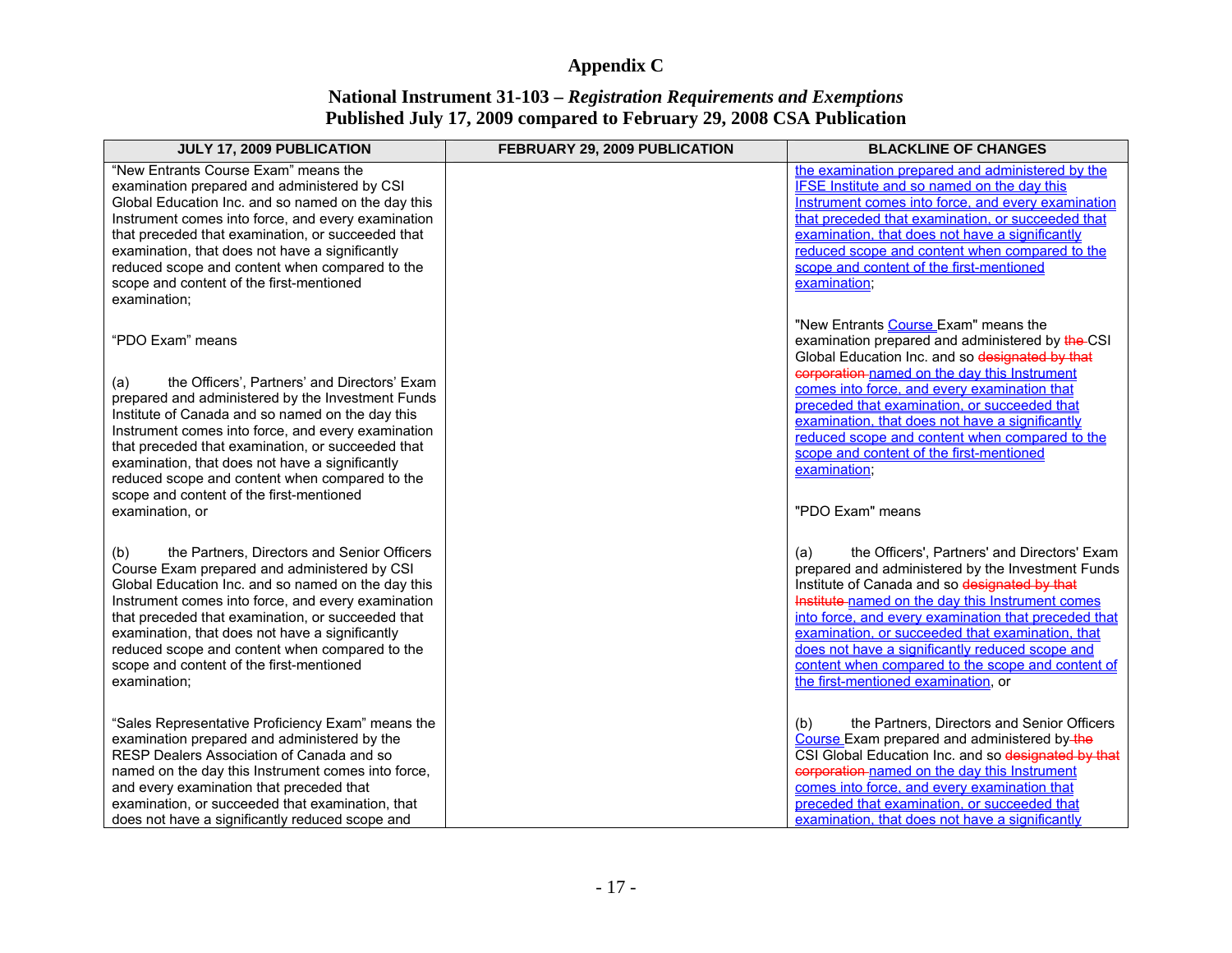| JULY 17, 2009 PUBLICATION                                                                                                                                                                                                                                                                                                                                                                                                                                     | <b>FEBRUARY 29, 2009 PUBLICATION</b>                                                                                                                                                                                                               | <b>BLACKLINE OF CHANGES</b>                                                                                                                                                                                                                                                                                                                                                                                                                                                                            |
|---------------------------------------------------------------------------------------------------------------------------------------------------------------------------------------------------------------------------------------------------------------------------------------------------------------------------------------------------------------------------------------------------------------------------------------------------------------|----------------------------------------------------------------------------------------------------------------------------------------------------------------------------------------------------------------------------------------------------|--------------------------------------------------------------------------------------------------------------------------------------------------------------------------------------------------------------------------------------------------------------------------------------------------------------------------------------------------------------------------------------------------------------------------------------------------------------------------------------------------------|
| content when compared to the scope and content of<br>the first-mentioned examination;                                                                                                                                                                                                                                                                                                                                                                         |                                                                                                                                                                                                                                                    | reduced scope and content when compared to the<br>scope and content of the first-mentioned<br>examination;                                                                                                                                                                                                                                                                                                                                                                                             |
| "Series 7 Exam" means the examination prepared<br>and administered by the Financial Industry<br>Regulatory Authority in the United States of America<br>and so named on the day this Instrument comes<br>into force, and every examination that preceded that<br>examination, or succeeded that examination, that<br>does not have a significantly reduced scope and<br>content when compared to the scope and content of<br>the first-mentioned examination. |                                                                                                                                                                                                                                                    | "Sales Representative Proficiency Exam" means the<br>examination prepared and administered by the<br>RESP Dealers Association of Canada and so<br>designated by that Association; and named on the<br>day this Instrument comes into force, and every<br>examination that preceded that examination, or<br>succeeded that examination, that does not have a<br>significantly reduced scope and content when<br>compared to the scope and content of the first-<br>mentioned examination;               |
|                                                                                                                                                                                                                                                                                                                                                                                                                                                               |                                                                                                                                                                                                                                                    | "Series 7 Exam" means the program-examination<br>prepared and administered by the Financial Industry<br>Regulatory Authority in the United States of America<br>and so designated by that regulator named on the<br>day this Instrument comes into force, and every<br>examination that preceded that examination, or<br>succeeded that examination, that does not have a<br>significantly reduced scope and content when<br>compared to the scope and content of the first-<br>mentioned examination. |
| U.S. equivalency<br>3.2<br>In this Part, an individual is not required to have<br>passed the Canadian Securities Course Exam if the<br>individual has passed the Series 7 Exam and the<br>New Entrants Course Exam.                                                                                                                                                                                                                                           | U.S. equivalency<br>4.2<br>In this Division, an individual is not required<br>to have passed the Canadian Securities Exam if the<br>individual has passed the Series 7 Exam and the<br>New Entrants Exam.                                          | <b>U.S. equivalency</b><br>3.2<br>4.2 - In this Division-Part, an individual is not<br>required to have passed the Canadian Securities<br>Course Exam if the individual has passed the<br>Series 7 Exam and the New Entrants Course Exam.                                                                                                                                                                                                                                                              |
| 3.3<br>Time limits on examination requirements<br>For the purposes of this Part, an individual<br>(1)<br>is deemed to have not passed an examination, and<br>is deemed to have not successfully completed a<br>program, unless the individual passed the                                                                                                                                                                                                      | Time limits on examination proficiency<br>4.4<br>(1)<br>Subject to subsection (2), an<br>individual must not be registered in a category<br>unless the individual passed the examination or<br>successfully completed the program required in this | 3.3<br>Time limits on examination <b>proficiency</b><br>requirements<br>Subject to subsection (2), an<br>(1)<br>individual must not be registered in a category(1)<br>For the purposes of this Part, an individual                                                                                                                                                                                                                                                                                     |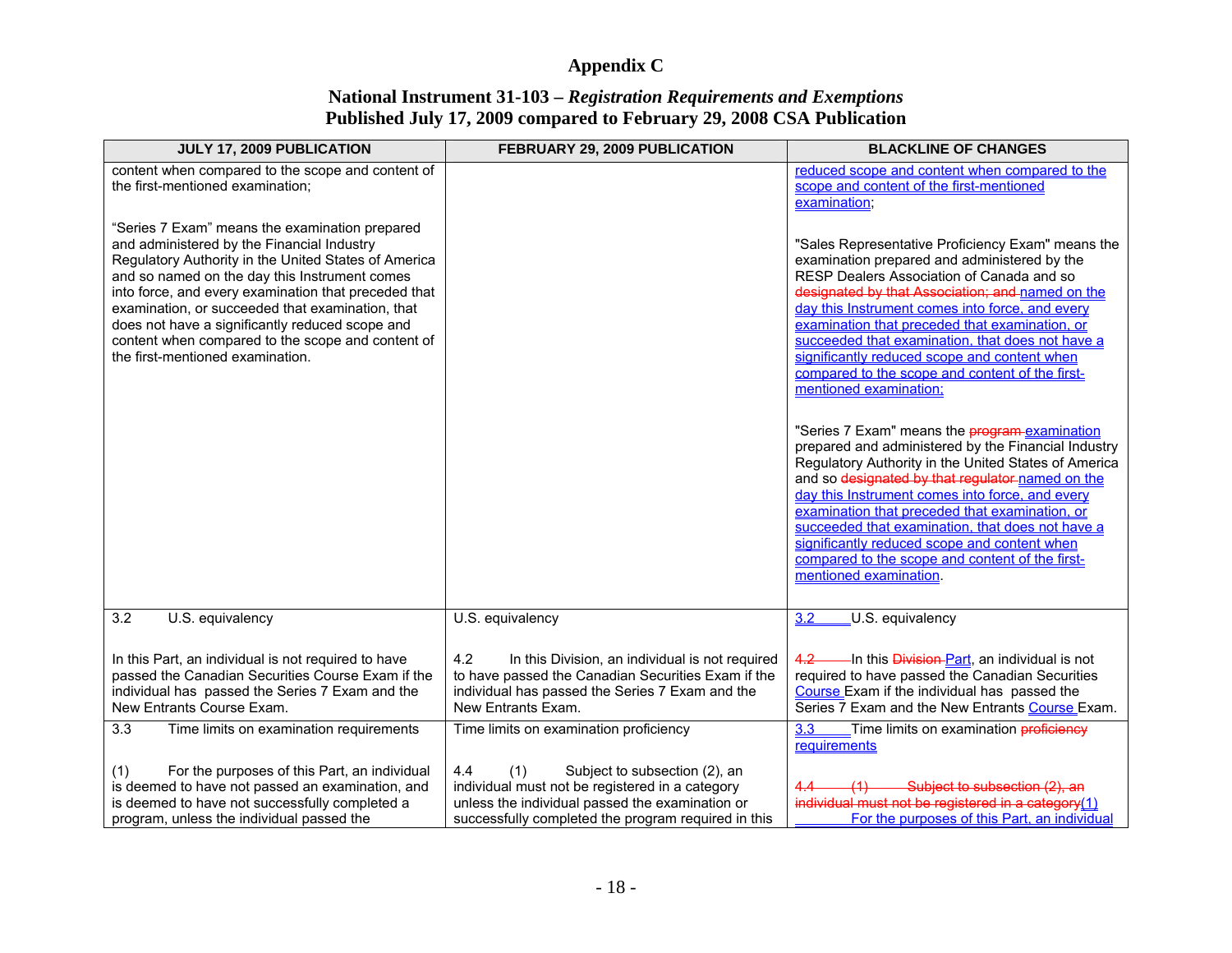| JULY 17, 2009 PUBLICATION                                                                                                                                                                                              | <b>FEBRUARY 29, 2009 PUBLICATION</b>                                                                                                                                                                  | <b>BLACKLINE OF CHANGES</b>                                                                                                                                                                                                                                                                                                                                                   |
|------------------------------------------------------------------------------------------------------------------------------------------------------------------------------------------------------------------------|-------------------------------------------------------------------------------------------------------------------------------------------------------------------------------------------------------|-------------------------------------------------------------------------------------------------------------------------------------------------------------------------------------------------------------------------------------------------------------------------------------------------------------------------------------------------------------------------------|
| examination or successfully completed the program<br>within 36 months before the date the individual<br>applied for registration.                                                                                      | Division for the category within 36 months of the<br>date the individual applied for registration.                                                                                                    | is deemed to have not passed an examination, and<br>is deemed to have not successfully completed a<br>program, unless the individual passed the<br>examination or successfully completed the program                                                                                                                                                                          |
| Subsection (1) does not apply if the<br>(2)<br>individual passed the examination or successfully<br>completed the program more than 36 months before                                                                   | If an individual passed the<br>(2)<br>examination or successfully completed the program<br>required in this Division for a category more than 36<br>months before the date the individual applied for | required in this Division for the category within 36<br>months of before the date the individual applied for<br>registration.                                                                                                                                                                                                                                                 |
| the date the individual applied for registration and<br>one or both of the following apply:                                                                                                                            | registration, the individual must not be registered in<br>the category unless the individual                                                                                                          | (2) If an Subsection (1) does not apply if<br>the individual passed the examination or<br>successfully completed the program-required in this                                                                                                                                                                                                                                 |
| for any 12 months during the 36-month<br>(a)<br>period before the date the individual applied for<br>registration in a category, the individual was<br>registered in the same category in a jurisdiction of<br>Canada; | was registered in the category in a<br>(a)<br>jurisdiction of Canada for 12 months during the 36<br>month period before the date the individual applied<br>for registration, or                       | Division for a category more than 36 months before<br>the date the individual applied for registration and<br>one or both of the following apply:                                                                                                                                                                                                                             |
| the individual gained 12 months of relevant<br>(b)<br>securities industry experience during the 36-month<br>period before the date the individual applied for<br>registration.                                         | gained 12 months of relevant experience<br>(b)<br>during the 36 month period before the date the<br>individual applied for registration.                                                              | for any 12 months during the 36-month<br>(a)<br>period before the date the individual applied for<br>registration in a category, the individual must not be<br>registered in the category unless the individual (a)<br>-was registered in the same category in a<br>jurisdiction of Canada for 12 months during the 36<br>month period before the date the individual applied |
| In Québec, the examinations provided for<br>(3)<br>in subsections (4) and (6) of section 45 of Policy Q-                                                                                                               |                                                                                                                                                                                                       | for registration, or:                                                                                                                                                                                                                                                                                                                                                         |
| 9 Dealers, Advisers and Representatives, as it read<br>on September 27, 2009, are deemed to be relevant<br>examinations for purposes of subsection (2).                                                                |                                                                                                                                                                                                       | the individual gained 12 months of relevant<br>(b)<br>securities industry experience during the 36 -month<br>period before the date the individual applied for<br>registration.                                                                                                                                                                                               |
|                                                                                                                                                                                                                        |                                                                                                                                                                                                       | In Québec, the examinations provided for<br>(3)<br>in subsections (4) and (6) of section 45 of Policy Q-<br>9 Dealers, Advisers and Representatives, as it read<br>on September 27, 2009, are deemed to be relevant<br>examinations for purposes of subsection (2).                                                                                                           |
| Division 2<br>Education and experience<br>requirements                                                                                                                                                                 |                                                                                                                                                                                                       |                                                                                                                                                                                                                                                                                                                                                                               |
| Proficiency - initial and ongoing<br>3.4                                                                                                                                                                               | Proficiency principle                                                                                                                                                                                 | 3.4<br>Proficiency principle- initial and ongoing                                                                                                                                                                                                                                                                                                                             |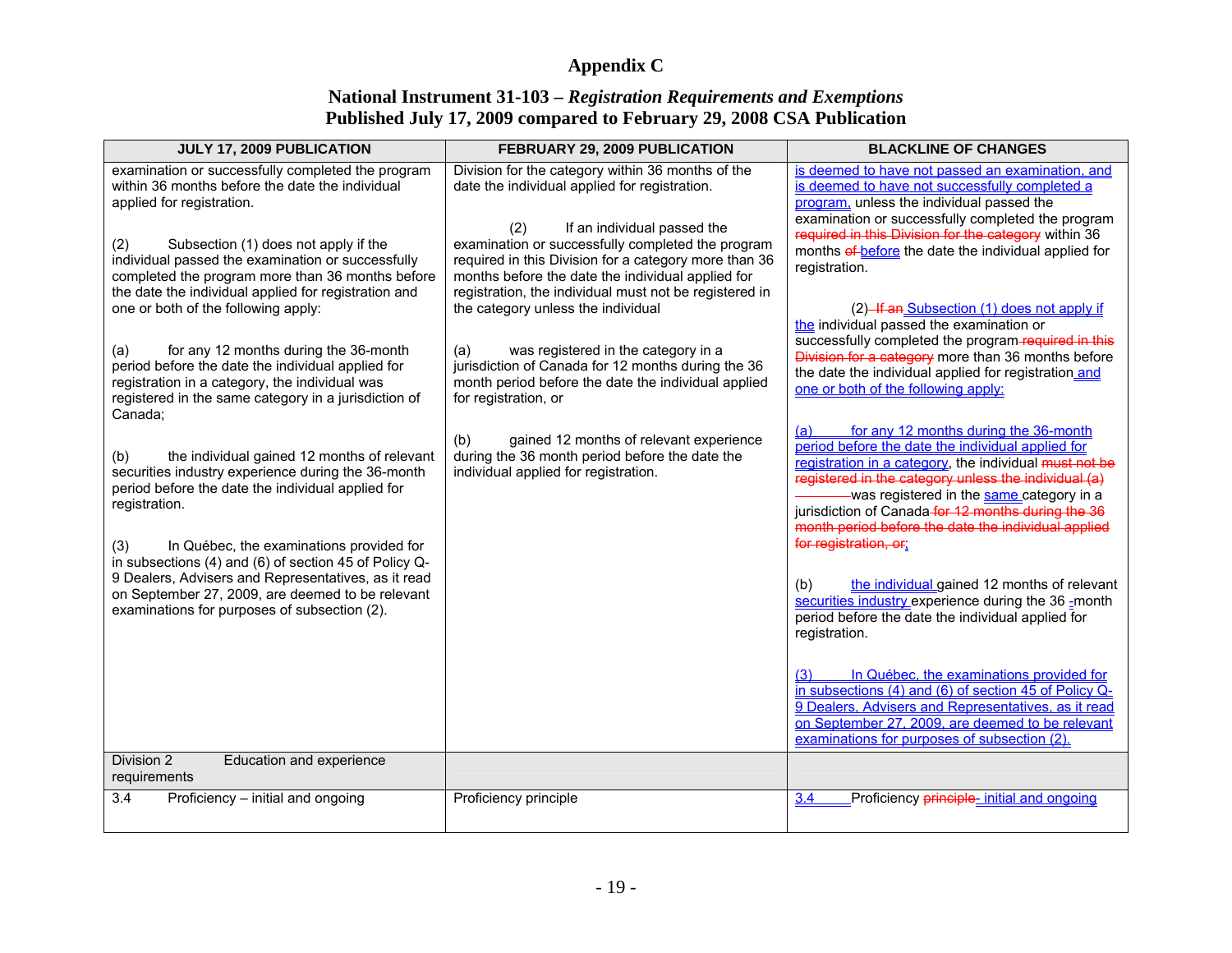| JULY 17, 2009 PUBLICATION                                                                                                                                                                                                                                                                                       | <b>FEBRUARY 29, 2009 PUBLICATION</b>                                                                                                                                                                                               | <b>BLACKLINE OF CHANGES</b>                                                                                                                                                                                                                                                                                                |
|-----------------------------------------------------------------------------------------------------------------------------------------------------------------------------------------------------------------------------------------------------------------------------------------------------------------|------------------------------------------------------------------------------------------------------------------------------------------------------------------------------------------------------------------------------------|----------------------------------------------------------------------------------------------------------------------------------------------------------------------------------------------------------------------------------------------------------------------------------------------------------------------------|
| An individual must not perform an activity<br>(1)<br>that requires registration unless the individual has<br>the education, training and experience that a<br>reasonable person would consider necessary to<br>perform the activity competently.                                                                | 4.3<br>When a registered individual performs an<br>activity that requires registration, the individual must<br>have the education and experience reasonably<br>necessary to perform the activity.                                  | When a registered $(1)$ An individual<br>$4.3 -$<br>performs-must not perform an activity that requires<br>registration <sub>z</sub> unless the individual must have has the<br>education, training and experience reasonably that<br>a reasonable person would consider necessary to<br>perform the activity competently. |
| A chief compliance officer must not<br>(2)<br>perform an activity set out in section 5.2<br>[responsibilities of the chief compliance officer]<br>unless the individual has the education, training and<br>experience that a reasonable person would consider<br>necessary to perform the activity competently. |                                                                                                                                                                                                                                    | A chief compliance officer must not<br>(2)<br>perform an activity set out in section 5.2<br>[responsibilities of the chief compliance officer]<br>unless the individual has the education, training and<br>experience that a reasonable person would consider<br>necessary to perform the activity competently.            |
| 3.5<br>Mutual fund dealer - dealing<br>representative                                                                                                                                                                                                                                                           | Mutual fund dealer - dealing representative                                                                                                                                                                                        | 3.5<br>Mutual fund dealer - dealing representative                                                                                                                                                                                                                                                                         |
| A dealing representative of a mutual fund dealer<br>must not act as a dealer on behalf of the mutual<br>fund dealer unless one or both of the following<br>apply:                                                                                                                                               | 4.5<br>A dealing representative of a mutual fund<br>dealer must not trade on behalf of the mutual fund<br>dealer unless the representative<br>has passed the Canadian Investment<br>(a)                                            | $4.5 -$<br>-A dealing representative of a mutual fund<br>dealer must not trade act as a dealer on behalf of<br>the mutual fund dealer unless the representative<br>one or both of the following apply:                                                                                                                     |
| the representative has passed the<br>(a)<br>Canadian Investment Funds Exam, the Canadian<br>Securities Course Exam or the Investment Funds in<br>Canada Course Exam:                                                                                                                                            | Funds Exam, the Canadian Securities Exam, or the<br>Investment Funds in Canada Exam, or<br>has met the requirements of section 4.11<br>(b)<br>[portfolio manager - advising representative].                                       | the representative has passed the<br>(a)<br>Canadian Investment Funds Exam, the Canadian<br>Securities Course Exam, or the Investment Funds in<br>Canada Course Exam, or:<br>the representative has met the<br>(b)                                                                                                         |
| the representative has met the<br>(b)<br>requirements of section 3.11 [portfolio manager -<br>advising representative].                                                                                                                                                                                         |                                                                                                                                                                                                                                    | requirements of section 4.113.11 [portfolio manager<br>- advising representative].                                                                                                                                                                                                                                         |
| $\overline{3.6}$<br>Mutual fund dealer - chief compliance<br>officer                                                                                                                                                                                                                                            | Mutual fund dealer - chief compliance officer                                                                                                                                                                                      | Mutual fund dealer - chief compliance<br>3.6<br>officer                                                                                                                                                                                                                                                                    |
| A mutual fund dealer must not designate an<br>individual as its chief compliance officer under<br>subsection 11.3(1) [designating a chief compliance<br>officer] unless any of the following apply:                                                                                                             | 4.6<br>A mutual fund dealer must not designate<br>an individual as its chief compliance officer under<br>subsection 2.10(1) [chief compliance officer] unless<br>the individual<br>has met the requirements of section 4.13<br>(a) | 4.6 - A mutual fund dealer must not designate<br>an individual as its chief compliance officer under<br>subsection 2.1011.3(1) [designating a chief<br>compliance officer] unless any of the individual<br>following apply:                                                                                                |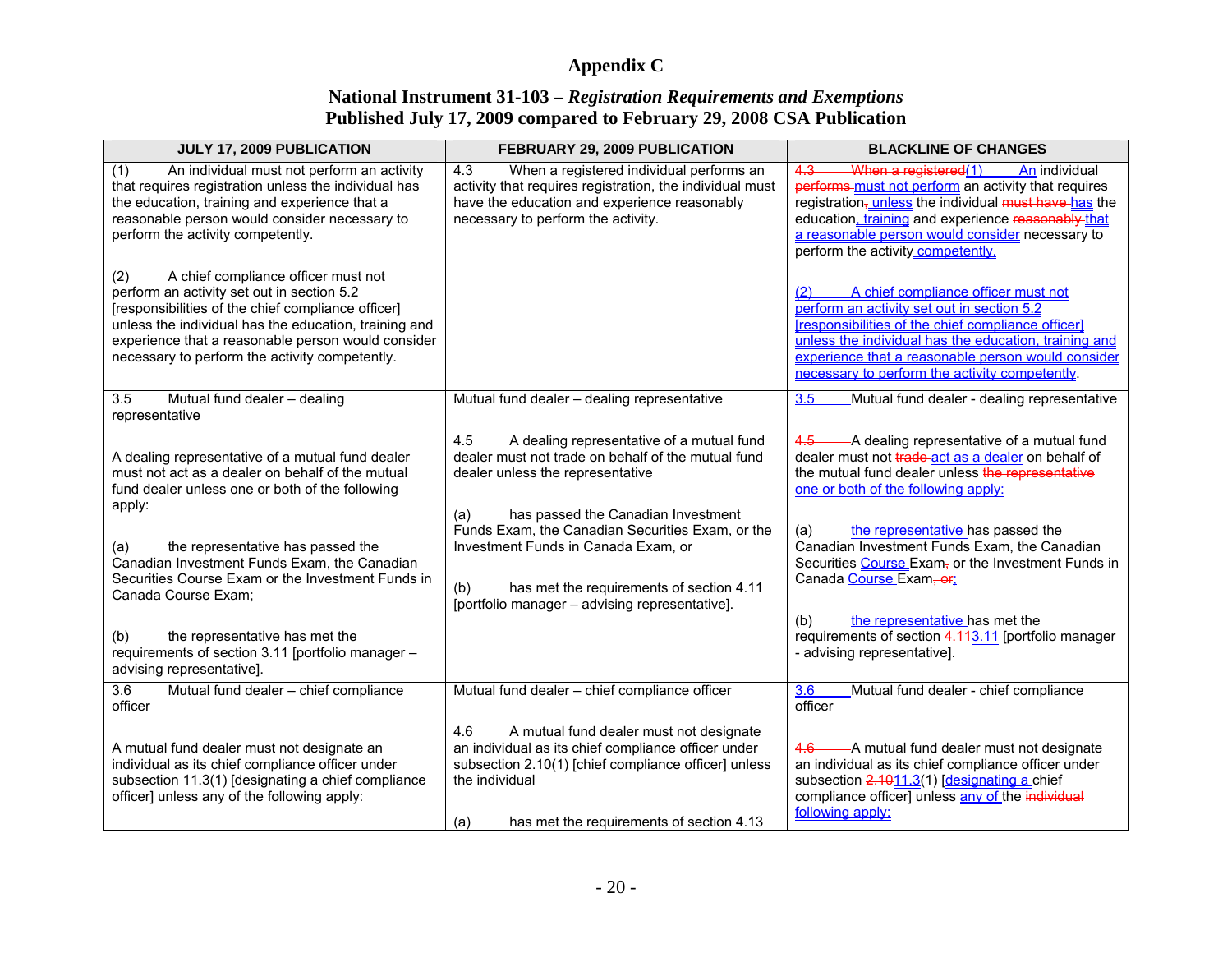| JULY 17, 2009 PUBLICATION                                                                                                                                                                                                       | FEBRUARY 29, 2009 PUBLICATION                                                                                                                                                                                                                  | <b>BLACKLINE OF CHANGES</b>                                                                                                                                                                                                                           |
|---------------------------------------------------------------------------------------------------------------------------------------------------------------------------------------------------------------------------------|------------------------------------------------------------------------------------------------------------------------------------------------------------------------------------------------------------------------------------------------|-------------------------------------------------------------------------------------------------------------------------------------------------------------------------------------------------------------------------------------------------------|
| the individual has passed<br>(a)                                                                                                                                                                                                | [portfolio manager - chief compliance officer], or                                                                                                                                                                                             |                                                                                                                                                                                                                                                       |
| the Canadian Investment Funds Exam, the<br>(i)<br>Canadian Securities Course Exam or the                                                                                                                                        | has passed<br>(b)                                                                                                                                                                                                                              | has met the requirements of section 4.13<br>(a)<br>[portfolio manager - chief compliance officer], or(b)<br>the individual has passed                                                                                                                 |
| Investment Funds in Canada Course Exam, and<br>the PDO Exam or the Mutual Fund Dealers<br>(ii)<br>Compliance Exam;                                                                                                              | the Canadian Investment Funds Exam, the<br>(i)<br>Canadian Securities Exam, or the Investment Funds<br>in Canada Exam, and                                                                                                                     | the Canadian Investment Funds Exam, the<br>(i)<br>Canadian Securities Course Exam, or the<br>Investment Funds in Canada Course Exam, and                                                                                                              |
| the individual has met the requirements of<br>(b)<br>section 3.13 [portfolio manager - chief compliance<br>officer].                                                                                                            | the PDO Exam.<br>(ii)                                                                                                                                                                                                                          | the PDO Exam- or the Mutual Fund<br>(ii)<br>Dealers Compliance Exam;                                                                                                                                                                                  |
|                                                                                                                                                                                                                                 |                                                                                                                                                                                                                                                | the individual has met the requirements of<br>(b)<br>section 3.13 [portfolio manager - chief compliance<br>officerl.                                                                                                                                  |
| 3.7<br>Scholarship plan dealer - dealing<br>representative                                                                                                                                                                      | Scholarship plan dealer - dealing representative                                                                                                                                                                                               | Scholarship plan dealer - dealing<br>3.7<br>representative                                                                                                                                                                                            |
| A dealing representative of a scholarship plan<br>dealer must not act as a dealer on behalf of the<br>scholarship plan dealer unless the representative<br>has passed the Sales Representative Proficiency<br>Exam.             | 4.7<br>A dealing representative of a scholarship<br>plan dealer must not trade on behalf of the<br>scholarship plan dealer unless the representative<br>has passed the Sales Representative Proficiency<br>Exam.                               | 4.7 - A dealing representative of a scholarship<br>plan dealer must not trade act as a dealer on behalf<br>of the scholarship plan dealer unless the<br>representative has passed the Sales Representative<br>Proficiency Exam.                       |
| 3.8<br>Scholarship plan dealer - chief compliance<br>officer                                                                                                                                                                    | Scholarship plan dealer - chief compliance officer                                                                                                                                                                                             | Scholarship plan dealer - chief compliance<br>3.8<br>officer                                                                                                                                                                                          |
| A scholarship plan dealer must not designate an<br>individual as its chief compliance officer under<br>subsection 11.3(1) [designating a chief compliance<br>officer] unless the individual has passed all of the<br>following: | 4.8<br>A scholarship plan dealer must not<br>designate an individual as its chief compliance<br>officer under subsection 2.10(1) [chief compliance<br>officer] unless the individual has passed<br>the Sales Representative Proficiency<br>(a) | -A scholarship plan dealer must not<br><u>4.8 — </u><br>designate an individual as its chief compliance<br>officer under subsection 2.1011.3(1) [designating a<br>chief compliance officer] unless the individual has<br>passed all of the following: |
| the Sales Representative Proficiency<br>(a)<br>Exam;                                                                                                                                                                            | Exam,<br>the Branch Manager Proficiency Exam,<br>(b)<br>and                                                                                                                                                                                    | (a)<br>the Sales Representative Proficiency<br>$Exam_{7}$ :                                                                                                                                                                                           |
| the Branch Manager Proficiency Exam;<br>(b)                                                                                                                                                                                     |                                                                                                                                                                                                                                                | the Branch Manager Proficiency Exam-<br>(b)                                                                                                                                                                                                           |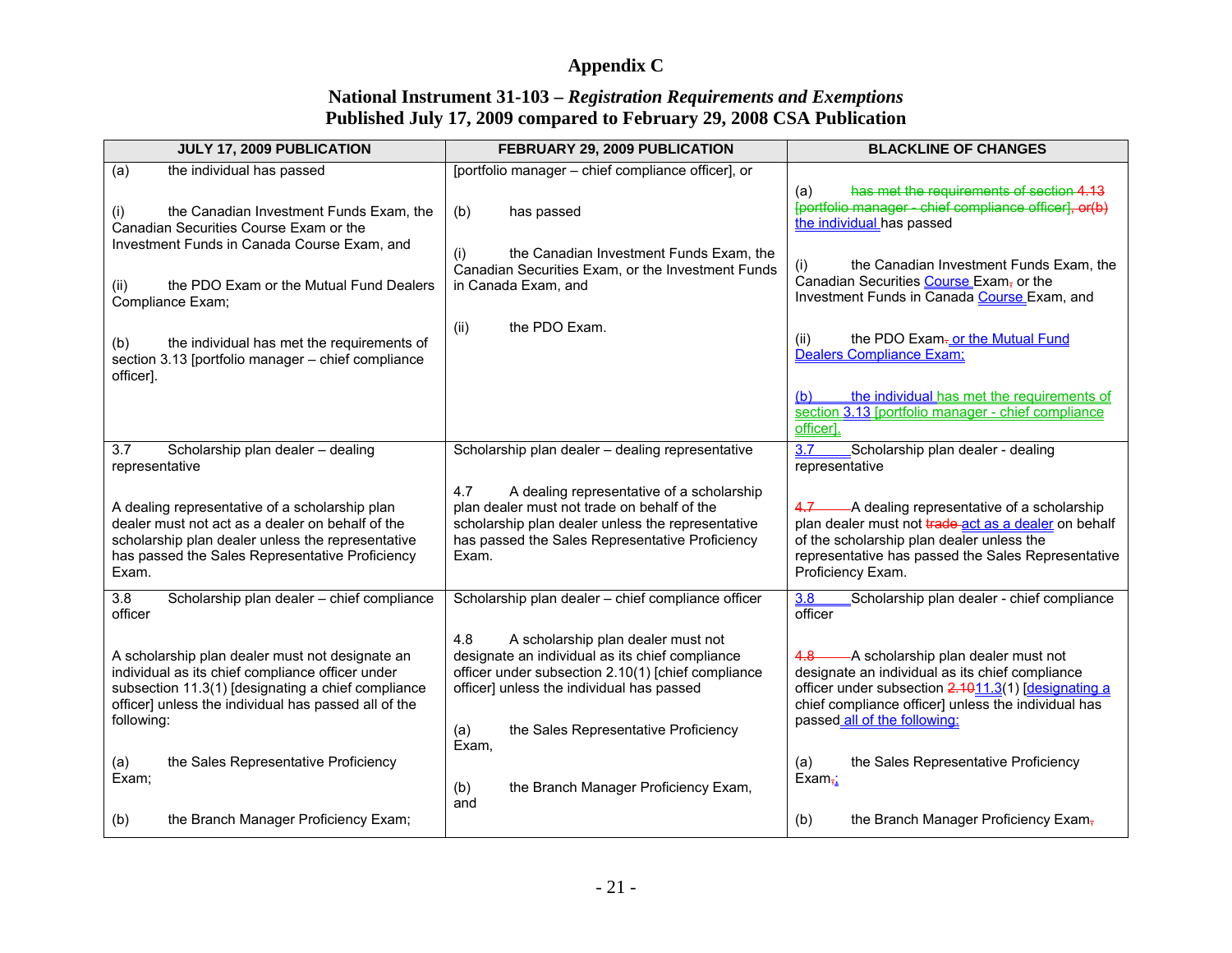| JULY 17, 2009 PUBLICATION                                                                                                                                                                              | <b>FEBRUARY 29, 2009 PUBLICATION</b>                                                                                                                                                                                            | <b>BLACKLINE OF CHANGES</b>                                                                                                                                                                                        |
|--------------------------------------------------------------------------------------------------------------------------------------------------------------------------------------------------------|---------------------------------------------------------------------------------------------------------------------------------------------------------------------------------------------------------------------------------|--------------------------------------------------------------------------------------------------------------------------------------------------------------------------------------------------------------------|
| the PDO Exam.<br>(c)                                                                                                                                                                                   | the PDO Exam.<br>(c)                                                                                                                                                                                                            | and;<br>the PDO Exam.<br>(c)                                                                                                                                                                                       |
| Exempt market dealer - dealing<br>3.9<br>representative                                                                                                                                                | Exempt market dealer - dealing representative                                                                                                                                                                                   | 3.9<br>Exempt market dealer - dealing<br>representative                                                                                                                                                            |
| A dealing representative of an exempt market<br>dealer must not act as a dealer on behalf of the<br>exempt market dealer unless any of the following<br>apply:                                         | 4.9<br>A dealing representative of an exempt<br>market dealer must not trade on behalf of the<br>exempt market dealer unless the individual<br>has passed the Canadian Securities Exam,<br>(a)<br><b>or</b>                     | 4.9 A dealing representative of an exempt<br>market dealer must not trade act as a dealer on<br>behalf of the exempt market dealer unless any of<br>the following apply:                                           |
| the individual has passed the Canadian<br>(a)<br>Securities Course Exam:                                                                                                                               | meets the requirements of section 4.11<br>(b)<br>[portfolio manager - advising representative].                                                                                                                                 | the individual(a) - has passed the<br><u>(a)</u><br>Canadian Securities Course Exam, or:                                                                                                                           |
| the individual has passed the Exempt<br>(b)<br>Market Products Exam;                                                                                                                                   |                                                                                                                                                                                                                                 | meets the requirements of section 4.14the<br>(b)<br>individual has passed the Exempt Market Products<br>Exam;                                                                                                      |
| the individual satisfies the conditions set<br>(c)<br>out in section 3.11 [portfolio manager - advising<br>representative].                                                                            |                                                                                                                                                                                                                                 | the individual satisfies the conditions set<br>(C) =<br>out in section 3.11 [portfolio manager - advising<br>representative].                                                                                      |
| 3.10<br>Exempt market dealer - chief compliance<br>officer                                                                                                                                             | Exempt market dealer - chief compliance officer                                                                                                                                                                                 | 3.10<br>Exempt market dealer - chief compliance<br>officer                                                                                                                                                         |
| An exempt market dealer must not designate an<br>individual as its chief compliance officer under<br>subsection 11.3(1) [designating a chief compliance<br>officer] unless any of the following apply: | 4.10<br>An exempt market dealer must not<br>designate an individual as its chief compliance<br>officer under subsection 2.10(1) [chief compliance<br>officer] unless the individual has passed the<br>Canadian Securities Exam. | 4.10 An exempt market dealer must not<br>designate an individual as its chief compliance<br>officer under subsection 2.1011.3(1) [designating a<br>chief compliance officer] unless any of the following<br>apply: |
| the individual has passed the PDO Exam<br>(a)<br>and any of the following:                                                                                                                             |                                                                                                                                                                                                                                 | the individual has passed the <b>PDO Exam</b><br>(a)<br>and any of the following:                                                                                                                                  |
| the Canadian Securities Course<br>(i)<br>Exam;                                                                                                                                                         |                                                                                                                                                                                                                                 | the Canadian Securities Course<br>Exam;                                                                                                                                                                            |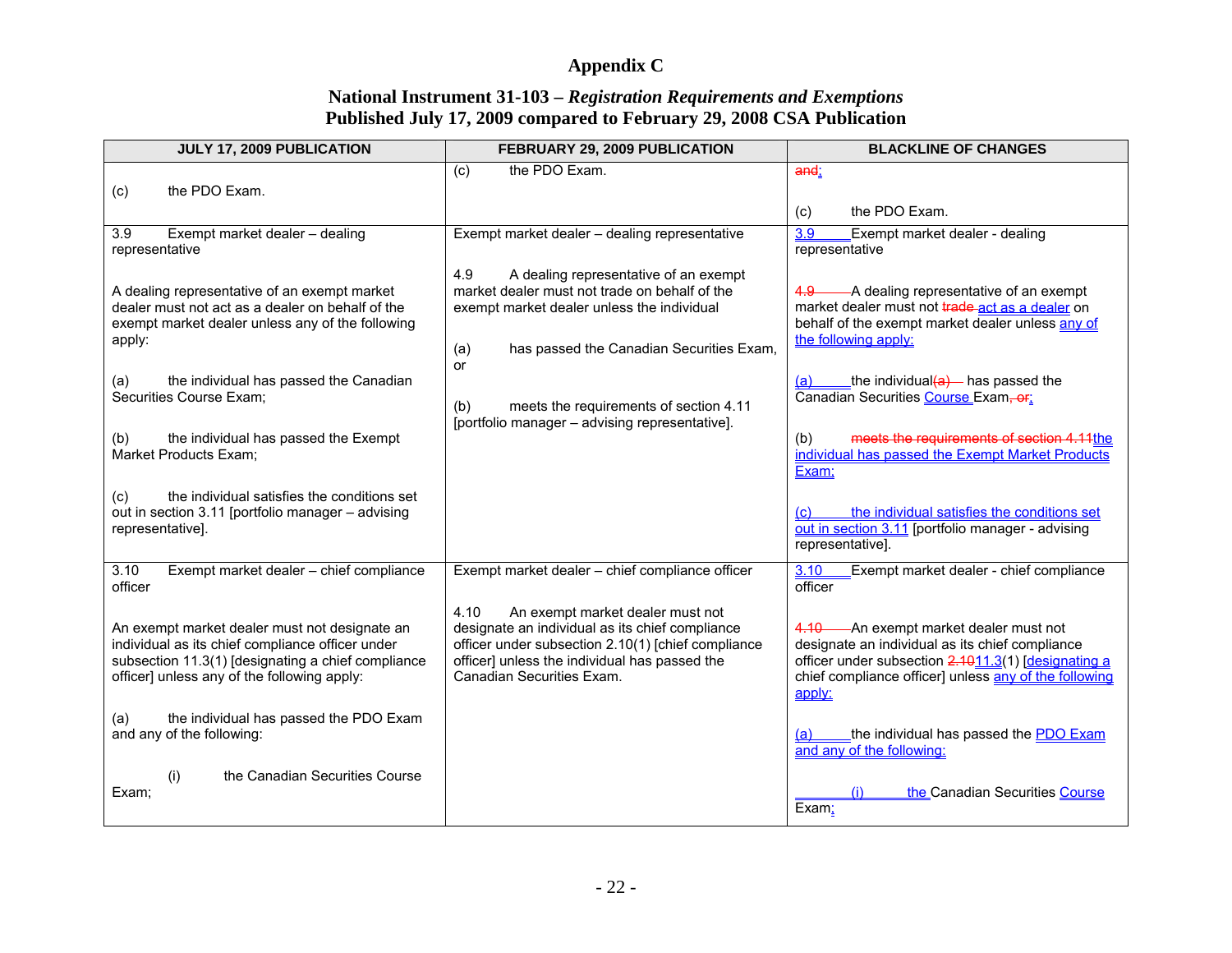| <b>JULY 17, 2009 PUBLICATION</b>                                                                                                                                                                                                                | FEBRUARY 29, 2009 PUBLICATION                                                                                                                                                                                               | <b>BLACKLINE OF CHANGES</b>                                                                                                                                                                                                                     |
|-------------------------------------------------------------------------------------------------------------------------------------------------------------------------------------------------------------------------------------------------|-----------------------------------------------------------------------------------------------------------------------------------------------------------------------------------------------------------------------------|-------------------------------------------------------------------------------------------------------------------------------------------------------------------------------------------------------------------------------------------------|
| the Exempt Market Products<br>(ii)<br>Exam;                                                                                                                                                                                                     |                                                                                                                                                                                                                             | the Exempt Market Products<br>(ii)<br>Exam:                                                                                                                                                                                                     |
| the individual has met the requirements of<br>(b)<br>section 3.13 [portfolio manager - chief compliance<br>officer].                                                                                                                            |                                                                                                                                                                                                                             | the individual has met the requirements of<br>(b)<br>section 3.13 [portfolio manager - chief compliance<br>officer].                                                                                                                            |
| 3.11<br>Portfolio manager - advising<br>representative                                                                                                                                                                                          | Portfolio manager – advising representative                                                                                                                                                                                 | <u>3.11</u><br>Portfolio manager - advising representative                                                                                                                                                                                      |
| An advising representative of a portfolio manager<br>must not act as an adviser on behalf of the portfolio<br>manager unless any of the following apply:                                                                                        | 4.11<br>An advising representative of a portfolio<br>manager must not act as an adviser on behalf of the<br>portfolio manager unless the representative                                                                     | -An advising representative of a portfolio<br>4.11<br>manager must not act as an adviser on behalf of the<br>portfolio manager unless the representative any of<br>the following apply:                                                         |
| the representative has earned a CFA<br>(a)<br>Charter and has 12 months of relevant investment<br>management experience in the 36-month period<br>before applying for registration;                                                             | has earned a CFA Charter and has 12<br>(a)<br>months of relevant investment management<br>experience in the 36-month period before applying<br>for registration, or                                                         | the representative has earned a CFA<br>(a)<br>Charter and has 12 months of relevant investment<br>management experience in the 36-month period<br>before applying for registration, or;                                                         |
| the representative has received the<br>(b)<br>Canadian Investment Manager designation and has<br>48 months of relevant investment management<br>experience, 12 months of which was in the 36-<br>month period before applying for registration. | has received the Canadian Investment<br>(b)<br>Manager designation and has 48 months of relevant<br>investment management experience, 12 months of<br>which was in the 36-month period before applying<br>for registration. | the representative has received the<br>(b)<br>Canadian Investment Manager designation and has<br>48 months of relevant investment management<br>experience, 12 months of which was in the 36-<br>month period before applying for registration. |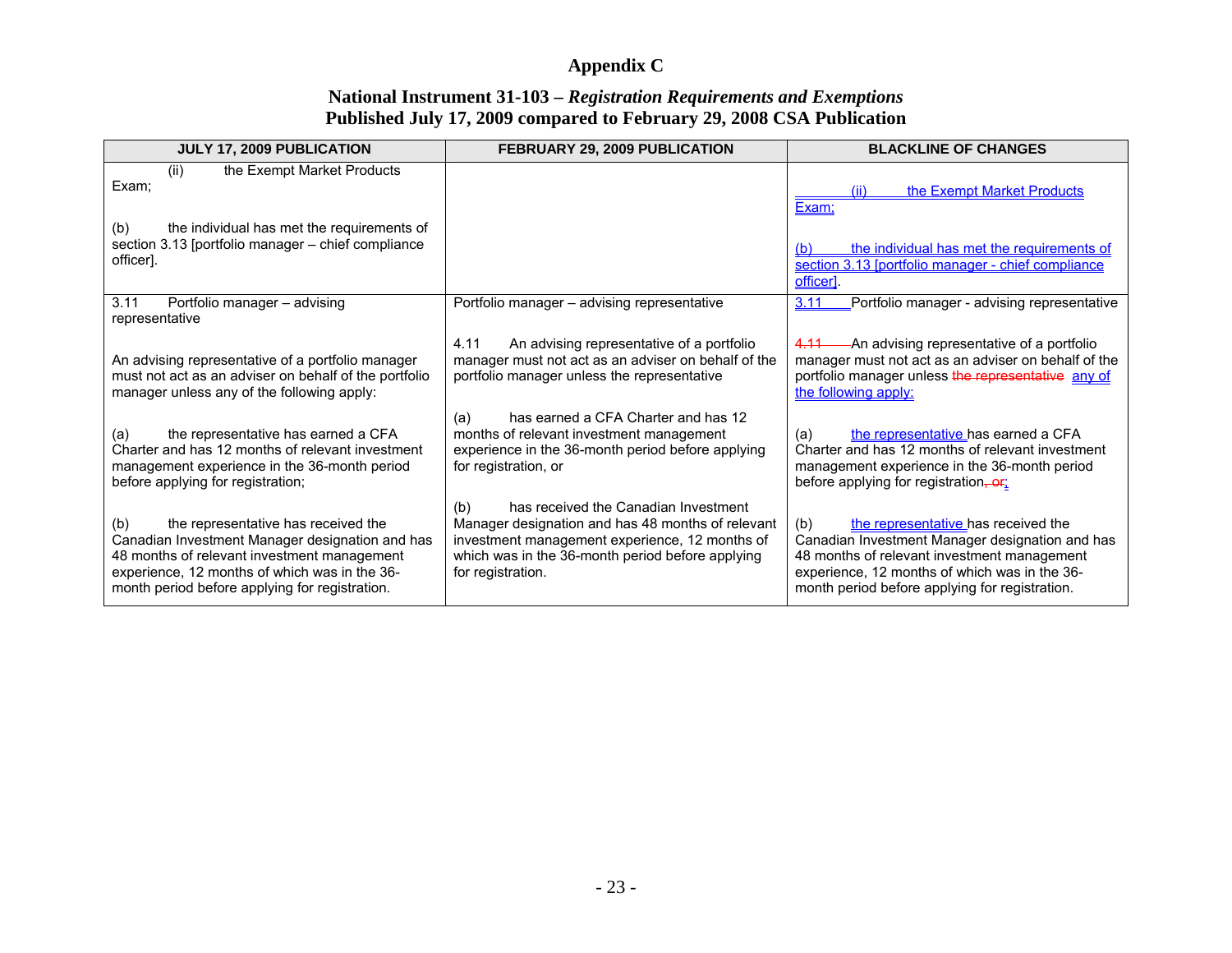| JULY 17, 2009 PUBLICATION                                                                                                                                                                          | FEBRUARY 29, 2009 PUBLICATION                                                                                                                                                   | <b>BLACKLINE OF CHANGES</b>                                                                                                                                                                                                     |
|----------------------------------------------------------------------------------------------------------------------------------------------------------------------------------------------------|---------------------------------------------------------------------------------------------------------------------------------------------------------------------------------|---------------------------------------------------------------------------------------------------------------------------------------------------------------------------------------------------------------------------------|
| 3.12<br>Portfolio manager - associate advising<br>representative                                                                                                                                   | Portfolio manager - associate advising<br>representative                                                                                                                        | 3.12<br>Portfolio manager - associate advising<br>representative                                                                                                                                                                |
| An associate advising representative of a portfolio<br>manager must not act as an adviser on behalf of the<br>portfolio manager unless any of the following apply:                                 | 4.12<br>An associate advising representative of a<br>portfolio manager must not act as an adviser on<br>behalf of the portfolio manager unless the<br>representative            | 4.12 - An associate advising representative of a<br>portfolio manager must not act as an adviser on<br>behalf of the portfolio manager unless the<br>representative-any of the following apply:                                 |
| the representative has completed Level 1<br>(a)<br>of the Chartered Financial Analyst program and has<br>24 months of relevant investment management<br>experience;                                | (a)<br>has completed Level 1 of the Chartered<br>Financial Analyst Program and has 24 months of<br>relevant investment management experience, or                                | the representative has completed Level 1<br>(a)<br>of the Chartered Financial Analyst Program-program<br>and has 24 months of relevant investment<br>management experience, or:                                                 |
| (b)<br>the representative has received the<br>Canadian Investment Manager designation and has<br>24 months of relevant investment management<br>experience.                                        | has received the Canadian Investment<br>(b)<br>Manager designation and has 24 months of relevant<br>investment management experience.                                           | (b)<br>the representative has received the<br>Canadian Investment Manager designation and has<br>24 months of relevant investment management<br>experience.                                                                     |
| 3.13<br>Portfolio manager - chief compliance<br>officer                                                                                                                                            | Portfolio manager - chief compliance officer                                                                                                                                    | 3.13<br>Portfolio manager - chief compliance<br>officer                                                                                                                                                                         |
| A portfolio manager must not designate an<br>individual as its chief compliance officer under<br>subsection 11.3(1) [designating a chief compliance<br>officer] unless any of the following apply: | 4.13<br>A portfolio manager must not designate an<br>individual as its chief compliance officer under<br>subsection 2.10(1) [chief compliance officer] unless<br>the individual | 4.13 - A portfolio manager must not designate an<br>individual as its chief compliance officer under<br>subsection 2.1011.3(1) [designating a chief<br>compliance officer] unless the individual any of the<br>following apply: |
| the individual has<br>(a)                                                                                                                                                                          | has been previously registered as an<br>(a)<br>advising representative of a portfolio manager in a<br>jurisdiction of Canada,                                                   | has been previously registered as an<br><del>(a)</del>                                                                                                                                                                          |
| (i)<br>earned a CFA Charter or a professional<br>designation as a lawyer, Chartered Accountant,<br>Certified General Accountant or Certified                                                       | (b)<br>has                                                                                                                                                                      | advising representative of a portfolio manager in a<br>jurisdiction of Canada,                                                                                                                                                  |
| Management Accountant in a jurisdiction of Canada,<br>a notary in Québec, or the equivalent in a foreign<br>jurisdiction,                                                                          | earned a CFA Charter or a professional<br>(i)<br>designation as a lawyer, Chartered Accountant,<br>Certified General Accountant or Certified                                    | $\bigoplus$<br>(a)<br>the individual has                                                                                                                                                                                        |
| passed the Canadian Securities Course<br>(ii)<br>Exam and the PDO Exam, and                                                                                                                        | Management Accountant in a jurisdiction of Canada,<br>a notary in Québec, or the equivalent in a foreign<br>jurisdiction,                                                       | (i)<br>earned a CFA Charter or a professional<br>designation as a lawyer, Chartered Accountant,<br>Certified General Accountant or Certified                                                                                    |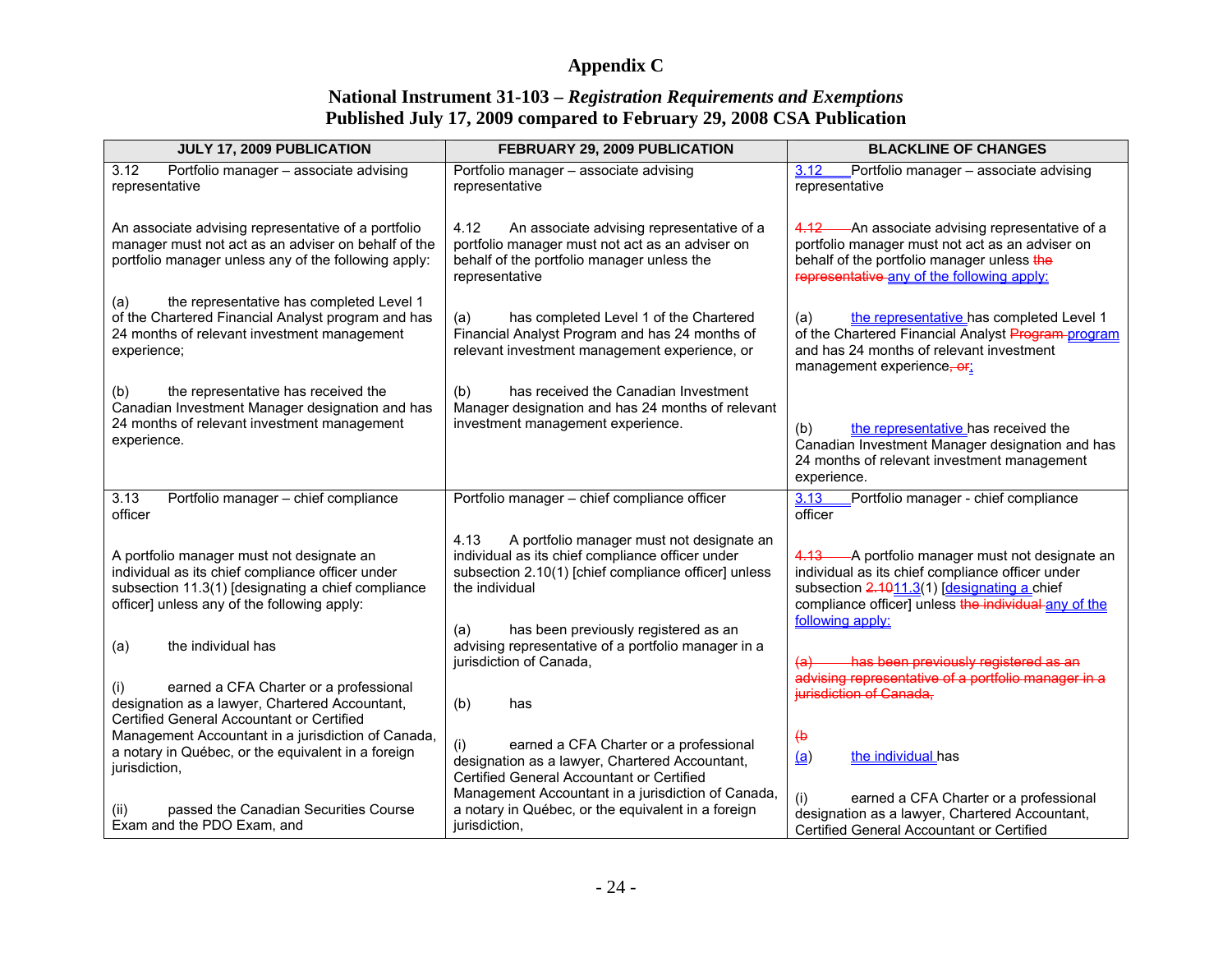| JULY 17, 2009 PUBLICATION                                                                                                                                                                                                        | <b>FEBRUARY 29, 2009 PUBLICATION</b>                                                                                                                                                                               | <b>BLACKLINE OF CHANGES</b>                                                                                                                                                                                                                   |
|----------------------------------------------------------------------------------------------------------------------------------------------------------------------------------------------------------------------------------|--------------------------------------------------------------------------------------------------------------------------------------------------------------------------------------------------------------------|-----------------------------------------------------------------------------------------------------------------------------------------------------------------------------------------------------------------------------------------------|
| (iii)<br>either                                                                                                                                                                                                                  | passed the Canadian Securities Exam and<br>(ii)<br>the PDO Exam, and                                                                                                                                               | Management Accountant in a jurisdiction of Canada,<br>a notary in Québec, or the equivalent in a foreign<br>jurisdiction,                                                                                                                     |
| gained 36 months of relevant securities<br>A)<br>experience while working at an investment dealer, a<br>registered adviser or an investment fund manager,<br>or                                                                  | either<br>(iii)                                                                                                                                                                                                    | passed the Canadian Securities Course<br>(ii)<br>Exam and the PDO Exam, and                                                                                                                                                                   |
| B)<br>provided professional services in the                                                                                                                                                                                      | worked for a registered dealer or a<br>A)<br>registered adviser for three years, or                                                                                                                                | either<br>(iii)                                                                                                                                                                                                                               |
| securities industry for 36 months and worked at a<br>registered dealer, a registered adviser or an<br>investment fund manager for 12 months;                                                                                     | provided professional services in the<br>B)<br>securities industry for three years and worked for a<br>registered dealer or a registered adviser for 12<br>months, or                                              | worked for a registered dealer or a<br>A)–<br>registered adviser for three years, or<br>gained 36 months of relevant securities<br>experience while working at an investment dealer, a                                                        |
| the individual has passed the Canadian<br>(b)<br>Securities Course Exam and the PDO Exam and<br>any of the following apply:                                                                                                      | has passed the Canadian Securities Exam<br>(c)<br>and the PDO Exam and has either                                                                                                                                  | registered adviser or an investment fund manager,<br>Ωr                                                                                                                                                                                       |
| the individual has worked at an investment<br>(i)<br>dealer or a registered adviser for 5 years, including<br>for 36 months in a compliance capacity;                                                                            | worked for a registered dealer or a<br>(i)<br>registered adviser for five years, including for three<br>years in a compliance capacity, or                                                                         | B)<br>provided professional services in the<br>securities industry for three years36 months and<br>worked for at a registered dealer or, a registered<br>adviser or an investment fund manager for 12<br>months, or,                          |
| the individual has worked for 5 years at a<br>(ii)<br>Canadian financial institution in a compliance<br>capacity relating to portfolio management and<br>worked at a registered dealer or a registered adviser<br>for 12 months; | worked for five years for a Canadian<br>(ii)<br>financial institution in a compliance capacity relating<br>to portfolio management and worked for a<br>registered dealer or a registered adviser for 12<br>months. | the individual has passed the Canadian<br>(eb)<br>Securities Course Exam and the PDO Exam and<br>has either any of the following apply:                                                                                                       |
| the individual has passed the PDO Exam<br>(c)<br>and has met the requirements of section 3.11<br>[portfolio manager - advising representative].                                                                                  |                                                                                                                                                                                                                    | (i)<br>the individual has worked for a registered<br>at an investment dealer or a registered adviser for<br>five <sub>5</sub> years, including for three years36 months in a<br>compliance capacity, or                                       |
|                                                                                                                                                                                                                                  |                                                                                                                                                                                                                    | the individual has worked for five-5 years<br>(ii)<br>for-at a Canadian financial institution in a<br>compliance capacity relating to portfolio<br>management and worked for at a registered dealer<br>or a registered adviser for 12 months; |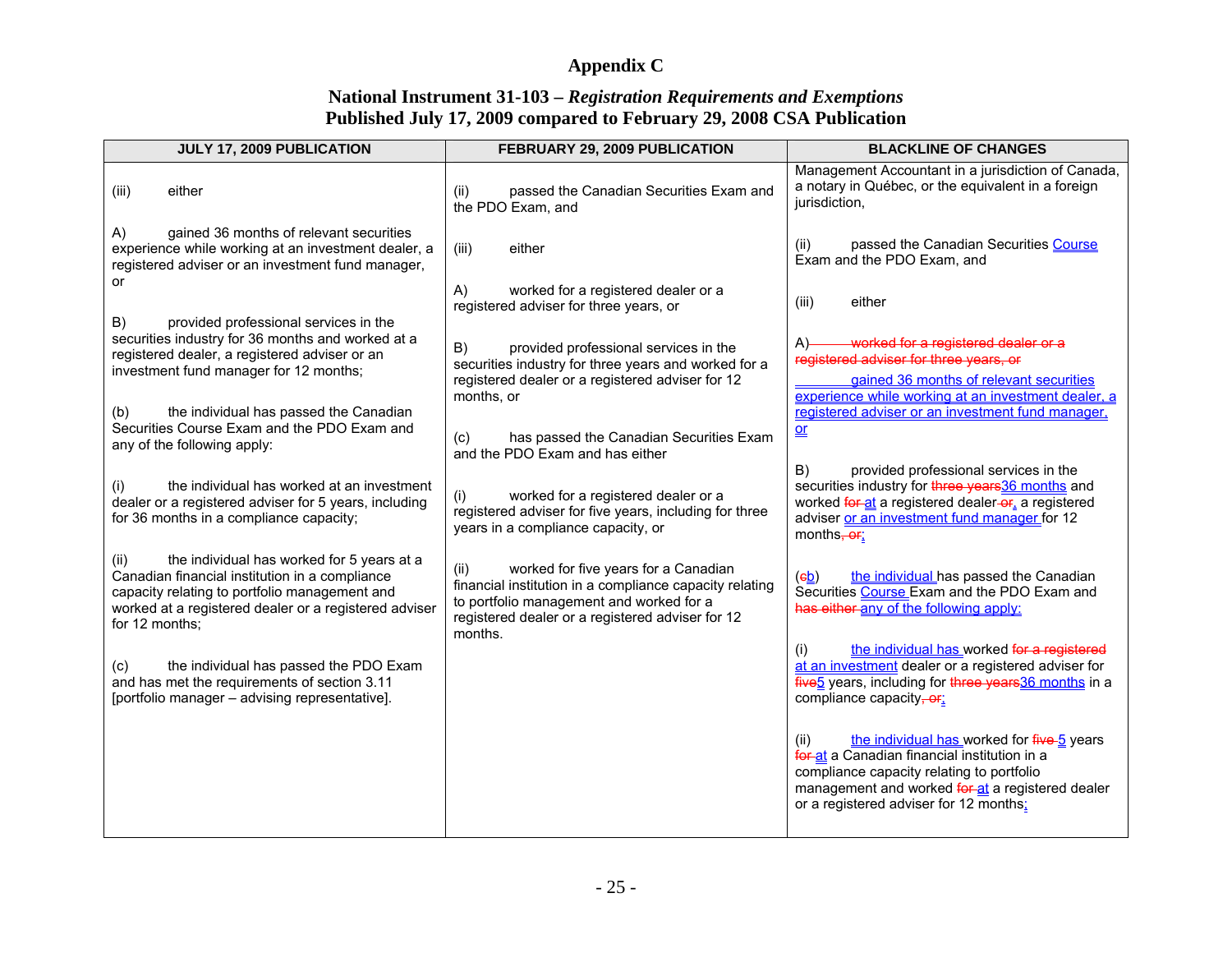| JULY 17, 2009 PUBLICATION                                                                                                                                                                                                                                                                                                 | <b>FEBRUARY 29, 2009 PUBLICATION</b>                                                                                                                                                                                                                                      | <b>BLACKLINE OF CHANGES</b>                                                                                                                                                                                                                                                                                  |
|---------------------------------------------------------------------------------------------------------------------------------------------------------------------------------------------------------------------------------------------------------------------------------------------------------------------------|---------------------------------------------------------------------------------------------------------------------------------------------------------------------------------------------------------------------------------------------------------------------------|--------------------------------------------------------------------------------------------------------------------------------------------------------------------------------------------------------------------------------------------------------------------------------------------------------------|
|                                                                                                                                                                                                                                                                                                                           |                                                                                                                                                                                                                                                                           | the individual has passed the PDO Exam<br>(c)<br>and has met the requirements of section 3.11<br>[portfolio manager - advising representative].                                                                                                                                                              |
| 3.14<br>Investment fund manager - chief<br>compliance officer                                                                                                                                                                                                                                                             | Investment fund manager - chief compliance officer                                                                                                                                                                                                                        | 3.14<br>Investment fund manager - chief<br>compliance officer                                                                                                                                                                                                                                                |
| An investment fund manager must not designate an<br>individual as its chief compliance officer under<br>subsection 11.3(1) [designating a chief compliance<br>officer] unless any of the following apply:                                                                                                                 | 4.15<br>An investment fund manager must not<br>designate an individual as its chief compliance<br>officer under subsection 2.10(1) [chief compliance<br>officer] unless the individual<br>has<br>(a)                                                                      | 4.15 - An investment fund manager must not<br>designate an individual as its chief compliance<br>officer under subsection 2.1011.3(1) [designating a<br>chief compliance officer] unless any of the following<br>apply:                                                                                      |
| the individual has<br>(a)                                                                                                                                                                                                                                                                                                 |                                                                                                                                                                                                                                                                           |                                                                                                                                                                                                                                                                                                              |
| earned a CFA Charter or a professional<br>(i)<br>designation as a lawyer, Chartered Accountant,<br>Certified General Accountant or Certified<br>Management Accountant in a jurisdiction of Canada,<br>a notary in Québec, or the equivalent in a foreign<br>jurisdiction,                                                 | earned a CFA Charter or a professional<br>(i)<br>designation as a lawyer, Chartered Accountant,<br>Certified General Accountant or Certified<br>Management Accountant in a jurisdiction of Canada,<br>a notary in Québec, or the equivalent in a foreign<br>jurisdiction, | the individual <del>(a)</del> –has<br><u>(a)</u><br>earned a CFA Charter or a professional<br>(i)<br>designation as a lawyer, Chartered Accountant,<br>Certified General Accountant or Certified<br>Management Accountant in a jurisdiction of Canada,<br>a notary in Québec, or the equivalent in a foreign |
| passed the Canadian Securities Course<br>(ii)<br>Exam and the PDO Exam, and<br>either                                                                                                                                                                                                                                     | passed the Canadian Securities Exam and<br>(ii)<br>the PDO Exam, and<br>either<br>(iii)                                                                                                                                                                                   | jurisdiction,<br>passed the Canadian Securities Course<br>(ii)<br>Exam and the PDO Exam, and                                                                                                                                                                                                                 |
| (iii)                                                                                                                                                                                                                                                                                                                     |                                                                                                                                                                                                                                                                           | either<br>(iii)                                                                                                                                                                                                                                                                                              |
| A)<br>gained 36 months of relevant securities<br>experience while working at a registered dealer, a<br>registered adviser or an investment fund manager,<br>or<br>B)<br>provided professional services in the<br>securities industry for 36 months and worked in a<br>relevant capacity at an investment fund manager for | worked for an investment fund manager for<br>A)<br>three consecutive years, or<br>B)<br>provided professional services in the<br>securities industry for three consecutive years and<br>worked for an investment fund manager for 12<br>consecutive months, or            | worked for<br>gained 36 months of<br>$A)$ -<br>relevant securities experience while working at a<br>registered dealer, a registered adviser or an<br>investment fund manager-for three consecutive<br>years, or<br>B)<br>provided professional services in the                                               |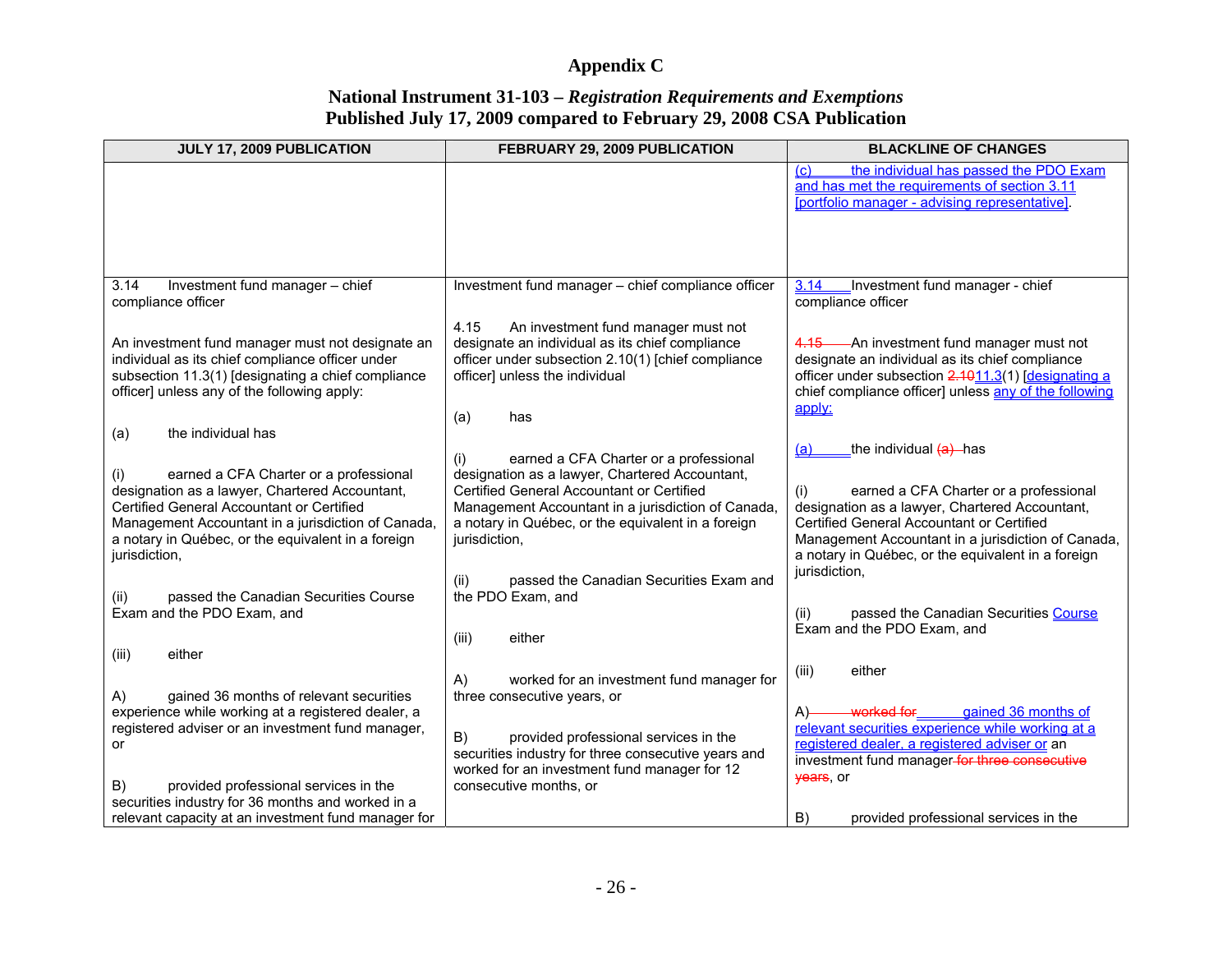| JULY 17, 2009 PUBLICATION                                                                                                                            | <b>FEBRUARY 29, 2009 PUBLICATION</b>                                                                                                                                                                | <b>BLACKLINE OF CHANGES</b>                                                                                                                                                                                                   |
|------------------------------------------------------------------------------------------------------------------------------------------------------|-----------------------------------------------------------------------------------------------------------------------------------------------------------------------------------------------------|-------------------------------------------------------------------------------------------------------------------------------------------------------------------------------------------------------------------------------|
| 12 months;                                                                                                                                           | (b)<br>has                                                                                                                                                                                          | securities industry for three consecutive years36<br>months and worked for-in a relevant capacity at an<br>investment fund manager for 12 consecutive                                                                         |
| the individual has<br>(b)                                                                                                                            | passed the Canadian Investment Funds<br>(i)                                                                                                                                                         | $months, OF$                                                                                                                                                                                                                  |
| passed the Canadian Investment Funds<br>(i)<br>Exam, the Canadian Securities Course Exam, or the<br>Investment Funds in Canada Course Exam,          | Exam, the Canadian Securities Exam, or the<br>Investment Funds in Canada Exam,                                                                                                                      | (b)<br>the individual has                                                                                                                                                                                                     |
| passed the PDO Exam, and<br>(ii)                                                                                                                     | (ii)<br>passed the PDO Exam, and                                                                                                                                                                    | passed the Canadian Investment Funds<br>(i)<br>Exam, the Canadian Securities Course Exam, or the                                                                                                                              |
| gained 5 years of relevant securities<br>(iii)<br>experience while working at a registered dealer,                                                   | worked for a registered investment fund<br>(iii)<br>manager for five consecutive years, including for<br>three consecutive years in a compliance capacity.                                          | Investment Funds in Canada Course Exam,<br>(ii)<br>passed the PDO Exam, and                                                                                                                                                   |
| registered adviser or an investment fund manager,<br>including 36 months in a compliance capacity.                                                   |                                                                                                                                                                                                     | worked for gained 5 years of relevant<br>(iii)                                                                                                                                                                                |
| the individual has met the requirements of<br>(c)<br>section 3.13 [portfolio manager - chief compliance<br>officer].                                 |                                                                                                                                                                                                     | securities experience while working at a registered<br>dealer, registered adviser or an investment fund<br>manager-for five consecutive years, including for<br>three consecutive years36 months in a compliance<br>capacity. |
|                                                                                                                                                      |                                                                                                                                                                                                     | the individual has met the requirements of<br>(C).<br>section 3.13 [portfolio manager - chief compliance<br>officer].                                                                                                         |
| Division 3 Membership in a self-regulatory<br>organization                                                                                           |                                                                                                                                                                                                     |                                                                                                                                                                                                                               |
| 3.15<br>Who must be approved by an SRO before<br>registration                                                                                        | IDA membership for investment dealers                                                                                                                                                               | IDA membership for investment dealers                                                                                                                                                                                         |
| A dealing representative of an investment<br>(1)<br>dealer must be an "approved person" as defined<br>under the rules of IIROC.                      | 3.1<br>No individual may be registered to<br>(2)<br>act on behalf of an investment dealer unless the<br>individual is an approved person under the by-laws,<br>regulations and policies of the IDA. | (2) No individual may be registered to<br>3.1<br>act on behalf of an investment dealer unless the<br>individual is an approved person under the by laws,<br>regulations and policies of the IDA.                              |
| Except in Québec, a dealing representative<br>(2)<br>of a mutual fund dealer must be an "approved<br>person" as defined under the rules of the MFDA. |                                                                                                                                                                                                     | Who must be approved by an SRO before<br>3.15<br>registration                                                                                                                                                                 |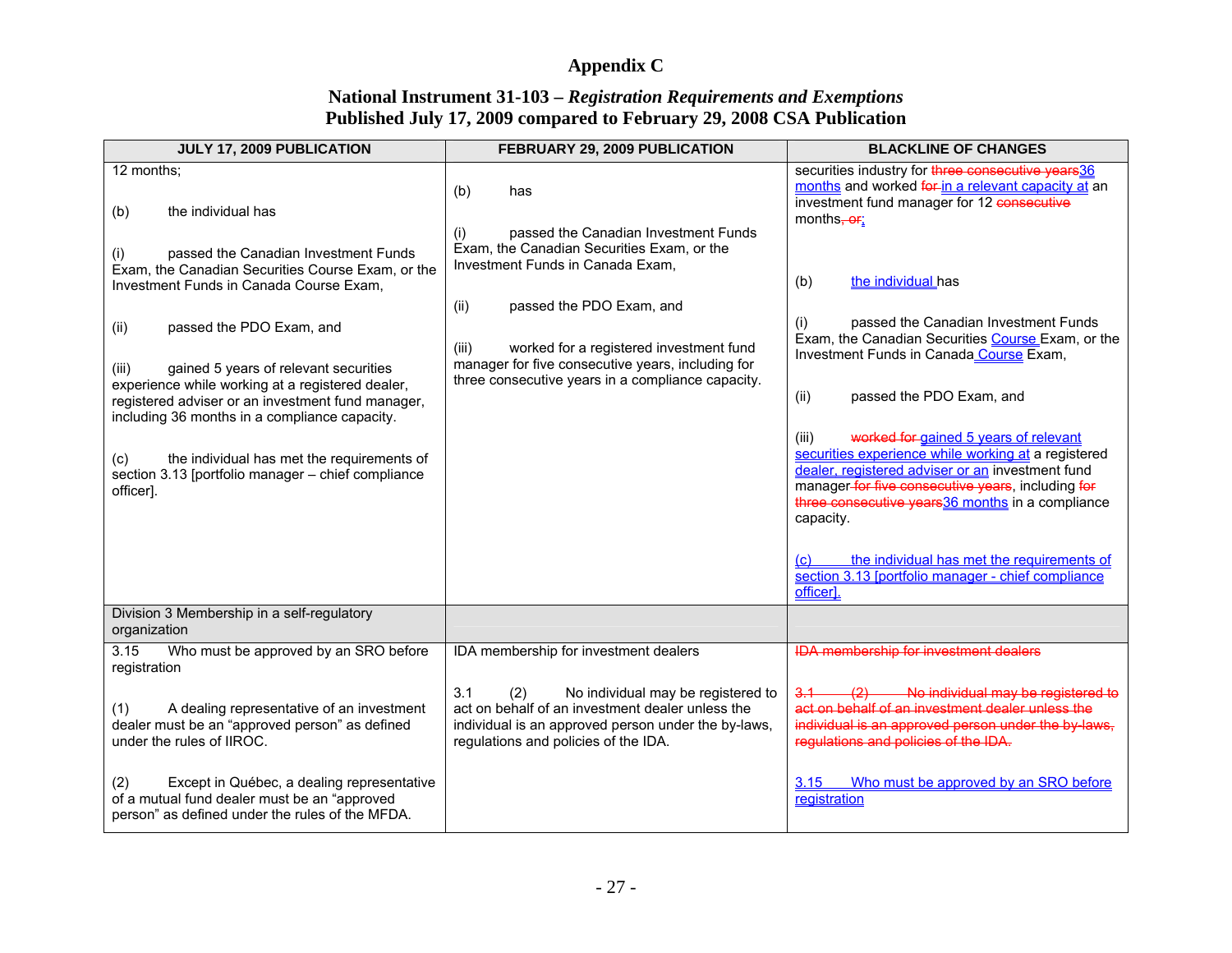| JULY 17, 2009 PUBLICATION                                                                                                                                  | <b>FEBRUARY 29, 2009 PUBLICATION</b>                                                                                                                                                                                                                                  | <b>BLACKLINE OF CHANGES</b>                                                                                                                                                                                               |
|------------------------------------------------------------------------------------------------------------------------------------------------------------|-----------------------------------------------------------------------------------------------------------------------------------------------------------------------------------------------------------------------------------------------------------------------|---------------------------------------------------------------------------------------------------------------------------------------------------------------------------------------------------------------------------|
|                                                                                                                                                            |                                                                                                                                                                                                                                                                       | A dealing representative of an investment<br>(1)<br>dealer must be an "approved person" as defined<br>under the rules of IIROC.                                                                                           |
|                                                                                                                                                            |                                                                                                                                                                                                                                                                       | Except in Québec, a dealing representative<br>(2)<br>of a mutual fund dealer must be an "approved<br>person" as defined under the rules of the MFDA.                                                                      |
| 3.16<br>Exemptions from certain requirements for<br>SRO-approved persons                                                                                   | <b>Exceptions for SRO members</b>                                                                                                                                                                                                                                     | Exceptions3.16 Exemptions from certain<br>requirements for SRO-members-approved persons                                                                                                                                   |
| (1)<br>The following sections do not apply to a<br>registered individual who is a dealing representative<br>of a member of IIROC:                          | 3.3<br>A registrant that is a member of<br>(1)<br>the IDA, or a dealing representative of a member of<br>the IDA, is exempt from each requirement in the<br>following sections that applies to a registered<br>dealer, or a dealing representative, if the registrant | - A registrant that is a member of<br><del>3.3-</del><br>(1)<br>the IDA, or a dealing representative of a member of<br>the IDA, is exempt from each requirement in the<br>following sections that applies to a registered |
| subsection 13.2(3) [know your client];<br>(a)                                                                                                              | complies with the by-laws, regulations and policies<br>of the IDA that deal with the same subject matter:                                                                                                                                                             | dealer, or a dealing representative, if the registrant<br>complies with the by laws, regulations and policies<br>of the IDA that deal with the same subject matter.                                                       |
| section 13.3 [suitability];<br>(b)                                                                                                                         | section 4.18 [capital requirement];<br>(a)                                                                                                                                                                                                                            | The following sections do not apply to a<br>(1)<br>registered individual who is a dealing representative                                                                                                                  |
| section 13.13 [disclosure when<br>(c)<br>recommending the use of borrowed money].                                                                          | (b)<br>section 4.19 [report capital deficiency];                                                                                                                                                                                                                      | of a member of IIROC:                                                                                                                                                                                                     |
| The following sections do not apply to a<br>(2)<br>registered individual who is a dealing representative                                                   | section 4.21 [insurance - dealer];<br>(c)                                                                                                                                                                                                                             | section 4.18 [capital requirement];<br><del>(a)</del><br>subsection 13.2(3) [know your client];<br>(a)                                                                                                                    |
| of a member of the MFDA:                                                                                                                                   | section 4.25 [notice of change, claim, or<br>(d)<br>cancellation];                                                                                                                                                                                                    | section 4.19 [report capital deficiency 13.3<br>(b)<br>[suitability];                                                                                                                                                     |
| section 13.3 [suitability];<br>(a)                                                                                                                         | section 4.26 [appointment of auditor];<br>(e)                                                                                                                                                                                                                         | section 4.21 [insurance dealer]; 13.13<br>(c)                                                                                                                                                                             |
| section 13.13 [disclosure when<br>(b)<br>recommending the use of borrowed money].                                                                          | (f)<br>section 4.27 [direction to auditor];                                                                                                                                                                                                                           | [disclosure when recommending the use of<br>borrowed money].                                                                                                                                                              |
| (3)<br>In Québec, the requirements listed in<br>subsection (2) do not apply to a registered individual<br>who is a dealing representative of a mutual fund | section 4.28 [delivering financial<br>(g)<br>information - dealer];                                                                                                                                                                                                   | section 4.25 Inotice of change, claim, or<br>4 <del>d).</del><br>cancellation];                                                                                                                                           |
| dealer if the registered individual complies with the<br>applicable regulations on mutual fund dealers in<br>Québec.                                       | section 5.4 [providing relationship<br>(h)<br>disclosure information];                                                                                                                                                                                                | section 4.26 [appointment of auditor];<br><del>(e)</del>                                                                                                                                                                  |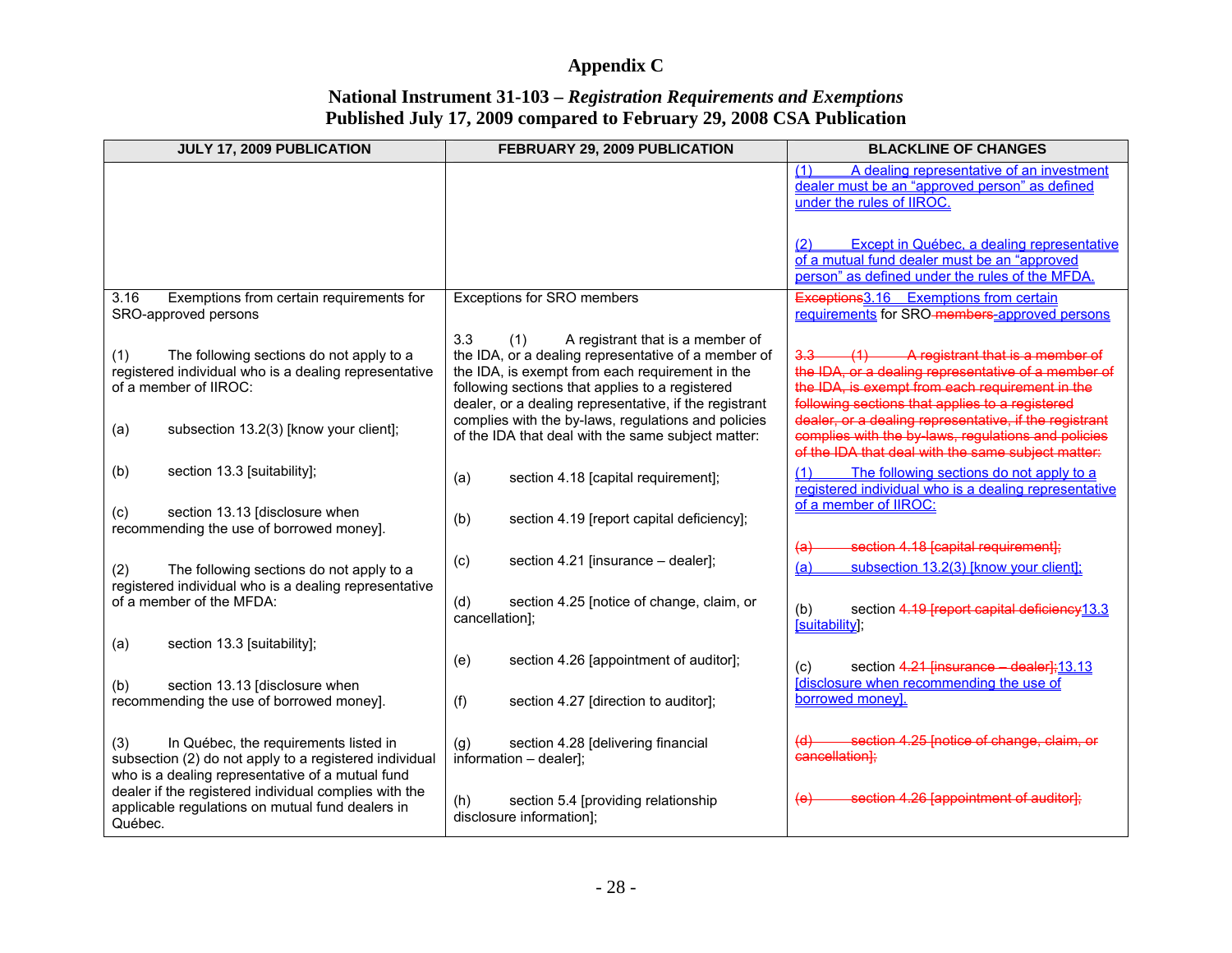| <b>JULY 17, 2009 PUBLICATION</b> | <b>FEBRUARY 29, 2009 PUBLICATION</b>                                                                                                                                                                                                                        | <b>BLACKLINE OF CHANGES</b>                                                                                                                                                                                                                                               |
|----------------------------------|-------------------------------------------------------------------------------------------------------------------------------------------------------------------------------------------------------------------------------------------------------------|---------------------------------------------------------------------------------------------------------------------------------------------------------------------------------------------------------------------------------------------------------------------------|
|                                  | (i)<br>section 5.5 [suitability];<br>section 5. 7 [margin];<br>(j)                                                                                                                                                                                          | section 4.27 [direction to auditor];<br>(4)<br>section 4.28 [delivering financial<br><del>(g)</del><br>information - dealer);                                                                                                                                             |
|                                  | (k)<br>section 5.8 [disclosure when<br>recommending use of borrowed money];                                                                                                                                                                                 | section 5.4 [providing relationship<br>disclosure information];                                                                                                                                                                                                           |
|                                  | (1)<br>section 5.10 [holding client assets in trust];                                                                                                                                                                                                       | section 5.5 [suitability];<br>₩                                                                                                                                                                                                                                           |
|                                  | section 5.11 [securities subject to<br>(m)<br>safekeeping agreement];                                                                                                                                                                                       | section 5. 7 [margin];                                                                                                                                                                                                                                                    |
|                                  | section 5.12 [securities not subject to<br>(n)<br>safekeeping agreement];                                                                                                                                                                                   | section 5.8 [disclosure when<br>$\left(\mathsf{K}\right)$<br>recommending use of borrowed money];                                                                                                                                                                         |
|                                  | section 5.18 [confirmation of trade -<br>(0)<br>general];                                                                                                                                                                                                   | section 5.10 [holding client assets in trust];<br>section 5.11 [securities subject to                                                                                                                                                                                     |
|                                  | except in Québec, section 5.29 [dispute<br>(p)<br>resolution service].                                                                                                                                                                                      | (m)<br>safekeeping agreement);<br>section 5.12 [securities not subject to<br>(m)                                                                                                                                                                                          |
|                                  | Except in Québec, the provisions<br>(2)<br>listed in subsection (1) do not apply to a registrant<br>that is a member or approved person of the MFDA if<br>the registrant complies with the by-laws, rules and                                               | safekeeping agreement];<br>section 5.18 [confirmation of trade -<br>$\Theta$<br>generall;                                                                                                                                                                                 |
|                                  | policies of the MFDA that deal with the same<br>subject matter.                                                                                                                                                                                             | except in Québec, section 5.29 Idispute<br>resolution service].                                                                                                                                                                                                           |
|                                  | In Québec, the provisions listed in<br>(3)<br>subsection (1) do not apply to a mutual fund dealer<br>or a dealing representative of a mutual fund dealer if<br>the registrant complies with the regulation on mutual<br>fund dealer requirements in Québec. | Except in Québec, the provisions listed in<br>subsection (1) do not apply to a registrant that is a<br>member or approved person of the MFDA if the<br>registrant complies with the by laws, rules and<br>policies of the MFDA that deal with the same<br>subject matter. |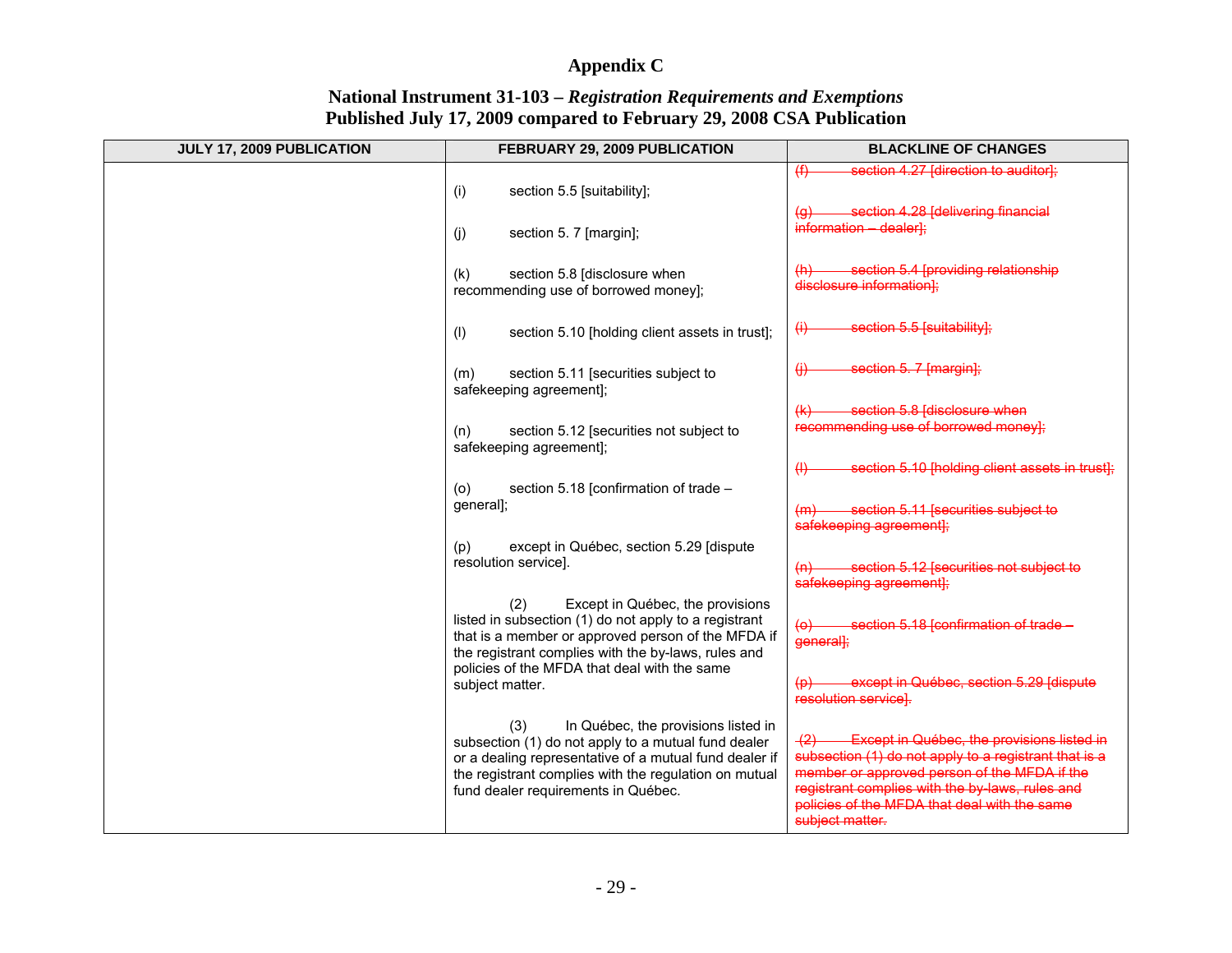| JULY 17, 2009 PUBLICATION                                                                                                                                                                                                                                         | FEBRUARY 29, 2009 PUBLICATION                                                                                                                                                                                                                                            | <b>BLACKLINE OF CHANGES</b>                                                                                                                                                                                                                                                                                                                                                |
|-------------------------------------------------------------------------------------------------------------------------------------------------------------------------------------------------------------------------------------------------------------------|--------------------------------------------------------------------------------------------------------------------------------------------------------------------------------------------------------------------------------------------------------------------------|----------------------------------------------------------------------------------------------------------------------------------------------------------------------------------------------------------------------------------------------------------------------------------------------------------------------------------------------------------------------------|
|                                                                                                                                                                                                                                                                   |                                                                                                                                                                                                                                                                          | The following sections do not apply to a<br>(2)<br>registered individual who is a dealing representative<br>of a member of the MFDA:                                                                                                                                                                                                                                       |
|                                                                                                                                                                                                                                                                   |                                                                                                                                                                                                                                                                          | section 13.3 [suitability];<br>(a)                                                                                                                                                                                                                                                                                                                                         |
|                                                                                                                                                                                                                                                                   |                                                                                                                                                                                                                                                                          | section 13.13 [disclosure when<br>(b)<br>recommending the use of borrowed money].                                                                                                                                                                                                                                                                                          |
|                                                                                                                                                                                                                                                                   |                                                                                                                                                                                                                                                                          | (3)<br>In Québec, the <b>provisions-requirements</b><br>listed in subsection $(42)$ do not apply to a mutual<br>fund dealer or registered individual who is a dealing<br>representative of a mutual fund dealer if the<br>registrant-registered individual complies with the<br>regulation applicable regulations on mutual fund<br>dealer requirements dealers in Québec. |
| Part 4<br>Restrictions on registered individuals                                                                                                                                                                                                                  |                                                                                                                                                                                                                                                                          |                                                                                                                                                                                                                                                                                                                                                                            |
| 4.1<br>Restriction on acting for another registered<br>firm                                                                                                                                                                                                       | Registrant relationships                                                                                                                                                                                                                                                 | Registrant relationships 4.1<br><b>Restriction on</b><br>acting for another registered firm                                                                                                                                                                                                                                                                                |
| An individual registered as a dealing, advising or<br>associate advising representative of a registered<br>firm must not act as an officer, partner or director of<br>another registered firm that is not an affiliate of the<br>first-mentioned registered firm. | 6.3<br>An individual registered as a dealing,<br>advising or associate advising representative of a<br>registered firm must not act as an officer, partner or<br>director of another registered firm that is not an<br>affiliate of the first-mentioned registered firm. | -An individual registered as a dealing,<br><del>6.3 —</del><br>advising or associate advising representative of a<br>registered firm must not act as an officer, partner or<br>director of another registered firm that is not an<br>affiliate of the first-mentioned registered firm.                                                                                     |
| 4.2<br>Associate advising representatives - pre-<br>approval of advice                                                                                                                                                                                            | Associate advising representative - approved<br>advising only                                                                                                                                                                                                            | Associate advising representative approved<br>advising only                                                                                                                                                                                                                                                                                                                |
| (1)<br>An associate advising representative of a<br>registered adviser must not advise on securities                                                                                                                                                              | 2.8<br>(1)<br>An associate advising<br>representative of a registered adviser must not                                                                                                                                                                                   | 4.2<br>Associate advising representatives - pre-<br>approval of advice                                                                                                                                                                                                                                                                                                     |
| unless, before giving the advice, the advice has<br>been approved by an individual designated by the<br>registered firm under subsection (2).                                                                                                                     | advise in securities unless, before giving the advice,<br>the advice is approved by an advising<br>representative designated by the adviser.                                                                                                                             | $- (1)$<br>$2.8 -$<br>An associate advising<br>representative of a registered adviser must not<br>advise in on securities unless, before giving the<br>advice, the advice is has been approved by an                                                                                                                                                                       |
| (2)<br>A registered adviser must designate, for an                                                                                                                                                                                                                | (2)<br>A registered adviser that                                                                                                                                                                                                                                         | advising representative individual designated by the                                                                                                                                                                                                                                                                                                                       |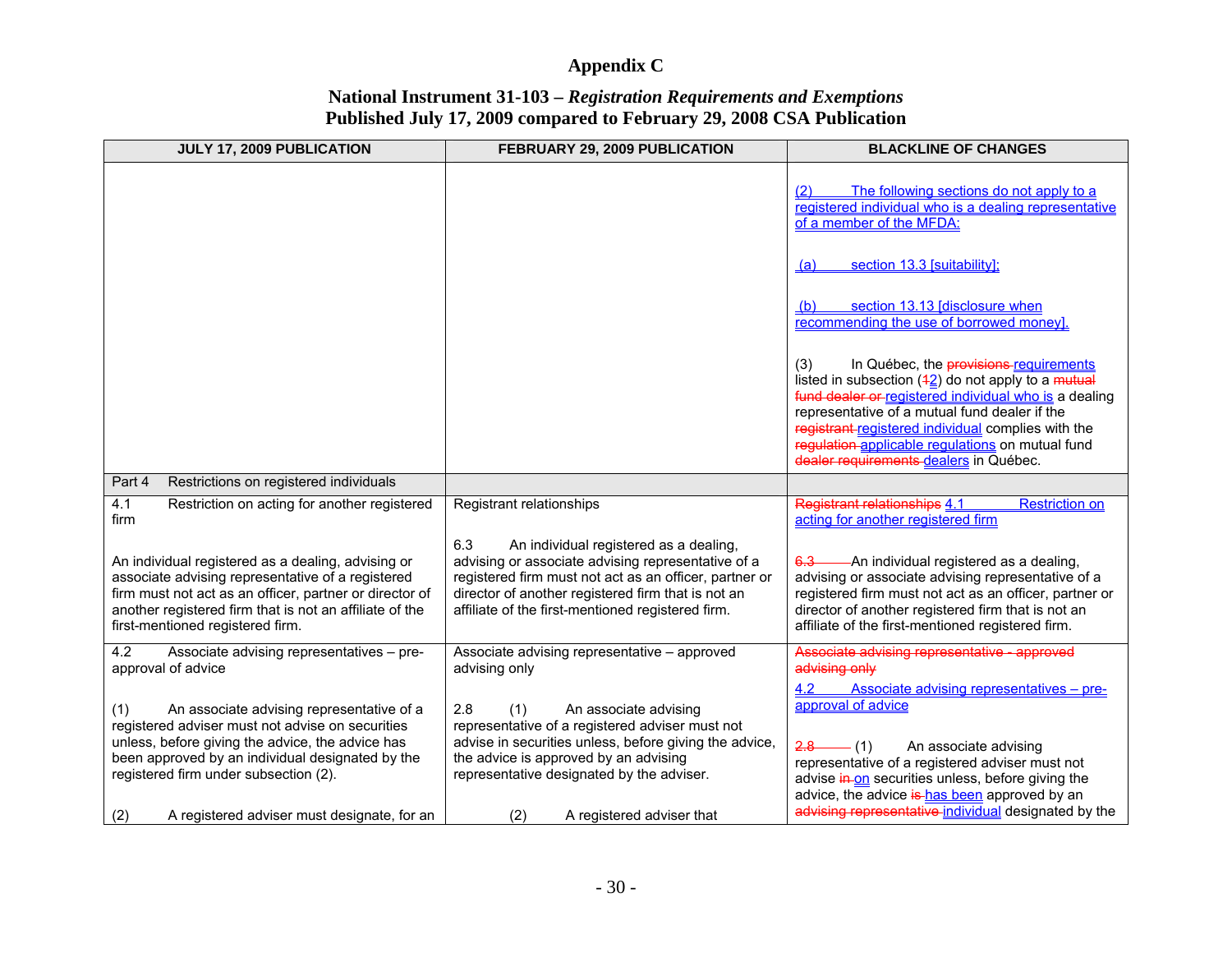| JULY 17, 2009 PUBLICATION                                                                                                                                                                                                                                                                                                                                                                                                       | FEBRUARY 29, 2009 PUBLICATION                                                                                                                                                                           | <b>BLACKLINE OF CHANGES</b>                                                                                                                                                                                                                                                                                                                                                                                                                                                                                                                                                                                                                                                                                                                           |
|---------------------------------------------------------------------------------------------------------------------------------------------------------------------------------------------------------------------------------------------------------------------------------------------------------------------------------------------------------------------------------------------------------------------------------|---------------------------------------------------------------------------------------------------------------------------------------------------------------------------------------------------------|-------------------------------------------------------------------------------------------------------------------------------------------------------------------------------------------------------------------------------------------------------------------------------------------------------------------------------------------------------------------------------------------------------------------------------------------------------------------------------------------------------------------------------------------------------------------------------------------------------------------------------------------------------------------------------------------------------------------------------------------------------|
| associate advising representative, an advising<br>representative to review the advice of the associate<br>advising representative.<br>No later than the 7th day following the date<br>(3)<br>of a designation under subsection (2), a registered<br>adviser must provide the regulator with the names<br>of the advising representative and the associate<br>advising representative who are the subject of the<br>designation. | designates an advising representative for the<br>purpose of subsection (1) must notify the regulator<br>of the designation no later than the 5th business day<br>following the date of the designation. | adviser-registered firm under subsection (2)<br>A registered adviser must designate, for an<br>(2)<br>associate advising representative, an advising<br>representative to review the advice of the associate<br>advising representative.<br>A registered adviser that<br>designates an advising representative for the<br>purpose of subsection (1) must notify the requiator<br>of the designation no later than the 5th business day<br>following the date(3)<br>No later than the 7th day<br>following the date of a designation under subsection<br>(2), a registered adviser must provide the regulator<br>with the names of the advising representative and<br>the associate advising representative who are the<br>subject of the designation. |
| Ultimate designated person and chief<br>Part 5<br>compliance officer                                                                                                                                                                                                                                                                                                                                                            |                                                                                                                                                                                                         |                                                                                                                                                                                                                                                                                                                                                                                                                                                                                                                                                                                                                                                                                                                                                       |
| Responsibilities of the ultimate designated<br>5.1<br>person                                                                                                                                                                                                                                                                                                                                                                    | Ultimate designated person - functions                                                                                                                                                                  | Ultimate <sub>5.1</sub><br>Responsibilities of the ultimate<br>designated person-functions                                                                                                                                                                                                                                                                                                                                                                                                                                                                                                                                                                                                                                                            |
| The ultimate designated person of a registered firm<br>must do all of the following:                                                                                                                                                                                                                                                                                                                                            | 5.24<br>The ultimate designated person of a<br>registered firm must                                                                                                                                     | 5.24 - The ultimate designated person of a<br>registered firm must do all of the following:                                                                                                                                                                                                                                                                                                                                                                                                                                                                                                                                                                                                                                                           |
| supervise the activities of the firm that are<br>(a)<br>directed towards ensuring compliance with<br>securities legislation by the firm and each individual<br>acting on the firm's behalf;                                                                                                                                                                                                                                     | supervise the activities of the firm that are<br>(a)<br>directed towards ensuring compliance with<br>securities legislation by the firm and each individual<br>acting on its behalf, and                | supervise the activities of the firm that are<br>(a)<br>directed towards ensuring compliance with<br>securities legislation by the firm and each individual<br>acting on its the firm's behalf, and;                                                                                                                                                                                                                                                                                                                                                                                                                                                                                                                                                  |
| promote compliance by the firm, and<br>(b)<br>individuals acting on its behalf, with securities<br>legislation.                                                                                                                                                                                                                                                                                                                 | promote compliance with securities<br>(b)<br>legislation within the firm.                                                                                                                               | promote compliance by the firm, and<br>(b)<br>individuals acting on its behalf, with securities<br>legislation-within the firm.                                                                                                                                                                                                                                                                                                                                                                                                                                                                                                                                                                                                                       |
| $\overline{5.2}$<br>Responsibilities of the chief compliance<br>officer                                                                                                                                                                                                                                                                                                                                                         | Chief compliance officer - functions                                                                                                                                                                    | Chief <sub>5.2</sub> Responsibilities of the chief compliance<br>officer - functions                                                                                                                                                                                                                                                                                                                                                                                                                                                                                                                                                                                                                                                                  |
| The chief compliance officer of a registered firm                                                                                                                                                                                                                                                                                                                                                                               | 5.25<br>The chief compliance officer of a registered<br>firm must                                                                                                                                       | -The chief compliance officer of a registered<br>$5.25 -$                                                                                                                                                                                                                                                                                                                                                                                                                                                                                                                                                                                                                                                                                             |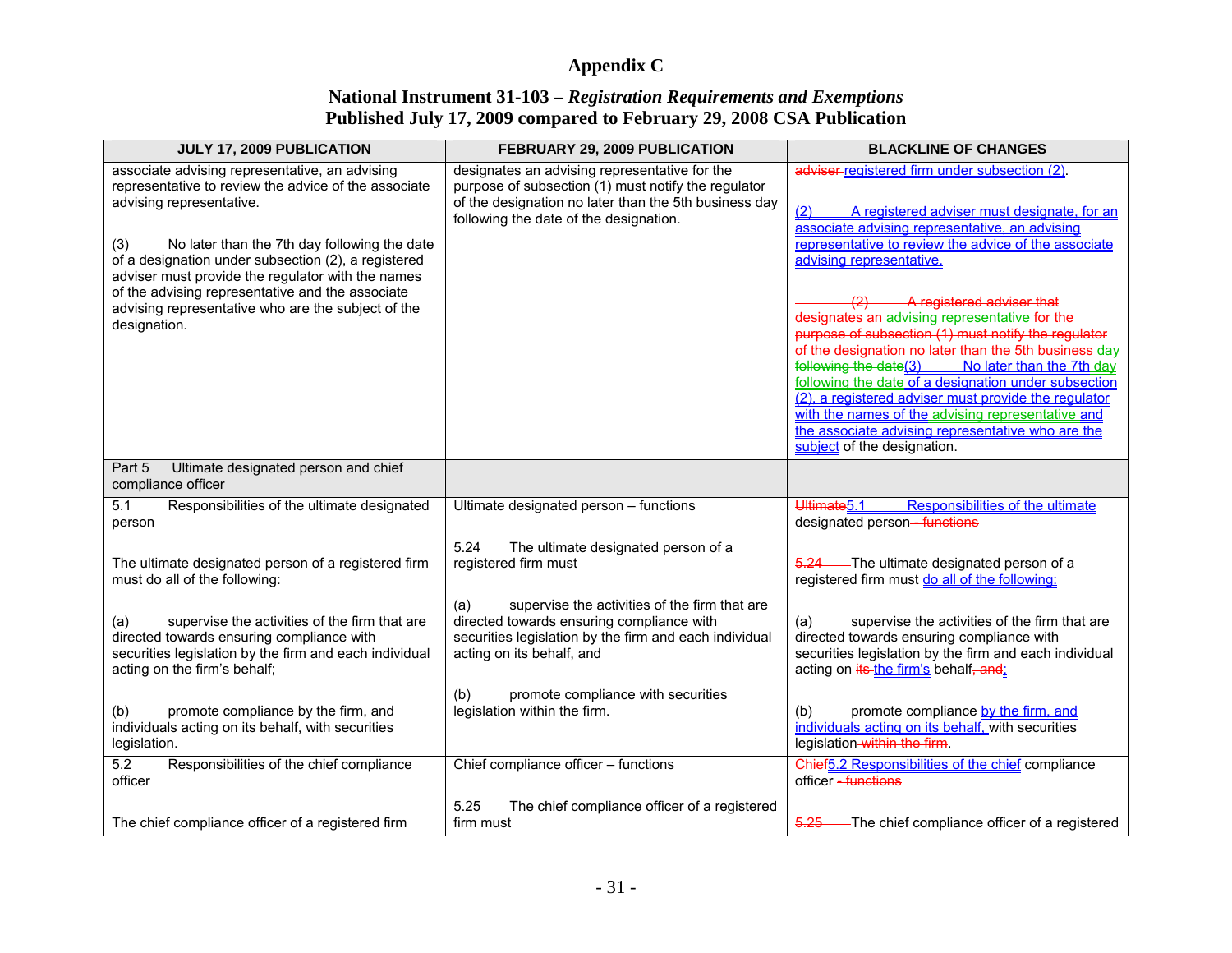| JULY 17, 2009 PUBLICATION                                                                                                                                                                                                                                                                                                | <b>FEBRUARY 29, 2009 PUBLICATION</b>                                                                                                                                                                                                                                                                                                    | <b>BLACKLINE OF CHANGES</b>                                                                                                                                                                                                                                                                                                                             |
|--------------------------------------------------------------------------------------------------------------------------------------------------------------------------------------------------------------------------------------------------------------------------------------------------------------------------|-----------------------------------------------------------------------------------------------------------------------------------------------------------------------------------------------------------------------------------------------------------------------------------------------------------------------------------------|---------------------------------------------------------------------------------------------------------------------------------------------------------------------------------------------------------------------------------------------------------------------------------------------------------------------------------------------------------|
| must do all of the following:                                                                                                                                                                                                                                                                                            |                                                                                                                                                                                                                                                                                                                                         | firm must do all of the following:                                                                                                                                                                                                                                                                                                                      |
| establish and maintain policies and<br>(a)<br>procedures for assessing compliance by the firm,<br>and individuals acting on its behalf, with securities<br>legislation;                                                                                                                                                  | (a)<br>establish and maintain policies and<br>procedures for assessing compliance by the firm,<br>and individuals acting on its behalf, with securities<br>legislation,                                                                                                                                                                 | establish and maintain policies and<br>(a)<br>procedures for assessing compliance by the firm,<br>and individuals acting on its behalf, with securities<br>legislation <sub><math>\vec{u}</math></sub>                                                                                                                                                  |
| monitor and assess compliance by the<br>(b)<br>firm, and individuals acting on its behalf, with<br>securities legislation;                                                                                                                                                                                               | monitor and assess compliance by the<br>(b)<br>firm, and individuals acting on its behalf, with<br>securities legislation,                                                                                                                                                                                                              | monitor and assess compliance by the<br>(b)<br>firm, and individuals acting on its behalf, with<br>securities legislation $\frac{1}{k}$                                                                                                                                                                                                                 |
| report to the ultimate designated person of<br>(c)<br>the firm as soon as possible if the chief compliance<br>officer becomes aware of any circumstances<br>indicating that the firm, or any individual acting on its<br>behalf, may be in non-compliance with securities<br>legislation and any of the following apply: | (c)<br>report to the ultimate designated person as<br>soon as practicable if the chief compliance officer<br>becomes aware of any circumstances indicating that<br>the firm, or any individual acting on its behalf, is in<br>substantial non-compliance with securities<br>legislation, and<br>submit an annual report to the board of | (c)<br>report to the ultimate designated person of<br>the firm as soon as practicable-possible if the chief<br>compliance officer becomes aware of any<br>circumstances indicating that the firm, or any<br>individual acting on its behalf, is may be in<br>substantial non-compliance with securities<br>legislation, and any of the following apply: |
| the non-compliance creates, in the opinion<br>(i)<br>of a reasonable person, a risk of harm to a client;                                                                                                                                                                                                                 | (d)<br>directors or partnership for the purpose of assessing<br>compliance by the firm, and individuals acting on its<br>behalf, with securities legislation.                                                                                                                                                                           | the non-compliance creates, in the opinion<br>(i)<br>of a reasonable person, a risk of harm to a client;                                                                                                                                                                                                                                                |
| the non-compliance creates, in the opinion<br>(ii)<br>of a reasonable person, a risk of harm to the capital<br>markets;                                                                                                                                                                                                  |                                                                                                                                                                                                                                                                                                                                         | the non-compliance creates, in the opinion<br>(ii)<br>of a reasonable person, a risk of harm to the capital<br>markets;                                                                                                                                                                                                                                 |
| the non-compliance is part of a pattern of<br>(iii)<br>non-compliance;                                                                                                                                                                                                                                                   |                                                                                                                                                                                                                                                                                                                                         | the non-compliance is part of a pattern of<br>(iii)<br>non-compliance;                                                                                                                                                                                                                                                                                  |
| submit an annual report to the firm's board<br>(d)<br>of directors, or individuals acting in a similar<br>capacity for the firm, for the purpose of assessing<br>compliance by the firm, and individuals acting on its<br>behalf, with securities legislation.                                                           |                                                                                                                                                                                                                                                                                                                                         | (d)<br>submit an annual report to the firm's board<br>of directors-or partnership, or individuals acting in a<br>similar capacity for the firm, for the purpose of<br>assessing compliance by the firm, and individuals<br>acting on its behalf, with securities legislation.                                                                           |
| Part 6<br>Suspension and revocation of registration<br>- individuals                                                                                                                                                                                                                                                     |                                                                                                                                                                                                                                                                                                                                         |                                                                                                                                                                                                                                                                                                                                                         |
| 6.1<br>If individual ceases to have authority to act                                                                                                                                                                                                                                                                     | Termination of employment, etc.                                                                                                                                                                                                                                                                                                         | Termination of employment, etc.6.1 If individual                                                                                                                                                                                                                                                                                                        |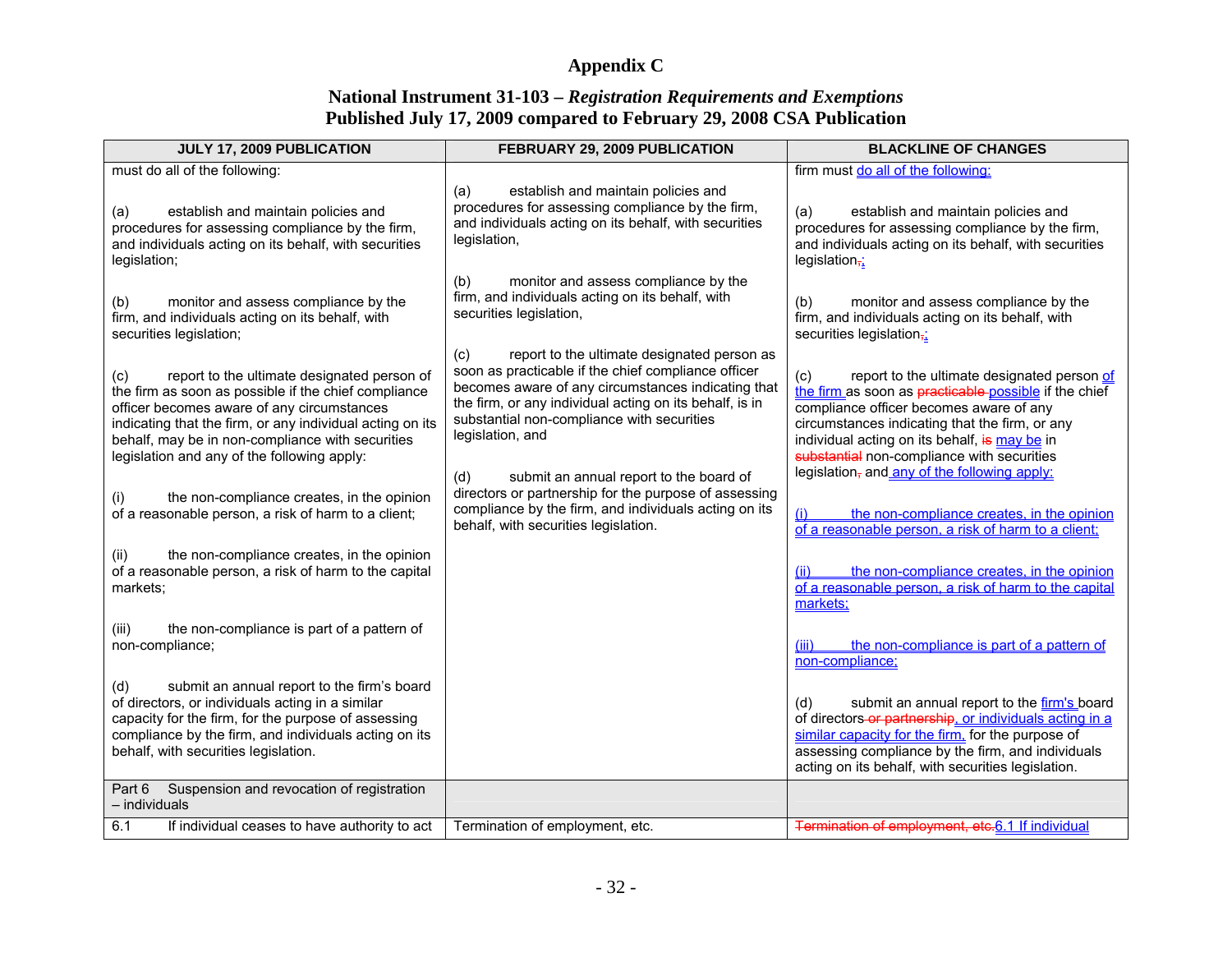| JULY 17, 2009 PUBLICATION                                                                                                                                                                                                                                                                                                                                                                             | <b>FEBRUARY 29, 2009 PUBLICATION</b>                                                                                                                                                                                                            | <b>BLACKLINE OF CHANGES</b>                                                                                                                                                                                                                                                                                                                                                                                                                                                                                            |
|-------------------------------------------------------------------------------------------------------------------------------------------------------------------------------------------------------------------------------------------------------------------------------------------------------------------------------------------------------------------------------------------------------|-------------------------------------------------------------------------------------------------------------------------------------------------------------------------------------------------------------------------------------------------|------------------------------------------------------------------------------------------------------------------------------------------------------------------------------------------------------------------------------------------------------------------------------------------------------------------------------------------------------------------------------------------------------------------------------------------------------------------------------------------------------------------------|
| for firm<br>If a registered individual ceases to have authority to<br>act as a registered individual on behalf of his or her<br>sponsoring firm because of the end of, or a change<br>in, the individual's employment, partnership, or<br>agency relationship with the firm, the individual's<br>registration with the firm is suspended until<br>reinstated or revoked under securities legislation. | 7.6<br>If a registered individual ceases to have an<br>employment, partnership or agency relationship with<br>a registered firm, the individual's registration with<br>the registered firm is suspended on the date the<br>relationship ceased. | ceases to have authority to act for firm<br>$7.6 -$<br>-If a registered individual ceases to have an<br>authority to act as a registered individual on behalf<br>of his or her sponsoring firm because of the end of,<br>or a change in, the individual's employment,<br>partnership, or agency relationship with a registered<br>the firm, the individual's registration with the<br>registered firm is suspended on the date the<br>relationship ceased until reinstated or revoked<br>under securities legislation. |
| 6.2<br>If IIROC approval is revoked or suspended                                                                                                                                                                                                                                                                                                                                                      | Suspension of IDA approval                                                                                                                                                                                                                      | Suspension of IDA 6.2<br>If IIROC approval is<br>revoked or suspended                                                                                                                                                                                                                                                                                                                                                                                                                                                  |
| If IIROC revokes or suspends a registered<br>individual's approval in respect of an investment<br>dealer, the individual's registration as a dealing<br>representative of the investment dealer is<br>suspended until reinstated or revoked under<br>securities legislation.                                                                                                                          | 7.3 (2) If the IDA revokes or suspends a<br>registered individual's approval, the individual's<br>registration in the category of investment dealer is<br>suspended.                                                                            | 7.3 (2) If the IDA IIROC revokes or suspends a<br>registered individual's approval in respect of an<br>investment dealer, the individual's registration in as<br>a dealing representative of the eategory of<br>investment dealer is suspended-until reinstated or<br>revoked under securities legislation.                                                                                                                                                                                                            |
| 6.3<br>If MFDA approval is revoked or suspended                                                                                                                                                                                                                                                                                                                                                       | Suspension of MFDA approval                                                                                                                                                                                                                     | Suspension of 6.3 If MFDA approval is revoked or<br>suspended                                                                                                                                                                                                                                                                                                                                                                                                                                                          |
| Except in Québec, if the MFDA revokes or<br>suspends a registered individual's approval in<br>respect of a mutual fund dealer, the individual's<br>registration as a dealing representative of the<br>mutual fund dealer is suspended until reinstated or<br>revoked under securities legislation.                                                                                                    | If the MFDA revokes or suspends<br>7.4<br>(2)<br>a registered individual's approval, the individual's<br>registration in the category of mutual fund dealer is<br>suspended.<br>This section does not apply in<br>(3)<br>Québec.                | - If Except in Québec, if the MFDA<br>(2)<br><del>7.4 -</del><br>revokes or suspends a registered individual's<br>approval in respect of a mutual fund dealer, the<br>individual's registration in as a dealing<br>representative of the category of mutual fund dealer<br>is suspended until reinstated or revoked under<br>securities legislation.                                                                                                                                                                   |
|                                                                                                                                                                                                                                                                                                                                                                                                       |                                                                                                                                                                                                                                                 | This section does not apply in<br><del>(3)</del><br>Québec.                                                                                                                                                                                                                                                                                                                                                                                                                                                            |
| 6.4<br>If sponsoring firm is suspended                                                                                                                                                                                                                                                                                                                                                                | Suspension of registered firm                                                                                                                                                                                                                   | Suspension of registered6.4<br>If sponsoring<br>firm is suspended                                                                                                                                                                                                                                                                                                                                                                                                                                                      |
| If a registered firm's registration in a category is<br>suspended, the registration of each registered<br>dealing, advising or associate advising                                                                                                                                                                                                                                                     | 7.2<br>If the registration of a registered firm in a<br>category is suspended, the registration of each<br>registered dealing, advising or associate advising                                                                                   | If the registration of If a registered firm's<br>$7.2 -$<br>registration in a category is suspended, the                                                                                                                                                                                                                                                                                                                                                                                                               |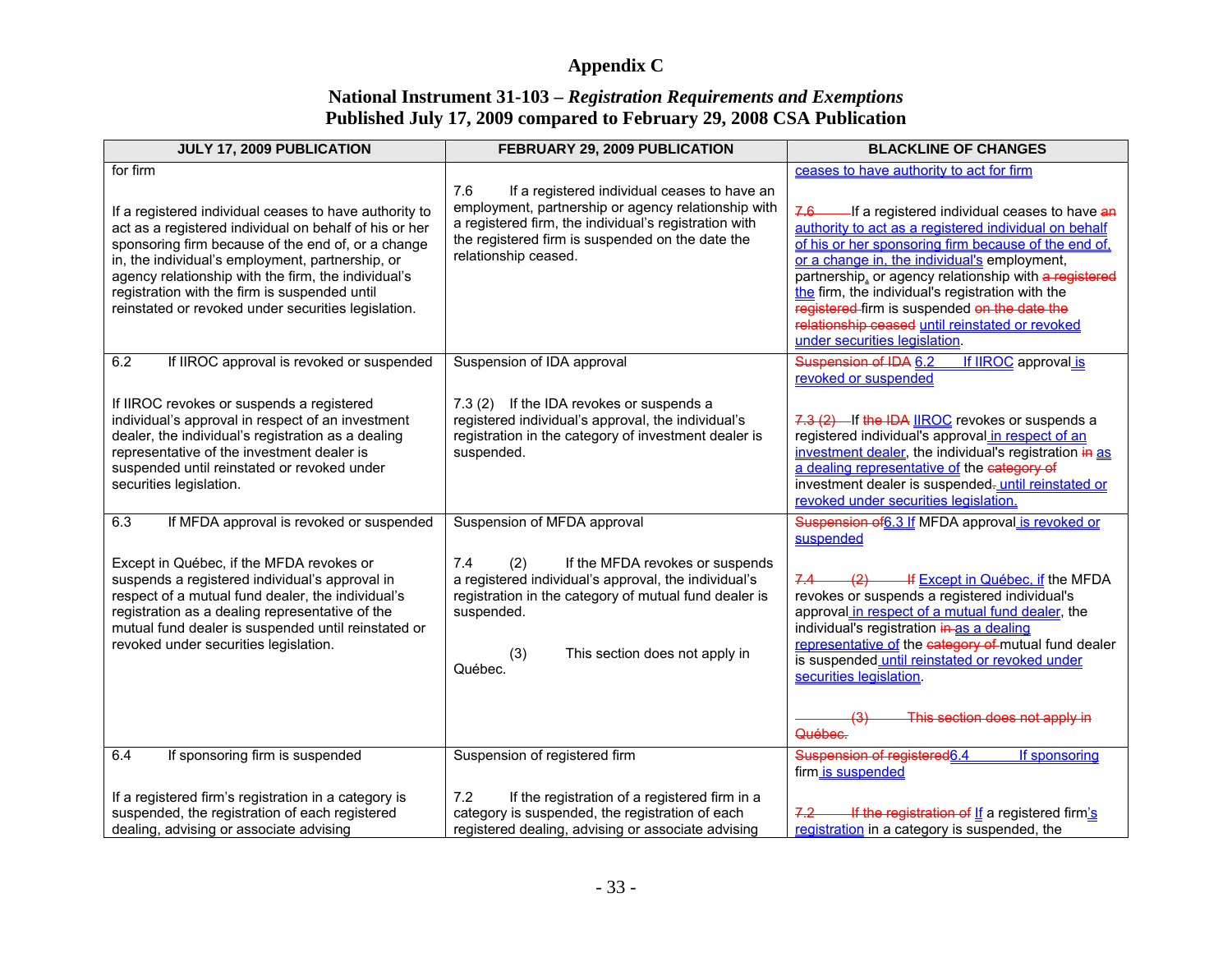| JULY 17, 2009 PUBLICATION                                                                                                                                                                                                                                                                                                 | <b>FEBRUARY 29, 2009 PUBLICATION</b>                                                                                                                                                                                                                                                      | <b>BLACKLINE OF CHANGES</b>                                                                                                                                                                                                                                                                                                                                                                                                                                                           |
|---------------------------------------------------------------------------------------------------------------------------------------------------------------------------------------------------------------------------------------------------------------------------------------------------------------------------|-------------------------------------------------------------------------------------------------------------------------------------------------------------------------------------------------------------------------------------------------------------------------------------------|---------------------------------------------------------------------------------------------------------------------------------------------------------------------------------------------------------------------------------------------------------------------------------------------------------------------------------------------------------------------------------------------------------------------------------------------------------------------------------------|
| representative acting on behalf of the firm in that<br>category is suspended until reinstated or revoked<br>under securities legislation.                                                                                                                                                                                 | representative in that category is suspended.                                                                                                                                                                                                                                             | registration of each registered dealing, advising or<br>associate advising representative acting on behalf<br>of the firm in that category is suspended until<br>reinstated or revoked under securities legislation.                                                                                                                                                                                                                                                                  |
| Dealing and advising activities suspended<br>6.5<br>If an individual's registration in a category is<br>suspended, the individual must not act as a dealer,<br>an underwriter or an adviser, as the case may be,<br>under that category.                                                                                  | Activities requiring registration are prohibited<br>If the registration of a registered firm or a<br>7.1<br>registered individual in a category is suspended, he,<br>she or it must not act as a dealer, an adviser, or an<br>investment fund manager in that category.                   | Activities requiring registration are prohibited6.5<br>Dealing and advising activities suspended<br>$7.1 -$<br>-If thean individual's registration-of a<br>registered firm or a registered individual in a<br>category is suspended, he, she or itthe individual<br>must not act as a dealer, an underwriter or an<br>adviser, or an investment fund manager inas the<br>case may be, under that category.                                                                            |
| 6.6<br>Revocation of a suspended registration -<br>individual<br>If a registration of an individual has been suspended<br>under this Part and it has not been reinstated, the<br>registration is revoked on the $2^{nd}$ anniversary of the<br>suspension.                                                                | Revocation of registration<br>If a registration has been suspended under<br>7.7<br>this Part and it has not been reinstated, the<br>registration is revoked on the second anniversary<br>following the suspension.                                                                        | Revocation of a suspended registration -<br>6.6<br>individual<br>7.7<br>If a registration of an individual has been suspended<br>under this Part and it has not been reinstated, the<br>registration is revoked on the second 2 <sup>nd</sup><br>anniversary following of the suspension.                                                                                                                                                                                             |
| 6.7<br>Exception for individuals involved in a<br>hearing<br>Despite section 6.6, if a hearing concerning a<br>suspended registrant is commenced under<br>securities legislation or a proceeding concerning the<br>registrant is commenced under the rules of an SRO,<br>the registrant's registration remains suspended. | Exception - hearing<br>7.8<br>Despite 7.7 [revocation of registration], if a<br>hearing concerning a suspended registrant is<br>commenced under the Act, the registration remains<br>suspended until a decision has been made by the<br>regulator or the securities regulatory authority. | Exception -for individuals involved in a<br>6.7<br>hearing<br>-Despite 7.7 Frevocation of<br>$7.8 -$<br>registration], section 6.6, if a hearing concerning a<br>suspended registrant is commenced under the Act,<br>the securities legislation or a proceeding concerning<br>the registrant is commenced under the rules of an<br>SRO, the registrant's registration remains<br>suspended-until a decision has been made by the<br>regulator or the securities regulatory authority. |
| 6.8<br>Application of Part 6 in Ontario<br>Other than section 6.5 [dealing and advising<br>activities suspended], this Part does not apply in<br>Ontario.                                                                                                                                                                 | <b>New Provision</b>                                                                                                                                                                                                                                                                      | <b>Application of Part 6 in Ontario</b><br>6.8<br>Other than section 6.5 [dealing and advising<br>activities suspended], this Part does not apply in<br>Ontario.                                                                                                                                                                                                                                                                                                                      |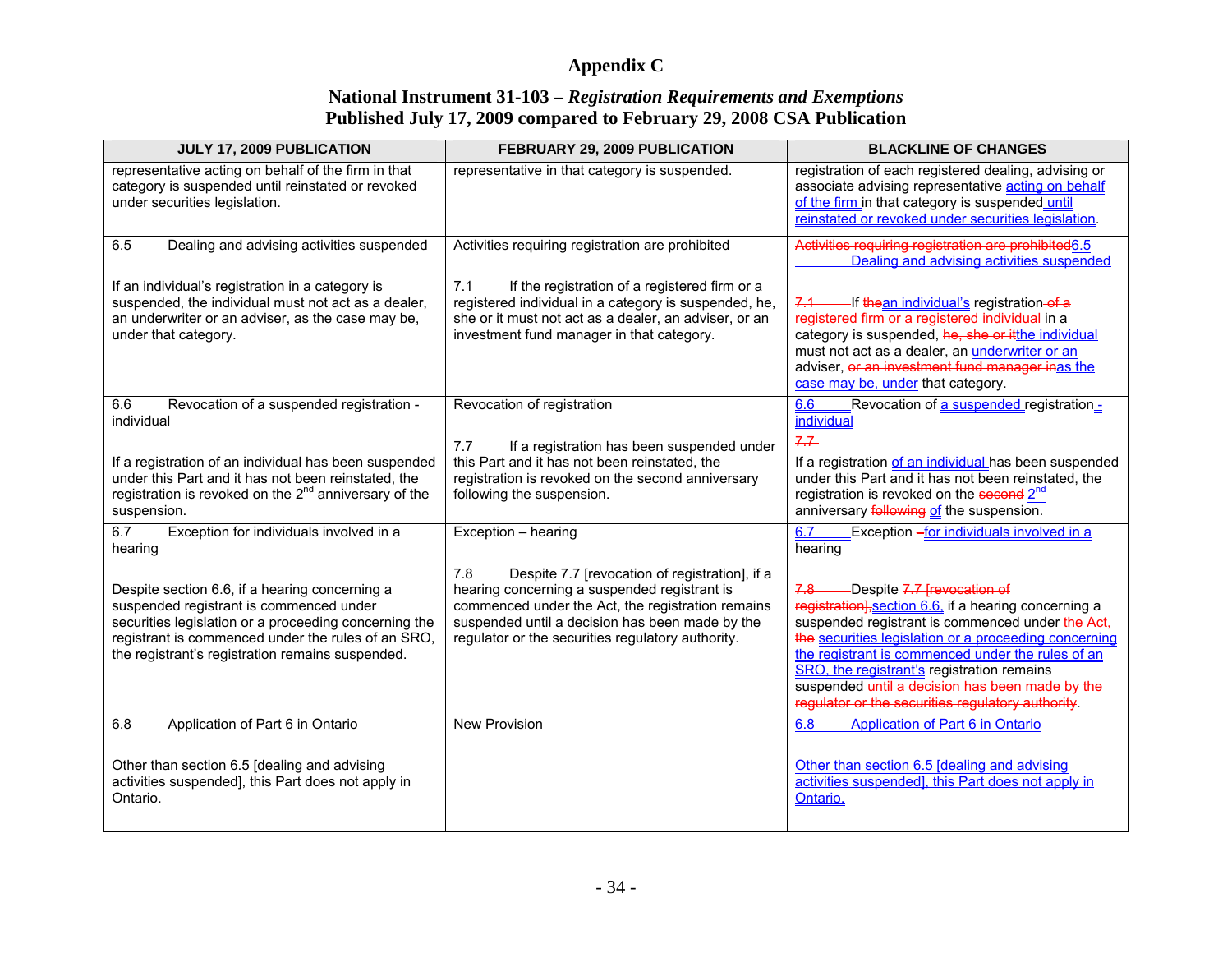| JULY 17, 2009 PUBLICATION                                                                                                                                              | <b>FEBRUARY 29, 2009 PUBLICATION</b>                                                                                                                              | <b>BLACKLINE OF CHANGES</b>                                                                                                                                                   |
|------------------------------------------------------------------------------------------------------------------------------------------------------------------------|-------------------------------------------------------------------------------------------------------------------------------------------------------------------|-------------------------------------------------------------------------------------------------------------------------------------------------------------------------------|
| [Note: In Ontario, measures governing suspension<br>in section 29 of the Securities Act (Ontario) are<br>similar to those in Parts 6 and 10.]                          |                                                                                                                                                                   | [Note: In Ontario, measures governing suspension<br>in section 29 of the Securities Act (Ontario) are<br>similar to those in Parts 6 and 10.]                                 |
| Part 7<br>Categories of registration for firms                                                                                                                         |                                                                                                                                                                   |                                                                                                                                                                               |
| Dealer categories<br>7.1                                                                                                                                               | Dealer and underwriter categories                                                                                                                                 | Dealer and underwriter-categories<br>7.1                                                                                                                                      |
| The following are the categories of<br>(1)<br>registration for a person or company that is<br>required, under securities legislation, to be<br>registered as a dealer: | A dealer or underwriter, if required<br>2.1<br>(1)<br>to be registered, must be registered by the regulator<br>in one or more of the following categories:        | A dealer or underwriter, if(1)<br>2.1<br>The following are the categories of<br>registration for a person or company that is<br>required, under securities legislation, to be |
| (a)<br>investment dealer;                                                                                                                                              | investment dealer, being a dealer or<br>(a)<br>underwriter that is permitted to trade in, or act as an<br>underwriter in respect of, any security;                | registered, must be registered by the regulator in<br>one or more of the following categories as a dealer:                                                                    |
| (b)<br>mutual fund dealer;                                                                                                                                             | mutual fund dealer, being a dealer that is<br>(b)                                                                                                                 | investment dealer, being a dealer or<br>(a)<br>underwriter that is permitted to trade in, or:                                                                                 |
| scholarship plan dealer;<br>(c)                                                                                                                                        | only permitted to trade in securities of                                                                                                                          | mutual fund dealer;<br>(b)                                                                                                                                                    |
| (d)<br>exempt market dealer;                                                                                                                                           | mutual funds, and<br>(i)                                                                                                                                          | scholarship plan dealer;<br>(c)                                                                                                                                               |
| restricted dealer.<br>(e)                                                                                                                                              | except in Québec, investment funds that<br>(ii)<br>are labour sponsored investment fund corporations<br>or labour sponsored venture capital corporations          | exempt market dealer;<br>(d)                                                                                                                                                  |
| A person or company registered in the<br>(2)<br>category of                                                                                                            | under provincial legislation;                                                                                                                                     | restricted dealer.<br>(e)                                                                                                                                                     |
| investment dealer may act as a dealer or<br>(a)<br>an underwriter in respect of any security,                                                                          | scholarship plan dealer, being a dealer that<br>(c)<br>is only permitted to trade in securities of scholarship<br>plans, educational plans or educational trusts; | A person or company registered in the<br>(2)<br>category of                                                                                                                   |
| (b)<br>mutual fund dealer may act as a dealer in<br>respect of any security of                                                                                         | exempt market dealer, being<br>(d)                                                                                                                                | investment dealer may act as a dealer or<br>(a) -<br>an underwriter in respect of, any security;                                                                              |
| a mutual fund, or<br>(i)                                                                                                                                               | a dealer that is only permitted to trade<br>(i)                                                                                                                   | mutual fund dealer, being may act as a<br>(b)<br>dealer that is only permitted to trade in securities of                                                                      |
| (ii)<br>except in Québec, an investment fund that                                                                                                                      | in securities that are distributed under an<br>A)<br>exemption from the prospectus requirement,                                                                   | in respect of any security of                                                                                                                                                 |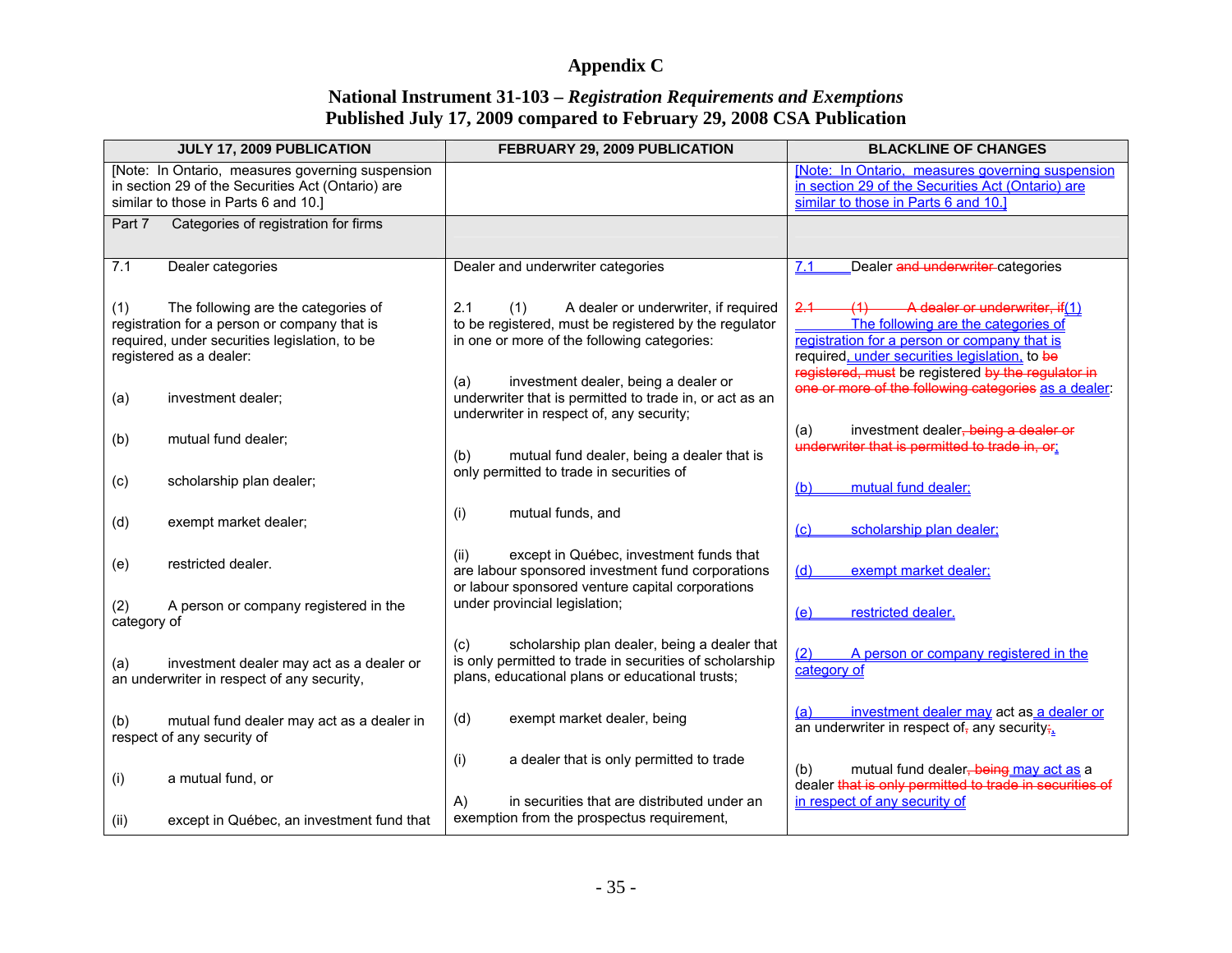| JULY 17, 2009 PUBLICATION                                                                                                                                                                                                             | FEBRUARY 29, 2009 PUBLICATION                                                                                                                                                                      | <b>BLACKLINE OF CHANGES</b>                                                                                                                                                                                                                                               |
|---------------------------------------------------------------------------------------------------------------------------------------------------------------------------------------------------------------------------------------|----------------------------------------------------------------------------------------------------------------------------------------------------------------------------------------------------|---------------------------------------------------------------------------------------------------------------------------------------------------------------------------------------------------------------------------------------------------------------------------|
| is a labour-sponsored investment fund corporation<br>or labour-sponsored venture capital corporation<br>under legislation of a jurisdiction of Canada,                                                                                | B)<br>in securities that are distributed under a<br>prospectus if the distribution may have been made<br>under an exemption from the prospectus                                                    | (i)<br>a mutual funds fund, and or<br>except in Québec, an investment funds<br>(ii)<br>fund that are is a labour -sponsored investment fund                                                                                                                               |
| scholarship plan dealer may act as a<br>(c)<br>dealer in respect of a security of a scholarship plan,<br>an educational plan or an educational trust,                                                                                 | requirement.                                                                                                                                                                                       | corporations-corporation or labour -sponsored<br>venture capital corporations corporation under<br>provincial legislation; of a jurisdiction of Canada,                                                                                                                   |
| (d)<br>exempt market dealer may                                                                                                                                                                                                       | C)<br>in securities that, if the trade were a<br>distribution, may have been distributed under an<br>exemption from the prospectus requirement, and                                                | (c)<br>scholarship plan dealer, being may act as<br>a dealer that is only permitted to trade in securities                                                                                                                                                                |
| act as a dealer by trading a security that is<br>(i)<br>distributed under an exemption from the prospectus<br>requirement, whether or not a prospectus was filed<br>in respect of the distribution,                                   | on behalf of a client, any securities<br>D)<br>acquired by the client in a circumstance described in<br>subparagraph $(A)$ , $(B)$ or $(C)$ , if the trade is with a<br>registered dealer, and     | of scholarship plans, educational plans or<br>educational trusts; in respect of a security of a<br>scholarship plan, an educational plan or an<br>educational trust,                                                                                                      |
| act as a dealer by trading a security that, if<br>(ii)<br>the trade were a distribution, would be exempt from<br>the prospectus requirement,                                                                                          | an underwriter that is only permitted to act<br>(ii)<br>as an underwriter in respect of a distribution of<br>securities that may be made under an exemption<br>from the prospectus requirement;    | exempt market dealer, being may<br>(d)<br>act as a dealer by trading a security that is<br>(i)<br>only permitted to tradeA) in securities that are                                                                                                                        |
| receive an order from a client to sell a<br>(iii)<br>security that was acquired by the client in a<br>circumstance described in subparagraph (i) or (ii),<br>and may act or solicit in furtherance of receiving<br>such an order, and | restricted dealer, being a dealer that is<br>(e)<br>limited by conditions on its registration to trading in<br>a specified security, class of security or the<br>securities of a class of issuers. | distributed under an exemption from the prospectus<br>requirement, B) in securities that are distributed<br>under whether or not a prospectus if was filed in<br>respect of the distribution-may have been made<br>under an exemption from the prospectus<br>requirement, |
| act as an underwriter in respect of a<br>(iv)<br>distribution of securities that is made under an<br>exemption from the prospectus requirement;                                                                                       | Despite subsection (1)(b), in<br>(2)<br>British Columbia a mutual fund dealer is only<br>permitted to trade in securities of                                                                       | G(ii) in securities act as a dealer by trading a<br>security that, if the trade were a distribution, may                                                                                                                                                                  |
| restricted dealer may act as a dealer or an<br>(e)<br>underwriter in accordance with the terms,                                                                                                                                       | mutual funds,<br>(i)                                                                                                                                                                               | have been distributed under an exemption would be<br>exempt from the prospectus requirement, and                                                                                                                                                                          |
| conditions, restrictions or requirements applied to its<br>registration.                                                                                                                                                              | investment funds that are labour<br>(ii)<br>sponsored investment fund corporations or labour<br>sponsored venture capital corporations under                                                       | D(iii) on behalf of receive an order from a client,<br>any securities to sell a security that was acquired by<br>the client in a circumstance described in                                                                                                                |
| Despite paragraph (2)(b), in British<br>(3)<br>Columbia a mutual fund dealer may also act as a<br>dealer in respect of securities of any of the                                                                                       | provincial legislation, and<br>(iii)<br>securities of scholarship plans, educational                                                                                                               | subparagraph (A), (B) or (C), if the trade is with a<br>registered dealer (i) or (ii), and may act or solicit in                                                                                                                                                          |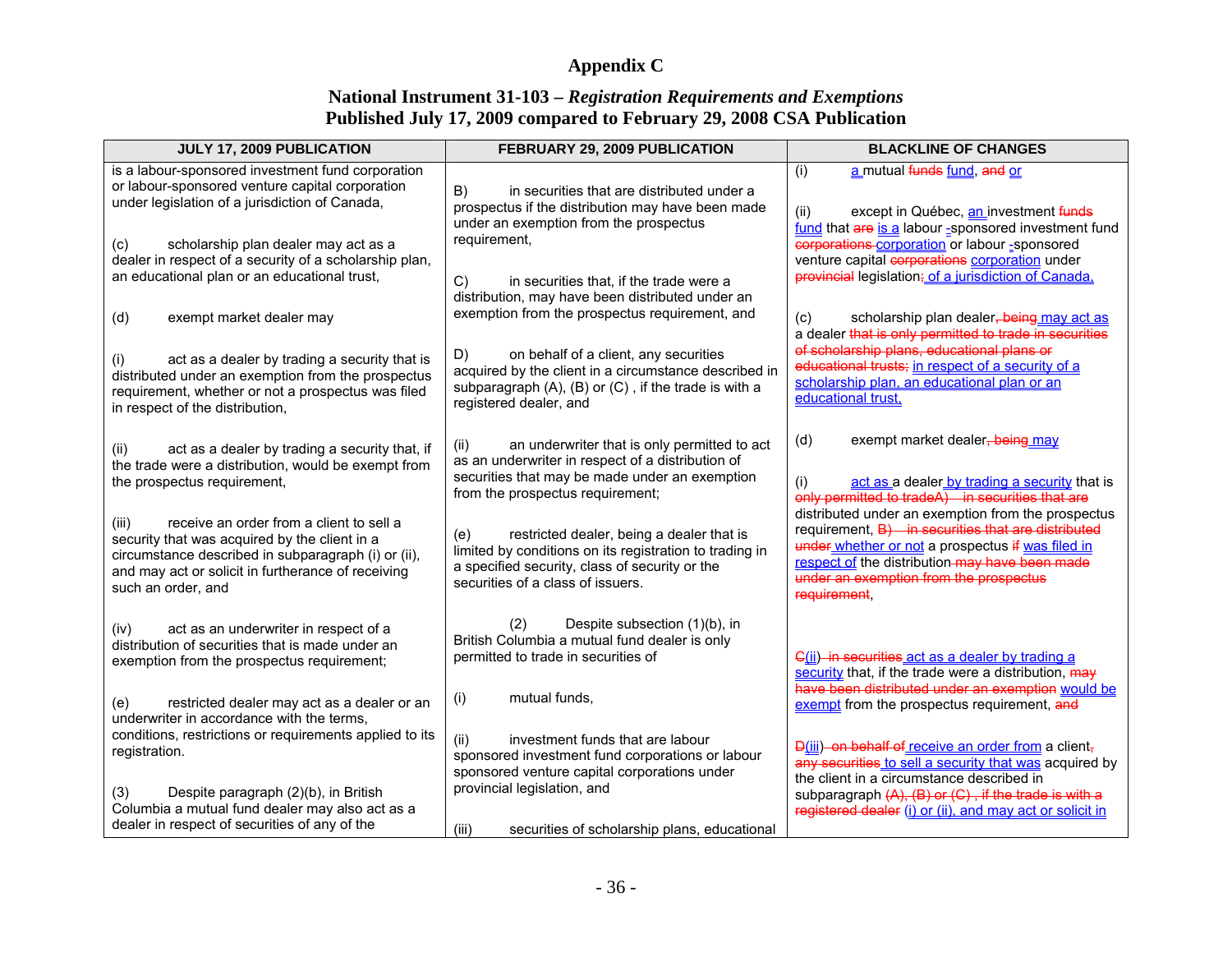|            | JULY 17, 2009 PUBLICATION                                                                                                                           | <b>FEBRUARY 29, 2009 PUBLICATION</b> | <b>BLACKLINE OF CHANGES</b>                                                                                                                                                                                                |
|------------|-----------------------------------------------------------------------------------------------------------------------------------------------------|--------------------------------------|----------------------------------------------------------------------------------------------------------------------------------------------------------------------------------------------------------------------------|
| following: |                                                                                                                                                     | plans or educational trusts.         | furtherance of receiving such an order, and                                                                                                                                                                                |
| (a)        | scholarship plans;                                                                                                                                  |                                      | an underwriter that is only permitted to<br>act as an underwriter in respect of a<br>(iv)                                                                                                                                  |
| (b)        | educational plans;                                                                                                                                  |                                      | distribution of securities that may be is made under<br>an exemption from the prospectus requirement;                                                                                                                      |
| (c)        | educational trusts.                                                                                                                                 |                                      | restricted dealer, being may act as a dealer<br>(e)                                                                                                                                                                        |
| (4)        | Subsection (1) does not apply in Ontario.                                                                                                           |                                      | that is limited by or an underwriter in accordance<br>with the terms, conditions-on, restrictions or<br>requirements applied to its registration to trading in<br>a specified security, class of security or the           |
|            | [Note: In Ontario, the same categories of<br>registration for firms acting as dealers as in<br>subsection 7.1(1) are set out under subsection 26(2) |                                      | securities of a class of issuers.                                                                                                                                                                                          |
|            | of the Securities Act (Ontario).]                                                                                                                   |                                      | (23)<br>Despite subsection (1paragraph<br>(2)(b), in British Columbia a mutual fund dealer is<br>only permitted to trade in securities of may also act<br>as a dealer in respect of securities of any of the<br>following: |
|            |                                                                                                                                                     |                                      | mutual funds.                                                                                                                                                                                                              |
|            |                                                                                                                                                     |                                      | investment funds that are labour<br>sponsored investment fund corporations or labour<br>sponsored venture capital corporations under<br>provincial legislation, and                                                        |
|            |                                                                                                                                                     |                                      | securities of scholarship plans, educational<br>(iiia)<br>plans or educational trusts.                                                                                                                                     |
|            |                                                                                                                                                     |                                      | educational plans;<br>(b)                                                                                                                                                                                                  |
|            |                                                                                                                                                     |                                      | educational trusts.<br>(c)                                                                                                                                                                                                 |
|            |                                                                                                                                                     |                                      | Subsection (1) does not apply in Ontario.<br>(4)                                                                                                                                                                           |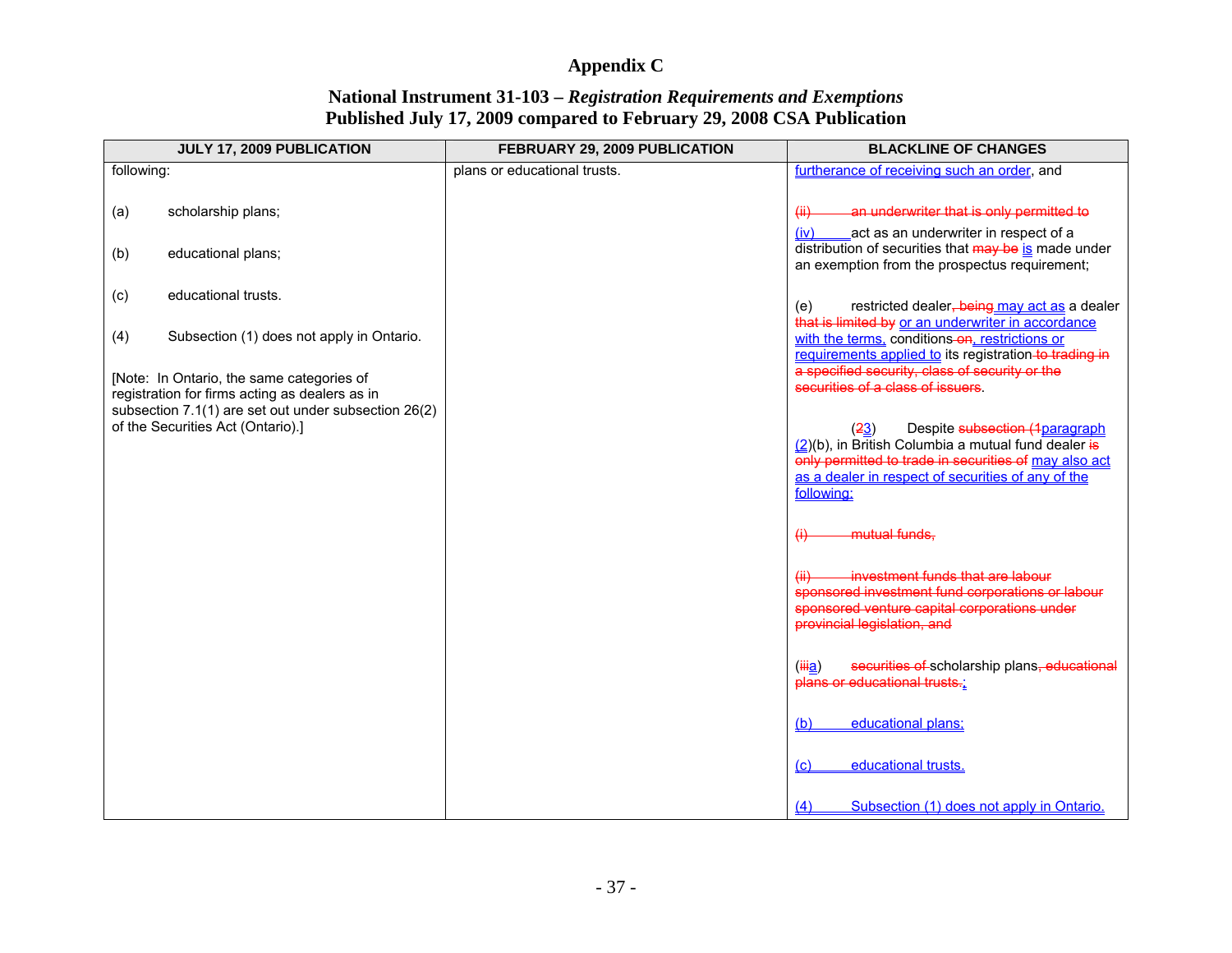| JULY 17, 2009 PUBLICATION                                                                                                                                                                         | <b>FEBRUARY 29, 2009 PUBLICATION</b>                                                                                                                                   | <b>BLACKLINE OF CHANGES</b>                                                                                                                                                                                 |
|---------------------------------------------------------------------------------------------------------------------------------------------------------------------------------------------------|------------------------------------------------------------------------------------------------------------------------------------------------------------------------|-------------------------------------------------------------------------------------------------------------------------------------------------------------------------------------------------------------|
|                                                                                                                                                                                                   |                                                                                                                                                                        | [Note: In Ontario, the same categories of<br>registration for firms acting as dealers as in<br>subsection 7.1(1) are set out under subsection 26(2)<br>of the Securities Act (Ontario).]                    |
| 7.2<br>Adviser categories                                                                                                                                                                         | Adviser categories                                                                                                                                                     | Adviser categories<br><u>7.2</u>                                                                                                                                                                            |
| The following are the categories of<br>(1)<br>registration for a person or company that is<br>required, under securities legislation, to be<br>registered as an adviser:                          | An adviser, if required to be registered,<br>2.3<br>must be registered by the regulator in one of the<br>following categories:                                         | An adviser, if required to be registered,<br>must be registered by the regulator in one of the<br>following categories:                                                                                     |
| portfolio manager;<br>(a)                                                                                                                                                                         | portfolio manager, being an adviser that is<br>(a)<br>permitted to advise in any security;                                                                             | The following are the categories of<br>(1)<br>registration for a person or company that is<br>required, under securities legislation, to be                                                                 |
| restricted portfolio manager.<br>(b)                                                                                                                                                              | restricted portfolio manager, being an<br>(b)                                                                                                                          | registered as an adviser:                                                                                                                                                                                   |
| A person or company registered in the<br>(2)<br>category of                                                                                                                                       | adviser that is limited by conditions on its<br>registration to advising in specified securities,<br>classes of securities or the securities of a class of<br>issuers. | portfolio manager, being an adviser that is<br>(a)<br>permitted to advise in any security;                                                                                                                  |
| portfolio manager may act as an adviser in<br>(a)<br>respect of any security, and                                                                                                                 |                                                                                                                                                                        | (b)<br>restricted portfolio manager, being an<br>adviser that is limited by conditions on its<br>registration to advising in specified securities,<br>classes of securities or the securities of a class of |
| restricted portfolio manager may act as an<br>(b)<br>adviser in respect of any security in accordance with<br>the terms, conditions, restrictions or requirements<br>applied to its registration. |                                                                                                                                                                        | issuers.<br>A person or company registered in the<br>(2)<br>category of                                                                                                                                     |
| Subsection (1) does not apply in Ontario.<br>(3)                                                                                                                                                  |                                                                                                                                                                        | portfolio manager may act as an adviser in<br>(a)<br>respect of any security, and                                                                                                                           |
| [Note: In Ontario, the same categories of<br>registration for firms acting as advisers as in<br>subsection 7.2(1) are set out under subsection 26(6)<br>of the Securities Act (Ontario).]         |                                                                                                                                                                        | restricted portfolio manager may act as an<br>(b)<br>adviser in respect of any security in accordance with<br>the terms, conditions, restrictions or requirements<br>applied to its registration.           |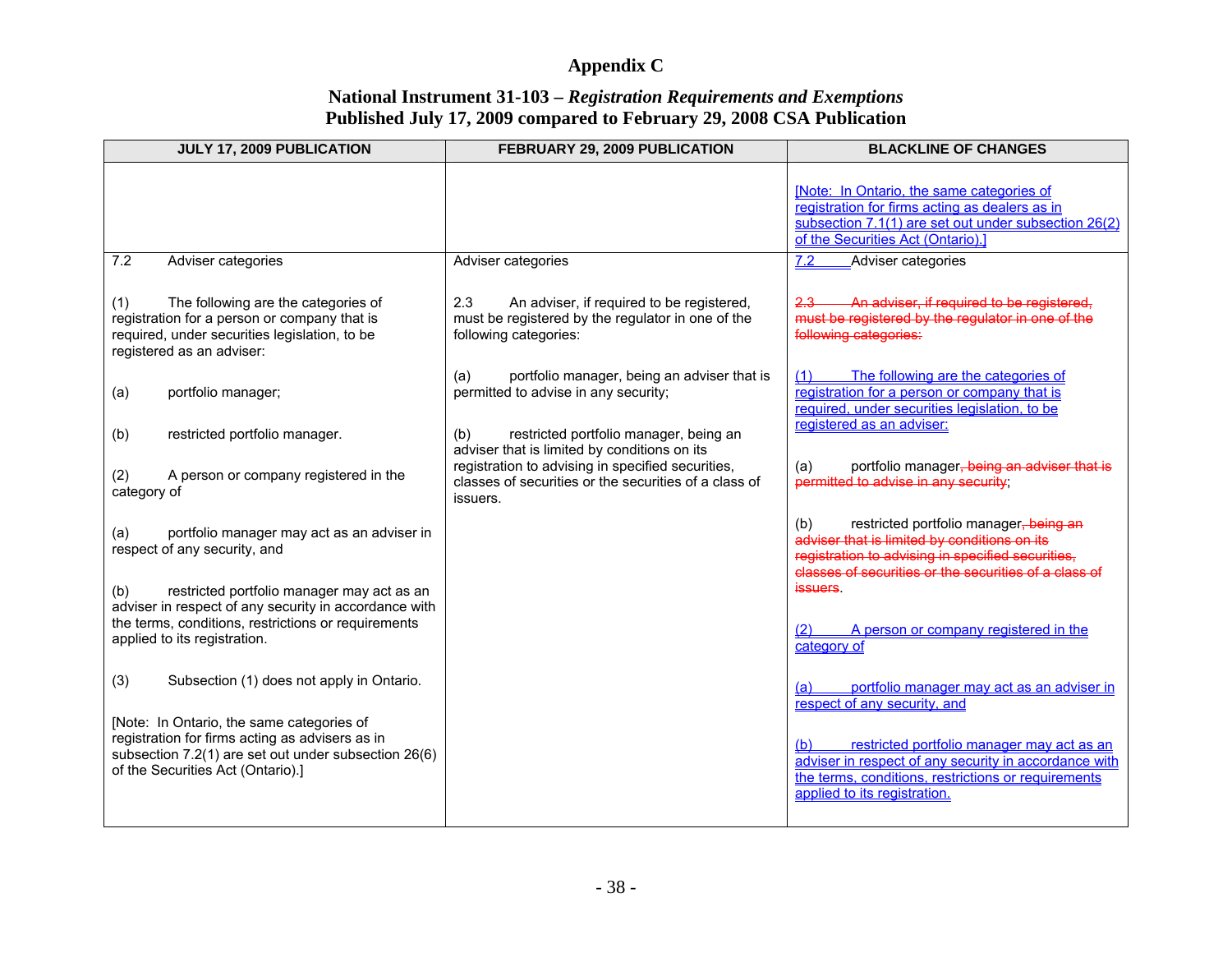| JULY 17, 2009 PUBLICATION                                                                                                                                                                                                                                                                                                  | FEBRUARY 29, 2009 PUBLICATION                                                                                                                                                                                                                                                    | <b>BLACKLINE OF CHANGES</b>                                                                                                                                                                                                                                                                                                                                                                                                 |
|----------------------------------------------------------------------------------------------------------------------------------------------------------------------------------------------------------------------------------------------------------------------------------------------------------------------------|----------------------------------------------------------------------------------------------------------------------------------------------------------------------------------------------------------------------------------------------------------------------------------|-----------------------------------------------------------------------------------------------------------------------------------------------------------------------------------------------------------------------------------------------------------------------------------------------------------------------------------------------------------------------------------------------------------------------------|
|                                                                                                                                                                                                                                                                                                                            |                                                                                                                                                                                                                                                                                  | (3)<br>Subsection (1) does not apply in Ontario.<br>[Note: In Ontario, the same categories of<br>registration for firms acting as advisers as in<br>subsection 7.2(1) are set out under subsection 26(6)<br>of the Securities Act (Ontario).]                                                                                                                                                                               |
| 7.3<br>Investment fund manager category                                                                                                                                                                                                                                                                                    | Investment fund manager category                                                                                                                                                                                                                                                 | Investment fund manager category<br>7.3                                                                                                                                                                                                                                                                                                                                                                                     |
| The category of registration for a person or<br>company that is required, under securities<br>legislation, to be registered as an investment fund<br>manager is "investment fund manager".                                                                                                                                 | 2.6<br>An investment fund manager, if required to<br>be registered, must be registered by the regulator in<br>the category of investment fund manager, being a<br>person or company that is permitted to direct the<br>business, operations or affairs of an investment<br>fund. | An investment fund manager, if required to<br>$26 -$<br>be registered, must be registered by the regulator in<br>the category of investment fund manager, being The<br>category of registration for a person or company<br>that is permitted to direct the business, operations<br>or affairs of required, under securities legislation, to<br>be registered as an investment fund manager is<br>"investment fund manager". |
| Part 8<br>Exemptions from the requirement to<br>register                                                                                                                                                                                                                                                                   |                                                                                                                                                                                                                                                                                  |                                                                                                                                                                                                                                                                                                                                                                                                                             |
| Division 1 Exemptions from dealer and underwriter<br>registration                                                                                                                                                                                                                                                          |                                                                                                                                                                                                                                                                                  |                                                                                                                                                                                                                                                                                                                                                                                                                             |
| Interpretation of "trade" in Québec<br>8.1                                                                                                                                                                                                                                                                                 | <b>New Provision</b>                                                                                                                                                                                                                                                             | Interpretation of "trade" in Québec<br>8.1                                                                                                                                                                                                                                                                                                                                                                                  |
| In this Part, in Québec, "trade" refers to any of the<br>following activities:                                                                                                                                                                                                                                             |                                                                                                                                                                                                                                                                                  | In this Part, in Québec, "trade" refers to any of the<br>following activities:                                                                                                                                                                                                                                                                                                                                              |
| the activities described in the definition of<br>(a)<br>"dealer" in section 5 of the Securities Act (R.S.Q., c.<br>V-1.1), including the following activities:                                                                                                                                                             |                                                                                                                                                                                                                                                                                  | the activities described in the definition of<br>(a)<br>"dealer" in section 5 of the Securities Act (R.S.Q., c.<br>V-1.1), including the following activities:                                                                                                                                                                                                                                                              |
| the sale or disposition of a security by<br>(i)<br>onerous title, whether the terms of payment are on<br>margin, installment or otherwise, but does not<br>include a transfer or the giving in guarantee of<br>securities in connection with a debt or the purchase<br>of a security, except as provided in paragraph (b); |                                                                                                                                                                                                                                                                                  | the sale or disposition of a security by<br>(i)<br>onerous title, whether the terms of payment are on<br>margin, installment or otherwise, but does not<br>include a transfer or the giving in guarantee of<br>securities in connection with a debt or the purchase<br>of a security, except as provided in paragraph (b);                                                                                                  |
| participation as a trader in any transaction<br>(ii)                                                                                                                                                                                                                                                                       |                                                                                                                                                                                                                                                                                  | (ii)<br>participation as a trader in any transaction                                                                                                                                                                                                                                                                                                                                                                        |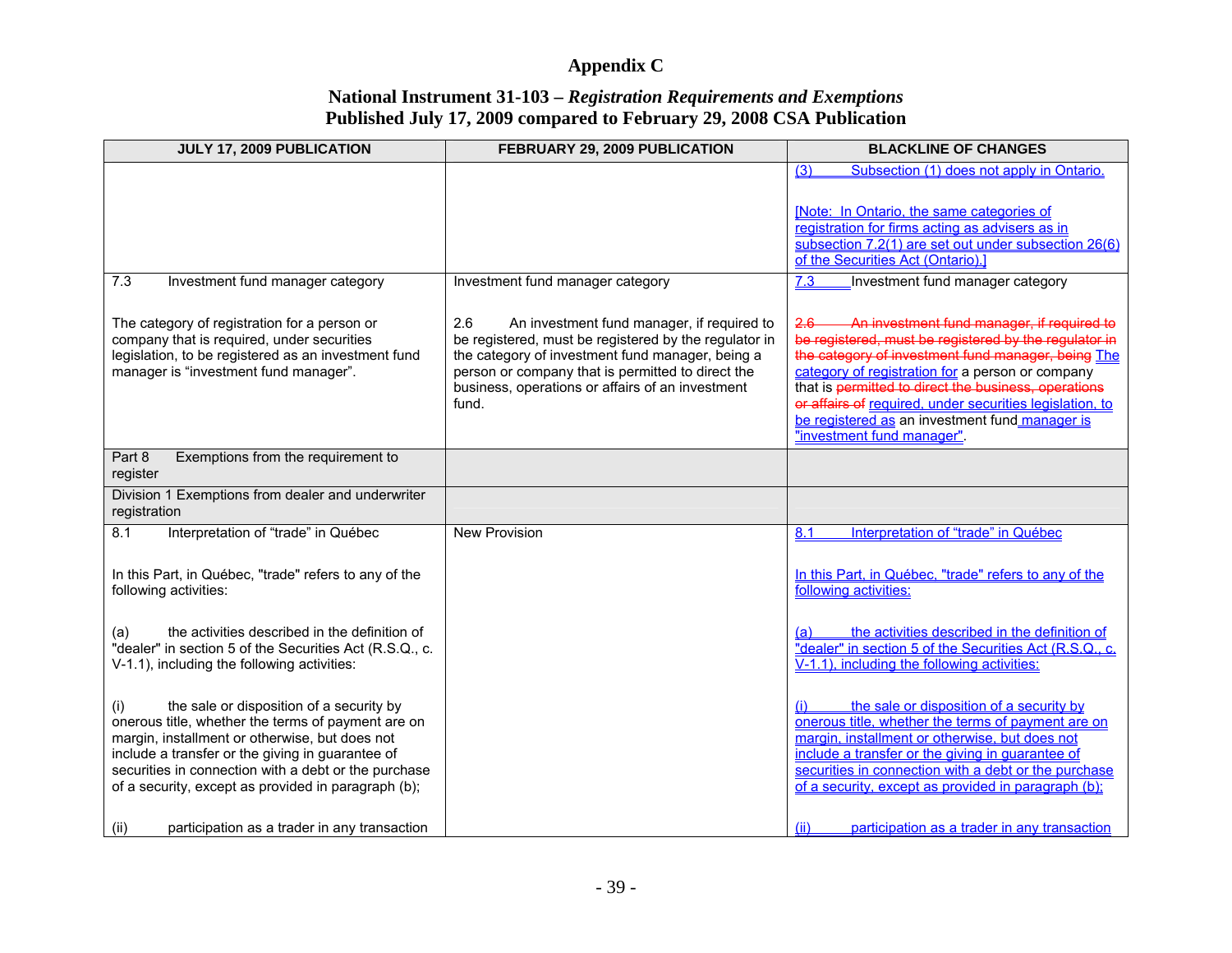| JULY 17, 2009 PUBLICATION                                                                                                                                               | <b>FEBRUARY 29, 2009 PUBLICATION</b>                                                                                                                                       | <b>BLACKLINE OF CHANGES</b>                                                                                                                                                               |
|-------------------------------------------------------------------------------------------------------------------------------------------------------------------------|----------------------------------------------------------------------------------------------------------------------------------------------------------------------------|-------------------------------------------------------------------------------------------------------------------------------------------------------------------------------------------|
| in a security through the facilities of an exchange or<br>a quotation and trade reporting system;                                                                       |                                                                                                                                                                            | in a security through the facilities of an exchange or<br>a quotation and trade reporting system;                                                                                         |
| the receipt by a registrant of an order to<br>(iii)<br>buy or sell a security;                                                                                          |                                                                                                                                                                            | the receipt by a registrant of an order to<br>(iii)<br>buy or sell a security:                                                                                                            |
| a transfer or the giving in guarantee of<br>(b)<br>securities of an issuer from the holdings of a control<br>person in connection with a debt.                          |                                                                                                                                                                            | a transfer or the giving in guarantee of<br>(b)<br>securities of an issuer from the holdings of a control<br>person in connection with a debt.                                            |
| 8.2<br>Definition of "securities" in Alberta, British<br>Columbia, New Brunswick and Saskatchewan                                                                       | <b>New Provision</b>                                                                                                                                                       | 8.2<br>Definition of "securities" in Alberta, British<br>Columbia, New Brunswick and Saskatchewan                                                                                         |
| Despite section 1.2, in Alberta, British Columbia,<br>New Brunswick and Saskatchewan, a reference to<br>"securities" in this Division excludes "exchange<br>contracts". |                                                                                                                                                                            | Despite section 1.2, in Alberta, British Columbia,<br>New Brunswick and Saskatchewan, a reference to<br>"securities" in this Division excludes "exchange<br>contracts".                   |
| 8.3<br>Interpretation - exemption from underwriter<br>registration requirement                                                                                          | Interpretation                                                                                                                                                             | Interpretation - exemption from underwriter<br>8.3<br>registration requirement                                                                                                            |
| In this Division, an exemption from the dealer<br>registration requirement is an exemption from the<br>underwriter registration requirement.                            | 8.1<br>(2)<br>In this Division, an exemption<br>from the dealer registration requirement is deemed<br>to be an exemption from the underwriter registration<br>requirement. | -In this Division, an exemption<br>$\left( 2\right)$<br>8.1<br>from the dealer registration requirement is deemed<br>to be an exemption from the underwriter registration<br>requirement. |
| Person or company not in the business of<br>8.4<br>trading in British Columbia, Manitoba and New<br><b>Brunswick</b>                                                    | <b>New Provision</b>                                                                                                                                                       | Person or company not in the business of<br>8.4<br>trading in British Columbia, Manitoba and New<br><b>Brunswick</b>                                                                      |
| In British Columbia and New Brunswick, a<br>(1)<br>person or company is exempt from the dealer<br>registration requirement if the person or company                     |                                                                                                                                                                            | In British Columbia and New Brunswick, a<br>(1)<br>person or company is exempt from the dealer<br>registration requirement if the person or company                                       |
| is not engaged in the business of trading in<br>(a)<br>securities or exchange contracts as a principal or<br>agent, and                                                 |                                                                                                                                                                            | is not engaged in the business of trading in<br>(a)<br>securities or exchange contracts as a principal or<br>agent, and                                                                   |
| does not hold himself, herself or itself out<br>(b)                                                                                                                     |                                                                                                                                                                            | does not hold himself, herself or itself out<br>(b)                                                                                                                                       |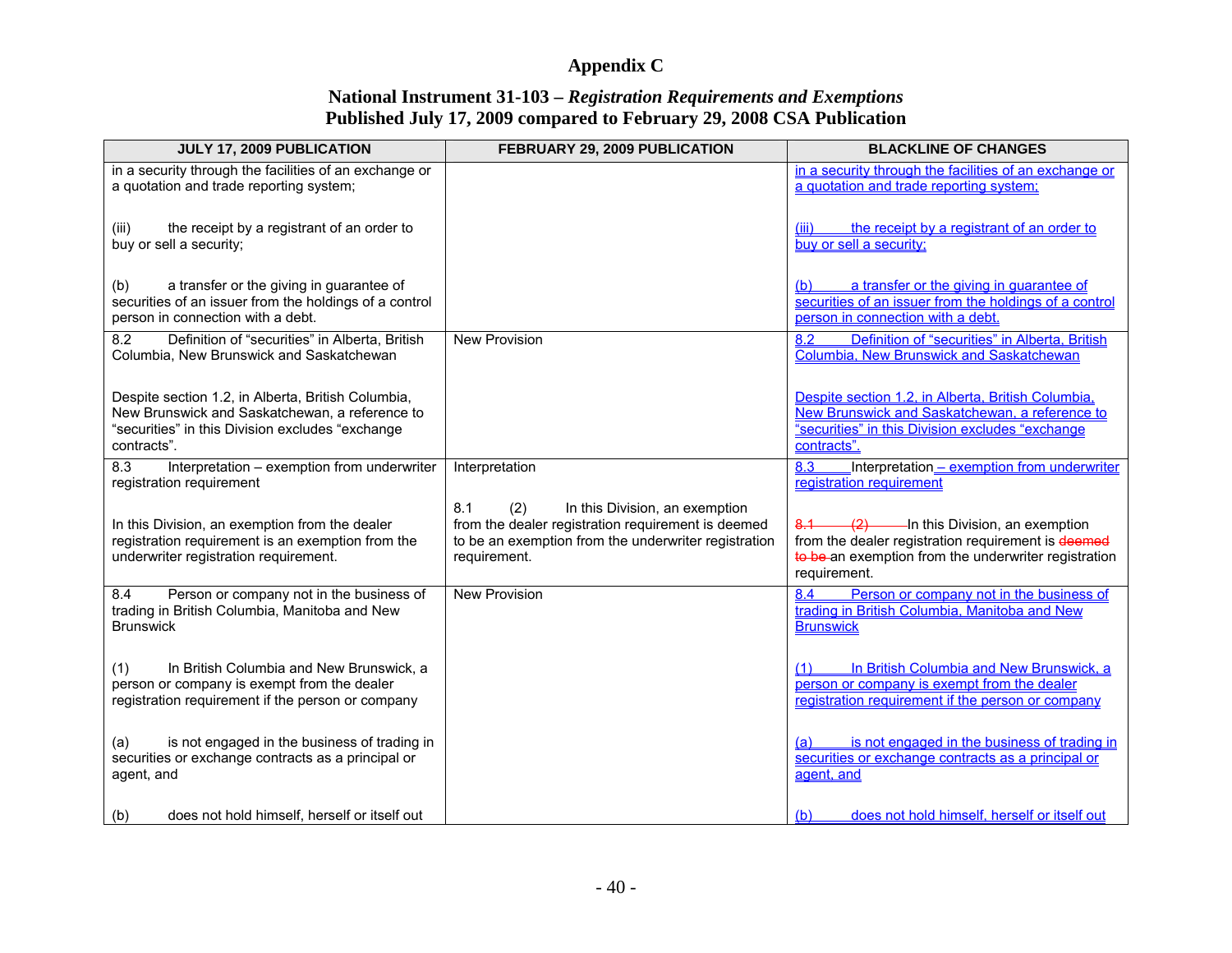| JULY 17, 2009 PUBLICATION                                                                                                                                                                                                                                                                                               | <b>FEBRUARY 29, 2009 PUBLICATION</b>                                                                                                                                                                                                                                          | <b>BLACKLINE OF CHANGES</b>                                                                                                                                                                                                                                                                      |
|-------------------------------------------------------------------------------------------------------------------------------------------------------------------------------------------------------------------------------------------------------------------------------------------------------------------------|-------------------------------------------------------------------------------------------------------------------------------------------------------------------------------------------------------------------------------------------------------------------------------|--------------------------------------------------------------------------------------------------------------------------------------------------------------------------------------------------------------------------------------------------------------------------------------------------|
| as engaging in the business of trading in securities<br>or exchange contracts as a principal or agent.                                                                                                                                                                                                                  |                                                                                                                                                                                                                                                                               | as engaging in the business of trading in securities<br>or exchange contracts as a principal or agent.                                                                                                                                                                                           |
| In Manitoba, a person or company is<br>(2)<br>exempt from the dealer registration requirement if<br>the person or company                                                                                                                                                                                               |                                                                                                                                                                                                                                                                               | In Manitoba, a person or company is<br>(2)<br>exempt from the dealer registration requirement if<br>the person or company                                                                                                                                                                        |
| is not engaged in the business of trading in<br>(a)<br>securities as a principal or agent, and                                                                                                                                                                                                                          |                                                                                                                                                                                                                                                                               | is not engaged in the business of trading in<br>(a)<br>securities as a principal or agent, and                                                                                                                                                                                                   |
| does not hold himself, herself or itself out<br>(b)<br>as engaging in the business of trading in securities<br>as a principal or agent.                                                                                                                                                                                 |                                                                                                                                                                                                                                                                               | does not hold himself, herself or itself out<br>(b)<br>as engaging in the business of trading in securities<br>as a principal or agent.                                                                                                                                                          |
| 8.5<br>Trades through or to a registered dealer                                                                                                                                                                                                                                                                         | Investment fund distributing through dealer                                                                                                                                                                                                                                   | Investment fund distributing through dealer                                                                                                                                                                                                                                                      |
| The dealer registration requirement does not apply<br>to a person or company in respect of a trade by the<br>person or company if one of the following applies:<br>the trade is made solely through an agent<br>(a)<br>who is a registered dealer, if the dealer is registered<br>in a category that permits the trade; | 8.2<br>The dealer registration requirement does<br>not apply to an investment fund or the investment<br>fund manager of the fund that distributes a security<br>of the investment fund's own issue only through a<br>registered dealer.<br>Issuer distributing through dealer | The dealer registration requirement does<br><del>8.2-</del><br>not apply to an investment fund or the investment<br>fund manager of the fund that distributes a security<br>of the investment fund's own issue only through a<br>registered dealer.<br><b>Issuer distributing through dealer</b> |
| the trade is made to a registered dealer<br>(b)<br>who is purchasing as principal, if the dealer is<br>registered in a category that permits the trade.                                                                                                                                                                 | 8.3<br>The dealer registration requirement does<br>not apply to an issuer that is trading in securities for<br>the purpose of distributing a security of its own issue<br>for its own account if the trading is done only<br>through a registered dealer.                     | 8.3 The dealer registration requirement does<br>not apply to an issuer that is trading in securities for<br>the purpose of distributing a security of its own issue<br>for its own account if the trading is done only<br>through a registered dealer.                                           |
|                                                                                                                                                                                                                                                                                                                         |                                                                                                                                                                                                                                                                               | Trades through or to a registered dealer<br>8.5                                                                                                                                                                                                                                                  |
|                                                                                                                                                                                                                                                                                                                         |                                                                                                                                                                                                                                                                               | The dealer registration requirement does not apply<br>to a person or company in respect of a trade by the<br>person or company if one of the following applies:                                                                                                                                  |
|                                                                                                                                                                                                                                                                                                                         |                                                                                                                                                                                                                                                                               | the trade is made solely through an agent<br><u>(a)</u>                                                                                                                                                                                                                                          |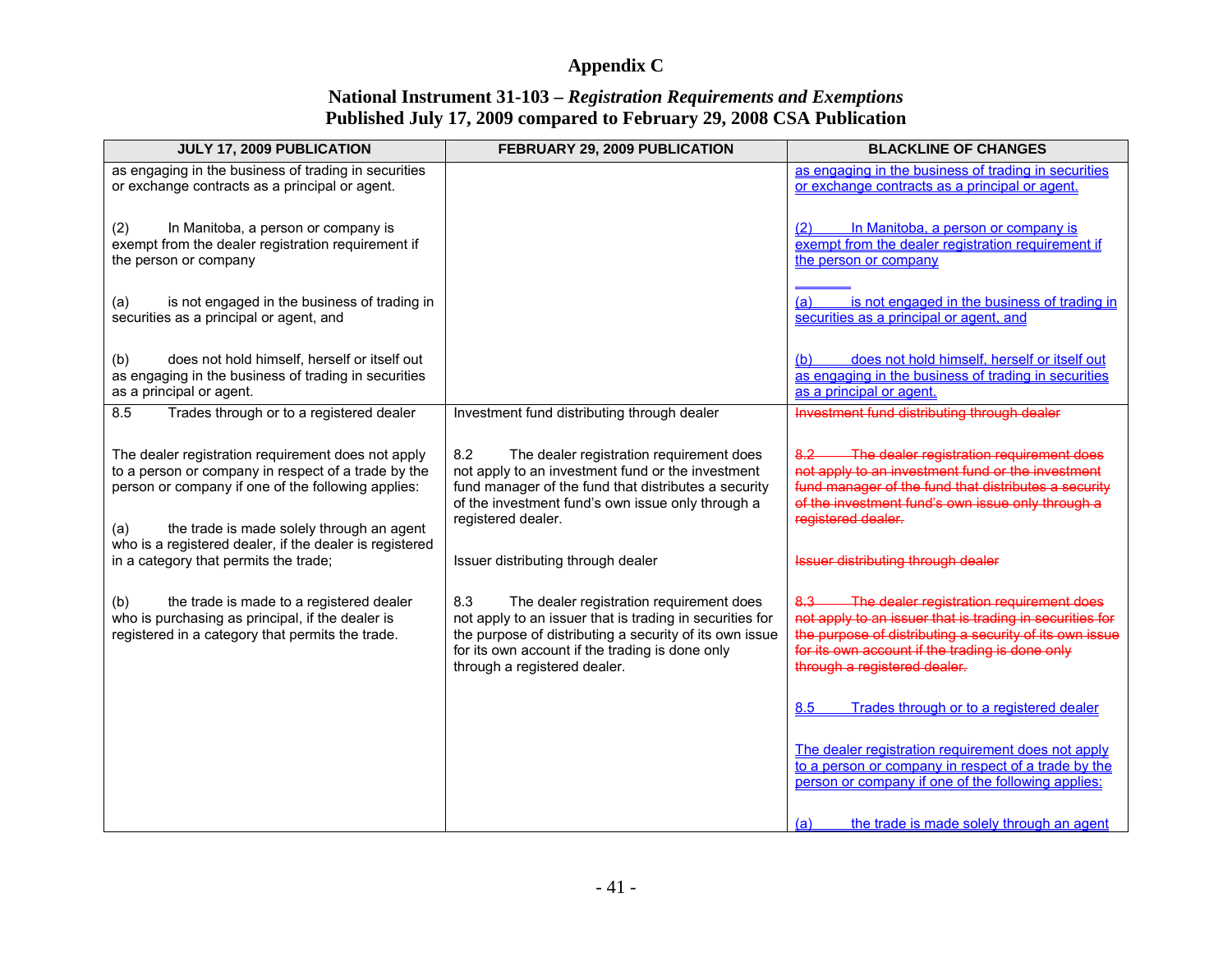| JULY 17, 2009 PUBLICATION                                                                                                                                                                                                                                                                                                                                                                                                                                                                                                                                                                                                                                                                                                                                                                                                                                                                                                                                            | <b>FEBRUARY 29, 2009 PUBLICATION</b>                                                                                                                                                                                                                                                                                                                                                                                                                                                                                                                                                                                                                                                                                                                                                                                                          | <b>BLACKLINE OF CHANGES</b>                                                                                                                                                                                                                                                                                                                                                                                                                                                                                                                                                                                                                                                                                                                                                                                                                                                                                                                                                                                                                                                                                                                                                                                                                       |
|----------------------------------------------------------------------------------------------------------------------------------------------------------------------------------------------------------------------------------------------------------------------------------------------------------------------------------------------------------------------------------------------------------------------------------------------------------------------------------------------------------------------------------------------------------------------------------------------------------------------------------------------------------------------------------------------------------------------------------------------------------------------------------------------------------------------------------------------------------------------------------------------------------------------------------------------------------------------|-----------------------------------------------------------------------------------------------------------------------------------------------------------------------------------------------------------------------------------------------------------------------------------------------------------------------------------------------------------------------------------------------------------------------------------------------------------------------------------------------------------------------------------------------------------------------------------------------------------------------------------------------------------------------------------------------------------------------------------------------------------------------------------------------------------------------------------------------|---------------------------------------------------------------------------------------------------------------------------------------------------------------------------------------------------------------------------------------------------------------------------------------------------------------------------------------------------------------------------------------------------------------------------------------------------------------------------------------------------------------------------------------------------------------------------------------------------------------------------------------------------------------------------------------------------------------------------------------------------------------------------------------------------------------------------------------------------------------------------------------------------------------------------------------------------------------------------------------------------------------------------------------------------------------------------------------------------------------------------------------------------------------------------------------------------------------------------------------------------|
|                                                                                                                                                                                                                                                                                                                                                                                                                                                                                                                                                                                                                                                                                                                                                                                                                                                                                                                                                                      |                                                                                                                                                                                                                                                                                                                                                                                                                                                                                                                                                                                                                                                                                                                                                                                                                                               | who is a registered dealer, if the dealer is registered<br>in a category that permits the trade;<br>the trade is made to a registered dealer<br>(b)<br>who is purchasing as principal, if the dealer is<br>registered in a category that permits the trade.                                                                                                                                                                                                                                                                                                                                                                                                                                                                                                                                                                                                                                                                                                                                                                                                                                                                                                                                                                                       |
| Adviser - non-prospectus qualified<br>8.6<br>investment fund<br>The dealer registration requirement does<br>(1)<br>not apply to a registered adviser, or an adviser that<br>is exempt from registration under section 8.26<br>[international adviser], in respect of a trade in a<br>security of a non-prospectus qualified investment<br>fund if both of the following apply:<br>the adviser acts as the fund's adviser and<br>(a)<br>investment fund manager;<br>the trade is to a managed account of a<br>(b)<br>client of the adviser.<br>The exemption in subsection (1) is not<br>(2)<br>available if the managed account or non-prospectus<br>qualified investment fund was created or is used<br>primarily for the purpose of qualifying for the<br>exemption.<br>An adviser that relies on subsection (1)<br>(3)<br>must provide written notice to the regulator that it is<br>relying on the exemption within 7 days of its first use<br>of the exemption. | Exemption from dealer registration for advisers<br>2.2<br>(1)<br>The dealer registration<br>requirement does not apply to a registered adviser,<br>or an adviser that is exempt from registration under<br>section 8.16 [international adviser], that buys or<br>sells a security of a pooled fund administered by the<br>adviser for a fully-managed account that is created<br>and managed by the adviser.<br>The exemption in subsection (1)<br>(2)<br>is not available if the fully-managed account or<br>pooled fund is created or used primarily for the<br>purpose of qualifying for the exemption.<br>The exemption in subsection (1)<br>(3)<br>is not available unless the adviser, within 5 business<br>days of its first use of the exemption, provides<br>written notice to the regulator that it is relying on the<br>exemption. | <b>Exemption from dealer registration for advisers</b> 8.6<br>Adviser - non-prospectus qualified<br>investment fund<br>$2.2$ (1)<br>The dealer registration<br>requirement does not apply to a registered adviser,<br>or an adviser that is exempt from registration under<br>section 8.168.26 [international adviser], that buys or<br>sells a security of a pooled fund administered by the<br>advise for a fully managed account that is created<br>and managed by the adviser in respect of a trade in<br>a security of a non-prospectus qualified investment<br>fund if both of the following apply:<br>the adviser acts as the fund's adviser and<br><u>(a)</u><br>investment fund manager;<br>(b)<br>the trade is to a managed account of a<br>client of the adviser.<br>The exemption in subsection (1)<br>(2)<br>is not available if the <i>fully</i> -managed account or<br>pooled non-prospectus qualified investment fund is<br>was created or is used primarily for the purpose of<br>qualifying for the exemption.<br>(3) The exemption in An adviser that relies<br>on subsection (1) is not available unless the adviser,<br>within 5 business days of its first use of the<br>exemption, provides must provide written notice to |
|                                                                                                                                                                                                                                                                                                                                                                                                                                                                                                                                                                                                                                                                                                                                                                                                                                                                                                                                                                      |                                                                                                                                                                                                                                                                                                                                                                                                                                                                                                                                                                                                                                                                                                                                                                                                                                               | the regulator that it is relying on the exemption                                                                                                                                                                                                                                                                                                                                                                                                                                                                                                                                                                                                                                                                                                                                                                                                                                                                                                                                                                                                                                                                                                                                                                                                 |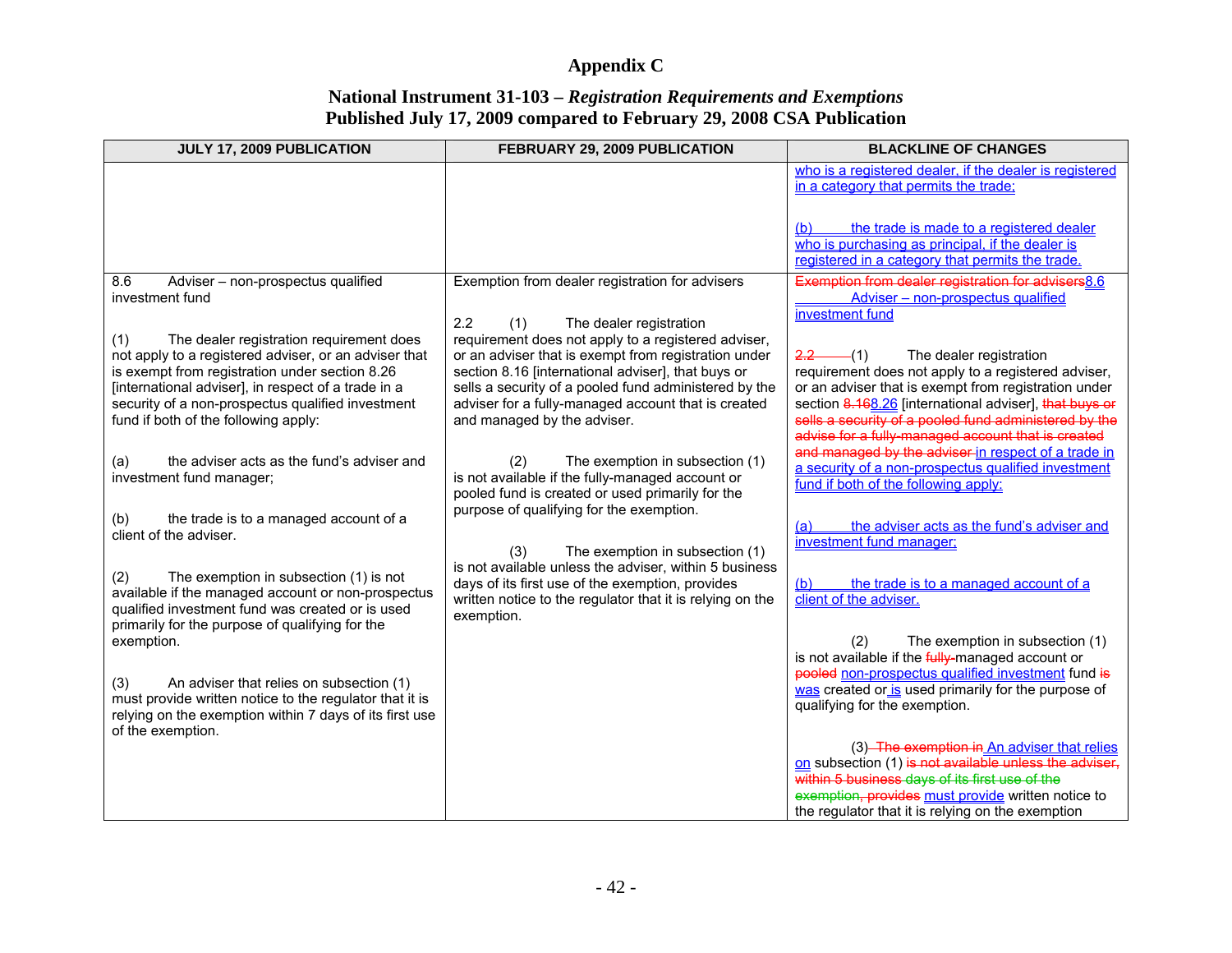| JULY 17, 2009 PUBLICATION                                                                                                                                                                                                                                                                                                                                                                                                               | <b>FEBRUARY 29, 2009 PUBLICATION</b>                                                                                                                                                                                                                                                                                                                                                   | <b>BLACKLINE OF CHANGES</b>                                                                                                                                                                                                                                                                                                                                                                                                                     |
|-----------------------------------------------------------------------------------------------------------------------------------------------------------------------------------------------------------------------------------------------------------------------------------------------------------------------------------------------------------------------------------------------------------------------------------------|----------------------------------------------------------------------------------------------------------------------------------------------------------------------------------------------------------------------------------------------------------------------------------------------------------------------------------------------------------------------------------------|-------------------------------------------------------------------------------------------------------------------------------------------------------------------------------------------------------------------------------------------------------------------------------------------------------------------------------------------------------------------------------------------------------------------------------------------------|
|                                                                                                                                                                                                                                                                                                                                                                                                                                         |                                                                                                                                                                                                                                                                                                                                                                                        | within 7 days of its first use of the exemption.                                                                                                                                                                                                                                                                                                                                                                                                |
| 8.7<br>Investment fund reinvestment                                                                                                                                                                                                                                                                                                                                                                                                     | Investment fund reinvestment                                                                                                                                                                                                                                                                                                                                                           | 8.7<br>Investment fund reinvestment                                                                                                                                                                                                                                                                                                                                                                                                             |
| Subject to subsections (2), (3), (4) and (5),<br>(1)<br>the dealer registration requirement does not apply to<br>an investment fund, or the investment fund manager<br>of the fund, in respect of a trade in a security with a<br>security holder of the investment fund if the trade is<br>permitted by a plan of the investment fund and is in<br>a security of the investment fund's own issue and if<br>any of the following apply: | 8.4<br>Subject to subsections (3), (4)<br>(1)<br>and (5), the dealer registration requirement does not<br>apply to an investment fund or the investment fund<br>manager of the fund trading in a security with a<br>security holder of the investment fund if the trade is<br>permitted by a plan of the investment fund and is in<br>a security of the investment fund's own issue if | Subject to subsections $(2)$ , $(3)$ , $(4)$<br>$8.4$ (1)<br>and (5), the dealer registration requirement does not<br>apply to an investment fund, or the investment fund<br>manager of the fund-trading, in respect of a trade in<br>a security with a security holder of the investment<br>fund if the trade is permitted by a plan of the<br>investment fund and is in a security of the<br>investment fund's own issue if and if any of the |
| a dividend or distribution out of earnings,<br>(a)<br>surplus, capital or other sources payable in respect<br>of the investment fund's securities is applied to the<br>purchase of the security that is of the same class or<br>series as the securities to which the dividends or<br>distributions are attributable;                                                                                                                   | a dividend or distribution out of earnings,<br>(a)<br>surplus, capital or other sources payable in respect<br>of the investments fund's securities are applied to<br>the purchase of the security that is of the same<br>class or series as the securities to which the<br>dividends or distributions out of earnings, surplus,<br>capital or other sources are attributable, or       | following apply:<br>a dividend or distribution out of earnings,<br>(a)<br>surplus, capital or other sources payable in respect<br>of the investments investment fund's securities areis<br>applied to the purchase of the security that is of the<br>same class or series as the securities to which the<br>dividends or distributions out of earnings, surplus,<br>eapital or other sources are attributable, or:                              |
| the security holder makes an optional cash<br>(b)<br>payment to purchase the security of the investment<br>fund and both of the following apply:<br>the security is of the same class or series<br>(i)<br>of securities described in paragraph (a) that trade                                                                                                                                                                           | subject to subsection (2), the security<br>(b)<br>holder makes an optional cash payment to purchase<br>the security of the investment fund that is of the<br>same class or series of securities described in<br>paragraph (a) that trade on a marketplace.                                                                                                                             | subject to subsection (2), the security<br>(b)<br>holder makes an optional cash payment to purchase<br>the security of the investment fund that and both of<br>the following apply:                                                                                                                                                                                                                                                             |
| on a marketplace;<br>the aggregate number of securities issued<br>(ii)<br>under the optional cash payment does not exceed,<br>in the financial year of the investment fund during                                                                                                                                                                                                                                                       | The aggregate number of<br>(2)<br>securities issued under the optional cash payment<br>referred to in paragraph (1)(b) must not exceed, in<br>any fiscal year of the investment fund during which<br>the trade takes place, two per cent of the issued and                                                                                                                             | the security is of the same class or series<br>(i)<br>of securities described in paragraph (a) that trade<br>on a marketplace-;                                                                                                                                                                                                                                                                                                                 |
| which the trade takes place, 2 per cent of the issued<br>and outstanding securities of the class to which the<br>plan relates as at the beginning of the financial year.                                                                                                                                                                                                                                                                | outstanding securities of the class to which the plan<br>relates as at the beginning of the fiscal year.<br>A plan that permits a trade<br>(3)                                                                                                                                                                                                                                         | (2ii)-The the aggregate number of<br>securities issued under the optional cash payment<br>referred to in paragraph (1)(b) must does not<br>exceed, in any fiscal the financial year of the                                                                                                                                                                                                                                                      |
| The exemption in subsection (1) is not<br>(2)<br>available unless the plan that permits the trade is<br>available to every security holder in Canada to                                                                                                                                                                                                                                                                                 | described in subsection (1) must be available to<br>every security holder in Canada to which the<br>dividend or distribution is out of earnings, surplus,<br>capital or other sources available.                                                                                                                                                                                       | investment fund during which the trade takes place,<br>two2 per cent of the issued and outstanding<br>securities of the class to which the plan relates as at<br>the beginning of the fiscal financial year.                                                                                                                                                                                                                                    |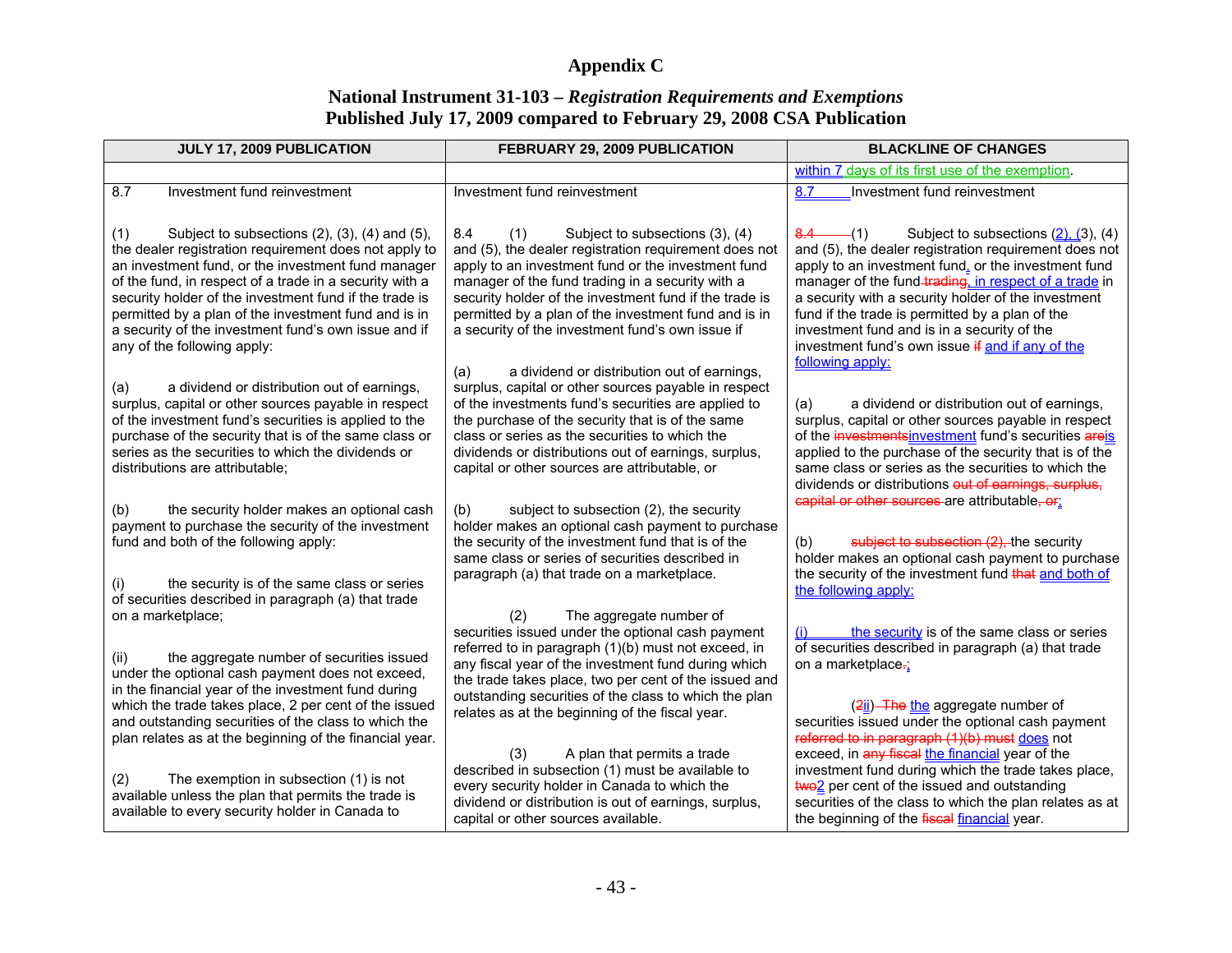| JULY 17, 2009 PUBLICATION                                                                                                                                                                                                                    | <b>FEBRUARY 29, 2009 PUBLICATION</b>                                                                                                                                                                  | <b>BLACKLINE OF CHANGES</b>                                                                                                                                                                                                                                                                                               |
|----------------------------------------------------------------------------------------------------------------------------------------------------------------------------------------------------------------------------------------------|-------------------------------------------------------------------------------------------------------------------------------------------------------------------------------------------------------|---------------------------------------------------------------------------------------------------------------------------------------------------------------------------------------------------------------------------------------------------------------------------------------------------------------------------|
| which the dividend or distribution is available.                                                                                                                                                                                             |                                                                                                                                                                                                       |                                                                                                                                                                                                                                                                                                                           |
| The exemption in subsection (1) is not<br>(3)<br>available if a sales charge is payable on a trade<br>described in the subsection.                                                                                                           | No sales charge is payable on a<br>(4)<br>trade described in subsection (1).<br>The most recent prospectus of the<br>(5)<br>investment fund, if any, must set out                                     | $-A(2)$<br>The exemption in<br>subsection (1) is not available unless the plan that<br>permits a the trade described in subsection (1) must<br>be is available to every security holder in Canada to<br>which the dividend or distribution is out of earnings,<br>surplus, capital or other sources available.            |
| At the time of the trade, if the investment<br>(4)<br>fund is a reporting issuer and in continuous<br>distribution, the investment fund must have set out<br>in the prospectus under which the distribution is<br>made                       | (a)<br>details of any deferred or contingent sales<br>charge or redemption fee that is payable at the time<br>of the redemption of the security,                                                      | -No(3) The exemption in<br>subsection (1) is not available if a sales charge is<br>payable on a trade described in the subsection (1).                                                                                                                                                                                    |
| details of any deferred or contingent sales<br>(a)<br>charge or redemption fee that is payable at the time<br>of the redemption of the security, and                                                                                         | (b)<br>any right that the security holder has to<br>make an election to receive cash instead of<br>securities on the payment of a dividend or making of<br>a distribution by the investment fund, and | The most recent prospectus of the<br>investment fund, if any, must set out<br>At the time of the trade, if the investment<br>(4)<br>fund is a reporting issuer and in continuous                                                                                                                                          |
| any right that the security holder has to<br>(b)<br>elect to receive cash instead of securities on the<br>payment of a dividend or making of a distribution by<br>the investment fund and instructions on how the<br>right can be exercised. | instructions on how the right referred to in<br>(c)<br>paragraph (b) can be exercised.                                                                                                                | distribution, the investment fund must have set out<br>in the prospectus under which the distribution is<br>made<br>(a)                                                                                                                                                                                                   |
| At the time of the trade, if the investment<br>(5)                                                                                                                                                                                           |                                                                                                                                                                                                       | details of any deferred or contingent sales<br>charge or redemption fee that is payable at the time<br>of the redemption of the security, and                                                                                                                                                                             |
| fund is a reporting issuer and is not in continuous<br>distribution, the investment fund must provide the<br>information required by subsection (4) in its<br>prospectus, annual information form or a material<br>change report.            |                                                                                                                                                                                                       | (b)<br>any right that the security holder has to<br>make an election elect to receive cash instead of<br>securities on the payment of a dividend or making of<br>a distribution by the investment fund, and $\left(\frac{c}{c}\right)$<br>instructions on how the right referred to in<br>paragraph (b) can be exercised. |
|                                                                                                                                                                                                                                              |                                                                                                                                                                                                       | At the time of the trade, if the investment<br>(5)<br>fund is a reporting issuer and is not in continuous<br>distribution, the investment fund must provide the<br>information required by subsection (4) in its<br>prospectus, annual information form or a material<br>change report.                                   |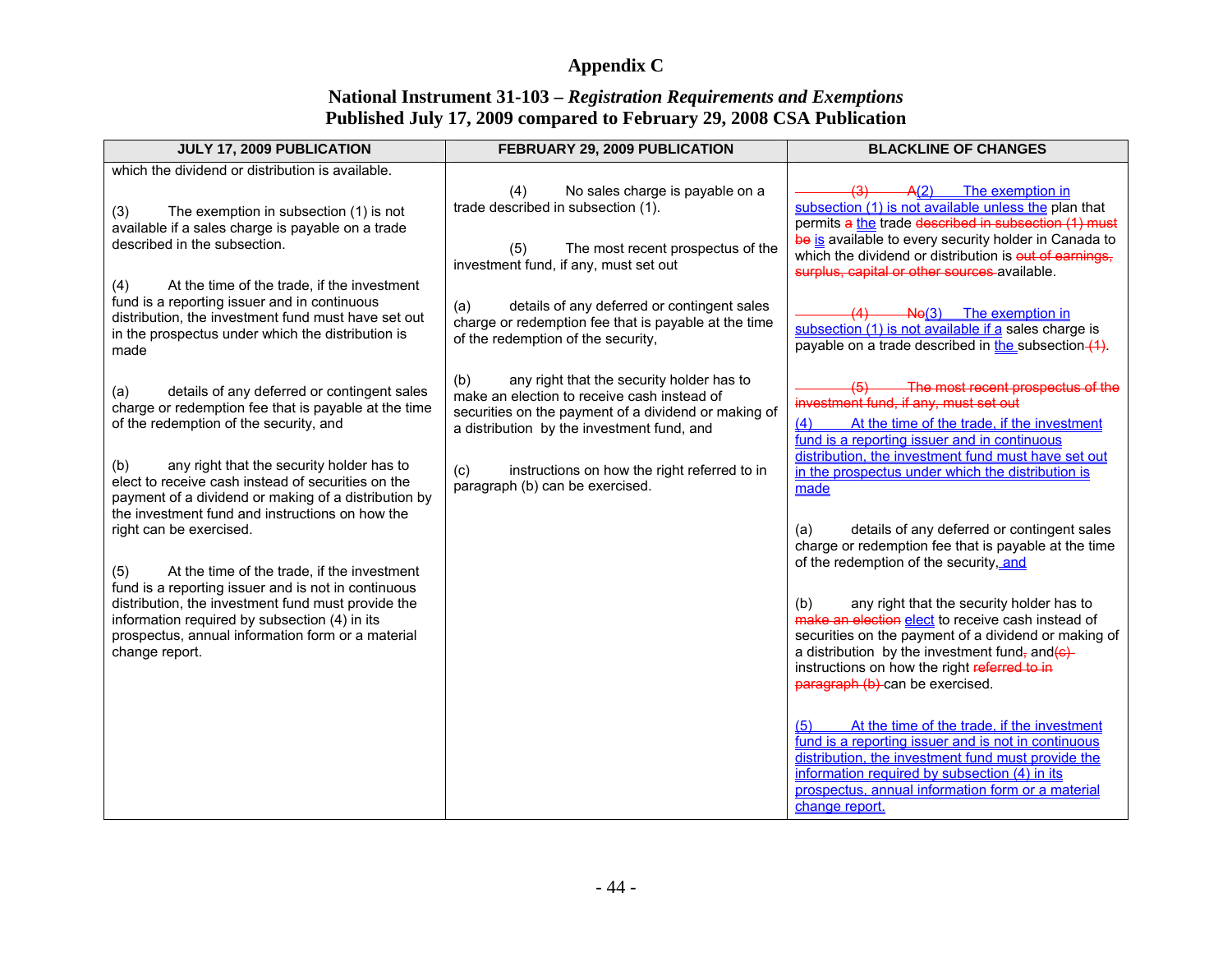| JULY 17, 2009 PUBLICATION                                                                                                                                                                                                                                                              | <b>FEBRUARY 29, 2009 PUBLICATION</b>                  | <b>BLACKLINE OF CHANGES</b>                           |
|----------------------------------------------------------------------------------------------------------------------------------------------------------------------------------------------------------------------------------------------------------------------------------------|-------------------------------------------------------|-------------------------------------------------------|
| 8.8<br>Additional investment in investment funds                                                                                                                                                                                                                                       | Additional investment in investment funds             | Additional investment in investment funds<br>8.8      |
| The dealer registration requirement does not apply                                                                                                                                                                                                                                     | 8.5                                                   | 8.5 - The dealer registration requirement does        |
| to an investment fund, or the investment fund                                                                                                                                                                                                                                          | The dealer registration requirement does              | not apply to an investment fund, or the investment    |
| manager of the fund, in respect of a trade in a                                                                                                                                                                                                                                        | not apply to an investment fund or the investment     | fund manager of the fund, in respect of a trade in a  |
| security of the investment fund's own issue with a                                                                                                                                                                                                                                     | fund manager of the fund in respect of a trade in a   | security of the investment fund's own issue with a    |
| security holder of the investment fund if all of the                                                                                                                                                                                                                                   | security of the investment fund's own issue with a    | security holder of the investment fund if all of the  |
| following apply:                                                                                                                                                                                                                                                                       | security holder of the investment fund if             | following apply:                                      |
| the security holder initially acquired                                                                                                                                                                                                                                                 | (a)                                                   | the security holder initially acquired                |
| (a)                                                                                                                                                                                                                                                                                    | the security holder initially acquired                | (a)                                                   |
| securities of the investment fund as principal for an                                                                                                                                                                                                                                  | securities of the investment fund as principal for an | securities of the investment fund as principal for an |
| acquisition cost of not less than \$150,000 paid in                                                                                                                                                                                                                                    | acquisition cost of not less than \$150,000 paid in   | acquisition cost of not less than \$150,000 paid in   |
| cash at the time of the acquisition;                                                                                                                                                                                                                                                   | cash at the time of the trade,                        | cash at the time of the trade, acquisition;           |
| (b)                                                                                                                                                                                                                                                                                    | the trade is for a security of the same class         | (b)                                                   |
| the trade is in respect of a security of the                                                                                                                                                                                                                                           | (b)                                                   | the trade is for in respect of a security of          |
| same class or series as the securities initially                                                                                                                                                                                                                                       | or series as the securities initially acquired, as    | the same class or series as the securities initially  |
| acquired, as described in paragraph (a);                                                                                                                                                                                                                                               | described in paragraph (a), and                       | acquired, as described in paragraph (a), and:         |
| (c)                                                                                                                                                                                                                                                                                    | the security holder, as at the date of the            | (c)                                                   |
| the security holder, as at the date of the                                                                                                                                                                                                                                             | (c)                                                   | the security holder, as at the date of the            |
| trade, holds securities of the investment fund and                                                                                                                                                                                                                                     | trade, holds securities of the investment fund that   | trade, holds securities of the investment fund that   |
| one or both of the following apply:                                                                                                                                                                                                                                                    | have                                                  | have and one or both of the following apply:          |
| the acquisition cost of the securities being                                                                                                                                                                                                                                           | an acquisition cost of not less than                  | an the acquisition cost of the securities             |
| (i)                                                                                                                                                                                                                                                                                    | (i)                                                   | (i)                                                   |
| held was not less than \$150,000;                                                                                                                                                                                                                                                      | \$150,000, or                                         | being held was not less than \$450,000, or 150,000;   |
| (ii)                                                                                                                                                                                                                                                                                   | a net asset value of not less than                    | a the net asset value of the securities               |
| the net asset value of the securities being                                                                                                                                                                                                                                            | (ii)                                                  | (ii)                                                  |
| held is not less than \$150,000.                                                                                                                                                                                                                                                       | \$150,000.                                            | being held is not less than \$150,000.                |
| Additional investment in investment funds if<br>8.9<br>initial purchase before September 14, 2005                                                                                                                                                                                      | $[8.1045 - 106]$                                      | N/A                                                   |
| The dealer registration requirement does not apply<br>in respect of a trade by an investment fund in a<br>security of its own issue to a purchaser that initially<br>acquired a security of the same class as principal<br>before September 14, 2005 if all of the following<br>apply: |                                                       |                                                       |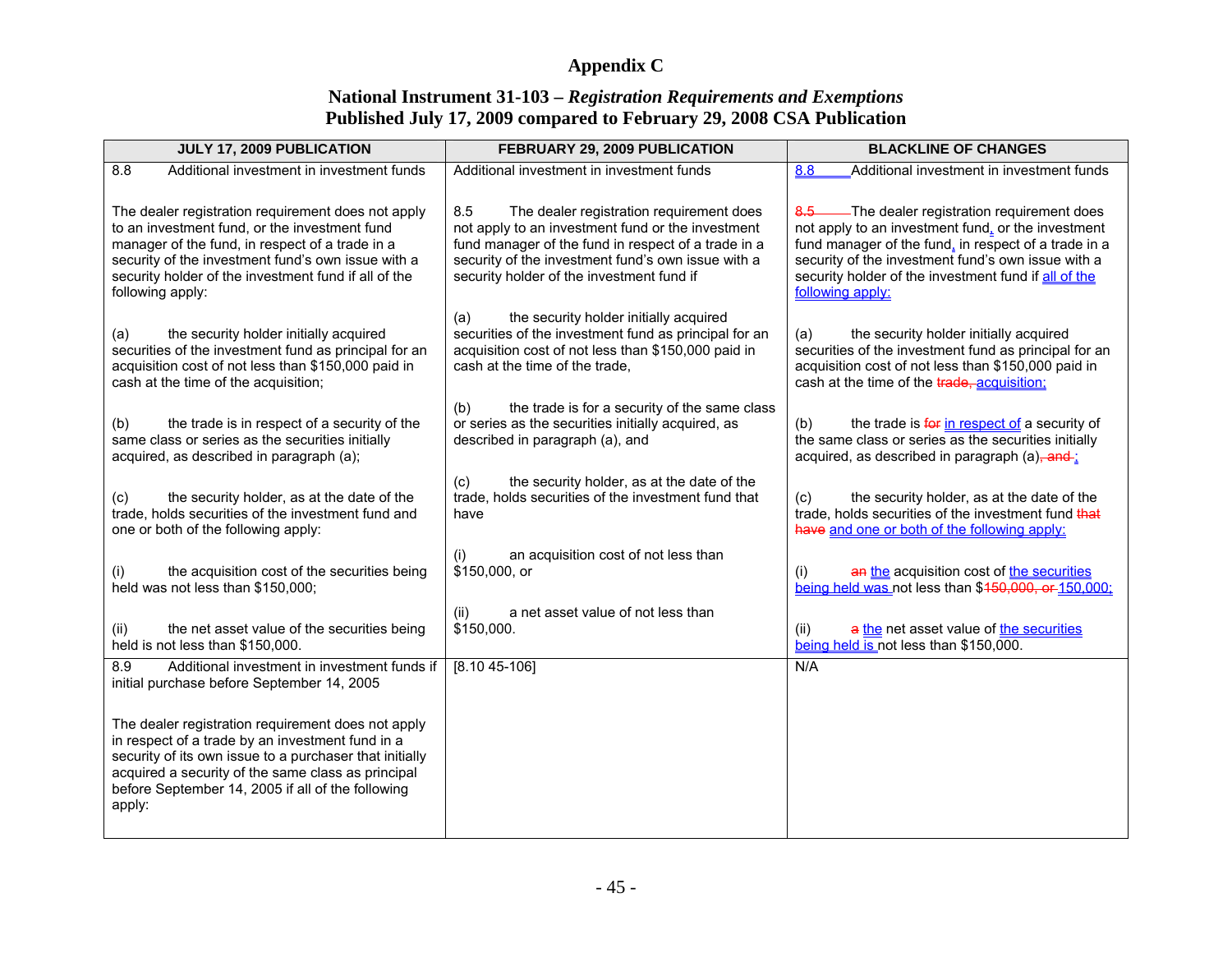| JULY 17, 2009 PUBLICATION                                                                                                                                                                                                                                                                                  | <b>FEBRUARY 29, 2009 PUBLICATION</b> | <b>BLACKLINE OF CHANGES</b> |
|------------------------------------------------------------------------------------------------------------------------------------------------------------------------------------------------------------------------------------------------------------------------------------------------------------|--------------------------------------|-----------------------------|
| the security was initially acquired under<br>(a)<br>any of the following provisions:                                                                                                                                                                                                                       |                                      |                             |
| in Alberta, sections $86(e)$ and $131(1)(d)$ of<br>(i)<br>the Securities Act (Alberta) as they existed prior to<br>their repeal by sections 9(a) and 13 of the Securities<br>Amendment Act (Alberta), 2003 SA c.32 and<br>sections 66.2 and 122.2 of the Alberta Securities<br>Commission Rules (General); |                                      |                             |
| in British Columbia, sections 45(2) (5) and<br>(ii)<br>$(22)$ , and $74(2)$ $(4)$ and $(19)$ of the Securities Act<br>(British Columbia);                                                                                                                                                                  |                                      |                             |
| in Manitoba, sections $19(3)$ and $58(1)(a)$ of<br>(iii)<br>the Securities Act (Manitoba) and section 90 of the<br>Securities Regulation MR 491/88R;                                                                                                                                                       |                                      |                             |
| in New Brunswick, section 2.8 of Local<br>(iv)<br>Rule 45-501 Prospectus and Registration<br>Exemptions;                                                                                                                                                                                                   |                                      |                             |
| in Newfoundland and Labrador, sections<br>(v)<br>36(1)(e) and 73(1)(d) of the Securities Act<br>(Newfoundland and Labrador);                                                                                                                                                                               |                                      |                             |
| in Nova Scotia, sections 41(1)(e) and<br>(vi)<br>77(1)(d) of the Securities Act (Nova Scotia);                                                                                                                                                                                                             |                                      |                             |
| in Northwest Territories, section 3(c) and<br>(vii)<br>(z) of Blanket Order No. 1;                                                                                                                                                                                                                         |                                      |                             |
| in Nunavut, section 3(c) and (z) of Blanket<br>(viii)<br>Order No. 1;                                                                                                                                                                                                                                      |                                      |                             |
| in Ontario, sections $35(1)5$ and $72(1)(d)$ of<br>(ix)                                                                                                                                                                                                                                                    |                                      |                             |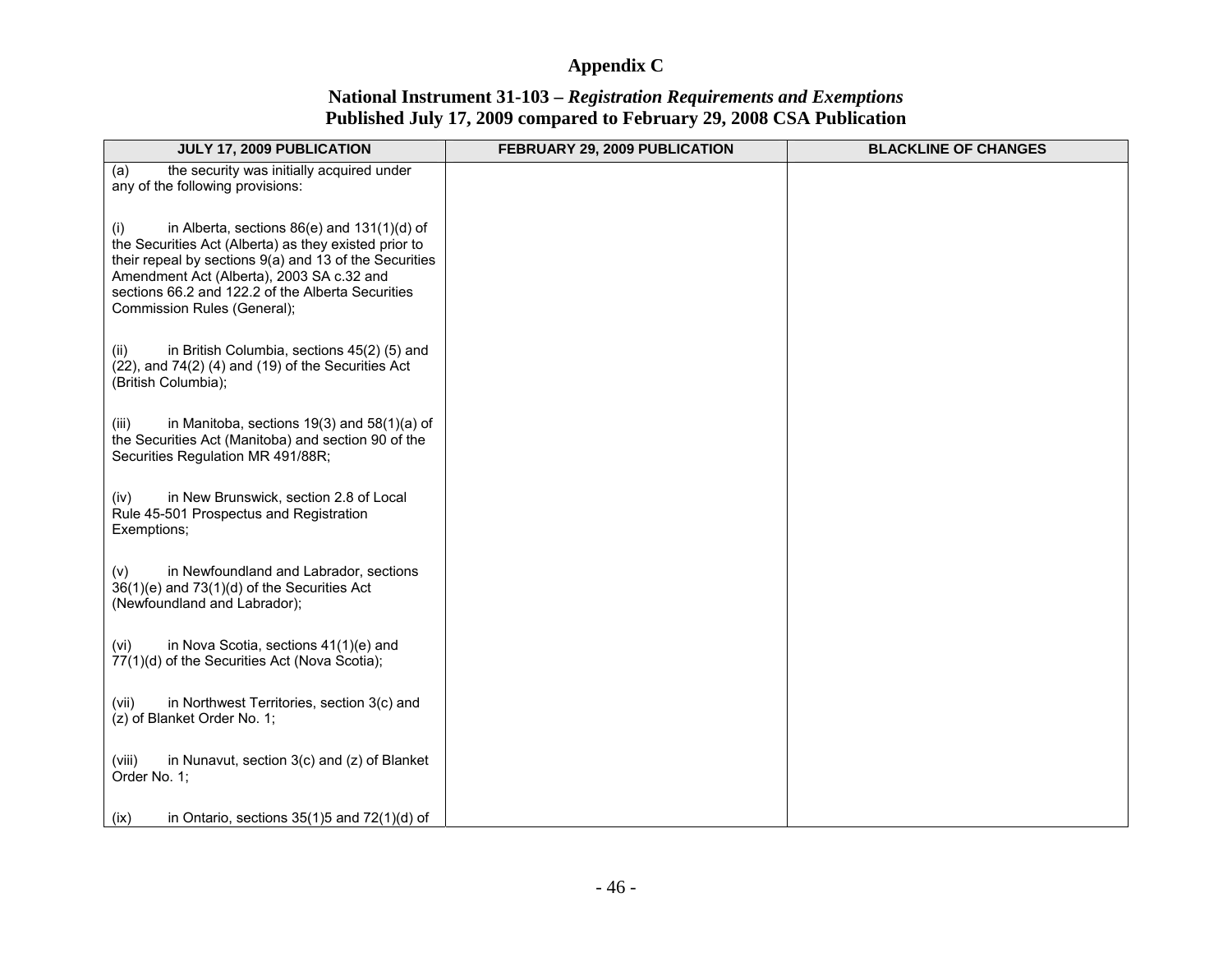| JULY 17, 2009 PUBLICATION                                                                                                                                                                                                                  | FEBRUARY 29, 2009 PUBLICATION                                  | <b>BLACKLINE OF CHANGES</b>                                          |
|--------------------------------------------------------------------------------------------------------------------------------------------------------------------------------------------------------------------------------------------|----------------------------------------------------------------|----------------------------------------------------------------------|
| the Securities Act (Ontario) and section 2.12 of<br>Ontario Securities Commission Rule 45-501 Exempt<br>Distributions that came into force on January 12,<br>2004;                                                                         |                                                                |                                                                      |
| in Prince Edward Island, section 2(3)(d) of<br>(x)<br>the former Securities Act (Prince Edward Island)<br>and Prince Edward Island Local Rule 45-512<br>Exempt Distributions - Exemption for Purchase of<br><b>Mutual Fund Securities;</b> |                                                                |                                                                      |
| in Québec, former sections 51 and<br>(xi)<br>155.1(2) of the Securities Act (Québec);                                                                                                                                                      |                                                                |                                                                      |
| in Saskatchewan, sections 39(1)(e) and<br>(xii)<br>81(1)(d) of The Securities Act, 1988<br>(Saskatchewan);                                                                                                                                 |                                                                |                                                                      |
| the trade is for a security of the same class<br>(b)<br>or series as the initial trade;                                                                                                                                                    |                                                                |                                                                      |
| the security holder, as at the date of the<br>(c)<br>trade, holds securities of the investment fund that<br>have one or both of the following characteristics:                                                                             |                                                                |                                                                      |
| an acquisition cost of not less than the<br>(i)<br>minimum amount prescribed by securities legislation<br>referred to in paragraph (a) under which the initial<br>trade was conducted;                                                     |                                                                |                                                                      |
| a net asset value of not less than the<br>(ii)<br>minimum amount prescribed by securities legislation<br>referred to in paragraph (a) under which the initial<br>trade was conducted.                                                      |                                                                |                                                                      |
| 8.10<br>Private investment club                                                                                                                                                                                                            | Private investment club - investment fund manager<br>exemption | Private investment club-investment fund<br>8.10<br>manager exemption |
| The dealer registration requirement does not apply                                                                                                                                                                                         |                                                                |                                                                      |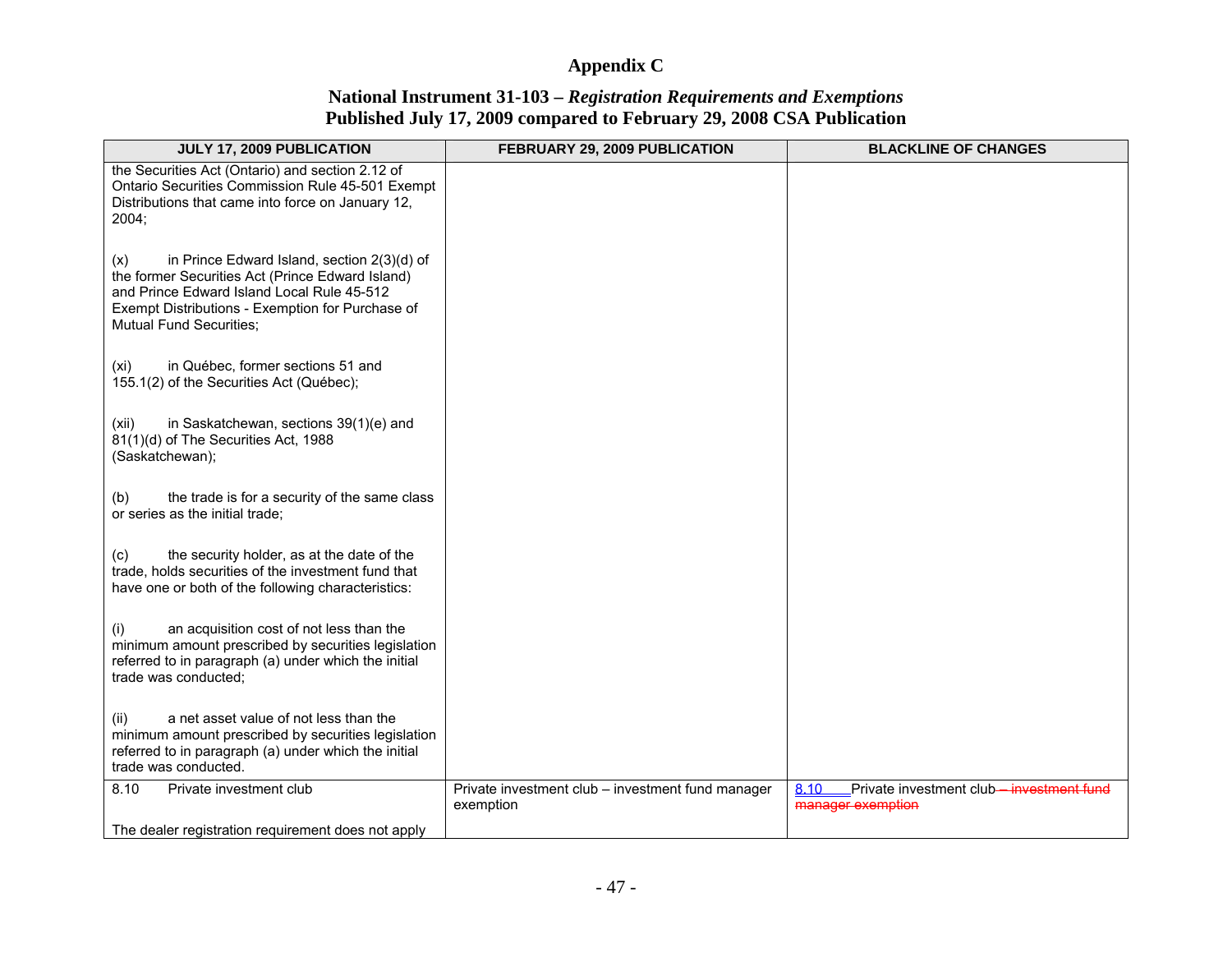| JULY 17, 2009 PUBLICATION                                                                                                                                                                                                              | <b>FEBRUARY 29, 2009 PUBLICATION</b>                                                                                                                                                                                          | <b>BLACKLINE OF CHANGES</b>                                                                                                                                                                                                                               |
|----------------------------------------------------------------------------------------------------------------------------------------------------------------------------------------------------------------------------------------|-------------------------------------------------------------------------------------------------------------------------------------------------------------------------------------------------------------------------------|-----------------------------------------------------------------------------------------------------------------------------------------------------------------------------------------------------------------------------------------------------------|
| in respect of a trade in a security of an investment<br>fund if all of the following apply:                                                                                                                                            | 8.7<br>The investment fund manager registration<br>requirement does not apply to a person or company<br>that directs the business, operations or affairs of an                                                                | The investment fund manager dealer<br>8.7<br>registration requirement does not apply to a person<br>or company that directs the business, operations or                                                                                                   |
| the fund has no more than 50 beneficial<br>(a)<br>security holders;                                                                                                                                                                    | investment fund if the investment fund                                                                                                                                                                                        | affairs in respect of a trade in a security of an<br>investment fund if all of the investment fund<br>following apply:                                                                                                                                    |
| the fund does not seek and has never<br>(b)<br>sought to borrow money from the public;                                                                                                                                                 | (a)<br>has no more than 50 beneficial security<br>holders,<br>(b)<br>does not seek and has never sought to                                                                                                                    | (a)<br>the fund has no more than 50 beneficial<br>security holders;                                                                                                                                                                                       |
| the fund does not distribute and has never<br>(c)<br>distributed its securities to the public;                                                                                                                                         | borrow money from the public,<br>does not and has never distributed its<br>(c)                                                                                                                                                | (b)<br>the fund does not seek and has never<br>sought to borrow money from the public <sub><math>\frac{1}{2}</math></sub>                                                                                                                                 |
| the fund does not pay or give any<br>(d)<br>remuneration for investment management or<br>administration advice in respect of trades in<br>securities, except normal brokerage fees;                                                    | securities to the public,<br>(d)<br>does not pay or give any remuneration for<br>investment advice or in respect of trades in                                                                                                 | the fund does not distribute and has never<br>(c)<br>distributed its securities to the public <sub><math>\frac{1}{2}</math></sub>                                                                                                                         |
| the fund, for the purpose of financing its<br>(e)<br>operations, requires security holders to make<br>contributions in proportion to the value of the<br>securities held by them.                                                      | securities, except normal brokerage fees, and<br>for the purpose of financing the operations<br>(e)<br>of the investment fund, requires holders to make<br>contributions in proportion to the value of the                    | (d)<br>the fund does not pay or give any<br>remuneration for investment management or<br>administration advice or in respect of trades in<br>securities, except normal brokerage fees, and;                                                               |
|                                                                                                                                                                                                                                        | securities held by them.                                                                                                                                                                                                      | the fund, for the purpose of financing the<br>(e)<br>its operations of the investment fund, requires<br>security holders to make contributions in proportion<br>to the value of the securities held by them.                                              |
| Private investment fund - loan and trust<br>8.11<br>pools                                                                                                                                                                              | Private investment fund - loan and trust pools                                                                                                                                                                                | Private investment fund - loan and trust<br>8.11<br>pools                                                                                                                                                                                                 |
| (1)<br>The dealer registration requirement does<br>not apply in respect of a trade in a security of an<br>investment fund if all of the following apply:                                                                               | 8.6<br>The dealer registration<br>(1)<br>requirement does not apply in respect of a trade in a<br>security of an investment fund if the investment fund                                                                       | The dealer registration<br>$8.6$ (1)<br>requirement does not apply in respect of a trade in a<br>security of an investment fund if all of the<br>investment following apply:                                                                              |
| the fund is administered by a trust<br>(a)<br>company or trust corporation that is registered or<br>authorized by an enactment of Canada or a<br>jurisdiction of Canada to carry on business in<br>Canada or a jurisdiction of Canada; | (a)<br>is administered by a trust company or trust<br>corporation that is registered or authorized by an<br>enactment of Canada or a jurisdiction of Canada to<br>carry on business in Canada or a jurisdiction of<br>Canada, | $\frac{\text{the}}{\text{and}}$ (a) $\frac{\text{the}}{\text{in}}$ is administered by a trust<br>(a)<br>company or trust corporation that is registered or<br>authorized by an enactment of Canada or a<br>jurisdiction of Canada to carry on business in |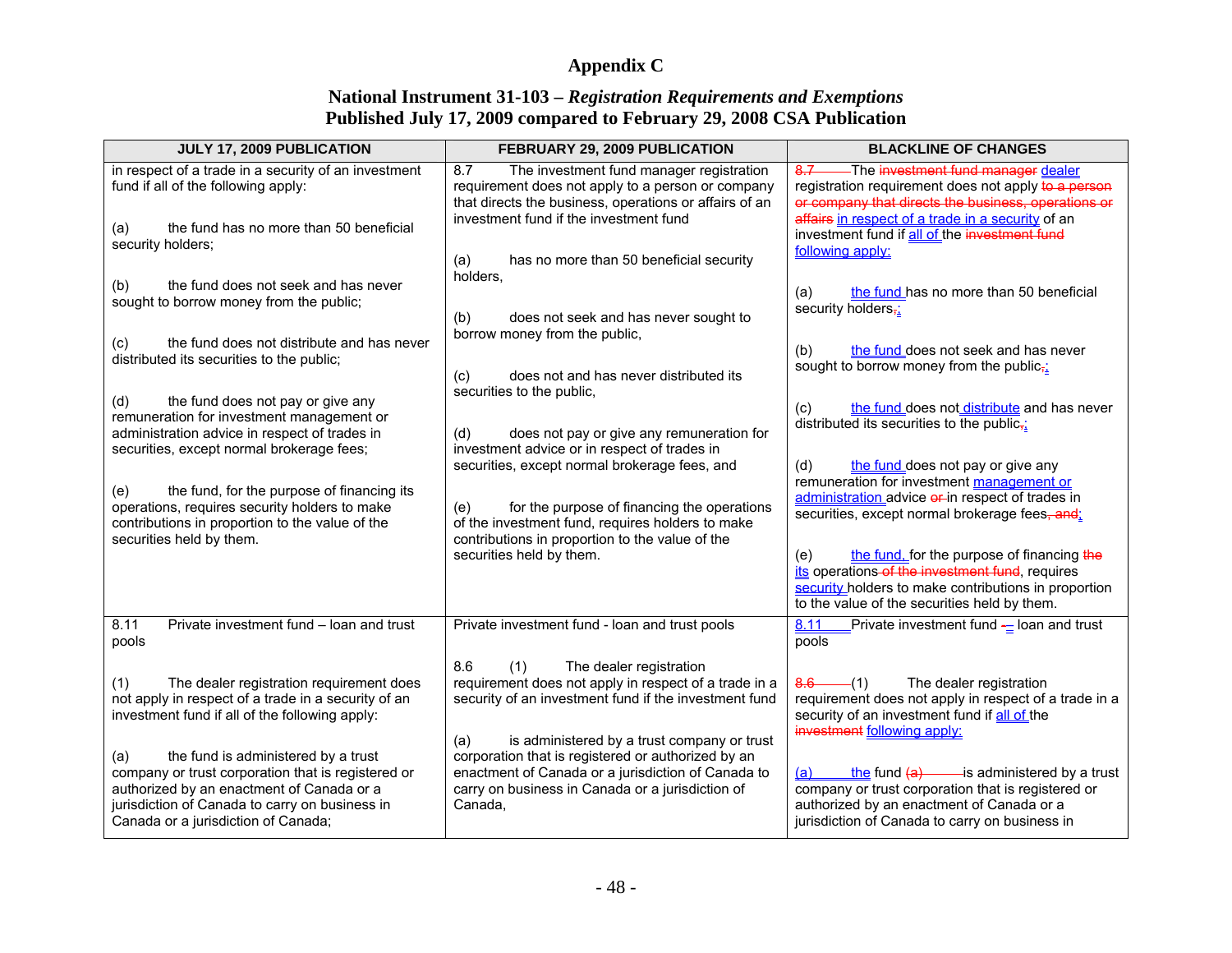| JULY 17, 2009 PUBLICATION                                                                                                                                                                                                                                                                                                                                                                                                                                                                                                                                                                                                                       | <b>FEBRUARY 29, 2009 PUBLICATION</b>                                                                                                                                                                                                                                                                                                                                                                                                                                                                                                                                                                                                                                                                                                                                                                             | <b>BLACKLINE OF CHANGES</b>                                                                                                                                                                                                                                                                                                                                                                                                                                                                                                                                                                                                                                                                                                                                                                                                                                   |
|-------------------------------------------------------------------------------------------------------------------------------------------------------------------------------------------------------------------------------------------------------------------------------------------------------------------------------------------------------------------------------------------------------------------------------------------------------------------------------------------------------------------------------------------------------------------------------------------------------------------------------------------------|------------------------------------------------------------------------------------------------------------------------------------------------------------------------------------------------------------------------------------------------------------------------------------------------------------------------------------------------------------------------------------------------------------------------------------------------------------------------------------------------------------------------------------------------------------------------------------------------------------------------------------------------------------------------------------------------------------------------------------------------------------------------------------------------------------------|---------------------------------------------------------------------------------------------------------------------------------------------------------------------------------------------------------------------------------------------------------------------------------------------------------------------------------------------------------------------------------------------------------------------------------------------------------------------------------------------------------------------------------------------------------------------------------------------------------------------------------------------------------------------------------------------------------------------------------------------------------------------------------------------------------------------------------------------------------------|
| the fund has no promoter or investment<br>(b)<br>fund manager other than the trust company or trust<br>corporation referred to in paragraph (a);<br>the fund commingles the money of different<br>(c)<br>estates and trusts for the purpose of facilitating<br>investment.<br>Despite subsection (1), a trust company or<br>(2)<br>trust corporation registered under the laws of Prince<br>Edward Island that is not registered under the Trust<br>and Loan Companies Act (Canada) or under<br>comparable legislation in another jurisdiction of<br>Canada is not a trust company or trust corporation<br>for the purpose of paragraph (1)(a). | (b)<br>has no promoter or manager other than the<br>trust company or trust corporation referred to in<br>paragraph (a), and<br>co-mingles the money of different estates<br>(c)<br>and trusts for the purpose of facilitating investment.<br>Despite subsection (1), a trust<br>(2)<br>company or trust corporation registered under the<br>laws of Prince Edward Island that is not registered<br>under the Trust and Loan Companies Act (Canada)<br>or under comparable legislation in another<br>jurisdiction of Canada is not a trust company or trust<br>corporation for the purpose of paragraph (1)(a).<br>(3)<br>The investment fund manager<br>registration requirement does not apply to a trust<br>company or trust corporation that administers an<br>investment fund referred to in subsection (1). | Canada or a jurisdiction of Canada <sub>7</sub> :<br>the fund has no promoter or investment<br>(b)<br>fund manager other than the trust company or trust<br>corporation referred to in paragraph (a), and:<br>co-mingles the fund commingles the<br>(c)<br>money of different estates and trusts for the purpose<br>of facilitating investment.<br>(2)<br>Despite subsection (1), a trust<br>company or trust corporation registered under the<br>laws of Prince Edward Island that is not registered<br>under the Trust and Loan Companies Act (Canada)<br>or under comparable legislation in another<br>jurisdiction of Canada is not a trust company or trust<br>corporation for the purpose of paragraph (1)(a).<br>The investment fund manager<br>registration requirement does not apply to a trust<br>company or trust corporation that administers an |
| 8.12<br>Mortgages                                                                                                                                                                                                                                                                                                                                                                                                                                                                                                                                                                                                                               | Mortgages                                                                                                                                                                                                                                                                                                                                                                                                                                                                                                                                                                                                                                                                                                                                                                                                        | investment fund referred to in subsection (1).<br>8.12<br><b>Mortgages</b>                                                                                                                                                                                                                                                                                                                                                                                                                                                                                                                                                                                                                                                                                                                                                                                    |
| In this section, "syndicated mortgage"<br>(1)<br>means a mortgage in which two or more persons or<br>companies participate, directly or indirectly, as<br>lenders in the debt obligation that is secured by the<br>mortgage.                                                                                                                                                                                                                                                                                                                                                                                                                    | 8.8<br>In this section, "syndicated<br>(1)<br>mortgage" means a mortgage in which two or more<br>persons participate, directly or indirectly, as lenders<br>in the debt obligation that is secured by the<br>mortgage.                                                                                                                                                                                                                                                                                                                                                                                                                                                                                                                                                                                           | In this section, "syndicated<br>$8.8$ (1)<br>mortgage" means a mortgage in which two or more<br>persons or companies participate, directly or<br>indirectly, as lenders in the debt obligation that is<br>secured by the mortgage.                                                                                                                                                                                                                                                                                                                                                                                                                                                                                                                                                                                                                            |
| (2)<br>Subject to subsection (3), the dealer<br>registration requirement does not apply in respect of<br>a trade in a mortgage on real property in a<br>jurisdiction of Canada by a person or company who<br>is registered or licensed, or exempted from<br>registration or licensing, under mortgage brokerage<br>or mortgage dealer legislation of that jurisdiction.                                                                                                                                                                                                                                                                         | Subject to subsection (3), the<br>(2)<br>dealer registration requirement does not apply in<br>respect of a trade in a mortgage on real property in<br>a jurisdiction of Canada by a person who is<br>registered or licensed, or exempted from registration<br>or licensing, under mortgage brokerage or mortgage<br>dealer legislation of that jurisdiction.                                                                                                                                                                                                                                                                                                                                                                                                                                                     | Subject to subsection (3), the<br>(2)<br>dealer registration requirement does not apply in<br>respect of a trade in a mortgage on real property in<br>a jurisdiction of Canada by a person or company<br>who is registered or licensed, or exempted from<br>registration or licensing, under mortgage brokerage<br>or mortgage dealer legislation of that jurisdiction.                                                                                                                                                                                                                                                                                                                                                                                                                                                                                       |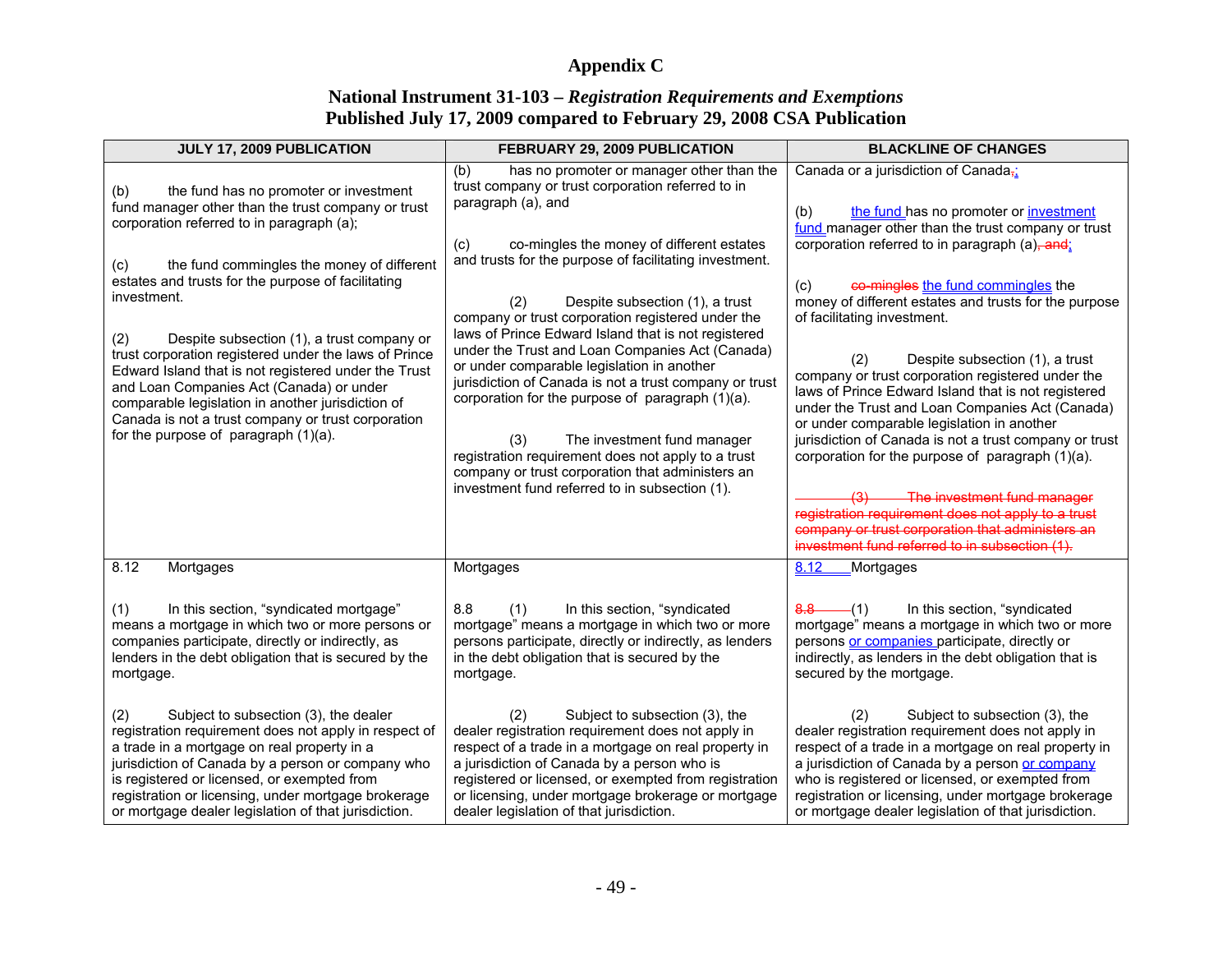| JULY 17, 2009 PUBLICATION                                                                                                                                                                                                                                                                                                                                                                            | <b>FEBRUARY 29, 2009 PUBLICATION</b>                                                                                                                                                                                                                                                                                                             | <b>BLACKLINE OF CHANGES</b>                                                                                                                                                                                                                                                                                                                                                                           |
|------------------------------------------------------------------------------------------------------------------------------------------------------------------------------------------------------------------------------------------------------------------------------------------------------------------------------------------------------------------------------------------------------|--------------------------------------------------------------------------------------------------------------------------------------------------------------------------------------------------------------------------------------------------------------------------------------------------------------------------------------------------|-------------------------------------------------------------------------------------------------------------------------------------------------------------------------------------------------------------------------------------------------------------------------------------------------------------------------------------------------------------------------------------------------------|
| (3)<br>In Alberta, British Columbia, Manitoba,<br>Québec and Saskatchewan, subsection (2) does not<br>apply in respect of a trade in a syndicated<br>mortgage.                                                                                                                                                                                                                                       | In Alberta, British Columbia,<br>(3)<br>Manitoba, Québec and Saskatchewan, subsection<br>(2) does not apply in respect of a trade in a<br>syndicated mortgage.                                                                                                                                                                                   | In Alberta, British Columbia,<br>(3)<br>Manitoba, Québec and Saskatchewan, subsection<br>(2) does not apply in respect of a trade in a<br>syndicated mortgage.                                                                                                                                                                                                                                        |
| (4)<br>This section does not apply in Ontario.                                                                                                                                                                                                                                                                                                                                                       |                                                                                                                                                                                                                                                                                                                                                  | This section does not apply in Ontario.<br>(4)                                                                                                                                                                                                                                                                                                                                                        |
| [Note: In Ontario a similar exemption from the<br>dealer registration requirement is provided under<br>subsection 35(4) of the Securities Act (Ontario).]                                                                                                                                                                                                                                            |                                                                                                                                                                                                                                                                                                                                                  | [Note: In Ontario a similar exemption from the<br>dealer registration requirement is provided under<br>subsection 35(4) of the Securities Act (Ontario).]                                                                                                                                                                                                                                             |
| 8.13<br>Personal property security legislation                                                                                                                                                                                                                                                                                                                                                       | Personal Property Security legislation                                                                                                                                                                                                                                                                                                           | Personal Property Security property<br>8.13<br>security legislation                                                                                                                                                                                                                                                                                                                                   |
| The dealer registration requirement does<br>(1)<br>not apply in respect of a trade to a person or<br>company, other than an individual in a security<br>evidencing indebtedness secured by or under a<br>security agreement, secured in accordance with<br>personal property security legislation of a jurisdiction<br>of Canada that provides for the granting of security<br>in personal property. | 8.9<br>The dealer registration requirement does<br>not apply in respect of a trade in a security<br>evidencing indebtedness secured by or under a<br>security agreement, secured in accordance with<br>personal property security legislation of a jurisdiction<br>of Canada that provides for the granting of security<br>in personal property. | 8.9-(1) The dealer registration requirement does<br>not apply in respect of a trade to a person or<br>company, other than an individual in a security<br>evidencing indebtedness secured by or under a<br>security agreement, secured in accordance with<br>personal property security legislation of a jurisdiction<br>of Canada that provides for the granting of security<br>in personal property. |
| (2)<br>This section does not apply in Ontario.                                                                                                                                                                                                                                                                                                                                                       |                                                                                                                                                                                                                                                                                                                                                  | This section does not apply in Ontario.<br>(2)                                                                                                                                                                                                                                                                                                                                                        |
| [Note: In Ontario a similar exemption from the<br>dealer registration requirement is provided under<br>subsection 35(2) of the Securities Act (Ontario).]                                                                                                                                                                                                                                            |                                                                                                                                                                                                                                                                                                                                                  | [Note: In Ontario a similar exemption from the<br>dealer registration requirement is provided under<br>subsection 35(2) of the Securities Act (Ontario).]                                                                                                                                                                                                                                             |
| 8.14<br>Variable insurance contract                                                                                                                                                                                                                                                                                                                                                                  | Variable insurance contract                                                                                                                                                                                                                                                                                                                      | 8.14<br>Variable insurance contract                                                                                                                                                                                                                                                                                                                                                                   |
| (1)<br>In this section                                                                                                                                                                                                                                                                                                                                                                               | 8.10<br>(1)<br>In this section,                                                                                                                                                                                                                                                                                                                  | 8.10<br>$- (1)$<br>In this section,                                                                                                                                                                                                                                                                                                                                                                   |
| "contract", "group insurance", "insurance company",<br>"life insurance" and "policy" have the respective<br>meanings assigned to them in the legislation<br>referenced opposite the name of the local                                                                                                                                                                                                | "contract", "group insurance", "insurance company",<br>"life insurance" and "policy" have the respective<br>meanings assigned to them in the legislation for a<br>jurisdiction referenced in Appendix A of National                                                                                                                              | "contract", "group insurance", "insurance company",<br>"life insurance" and "policy" have the respective<br>meanings assigned to them in the legislation for a<br>referenced opposite the name of the local                                                                                                                                                                                           |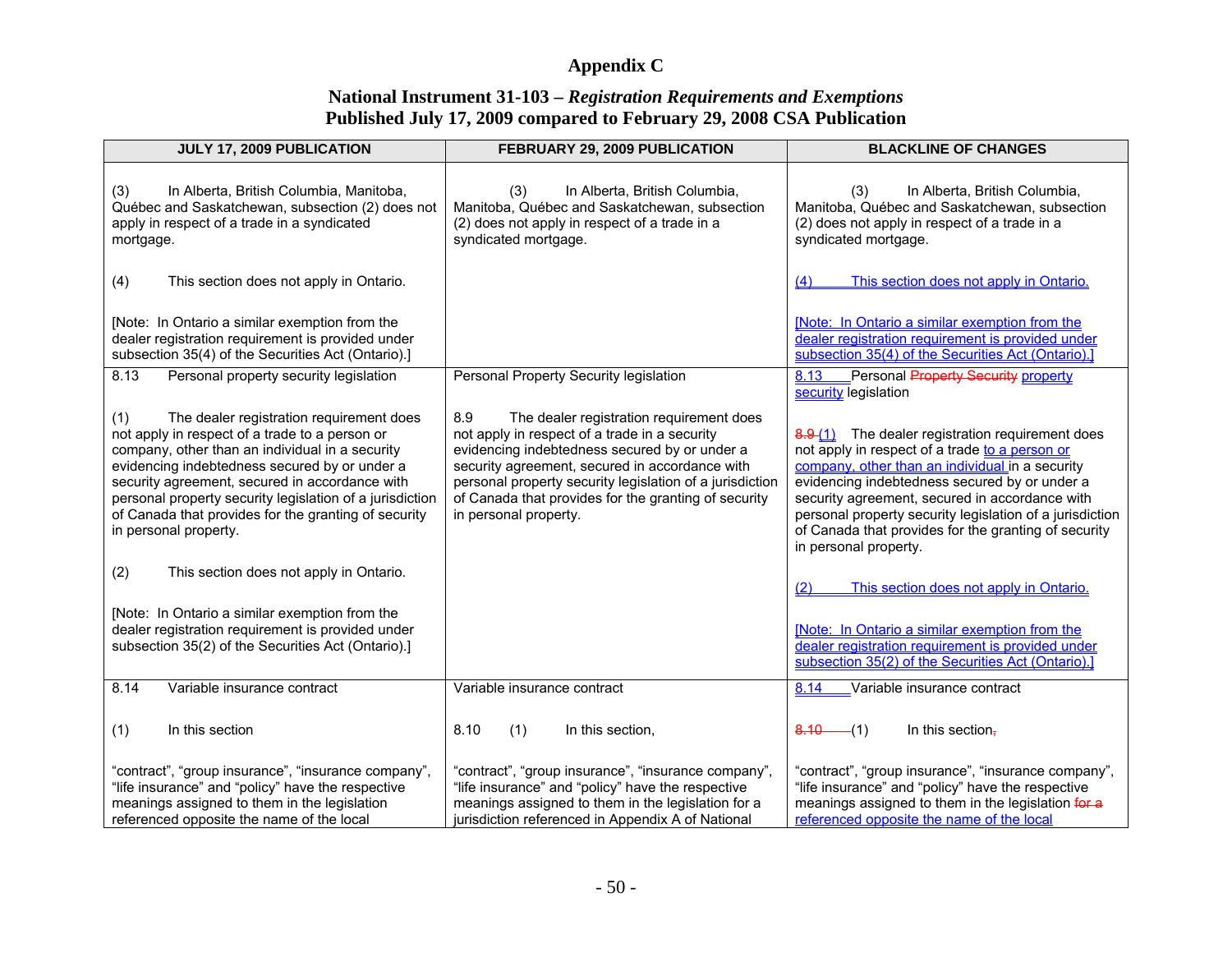| JULY 17, 2009 PUBLICATION                                                                                                                                                                                                                                             | <b>FEBRUARY 29, 2009 PUBLICATION</b>                                                                                                                                                                                                                                  | <b>BLACKLINE OF CHANGES</b>                                                                                                                                                                                                                                           |
|-----------------------------------------------------------------------------------------------------------------------------------------------------------------------------------------------------------------------------------------------------------------------|-----------------------------------------------------------------------------------------------------------------------------------------------------------------------------------------------------------------------------------------------------------------------|-----------------------------------------------------------------------------------------------------------------------------------------------------------------------------------------------------------------------------------------------------------------------|
| jurisdiction in Appendix A of NI 45-106;                                                                                                                                                                                                                              | Instrument 45-106 Prospectus and Registration<br>Exemptions; and                                                                                                                                                                                                      | jurisdiction referenced-in Appendix A of National<br>Instrument NI 45-106-Prospectus and Registration<br>Exemptions; and;                                                                                                                                             |
| "variable insurance contract" means a contract of<br>life insurance under which the interest of the<br>purchaser is valued for purposes of conversion or<br>surrender by reference to the value of a<br>proportionate interest in a specified portfolio of<br>assets. | "variable insurance contract" means a contract of<br>life insurance under which the interest of the<br>purchaser is valued for purposes of conversion or<br>surrender by reference to the value of a<br>proportionate interest in a specified portfolio of<br>assets. | "variable insurance contract" means a contract of<br>life insurance under which the interest of the<br>purchaser is valued for purposes of conversion or<br>surrender by reference to the value of a<br>proportionate interest in a specified portfolio of<br>assets. |
| (2)<br>The dealer registration requirement does<br>not apply in respect of a trade in a variable<br>insurance contract by an insurance company if the<br>variable insurance contract is<br>a contract of group insurance,                                             | The dealer registration<br>(2)<br>requirement does not apply in respect of a trade in a<br>variable insurance contract by an insurance<br>company if the variable insurance contract is                                                                               | The dealer registration<br>(2)<br>requirement does not apply in respect of a trade in a<br>variable insurance contract by an insurance<br>company if the variable insurance contract is                                                                               |
| (a)<br>a whole life insurance contract providing<br>(b)                                                                                                                                                                                                               | a contract of group insurance,<br>(a)                                                                                                                                                                                                                                 | a contract of group insurance,<br>(a)                                                                                                                                                                                                                                 |
| for the payment at maturity of an amount not less<br>than 75% of the premium paid up to age 75 years<br>for a benefit payable at maturity,                                                                                                                            | a whole life insurance contract providing<br>(b)<br>for the payment at maturity of an amount not less<br>than 75 per cent of the premium paid up to age 75<br>years for a benefit payable at maturity,                                                                | (b)<br>a whole life insurance contract providing<br>for the payment at maturity of an amount not less<br>than 75-per cent <sup>%</sup> of the premium paid up to age 75<br>years for a benefit payable at maturity,                                                   |
| an arrangement for the investment of<br>(c)<br>policy dividends and policy proceeds in a separate<br>and distinct fund to which contributions are made<br>only from policy dividends and policy proceeds, or<br>(d)<br>a variable life annuity.                       | (c)<br>an arrangement for the investment of<br>policy dividends and policy proceeds in a separate<br>and distinct fund to which contributions are made<br>only from policy dividends and policy proceeds, or<br>a variable life annuity.<br>(d)                       | (c)<br>an arrangement for the investment of<br>policy dividends and policy proceeds in a separate<br>and distinct fund to which contributions are made<br>only from policy dividends and policy proceeds, or<br>(d)<br>a variable life annuity.                       |
| 8.15<br>Schedule III banks and cooperative<br>associations - evidence of deposit                                                                                                                                                                                      | Schedule III banks and cooperative associations -<br>evidence of deposit                                                                                                                                                                                              | Schedule III banks and cooperative<br>8.15<br>associations - evidence of deposit8.11                                                                                                                                                                                  |
| (1)<br>The dealer registration requirement does<br>not apply in respect of a trade in an evidence of<br>deposit issued by a Schedule III bank or an<br>association governed by the Cooperative Credit                                                                 | 8.11<br>The dealer registration requirement does<br>not apply in respect of a trade in an evidence of<br>deposit issued by a Schedule III bank or an<br>association governed by the Cooperative Credit                                                                | The dealer registration requirement does<br>(1)<br>not apply in respect of a trade in an evidence of<br>deposit issued by a Schedule III bank or an<br>association governed by the Cooperative Credit                                                                 |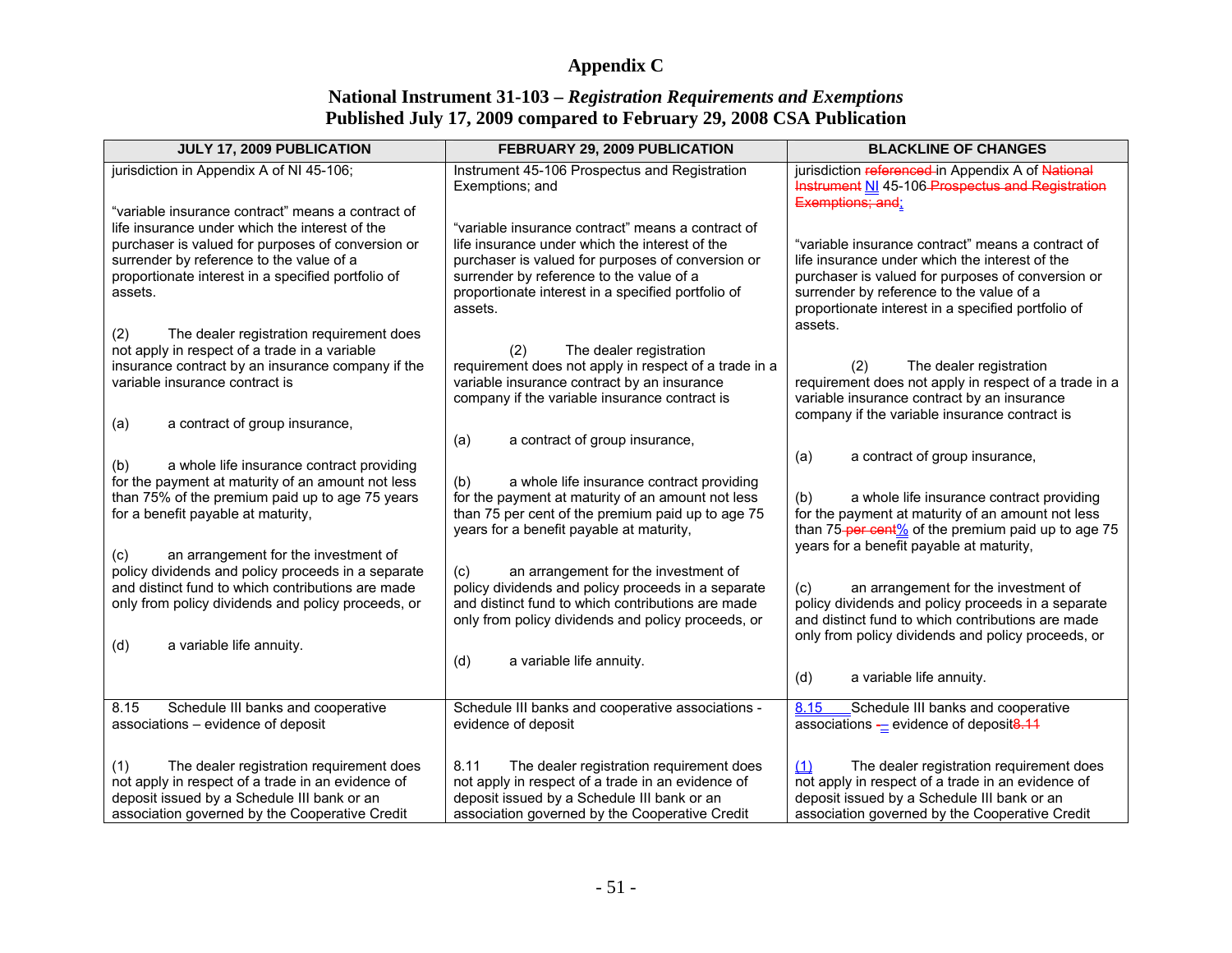| JULY 17, 2009 PUBLICATION                                                                                                                                                                                         | FEBRUARY 29, 2009 PUBLICATION                                                                                                                                                                                         | <b>BLACKLINE OF CHANGES</b>                                                                                                                                                                                           |
|-------------------------------------------------------------------------------------------------------------------------------------------------------------------------------------------------------------------|-----------------------------------------------------------------------------------------------------------------------------------------------------------------------------------------------------------------------|-----------------------------------------------------------------------------------------------------------------------------------------------------------------------------------------------------------------------|
| Associations Act (Canada).                                                                                                                                                                                        | Associations Act (Canada).                                                                                                                                                                                            | Associations Act (Canada).                                                                                                                                                                                            |
| This section does not apply in Ontario.<br>(2)                                                                                                                                                                    |                                                                                                                                                                                                                       | This section does not apply in Ontario.<br><u>(2)</u>                                                                                                                                                                 |
| [Note: In Ontario, subsection 8.15(1) is not required<br>because the security described in the exemption is<br>excluded from the definition of "security" in<br>subsection 1(1) of the Securities Act (Ontario).] |                                                                                                                                                                                                                       | [Note: In Ontario, subsection 8.15(1) is not required<br>because the security described in the exemption is<br>excluded from the definition of "security" in<br>subsection 1(1) of the Securities Act (Ontario).      |
| 8.16<br>Plan administrator                                                                                                                                                                                        | Plan administrators                                                                                                                                                                                                   | 8.16<br>Plan administrators administrator                                                                                                                                                                             |
| (1)<br>In this section<br>"consultant" has the same meaning as in section<br>2.22 of NI 45-106;                                                                                                                   | 8.12<br>(1)<br>The dealer registration<br>requirement does not apply in respect of a trade of a<br>security of an issuer by a trustee, custodian, or<br>administrator acting on behalf of, or for the benefit of      | The dealer registration<br>8.12<br>(1)<br>requirement does not apply in respect of a trade of a<br>security of an issuer by a trustee, custodian, or<br>administrator acting on behalf of, or for the benefit of      |
| "control person" has the same meaning as in<br>section 1.1 of NI 45-106;                                                                                                                                          | employees, executive officers, directors or<br>consultants of the issuer or of a related entity of the<br>issuer with                                                                                                 | employees, executive officers, directors or<br>consultants of the issuer or of a related entity of the<br>issuer with                                                                                                 |
| "executive officer" has the same meaning as in<br>section 1.1 of NI 45-106;                                                                                                                                       | the issuer,<br>(a)<br>a current or former employee, executive<br>(b)<br>officer, director or consultant of the issuer or a                                                                                            | the issuer.<br><del>(a)</del><br>a current or former employee, executive<br><del>(b)</del><br>officer, director or consultant of the issuer or a                                                                      |
| "permitted assign" has the same meaning as in<br>section 2.22 of NI 45-106;                                                                                                                                       | related entity of the issuer,                                                                                                                                                                                         | related entity of the issuer,                                                                                                                                                                                         |
| "plan" means a plan or program established or<br>maintained by an issuer providing for the acquisition                                                                                                            | a permitted assign of a person referred to<br>(c)<br>in paragraph (b),                                                                                                                                                | a permitted assign of a person referred to<br><del>(c)</del><br>in paragraph (b),                                                                                                                                     |
| of securities of the issuer by employees, executive<br>officers, directors or consultants of the issuer or of a<br>related entity of the issuer;                                                                  | if the trade is pursuant to a plan of the issuer and<br>the security is obtained directly from the issuer or<br>from a current or former employee, executive<br>officer, director or consultant of the issuer or of a | if the trade is pursuant to a plan of the issuer and<br>the security is obtained directly from the issuer or<br>from a current or former employee, executive<br>officer, director or consultant of the issuer or of a |
| "plan administrator" means a trustee, custodian, or<br>administrator, acting on behalf of, or for the benefit<br>of, employees, executive officers, directors or                                                  | related entity of the issuer or through a registered<br>dealer.                                                                                                                                                       | related entity of the issuer or through a registered<br>dealer.                                                                                                                                                       |
| consultants of an issuer or of a related entity of an<br>issuer;                                                                                                                                                  | (2)<br>In this section,                                                                                                                                                                                               | In this section,<br>(21)                                                                                                                                                                                              |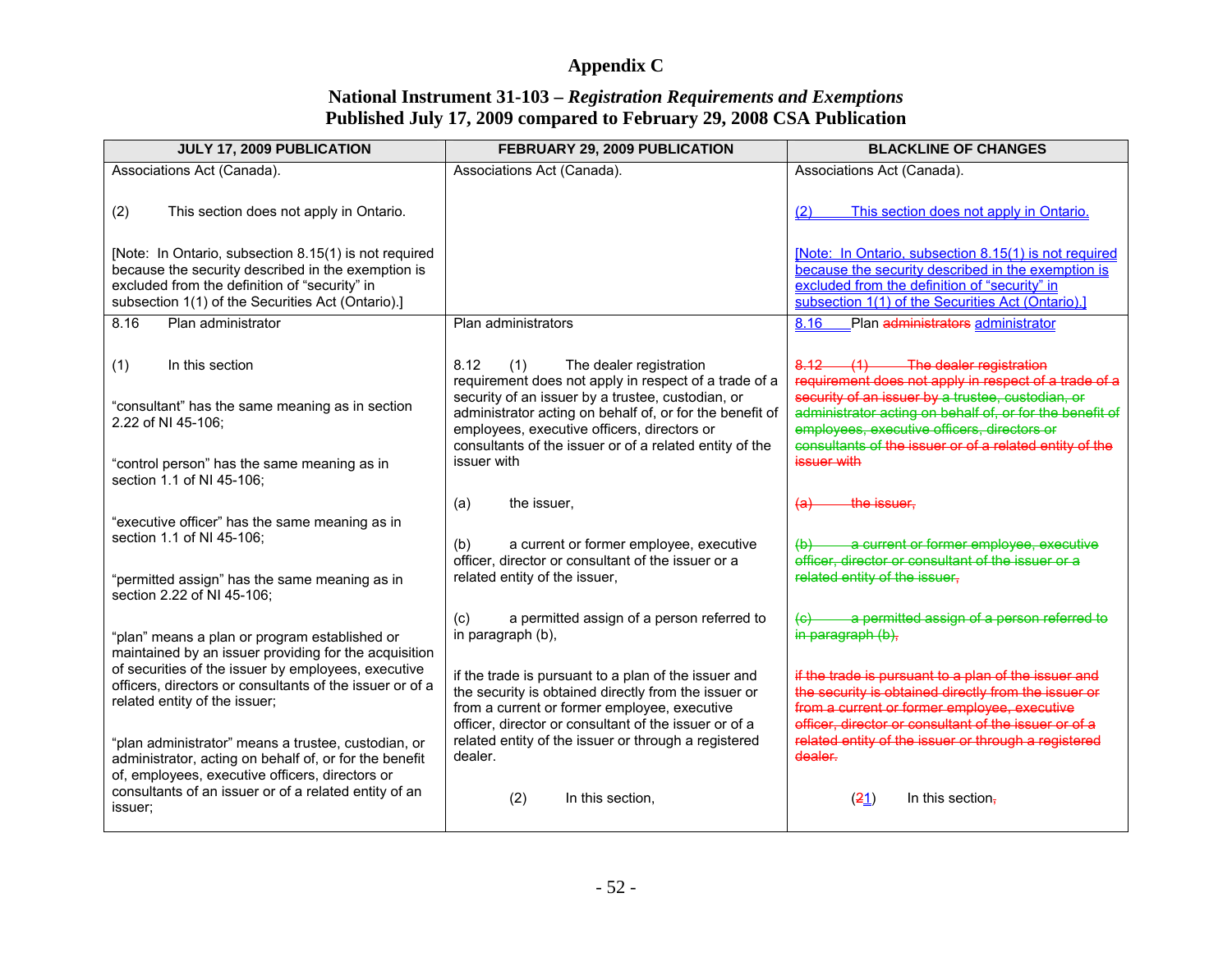| JULY 17, 2009 PUBLICATION                                                                                                                                                                                                                                                                                                                                                  | FEBRUARY 29, 2009 PUBLICATION                                                                                                                                                                                                                                                                           | <b>BLACKLINE OF CHANGES</b>                                                                                                                                                                                                                                                                                                                                                |
|----------------------------------------------------------------------------------------------------------------------------------------------------------------------------------------------------------------------------------------------------------------------------------------------------------------------------------------------------------------------------|---------------------------------------------------------------------------------------------------------------------------------------------------------------------------------------------------------------------------------------------------------------------------------------------------------|----------------------------------------------------------------------------------------------------------------------------------------------------------------------------------------------------------------------------------------------------------------------------------------------------------------------------------------------------------------------------|
| "related entity" has the same meaning as in section<br>2.22 of NI 45-106.                                                                                                                                                                                                                                                                                                  | "consultant" has the same meaning as in section<br>2.22 of National Instrument 45-106 Prospectus and<br><b>Registration Exemptions;</b>                                                                                                                                                                 | "consultant" has the same meaning as in section<br>2.22 of National Instrument 45 106 Prospectus and<br>Registration Exemptions NI 45-106;                                                                                                                                                                                                                                 |
| The dealer registration requirement does<br>(2)<br>not apply in respect of a trade made pursuant to a<br>plan of the issuer in a security of an issuer, or an<br>option to acquire a security of the issuer, made by<br>the issuer, a control person of the issuer, a related<br>entity of the issuer, or a plan administrator of the<br>issuer with any of the following: | "permitted assign" has the same meaning as in<br>section 2.22 of National Instrument 45-106<br>Prospectus and Registration Exemptions;<br>"plan" means a plan or program established or<br>maintained by an issuer providing for the acquisition<br>of securities of the issuer by employees, executive | "control person" has the same meaning as in<br>section 1.1 of NI 45-106;<br>"executive officer" has the same meaning as in<br>section 1.1 of NI 45-106;<br>"permitted assign" has the same meaning as in                                                                                                                                                                   |
| the issuer;<br>(a)                                                                                                                                                                                                                                                                                                                                                         | officers, directors or consultants of the issuer or of a<br>related entity of the issuer; and                                                                                                                                                                                                           | section 2.22 of National Instrument NI 45-106<br><b>Prospectus and Registration Exemptions:</b>                                                                                                                                                                                                                                                                            |
| a current or former employee, executive<br>(b)<br>officer, director or consultant of the issuer or a<br>related entity of the issuer;                                                                                                                                                                                                                                      | "related entity" has the same meaning as in section<br>2.22 of National Instrument 45-106 Prospectus and<br>Registration Exemptions.                                                                                                                                                                    | "plan" means a plan or program established or<br>maintained by an issuer providing for the acquisition<br>of securities of the issuer by employees, executive<br>officers, directors or consultants of the issuer or of a                                                                                                                                                  |
| a permitted assign of a person or company<br>(c)<br>referred to in paragraph (b).                                                                                                                                                                                                                                                                                          |                                                                                                                                                                                                                                                                                                         | related entity of the issuer; and<br>"plan administrator" means a trustee, custodian, or                                                                                                                                                                                                                                                                                   |
| (3)<br>The dealer registration requirement does<br>not apply in respect of a trade in a security of an<br>issuer, or an option to acquire a security of the<br>issuer, made by a plan administrator of the issuer if                                                                                                                                                       |                                                                                                                                                                                                                                                                                                         | administrator, acting on behalf of, or for the benefit<br>of, employees, executive officers, directors or<br>consultants of an issuer or of a related entity of an<br>issuer:                                                                                                                                                                                              |
| the trade is pursuant to a plan of the<br>(a)<br>issuer, and                                                                                                                                                                                                                                                                                                               |                                                                                                                                                                                                                                                                                                         | "related entity" has the same meaning as in section<br>2.22 of NI 45-106.                                                                                                                                                                                                                                                                                                  |
| the conditions in section 2.14 of National<br>(b)<br>Instrument 45-102 Resale of Securities are<br>satisfied.                                                                                                                                                                                                                                                              |                                                                                                                                                                                                                                                                                                         | The dealer registration requirement does<br>(2)<br>not apply in respect of a trade made pursuant to a<br>plan of the issuer in a security of an issuer, or an<br>option to acquire a security of the issuer, made by<br>the issuer, a control person of the issuer, a related<br>entity of the issuer, or a plan administrator of the<br>issuer with any of the following: |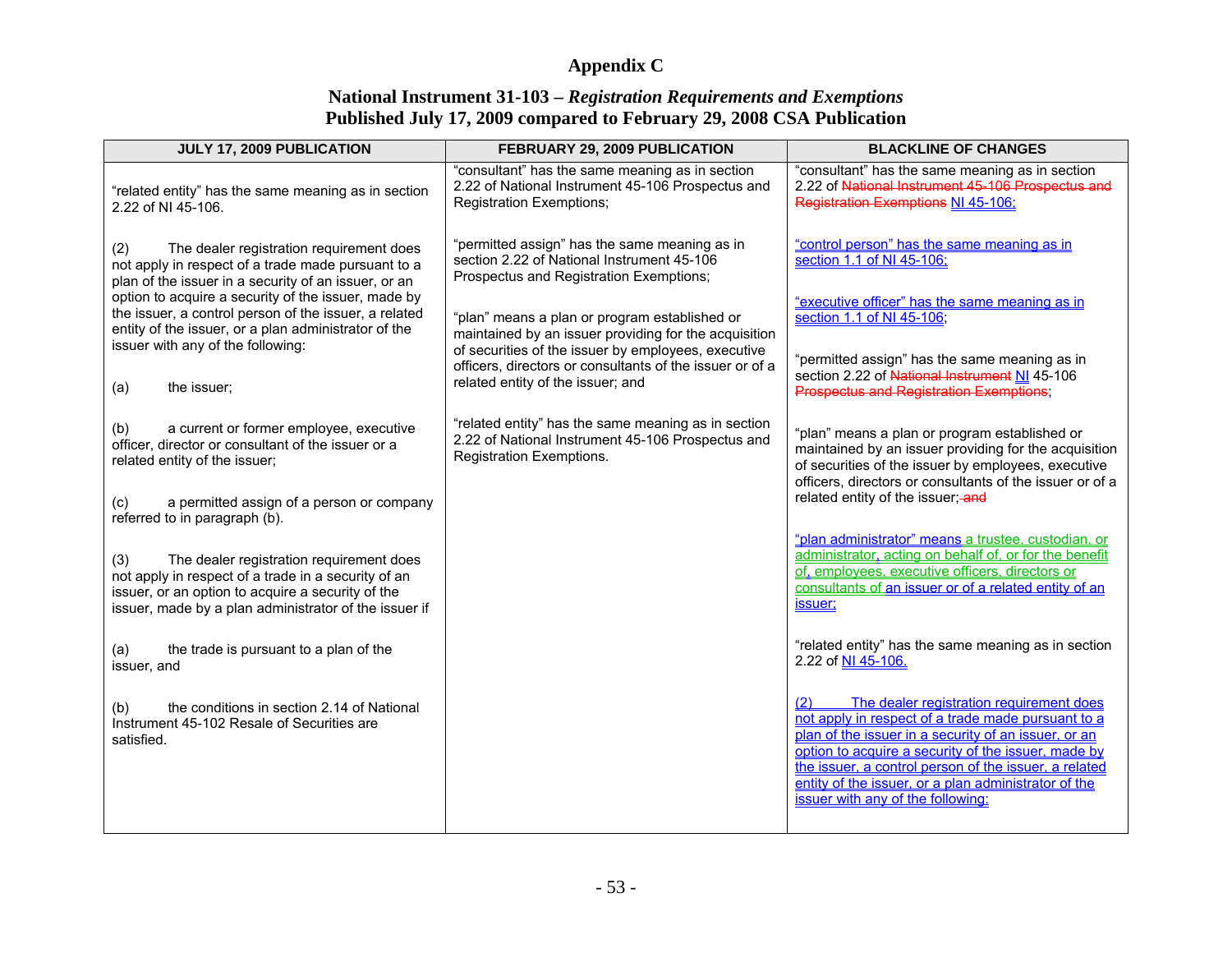| JULY 17, 2009 PUBLICATION                                                                                                                                                                                                                                                                                                                     | FEBRUARY 29, 2009 PUBLICATION                                                                                                                                                                                                                                                                                                                            | <b>BLACKLINE OF CHANGES</b>                                                                                                                                                                                                                                                                                                                             |
|-----------------------------------------------------------------------------------------------------------------------------------------------------------------------------------------------------------------------------------------------------------------------------------------------------------------------------------------------|----------------------------------------------------------------------------------------------------------------------------------------------------------------------------------------------------------------------------------------------------------------------------------------------------------------------------------------------------------|---------------------------------------------------------------------------------------------------------------------------------------------------------------------------------------------------------------------------------------------------------------------------------------------------------------------------------------------------------|
|                                                                                                                                                                                                                                                                                                                                               |                                                                                                                                                                                                                                                                                                                                                          | the issuer:<br>(a)<br>a current or former employee, executive<br><u>(b)</u><br>officer, director or consultant of the issuer or a<br>related entity of the issuer;                                                                                                                                                                                      |
|                                                                                                                                                                                                                                                                                                                                               |                                                                                                                                                                                                                                                                                                                                                          | a permitted assign of a person or company<br>(C) -<br>referred to in paragraph (b).                                                                                                                                                                                                                                                                     |
|                                                                                                                                                                                                                                                                                                                                               |                                                                                                                                                                                                                                                                                                                                                          | The dealer registration requirement does<br>(3)<br>not apply in respect of a trade in a security of an<br>issuer, or an option to acquire a security of the<br>issuer, made by a plan administrator of the issuer if                                                                                                                                    |
|                                                                                                                                                                                                                                                                                                                                               |                                                                                                                                                                                                                                                                                                                                                          | the trade is pursuant to a plan of the<br><u>(a)</u><br>issuer, and                                                                                                                                                                                                                                                                                     |
|                                                                                                                                                                                                                                                                                                                                               |                                                                                                                                                                                                                                                                                                                                                          | the conditions in section 2.14 of National<br>(b)<br><b>Instrument 45-102 Resale of Securities are</b><br>satisfied.                                                                                                                                                                                                                                    |
| 8.17<br>Reinvestment plan                                                                                                                                                                                                                                                                                                                     | Reinvestment plan                                                                                                                                                                                                                                                                                                                                        | 8.17<br>Reinvestment plan                                                                                                                                                                                                                                                                                                                               |
| Subject to subsections (3), (4) and (5), the<br>(1)<br>dealer registration requirement does not apply in<br>respect of the following trades by an issuer, or by a<br>trustee, custodian or administrator acting for or on<br>behalf of the issuer, to a security holder of the issuer<br>if the trades are permitted by a plan of the issuer: | 8.13<br>Subject to subsections (3), (4)<br>(1)<br>and (5), the dealer registration requirement does not<br>apply in respect of the following trades by an issuer,<br>or by a trustee, custodian or administrator acting for<br>or on behalf of the issuer, to a security holder of the<br>issuer if the trades are permitted by a plan of the<br>issuer: | $8.13$ (1)<br>Subject to subsections (3), (4)<br>and (5), the dealer registration requirement does not<br>apply in respect of the following trades by an issuer,<br>or by a trustee, custodian or administrator acting for<br>or on behalf of the issuer, to a security holder of the<br>issuer if the trades are permitted by a plan of the<br>issuer: |
| a trade in a security of the issuer's own<br>(a)<br>issue if a dividend or distribution out of earnings,<br>surplus, capital or other sources payable in respect<br>of the issuer's securities is applied to the purchase<br>of the security;                                                                                                 | a trade in a security of the issuer's own<br>(a)<br>issue if a dividend or distribution out of earnings,<br>surplus, capital or other sources payable in respect<br>of the issuer's securities is applied to the purchase<br>of the security, and                                                                                                        | a trade in a security of the issuer's own<br>(a)<br>issue if a dividend or distribution out of earnings,<br>surplus, capital or other sources payable in respect<br>of the issuer's securities is applied to the purchase<br>of the security, and;                                                                                                      |
| subject to subsection (2), a trade in a<br>(b)<br>security of the issuer's own issue if the security                                                                                                                                                                                                                                          | subject to subsection (2), a trade in a<br>(b)                                                                                                                                                                                                                                                                                                           | subject to subsection (2), a trade in a<br>(b)                                                                                                                                                                                                                                                                                                          |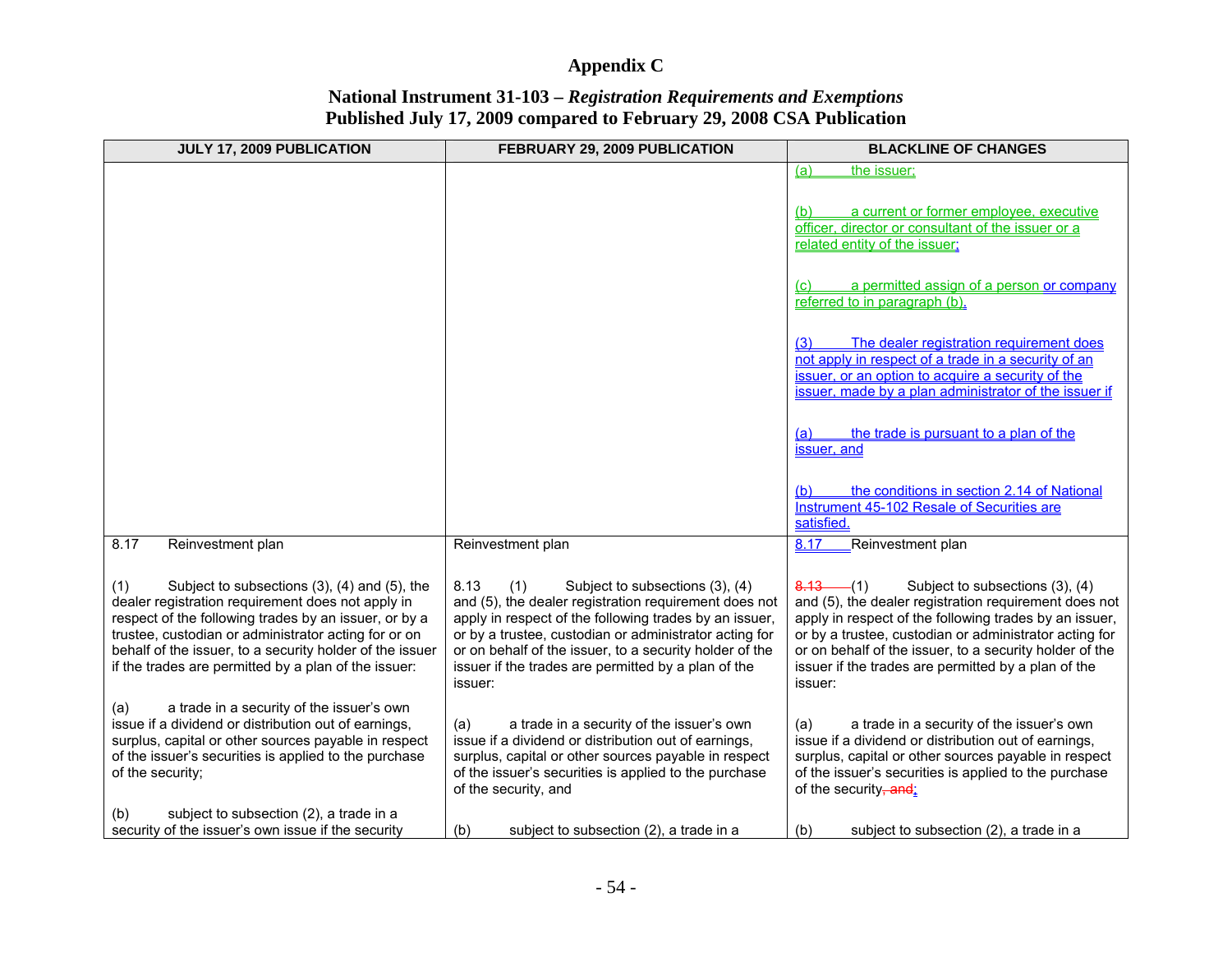| JULY 17, 2009 PUBLICATION                                                                                                                                                                                                                                                                                                                                                                                                                                                                                                                                                | FEBRUARY 29, 2009 PUBLICATION                                                                                                                                                                                                                                                                                                                                                                                                                                                                                                                                                                                            | <b>BLACKLINE OF CHANGES</b>                                                                                                                                                                                                                                                                                                                                                                                                                                                                                                                                                                                                                                                                               |
|--------------------------------------------------------------------------------------------------------------------------------------------------------------------------------------------------------------------------------------------------------------------------------------------------------------------------------------------------------------------------------------------------------------------------------------------------------------------------------------------------------------------------------------------------------------------------|--------------------------------------------------------------------------------------------------------------------------------------------------------------------------------------------------------------------------------------------------------------------------------------------------------------------------------------------------------------------------------------------------------------------------------------------------------------------------------------------------------------------------------------------------------------------------------------------------------------------------|-----------------------------------------------------------------------------------------------------------------------------------------------------------------------------------------------------------------------------------------------------------------------------------------------------------------------------------------------------------------------------------------------------------------------------------------------------------------------------------------------------------------------------------------------------------------------------------------------------------------------------------------------------------------------------------------------------------|
| holder makes an optional cash payment to purchase<br>the security of the issuer that trades on a<br>marketplace.                                                                                                                                                                                                                                                                                                                                                                                                                                                         | security of the issuer's own issue if the security<br>holder makes an optional cash payment to purchase<br>the security of the issuer that trades on a<br>marketplace.                                                                                                                                                                                                                                                                                                                                                                                                                                                   | security of the issuer's own issue if the security<br>holder makes an optional cash payment to purchase<br>the security of the issuer that trades on a<br>marketplace.                                                                                                                                                                                                                                                                                                                                                                                                                                                                                                                                    |
| The aggregate number of securities issued<br>(2)<br>under the optional cash payment referred to in<br>subsection (1)(b) must not exceed, in any financial<br>year of the issuer during which the trade takes<br>place, 2% of the issued and outstanding securities<br>of the class to which the plan relates as at the<br>beginning of the financial year.                                                                                                                                                                                                               | The aggregate number of<br>(2)<br>securities issued under the optional cash payment<br>referred to in subsection (1)(b) must not exceed, in<br>any financial year of the issuer during which the<br>trade takes place, 2% of the issued and outstanding<br>securities of the class to which the plan relates as at<br>the beginning of the financial year.                                                                                                                                                                                                                                                               | The aggregate number of<br>(2)<br>securities issued under the optional cash payment<br>referred to in subsection (1)(b) must not exceed, in<br>any financial year of the issuer during which the<br>trade takes place, 2% of the issued and outstanding<br>securities of the class to which the plan relates as at<br>the beginning of the financial year.                                                                                                                                                                                                                                                                                                                                                |
| A plan that permits the trades described in<br>(3)<br>subsection (1) must be available to every security<br>holder in Canada to which the dividend or<br>distribution out of earnings, surplus, capital or other<br>sources is available.                                                                                                                                                                                                                                                                                                                                | A plan that permits the trades<br>(3)<br>described in subsection (1) must be available to<br>every security holder in Canada to which the<br>dividend or distribution out of earnings, surplus,<br>capital or other sources is available.                                                                                                                                                                                                                                                                                                                                                                                | A plan that permits the trades<br>(3)<br>described in subsection (1) must be available to<br>every security holder in Canada to which the<br>dividend or distribution out of earnings, surplus,<br>capital or other sources is available.                                                                                                                                                                                                                                                                                                                                                                                                                                                                 |
| This section is not available in respect of a<br>(4)<br>trade in a security of an investment fund.<br>(5)<br>Subject to section 8.3.1 [transition -<br>reinvestment plan] of NI 45-106, if the security                                                                                                                                                                                                                                                                                                                                                                  | This section does not apply to a<br>(4)<br>trade in a security of an investment fund.<br>Subject to section 8.4.1 [transition]<br>(5)                                                                                                                                                                                                                                                                                                                                                                                                                                                                                    | This section does is not apply to<br>(4)<br>available in respect of a trade in a security of an<br>investment fund.                                                                                                                                                                                                                                                                                                                                                                                                                                                                                                                                                                                       |
| traded under a plan described in subsection (1) is of<br>a different class or series than the class or series of<br>the security to which the dividend or distribution is<br>attributable, the issuer or the trustee, custodian or<br>administrator must have provided to each<br>participant that is eligible to receive a security under<br>the plan either a description of the material<br>attributes and characteristics of the security traded<br>under the plan or notice of a source from which the<br>participant can obtain the information without<br>charge. | - reinvestment plan] of National Instrument 45-106,<br>if the security traded under a plan described in<br>subsection (1) is of a different class or series than<br>the security to which the dividend or distribution is<br>attributable, the issuer or the trustee, custodian or<br>administrator must have provided to each<br>participant that is eligible to receive a security under<br>the plan either a description of the material<br>attributes and characteristics of the security traded<br>under the plan or notice of a source from which the<br>participant can obtain the information without<br>charge. | Subject to section 8.4.18.3.1<br>(5)<br>[transition - reinvestment plan] of National<br>Instrument NI 45-106, if the security traded under a<br>plan described in subsection (1) is of a different<br>class or series than the class or series of the<br>security to which the dividend or distribution is<br>attributable, the issuer or the trustee, custodian or<br>administrator must have provided to each<br>participant that is eligible to receive a security under<br>the plan either a description of the material<br>attributes and characteristics of the security traded<br>under the plan or notice of a source from which the<br>participant can obtain the information without<br>charge. |
| 8.18<br>International dealer                                                                                                                                                                                                                                                                                                                                                                                                                                                                                                                                             | International dealer                                                                                                                                                                                                                                                                                                                                                                                                                                                                                                                                                                                                     | 8.18<br>International dealer                                                                                                                                                                                                                                                                                                                                                                                                                                                                                                                                                                                                                                                                              |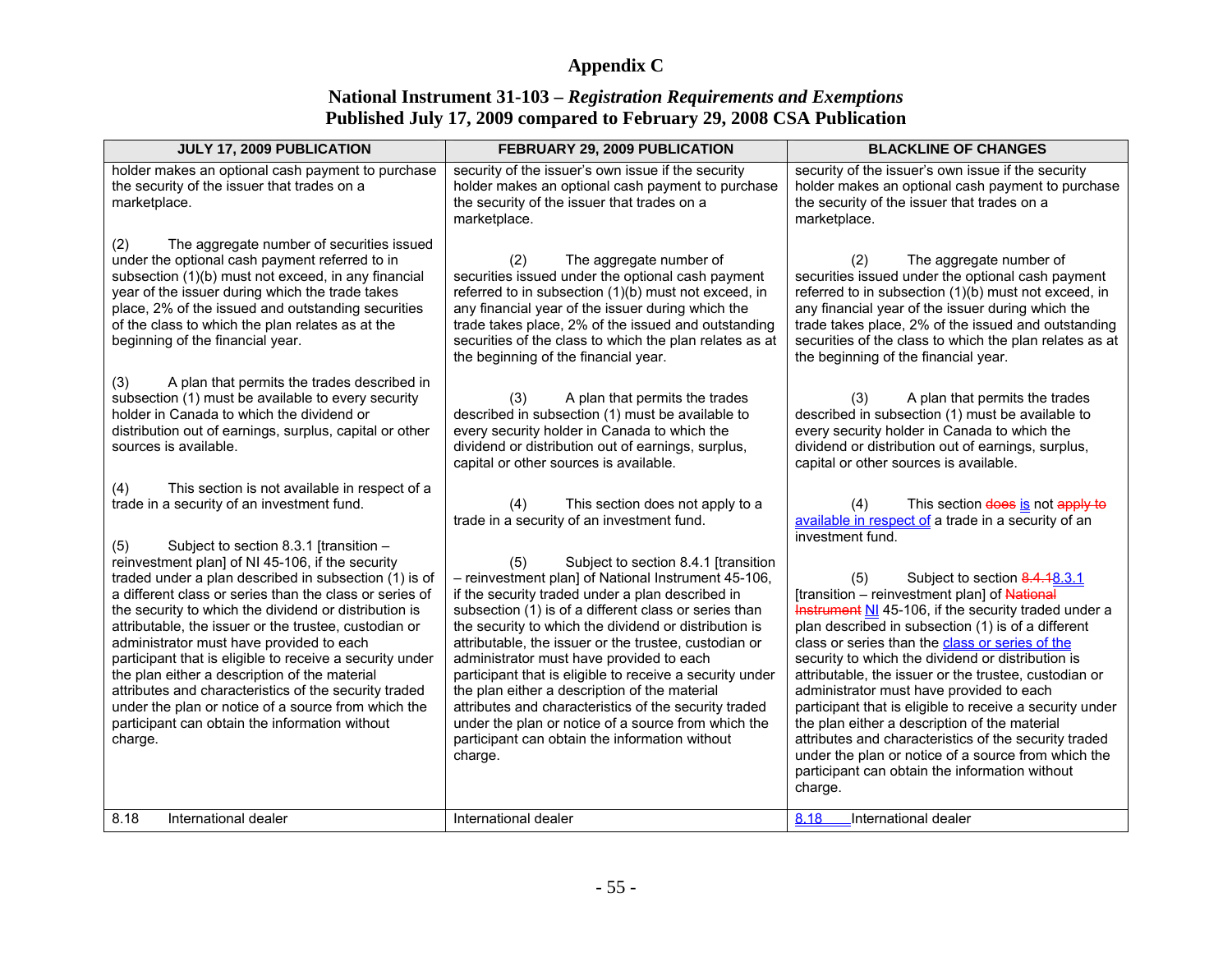| JULY 17, 2009 PUBLICATION                                                                                                                                                                                                                                                                  | <b>FEBRUARY 29, 2009 PUBLICATION</b>                                                                                                                                                                                                                                                                                                                            | <b>BLACKLINE OF CHANGES</b>                                                                                                                                                                                                                                                                                                                                                                                      |
|--------------------------------------------------------------------------------------------------------------------------------------------------------------------------------------------------------------------------------------------------------------------------------------------|-----------------------------------------------------------------------------------------------------------------------------------------------------------------------------------------------------------------------------------------------------------------------------------------------------------------------------------------------------------------|------------------------------------------------------------------------------------------------------------------------------------------------------------------------------------------------------------------------------------------------------------------------------------------------------------------------------------------------------------------------------------------------------------------|
| In this section, "foreign security" means<br>(1)                                                                                                                                                                                                                                           | 8.15<br>(1)<br>In this section                                                                                                                                                                                                                                                                                                                                  | $8.15$ (1)<br>In this section                                                                                                                                                                                                                                                                                                                                                                                    |
| a security issued by an issuer<br>(a)<br>incorporated, formed or created under the laws of a<br>foreign jurisdiction, or                                                                                                                                                                   | "debt security" has the same meaning as in section<br>1.1 of National Instrument 45-106 Prospectus and<br><b>Registration Exemptions;</b>                                                                                                                                                                                                                       | "debt security" has the same meaning as in section<br>1.1 of National Instrument 45-106 Prospectus and<br><b>Registration Exemptions;</b>                                                                                                                                                                                                                                                                        |
| a security issued by a government of a<br>(b)<br>foreign jurisdiction.                                                                                                                                                                                                                     | "foreign security" means                                                                                                                                                                                                                                                                                                                                        | "foreign security" means                                                                                                                                                                                                                                                                                                                                                                                         |
| Subject to subsections (3) and (4), the<br>(2)<br>dealer registration requirement does not apply in<br>respect of the following:                                                                                                                                                           | a security issued by an issuer<br>(a)<br>incorporated, formed or created under the laws of a<br>jurisdiction other than Canada or any province or<br>territory of Canada, and                                                                                                                                                                                   | a security issued by an issuer<br>(a)<br>incorporated, formed or created under the laws of a<br>foreign jurisdiction-other than Canada or any<br>province or territory of Canada, and, or                                                                                                                                                                                                                        |
| an activity, other than a sale of a security,<br>(a)<br>that is reasonably necessary to facilitate a<br>distribution of securities that are offered primarily in<br>a foreign jurisdiction;                                                                                                | a security issued by a country other than<br>(b)<br>Canada or by any political division of the country;<br>"international dealer" means a dealer that is                                                                                                                                                                                                        | a security issued by a country other than<br>(b)<br>Canada or by any political division of the country;<br>government of a foreign jurisdiction.                                                                                                                                                                                                                                                                 |
| a trade in a debt security with a permitted<br>(b)<br>client during the security's distribution, if the debt<br>security is offered primarily in a foreign jurisdiction<br>and a prospectus has not been filed with a<br>Canadian securities regulatory authority for the<br>distribution; | registered under the securities legislation of the<br>foreign jurisdiction in which its head office or<br>principal place of business is located in a category<br>of registration that permits the dealer to carry on the<br>activities in that jurisdiction that registration as a<br>dealer would permit the dealer to carry on in the<br>local jurisdiction. | "international dealer" means a dealer that is<br>registered under the securities legislation of the<br>foreign jurisdiction in which its head office or<br>principal place of business is located in a category<br>of registration that permits the dealer to carry on the<br>activities in that jurisdiction that registration as a<br>dealer would permit the dealer to carry on in the<br>local jurisdiction. |
| a trade in a debt security that is a foreign<br>(c)<br>security with a permitted client, other than during the<br>security's distribution;                                                                                                                                                 | Subject to subsection (3), the<br>(2)<br>registration requirement does not apply to an<br>international dealer                                                                                                                                                                                                                                                  | Subject to subsection subsections<br>(2)<br>$(3)$ and $(4)$ , the dealer registration requirement does<br>not apply to an international dealer in respect of the                                                                                                                                                                                                                                                 |
| a trade in a foreign security with a<br>(d)<br>permitted client, unless the trade is made during the<br>security's distribution under a prospectus that has<br>been filed with a Canadian securities regulatory<br>authority;                                                              | carrying on those activities, other than<br>(a)<br>sales of securities, that are reasonably necessary to<br>facilitate a distribution of securities that are offered<br>primarily abroad,<br>trading in debt securities with a permitted<br>(b)                                                                                                                 | following:<br>carrying on those activities an activity,<br>(a)<br>other than sales a sale of securities a security, that<br>are is reasonably necessary to facilitate a<br>distribution of securities that are offered primarily                                                                                                                                                                                 |
| a trade in a foreign security with an<br>(e)                                                                                                                                                                                                                                               | client in the course of a distribution, where the debt                                                                                                                                                                                                                                                                                                          | abroad, in a foreign jurisdiction;                                                                                                                                                                                                                                                                                                                                                                               |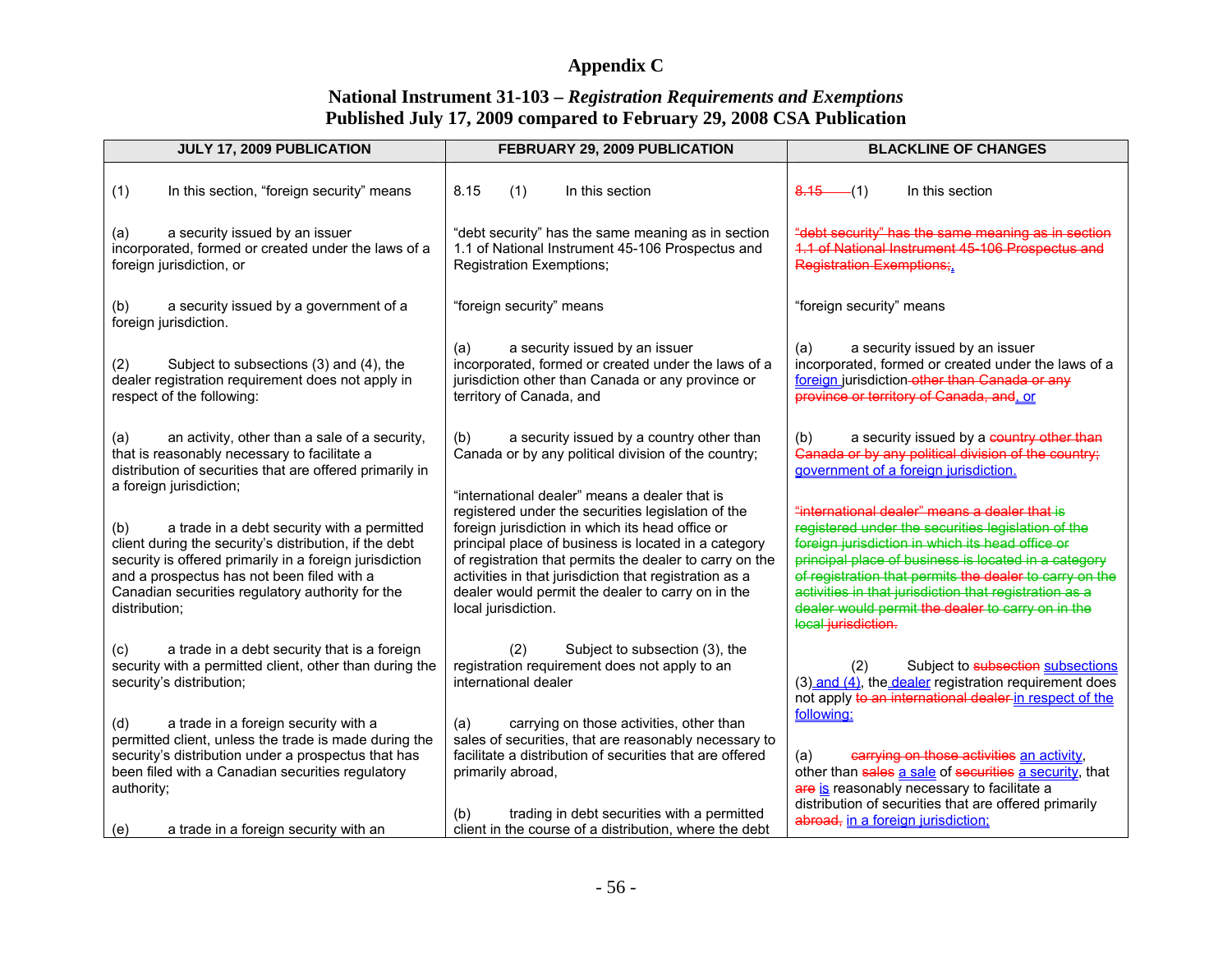| JULY 17, 2009 PUBLICATION                                                                                                                                                                                                                                      | <b>FEBRUARY 29, 2009 PUBLICATION</b>                                                                                                                                                                                                                                                                                          | <b>BLACKLINE OF CHANGES</b>                                                                                                                                                                                                                                                                                                                |
|----------------------------------------------------------------------------------------------------------------------------------------------------------------------------------------------------------------------------------------------------------------|-------------------------------------------------------------------------------------------------------------------------------------------------------------------------------------------------------------------------------------------------------------------------------------------------------------------------------|--------------------------------------------------------------------------------------------------------------------------------------------------------------------------------------------------------------------------------------------------------------------------------------------------------------------------------------------|
| investment dealer;<br>a trade in any security with an investment<br>(f)<br>dealer that is acting as principal.<br>The exemptions under subsection (2) are<br>(3)                                                                                               | securities are offered primarily abroad and a<br>prospectus has not been filed with a Canadian<br>securities regulatory authority for the distribution,<br>(c)<br>trading in a debt security that is a foreign<br>security with a permitted client, other than in the<br>course of the distribution by which the foreign debt | (b)<br>trading a trade in a debt securities security<br>with a permitted client in during the course of a<br>security's distribution, where if the debt securities<br>are security is offered primarily abroad in a foreign<br>jurisdiction and a prospectus has not been filed with<br>a Canadian securities regulatory authority for the |
| not available to a person or company unless all of<br>the following apply:<br>the head office or principal place of<br>(a)<br>business of the person or company is in a foreign                                                                                | security was issued,<br>(d)<br>trading in foreign securities with a<br>permitted client, except in the course of a<br>distribution for which a prospectus has been filed                                                                                                                                                      | distribution $\frac{1}{16}$<br>trading a trade in a debt security that is a<br>(c)<br>foreign security with a permitted client, other than in<br>during the course of the security's distribution by                                                                                                                                       |
| jurisdiction;<br>the person or company is registered under<br>(b)<br>the securities legislation of the foreign jurisdiction in                                                                                                                                 | with a Canadian securities regulatory authority,<br>trading in foreign securities with an<br>(e)<br>investment dealer, or                                                                                                                                                                                                     | which the foreign debt security was issued,;<br>(d)<br>trading a trade in a foreign securities<br>security with a permitted client, except in the course                                                                                                                                                                                   |
| which its head office or principal place of business is<br>located in a category of registration that permits it to<br>carry on the activities in that jurisdiction that<br>registration as a dealer would permit it to carry on in<br>the local jurisdiction; | trading in any securities with an investment<br>(f)<br>dealer that is acting as principal                                                                                                                                                                                                                                     | of a unless the trade is made during the security's<br>distribution for which under a prospectus that has<br>been filed with a Canadian securities regulatory<br>authority <sub>i</sub> :                                                                                                                                                  |
| the person or company engages in the<br>(c)<br>business of a dealer in the foreign jurisdiction in<br>which its head office or principal place of business is<br>located:                                                                                      | if the international dealer is acting as principal or as<br>agent for the issuer of the securities, for another<br>permitted client, or for a person that is not a resident<br>of Canada.                                                                                                                                     | (e)<br>trading a trade in a foreign securities<br>security with an investment dealer, $er_i$                                                                                                                                                                                                                                               |
| (d)<br>the person or company is acting as<br>principal or as agent for the issuer of the securities,<br>for a permitted client, or for a person or company<br>that is not a resident of Canada:                                                                | An international dealer may not<br>(3)<br>rely on subsection (2) unless it has delivered to the<br>securities regulatory authority an executed Form 35-<br>101F1 Submission to Jurisdiction and Appointment<br>of Agent for Service.                                                                                          | trading a trade in any securities security<br>(f)<br>with an investment dealer that is acting as principal.<br>The exemptions under subsection (2) are<br>(3)<br>not available to a person or company unless all of<br>the following apply:                                                                                                |
| the person or company has submitted to<br>(e)<br>the securities regulatory authority a completed Form<br>31-103F2 Submission to Jurisdiction and<br>Appointment of Agent for Service.                                                                          | An international dealer may not<br>(4)<br>rely on subsection (2) to trade with a permitted<br>unless it first notifies the client,                                                                                                                                                                                            | the head office or principal place of<br>(a)<br>business of the person or company is in a foreign<br>jurisdiction;                                                                                                                                                                                                                         |
| (4)<br>The exemptions under subsection (2) are                                                                                                                                                                                                                 | that it is not registered in Canada,<br>(i)                                                                                                                                                                                                                                                                                   | the person or company is registered under<br>(b)                                                                                                                                                                                                                                                                                           |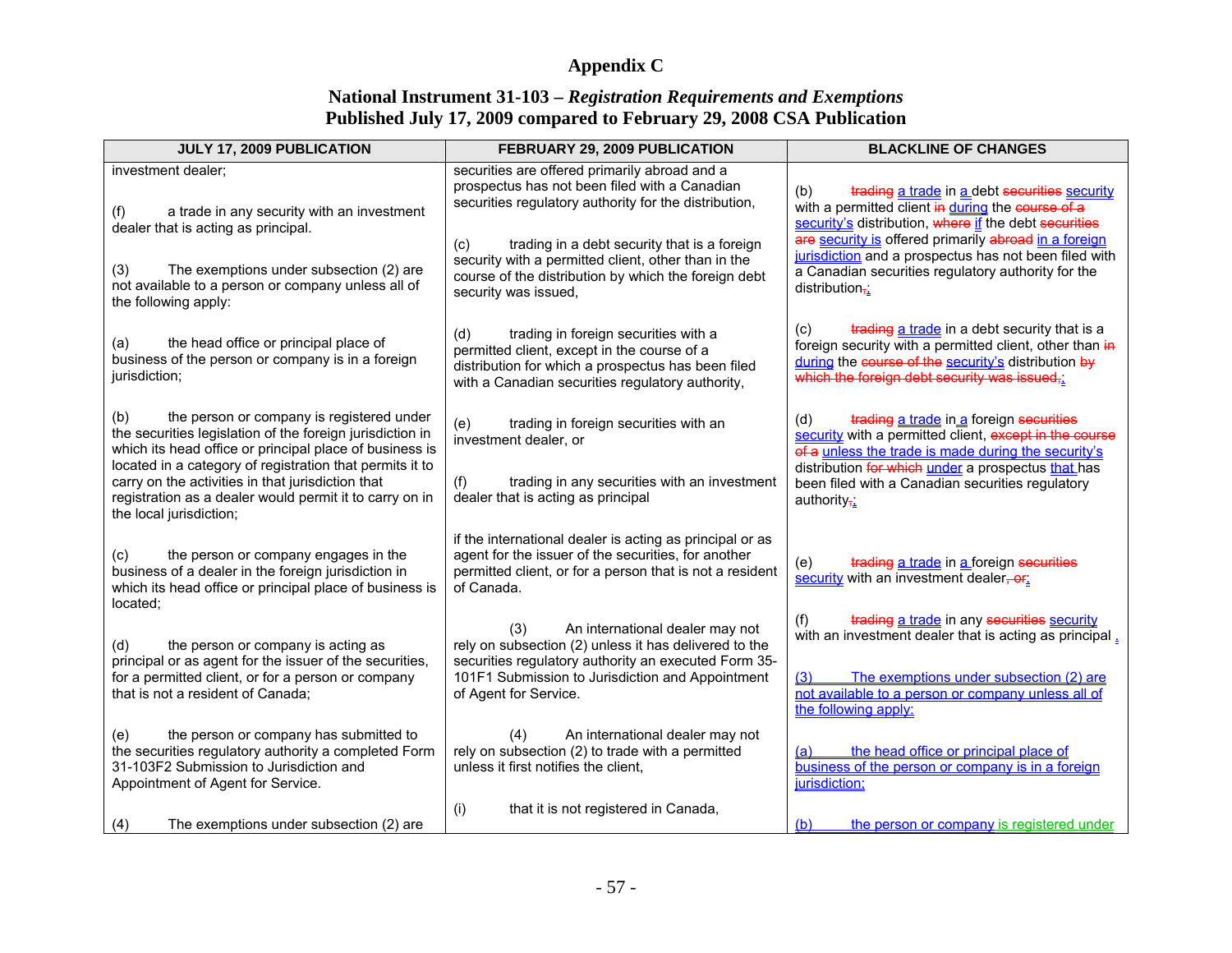| JULY 17, 2009 PUBLICATION                                                                                                                                                                                                                                    | FEBRUARY 29, 2009 PUBLICATION                                                                                                                                                         | <b>BLACKLINE OF CHANGES</b>                                                                                                                                                                                                           |
|--------------------------------------------------------------------------------------------------------------------------------------------------------------------------------------------------------------------------------------------------------------|---------------------------------------------------------------------------------------------------------------------------------------------------------------------------------------|---------------------------------------------------------------------------------------------------------------------------------------------------------------------------------------------------------------------------------------|
| not available to a person or company in respect of a<br>trade with a permitted client unless one of the<br>following applies:                                                                                                                                | (ii)<br>of the international dealer's jurisdiction of<br>residence,                                                                                                                   | the securities legislation of the foreign jurisdiction in<br>which its head office or principal place of business is<br>located in a category of registration that permits it to<br>carry on the activities in that jurisdiction that |
| the permitted client is a person or company<br>(a)<br>registered under the securities legislation of a<br>jurisdiction of Canada as an adviser or dealer;                                                                                                    | of the name and address of the agent for<br>(iii)<br>service of process of the international dealer in the<br>local jurisdiction, and                                                 | registration as a dealer would permit it to carry on in<br>the local jurisdiction;<br>(c)<br>the person or company engages in the                                                                                                     |
| the person or company has notified the<br>(b)<br>permitted client of all of the following:                                                                                                                                                                   | that there may be difficulty enforcing legal<br>(iv)<br>rights against the international dealer because it is<br>resident outside Canada and all or substantially all                 | business of a dealer in the foreign jurisdiction in<br>which its head office or principal place of business is<br>located;                                                                                                            |
| the person or company is not registered in<br>(i)<br>Canada;                                                                                                                                                                                                 | of its assets are situated outside Canada.                                                                                                                                            | if the international dealer(d)<br>the person or<br>company is acting as principal or as agent for the                                                                                                                                 |
| the person or company's jurisdiction of<br>(ii)<br>residence;                                                                                                                                                                                                | For the purpose of subsection (4),<br>(5)<br>"permitted client" excludes a person or company<br>referred to in paragraph (d) of the definition of<br>permitted client in section 1.1. | issuer of the securities, for another a permitted<br>client, or for a person or company that is not a<br>resident of Canada-;                                                                                                         |
| the name and address of the agent for<br>(iii)<br>service of process of the person or company in the<br>local jurisdiction;                                                                                                                                  |                                                                                                                                                                                       | An international dealer may not<br><u>(3e)</u> -<br>rely on subsection (2) unless it has delivered the<br>person or company has submitted to the securities<br>regulatory authority an executed a completed Form                      |
| there may be difficulty enforcing legal<br>(iv)<br>rights against the person or company because it is<br>resident outside Canada and all or substantially all                                                                                                |                                                                                                                                                                                       | 35-101F1 31-103F2 Submission to Jurisdiction and<br>Appointment of Agent for Service.                                                                                                                                                 |
| of its assets may be situated outside of Canada.                                                                                                                                                                                                             |                                                                                                                                                                                       | (4) An international dealer may not rely on<br>The exemptions under subsection (2) to are not                                                                                                                                         |
| A person or company relying on subsection<br>(5)<br>(2) must notify the regulator 12 months after it first<br>submits a Form 31-103F2 under paragraph (3)(e),<br>and each year thereafter, if it continues to rely on                                        |                                                                                                                                                                                       | available to a person or company in respect of a<br>trade with a permitted client unless it first notifies<br>one of the elient, following applies:                                                                                   |
| subsection (2).                                                                                                                                                                                                                                              |                                                                                                                                                                                       | the permitted client is a person or company<br>(a)<br>registered under the securities legislation of a<br>jurisdiction of Canada as an adviser or dealer;                                                                             |
| In Ontario, subsection (5) does not apply to<br>(6)<br>a person or company that complies with the filing<br>and fee payment requirements applicable to an<br>unregistered exempt international firm under Ontario<br>Securities Commission Rule 13-502 Fees. |                                                                                                                                                                                       | the person or company has notified the<br>(b)<br>permitted client of all of the following:                                                                                                                                            |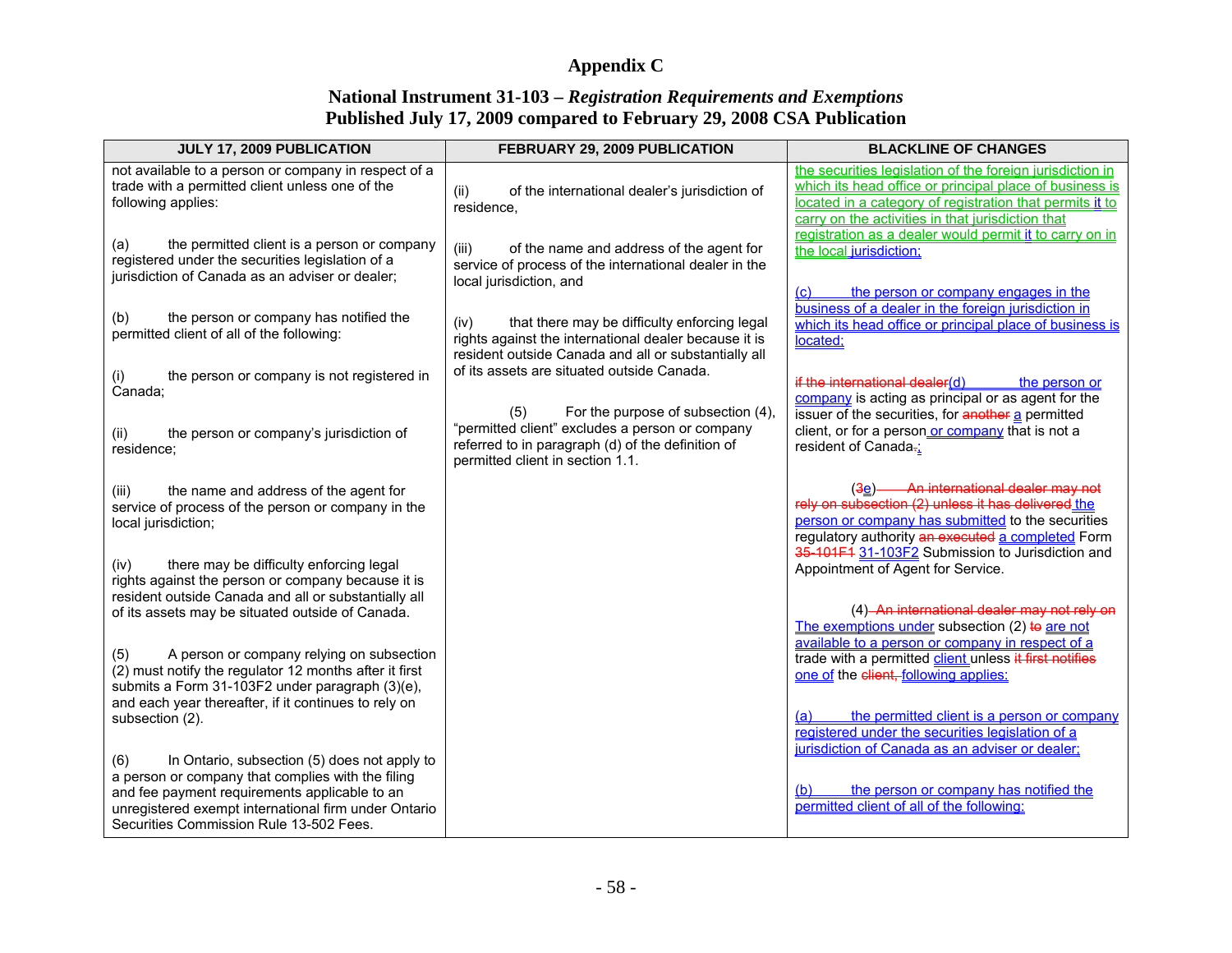|              | JULY 17, 2009 PUBLICATION                  | FEBRUARY 29, 2009 PUBLICATION                                                                         | <b>BLACKLINE OF CHANGES</b>                                                                                                                                                                                                                                  |
|--------------|--------------------------------------------|-------------------------------------------------------------------------------------------------------|--------------------------------------------------------------------------------------------------------------------------------------------------------------------------------------------------------------------------------------------------------------|
|              |                                            |                                                                                                       | (i)<br>that it the person or company is not<br>registered in Canada-;                                                                                                                                                                                        |
|              |                                            |                                                                                                       | of the international dealer the person or<br>(ii)<br>company's jurisdiction of residence,;                                                                                                                                                                   |
|              |                                            |                                                                                                       | of-the name and address of the agent for<br>(iii)<br>service of process of the international dealer person<br>or company in the local jurisdiction, and;                                                                                                     |
|              |                                            |                                                                                                       | (iv)<br>that there may be difficulty enforcing legal<br>rights against the international dealer person or<br>company because it is resident outside Canada and<br>all or substantially all of its assets are may be<br>situated outside of Canada.           |
|              |                                            |                                                                                                       | For the purpose of subsection (4),<br>"permitted client" excludes a person or company<br>referred to in paragraph (d) of the definition of<br>permitted client in section 1.1.                                                                               |
|              |                                            |                                                                                                       | A person or company relying on subsection<br>(2) must notify the regulator 12 months after it first<br>submits a Form 31-103F2 under paragraph (3)(e),<br>and each year thereafter, if it continues to rely on<br>subsection (2).                            |
|              |                                            |                                                                                                       | In Ontario, subsection (5) does not apply to<br>(6)<br>a person or company that complies with the filing<br>and fee payment requirements applicable to an<br>unregistered exempt international firm under Ontario<br>Securities Commission Rule 13-502 Fees. |
| 8.19<br>plan | Self-directed registered education savings | Self-directed registered educational savings plans                                                    | 8.19<br>Self-directed registered education savings<br>plans plan                                                                                                                                                                                             |
| (1)          | In this section                            | 8.18<br>The dealer registration requirement does<br>not apply to a trade in a self-directed RESP to a | In this section<br>(1)                                                                                                                                                                                                                                       |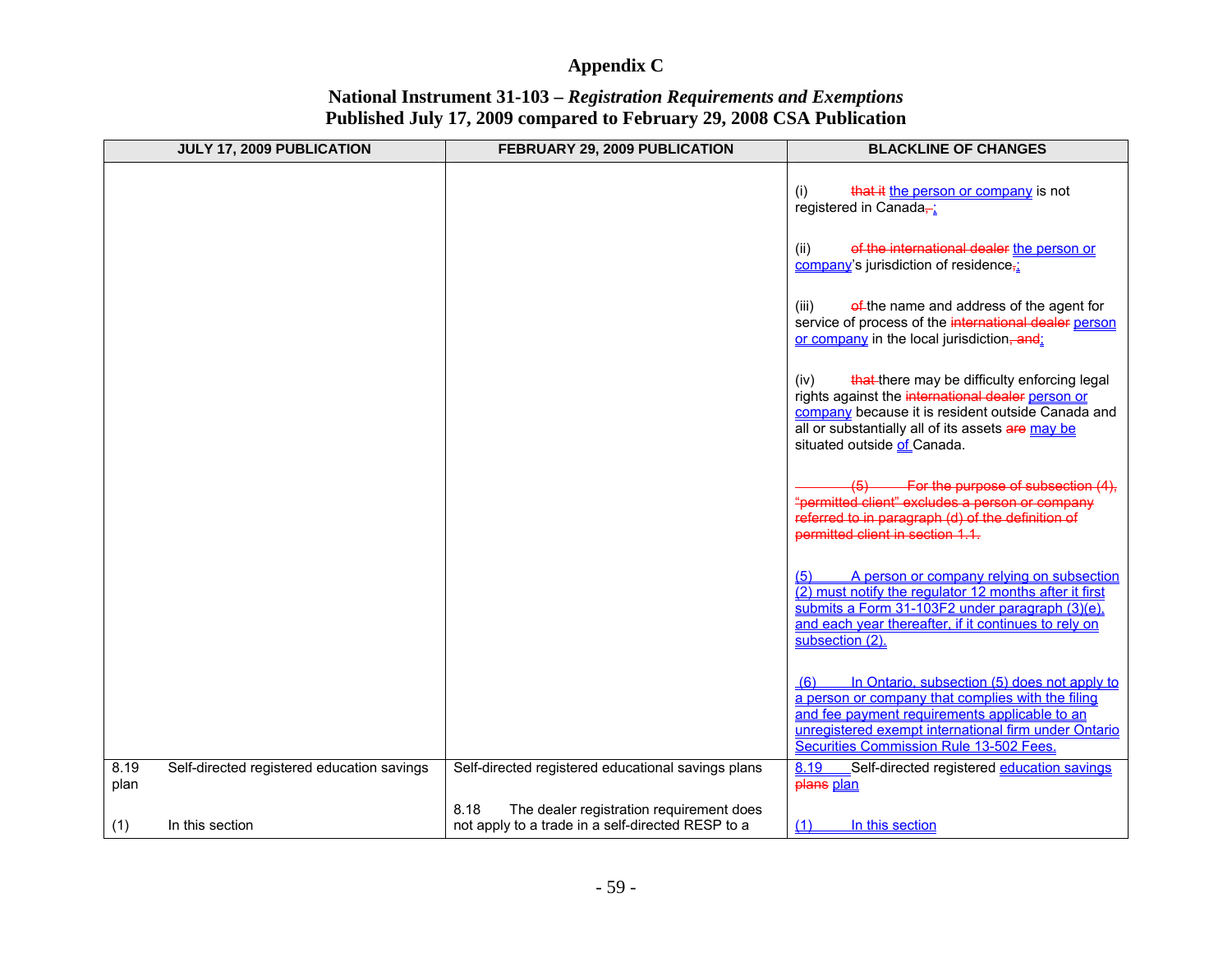| JULY 17, 2009 PUBLICATION                                                                                                                                                                                                                                   | FEBRUARY 29, 2009 PUBLICATION                                                                                                                                                                                                                                        | <b>BLACKLINE OF CHANGES</b>                                                                                                                                                                                                                                 |
|-------------------------------------------------------------------------------------------------------------------------------------------------------------------------------------------------------------------------------------------------------------|----------------------------------------------------------------------------------------------------------------------------------------------------------------------------------------------------------------------------------------------------------------------|-------------------------------------------------------------------------------------------------------------------------------------------------------------------------------------------------------------------------------------------------------------|
| "self-directed RESP" means an educational savings<br>plan registered under the Income Tax Act (Canada)                                                                                                                                                      | subscriber if<br>the trade is made by<br>(a)                                                                                                                                                                                                                         | "self-directed RESP" means an educational savings<br>plan registered under the Income Tax Act (Canada)                                                                                                                                                      |
| that is structured so that contributions by a<br>(a)<br>subscriber to the plan are deposited directly into an<br>account in the name of the subscriber, and                                                                                                 | a mutual fund dealer or a person who is<br>(i)<br>registered as a dealing representative of a mutual<br>fund dealer and who is acting on behalf of the<br>mutual fund dealer, or                                                                                     | that is structured so that contributions by a<br>(a)<br>subscriber to the plan are deposited directly into an<br>account in the name of the subscriber, and                                                                                                 |
| under which the subscriber maintains<br>(b)<br>control and direction over the plan that enables the<br>subscriber to direct how the assets of the plan are to<br>be held, invested or reinvested subject to<br>compliance with the Income Tax Act (Canada). | a Canadian financial institution or, in<br>(ii)<br>Ontario, a financial intermediary or a person who is<br>an officer, salesperson or employee of a Canadian<br>financial institution or, in Ontario, a financial<br>intermediary and who is acting on behalf of the | under which the subscriber maintains<br>(b)<br>control and direction over the plan that enables the<br>subscriber to direct how the assets of the plan are to<br>be held, invested or reinvested subject to<br>compliance with the Income Tax Act (Canada). |
| (2)<br>The dealer registration requirement does<br>not apply in respect of a trade in a self-directed<br>RESP to a subscriber if both of the following apply:                                                                                               | Canadian financial institution or, in Ontario, the<br>financial intermediary, and                                                                                                                                                                                    | 8.18 (2) The dealer registration requirement does<br>not apply to in respect of a trade in a self-directed<br>RESP to a subscriber if both of the following apply:                                                                                          |
| the trade is made by any of the following:<br>(a)                                                                                                                                                                                                           | the self-directed RESP restricts its<br>(b)<br>investments in securities to securities in which the<br>person or company who traded the self-directed<br>RESP is permitted to trade.                                                                                 | (a)<br>the trade is made by any of the following:                                                                                                                                                                                                           |
| a dealing representative of a mutual fund<br>(i)<br>dealer who is acting on behalf of the mutual fund<br>dealer;                                                                                                                                            |                                                                                                                                                                                                                                                                      | a mutual fund dealer or a person who is<br>(i)<br>registered as a dealing representative of a mutual<br>fund dealer and who is acting on behalf of the<br>mutual fund dealer, or;                                                                           |
| a Canadian financial institution;<br>(ii)                                                                                                                                                                                                                   |                                                                                                                                                                                                                                                                      | a Canadian financial institution-or, in<br>(ii)<br>Ontario, a financial intermediary or a person who is                                                                                                                                                     |
| in Ontario, a financial intermediary;<br>(iii)                                                                                                                                                                                                              |                                                                                                                                                                                                                                                                      | an officer, salesperson or employee of a Canadian<br>financial institution or, in Ontario, a financial                                                                                                                                                      |
| the self-directed RESP restricts its<br>(b)<br>investments in securities to securities in which the<br>person or company who trades the self-directed<br>RESP is permitted to trade.                                                                        |                                                                                                                                                                                                                                                                      | intermediary and who is acting on behalf of the<br>Canadian financial institution or, in Ontario, the<br>financial intermediary, and;                                                                                                                       |
|                                                                                                                                                                                                                                                             |                                                                                                                                                                                                                                                                      | in Ontario, a financial intermediary;<br>(iii)                                                                                                                                                                                                              |
|                                                                                                                                                                                                                                                             |                                                                                                                                                                                                                                                                      | the self-directed RESP restricts its<br>(b)<br>investments in securities to securities in which the                                                                                                                                                         |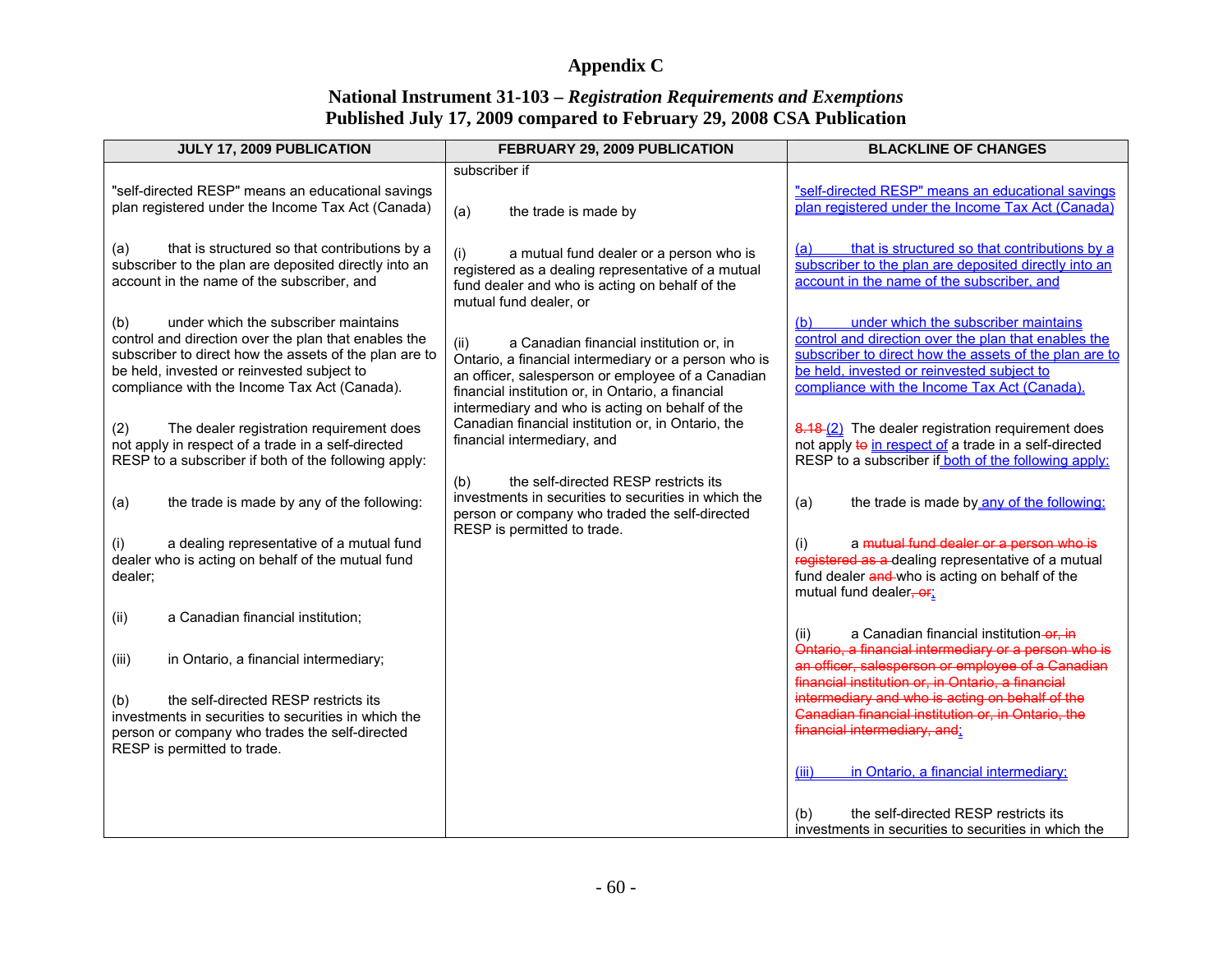| JULY 17, 2009 PUBLICATION                                                                                                                                                                             | <b>FEBRUARY 29, 2009 PUBLICATION</b> | <b>BLACKLINE OF CHANGES</b>                                                           |
|-------------------------------------------------------------------------------------------------------------------------------------------------------------------------------------------------------|--------------------------------------|---------------------------------------------------------------------------------------|
|                                                                                                                                                                                                       |                                      | person or company who traded trades the self-<br>directed RESP is permitted to trade. |
| 8.20<br>Exchange contract - Alberta, British<br>Columbia, New Brunswick and Saskatchewan                                                                                                              | $[3.245 - 106]$                      | N/A                                                                                   |
| (1)<br>In Alberta, British Columbia and New<br>Brunswick, the dealer registration requirement does<br>not apply in respect of the following trades in<br>exchange contracts:                          |                                      |                                                                                       |
| a trade by a person or company made<br>(a)                                                                                                                                                            |                                      |                                                                                       |
| solely through an agent who is a registered<br>(i)<br>dealer, if the dealer is registered in a category that<br>permits the trade, or                                                                 |                                      |                                                                                       |
| to a registered dealer who is purchasing as<br>(ii)<br>principal, if the dealer is registered in a category that<br>permits the trade;                                                                |                                      |                                                                                       |
| subject to subsection (2), a trade resulting<br>(b)<br>from an unsolicited order placed with an individual<br>who is not a resident of, and does not carry on<br>business in, the local jurisdiction. |                                      |                                                                                       |
| An individual referred to in subsection<br>(2)<br>(1)(b) must not do any of the following:                                                                                                            |                                      |                                                                                       |
| advertise or engage in promotional activity<br>(a)<br>that is directed to persons or companies in the local<br>jurisdiction during the 6 months preceding the trade;                                  |                                      |                                                                                       |
| (b)<br>pay any commission or finder's fee to any<br>person or company in the local jurisdiction in<br>connection with the trade.                                                                      |                                      |                                                                                       |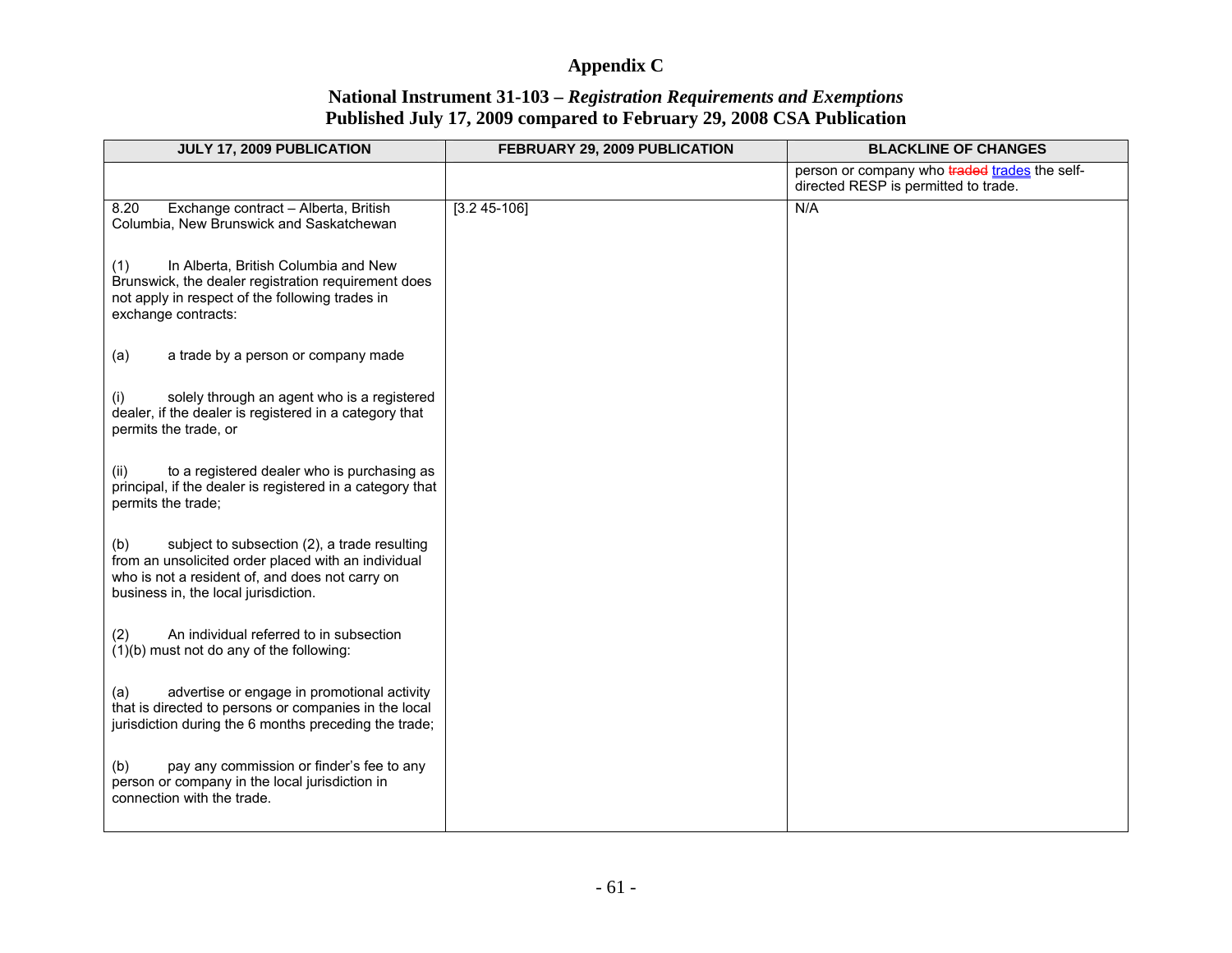| JULY 17, 2009 PUBLICATION                                                                                                                                                                                                 | <b>FEBRUARY 29, 2009 PUBLICATION</b>                                                                                                                                                                                    | <b>BLACKLINE OF CHANGES</b>                                                                                                                                                                                               |
|---------------------------------------------------------------------------------------------------------------------------------------------------------------------------------------------------------------------------|-------------------------------------------------------------------------------------------------------------------------------------------------------------------------------------------------------------------------|---------------------------------------------------------------------------------------------------------------------------------------------------------------------------------------------------------------------------|
| In Saskatchewan, the dealer registration<br>(3)<br>requirement does not apply in respect of either of<br>the following:                                                                                                   |                                                                                                                                                                                                                         |                                                                                                                                                                                                                           |
| a trade in an exchange contract made<br>(a)<br>solely through an agent who is a registered dealer, if<br>the dealer is registered in a category that permits<br>the trade:                                                |                                                                                                                                                                                                                         |                                                                                                                                                                                                                           |
| a trade in an exchange contract made to a<br>(b)<br>registered dealer who is purchasing as principal, if<br>the dealer is registered in a category that permits<br>the trade.                                             |                                                                                                                                                                                                                         |                                                                                                                                                                                                                           |
| Specified debt<br>8.21                                                                                                                                                                                                    | Specified debt                                                                                                                                                                                                          | Specified debt<br>8.21                                                                                                                                                                                                    |
| (1)<br>In this section                                                                                                                                                                                                    | 8.19<br>In this section, "permitted<br>(1)<br>supranational agency" means                                                                                                                                               | In this section<br>(1)                                                                                                                                                                                                    |
| "approved credit rating" has the same meaning as in<br>National Instrument 81-102 Mutual Funds;                                                                                                                           | (a)<br>the African Development Bank, established<br>by the Agreement Establishing the African                                                                                                                           | "approved credit rating" has the same meaning as in<br>National Instrument 81-102 Mutual Funds;                                                                                                                           |
| "approved credit rating organization" has the same<br>meaning as in National Instrument 81-102 Mutual<br>Funds;                                                                                                           | Development Bank which came into force on<br>September 10, 1964, that Canada became a<br>member of on December 30, 1982;                                                                                                | "approved credit rating organization" has the same<br>meaning as in National Instrument 81-102 Mutual<br>Funds:                                                                                                           |
| "permitted supranational agency" means any of the<br>following:                                                                                                                                                           | the Asian Development Bank, established<br>(b)<br>under a resolution adopted by the United Nations<br>Economic and Social Commission for Asia and the<br>Pacific in 1965:                                               | 8.19 (1) In this section, "permitted<br>supranational agency" means any of the following:                                                                                                                                 |
| the African Development Bank, established<br>(a)<br>by the Agreement Establishing the African<br>Development Bank which came into force on<br>September 10, 1964, that Canada became a<br>member of on December 30, 1982; | the Caribbean Development Bank,<br>(c)<br>established by the Agreement Establishing the<br>Caribbean Development Bank which came into<br>force on January 26, 1970, as amended, that<br>Canada is a founding member of; | the African Development Bank, established<br>(a)<br>by the Agreement Establishing the African<br>Development Bank which came into force on<br>September 10, 1964, that Canada became a<br>member of on December 30, 1982; |
| the Asian Development Bank, established<br>(b)<br>under a resolution adopted by the United Nations<br>Economic and Social Commission for Asia and the                                                                     | the European Bank for Reconstruction and<br>(d)<br>Development, established by the Agreement                                                                                                                            | (b)<br>the Asian Development Bank, established<br>under a resolution adopted by the United Nations<br>Economic and Social Commission for Asia and the                                                                     |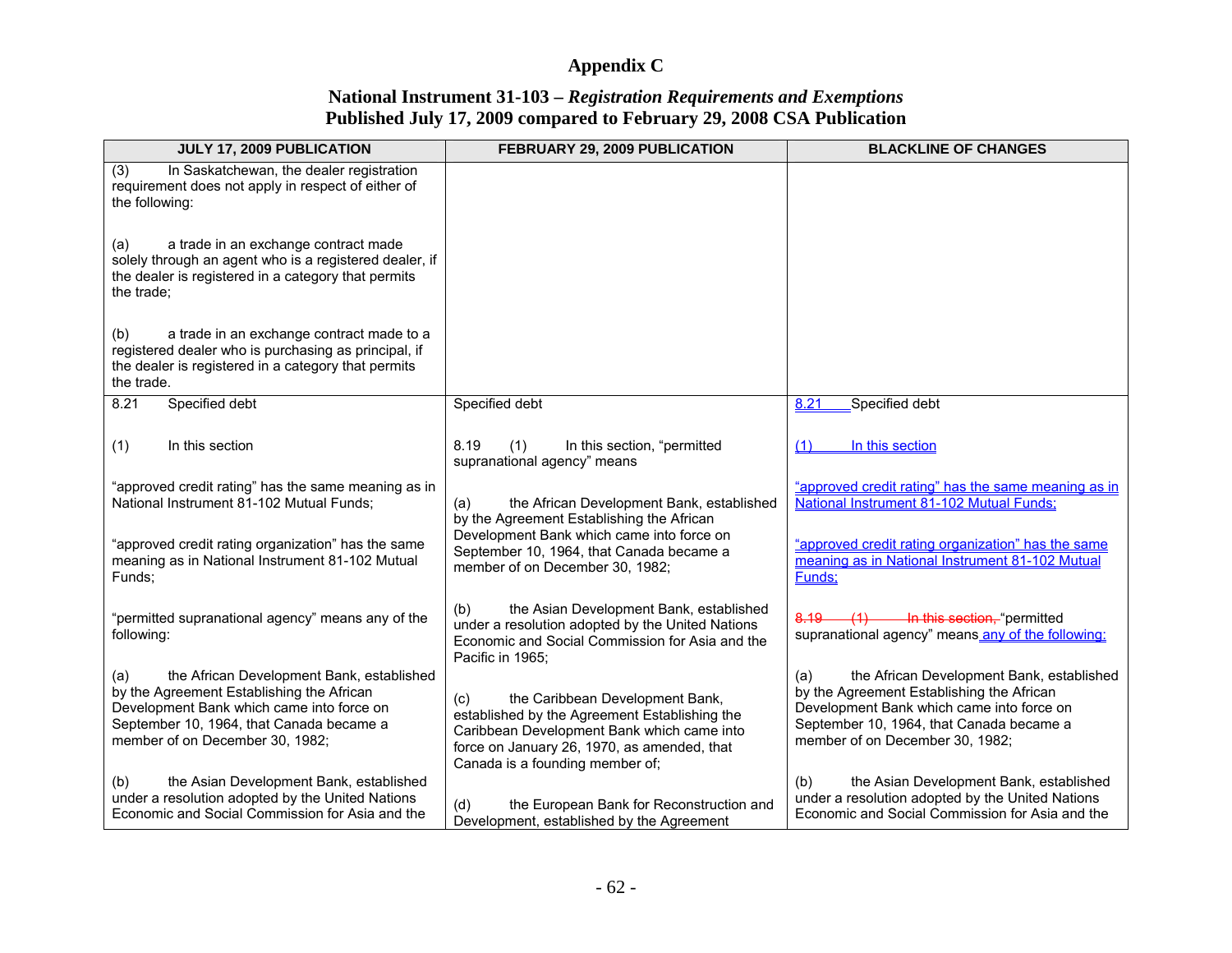| JULY 17, 2009 PUBLICATION                                                                                                                                                                                                                  | <b>FEBRUARY 29, 2009 PUBLICATION</b>                                                                                                                                                                                                           | <b>BLACKLINE OF CHANGES</b>                                                                                                                                                                                                                    |
|--------------------------------------------------------------------------------------------------------------------------------------------------------------------------------------------------------------------------------------------|------------------------------------------------------------------------------------------------------------------------------------------------------------------------------------------------------------------------------------------------|------------------------------------------------------------------------------------------------------------------------------------------------------------------------------------------------------------------------------------------------|
| Pacific in 1965;<br>the Caribbean Development Bank,<br>(c)<br>established by the Agreement Establishing the<br>Caribbean Development Bank which came into<br>force on January 26, 1970, as amended, that                                   | Establishing the European Bank for Reconstruction<br>and Development and approved by the European<br>Bank for Reconstruction and Development<br>Agreement Act (Canada), that Canada is a founding<br>member of:                                | Pacific in 1965;<br>the Caribbean Development Bank,<br>(c)<br>established by the Agreement Establishing the<br>Caribbean Development Bank which came into<br>force on January 26, 1970, as amended, that                                       |
| Canada is a founding member of;                                                                                                                                                                                                            | the Inter-American Development Bank,<br>(e)<br>established by the Agreement establishing the Inter-                                                                                                                                            | Canada is a founding member of;                                                                                                                                                                                                                |
| the European Bank for Reconstruction and<br>(d)<br>Development, established by the Agreement<br>Establishing the European Bank for Reconstruction<br>and Development and approved by the European                                          | American Development Bank which became<br>effective December 30, 1959, as amended from<br>time to time, that Canada is a member of;                                                                                                            | (d)<br>the European Bank for Reconstruction and<br>Development, established by the Agreement<br>Establishing the European Bank for Reconstruction<br>and Development and approved by the European                                              |
| Bank for Reconstruction and Development<br>Agreement Act (Canada), that Canada is a founding<br>member of:                                                                                                                                 | (f)<br>the International Bank for Reconstruction<br>and Development, established by the Agreement for<br>an International Bank for Reconstruction and<br>Development approved by the Bretton Woods and<br>Related Agreements Act (Canada); and | Bank for Reconstruction and Development<br>Agreement Act (Canada), that Canada is a founding<br>member of;                                                                                                                                     |
| the Inter-American Development Bank,<br>(e)<br>established by the Agreement establishing the Inter-<br>American Development Bank which became<br>effective December 30, 1959, as amended from<br>time to time, that Canada is a member of; | the International Finance Corporation,<br>(g)<br>established by Articles of Agreement approved by<br>the Bretton Woods and Related Agreements Act<br>(Canada).                                                                                 | the Inter-American Development Bank,<br>(e)<br>established by the Agreement establishing the Inter-<br>American Development Bank which became<br>effective December 30, 1959, as amended from<br>time to time, that Canada is a member of;     |
| the International Bank for Reconstruction<br>(f)<br>and Development, established by the Agreement for<br>an International Bank for Reconstruction and<br>Development approved by the Bretton Woods and<br>Related Agreements Act (Canada); | The dealer registration<br>(2)<br>requirement does not apply to a trade of a debt<br>security                                                                                                                                                  | the International Bank for Reconstruction<br>(f)<br>and Development, established by the Agreement for<br>an International Bank for Reconstruction and<br>Development approved by the Bretton Woods and<br>Related Agreements Act (Canada); and |
| the International Finance Corporation,<br>(g)<br>established by Articles of Agreement approved by<br>the Bretton Woods and Related Agreements Act<br>(Canada).                                                                             | of or guaranteed by the Government of<br>(a)<br>Canada or the government of a jurisdiction of<br>Canada.                                                                                                                                       | the International Finance Corporation,<br>(q)<br>established by Articles of Agreement approved by<br>the Bretton Woods and Related Agreements Act<br>(Canada).                                                                                 |
| (2)<br>The dealer registration requirement does<br>not apply in respect of a trade in any of the<br>following:                                                                                                                             | (b)<br>of or guaranteed by a government of a<br>foreign jurisdiction if the debt security has an<br>approved credit rating from an approved credit<br>rating organization,                                                                     | The dealer registration<br>(2)<br>requirement does not apply to in respect of a trade<br>in any of the following:                                                                                                                              |
|                                                                                                                                                                                                                                            | of or guaranteed by any municipal<br>(c)                                                                                                                                                                                                       |                                                                                                                                                                                                                                                |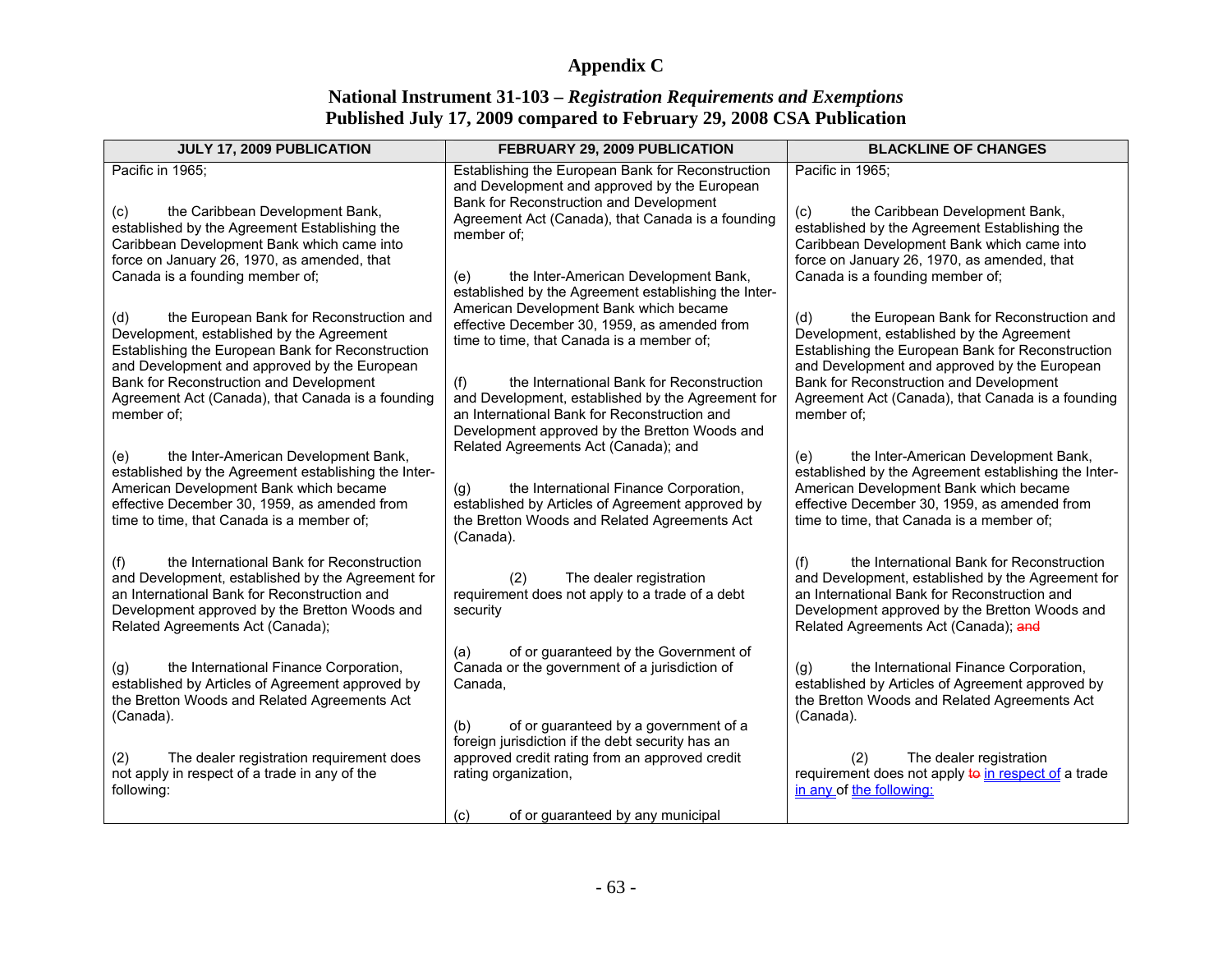| JULY 17, 2009 PUBLICATION                                                                                                                                                                                                                                        | FEBRUARY 29, 2009 PUBLICATION                                                                                                                                                                                         | <b>BLACKLINE OF CHANGES</b>                                                                                                                                                                                                                                                            |
|------------------------------------------------------------------------------------------------------------------------------------------------------------------------------------------------------------------------------------------------------------------|-----------------------------------------------------------------------------------------------------------------------------------------------------------------------------------------------------------------------|----------------------------------------------------------------------------------------------------------------------------------------------------------------------------------------------------------------------------------------------------------------------------------------|
| a debt security issued by or guaranteed by<br>(a)<br>the Government of Canada or the government of a<br>jurisdiction of Canada;                                                                                                                                  | corporation in Canada, or secured by or payable out<br>of rates or taxes levied under the law of a<br>jurisdiction of Canada on property in the jurisdiction<br>and to be collected by or through the municipality in | _a debt security <del>(a) of <u>issued</u> by</del> or<br>(a)<br>guaranteed by the Government of Canada or the<br>government of a jurisdiction of Canada <sub>7</sub> ;                                                                                                                |
| (b)<br>a debt security issued by or guaranteed by<br>a government of a foreign jurisdiction if the debt<br>security has an approved credit rating from an<br>approved credit rating organization;                                                                | which the property is situated,<br>(d)<br>of or guaranteed by a Canadian financial<br>institution or a Schedule III bank, other than debt                                                                             | (b)<br>ef a debt security issued by or guaranteed<br>by a government of a foreign jurisdiction if the debt<br>security has an approved credit rating from an<br>approved credit rating organization <sub>7</sub> ;                                                                     |
| a debt security issued by or guaranteed by<br>(c)<br>a municipal corporation in Canada;                                                                                                                                                                          | securities that are subordinate in right of payment to<br>deposits held by the issuer or guarantor of those<br>debt securities,                                                                                       | of a debt security issued by or guaranteed<br>(c)<br>by any a municipal corporation in Canada, or:                                                                                                                                                                                     |
| a debt security secured by or payable out<br>(d)<br>of rates or taxes levied under the law of a<br>jurisdiction of Canada on property in the jurisdiction<br>and collectible by or through the municipality in<br>which the property is situated;                | of the Comité de gestion de la taxe scolaire<br>(e)<br>de l'île de Montréal, or<br>(f)<br>of or guaranteed by a permitted<br>supranational agency if the debt securities are                                          | a debt security secured by or payable out<br><u>(d)</u><br>of rates or taxes levied under the law of a<br>jurisdiction of Canada on property in the jurisdiction<br>and to be collected collectible by or through the<br>municipality in which the property is situated <sub>7</sub> : |
| a debt security issued by or guaranteed by<br>(e)<br>a Canadian financial institution or a Schedule III<br>bank, other than debt securities that are subordinate<br>in right of payment to deposits held by the issuer or<br>guarantor of those debt securities; | payable in the currency of Canada or the United<br>States of America.                                                                                                                                                 | –of(e)<br>a debt security issued by or<br><del>(d)</del><br>guaranteed by a Canadian financial institution or a<br>Schedule III bank, other than debt securities that are<br>subordinate in right of payment to deposits held by<br>the issuer or guarantor of those debt securities,; |
| a debt security issued by the Comité de<br>(f)<br>gestion de la taxe scolaire de l'île de Montréal;                                                                                                                                                              |                                                                                                                                                                                                                       | - of(f) a debt security issued by the<br>Comité de gestion de la taxe scolaire de l'île de<br>Montréal <del>, or</del> ;                                                                                                                                                               |
| a debt security issued by or guaranteed by<br>(g)<br>a permitted supranational agency if the debt<br>securities are payable in the currency of Canada or<br>the United States of America.                                                                        |                                                                                                                                                                                                                       | - of(g) a debt security issued by or<br>(f)—<br>guaranteed by a permitted supranational agency if<br>the debt securities are payable in the currency of<br>Canada or the United States of America.                                                                                     |
| Paragraphs (2)(a), (c) and (d) do not apply<br>(3)<br>in Ontario.                                                                                                                                                                                                |                                                                                                                                                                                                                       | Paragraphs (2)(a), (c) and (d) do not apply<br>(3)<br>in Ontario.                                                                                                                                                                                                                      |
| [Note: In Ontario, exemptions from the dealer<br>registration requirement similar to those in                                                                                                                                                                    |                                                                                                                                                                                                                       | [Note: In Ontario, exemptions from the dealer                                                                                                                                                                                                                                          |
|                                                                                                                                                                                                                                                                  |                                                                                                                                                                                                                       |                                                                                                                                                                                                                                                                                        |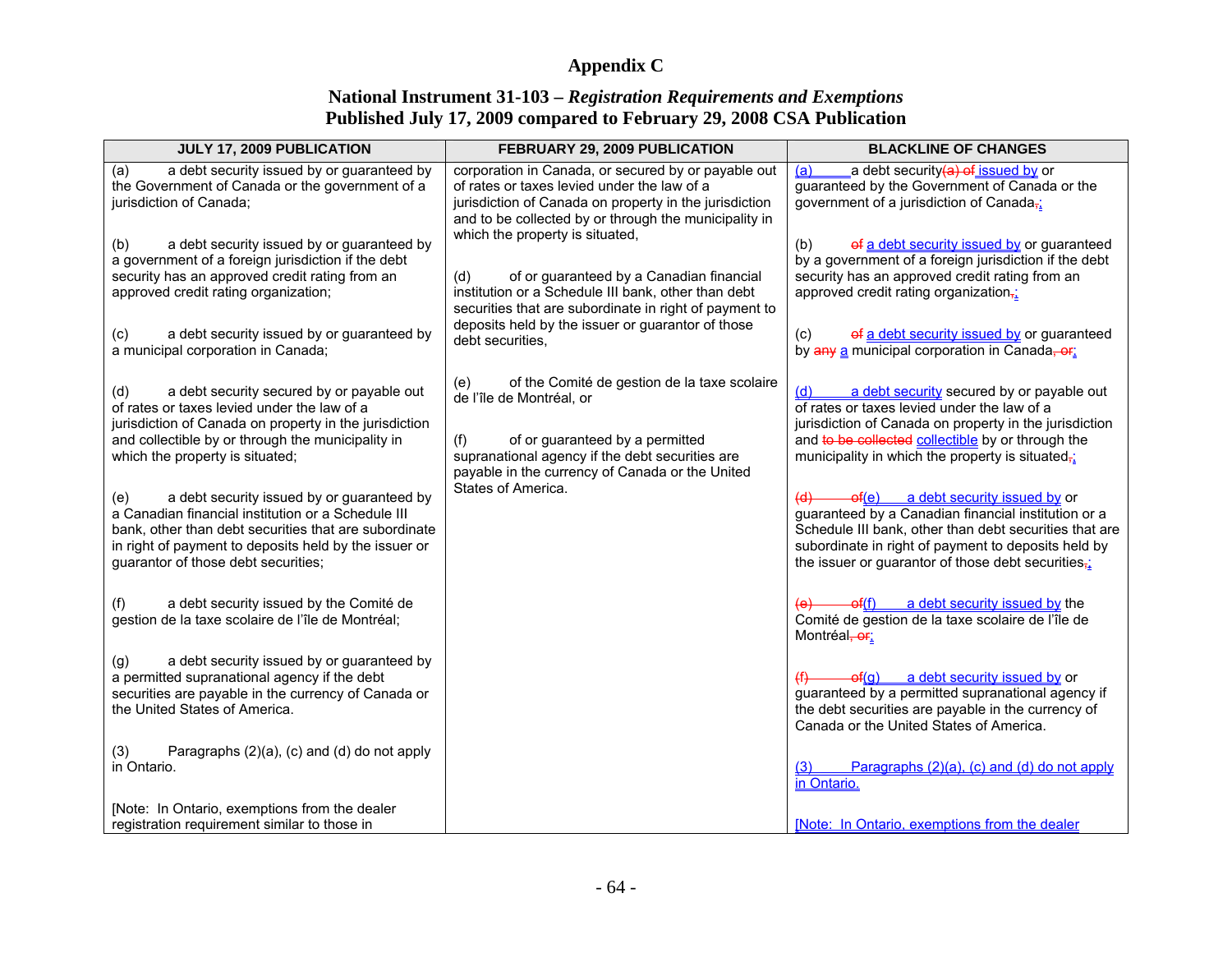| JULY 17, 2009 PUBLICATION                                                                                                                                          | FEBRUARY 29, 2009 PUBLICATION | <b>BLACKLINE OF CHANGES</b>                                                                                                                                                |
|--------------------------------------------------------------------------------------------------------------------------------------------------------------------|-------------------------------|----------------------------------------------------------------------------------------------------------------------------------------------------------------------------|
| paragraphs 8.21(a), (c) and (d) are provided under<br>paragraph 2 of subsection 35(1) of the Securities<br>Act (Ontario).]                                         |                               | registration requirement similar to those in<br>paragraphs 8.21(a), (c) and (d) are provided under<br>paragraph 2 of subsection 35(1) of the Securities<br>Act (Ontario).] |
| 8.22<br>Small security holder selling and purchase<br>arrangements                                                                                                 | $[3.645-106]$                 | N/A                                                                                                                                                                        |
| (1)<br>In this section                                                                                                                                             |                               |                                                                                                                                                                            |
| "exchange" means                                                                                                                                                   |                               |                                                                                                                                                                            |
| TSX Inc.,<br>(a)                                                                                                                                                   |                               |                                                                                                                                                                            |
| (b)<br>TSX Venture Exchange Inc., or                                                                                                                               |                               |                                                                                                                                                                            |
| an exchange that<br>(c)                                                                                                                                            |                               |                                                                                                                                                                            |
| has a policy that is substantially similar to<br>(i)<br>the policy of the TSX Inc., and                                                                            |                               |                                                                                                                                                                            |
| is designated by the securities regulatory<br>(ii)<br>authority for the purpose of this section;                                                                   |                               |                                                                                                                                                                            |
| "policy" means,                                                                                                                                                    |                               |                                                                                                                                                                            |
| in the case of TSX Inc., sections 638 and<br>(a)<br>639 [Odd lot selling and purchase arrangements] of<br>the TSX Company Manual, as amended from time<br>to time, |                               |                                                                                                                                                                            |
| in the case of the TSX Venture Exchange<br>(b)<br>Inc., Policy 5.7 Small Shareholder Selling and<br>Purchase Arrangements, as amended from time to<br>time, or     |                               |                                                                                                                                                                            |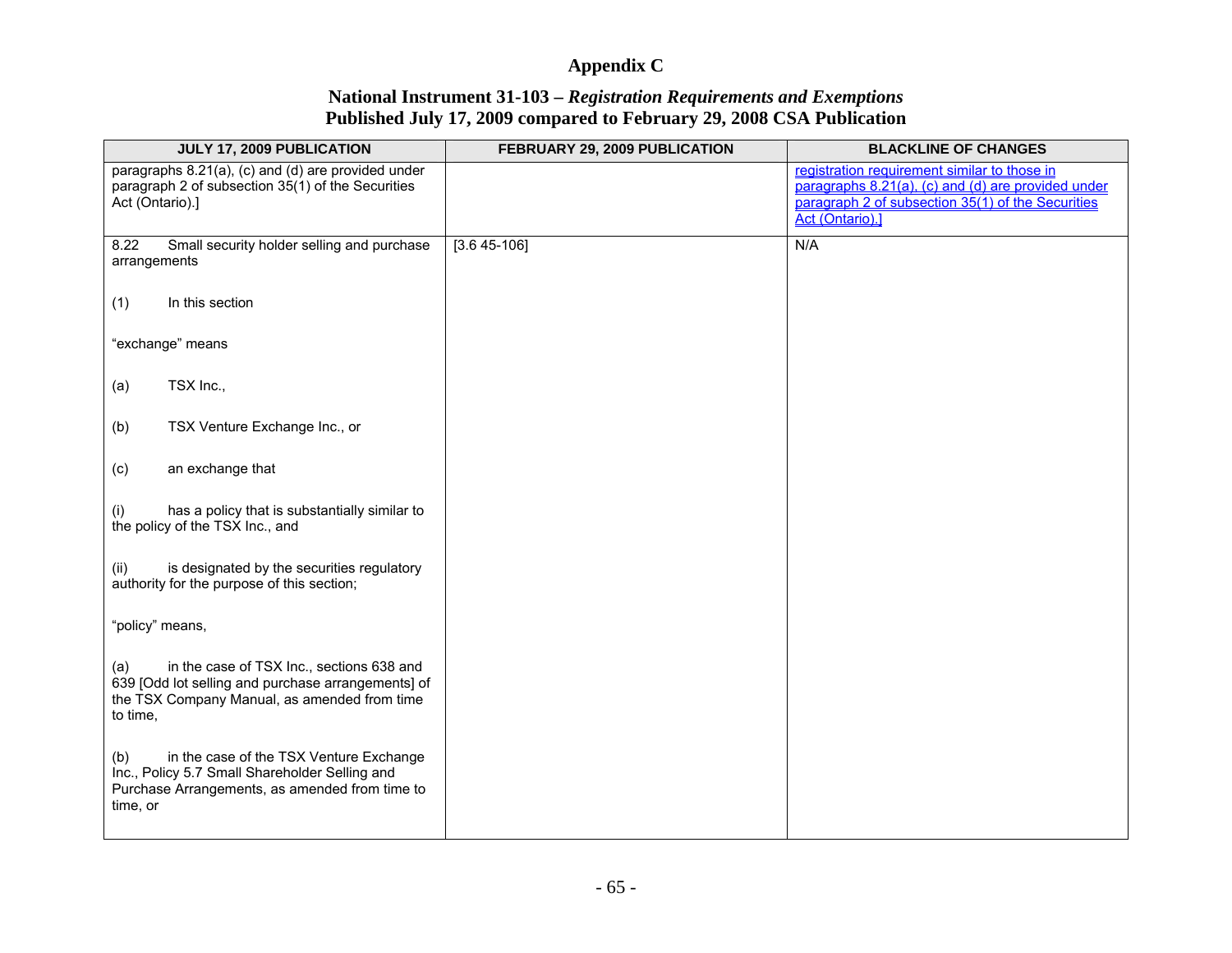| <b>JULY 17, 2009 PUBLICATION</b>                                                                                                                                                                                                                                                                        | <b>FEBRUARY 29, 2009 PUBLICATION</b> | <b>BLACKLINE OF CHANGES</b> |
|---------------------------------------------------------------------------------------------------------------------------------------------------------------------------------------------------------------------------------------------------------------------------------------------------------|--------------------------------------|-----------------------------|
| in the case of an exchange referred to in<br>(c)<br>paragraph (c) of the definition of "exchange", the<br>rule, policy or other similar instrument of the<br>exchange on small shareholder selling and<br>purchase arrangements.                                                                        |                                      |                             |
| (2)<br>The dealer registration requirement does<br>not apply in respect of a trade by an issuer or its<br>agent, in securities of the issuer that are listed on an<br>exchange, if all of the following apply:                                                                                          |                                      |                             |
| the trade is an act in furtherance of<br>(a)<br>participation by the holders of the securities in an<br>arrangement that is in accordance with the policy of<br>that exchange;                                                                                                                          |                                      |                             |
| the issuer and its agent do not provide<br>(b)<br>advice to a security holder about the security<br>holder's participation in the arrangement referred to<br>in paragraph (a), other than a description of the<br>arrangement's operation, procedures for<br>participation in the arrangement, or both; |                                      |                             |
| the trade is made in accordance with the<br>(c)<br>policy of that exchange, without resort to an<br>exemption from, or variation of, the significant<br>subject matter of the policy;                                                                                                                   |                                      |                             |
| at the time of the trade after giving effect to<br>(d)<br>a purchase under the arrangement, the market<br>value of the maximum number of securities that a<br>security holder is permitted to hold in order to be<br>eligible to participate in the arrangement is not more<br>than \$25 000.           |                                      |                             |
| For the purposes of subsection $(2)(c)$ , an<br>(3)<br>exemption from, or variation of, the maximum<br>number of securities that a security holder is                                                                                                                                                   |                                      |                             |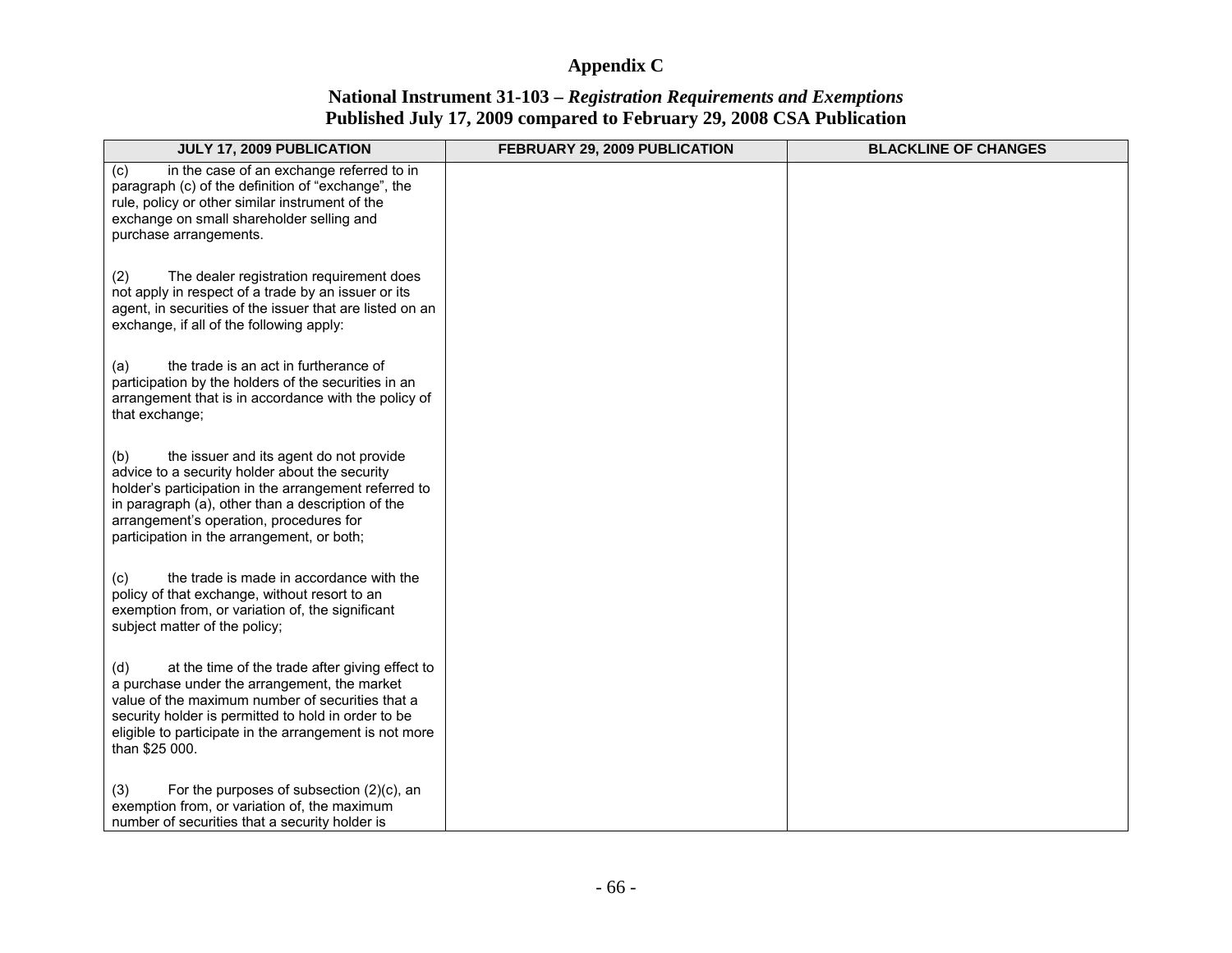| JULY 17, 2009 PUBLICATION                                                                                                                                                                                                  | <b>FEBRUARY 29, 2009 PUBLICATION</b>                                                                                                                                                        | <b>BLACKLINE OF CHANGES</b>                                                                                                                                                                                                        |
|----------------------------------------------------------------------------------------------------------------------------------------------------------------------------------------------------------------------------|---------------------------------------------------------------------------------------------------------------------------------------------------------------------------------------------|------------------------------------------------------------------------------------------------------------------------------------------------------------------------------------------------------------------------------------|
| permitted to hold under a policy in order to be<br>eligible to participate in the arrangement provided<br>for in the policy is not an exemption from, or<br>variation of, the significant subject matter of the<br>policy. |                                                                                                                                                                                             |                                                                                                                                                                                                                                    |
| Division 2<br>Exemptions from adviser<br>registration                                                                                                                                                                      |                                                                                                                                                                                             |                                                                                                                                                                                                                                    |
| Dealer without discretionary authority<br>8.23                                                                                                                                                                             | Exemption from adviser registration for dealers<br>without discretionary authority                                                                                                          | <b>Exemption from adviser registration for dealers 8.23</b><br>Dealer without discretionary authority                                                                                                                              |
| The adviser registration requirement does not apply<br>to a registered dealer, or a dealing representative<br>acting on behalf of the dealer, that provides advice<br>to a client if the advice is                         | 2.4<br>The adviser registration requirement does<br>not apply to a registered dealer that advises a client<br>in connection with a security in which the dealer is<br>permitted to trade if | -The adviser registration requirement does<br>2.4–<br>not apply to a registered dealer-that advises, or a<br>dealing representative acting on behalf of the<br>dealer, that provides advice to a client if the advice<br><u>is</u> |
| in connection with a trade in a security that<br>(a)<br>the dealer and the representative are permitted to<br>make under his, her or its registration,                                                                     | (a)<br>the advice is provided by a dealing<br>representative, and                                                                                                                           | in connection with a trade in a security in<br>(a)<br>which that the dealer is and the representative are<br>permitted to trade if make under his, her or its                                                                      |
| (b)<br>provided by the representative, and                                                                                                                                                                                 | the dealer does not manage the client's<br>(b)<br>investment portfolio through discretionary authority                                                                                      | registration.                                                                                                                                                                                                                      |
| not in respect of a managed account of the<br>(c)<br>client.                                                                                                                                                               | granted by the client.                                                                                                                                                                      | the advice is provided by a dealing the<br>(ab)<br>representative, and                                                                                                                                                             |
|                                                                                                                                                                                                                            |                                                                                                                                                                                             | not in respect of a managed account of the<br>(c)<br>client.                                                                                                                                                                       |
|                                                                                                                                                                                                                            |                                                                                                                                                                                             | the dealer does not manage the client's<br>(b)<br>investment portfolio through discretionary authority<br>granted by the client.                                                                                                   |
| 8.24<br>IIROC members with discretionary<br>authority                                                                                                                                                                      | Exemption from adviser registration for IDA<br>members with discretionary authority                                                                                                         | <b>Exemption from adviser registration for IDA8.24</b><br><b>IROC</b> members with discretionary<br>authority                                                                                                                      |
| The adviser registration requirement does not apply<br>to a registered dealer, or a dealing representative<br>acting on behalf of the dealer, that acts as an<br>adviser in respect of a client's managed account if       | 2.5<br>The adviser registration requirement does<br>not apply to an IDA member that manages a client's<br>investment portfolio through discretionary authority<br>granted by the client.    | -The adviser registration requirement does<br>2.5<br>not apply to an IDA member that manages a client's<br>investment portfolio through discretionary authority                                                                    |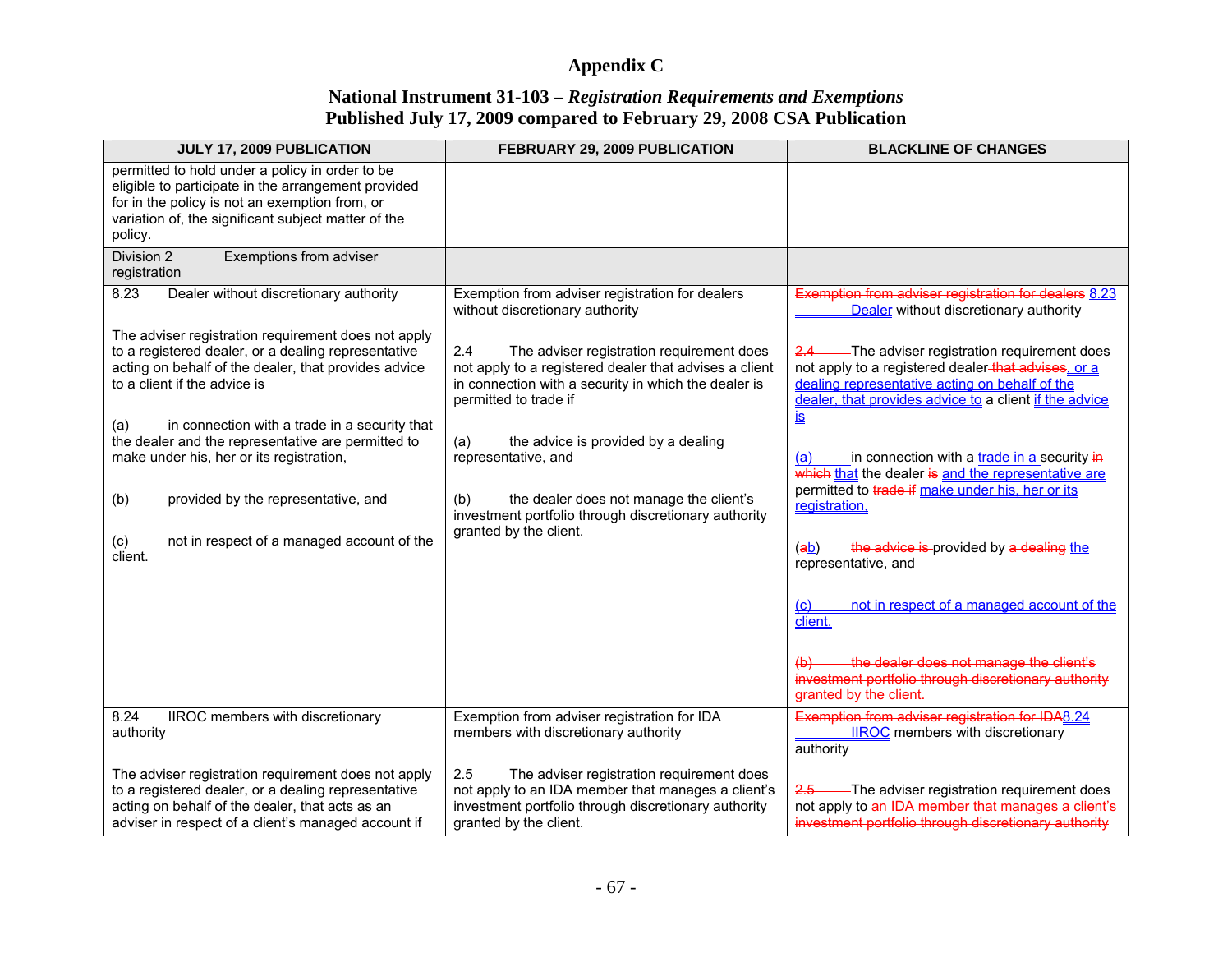| JULY 17, 2009 PUBLICATION                                                                                                                                                                                                                                         | <b>FEBRUARY 29, 2009 PUBLICATION</b>                                                                                                                                                                                                                                                                               | <b>BLACKLINE OF CHANGES</b>                                                                                                                                                                                                                                                                                                                    |
|-------------------------------------------------------------------------------------------------------------------------------------------------------------------------------------------------------------------------------------------------------------------|--------------------------------------------------------------------------------------------------------------------------------------------------------------------------------------------------------------------------------------------------------------------------------------------------------------------|------------------------------------------------------------------------------------------------------------------------------------------------------------------------------------------------------------------------------------------------------------------------------------------------------------------------------------------------|
| the registered dealer is a member of IIROC and the<br>advising activities are conducted in accordance with<br>the rules of IIROC.                                                                                                                                 |                                                                                                                                                                                                                                                                                                                    | granted by the client a registered dealer, or a<br>dealing representative acting on behalf of the<br>dealer, that acts as an adviser in respect of a<br>client's managed account if the registered dealer is<br>a member of IIROC and the advising activities are<br>conducted in accordance with the rules of IIROC.                          |
| 8.25<br>Advising generally                                                                                                                                                                                                                                        | Advising generally                                                                                                                                                                                                                                                                                                 | 8.25<br><b>Advising generally</b>                                                                                                                                                                                                                                                                                                              |
| (1)<br>For the purposes of subsections (3) and<br>(4), "financial or other interest" includes the<br>following:                                                                                                                                                   | 8.14<br>(1)<br>The adviser registration<br>requirement does not apply to a person or company<br>that engages in, or holds himself, herself or itself out<br>as engaging in, the business of advising others,                                                                                                       | $8.14$ (1)<br><b>Example 5 For the purposes of subsections</b><br>(3) and (4), "financial or other interest" includes the<br>following:                                                                                                                                                                                                        |
| ownership, beneficial or otherwise, in the<br>(a)<br>security or in another security issued by the same<br>issuer;                                                                                                                                                | either through direct advice or through publications<br>or other media, as to the investing in or the buying<br>or selling of securities, including classes of<br>securities and the securities of a class of issuers,<br>not purporting to be tailored to the needs of the                                        | ownership, beneficial or otherwise, in the<br>(a)<br>security or in another security issued by the same<br><u>issuer:</u>                                                                                                                                                                                                                      |
| an option in respect of the security or<br>(b)<br>another security issued by the same issuer;                                                                                                                                                                     | person or company receiving the advice.                                                                                                                                                                                                                                                                            | an option in respect of the security or<br>(b)<br>another security issued by the same issuer;                                                                                                                                                                                                                                                  |
| a commission or other compensation<br>(c)<br>received, or expected to be received, from any<br>person or company in connection with the trade in<br>the security;                                                                                                 | If a person or company that is<br>(2)<br>exempt from the adviser registration requirement by<br>reason of subsection (1) recommends buying,<br>selling or holding a specified security, a class of<br>securities or the securities of a class of issuers in<br>which any of the following has a financial or other | a commission or other compensation<br>$\left( c\right)$<br>received, or expected to be received, from any<br>person or company in connection with the trade in<br>the security;                                                                                                                                                                |
| a financial arrangement regarding the<br>(d)<br>security with any person or company;                                                                                                                                                                              | interest, the adviser must disclose the interest<br>concurrently with providing the advice:                                                                                                                                                                                                                        | a financial arrangement regarding the<br><u>(d)</u><br>security with any person or company;                                                                                                                                                                                                                                                    |
| a financial arrangement with any<br>(e)<br>underwriter or other person or company who has<br>any interest in the security.                                                                                                                                        | the adviser;<br>(a)<br>any partner, director or officer of the<br>(b)<br>adviser:                                                                                                                                                                                                                                  | a financial arrangement with any<br><u>(e)</u><br>underwriter or other person or company who has<br>any interest in the security.                                                                                                                                                                                                              |
| The adviser registration requirement does<br>(2)<br>not apply to a person or company that acts as an<br>adviser if the advice the person or company<br>provides does not purport to be tailored to the<br>needs of the person or company receiving the<br>advice. | any person or company that would be an<br>(c)<br>insider of the adviser if the adviser were a reporting<br>issuer.<br>(3)<br>For the purpose of subsection (2),                                                                                                                                                    | The adviser registration requirement does<br>(2)<br>not apply to a person or company that engages in,<br>or holds himself, herself or itself out as engaging in,<br>the business of advising others, either through direct<br>advice or through publications or other media, as to<br>the investing in or the buying or selling of securities, |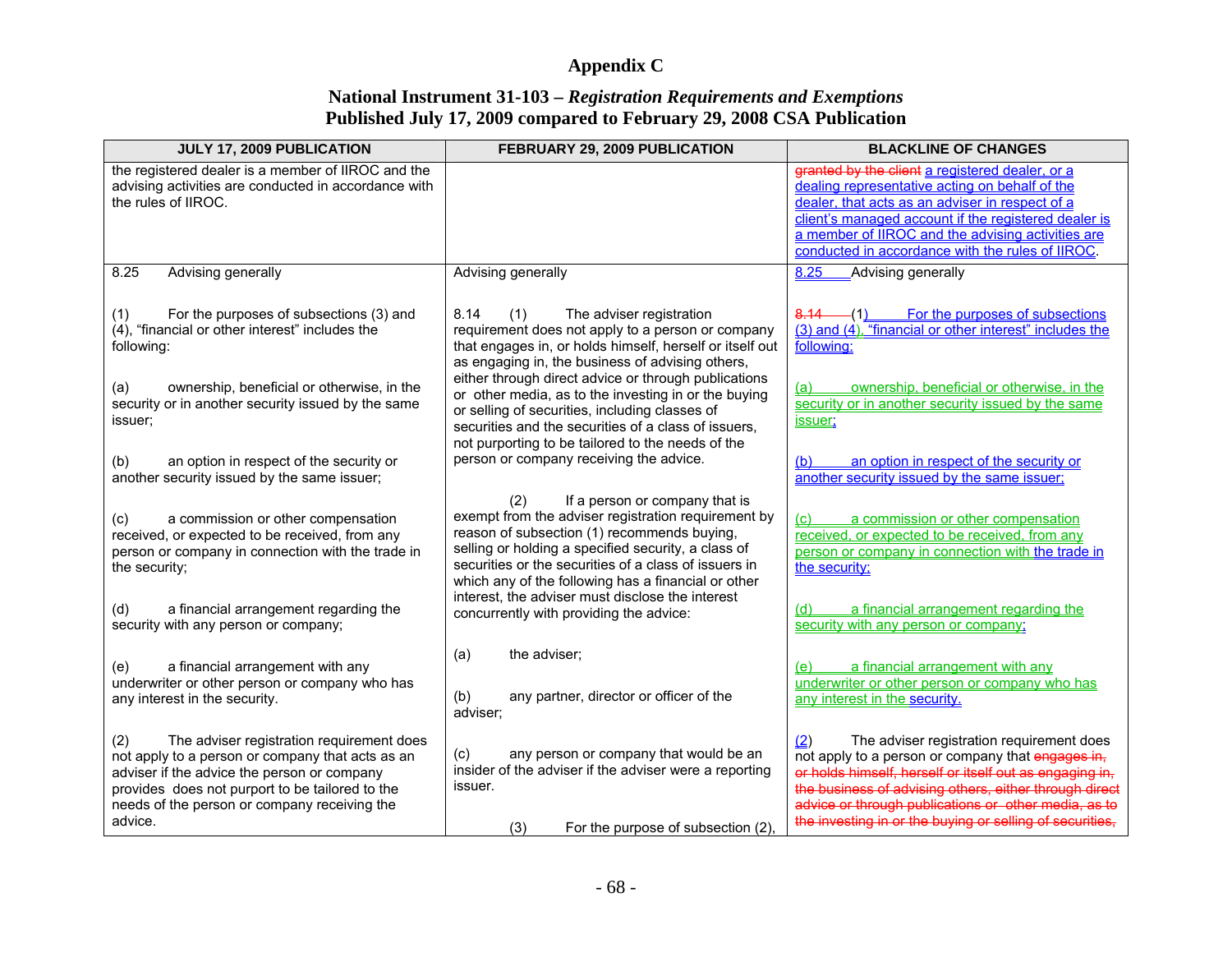| JULY 17, 2009 PUBLICATION                                                                                                                                                                                                                                                                                             | <b>FEBRUARY 29, 2009 PUBLICATION</b>                                                                                                                         | <b>BLACKLINE OF CHANGES</b>                                                                                                                                                                                                                                                             |
|-----------------------------------------------------------------------------------------------------------------------------------------------------------------------------------------------------------------------------------------------------------------------------------------------------------------------|--------------------------------------------------------------------------------------------------------------------------------------------------------------|-----------------------------------------------------------------------------------------------------------------------------------------------------------------------------------------------------------------------------------------------------------------------------------------|
| (3)<br>If a person or company that is exempt<br>under subsection (2) recommends buying, selling or<br>holding a specified security, a class of securities or<br>the securities of a class of issuers in which any of<br>the following has a financial or other interest, the                                          | "financial or other interest" includes<br>ownership, beneficial or otherwise, in the<br>(a)<br>security or in another security issued by the same<br>issuer, | including classes of securities and the securities of<br>a class of issuers, not purporting acts as an adviser<br>if the advice the person or company provides does<br>not purport to be tailored to the needs of the person<br>or company receiving the advice.                        |
| person or company must disclose the interest<br>concurrently with providing the advice:                                                                                                                                                                                                                               | an option in the security, including the<br>(b)<br>terms of the option,                                                                                      | (23)<br>If a person or company that is<br>exempt from the adviser registration requirement by<br>reason of under subsection $(42)$ recommends                                                                                                                                           |
| (a)<br>the person or company;                                                                                                                                                                                                                                                                                         | a commission or other compensation<br>(c)<br>received, or expected to be received, from any                                                                  | buying, selling or holding a specified security, a<br>class of securities or the securities of a class of<br>issuers in which any of the following has a financial                                                                                                                      |
| any partner, director or officer of the<br>(b)<br>person or company;                                                                                                                                                                                                                                                  | person or company in connection with a trade in the<br>security,                                                                                             | or other interest, the adviser person or company<br>must disclose the interest concurrently with<br>providing the advice:                                                                                                                                                               |
| any other person or company that would<br>(c)<br>be an insider of the first-mentioned person or<br>company if the first-mentioned person or company<br>were a reporting issuer.                                                                                                                                       | a financial arrangement regarding the<br>(d)<br>security with any person or company, and                                                                     | the adviser person or company;<br>(a)                                                                                                                                                                                                                                                   |
| If the financial or other interest of the<br>(4)<br>person or company includes an interest in an option<br>described in paragraph (b) of the definition of<br>"financial or other interest" in subsection (1), the<br>disclosure required by subsection (3) must include a<br>description of the terms of the option. | a financial arrangement with any<br>(e)<br>underwriter or other person or company who has<br>any interest in the securities.                                 | any partner, director or officer of the<br>(b)<br>adviser person or company;<br>any other person or company that would<br>(c)<br>be an insider of the adviser if the adviser first-<br>mentioned person or company if the first-mentioned<br>person or company were a reporting issuer. |
| (5)<br>This section does not apply in Ontario.                                                                                                                                                                                                                                                                        |                                                                                                                                                              | For the purpose of subsection (2).<br>"financial or other interest" includes                                                                                                                                                                                                            |
| [Note: In Ontario, measures similar to those in<br>section 7.24 are in section 34 of the Securities Act<br>(Ontario).]                                                                                                                                                                                                |                                                                                                                                                              | ownership, beneficial or otherwise, in the<br>$\left( a\right)$<br>security or in another security issued by the same<br>issuer.                                                                                                                                                        |
|                                                                                                                                                                                                                                                                                                                       |                                                                                                                                                              | an option in the security, including the<br>terms of the option.                                                                                                                                                                                                                        |
|                                                                                                                                                                                                                                                                                                                       |                                                                                                                                                              | a commission or other compensation<br><del>(c)</del><br>received, or expected to be received, from any                                                                                                                                                                                  |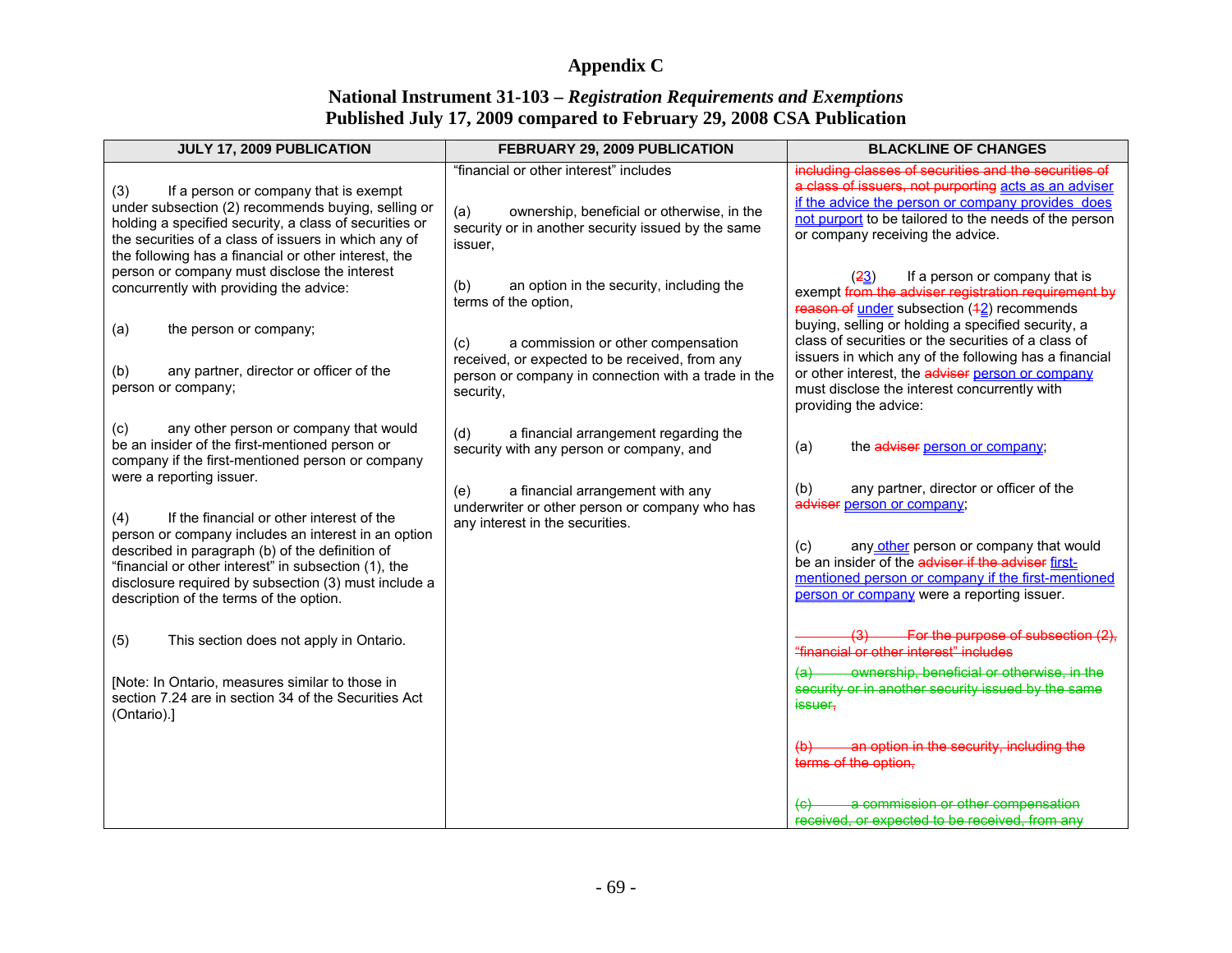| JULY 17, 2009 PUBLICATION                                                                                                                                                     | <b>FEBRUARY 29, 2009 PUBLICATION</b>                                                                                                                                                                                                                                       | <b>BLACKLINE OF CHANGES</b>                                                                                                                                                                                                                                                                                           |
|-------------------------------------------------------------------------------------------------------------------------------------------------------------------------------|----------------------------------------------------------------------------------------------------------------------------------------------------------------------------------------------------------------------------------------------------------------------------|-----------------------------------------------------------------------------------------------------------------------------------------------------------------------------------------------------------------------------------------------------------------------------------------------------------------------|
|                                                                                                                                                                               |                                                                                                                                                                                                                                                                            | person or company in connection with a trade in the<br>security,                                                                                                                                                                                                                                                      |
|                                                                                                                                                                               |                                                                                                                                                                                                                                                                            | a financial arrangement regarding the<br>$\overline{44}$<br>security with any person or company, and                                                                                                                                                                                                                  |
|                                                                                                                                                                               |                                                                                                                                                                                                                                                                            | a financial arrangement with any<br>underwriter or other person or company who has<br>any interest in the securities.                                                                                                                                                                                                 |
|                                                                                                                                                                               |                                                                                                                                                                                                                                                                            | If the financial or other interest of the<br>(4)<br>person or company includes an interest in an option<br>described in paragraph (b) of the definition of<br>"financial or other interest" in subsection (1), the<br>disclosure required by subsection (3) must include a<br>description of the terms of the option. |
|                                                                                                                                                                               |                                                                                                                                                                                                                                                                            | This section does not apply in Ontario.<br>(5)                                                                                                                                                                                                                                                                        |
|                                                                                                                                                                               |                                                                                                                                                                                                                                                                            | [Note: In Ontario, measures similar to those in<br>section 7.24 are in section 34 of the Securities Act<br>(Ontario).]                                                                                                                                                                                                |
| 8.26<br>International adviser                                                                                                                                                 | International adviser                                                                                                                                                                                                                                                      | 8.26<br>International adviser                                                                                                                                                                                                                                                                                         |
| Despite section 1.2, in Alberta, British<br>(1)<br>Columbia, New Brunswick and Saskatchewan, a<br>reference to "securities" in this section excludes<br>"exchange contracts". | 8.16<br>(1)<br>In this section<br>"international adviser" means an adviser that                                                                                                                                                                                            | Despite section 1.2, in Alberta, British<br>(1)<br>Columbia, New Brunswick and Saskatchewan, a<br>reference to "securities" in this section excludes<br>"exchange contracts"                                                                                                                                          |
| (2)<br>In this section                                                                                                                                                        | has its head office or principal place of<br>(a)<br>business in a foreign jurisdiction,                                                                                                                                                                                    | In this section<br>(2)                                                                                                                                                                                                                                                                                                |
| "aggregate consolidated gross revenue" does not<br>include the gross revenue of an affiliate of the<br>adviser if the affiliate is registered in a jurisdiction of<br>Canada; | (b)<br>is registered, or operates under an<br>exemption from registration, under the securities<br>legislation of the foreign jurisdiction in which its<br>head office or principal place of business is located<br>in a category of registration that permits it to carry | "aggregate consolidated gross revenue" does not<br>include the gross revenue of an affiliate of the<br>adviser if the affiliate is registered in a jurisdiction of<br>Canada;                                                                                                                                         |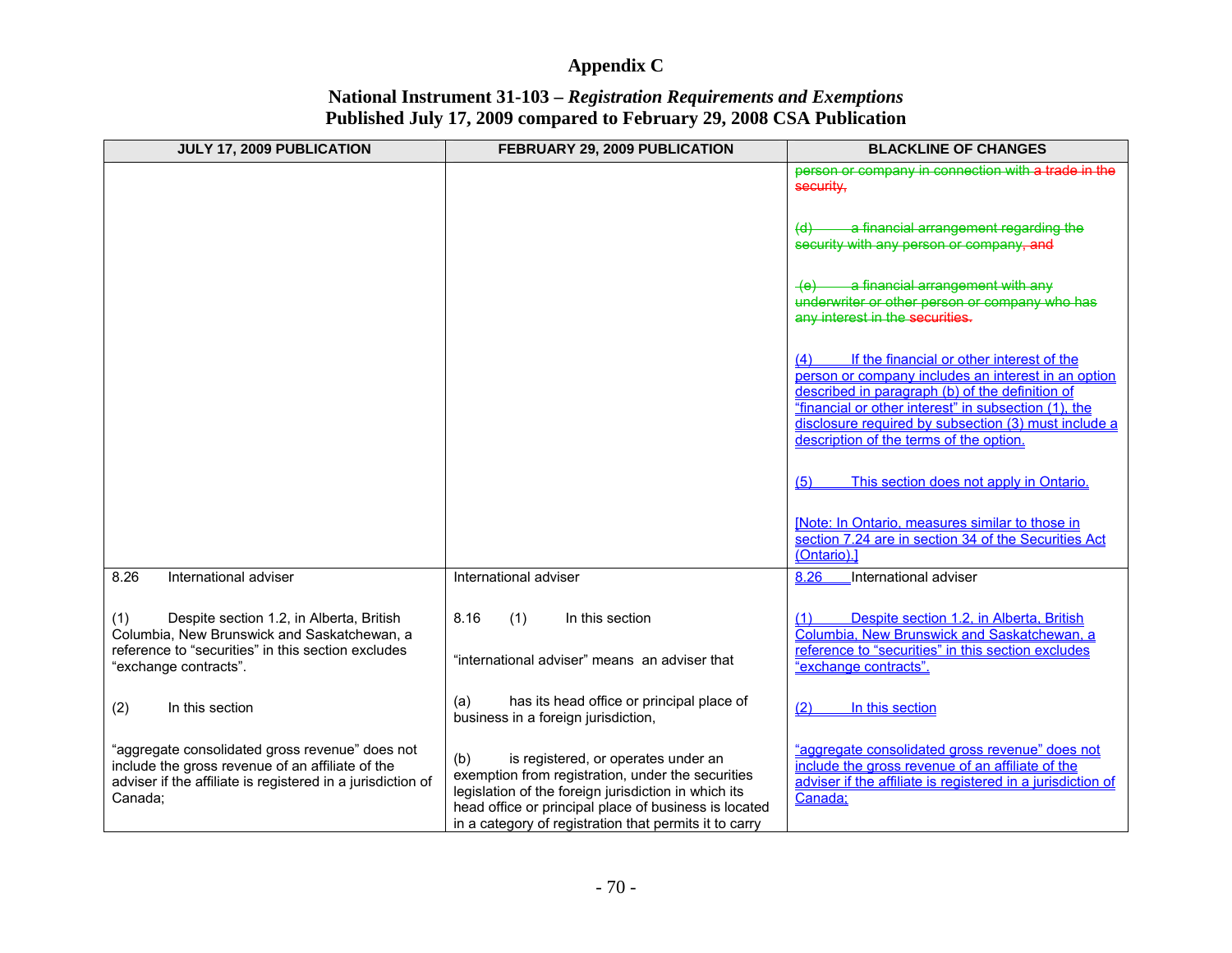| JULY 17, 2009 PUBLICATION                                                                                                                                                                                                                                                                      | <b>FEBRUARY 29, 2009 PUBLICATION</b>                                                                                                                         | <b>BLACKLINE OF CHANGES</b>                                                                                                                                                                                                                                                             |
|------------------------------------------------------------------------------------------------------------------------------------------------------------------------------------------------------------------------------------------------------------------------------------------------|--------------------------------------------------------------------------------------------------------------------------------------------------------------|-----------------------------------------------------------------------------------------------------------------------------------------------------------------------------------------------------------------------------------------------------------------------------------------|
| "foreign security" means                                                                                                                                                                                                                                                                       | on the activities in that jurisdiction that a registered<br>adviser is permitted to carry on in the local                                                    | "foreign security" means                                                                                                                                                                                                                                                                |
| a security issued by an issuer<br>(a)<br>incorporated, formed or created under the laws of a<br>foreign jurisdiction, and                                                                                                                                                                      | jurisdiction, and<br>engages in the business of an adviser in<br>(c)<br>the foreign jurisdiction in which its head office or                                 | a security issued by an issuer<br>(a)<br>incorporated, formed or created under the laws of a<br>foreign jurisdiction, and                                                                                                                                                               |
| a security issued by a government of a<br>(b)<br>foreign jurisdiction;                                                                                                                                                                                                                         | principal place of business is located.                                                                                                                      | a security issued by a government of a<br>(b)<br>foreign jurisdiction;                                                                                                                                                                                                                  |
| "permitted client" has the meaning given to the term<br>in section 1.1 [definitions] except that it excludes a<br>person or company registered under the securities<br>legislation of a jurisdiction of Canada as an adviser                                                                   | The adviser registration<br>(2)<br>requirement does not apply to an international<br>adviser that is acting as an adviser for a permitted<br>client if       | "permitted client" has the meaning given to the term<br>in section 1.1 [definitions] except that it excludes a<br>person or company registered under the securities<br>legislation of a jurisdiction of Canada as an adviser                                                            |
| or dealer.<br>The adviser registration requirement does<br>(3)                                                                                                                                                                                                                                 | it delivers to the securities regulatory<br>(a)<br>authority, before relying on this subsection, an<br>executed Form 31-103F2 Submission to Jurisdiction     | or dealer.<br>The adviser registration requirement does<br>(3)                                                                                                                                                                                                                          |
| not apply to a person or company in respect of its<br>acting as an adviser to a permitted client if the<br>adviser does not advise in Canada on securities of<br>Canadian issuers, unless providing that advice is                                                                             | and Appointment of Agent for Service,<br>it notifies the client, before advising the<br>(b)<br>client,                                                       | not apply to a person or company in respect of its<br>acting as an adviser to a permitted client if the<br>adviser does not advise in Canada on securities of<br>Canadian issuers, unless providing that advice is                                                                      |
| incidental to its providing advice on a foreign<br>security.                                                                                                                                                                                                                                   | (i)<br>that it is not registered in Canada,                                                                                                                  | incidental to its providing advice on a foreign<br>security.                                                                                                                                                                                                                            |
| The exemption under subsection (3) is not<br>(4)<br>available unless all of the following apply:                                                                                                                                                                                               | of the international adviser's jurisdiction of<br>(ii)<br>residence,                                                                                         | $8.16 -$<br>In this section<br>$+4+$<br>"international adviser" means an adviser that                                                                                                                                                                                                   |
| the adviser's head office or principal place<br>(a)<br>of business is in a foreign jurisdiction;                                                                                                                                                                                               | of the name and address of the agent for<br>(iii)<br>service of process of the international adviser in the<br>local jurisdiction, and                       | (4)<br>The exemption under subsection (3) is not<br>available unless all of the following apply:<br>has its the adviser's head office or principal<br>(a)                                                                                                                               |
| (b)<br>the adviser is registered, or operates under<br>an exemption from registration, under the securities                                                                                                                                                                                    | that there may be difficulty enforcing legal<br>(iv)                                                                                                         | place of business is in a foreign jurisdiction $\frac{1}{2}$                                                                                                                                                                                                                            |
| legislation of the foreign jurisdiction in which its<br>head office or principal place of business is located,<br>in a category of registration that permits it to carry<br>on the activities in that jurisdiction that registration<br>as an adviser would permit it to carry on in the local | rights against the international adviser because it is<br>resident outside Canada and all or substantially all<br>of its assets are situated outside Canada, | (b)<br>the adviser is registered, or operates under<br>an exemption from registration, under the securities<br>legislation of the foreign jurisdiction in which its<br>head office or principal place of business is located.<br>in a category of registration that permits it to carry |
| jurisdiction;                                                                                                                                                                                                                                                                                  | (c)<br>it does not advise clients in Canada with                                                                                                             | on the activities in that jurisdiction that a registered                                                                                                                                                                                                                                |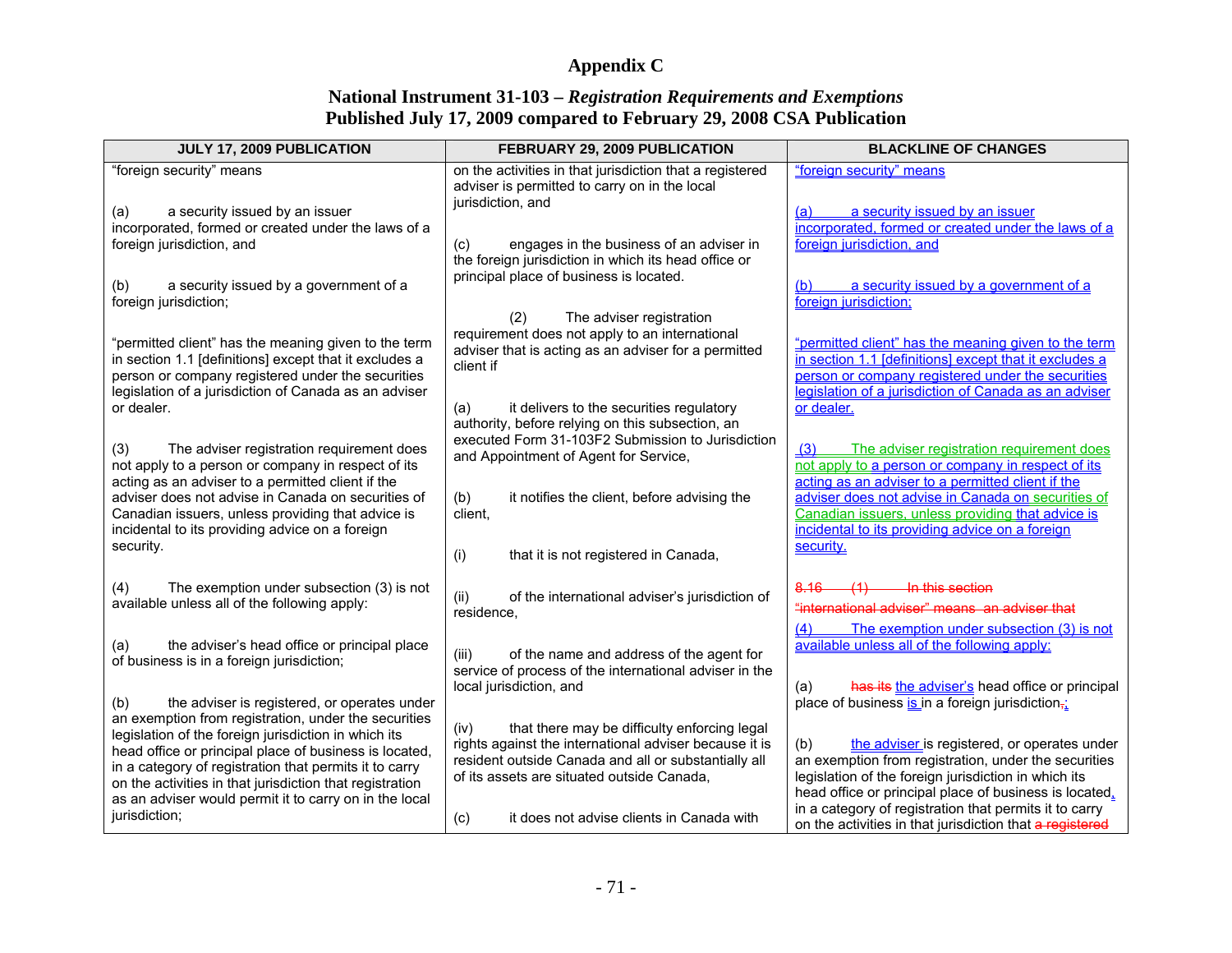| JULY 17, 2009 PUBLICATION                                                                                                                                                                                                                                                                                                               | FEBRUARY 29, 2009 PUBLICATION                                                                                                                                                                                                                                                                                                                                | <b>BLACKLINE OF CHANGES</b>                                                                                                                                                                                                                                                                                                             |
|-----------------------------------------------------------------------------------------------------------------------------------------------------------------------------------------------------------------------------------------------------------------------------------------------------------------------------------------|--------------------------------------------------------------------------------------------------------------------------------------------------------------------------------------------------------------------------------------------------------------------------------------------------------------------------------------------------------------|-----------------------------------------------------------------------------------------------------------------------------------------------------------------------------------------------------------------------------------------------------------------------------------------------------------------------------------------|
| the adviser engages in the business of an<br>(c)<br>adviser in the foreign jurisdiction in which its head<br>office or principal place of business is located;                                                                                                                                                                          | respect to securities of Canadian issuers, unless<br>providing advice on securities of a Canadian issuer<br>is incidental to providing advice on securities of a<br>foreign issuer, and                                                                                                                                                                      | registration as an adviser is permitted would permit<br>$\frac{it}{dt}$ to carry on in the local jurisdiction, and:<br>(c)<br>the adviser engages in the business of an<br>adviser in the foreign jurisdiction in which its head                                                                                                        |
| during its most recently completed financial<br>(d)<br>year, not more than 10% of the aggregate<br>consolidated gross revenue of the adviser, its<br>affiliates and its affiliated partnerships was derived<br>from the portfolio management activities of the<br>adviser, its affiliates and its affiliated partnerships in<br>Canada: | (d)<br>during its most recent fiscal year, not more<br>than ten per cent of the aggregate consolidated<br>gross revenue of the international adviser, its<br>affiliates and its affiliated partnerships is derived<br>from the portfolio management activities of the<br>international adviser, its affiliates and its affiliated<br>partnerships in Canada. | office or principal place of business is located-;<br>The adviser registration<br>requirement does not apply to an international<br>adviser that is acting as an adviser for a permitted<br>client if                                                                                                                                   |
| before advising a client, the adviser notifies<br>(e)<br>the client of all of the following:                                                                                                                                                                                                                                            |                                                                                                                                                                                                                                                                                                                                                              | it delivers to the securities regulatory<br>authority, before relying on this subsection, an<br>executed Form 31-103F2 Submission to Jurisdiction<br>and Appointment of Agent for Service,                                                                                                                                              |
| (i)<br>the adviser is not registered in Canada;                                                                                                                                                                                                                                                                                         |                                                                                                                                                                                                                                                                                                                                                              |                                                                                                                                                                                                                                                                                                                                         |
| the jurisdiction of residence of the adviser;<br>(ii)<br>the name and address of the adviser's<br>(iii)<br>agent for service of process in the local jurisdiction;                                                                                                                                                                      |                                                                                                                                                                                                                                                                                                                                                              | during its most recently completed financial<br>(d)<br>year, not more than 10% of the aggregate<br>consolidated gross revenue of the adviser, its<br>affiliates and its affiliated partnerships was derived<br>from the portfolio management activities of the<br>adviser, its affiliates and its affiliated partnerships in<br>Canada: |
| that there may be difficulty enforcing legal<br>(iv)<br>rights against the adviser because it is resident<br>outside Canada and all or substantially all of its<br>assets may be situated outside of Canada;                                                                                                                            |                                                                                                                                                                                                                                                                                                                                                              | before advising a client, the<br>—it (e).<br>$\leftrightarrow$<br>adviser notifies the client, before advising of all of<br>the client, following:                                                                                                                                                                                      |
| the adviser has submitted to the securities<br>(f)<br>regulatory authority a completed Form 31-103F2<br>Submission to Jurisdiction and Appointment of                                                                                                                                                                                   |                                                                                                                                                                                                                                                                                                                                                              | that it the adviser is not registered in<br>(i)<br>Canada <sub><math>\pm</math></sub>                                                                                                                                                                                                                                                   |
| Agent for Service.<br>(5)<br>A person or company relying on subsection                                                                                                                                                                                                                                                                  |                                                                                                                                                                                                                                                                                                                                                              | of the international adviser's jurisdiction of<br>(ii)<br>residence, of the adviser;                                                                                                                                                                                                                                                    |
| (3) must notify the regulator 12 months after it first<br>submits a Form 31-103F2 under paragraph (4)(f),<br>and each year thereafter, if it continues to rely on                                                                                                                                                                       |                                                                                                                                                                                                                                                                                                                                                              | of the name and address of the adviser's<br>(iii)<br>agent for service of process of the international                                                                                                                                                                                                                                  |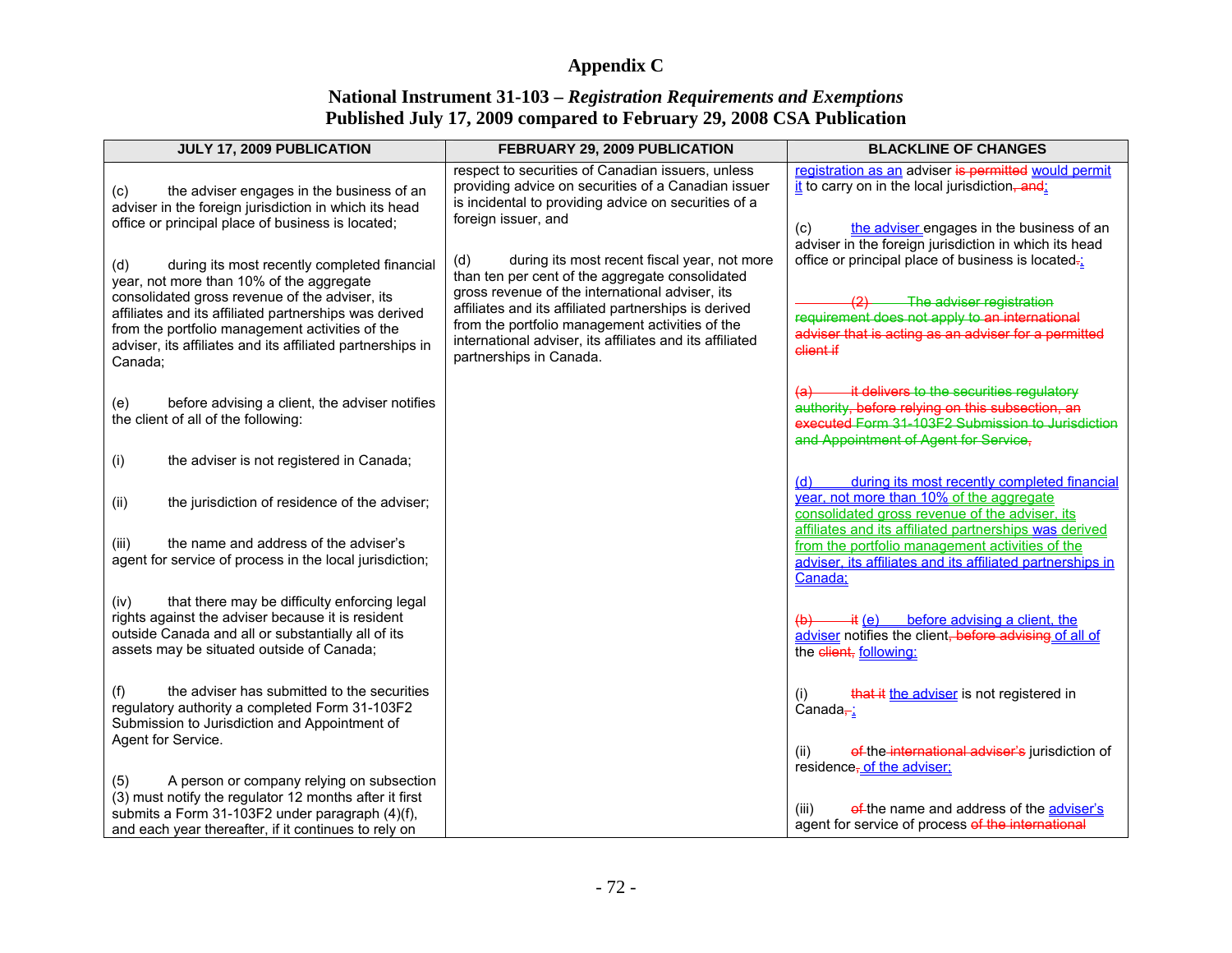| JULY 17, 2009 PUBLICATION                                                                                                                                                                                                                                    | <b>FEBRUARY 29, 2009 PUBLICATION</b> | <b>BLACKLINE OF CHANGES</b>                                                                                                                                                                                                                                                                                                                           |
|--------------------------------------------------------------------------------------------------------------------------------------------------------------------------------------------------------------------------------------------------------------|--------------------------------------|-------------------------------------------------------------------------------------------------------------------------------------------------------------------------------------------------------------------------------------------------------------------------------------------------------------------------------------------------------|
| subsection (3).                                                                                                                                                                                                                                              |                                      | adviser-in the local jurisdiction, and;                                                                                                                                                                                                                                                                                                               |
| (6)<br>In Ontario, subsection (5) does not apply to<br>a person or company that complies with the filing<br>and fee payment requirements applicable to an<br>unregistered exempt international firm under Ontario<br>Securities Commission Rule 13-502 Fees. |                                      | (iv)<br>that there may be difficulty enforcing legal<br>rights against the international adviser because it is<br>resident outside Canada and all or substantially all<br>of its assets are situated outside Canada, may be<br>situated outside of Canada;                                                                                            |
|                                                                                                                                                                                                                                                              |                                      | the adviser has submitted to the securities<br>(f)<br>regulatory authority a completed Form 31-103F2<br>Submission to Jurisdiction and Appointment of<br><b>Agent for Service.</b>                                                                                                                                                                    |
|                                                                                                                                                                                                                                                              |                                      | it does not advise clients in Canada with<br>respect to securities of Canadian issuers, unless<br>providing advice on securities of a Canadian issuer<br>is incidental to providing advice on securities of a<br>foreign issuer, and                                                                                                                  |
|                                                                                                                                                                                                                                                              |                                      | during its most recent fiscal year, not more<br>than ten per cent of the aggregate consolidated<br>gross revenue of the international adviser, its<br>affiliates and its affiliated partnerships is derived<br>from the portfolio management activities of the<br>international adviser, its affiliates and its affiliated<br>partnerships in Canada. |
|                                                                                                                                                                                                                                                              |                                      | A person or company relying on subsection<br>(5)<br>(3) must notify the regulator 12 months after it first<br>submits a Form 31-103F2 under paragraph (4)(f).<br>and each year thereafter, if it continues to rely on<br>subsection (3).                                                                                                              |
|                                                                                                                                                                                                                                                              |                                      | In Ontario, subsection (5) does not apply to<br>(6)<br>a person or company that complies with the filing<br>and fee payment requirements applicable to an<br>unregistered exempt international firm under Ontario<br>Securities Commission Rule 13-502 Fees.                                                                                          |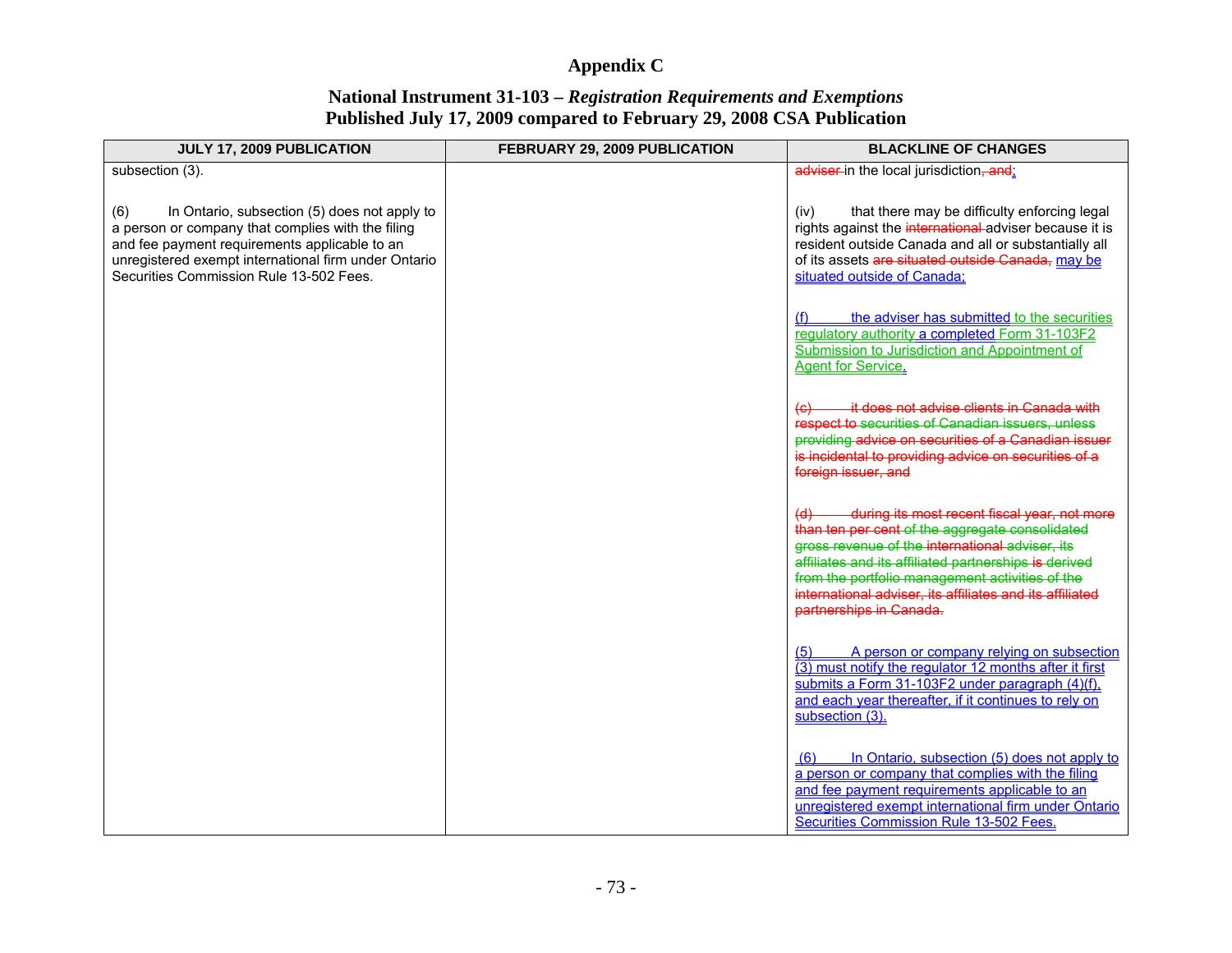| JULY 17, 2009 PUBLICATION                                                                                                    | <b>FEBRUARY 29, 2009 PUBLICATION</b>                                                                        | <b>BLACKLINE OF CHANGES</b>                                                                                                               |
|------------------------------------------------------------------------------------------------------------------------------|-------------------------------------------------------------------------------------------------------------|-------------------------------------------------------------------------------------------------------------------------------------------|
| Division 3<br>Exemptions from investment fund                                                                                |                                                                                                             | <b>Division 3</b><br><b>Exemptions from investment fund</b>                                                                               |
| manager registration                                                                                                         |                                                                                                             | manager registration                                                                                                                      |
| 8.27<br>Private investment club                                                                                              | Private investment club - investment fund manager<br>exemption                                              | Private investment club-investment fund<br>8.27<br>manager exemption                                                                      |
| The investment fund manager registration<br>requirement does not apply to a person or company                                | 8.7<br>The investment fund manager registration                                                             |                                                                                                                                           |
| in respect of its acting as an investment fund<br>manager for an investment fund if all of the following                     | requirement does not apply to a person or company<br>that directs the business, operations or affairs of an | requirement does not apply to a person or company<br>that directs the business, operations or affairs of in                               |
| apply:                                                                                                                       | investment fund if the investment fund                                                                      | respect of its acting as an investment fund manager<br>for an investment fund if all of the investment fund                               |
| the fund has no more than 50 beneficial<br>(a)<br>security holders;                                                          | has no more than 50 beneficial security<br>(a)<br>holders.                                                  | following apply:                                                                                                                          |
| the fund does not seek and has never                                                                                         |                                                                                                             | the fund has no more than 50 beneficial<br>(a)<br>security holders <sub>7</sub> :                                                         |
| (b)<br>sought to borrow money from the public;                                                                               | does not seek and has never sought to<br>(b)<br>borrow money from the public,                               | the fund does not seek and has never<br>(b)                                                                                               |
| the fund does not distribute and has never<br>(c)                                                                            | does not and has never distributed its<br>(c)                                                               | sought to borrow money from the public <sub><math>\frac{1}{2}</math></sub>                                                                |
| distributed its securities to the public;                                                                                    | securities to the public,                                                                                   | the fund does not distribute and has never<br>(c)<br>distributed its securities to the public <sub><math>\overline{5}</math></sub> :      |
| (d)<br>the fund does not pay or give any<br>remuneration for investment management or                                        | does not pay or give any remuneration for<br>(d)<br>investment advice or in respect of trades in            |                                                                                                                                           |
| administration advice in respect of trades in<br>securities, except normal brokerage fees;                                   | securities, except normal brokerage fees, and                                                               | the fund does not pay or give any<br>(d)<br>remuneration for investment management or<br>administration advice or in respect of trades in |
| the fund, for the purpose of financing its<br>(e)                                                                            | for the purpose of financing the operations<br>(e)<br>of the investment fund, requires holders to make      | securities, except normal brokerage fees, and:                                                                                            |
| operations, requires security holders to make<br>contributions in proportion to the value of the<br>securities held by them. | contributions in proportion to the value of the<br>securities held by them.                                 | the fund, for the purpose of financing the<br>(e)<br>its operations of the investment fund, requires                                      |
|                                                                                                                              |                                                                                                             | security holders to make contributions in proportion<br>to the value of the securities held by them.                                      |
| Capital accumulation plan exemption<br>8.28                                                                                  | <b>New Provision</b>                                                                                        | 8.28<br>Capital accumulation plan exemption                                                                                               |
| In this section, "capital accumulation plan"<br>(1)                                                                          |                                                                                                             | In this section, "capital accumulation plan"<br>(1)                                                                                       |
| means a tax assisted investment or savings plan,<br>including a defined contribution registered pension                      |                                                                                                             | means a tax assisted investment or savings plan,<br>including a defined contribution registered pension                                   |
| plan, a group registered retirement savings plan, a                                                                          |                                                                                                             | plan, a group registered retirement savings plan, a                                                                                       |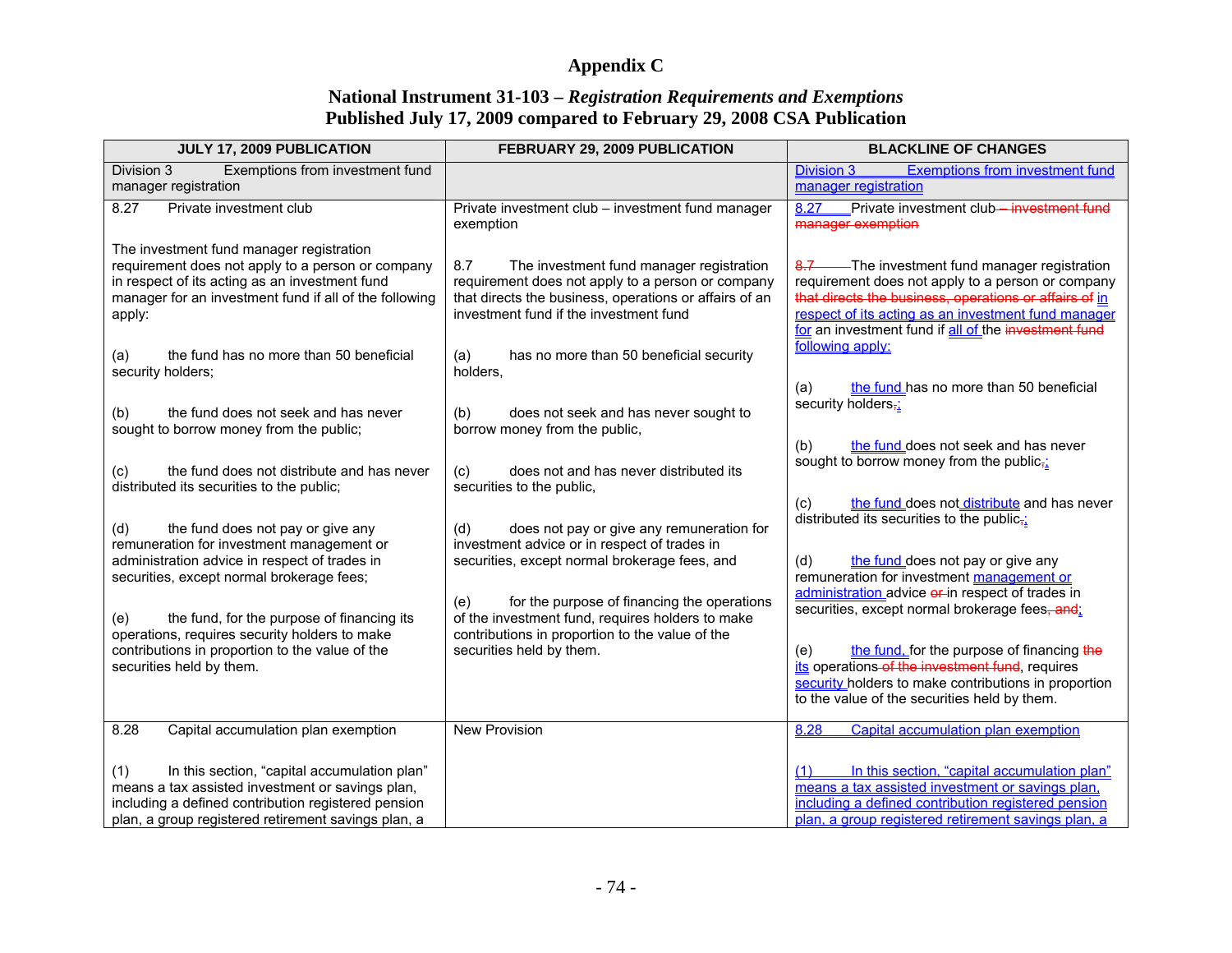| JULY 17, 2009 PUBLICATION                                                                                                                                                                                                                                                                                                                                       | FEBRUARY 29, 2009 PUBLICATION                                                                                                                                                                                                                                                                                             | <b>BLACKLINE OF CHANGES</b>                                                                                                                                                                                                                                                                                                                                     |
|-----------------------------------------------------------------------------------------------------------------------------------------------------------------------------------------------------------------------------------------------------------------------------------------------------------------------------------------------------------------|---------------------------------------------------------------------------------------------------------------------------------------------------------------------------------------------------------------------------------------------------------------------------------------------------------------------------|-----------------------------------------------------------------------------------------------------------------------------------------------------------------------------------------------------------------------------------------------------------------------------------------------------------------------------------------------------------------|
| group registered education savings plan, or a<br>deferred profit-sharing plan, established by a plan<br>sponsor that permits a member to make investment<br>decisions among two or more investment options<br>offered within the plan, and in Quebec and<br>Manitoba, includes a simplified pension plan.                                                       |                                                                                                                                                                                                                                                                                                                           | group registered education savings plan, or a<br>deferred profit-sharing plan, established by a plan<br>sponsor that permits a member to make investment<br>decisions among two or more investment options<br>offered within the plan, and in Quebec and<br>Manitoba, includes a simplified pension plan.                                                       |
| (2)<br>The investment fund manager registration<br>requirement does not apply to a person or company<br>that acts as an investment fund manager for an<br>investment fund if the person or company is only<br>required to be registered as an investment fund<br>manager because the investment fund is an<br>investment option in a capital accumulation plan. |                                                                                                                                                                                                                                                                                                                           | The investment fund manager registration<br>(2)<br>requirement does not apply to a person or company<br>that acts as an investment fund manager for an<br>investment fund if the person or company is only<br>required to be registered as an investment fund<br>manager because the investment fund is an<br>investment option in a capital accumulation plan. |
| Private investment fund - loan and trust<br>8.29<br>pools                                                                                                                                                                                                                                                                                                       | Private investment fund - loan and trust pools                                                                                                                                                                                                                                                                            | Private investment fund - loan and trust<br>8.29<br>pools                                                                                                                                                                                                                                                                                                       |
| The investment fund manager registration<br>(1)<br>requirement does not apply to a trust company or<br>trust corporation that administers an investment<br>fund if all of the following apply:<br>(a)<br>the trust company or trust corporation is                                                                                                              | 8.6<br>The dealer registration<br>(1)<br>requirement does not apply in respect of a trade in a<br>security of an investment fund if the investment fund<br>is administered by a trust company or trust<br>(a)<br>corporation that is registered or authorized by an<br>enactment of Canada or a jurisdiction of Canada to | $8.6 -$<br>The dealer investment fund<br>-(1)<br>manager registration requirement does not apply in<br>respect of a trade in a security of to a trust company<br>or trust corporation that administers an investment<br>fund if all of the investment fund following apply:                                                                                     |
| registered or authorized by an enactment of Canada<br>or a jurisdiction of Canada to carry on business in<br>Canada or a jurisdiction of Canada;<br>the fund has no promoter or investment<br>(b)                                                                                                                                                               | carry on business in Canada or a jurisdiction of<br>Canada,<br>(b)<br>has no promoter or manager other than the<br>trust company or trust corporation referred to in                                                                                                                                                      | (a)<br>is administered by athe trust company or<br>trust corporation-that is registered or authorized by<br>an enactment of Canada or a jurisdiction of Canada<br>to carry on business in Canada or a jurisdiction of<br>Canada <sub>7</sub>                                                                                                                    |
| fund manager other than the trust company or trust<br>corporation;<br>the fund commingles the money of different<br>(c)<br>estates and trusts for the purpose of facilitating                                                                                                                                                                                   | paragraph (a), and<br>co-mingles the money of different estates<br>(c)<br>and trusts for the purpose of facilitating investment.                                                                                                                                                                                          | the fund has no promoter or investment<br>(b)<br>fund manager other than the trust company or trust<br>corporation-referred to in paragraph (a), and;                                                                                                                                                                                                           |
| investment.<br>The exemption in subsection (1) is not<br>(2)<br>available to a trust company or trust corporation                                                                                                                                                                                                                                               | (2)<br>Despite subsection (1), a trust<br>company or trust corporation registered under the<br>laws of Prince Edward Island that is not registered<br>under the Trust and Loan Companies Act (Canada)                                                                                                                     | co-mingles the fund commingles the<br>(c)<br>money of different estates and trusts for the purpose<br>of facilitating investment.                                                                                                                                                                                                                               |
| registered under the laws of Prince Edward Island                                                                                                                                                                                                                                                                                                               | or under comparable legislation in another                                                                                                                                                                                                                                                                                | (2) Despite The exemption in subsection                                                                                                                                                                                                                                                                                                                         |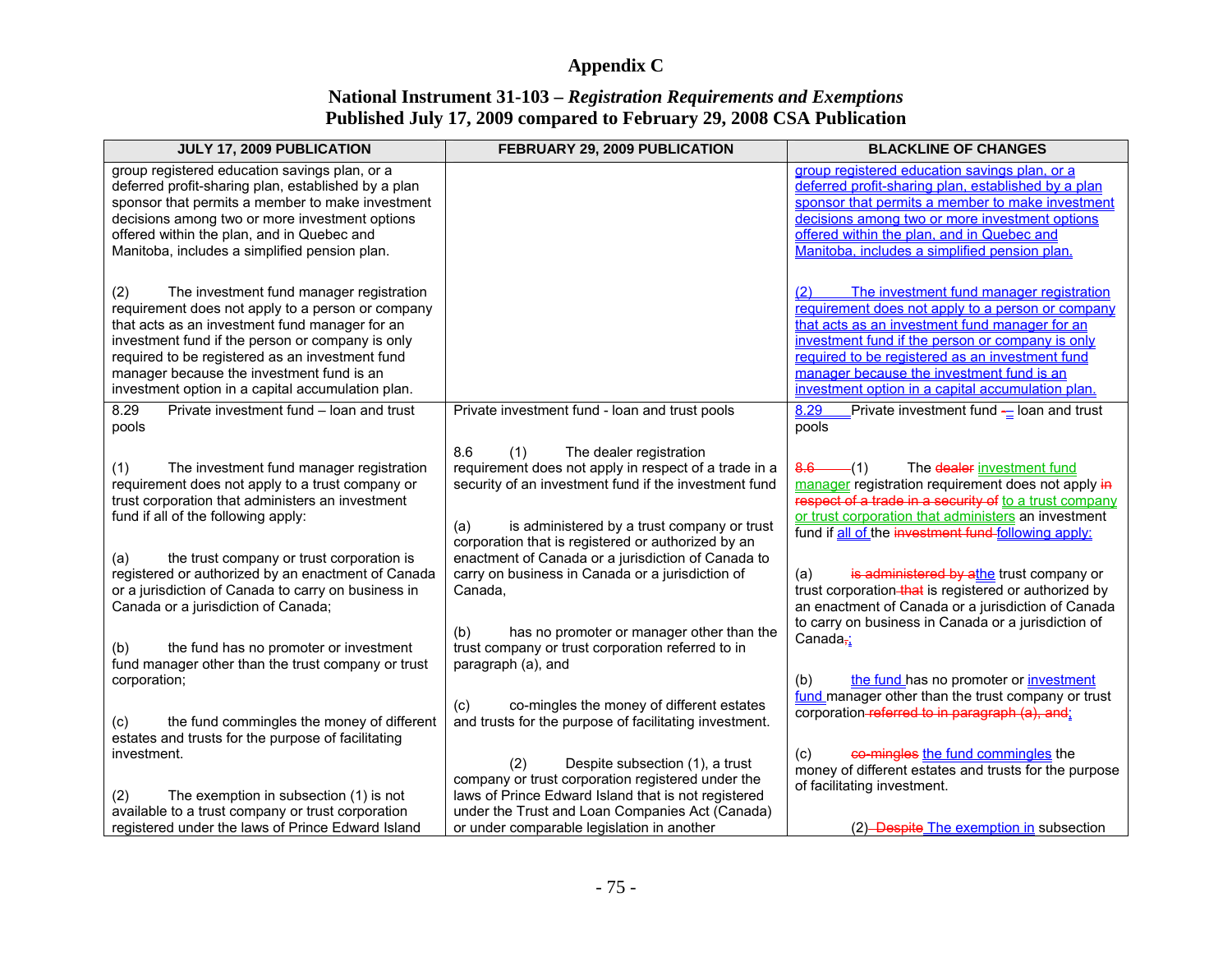| JULY 17, 2009 PUBLICATION                                                                                                                                       | FEBRUARY 29, 2009 PUBLICATION                                                                                                                                                                                                                                                                                | <b>BLACKLINE OF CHANGES</b>                                                                                                                                                                                                                                                                                                                                                            |
|-----------------------------------------------------------------------------------------------------------------------------------------------------------------|--------------------------------------------------------------------------------------------------------------------------------------------------------------------------------------------------------------------------------------------------------------------------------------------------------------|----------------------------------------------------------------------------------------------------------------------------------------------------------------------------------------------------------------------------------------------------------------------------------------------------------------------------------------------------------------------------------------|
| unless it is also registered under the Trust and Loan<br>Companies Act (Canada) or under comparable<br>legislation in another jurisdiction of Canada.           | jurisdiction of Canada is not a trust company or trust<br>corporation for the purpose of paragraph (1)(a).<br>The investment fund manager<br>(3)<br>registration requirement does not apply to a trust<br>company or trust corporation that administers an<br>investment fund referred to in subsection (1). | (1) <sub>7</sub> is not available to a trust company or trust<br>corporation registered under the laws of Prince<br>Edward Island that unless it is not also registered<br>under the Trust and Loan Companies Act (Canada)<br>or under comparable legislation in another<br>jurisdiction of Canada is not a trust company or trust<br>corporation for the purpose of paragraph (1)(a). |
|                                                                                                                                                                 |                                                                                                                                                                                                                                                                                                              | The investment fund manager<br>registration requirement does not apply to a trust<br>company or trust corporation that administers an<br>investment fund referred to in subsection (1).                                                                                                                                                                                                |
| Division 4<br>Mobility exemption - firms                                                                                                                        |                                                                                                                                                                                                                                                                                                              | Division 4<br>Mobility exemption - firms                                                                                                                                                                                                                                                                                                                                               |
| 8.30<br>Client mobility exemption - firms                                                                                                                       | Mobility exemption - registered firm                                                                                                                                                                                                                                                                         | Mobility exemption registered firm<br>Client mobility exemption - firms<br>8.30                                                                                                                                                                                                                                                                                                        |
| The dealer registration requirement and the adviser<br>registration requirement do not apply to a person or<br>company if all of the following apply:           | 8.23<br>If the local jurisdiction is a non-principal<br>jurisdiction, the registration requirement does not<br>apply to a person or company if the person or<br>company                                                                                                                                      | 8.23 If the local jurisdiction is a non-principal<br>jurisdiction, the The dealer registration requirement<br>does and the adviser registration requirement do not                                                                                                                                                                                                                     |
| the person or company is registered as a<br>(a)<br>dealer or adviser in its principal jurisdiction;                                                             | is registered as a dealer or adviser in its<br>(a)<br>principal jurisdiction,                                                                                                                                                                                                                                | apply to a person or company if all of the following<br>apply:                                                                                                                                                                                                                                                                                                                         |
| (b)<br>the person or company does not act as a<br>dealer, underwriter or adviser in the local jurisdiction<br>other than as it is permitted to in its principal | is trading or advising in securities with an<br>(b)<br>eligible client,                                                                                                                                                                                                                                      | the person or company <del>(a)</del> is registered as<br><u>(a)</u><br>a dealer or adviser in its principal jurisdiction <sub>7</sub> :                                                                                                                                                                                                                                                |
| jurisdiction according to its registration;<br>the person or company does not act as a<br>(c)                                                                   | does not trade or advise in securities in the<br>(c)<br>local jurisdiction other than as it is permitted to in its                                                                                                                                                                                           | is trading or advising in securities with an<br>$\Theta$<br>eligible client,                                                                                                                                                                                                                                                                                                           |
| dealer, underwriter or adviser in the local jurisdiction<br>other than in respect of 10 or fewer eligible clients;                                              | principal jurisdiction according to its category of<br>registration,                                                                                                                                                                                                                                         | does not trade or advise in securities (b)<br>$\left(\frac{e}{e}\right)$<br>the person or company does not act as a<br>dealer, underwriter or adviser in the local jurisdiction                                                                                                                                                                                                        |
| the person or company complies with Parts<br>(d)<br>13 [dealing with clients - individuals and firms] and<br>14 [handling client accounts - firms];             | has 10 or fewer eligible clients in the local<br>(d)<br>jurisdiction, and                                                                                                                                                                                                                                    | other than as it is permitted to in its principal<br>jurisdiction according to its category of registration,;                                                                                                                                                                                                                                                                          |
| the person or company deals fairly,<br>(e)<br>honestly and in good faith in the course of its                                                                   | complies with section 8.25 [mobility<br>(e)<br>exemption conditions].                                                                                                                                                                                                                                        | has (c) the person or company does not<br>$\overline{a}$<br>act as a dealer, underwriter or adviser in the local<br>jurisdiction other than in respect of 10 or fewer                                                                                                                                                                                                                  |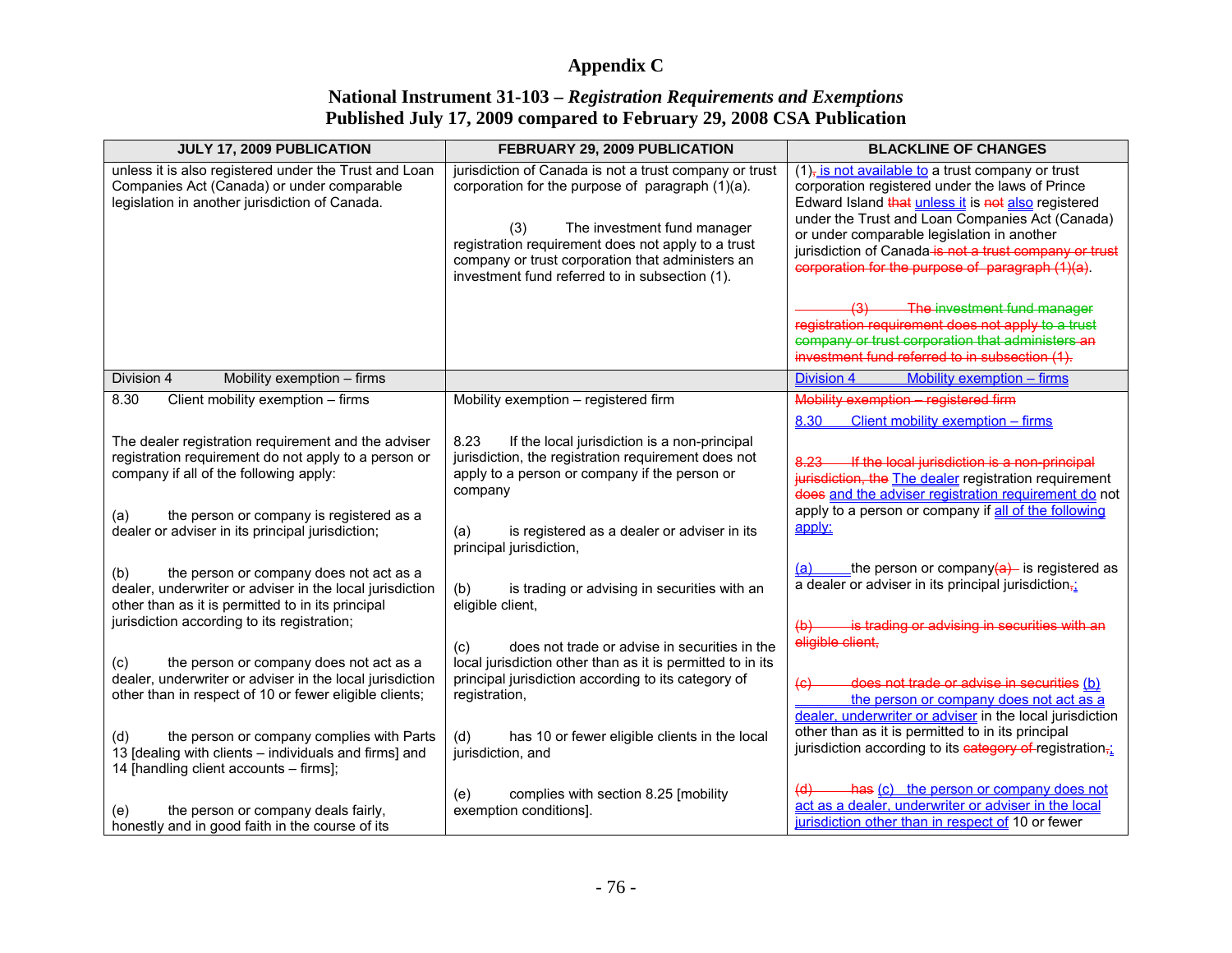| JULY 17, 2009 PUBLICATION                                                                                                                                  | <b>FEBRUARY 29, 2009 PUBLICATION</b>                                                                                                                | <b>BLACKLINE OF CHANGES</b>                                                                                                                                                                                                                          |
|------------------------------------------------------------------------------------------------------------------------------------------------------------|-----------------------------------------------------------------------------------------------------------------------------------------------------|------------------------------------------------------------------------------------------------------------------------------------------------------------------------------------------------------------------------------------------------------|
| dealings with an eligible client.                                                                                                                          |                                                                                                                                                     | eligible clients-in the local jurisdiction, and;                                                                                                                                                                                                     |
|                                                                                                                                                            | Mobility exemption - registered individual                                                                                                          |                                                                                                                                                                                                                                                      |
|                                                                                                                                                            | Mobility exemption conditions                                                                                                                       | the person or company complies with Parts<br>(d)<br>13 [dealing with clients – individuals and firms] and<br>14 [handling client accounts - firms];                                                                                                  |
|                                                                                                                                                            | For the purposes of paragraphs 8.23(e)<br>8.25<br>and 8.24(f) the person or company must                                                            | complies with section 8.25 [mobility<br>exemption conditions).                                                                                                                                                                                       |
|                                                                                                                                                            | act fairly, honestly and in good faith in the<br>(b)<br>course of its dealings with an eligible client.                                             | Mobility exemption registered individual                                                                                                                                                                                                             |
|                                                                                                                                                            |                                                                                                                                                     | <b>Mobility exemption conditions</b>                                                                                                                                                                                                                 |
|                                                                                                                                                            |                                                                                                                                                     | 8.25<br>For the purposes of paragraphs 8.23(e)<br>and $8.24(f)(e)$ the person or company $must(b)$<br>act deals fairly, honestly and in good faith<br>in the course of its dealings with an eligible client.                                         |
| Part 9<br>Membership in a self-regulatory<br>organization                                                                                                  | <b>PART 3 - SRO MEMBERSHIP</b>                                                                                                                      |                                                                                                                                                                                                                                                      |
| IIROC membership for investment dealers<br>9.1                                                                                                             | IDA membership for investment dealers                                                                                                               | <b>IROC</b> membership for investment dealers<br><b>IDA9.1</b>                                                                                                                                                                                       |
| An investment dealer must not act as a dealer<br>unless the investment dealer is a "Dealer Member",<br>as defined under the rules of IIROC.                | 3.1<br>(1)<br>No person or company may be<br>registered as an investment dealer unless the<br>person or company is a member of the IDA.             | No person or company may be<br>$^{(4)}$<br>registered as an An investment dealer must not act<br>as a dealer unless the person or company is a<br>member of the IDA. investment dealer is a "Dealer<br>Member", as defined under the rules of IIROC. |
| MFDA membership for mutual fund dealers<br>9.2                                                                                                             | MFDA membership for mutual fund dealers                                                                                                             | 9.2<br>MFDA membership for mutual fund dealers                                                                                                                                                                                                       |
| Except in Québec, a mutual fund dealer must not<br>act as a dealer unless the mutual fund dealer is a<br>"member", as defined under the rules of the MFDA. | 3.2<br>Except in Québec, no person or company<br>may be registered as a mutual fund dealer unless<br>the person or company is a member of the MFDA. | -Except in Québec, no person or company<br><u>3.2 —</u><br>may be registered as a mutual fund dealer must not<br>act as a dealer unless the person or company<br>mutual fund dealer is a "member", as defined under<br>the rules of the MFDA.        |
| 9.3<br>Exemptions from certain requirements for<br>SRO members                                                                                             | <b>Exceptions for SRO members</b>                                                                                                                   | Exceptions9.3<br><b>Exemptions from certain</b><br>requirements for SRO members                                                                                                                                                                      |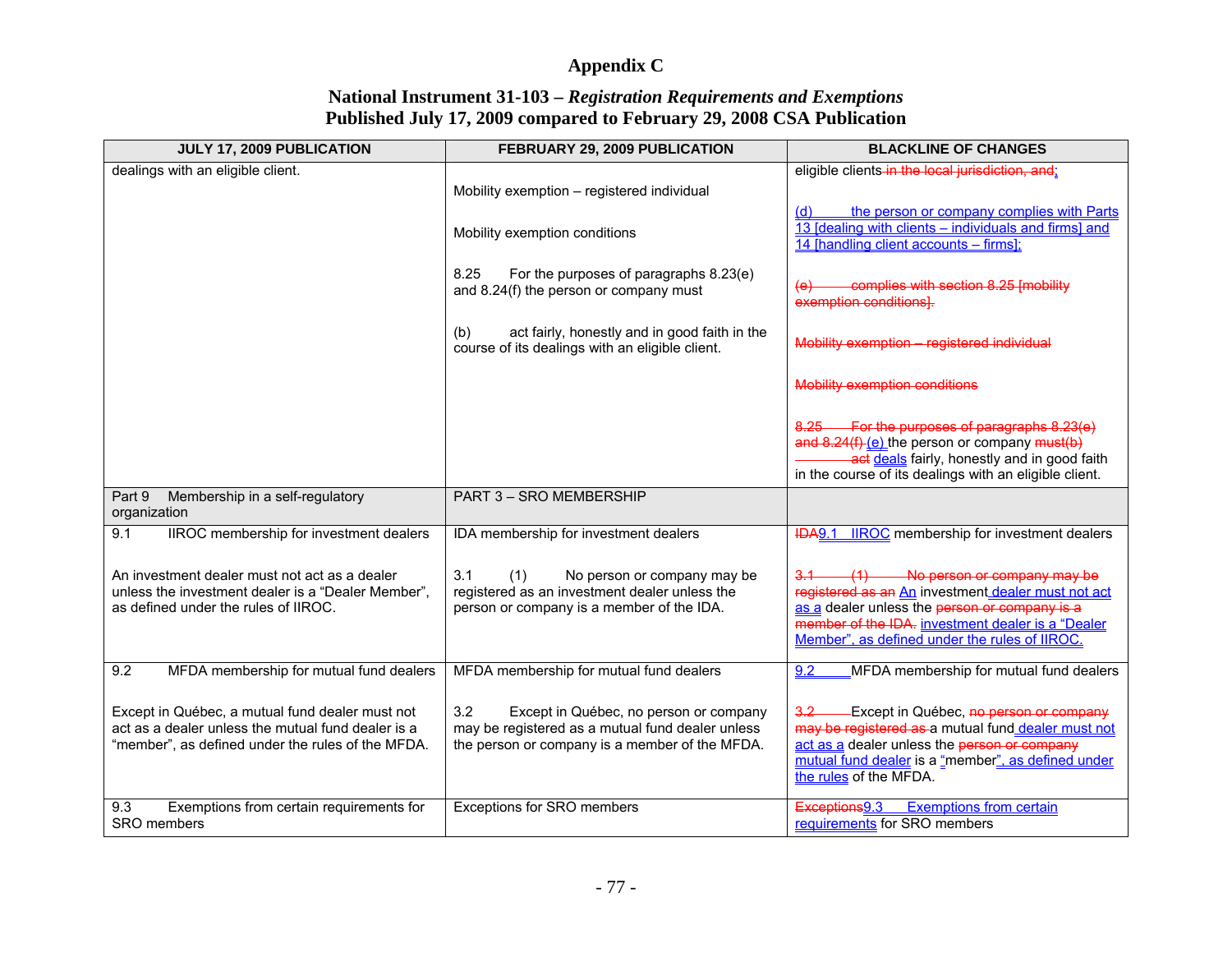| <b>JULY 17, 2009 PUBLICATION</b>                                                                                                                                                       | <b>FEBRUARY 29, 2009 PUBLICATION</b>                                                                                                                                                                                                                                  | <b>BLACKLINE OF CHANGES</b>                                                                                                                                                                                                                                                  |
|----------------------------------------------------------------------------------------------------------------------------------------------------------------------------------------|-----------------------------------------------------------------------------------------------------------------------------------------------------------------------------------------------------------------------------------------------------------------------|------------------------------------------------------------------------------------------------------------------------------------------------------------------------------------------------------------------------------------------------------------------------------|
| (1)<br>An investment dealer that is a member of<br>IIROC is exempt from the following requirements to<br>the extent the provisions apply to the activities of an<br>investment dealer: | 3.3<br>A registrant that is a member of<br>(1)<br>the IDA, or a dealing representative of a member of<br>the IDA, is exempt from each requirement in the<br>following sections that applies to a registered<br>dealer, or a dealing representative, if the registrant | - A registrant that is a member of<br><del>3.3-</del><br>the IDA, or a dealing representative of a member of<br>the IDA, is exempt from each requirement in the<br>following sections that applies to a registered<br>dealer, or a dealing representative, if the registrant |
| (a)<br>section 12.1 [capital requirements];                                                                                                                                            | complies with the by-laws, regulations and policies<br>of the IDA that deal with the same subject matter:                                                                                                                                                             | complies with the by laws, regulations and policies<br>of the IDA that deal with the same subject matter:                                                                                                                                                                    |
| section 12.2 [notifying the regulator of a<br>(b)<br>subordination agreement];                                                                                                         | section 4.18 [capital requirement];<br>(a)                                                                                                                                                                                                                            | An investment dealer that is a member of<br>(1)<br>IIROC is exempt from the following requirements to<br>the extent the provisions apply to the activities of an<br>investment dealer:                                                                                       |
| section 12.3 [insurance - dealer];<br>(c)                                                                                                                                              | section 4.19 [report capital deficiency];<br>(b)                                                                                                                                                                                                                      |                                                                                                                                                                                                                                                                              |
| section 12.6 [global bonding or insurance];<br>(d)                                                                                                                                     | (c)<br>section 4.21 [insurance - dealer];                                                                                                                                                                                                                             | section 4.1812.1 [capital requirement<br>(a)<br>requirements];                                                                                                                                                                                                               |
| section 12.7 [notifying the regulator of a<br>(e)<br>change, claim or cancellation];                                                                                                   | (d)<br>section 4.25 [notice of change, claim, or<br>cancellation];                                                                                                                                                                                                    | section -4.19 [report capital deficiency];<br>(b)<br>12.2 Inotifying the regulator of a subordination<br>agreement];                                                                                                                                                         |
| section 12.10 [annual financial<br>(f)<br>statements];                                                                                                                                 | section 4.26 [appointment of auditor];<br>(e)<br>(f)<br>section 4.27 [direction to auditor];                                                                                                                                                                          | section $4.2112.3$ [insurance – dealer];<br>(c)                                                                                                                                                                                                                              |
| section 12.11 [interim financial<br>(g)<br>information];                                                                                                                               | section 4.28 [delivering financial<br>(g)<br>information - dealer];                                                                                                                                                                                                   | section 4.25 [notice of change, claim, or<br>(d)<br>cancellations]; 12.6 [global bonding or insurance];                                                                                                                                                                      |
| section 12.12 [delivering financial<br>(h)<br>information - dealer];                                                                                                                   | section 5.4 [providing relationship<br>(h)<br>disclosure information];                                                                                                                                                                                                | section 4.26 [appointment of auditor]; 12.7<br>(e)<br>Inotifying the regulator of a change, claim or<br>cancellation];                                                                                                                                                       |
| subsection 13.2(3) [know your client];<br>(i)                                                                                                                                          | (i)<br>section 5.5 [suitability];                                                                                                                                                                                                                                     | section 4.27 [direction to auditor12.10<br>(f)<br>[annual financial statements];                                                                                                                                                                                             |
| (j)<br>section 13.3 [suitability];                                                                                                                                                     | (j)<br>section 5. 7 [margin];                                                                                                                                                                                                                                         | section 4.28 [delivering financial<br>(g)                                                                                                                                                                                                                                    |
| (k)<br>section 13.12 [restriction on lending to<br>clients];                                                                                                                           | section 5.8 [disclosure when<br>(k)<br>recommending use of borrowed money];                                                                                                                                                                                           | information - dealer]; 12.11 [interim financial<br>information];                                                                                                                                                                                                             |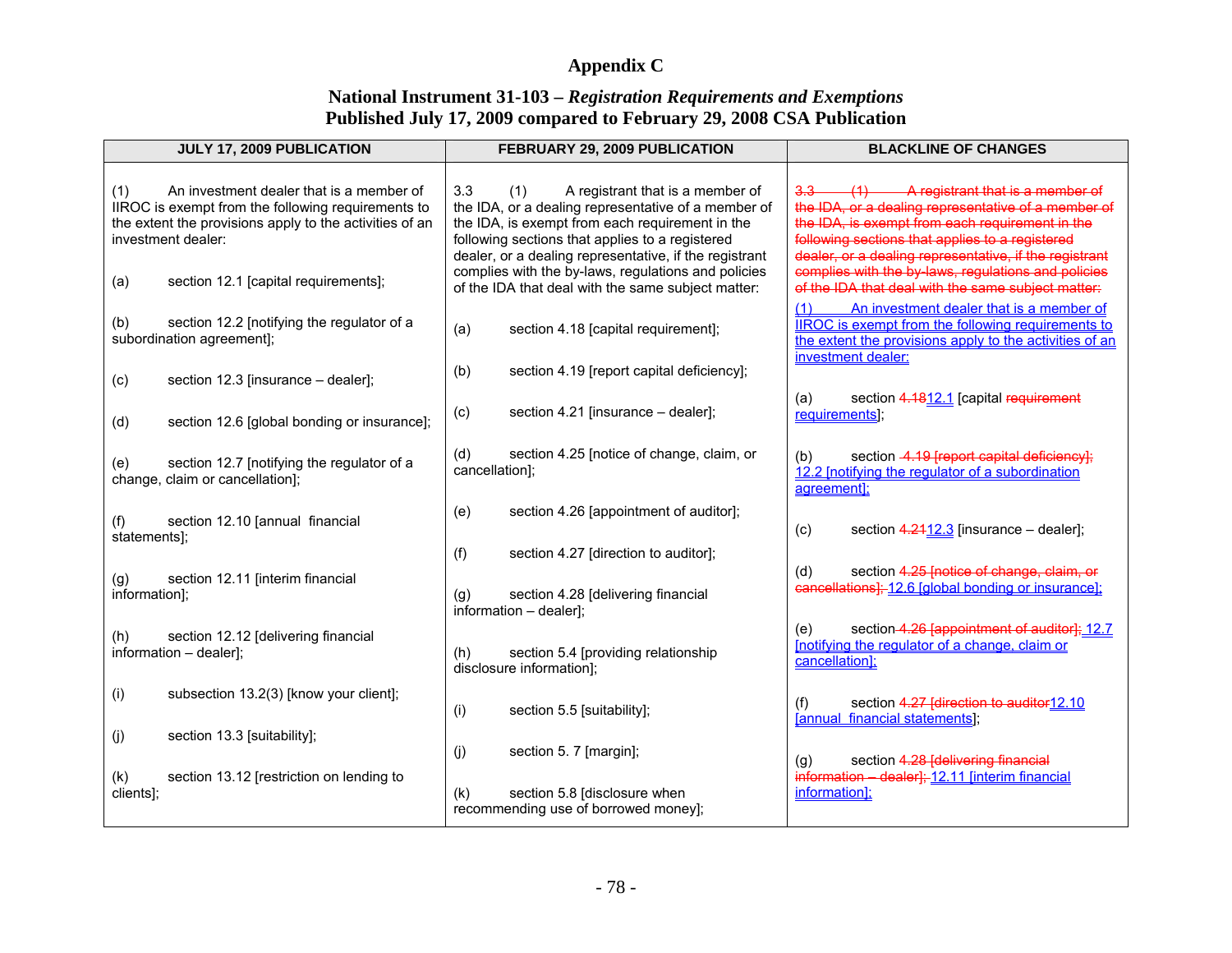| JULY 17, 2009 PUBLICATION                                                                                                                                                                  | <b>FEBRUARY 29, 2009 PUBLICATION</b>                                                                                                                                         | <b>BLACKLINE OF CHANGES</b>                                                                                                        |
|--------------------------------------------------------------------------------------------------------------------------------------------------------------------------------------------|------------------------------------------------------------------------------------------------------------------------------------------------------------------------------|------------------------------------------------------------------------------------------------------------------------------------|
| section 13.13 [disclosure when<br>(1)<br>recommending the use of borrowed money];                                                                                                          | (1)<br>section 5.10 [holding client assets in trust];                                                                                                                        | section_5.4 [providing relationship<br>(h)<br>disclosure information];12.12 [delivering financial<br>information - dealer];        |
| subsection 14.2(2) [relationship disclosure<br>(m)<br>information];                                                                                                                        | section 5.11 [securities subject to<br>(m)<br>safekeeping agreement];                                                                                                        | section 5.5 [suitability];<br>$\leftrightarrow$<br>subsection 13.2(3) [know your client];<br>(i)                                   |
| section 14.6 [holding client assets in trust];<br>(n)                                                                                                                                      | section 5.12 [securities not subject to<br>(n)<br>safekeeping agreement];                                                                                                    | section-5. 7 [margin]; 13.3 [suitability];<br>(j)                                                                                  |
| section 14.8 [securities subject to a<br>(0)<br>safekeeping agreement];<br>section 14.9 [securities not subject to a                                                                       | section 5.18 [confirmation of trade -<br>(0)<br>general];                                                                                                                    | section 5.8 [disclosure when<br>(k)<br>recommending use of borrowed money];13.12<br>[restriction on lending to clients];           |
| (p)<br>safekeeping agreement];                                                                                                                                                             | except in Québec, section 5.29 [dispute<br>(p)<br>resolution service].                                                                                                       | section 5.10 [holding client assets in<br>(1)                                                                                      |
| section 14.12 [content and delivery of trade<br>(q)<br>confirmation].                                                                                                                      | (2)<br>Except in Québec, the provisions<br>listed in subsection (1) do not apply to a registrant                                                                             | trust];13.13 [disclosure when recommending the use<br>of borrowed money];                                                          |
| (2)<br>Despite subsection (1), if a registered firm<br>is a member of IIROC and is registered as an<br>investment fund manager, the firm is not exempt<br>from the following requirements: | that is a member or approved person of the MFDA if<br>the registrant complies with the by-laws, rules and<br>policies of the MFDA that deal with the same<br>subject matter. | section 5.11 [securities subject to<br>(m)<br>safekeeping agreement]; subsection 14.2(2)<br>[relationship disclosure information]; |
| section 12.1 [capital requirements];<br>(a)                                                                                                                                                | In Québec, the provisions listed in<br>(3)<br>subsection (1) do not apply to a mutual fund dealer<br>or a dealing representative of a mutual fund dealer if                  | section 5.12 [securities not subject to<br>(n)<br>safekeeping agreement];14.6 [holding client assets<br>in trust];                 |
| section 12.2 [notifying the regulator of a<br>(b)<br>subordination agreement];                                                                                                             | the registrant complies with the regulation on mutual<br>fund dealer requirements in Québec.                                                                                 | section 5.18 [confirmation of trade -<br>(0)<br>general]; 14.8 [securities subject to a safekeeping<br>agreement];                 |
| section 12.7 [notifying the regulator of a<br>(c)<br>change, claim or cancellation];                                                                                                       |                                                                                                                                                                              | except in Québec, section 5.29 [dispute]<br>(p)                                                                                    |
| section 12.10 [annual financial statements];<br>(d)                                                                                                                                        |                                                                                                                                                                              | resolution service]. 14.9 [securities not subject to a<br>safekeeping agreement];                                                  |
| section 12.11 [interim financial<br>(e)<br>information].                                                                                                                                   |                                                                                                                                                                              | section 14.12 [content and delivery of trade<br>(a)<br>confirmation].                                                              |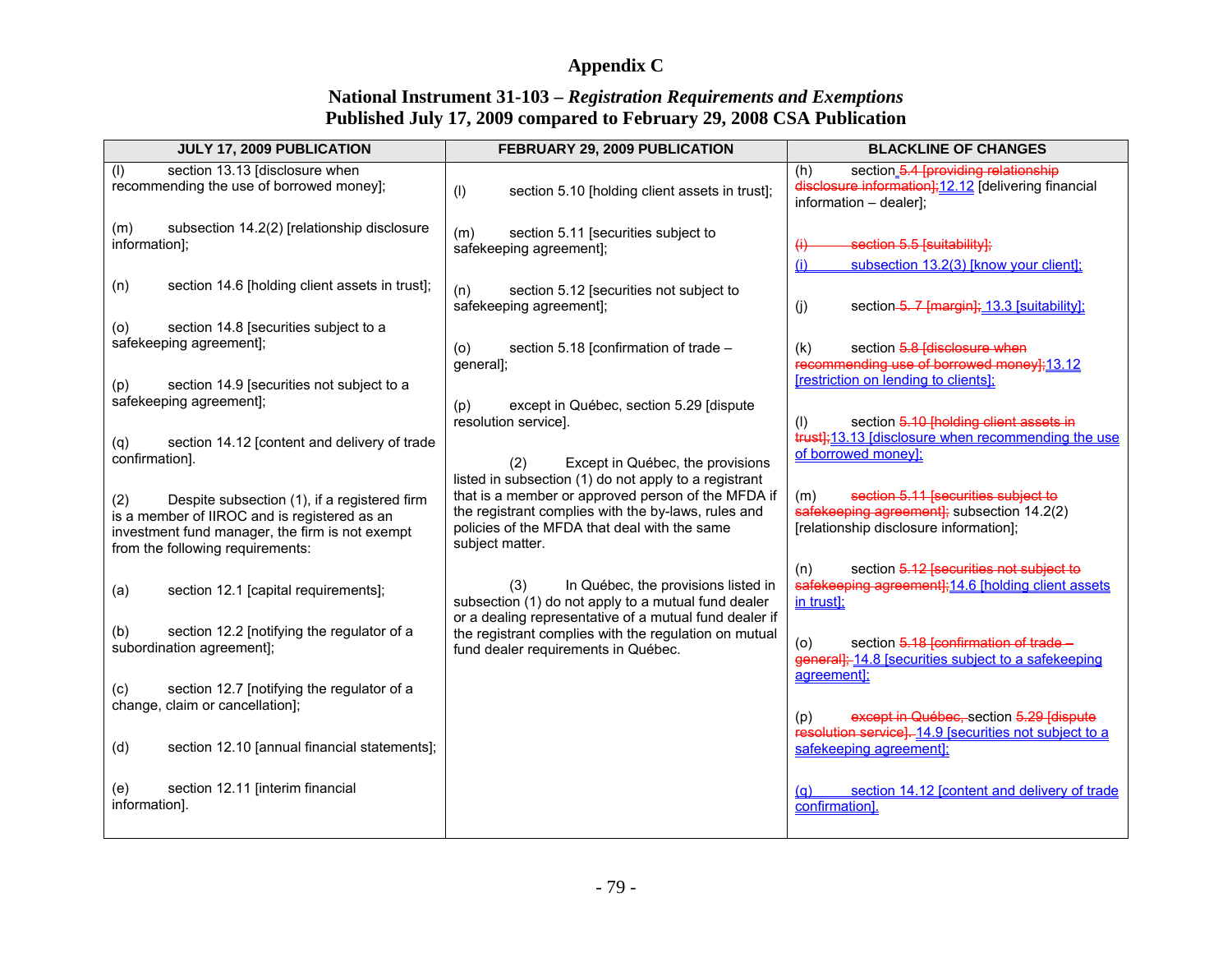| JULY 17, 2009 PUBLICATION                                                                                                                                                                                                               | <b>FEBRUARY 29, 2009 PUBLICATION</b> | <b>BLACKLINE OF CHANGES</b>                                                                                                                                                                                                                            |
|-----------------------------------------------------------------------------------------------------------------------------------------------------------------------------------------------------------------------------------------|--------------------------------------|--------------------------------------------------------------------------------------------------------------------------------------------------------------------------------------------------------------------------------------------------------|
| A registered firm that is a member of the<br>(3)<br>MFDA is exempt from each requirement listed in<br>subsection (1) that applies to a mutual fund dealer<br>other than the following:<br>subsection 13.2(3) [know your client];<br>(a) |                                      | Except in Québec, the provisions listed in<br>subsection (1) do not apply to a registrant that is a<br>member or approved person of the MFDA if the<br>registrant complies with the by laws, rules and<br>policies of the MFDA that deal with the same |
|                                                                                                                                                                                                                                         |                                      | subject matter.                                                                                                                                                                                                                                        |
| (b)<br>section 13.12 [restriction on lending to<br>clients].                                                                                                                                                                            |                                      | Despite subsection (1), if a registered firm<br>(2)<br>is a member of IIROC and is registered as an<br>investment fund manager, the firm is not exempt                                                                                                 |
| Despite subsection (3), if a registered firm<br>(4)<br>is a member of the MFDA and is registered as an<br>investment fund manager, the firm is not exempt                                                                               |                                      | from the following requirements:<br>section 12.1 [capital requirements];<br>(a)                                                                                                                                                                        |
| from the following requirements:                                                                                                                                                                                                        |                                      |                                                                                                                                                                                                                                                        |
| section 12.1 [capital requirements];<br>(a)                                                                                                                                                                                             |                                      | section 12.2 [notifying the regulator of a<br>(b)<br>subordination agreement];                                                                                                                                                                         |
| section 12.2 [notifying the regulator of a<br>(b)<br>subordination agreement];                                                                                                                                                          |                                      | section 12.7 [notifying the regulator of a<br>(c)  <br>change, claim or cancellation];                                                                                                                                                                 |
| (c)<br>section 12.7 [notifying the regulator of a<br>change, claim or cancellation];                                                                                                                                                    |                                      | section 12.10 [annual financial statements];<br>(d)                                                                                                                                                                                                    |
| section 12.10 [annual financial statements];<br>(d)                                                                                                                                                                                     |                                      | section 12.11 [interim financial<br><u>(e)</u><br>information].                                                                                                                                                                                        |
| section 12.11 [interim financial<br>(e)<br>information].                                                                                                                                                                                |                                      | A registered firm that is a member of the<br>(3)<br>MFDA is exempt from each requirement listed in                                                                                                                                                     |
| (5)<br>Subsection (3) does not apply in Québec.                                                                                                                                                                                         |                                      | subsection (1) that applies to a mutual fund dealer<br>other than the following:                                                                                                                                                                       |
| In Québec, the requirements listed in<br>(6)<br>subsection (1), other than subsection 13.2(3) [know<br>your client] and section 13.12 [restriction on lending                                                                           |                                      | subsection 13.2(3) [know your client];<br><u>(a)</u>                                                                                                                                                                                                   |
| to clients] do not apply to a mutual fund dealer if the<br>registrant complies with the applicable regulations                                                                                                                          |                                      | section 13.12 [restriction on lending to<br>(b)<br>clients].                                                                                                                                                                                           |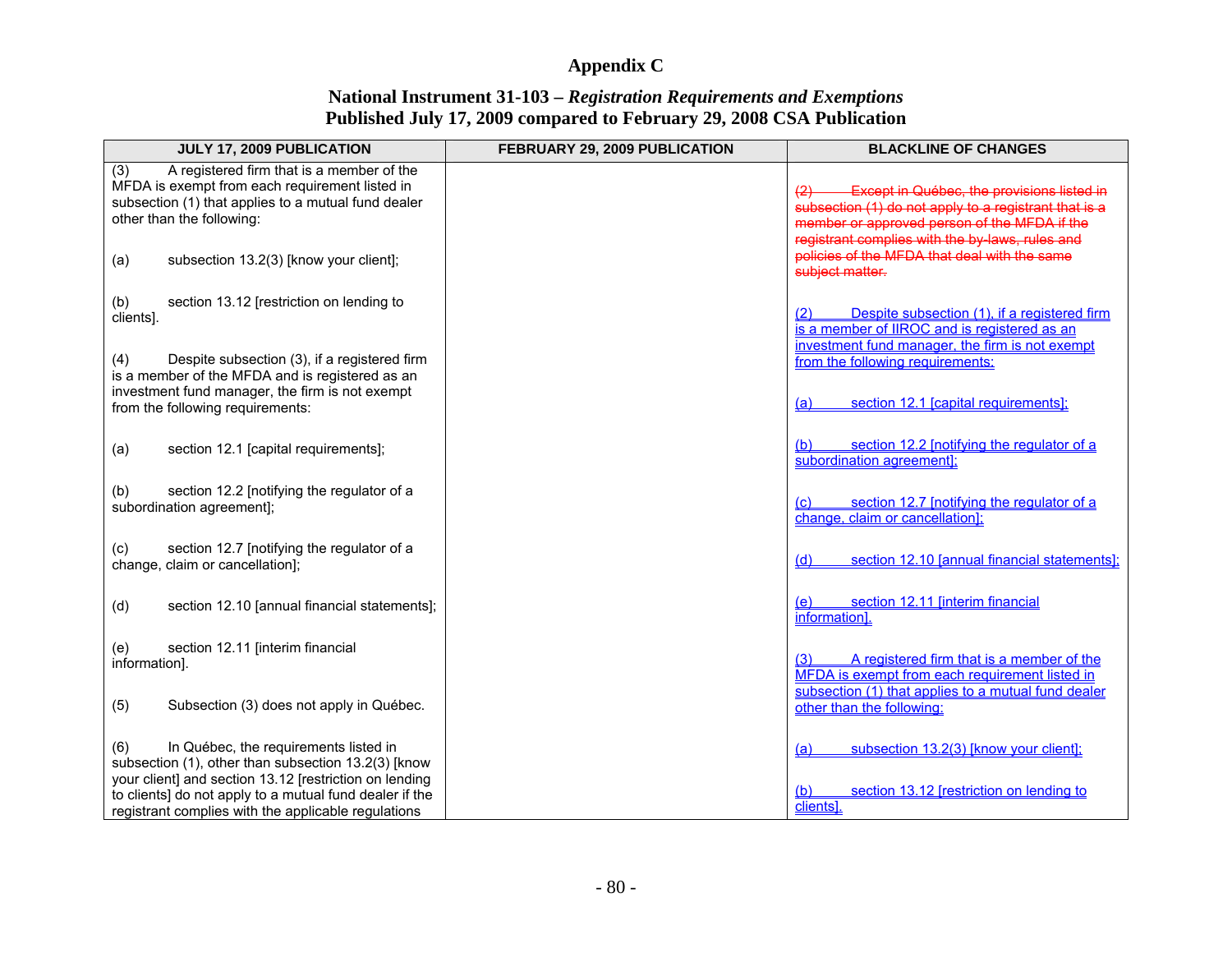| JULY 17, 2009 PUBLICATION                                | FEBRUARY 29, 2009 PUBLICATION                   | <b>BLACKLINE OF CHANGES</b>                                                                                                                              |
|----------------------------------------------------------|-------------------------------------------------|----------------------------------------------------------------------------------------------------------------------------------------------------------|
| on mutual fund dealer in Québec.                         |                                                 |                                                                                                                                                          |
|                                                          |                                                 | Despite subsection (3), if a registered firm<br>(4)                                                                                                      |
|                                                          |                                                 | is a member of the MFDA and is registered as an<br>investment fund manager, the firm is not exempt                                                       |
|                                                          |                                                 | from the following requirements:                                                                                                                         |
|                                                          |                                                 |                                                                                                                                                          |
|                                                          |                                                 | section 12.1 [capital requirements];<br>(a)                                                                                                              |
|                                                          |                                                 | section 12.2 [notifying the regulator of a<br>(b)<br>subordination agreement];                                                                           |
|                                                          |                                                 | section 12.7 [notifying the regulator of a<br>(C)<br>change, claim or cancellation];                                                                     |
|                                                          |                                                 | section 12.10 [annual financial statements];<br>(d)                                                                                                      |
|                                                          |                                                 | section 12.11 [interim financial<br>(e)<br>information].                                                                                                 |
|                                                          |                                                 | Subsection (3) does not apply in Québec.<br>(5)                                                                                                          |
|                                                          |                                                 | (3) (6) In Québec, the <b>provisions</b> requirements<br>listed in subsection (1), other than subsection<br>13.2(3) [know your client] and section 13.12 |
|                                                          |                                                 | [restriction on lending to clients] do not apply to a                                                                                                    |
|                                                          |                                                 | mutual fund dealer or a dealing representative of a                                                                                                      |
|                                                          |                                                 | mutual fund dealer if the registrant complies with the                                                                                                   |
|                                                          |                                                 | regulation applicable regulations on mutual fund<br>dealer requirements-in Québec.                                                                       |
| Suspension and revocation of registration<br>Part 10     |                                                 |                                                                                                                                                          |
| $-$ firms                                                |                                                 |                                                                                                                                                          |
| Division 1<br>When a firm's registration is<br>suspended |                                                 |                                                                                                                                                          |
|                                                          | Failure to pay fees                             | 10.1<br>Failure to pay fees                                                                                                                              |
| 10.1<br>Failure to pay fees                              |                                                 |                                                                                                                                                          |
|                                                          | 7.5<br>(1)<br>A registered firm is suspended on | -A registered firm is suspended on<br>$7.5 -$<br>$-$ (1)                                                                                                 |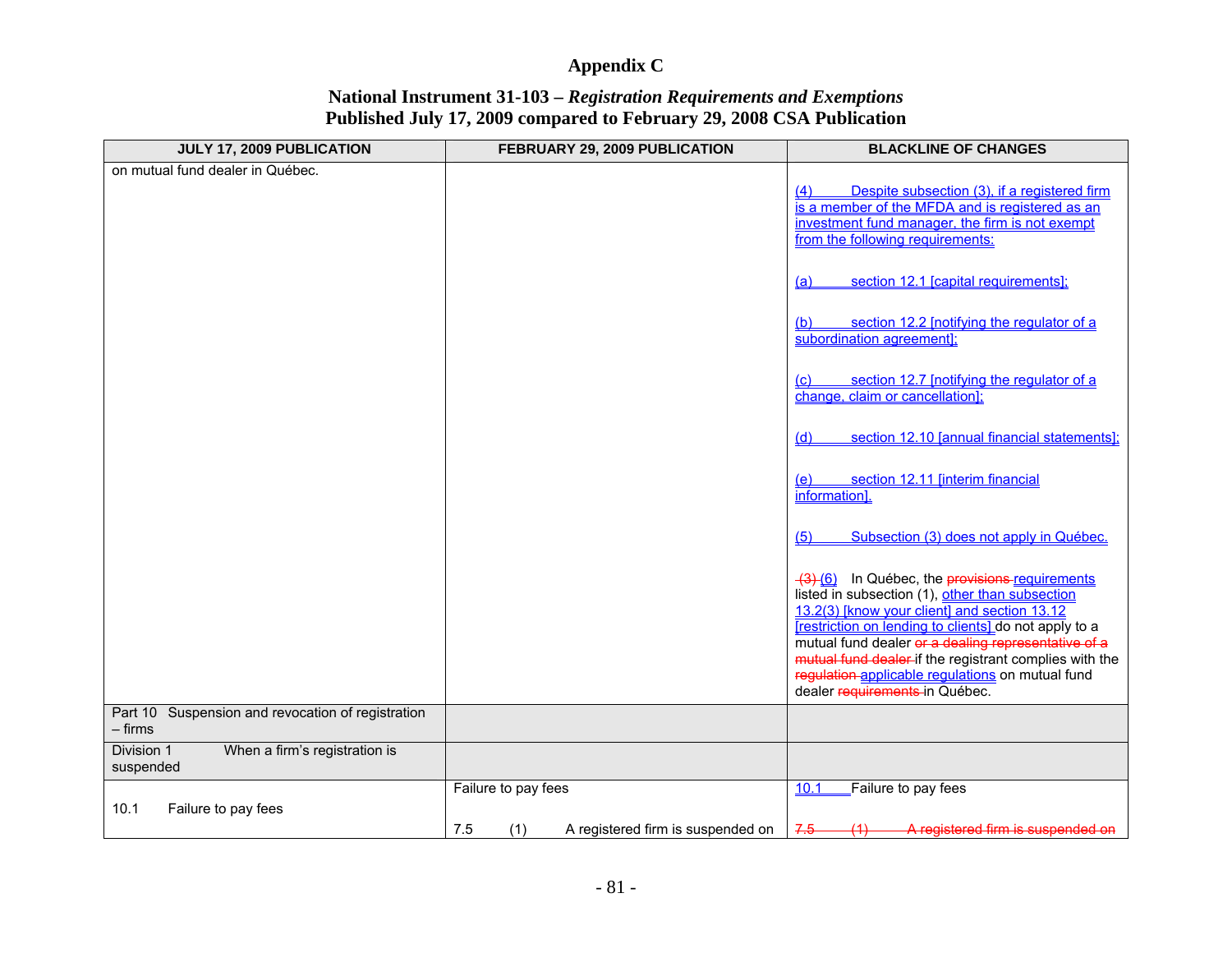| JULY 17, 2009 PUBLICATION                                                                                                                            | FEBRUARY 29, 2009 PUBLICATION                                                                                     | <b>BLACKLINE OF CHANGES</b>                                                                                                                                                                                   |
|------------------------------------------------------------------------------------------------------------------------------------------------------|-------------------------------------------------------------------------------------------------------------------|---------------------------------------------------------------------------------------------------------------------------------------------------------------------------------------------------------------|
| (1)<br>In this section, "annual fees" means                                                                                                          | the 30th day after the date its annual fees were due<br>if the firm has not paid its annual fees.                 | the 30th day after the date its annual fees were due<br>if the firm has not paid its annual fees.                                                                                                             |
| in Alberta, the fees required under section<br>(a)<br>2.1 of the Schedule - Fees in Alta. Reg. 115/95 -<br>Securities Regulation,                    | In subsection (1), "annual fees"<br>(2)<br>means                                                                  | In subsection (1)this section, "annual fees"<br>(2)(1)<br>means                                                                                                                                               |
| in British Columbia, the annual fees<br>(b)<br>required under section 22 of the Securities                                                           | in Alberta, the fee required under section 8<br>(a)<br>of Alta. Reg. 115/95 - Securities Regulation,              | in Alberta, the fee fees required under<br>(a)<br>section 82.1 of the Schedule - Fees in Alta. Reg.<br>115/95 - Securities Regulation,                                                                        |
| Regulation, B.C. Reg. 196/97,<br>in Manitoba, the fees required under<br>(c)<br>paragraph 1.(2)(a) of the Manitoba Fee Regulation,                   | in British Columbia, the fee required under<br>(b)<br>section 22 of Securities Regulation B.C. Reg<br>196/97.     | (b)<br>in British Columbia, the fee annual fees<br>required under section 22 of the Securities<br>Regulation, B.C. Reg. 196/97,                                                                               |
| M.R 491\88R,                                                                                                                                         | in Québec, the fee required under section<br>(c)<br>271.5 of the Québec Securities Regulation,                    | in Québec, the fee required under section<br>(C)<br>271.5 of the Québec Securities Regulation,                                                                                                                |
| in New Brunswick, the fees required under<br>(d)<br>section 2.2 (c) of Local Rule 11-501 Fees,                                                       | in Ontario, the participation fee required<br>(d)<br>under Ontario Securities Commission Rule 13-502<br>Fees, and | Manitoba, the fees required under paragraph<br>1.(2)(a) of the Manitoba Fee Regulation, M.R.<br>491\88R,                                                                                                      |
| in Newfoundland and Labrador, the fees<br>(e)<br>required under section 143 of the Securities Act,                                                   | in Saskatchewan, the annual registration<br>(e)                                                                   | in Ontario, the participation fee required<br>(d)<br>under Ontario Securities Commission Rule 13 502                                                                                                          |
| in Nova Scotia, the fees required under<br>(f)<br>Part XIV of the Regulations,                                                                       | fee required to be paid by a registrant under section<br>176 of The Securities Regulations (Saskatchewan).        | Fees, and New Brunswick, the fees required under<br>section 2.2 (c) of Local Rule 11-501 Fees,                                                                                                                |
| in Northwest Territories, the fees required<br>(g)<br>under sections 1(c) and 1(e) of the Securities Fee<br>regulations, R-066-2008;                 |                                                                                                                   | in Saskatchewan, the annual registration<br>(e)<br>fee required to be paid by a registrant under section<br>176 of The Securities Regulations (Saskatchewan).<br>Newfoundland and Labrador, the fees required |
| in Nunavut, the fees required under section<br>(h)<br>1(a) of the Schedule to R-003-2003 to the Securities<br>Fee regulation, R.R.N.W.T. 1990, c.20, |                                                                                                                   | under section 143 of the Securities Act,                                                                                                                                                                      |
| in Prince Edward Island, the fees required<br>(i)                                                                                                    |                                                                                                                   | in Nova Scotia, the fees required under<br>(f)<br>Part XIV of the Regulations,                                                                                                                                |
| under section 175 of the Securities Act R.S.P.E.I.,<br>Cap. S-3.1,                                                                                   |                                                                                                                   | in Northwest Territories, the fees required<br>(a)<br>under sections 1(c) and 1(e) of the Securities Fee<br>regulations, R-066-2008;                                                                          |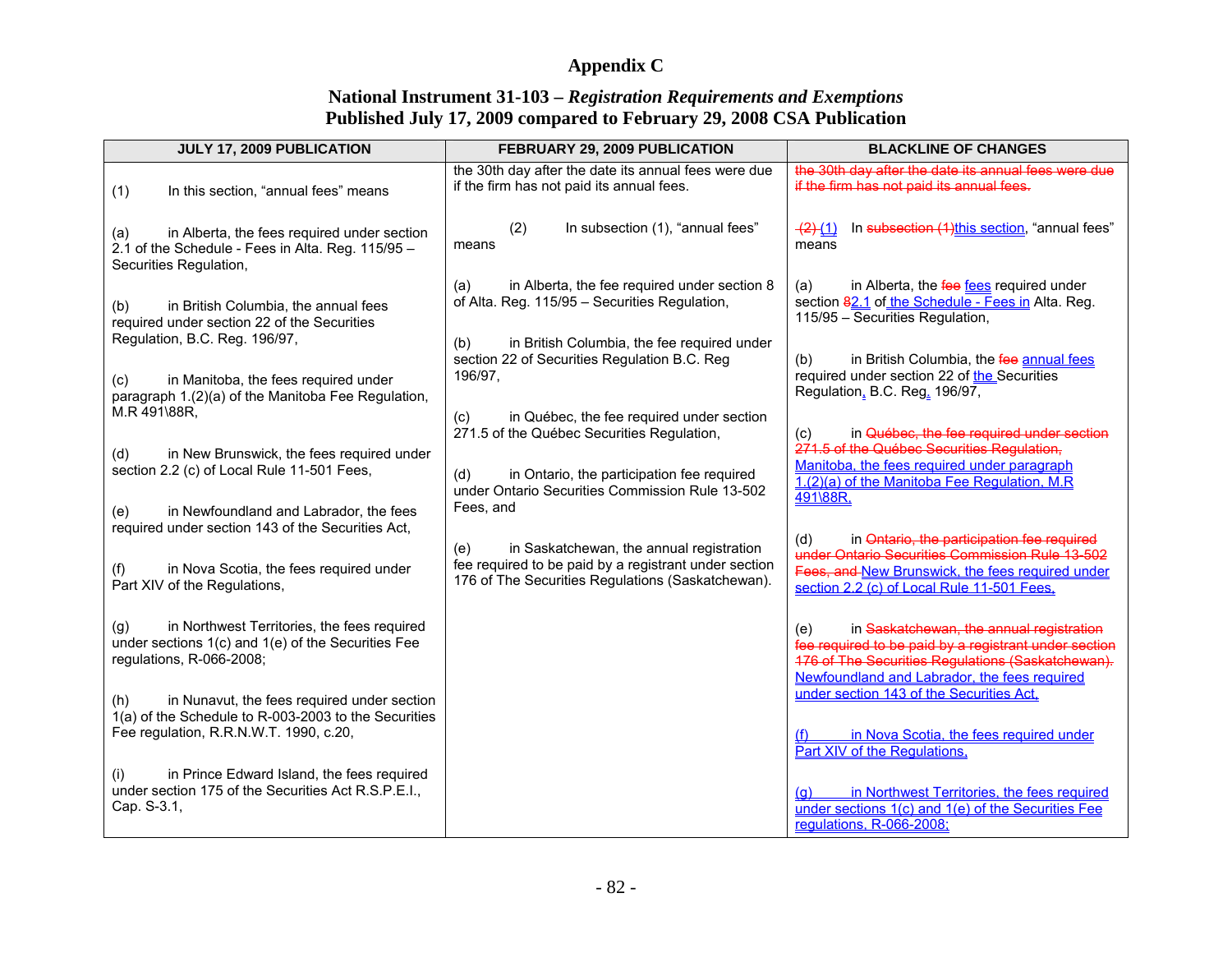| JULY 17, 2009 PUBLICATION                                                                                                                                                                                         | <b>FEBRUARY 29, 2009 PUBLICATION</b>                                                                                                                          | <b>BLACKLINE OF CHANGES</b>                                                                                                                                                                                                                      |
|-------------------------------------------------------------------------------------------------------------------------------------------------------------------------------------------------------------------|---------------------------------------------------------------------------------------------------------------------------------------------------------------|--------------------------------------------------------------------------------------------------------------------------------------------------------------------------------------------------------------------------------------------------|
| in Québec, the fees required under section<br>(j)<br>271.5 of the Québec Securities Regulation,                                                                                                                   |                                                                                                                                                               | in Nunavut, the fees required under section<br>(h)<br>1(a) of the Schedule to R-003-2003 to the Securities<br>Fee regulation, R.R.N.W.T. 1990, c.20,                                                                                             |
| in Saskatchewan, the annual registration<br>(k)<br>fees required to be paid by a registrant under<br>section 176 of The Securities Regulations<br>(Saskatchewan), and                                             |                                                                                                                                                               | in Prince Edward Island, the fees required<br>(i)<br>under section 175 of the Securities Act R.S.P.E.I.,<br>Cap. S-3.1,                                                                                                                          |
| in Yukon, the fees required under O.I.C.<br>(1)<br>2009\66, pursuant to section 168 of the Securities<br>Act.                                                                                                     |                                                                                                                                                               | in Québec, the fees required under section<br>$\mathbf{U}$<br>271.5 of the Québec Securities Regulation,                                                                                                                                         |
| If a registered firm has not paid the annual<br>(2)<br>fees by the 30th day after the date the annual fees<br>were due, the registration of the firm is suspended<br>until reinstated or revoked under securities |                                                                                                                                                               | in Saskatchewan, the annual registration<br>(k)<br>fees required to be paid by a registrant under<br>section 176 of The Securities Regulations<br>(Saskatchewan), and                                                                            |
| legislation.                                                                                                                                                                                                      |                                                                                                                                                               | in Yukon, the fees required under O.I.C.<br><u>(I)</u><br>2009\66, pursuant to section 168 of the Securities<br>Act.                                                                                                                             |
|                                                                                                                                                                                                                   |                                                                                                                                                               | If a registered firm has not paid the annual<br>(2)<br>fees by the 30th day after the date the annual fees<br>were due, the registration of the firm is suspended<br>until reinstated or revoked under securities<br>legislation.                |
| 10.2<br>If IIROC membership is revoked or<br>suspended                                                                                                                                                            | Suspension of IDA approval                                                                                                                                    | Suspension of IDA approval10.2<br><b>If IIROC</b><br>membership is revoked or suspended                                                                                                                                                          |
| If IIROC revokes or suspends a registered firm's<br>membership, the firm's registration in the category<br>of investment dealer is suspended until reinstated or<br>revoked under securities legislation.         | 7.3<br>If the IDA revokes or suspends a<br>(1)<br>registered firm's membership, the firm's registration<br>in the category of investment dealer is suspended. | - If the IDA If IIROC revokes or<br>$7.3 -$<br>$^{(4)}$<br>suspends a registered firm's membership, the firm's<br>registration in the category of investment dealer is<br>suspended until reinstated or revoked under<br>securities legislation. |
| 10.3<br>If MFDA membership is revoked or<br>suspended                                                                                                                                                             | Suspension of MFDA approval                                                                                                                                   | Suspension of 10.3<br>If MFDA approval<br>membership is revoked or suspended                                                                                                                                                                     |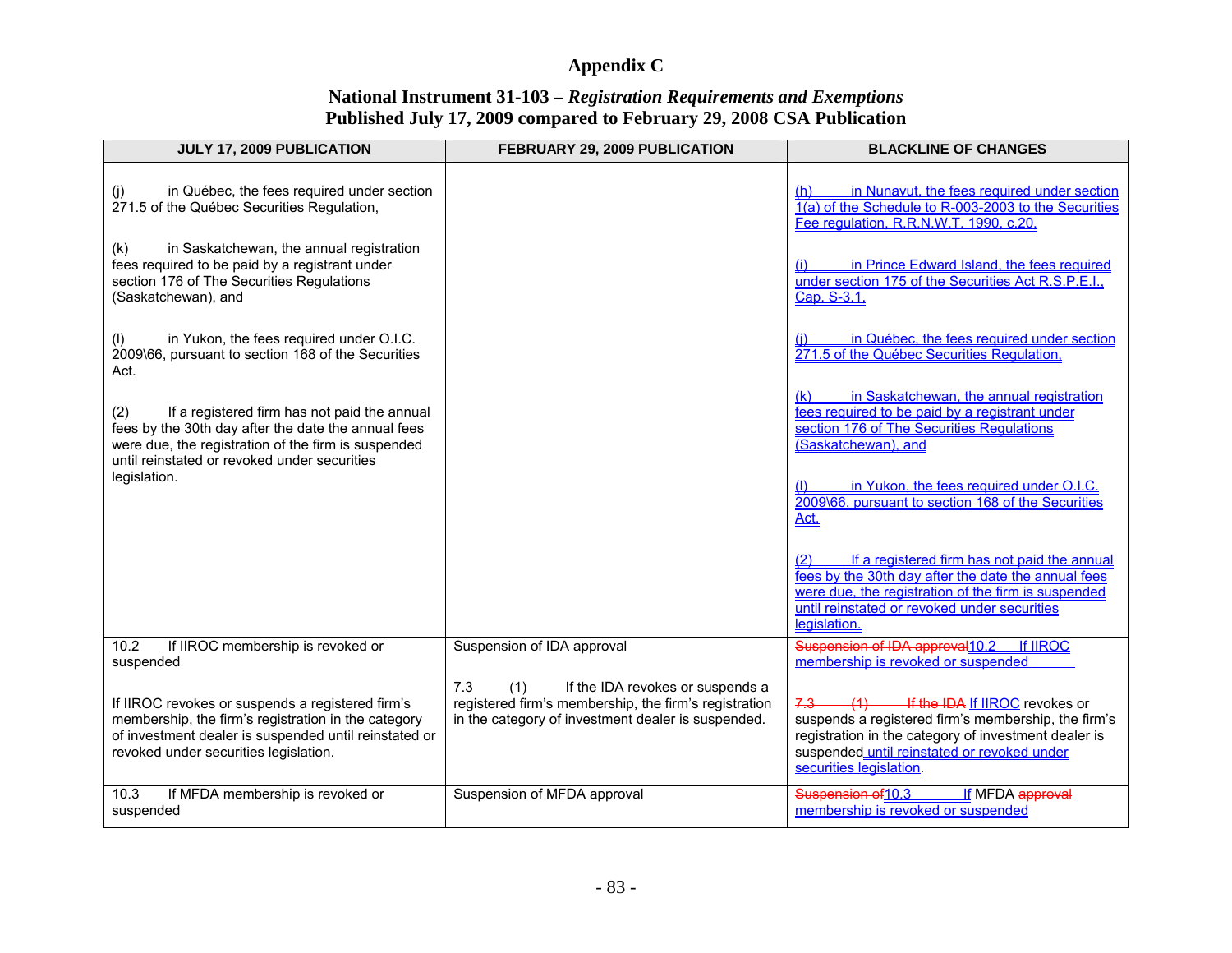| JULY 17, 2009 PUBLICATION                                                                                                                                                                                                          | <b>FEBRUARY 29, 2009 PUBLICATION</b>                                                                                                                                                                                                                               | <b>BLACKLINE OF CHANGES</b>                                                                                                                                                                                                                                                                                                                                  |
|------------------------------------------------------------------------------------------------------------------------------------------------------------------------------------------------------------------------------------|--------------------------------------------------------------------------------------------------------------------------------------------------------------------------------------------------------------------------------------------------------------------|--------------------------------------------------------------------------------------------------------------------------------------------------------------------------------------------------------------------------------------------------------------------------------------------------------------------------------------------------------------|
| Except in Québec, if the MFDA revokes or<br>suspends a registered firm's membership, the firm's<br>registration in the category of mutual fund dealer is<br>suspended until reinstated or revoked under<br>securities legislation. | 7.4<br>If the MFDA revokes or suspends<br>(1)<br>a registered firm's membership, the firm's<br>registration in the category of mutual fund dealer is<br>suspended.<br>This section does not apply in<br>(3)<br>Québec.                                             | (1) If Except in Québec, if the MFDA<br>revokes or suspends a registered firm's<br>membership, the firm's registration in the category<br>of mutual fund dealer is suspended until reinstated<br>or revoked under securities legislation.<br>This section does not apply in<br>Québec.                                                                       |
| 10.4<br>Activities not permitted while a firm's<br>registration is suspended                                                                                                                                                       | Activities requiring registration are prohibited                                                                                                                                                                                                                   | Activities requiring not permitted while a<br>10.4<br>firm's registration are prohibited is suspended                                                                                                                                                                                                                                                        |
| If a registered firm's registration in a category is<br>suspended, the firm must not act as a dealer, an<br>underwriter, an adviser, or an investment fund<br>manager, as the case may be, under that category.                    | 7.1<br>If the registration of a registered firm or a<br>registered individual in a category is suspended, he,<br>she or it must not act as a dealer, an adviser, or an<br>investment fund manager in that category.                                                | -If the registration of a registered firm or a<br>$7.1 -$<br>registered individual's registration in a category is<br>suspended, he, she or it the firm must not act as a<br>dealer, an <i>underwriter</i> , an adviser, or an investment<br>fund manager-in, as the case may be, under that<br>category.                                                    |
| Division 2<br>Revoking a firm's registration                                                                                                                                                                                       |                                                                                                                                                                                                                                                                    |                                                                                                                                                                                                                                                                                                                                                              |
| 10.5<br>Revocation of a suspended registration -<br>firm                                                                                                                                                                           | Revocation of registration                                                                                                                                                                                                                                         | 10.5<br>Revocation of a suspended registration -<br>firm                                                                                                                                                                                                                                                                                                     |
| If a registration has been suspended under this Part<br>and it has not been reinstated, the registration is<br>revoked on the 2 <sup>nd</sup> anniversary of the suspension.                                                       | If a registration has been suspended under<br>7.7<br>this Part and it has not been reinstated, the<br>registration is revoked on the second anniversary<br>following the suspension.                                                                               | -If a registration has been suspended under<br><del>7.7 -</del><br>this Part and it has not been reinstated, the<br>registration is revoked on the second 2 <sup>nd</sup><br>anniversary following of the suspension.                                                                                                                                        |
| 10.6<br>Exception for firms involved in a hearing                                                                                                                                                                                  | Exception - hearing                                                                                                                                                                                                                                                | 10.6<br>Exception -for firms involved in a hearing                                                                                                                                                                                                                                                                                                           |
| Despite section 10.5, if a hearing concerning a<br>suspended registrant is commenced under<br>securities legislation or under the rules of an SRO,<br>the registrant's registration remains suspended.                             | 7.8<br>Despite 7.7 [revocation of registration], if a<br>hearing concerning a suspended registrant is<br>commenced under the Act, the registration remains<br>suspended until a decision has been made by the<br>regulator or the securities regulatory authority. | -Despite 7.7 Frevocation of<br>$7.8 -$<br>registration], section 10.5, if a hearing concerning a<br>suspended registrant is commenced under the Act<br>securities legislation or under the rules of an SRO,<br>the registrant's registration remains suspended-until<br>a decision has been made by the requlator or the<br>securities regulatory authority. |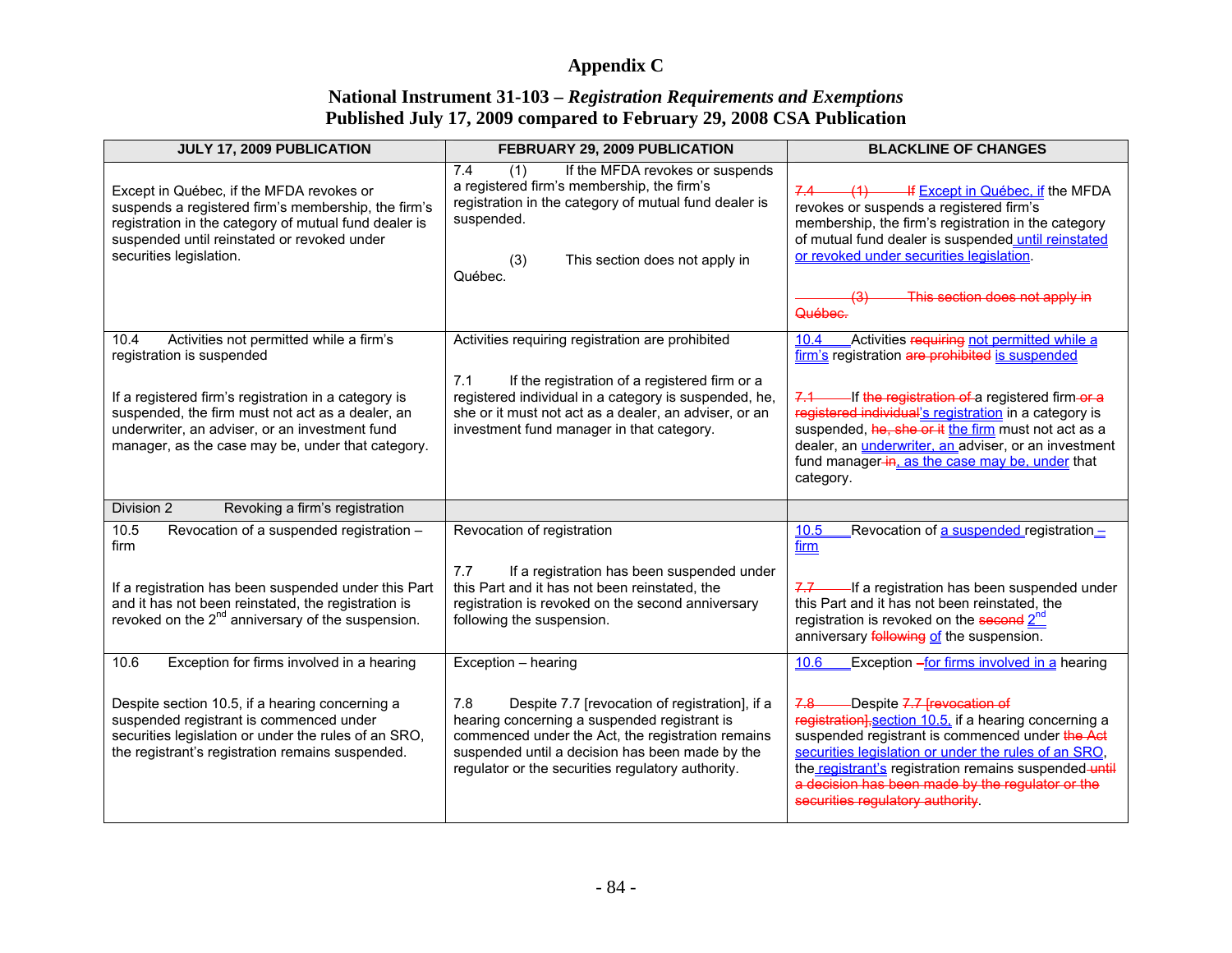| JULY 17, 2009 PUBLICATION                                                                                                                                                                                                                                     | FEBRUARY 29, 2009 PUBLICATION                                                                                                                                                                                                                                 | <b>BLACKLINE OF CHANGES</b>                                                                                                                                                                     |
|---------------------------------------------------------------------------------------------------------------------------------------------------------------------------------------------------------------------------------------------------------------|---------------------------------------------------------------------------------------------------------------------------------------------------------------------------------------------------------------------------------------------------------------|-------------------------------------------------------------------------------------------------------------------------------------------------------------------------------------------------|
| Application of Part 10 in Ontario<br>10.7                                                                                                                                                                                                                     | New Provision                                                                                                                                                                                                                                                 | <b>Application of Part 10 in Ontario</b><br>10.7                                                                                                                                                |
| Other than section 10.4 [activities not permitted<br>while a firm's registration is suspended], this Part<br>does not apply in Ontario.                                                                                                                       |                                                                                                                                                                                                                                                               | Other than section 10.4 [activities not permitted<br>while a firm's registration is suspended], this Part<br>does not apply in Ontario.                                                         |
| [Note: In Ontario, measures governing suspension<br>in section 29 of the Securities Act (Ontario) are<br>similar to those in Parts 6 and 10.]                                                                                                                 |                                                                                                                                                                                                                                                               | [Note: In Ontario, measures governing suspension<br>in section 29 of the Securities Act (Ontario) are<br>similar to those in Parts 6 and 10.]                                                   |
| Part 11 Internal controls and systems                                                                                                                                                                                                                         |                                                                                                                                                                                                                                                               |                                                                                                                                                                                                 |
| Division 1<br>Compliance                                                                                                                                                                                                                                      |                                                                                                                                                                                                                                                               |                                                                                                                                                                                                 |
| 11.1<br>Compliance system                                                                                                                                                                                                                                     | Compliance system                                                                                                                                                                                                                                             | Compliance system<br>11.1                                                                                                                                                                       |
| A registered firm must establish, maintain and apply<br>policies and procedures that establish a system of<br>controls and supervision sufficient to                                                                                                          | 5.23<br>(1)<br>A registered firm must establish,<br>maintain and apply a system of controls and<br>supervision sufficient to                                                                                                                                  | 5.23 (1) A registered firm must establish,<br>maintain and apply policies and procedures that<br>establish a system of controls and supervision<br>sufficient to                                |
| provide reasonable assurance that the firm<br>(a)<br>and each individual acting on its behalf complies<br>with securities legislation, and                                                                                                                    | provide reasonable assurance that the firm<br>(a)<br>and each individual acting on its behalf complies<br>with securities legislation, and                                                                                                                    | provide reasonable assurance that the firm<br>(a)<br>and each individual acting on its behalf complies<br>with securities legislation, and                                                      |
| manage the risks associated with its<br>(b)<br>business in accordance with prudent business<br>practices.                                                                                                                                                     | manage the risks associated with its<br>(b)<br>business in conformity with prudent business<br>practices.                                                                                                                                                     | manage the risks associated with its<br>(b)<br>business in conformity accordance with prudent<br>business practices.                                                                            |
|                                                                                                                                                                                                                                                               | The system of controls referred to<br>(2)<br>in subsection (1) must be documented in the form of<br>written policies and procedures.                                                                                                                          | (2) The system of controls referred to<br>in subsection (1) must be documented in the form of<br>written policies and procedures.                                                               |
| 11.2<br>Designating an ultimate designated person                                                                                                                                                                                                             | Ultimate designated person                                                                                                                                                                                                                                    | Ultimate 11.2<br>Designating an ultimate<br>designated person                                                                                                                                   |
| (1)<br>A registered firm must designate an<br>individual who is registered under securities<br>legislation in the category of ultimate designated<br>person to perform the functions described in section<br>5.1 [responsibilities of the ultimate designated | 2.9<br>(1)<br>A registered firm must have an<br>individual who is registered under securities<br>legislation in the category of ultimate designated<br>person to perform the functions described in section<br>5.24 [ultimate designated person - functions]. | $2.9$ (1)<br>A registered firm must have<br>designate an individual who is registered under<br>securities legislation in the category of ultimate<br>designated person to perform the functions |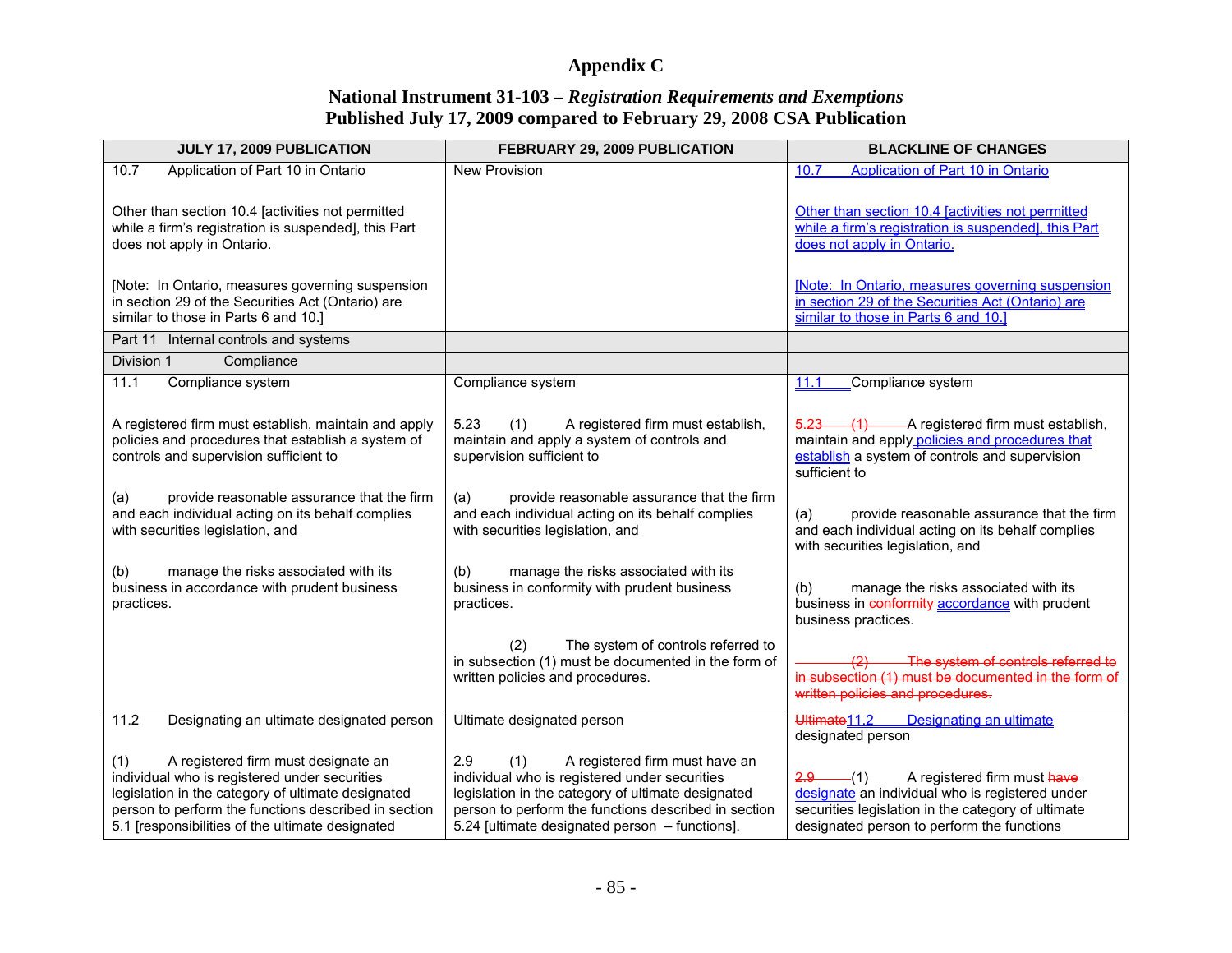| JULY 17, 2009 PUBLICATION                                                                                                                                                                                                                                          | FEBRUARY 29, 2009 PUBLICATION                                                                                                                                                                                                                              | <b>BLACKLINE OF CHANGES</b>                                                                                                                                                                                                                                |
|--------------------------------------------------------------------------------------------------------------------------------------------------------------------------------------------------------------------------------------------------------------------|------------------------------------------------------------------------------------------------------------------------------------------------------------------------------------------------------------------------------------------------------------|------------------------------------------------------------------------------------------------------------------------------------------------------------------------------------------------------------------------------------------------------------|
| person].                                                                                                                                                                                                                                                           | An individual must not act as the<br>(2)                                                                                                                                                                                                                   | described in section 5.24 [5.1] [responsibilities of the<br>ultimate designated person-functions].                                                                                                                                                         |
| A registered firm must not designate an<br>(2)<br>individual to act as the firm's ultimate designated<br>person unless the individual is one of the following:                                                                                                     | ultimate designated person of a registered firm<br>unless the individual is                                                                                                                                                                                | (2) An A registered firm must not<br>designate an individual must not to act as the firm's                                                                                                                                                                 |
| the chief executive officer or sole proprietor<br>(a)<br>of the registered firm;                                                                                                                                                                                   | the chief executive officer or sole proprietor<br>(a)<br>of the registered firm,                                                                                                                                                                           | ultimate designated person-of a registered firm<br>unless the individual is one of the following:                                                                                                                                                          |
| an officer in charge of a division of the<br>(b)<br>registered firm, if the activity that requires the firm to                                                                                                                                                     | an officer in charge of a division of the<br>(b)<br>registered firm, if the activity that requires the firm to<br>register occurs only within the division, or                                                                                             | the chief executive officer or sole proprietor<br>(a)<br>of the registered firm,:                                                                                                                                                                          |
| register occurs only within the division;<br>an individual acting in a capacity similar to<br>(c)                                                                                                                                                                  | an individual acting in a capacity similar to<br>(c)<br>that of an officer described in paragraph (a) or (b).                                                                                                                                              | (b)<br>an officer in charge of a division of the<br>registered firm, if the activity that requires the firm to<br>register occurs only within the division, or:                                                                                            |
| that of an officer described in paragraph (a) or (b).                                                                                                                                                                                                              |                                                                                                                                                                                                                                                            | an individual acting in a capacity similar to<br>(C)                                                                                                                                                                                                       |
| If an individual who is registered as a<br>(3)<br>registered firm's ultimate designated person ceases                                                                                                                                                              |                                                                                                                                                                                                                                                            | that of an officer described in paragraph (a) or (b).                                                                                                                                                                                                      |
| to meet any of the conditions listed in subsection<br>(2), the registered firm must designate another<br>individual to act as its ultimate designated person.                                                                                                      |                                                                                                                                                                                                                                                            | If an individual who is registered as a<br>(3)<br>registered firm's ultimate designated person ceases<br>to meet any of the conditions listed in subsection<br>(2), the registered firm must designate another                                             |
|                                                                                                                                                                                                                                                                    |                                                                                                                                                                                                                                                            | individual to act as its ultimate designated person.                                                                                                                                                                                                       |
| 11.3<br>Designating a chief compliance officer                                                                                                                                                                                                                     | Chief compliance officer                                                                                                                                                                                                                                   | <b>Chief11.3</b><br>Designating a chief compliance<br>officer                                                                                                                                                                                              |
| A registered firm must designate an<br>(1)<br>individual who is registered under securities<br>legislation in the category of chief compliance officer<br>to perform the functions described in section 5.2<br>[responsibilities of the chief compliance officer]. | 2.10<br>A registered firm must have an<br>(1)<br>individual who is registered under securities<br>legislation in the category of chief compliance officer<br>to perform the functions described in section 5.25<br>[chief compliance officer - functions]. | $2.10$ (1)<br>A registered firm must have<br>designate an individual who is registered under<br>securities legislation in the category of chief<br>compliance officer to perform the functions<br>described in section 5.25 [5.2] [responsibilities of the |
| A registered firm must not designate an<br>(2)<br>individual to act as the firm's chief compliance<br>officer unless the individual has satisfied the<br>applicable conditions in Part 3 [registration<br>requirements - individuals] and the individual is one    | An individual must not act as the<br>(2)<br>chief compliance officer for a registered firm unless<br>the individual is an officer or partner of the<br>registered firm, or the firm's sole proprietor.                                                     | chief compliance officer-functions].<br>(2) An A registered firm must not<br>designate an individual must not to act as the firm's<br>chief compliance officer-for a registered firm unless<br>the individual is has satisfied the applicable              |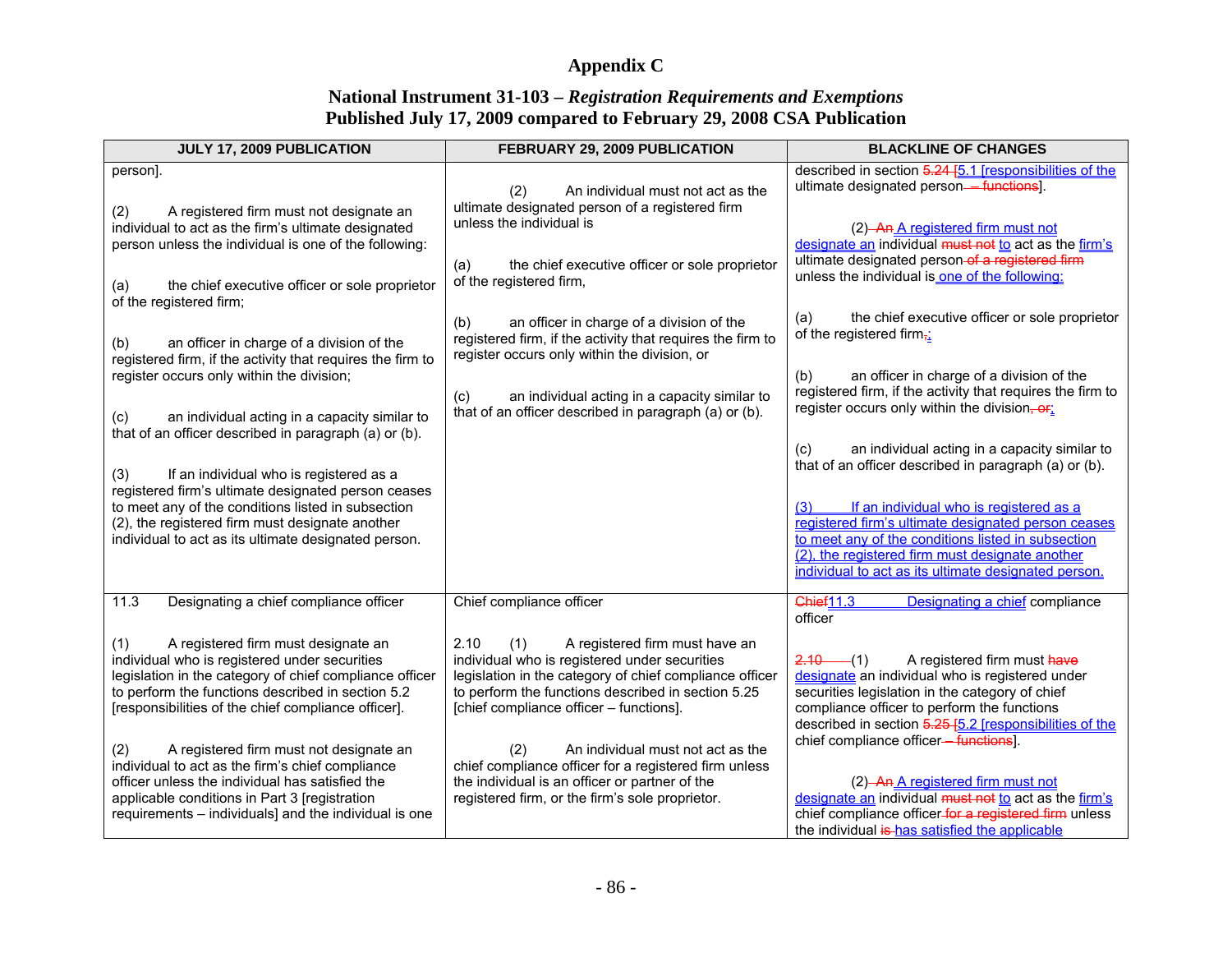| JULY 17, 2009 PUBLICATION                                                                                                                                                                                                                                                                                                                                                               | <b>FEBRUARY 29, 2009 PUBLICATION</b>                                                                                                                                                                                                                                                                | <b>BLACKLINE OF CHANGES</b>                                                                                                                                                                                                                                                                                                                                                                                                                                                |
|-----------------------------------------------------------------------------------------------------------------------------------------------------------------------------------------------------------------------------------------------------------------------------------------------------------------------------------------------------------------------------------------|-----------------------------------------------------------------------------------------------------------------------------------------------------------------------------------------------------------------------------------------------------------------------------------------------------|----------------------------------------------------------------------------------------------------------------------------------------------------------------------------------------------------------------------------------------------------------------------------------------------------------------------------------------------------------------------------------------------------------------------------------------------------------------------------|
| of the following:                                                                                                                                                                                                                                                                                                                                                                       |                                                                                                                                                                                                                                                                                                     | conditions in Part 3 [registration requirements -<br>individuals] and the individual is one of the following:                                                                                                                                                                                                                                                                                                                                                              |
| an officer or partner of the registered firm;<br>(a)                                                                                                                                                                                                                                                                                                                                    |                                                                                                                                                                                                                                                                                                     | an officer or partner of the registered firm-<br><u>(a)</u>                                                                                                                                                                                                                                                                                                                                                                                                                |
| the sole proprietor of the registered firm.<br>(b)                                                                                                                                                                                                                                                                                                                                      |                                                                                                                                                                                                                                                                                                     | $\theta$ <sup><math>\vdash</math></sup> $\vdots$                                                                                                                                                                                                                                                                                                                                                                                                                           |
| (3)<br>If an individual who is registered as a<br>registered firm's chief compliance officer ceases to<br>meet any of the conditions listed in subsection (2),                                                                                                                                                                                                                          |                                                                                                                                                                                                                                                                                                     | the firm's sole proprietor of the registered<br><u>(b)</u><br>firm.                                                                                                                                                                                                                                                                                                                                                                                                        |
| the registered firm must designate another<br>individual to act as its chief compliance officer.                                                                                                                                                                                                                                                                                        |                                                                                                                                                                                                                                                                                                     | If an individual who is registered as a<br>(3)<br>registered firm's chief compliance officer ceases to<br>meet any of the conditions listed in subsection (2),                                                                                                                                                                                                                                                                                                             |
|                                                                                                                                                                                                                                                                                                                                                                                         |                                                                                                                                                                                                                                                                                                     | the registered firm must designate another<br>individual to act as its chief compliance officer.                                                                                                                                                                                                                                                                                                                                                                           |
| 11.4<br>Providing access to board                                                                                                                                                                                                                                                                                                                                                       | Access to board or partnership                                                                                                                                                                                                                                                                      | Access <sub>11.4</sub><br>Providing access to board or<br>partnership                                                                                                                                                                                                                                                                                                                                                                                                      |
| A registered firm must permit its ultimate designated<br>person and its chief compliance officer to directly<br>access the firm's board of directors, or individuals<br>acting in a similar capacity for the firm, at such times<br>as the ultimate designated person or the chief<br>compliance officer may consider necessary or<br>advisable in view of his or her responsibilities. | 5.26<br>A registered firm must permit its ultimate<br>designated person and its chief compliance officer<br>to directly access the board of directors or<br>partnership at such times as either of them may<br>independently deem necessary or advisable in view<br>of his or her responsibilities. | 5.26 - A registered firm must permit its ultimate<br>designated person and its chief compliance officer<br>to directly access the firm's board of directors-or<br>partnership at such times as either of them may<br>independently deem, or individuals acting in a<br>similar capacity for the firm, at such times as the<br>ultimate designated person or the chief compliance<br>officer may consider necessary or advisable in view<br>of his or her responsibilities. |
| Division 2<br>Books and records                                                                                                                                                                                                                                                                                                                                                         |                                                                                                                                                                                                                                                                                                     |                                                                                                                                                                                                                                                                                                                                                                                                                                                                            |
| 11.5<br>General requirements for records                                                                                                                                                                                                                                                                                                                                                | Records - general requirements                                                                                                                                                                                                                                                                      | Records-<br>general <sub>11.5</sub><br><b>General</b> requirements for<br>records                                                                                                                                                                                                                                                                                                                                                                                          |
| A registered firm must maintain records to<br>(1)                                                                                                                                                                                                                                                                                                                                       | 5.15<br>(1)<br>A registered firm must maintain<br>records to                                                                                                                                                                                                                                        | A registered firm must maintain<br>$6.15$ (1)<br>records to                                                                                                                                                                                                                                                                                                                                                                                                                |
| accurately record its business activities.<br>(a)<br>financial affairs, and client transactions, and                                                                                                                                                                                                                                                                                    | accurately record its business activities,<br>(a)<br>financial affairs, and client transactions, and                                                                                                                                                                                                | accurately record its business activities,<br>(a)                                                                                                                                                                                                                                                                                                                                                                                                                          |
| demonstrate the extent of the firm's<br>(b)                                                                                                                                                                                                                                                                                                                                             |                                                                                                                                                                                                                                                                                                     | financial affairs, and client transactions, and                                                                                                                                                                                                                                                                                                                                                                                                                            |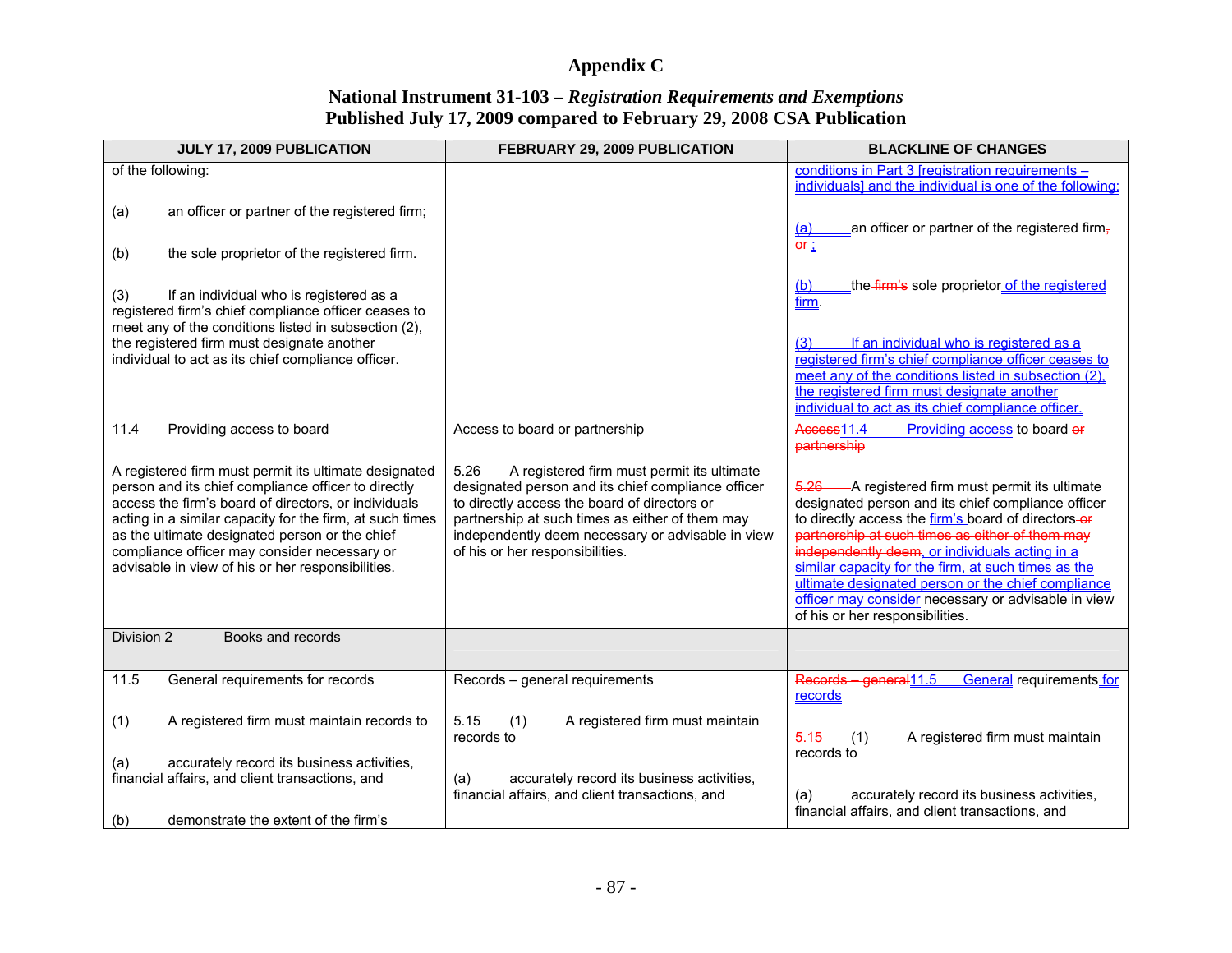| JULY 17, 2009 PUBLICATION                                                                                              | FEBRUARY 29, 2009 PUBLICATION                                                                                                                                        | <b>BLACKLINE OF CHANGES</b>                                                                                                                                          |
|------------------------------------------------------------------------------------------------------------------------|----------------------------------------------------------------------------------------------------------------------------------------------------------------------|----------------------------------------------------------------------------------------------------------------------------------------------------------------------|
| compliance with applicable requirements of<br>securities legislation.                                                  | (b)<br>demonstrate compliance with applicable<br>requirements of securities legislation.                                                                             | (b)<br>demonstrate the extent of the firm's<br>compliance with applicable requirements of                                                                            |
| The records required under subsection (1)<br>(2)<br>include, but are not limited to, records that do the<br>following: | Such records must include, but<br>(2)<br>are not limited to, records that                                                                                            | securities legislation.<br>(2) Such The records must required under                                                                                                  |
| permit timely creation and audit of financial<br>(a)<br>statements and other financial information required            | permit timely creation and audit of financial<br>(a)<br>statements and other financial information required<br>to be filed or delivered to the securities regulatory | subsection (1) include, but are not limited to,<br>records that do the following:                                                                                    |
| to be filed or delivered to the securities regulatory<br>authority;                                                    | authority,                                                                                                                                                           | permit timely creation and audit of financial<br>(a)<br>statements and other financial information required<br>to be filed or delivered to the securities regulatory |
| permit determination of the registered<br>(b)<br>firm's capital position;                                              | permit determination of the registered<br>(b)<br>firm's capital position,                                                                                            | authority <sub>7</sub> :                                                                                                                                             |
| demonstrate compliance with the<br>(c)<br>registered firm's capital and insurance                                      | demonstrate compliance with the<br>(c)<br>registered firm's capital and insurance<br>requirements,                                                                   | permit determination of the registered<br>(b)<br>firm's capital position $\frac{1}{r+1}$                                                                             |
| requirements;<br>demonstrate compliance with internal<br>(d)                                                           | demonstrate compliance with internal<br>(d)<br>control procedures,                                                                                                   | demonstrate compliance with the<br>(c)<br>registered firm's capital and insurance<br>requirements;                                                                   |
| control procedures;                                                                                                    | demonstrate compliance with the firm's<br>(e)                                                                                                                        | demonstrate compliance with internal<br>(d)                                                                                                                          |
| demonstrate compliance with the firm's<br>(e)<br>policies and procedures;                                              | policies and procedures,                                                                                                                                             | control procedures $\frac{1}{2}$                                                                                                                                     |
| permit the identification and segregation of<br>(f)<br>client cash, securities, and other property;                    | permit the identification and segregation of<br>(f)<br>client cash, securities, and other property,                                                                  | demonstrate compliance with the firm's<br>(e)<br>policies and procedures,;                                                                                           |
| identify all transactions conducted on<br>(g)<br>behalf of the registered firm and each of its clients,                | identify all transactions conducted on<br>(g)<br>behalf of the registered firm and each of its clients,<br>including the parties to the transaction and the          | permit the identification and segregation of<br>(f)<br>client cash, securities, and other property <sub>7</sub> :                                                    |
| including the parties to the transaction and the<br>terms of the purchase or sale;                                     | terms of the purchase or sale,                                                                                                                                       | identify all transactions conducted on<br>(g)<br>behalf of the registered firm and each of its clients,                                                              |
| (h)<br>provide an audit trail for                                                                                      | (h)<br>provide an audit trail for                                                                                                                                    | including the parties to the transaction and the<br>terms of the purchase or sale <sub><math>\vec{i}</math></sub>                                                    |
|                                                                                                                        | (i)<br>client instructions and orders, and                                                                                                                           | provide an audit trail for<br>(h)                                                                                                                                    |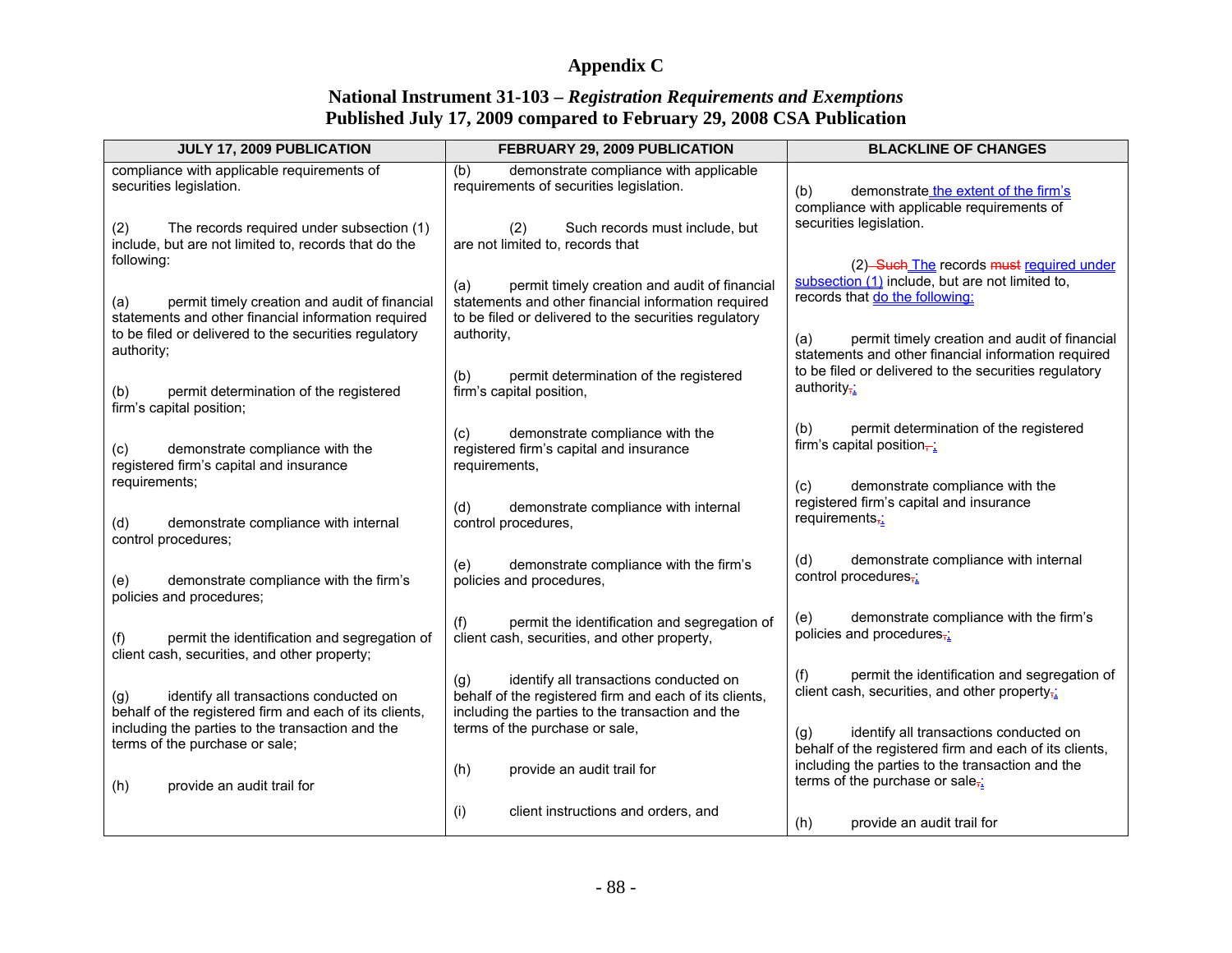| JULY 17, 2009 PUBLICATION                                                | <b>FEBRUARY 29, 2009 PUBLICATION</b>                                                                    | <b>BLACKLINE OF CHANGES</b>                                                                       |
|--------------------------------------------------------------------------|---------------------------------------------------------------------------------------------------------|---------------------------------------------------------------------------------------------------|
| (i)<br>client instructions and orders, and                               |                                                                                                         |                                                                                                   |
| each trade transmitted or executed for a<br>(ii)                         | (ii)<br>each trade transmitted or executed for a<br>client or by the registered firm on its own behalf, | (i)<br>client instructions and orders, and                                                        |
| client or by the registered firm on its own behalf;                      |                                                                                                         | each trade transmitted or executed for a<br>(ii)                                                  |
| permit the generation of account activity<br>(i)                         | permit creation of account activity reports<br>(i)<br>for clients.                                      | client or by the registered firm on its own behalf <sub><math>\frac{1}{2}</math></sub>            |
| reports for clients;                                                     | provide securities pricing as may be<br>(i)                                                             | permit creation the generation of account<br>(i)<br>activity reports for clients-:                |
| provide securities pricing as may be<br>(j)                              | required by securities legislation,                                                                     |                                                                                                   |
| required by securities legislation;                                      | demonstrate compliance with client<br>(k)                                                               | provide securities pricing as may be<br>(j)<br>required by securities legislation $\frac{1}{r}$ : |
| document the opening of client accounts,<br>(k)                          | account opening requirements,                                                                           |                                                                                                   |
| including any agreements with clients;                                   |                                                                                                         | demonstrate compliance with client<br>(k)<br>account opening requirements, document the           |
| demonstrate compliance with sections 13.2<br>(1)                         | (1)<br>document correspondence with clients,<br>and                                                     | opening of client accounts, including any                                                         |
| [know your client] and 13.3 [suitability];                               |                                                                                                         | agreements with clients;                                                                          |
| demonstrate compliance with complaint-<br>(m)                            | (m)<br>document compliance and supervision<br>actions taken by the firm.                                | demonstrate compliance with sections 13.2<br>(1)                                                  |
| handling requirements;                                                   |                                                                                                         | [know your client] and 13.3 [suitability];                                                        |
| document correspondence with clients;<br>(n)                             |                                                                                                         | demonstrate compliance with complaint-<br>(m)                                                     |
|                                                                          |                                                                                                         | handling requirements;                                                                            |
| document compliance and supervision<br>(0)<br>actions taken by the firm. |                                                                                                         | $(\ln)$<br>document correspondence with clients,                                                  |
|                                                                          |                                                                                                         | and;                                                                                              |
|                                                                          |                                                                                                         | document compliance and supervision<br>(m <sub>0</sub> )                                          |
|                                                                          |                                                                                                         | actions taken by the firm.                                                                        |
| 11.6<br>Form, accessibility and retention of records                     | Records - form, accessibility and retention                                                             | Records form11.6<br>Form, accessibility and<br>retention 5.16 of records                          |
| A registered firm must keep a record that it<br>(1)                      | 5.16<br>A registered firm must keep its<br>(1)                                                          |                                                                                                   |
| is required to keep under securities legislation                         | records safe and in a durable form.                                                                     | A registered firm must keep its records a<br>(1)                                                  |
|                                                                          |                                                                                                         | record that it is required to keep under securities<br>legislation                                |
| for 7 years from the date the record is<br>(a)<br>created,               | For a period of two years after the<br>(2)<br>creation of a record, a registered firm must keep the     |                                                                                                   |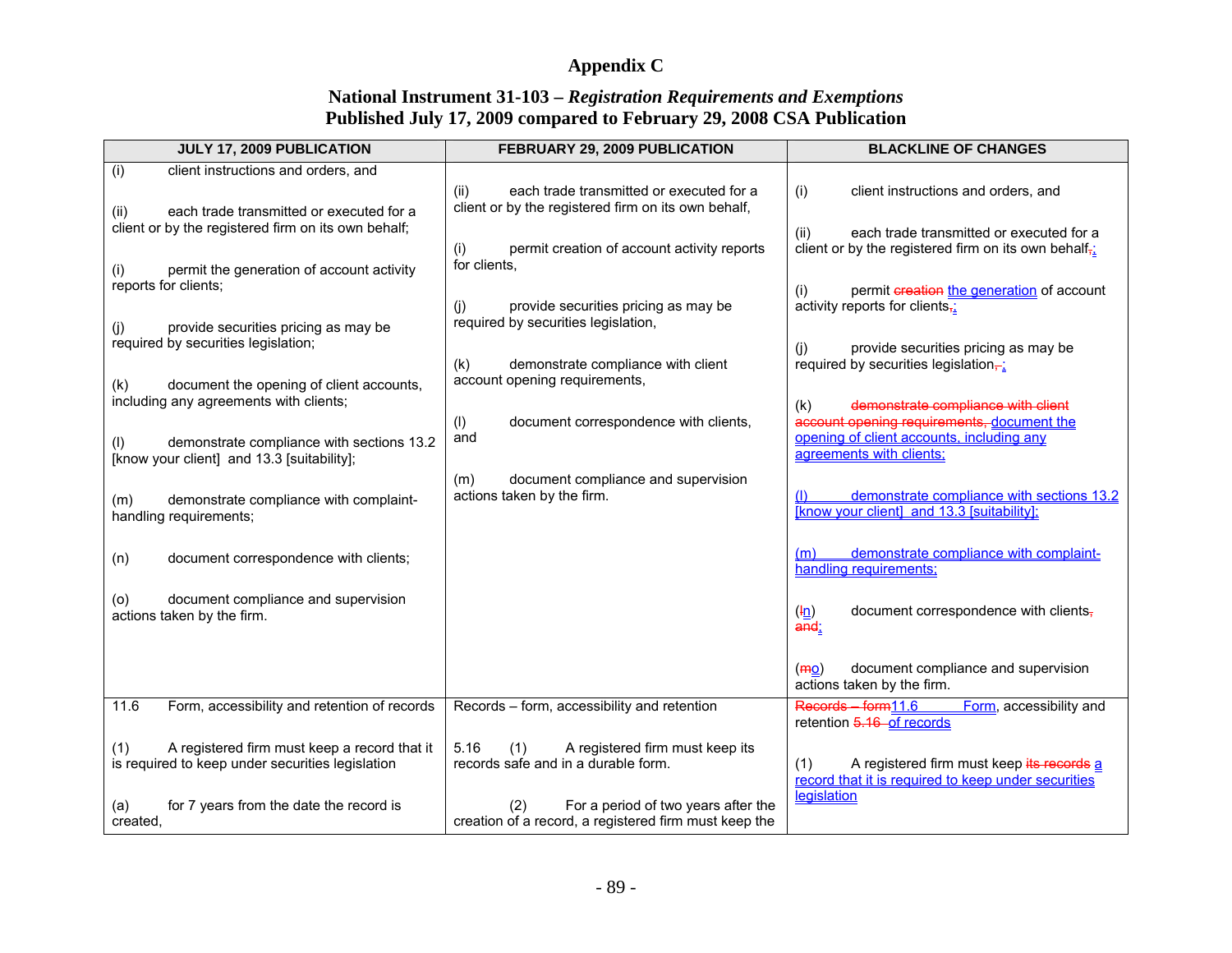| JULY 17, 2009 PUBLICATION                                                                                                                                                                                                             | FEBRUARY 29, 2009 PUBLICATION                                                                                                                                                                                              | <b>BLACKLINE OF CHANGES</b>                                                                                                                                                                                                                                                          |
|---------------------------------------------------------------------------------------------------------------------------------------------------------------------------------------------------------------------------------------|----------------------------------------------------------------------------------------------------------------------------------------------------------------------------------------------------------------------------|--------------------------------------------------------------------------------------------------------------------------------------------------------------------------------------------------------------------------------------------------------------------------------------|
| (b)<br>in a safe location and in a durable form,<br>and                                                                                                                                                                               | record in a manner that permits it to be provided<br>promptly to the regulator, and thereafter the record<br>may be kept in a manner that permits it to be<br>provided to the regulator in a reasonable period of<br>time. | for 7 years from the date the record is<br>(a)<br>created<br>in a safe location and in a durable form $_{\leftarrow\ast}$<br><u>(b)</u>                                                                                                                                              |
| in a manner that permits it to be provided<br>(c)<br>to the regulator or the securities regulatory authority<br>in a reasonable period of time.                                                                                       | A record provided under<br>(3)<br>subsection (2) must be in a form that is capable of<br>being read by the regulator.                                                                                                      | and<br>For a period of two years after the<br>(2c)<br>creation of a record, a registered firm must keep the                                                                                                                                                                          |
| (2)<br>A record required to be provided to the<br>regulator or the securities regulatory authority must<br>be provided in a format that is capable of being read<br>by the regulator or the securities regulatory<br>authority.       | A registered firm must keep<br>(4)<br>an activity record for seven years from the<br>(a)<br>date of the act, and                                                                                                           | record in a manner that permits it to be provided<br>promptly to the requlator, and thereafter the record<br>may be kept<br>in a manner that permits it to be<br>provided to the regulator or the securities regulatory<br>authority in a reasonable period of time.                 |
| (3)<br>Paragraph (1)(c) does not apply in Ontario.<br>[Note: In Ontario, how quickly a registered firm is<br>require to provide information to the regulator is<br>addressed in subsection 19(3) of the Securities Act<br>(Ontario).] | a relationship record for seven years from<br>(b)<br>the date the person or company ceases to be a<br>client of the registered firm.                                                                                       | A record provided under<br>(32)<br>subsection $(2)$<br>A record required to be provided<br>to the regulator or the securities regulatory authority<br>must be provided in a form format that is capable of<br>being read by the regulator or the securities<br>regulatory authority. |
|                                                                                                                                                                                                                                       | (5)<br>In subsection (4),                                                                                                                                                                                                  |                                                                                                                                                                                                                                                                                      |
|                                                                                                                                                                                                                                       | "activity record" includes                                                                                                                                                                                                 | Paragraph (1)(c) does not apply in Ontario.<br>(3)                                                                                                                                                                                                                                   |
|                                                                                                                                                                                                                                       | a confirmation of a transaction required<br>(a)<br>under section 5.18 [confirmation of trade - general],                                                                                                                   | [Note: In Ontario, how quickly a registered firm is<br>require to provide information to the regulator is<br>addressed in subsection 19(3) of the Securities Act<br>(Ontario).]                                                                                                      |
|                                                                                                                                                                                                                                       | a communication between the registrant<br>(b)<br>and the client made in respect of a purchase or sale<br>of a security, including a record of an oral                                                                      | A registered firm must keep<br>(4)                                                                                                                                                                                                                                                   |
|                                                                                                                                                                                                                                       | communication,                                                                                                                                                                                                             | an activity record for seven years from the<br>date of the act, and                                                                                                                                                                                                                  |
|                                                                                                                                                                                                                                       | a statement of account and portfolio<br>(c)<br>required under section 5.22 [statements of account<br>and portfolio],                                                                                                       | a relationship record for seven years from<br>the date the person or company ceases to be a<br>client of the registered firm.                                                                                                                                                        |
|                                                                                                                                                                                                                                       | a referral of the client that is subject to<br>(d)                                                                                                                                                                         |                                                                                                                                                                                                                                                                                      |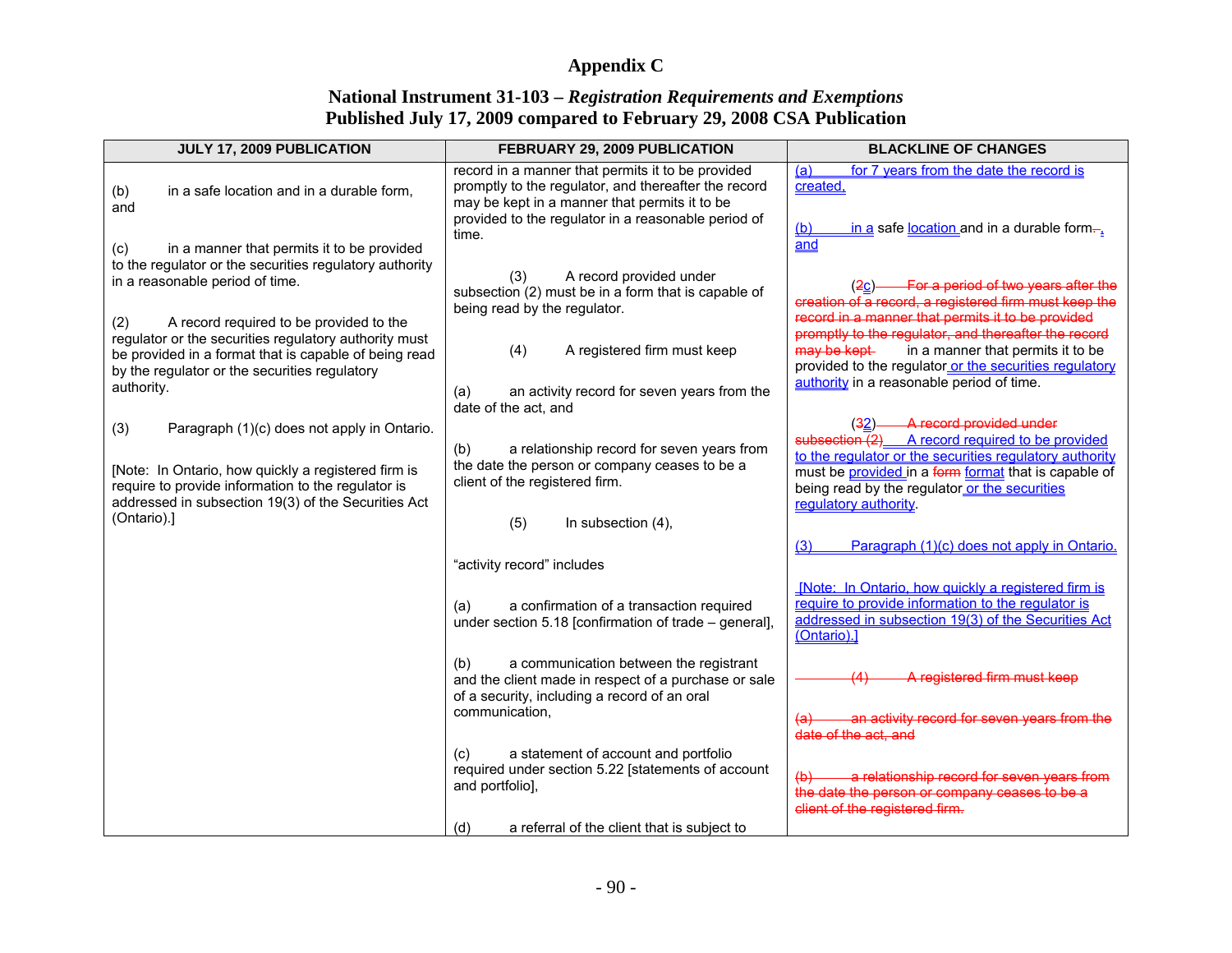| JULY 17, 2009 PUBLICATION | <b>FEBRUARY 29, 2009 PUBLICATION</b>                                                                                                                                          | <b>BLACKLINE OF CHANGES</b>                                                                                                                                                                                |
|---------------------------|-------------------------------------------------------------------------------------------------------------------------------------------------------------------------------|------------------------------------------------------------------------------------------------------------------------------------------------------------------------------------------------------------|
|                           | Division 2 [referral arrangements] of Part 6; and                                                                                                                             |                                                                                                                                                                                                            |
|                           |                                                                                                                                                                               | In subsection (4),                                                                                                                                                                                         |
|                           | "relationship record" means a document, other than<br>an activity record, that describes the relationship<br>between a registrant and a client of the registrant<br>including | "activity record" includes                                                                                                                                                                                 |
|                           | a communication between the registrant<br>(a)<br>and the client not made in respect of a purchase or                                                                          | a confirmation of a transaction required<br>$\overline{a}$<br>under section 5.18 [confirmation of trade general],                                                                                          |
|                           | sale of a security, including a record of an oral<br>communication.                                                                                                           | a communication between the registrant<br>$\left( \downarrow \downarrow \right)$<br>and the client made in respect of a purchase or sale<br>of a security, including a record of an oral<br>communication. |
|                           | (b)<br>an agreement entered into between the<br>registrant and the client,                                                                                                    |                                                                                                                                                                                                            |
|                           | a client complaint,<br>(c)                                                                                                                                                    | a statement of account and portfolio<br>$\left( \Theta \right)$<br>required under section 5.22 Istatements of account<br>and portfolio],                                                                   |
|                           | relationship disclosure information<br>(d)<br>provided to the client under section 5.4 [providing<br>relationship disclosure information].                                    | a referral of the client that is subject to<br>$\overline{d}$<br>Division 2 [referral arrangements] of Part 6; and                                                                                         |
|                           |                                                                                                                                                                               | "relationship record" means a document, other than<br>an activity record, that describes the relationship<br>between a registrant and a client of the registrant<br>including                              |
|                           |                                                                                                                                                                               | a communication between the registrant<br>and the client not made in respect of a purchase or<br>sale of a security, including a record of an oral<br>communication,                                       |
|                           |                                                                                                                                                                               | an agreement entered into between the<br>registrant and the client.                                                                                                                                        |
|                           |                                                                                                                                                                               | a client complaint.<br>$\left( \Theta \right)$                                                                                                                                                             |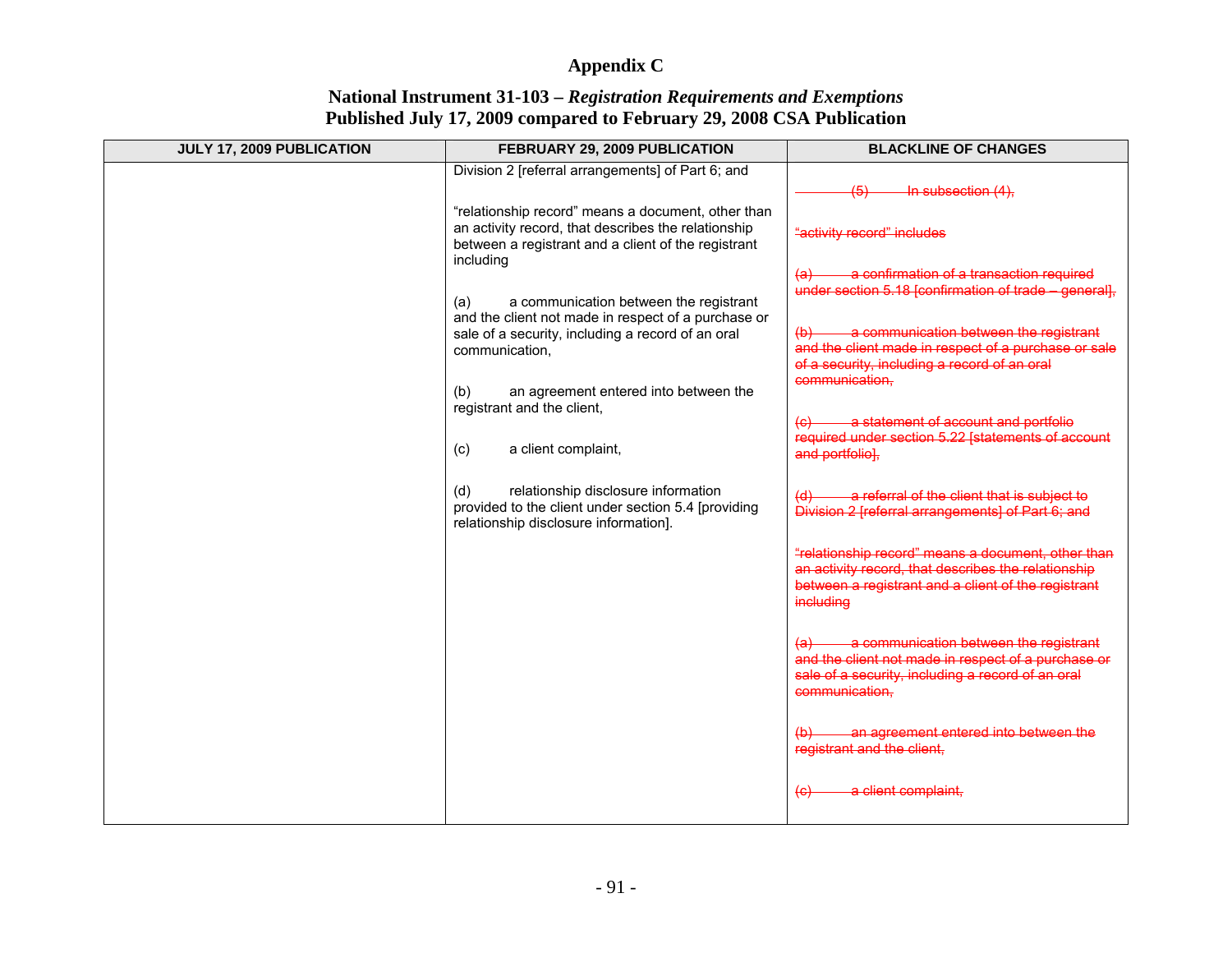| JULY 17, 2009 PUBLICATION                                                                                                                                                                                                                                                                                                                                                                                                                                                      | <b>FEBRUARY 29, 2009 PUBLICATION</b>                                                                                                                                                                                                                                                                                                                                                                                                                                | <b>BLACKLINE OF CHANGES</b>                                                                                                                                                                                                                                                                                                                                      |
|--------------------------------------------------------------------------------------------------------------------------------------------------------------------------------------------------------------------------------------------------------------------------------------------------------------------------------------------------------------------------------------------------------------------------------------------------------------------------------|---------------------------------------------------------------------------------------------------------------------------------------------------------------------------------------------------------------------------------------------------------------------------------------------------------------------------------------------------------------------------------------------------------------------------------------------------------------------|------------------------------------------------------------------------------------------------------------------------------------------------------------------------------------------------------------------------------------------------------------------------------------------------------------------------------------------------------------------|
|                                                                                                                                                                                                                                                                                                                                                                                                                                                                                |                                                                                                                                                                                                                                                                                                                                                                                                                                                                     | relationship disclosure information<br>(d)<br>provided to the client under section 5.4 [providing<br>relationship disclosure information].                                                                                                                                                                                                                       |
| Division 3<br>Certain business transactions                                                                                                                                                                                                                                                                                                                                                                                                                                    |                                                                                                                                                                                                                                                                                                                                                                                                                                                                     | Division 3<br><b>Certain business transactions</b>                                                                                                                                                                                                                                                                                                               |
| 11.7<br>Tied settling of securities transactions<br>A registered firm must not require a person or<br>company to settle that person's or company's<br>transaction with the registered firm through that<br>person's or company's account at a Canadian<br>financial institution as a condition, or on terms that<br>would appear to a reasonable person to be a<br>condition, of supplying a product or service, unless<br>this method of settlement would be, to a reasonable | Settling securities transactions<br>6.9<br>A registered firm must not require a person<br>or company to settle that person's or company's<br>transaction with the registered firm through that<br>person's or company's account at a Canadian<br>financial institution as a condition, or on terms that<br>would appear to a reasonable person to be a<br>condition, of supplying a product or service, unless<br>this method of settlement is reasonably necessary | Settling securities transactions<br>Tied settling of securities transactions<br>11.7<br>-A registered firm must not require a person<br>$6.9 -$<br>or company to settle that person's or company's<br>transaction with the registered firm through that<br>person's or company's account at a Canadian<br>financial institution as a condition, or on terms that |
| person, necessary to provide the specific product or<br>service that the person or company has requested.                                                                                                                                                                                                                                                                                                                                                                      | to provide the specific product or service that the<br>person or company has requested.                                                                                                                                                                                                                                                                                                                                                                             | would appear to a reasonable person to be a<br>condition, of supplying a product or service, unless<br>method of settlement is reasonably would<br>this<br>be, to a reasonable person, necessary to provide<br>the specific product or service that the person or<br>company has requested.                                                                      |
| 11.8<br><b>Tied selling</b>                                                                                                                                                                                                                                                                                                                                                                                                                                                    | Tied selling                                                                                                                                                                                                                                                                                                                                                                                                                                                        | 11.8<br>Tied selling                                                                                                                                                                                                                                                                                                                                             |
| A dealer, adviser or investment fund manager must<br>not require another person or company                                                                                                                                                                                                                                                                                                                                                                                     | 6.10<br>No person or company shall require<br>another person or company                                                                                                                                                                                                                                                                                                                                                                                             | No person or company shall A dealer,<br><del>6.10 -</del><br>adviser or investment fund manager must not<br>require another person or company                                                                                                                                                                                                                    |
| to buy, sell or hold a security as a<br>(a)<br>condition, or on terms that would appear to a<br>reasonable person to be a condition, of supplying or<br>continuing to supply a product or service, or<br>to buy, sell or use a product or service as a<br>(b)<br>condition, or on terms that would appear to a                                                                                                                                                                 | to buy, sell or hold particular securities as a<br>(a)<br>condition, or on terms that would appear to a<br>reasonable person to be a condition, of supplying or<br>continuing to supply products or services, or<br>(b)<br>to buy, sell or use any products or services<br>as a condition, or on terms that would appear to a                                                                                                                                       | (a)<br>to buy, sell or hold particular securities a<br>security as a condition, or on terms that would<br>appear to a reasonable person to be a condition, of<br>supplying or continuing to supply products a product<br>or services service, or                                                                                                                 |
| reasonable person to be a condition, of buying or<br>selling a security.                                                                                                                                                                                                                                                                                                                                                                                                       | reasonable person to be a condition, of buying or<br>selling particular securities.                                                                                                                                                                                                                                                                                                                                                                                 | (b)<br>to buy, sell or use any products a product<br>or services service as a condition, or on terms that<br>would appear to a reasonable person to be a<br>condition, of buying or selling particular securities a<br>security.                                                                                                                                 |
| 11.9<br>Registrant acquiring a registered firm's                                                                                                                                                                                                                                                                                                                                                                                                                               | Acquiring a registered firm's securities or assets                                                                                                                                                                                                                                                                                                                                                                                                                  | Acquiring 11.9<br>Registrant acquiring a registered                                                                                                                                                                                                                                                                                                              |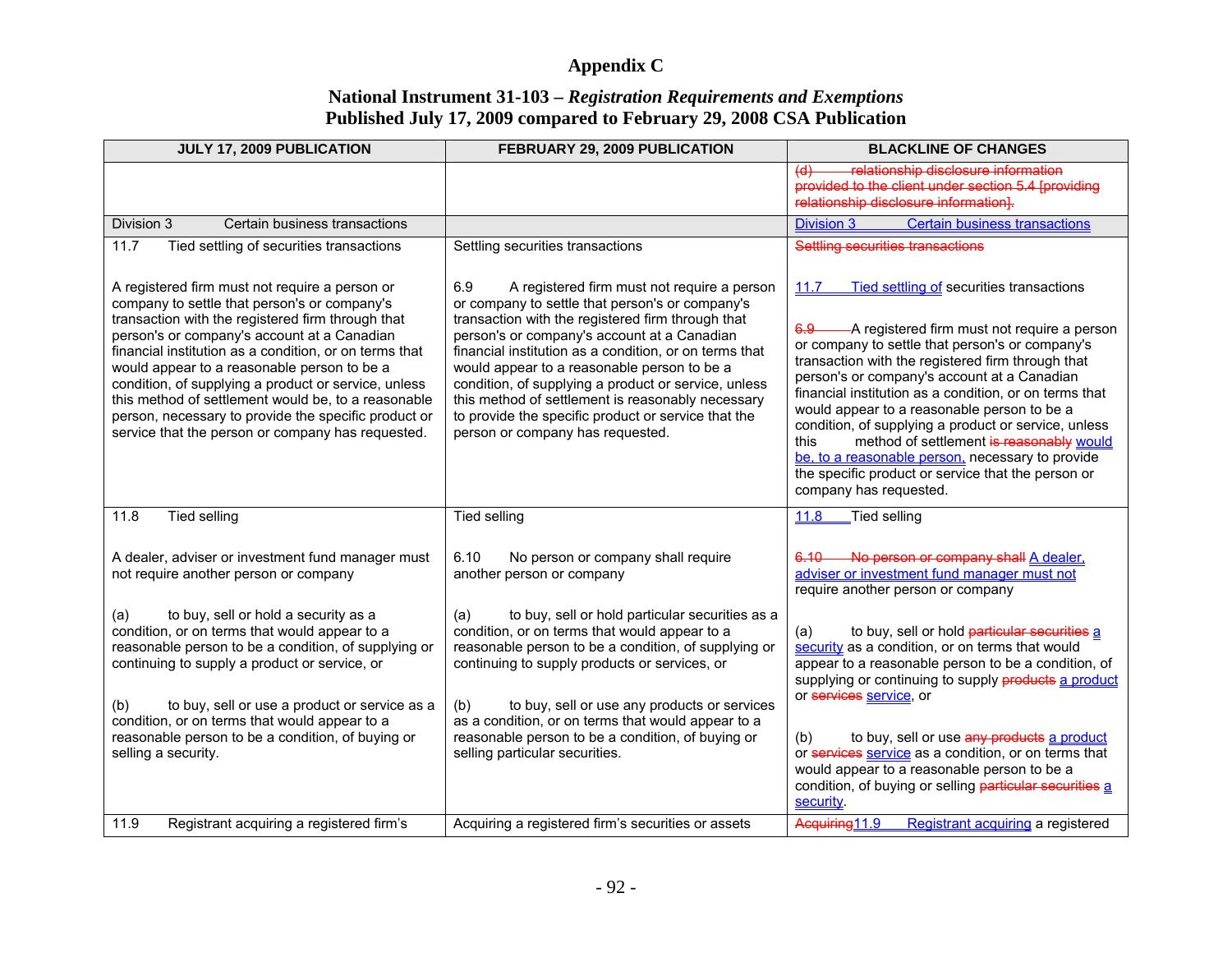| JULY 17, 2009 PUBLICATION                                                                                                                                                                                                                                                           | <b>FEBRUARY 29, 2009 PUBLICATION</b>                                                                                                                                                                                                                                                                             | <b>BLACKLINE OF CHANGES</b>                                                                                                                                                                                                         |
|-------------------------------------------------------------------------------------------------------------------------------------------------------------------------------------------------------------------------------------------------------------------------------------|------------------------------------------------------------------------------------------------------------------------------------------------------------------------------------------------------------------------------------------------------------------------------------------------------------------|-------------------------------------------------------------------------------------------------------------------------------------------------------------------------------------------------------------------------------------|
| securities or assets                                                                                                                                                                                                                                                                |                                                                                                                                                                                                                                                                                                                  | firm's securities or assets                                                                                                                                                                                                         |
| A registrant must give the regulator written<br>(1)<br>notice in accordance with subsection (2) if it<br>proposes to acquire any of the following:<br>beneficial ownership of, or direct or indirect<br>(a)<br>control or direction over, a security of a registered<br>firm;       | 6.8<br>A person or company must give<br>(1)<br>the regulator written notice at least 30 days before<br>the acquisition if it proposes to acquire,<br>directly or indirectly, beneficial ownership<br>(a)<br>of, or control or direction over, ten per cent or more<br>of the securities of a registered firm, or | $6.8 -$<br>$-(1)$<br>A person or company registrant<br>must give the regulator written notice at least 30<br>days before the acquisition in accordance with<br>subsection $(2)$ if it proposes to acquire, any of the<br>following: |
| beneficial ownership of, or direct or indirect<br>(b)<br>control or direction over, a security of a person or<br>company of which a registered firm is a subsidiary;                                                                                                                | (b)<br>a substantial part of the assets of a<br>registered firm.<br>The notice required under<br>(2)<br>subsection (1) must include all relevant facts                                                                                                                                                           | directly or indirectly, beneficial ownership<br>(a)<br>of, or direct or indirect control or direction over, ten<br>per cent or more of the securities a security of a<br>registered firm, or;                                       |
| all or a substantial part of the assets of a<br>(c)<br>registered firm.                                                                                                                                                                                                             | regarding the acquisition to permit the regulator to<br>determine if it is                                                                                                                                                                                                                                       | beneficial ownership of, or direct or indirect<br>(b)<br>control or direction over, a security of a person or<br>company of which a registered firm is a subsidiary;                                                                |
| The notice required under subsection (1)<br>(2)<br>must be delivered to the regulator at least 30 days<br>before the proposed acquisition and must include all<br>relevant facts regarding the acquisition sufficient to<br>enable the regulator to determine if the acquisition is | (i)<br>likely to give rise to conflicts of interest,<br>likely to hinder the registered firm in<br>(ii)<br>complying with securities legislation,                                                                                                                                                                | all or a substantial part of the assets of a<br>(C)<br>registered firm.<br>The notice required under<br>(2)                                                                                                                         |
| likely to give rise to a conflict of interest,<br>(a)                                                                                                                                                                                                                               | inconsistent with an adequate level of<br>(iii)<br>investor protection, or                                                                                                                                                                                                                                       | subsection (1) must be delivered to the regulator at<br>least 30 days before the proposed acquisition and<br>must include all relevant facts regarding the<br>acquisition sufficient to permit enable the regulator                 |
| likely to hinder the registered firm in<br>(b)<br>complying with securities legislation,                                                                                                                                                                                            | (iv)<br>otherwise prejudicial to the public interest.                                                                                                                                                                                                                                                            | to determine if it the acquisition is                                                                                                                                                                                               |
| inconsistent with an adequate level of<br>(c)<br>investor protection, or                                                                                                                                                                                                            | If, within 30 days of the<br>(3)<br>regulator's receipt of a notice under subsection (1),<br>the regulator notifies the person or company making                                                                                                                                                                 | (i <u>a</u> )<br>likely to give rise to conflicts a conflict of<br>interest.                                                                                                                                                        |
| otherwise prejudicial to the public interest.<br>(d)                                                                                                                                                                                                                                | the acquisition that the regulator objects to the<br>acquisition, the acquisition must not occur until the<br>regulator approves it.                                                                                                                                                                             | (iib)<br>likely to hinder the registered firm in<br>complying with securities legislation,                                                                                                                                          |
| Subsection (1) does not apply to the<br>(3)<br>following:                                                                                                                                                                                                                           | Following receipt of a notice of<br>(4)<br>objection under subsection (3), the person or                                                                                                                                                                                                                         | inconsistent with an adequate level of<br>$(\overline{HIC})$<br>investor protection, or                                                                                                                                             |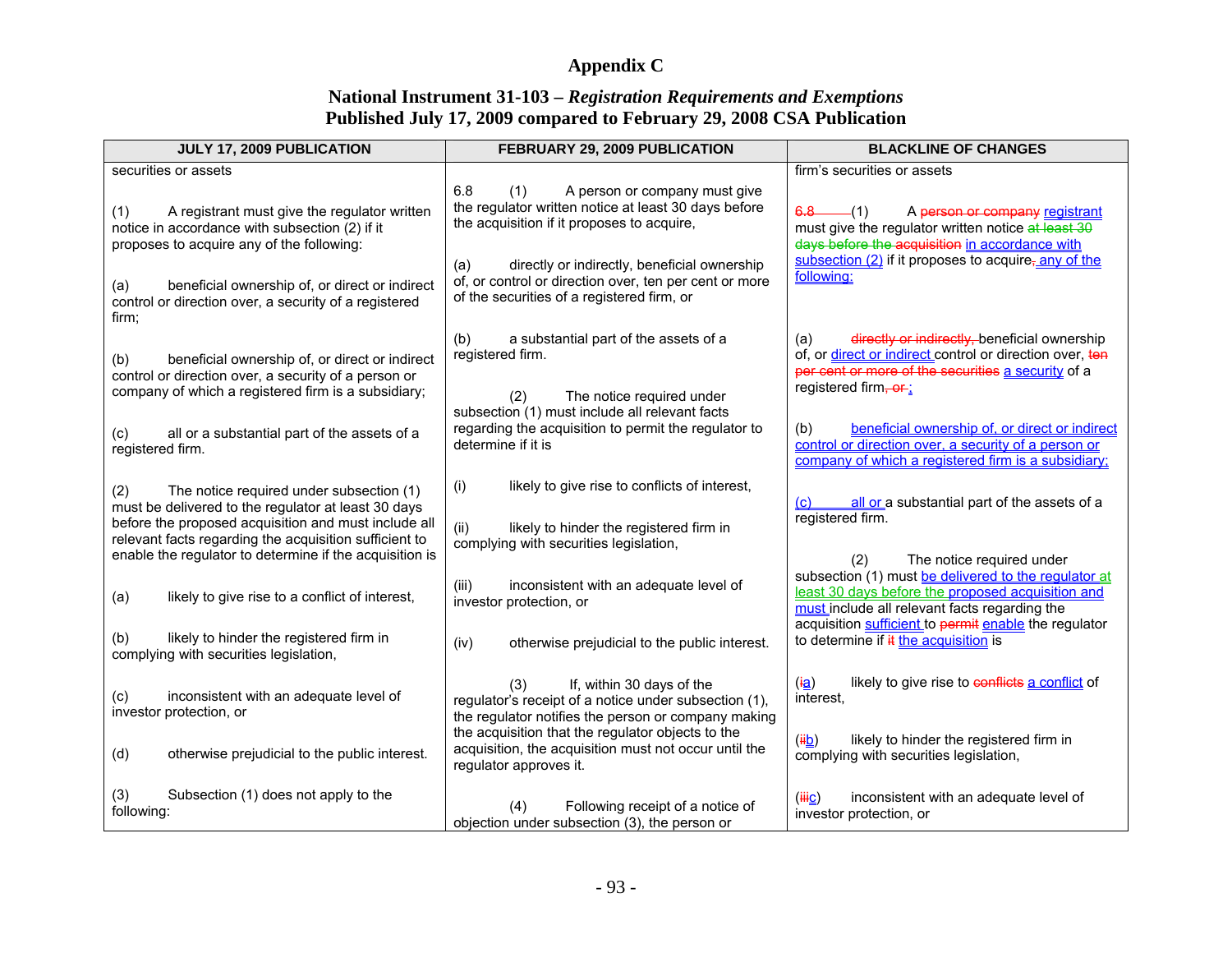| JULY 17, 2009 PUBLICATION                                                                                                                                                                                                                                                                                                 | <b>FEBRUARY 29, 2009 PUBLICATION</b>                                                                                                                   | <b>BLACKLINE OF CHANGES</b>                                                                                                                                                                                                                                                                                                                                                                                                                                        |
|---------------------------------------------------------------------------------------------------------------------------------------------------------------------------------------------------------------------------------------------------------------------------------------------------------------------------|--------------------------------------------------------------------------------------------------------------------------------------------------------|--------------------------------------------------------------------------------------------------------------------------------------------------------------------------------------------------------------------------------------------------------------------------------------------------------------------------------------------------------------------------------------------------------------------------------------------------------------------|
| a proposed acquisition in connection with<br>(a)<br>an amalgamation, merger, arrangement,<br>reorganization or treasury issue if the beneficial                                                                                                                                                                           | company who submitted the notice to the regulator<br>may request the regulator to hold a hearing on the<br>matter.                                     | $(\frac{ivd}{v})$<br>otherwise prejudicial to the public interest.                                                                                                                                                                                                                                                                                                                                                                                                 |
| ownership of, or direct or indirect control or direction<br>over, the person or company whose security is to be<br>acquired will not change;                                                                                                                                                                              | (5)<br>Subsection (1) does not apply to                                                                                                                | Subsection (1) does not apply to the<br>(3)<br>following:                                                                                                                                                                                                                                                                                                                                                                                                          |
| a registrant who, alone or in combination<br>(b)<br>with any other person or company, proposes to                                                                                                                                                                                                                         | an acquisition by a registered firm in the<br>(a)<br>ordinary course of its business of trading in<br>securities, or                                   | a proposed acquisition in connection with<br>(a)<br>an amalgamation, merger, arrangement,<br>reorganization or treasury issue if the beneficial<br>ownership of, or direct or indirect control or direction                                                                                                                                                                                                                                                        |
| acquire securities that, together with the securities<br>already beneficially owned, or over which direct or<br>indirect control or direction is already exercised, do<br>not exceed more than 10% of any class or series of                                                                                              | an amalgamation, merger, arrangement or<br>(b)<br>reorganization in which the direct or indirect<br>beneficial ownership of a registered firm does not | over, the person or company whose security is to be<br>acquired will not change;                                                                                                                                                                                                                                                                                                                                                                                   |
| securities that are listed and posted for trading on<br>an exchange.                                                                                                                                                                                                                                                      | change.                                                                                                                                                | a registrant who, alone or in combination<br>(b)<br>with any other person or company, proposes to<br>acquire securities that, together with the securities<br>already beneficially owned, or over which direct or                                                                                                                                                                                                                                                  |
| Except in Ontario and British Columbia, if,<br>(4)<br>within 30 days of the regulator's receipt of a notice<br>under subsection (1), the regulator notifies the<br>registrant making the acquisition that the regulator<br>objects to the acquisition, the acquisition must not<br>occur until the regulator approves it. |                                                                                                                                                        | indirect control or direction is already exercised, do<br>not exceed more than 10% of any class or series of<br>securities that are listed and posted for trading on<br>an exchange.                                                                                                                                                                                                                                                                               |
| (5)<br>In Ontario, if, within 30 days of the<br>regulator's receipt of a notice under subsection<br>$(1)(a)$ or $(c)$ , the regulator notifies the registrant<br>making the acquisition that the regulator objects to<br>the acquisition, the acquisition must not occur until<br>the regulator approves it.              |                                                                                                                                                        | <b>Except in Ontario and British Columbia, if,</b><br>(4)<br>within 30 days of the regulator's receipt of a notice<br>under subsection (1), the regulator notifies the<br>registrant making the acquisition that the regulator<br>objects to the acquisition, the acquisition must not<br>occur until the regulator approves it.                                                                                                                                   |
| Following receipt of a notice of objection<br>(6)<br>under subsection (4) or (5), the person or company<br>who submitted the notice to the regulator may<br>request an opportunity to be heard on the matter.                                                                                                             |                                                                                                                                                        | <sup>4</sup> In Ontario, if, within 30 days of the<br>(35)<br>regulator's receipt of a notice under subsection $(1)$ ,<br>the regulator notifies the person or company making<br>the acquisition that the regulator objects to the<br>acquisition, the acquisition must not occur until the<br>regulator approves it (a) or (c), the regulator notifies<br>the registrant making the acquisition that the<br>regulator objects to the acquisition, the acquisition |
|                                                                                                                                                                                                                                                                                                                           |                                                                                                                                                        | must not occur until the regulator approves it.                                                                                                                                                                                                                                                                                                                                                                                                                    |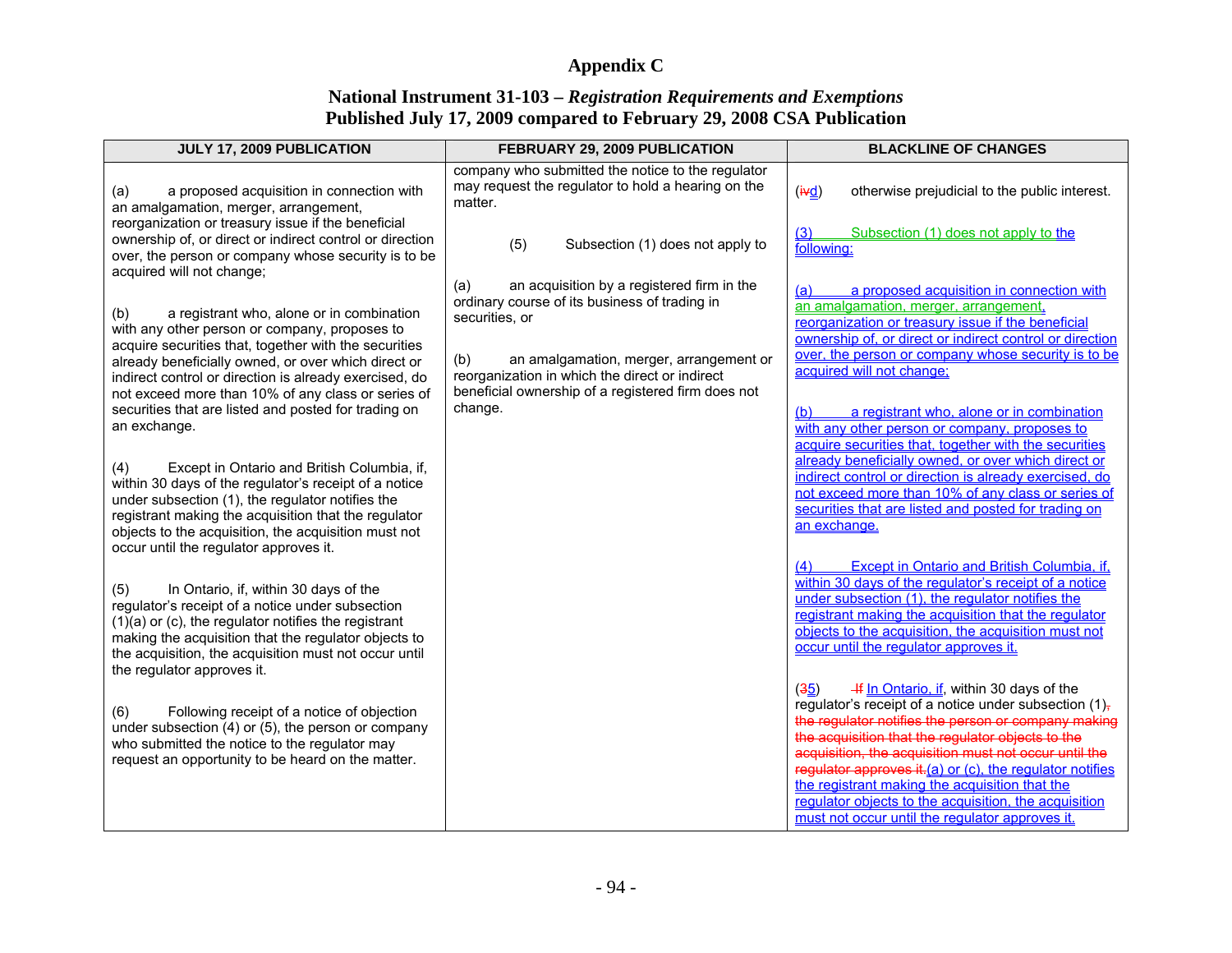| JULY 17, 2009 PUBLICATION                                                                                                                                                                                                                                                                                               | FEBRUARY 29, 2009 PUBLICATION                                                                                                                | <b>BLACKLINE OF CHANGES</b>                                                                                                                                                                                                                                         |
|-------------------------------------------------------------------------------------------------------------------------------------------------------------------------------------------------------------------------------------------------------------------------------------------------------------------------|----------------------------------------------------------------------------------------------------------------------------------------------|---------------------------------------------------------------------------------------------------------------------------------------------------------------------------------------------------------------------------------------------------------------------|
|                                                                                                                                                                                                                                                                                                                         |                                                                                                                                              | Following receipt of a notice of<br>(4)6<br>objection under subsection $(34)$ or $(5)$ , the person or<br>company who submitted the notice to the regulator<br>may request an opportunity to be heard on the<br>regulator to hold a hearing on the matter.          |
|                                                                                                                                                                                                                                                                                                                         |                                                                                                                                              | Subsection (1) does not apply to                                                                                                                                                                                                                                    |
|                                                                                                                                                                                                                                                                                                                         |                                                                                                                                              | an acquisition by a registered firm in the<br><del>(a)</del><br>ordinary course of its business of trading in<br>securities, or                                                                                                                                     |
|                                                                                                                                                                                                                                                                                                                         |                                                                                                                                              | an amalgamation, merger, arrangement-or-<br>$\Theta$<br>reorganization in which the direct or indirect<br>beneficial ownership of a registered firm does not<br>change.                                                                                             |
| 11.10<br>Registered firm whose securities are<br>acquired                                                                                                                                                                                                                                                               | [6.7 of Feb 2007]<br>Acquisition of securities or assets of a registrant                                                                     | [6.7 of Feb 2007] Acquisition of 11.10<br>Registered firm whose securities or assets<br>of a registrant are acquired                                                                                                                                                |
| A registered firm must give the regulator<br>(1)<br>written notice in accordance with subsection (2) if it<br>knows or has reason to believe that any person or<br>company, alone or in combination with any other<br>person or company, is about to acquire, or has<br>acquired, beneficial ownership of, or direct or | 6.7 (1) A person or company must give prior written<br>notice to the regulator of the direct or indirect<br>acquisition of                   | 6.7 (1) A person or company must give prior written<br>notice to the regulator of the direct or indirect<br>acquisition of(a) beneficial ownership of, or(1)<br>A registered firm must give the regulator<br>written notice in accordance with subsection (2) if it |
| indirect control or direction over, 10% or more of<br>any class or series of voting securities of any of the<br>following:                                                                                                                                                                                              | (a) beneficial ownership of, or control or direction<br>over.<br>(i) ten per cent or more of the securities of a                             | knows or has reason to believe that any person or<br>company, alone or in combination with any other<br>person or company, is about to acquire, or has                                                                                                              |
| the registered firm;<br>(a)                                                                                                                                                                                                                                                                                             | registrant; and<br>Proposed NI 31-103 Registration Requirements<br>Supplement to the OSC Bulletin                                            | acquired, beneficial ownership of, or direct or<br>indirect control or direction over, (i) ten per cent 10%<br>or more of the any class or series of voting<br>securities of a registrant; and any of the following:                                                |
| a person or company of which the<br>(b)<br>registered firm is a subsidiary.                                                                                                                                                                                                                                             | February 23, 2007 51 (2007) 30 OSCB (Supp-2)<br>(ii) any increase thereafter of more than 5 per cent<br>of the outstanding securities of the | Proposed NI 31-103 Registration Requirements<br>Supplement to the OSC Bulletin<br>February 23, 2007 51 (2007) 30 OSCB (Supp 2)                                                                                                                                      |
| (2)<br>The notice required under subsection (1)<br>must.                                                                                                                                                                                                                                                                | registrant; and                                                                                                                              | (ii) any increase thereafter of more than 5 per cent                                                                                                                                                                                                                |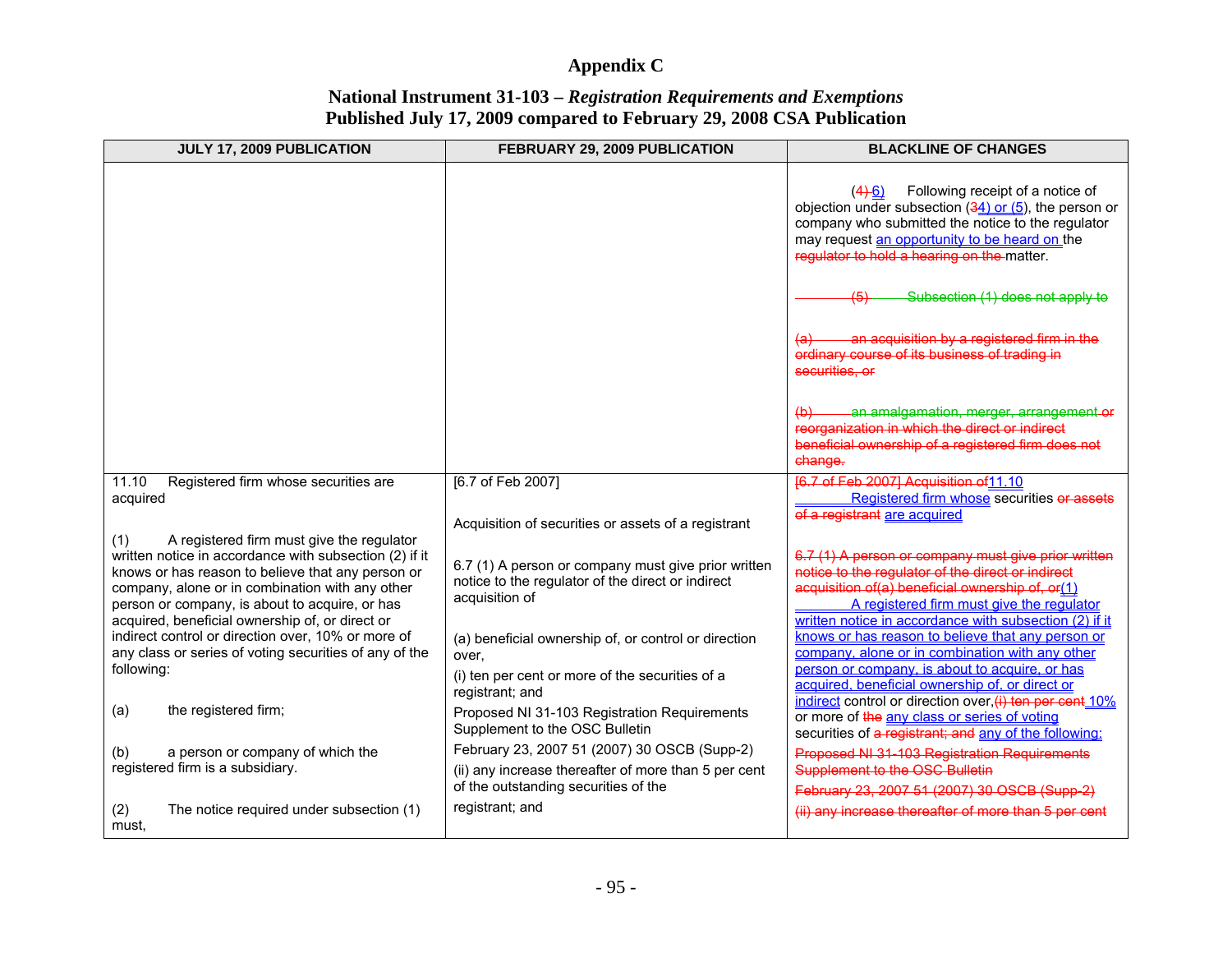| <b>JULY 17, 2009 PUBLICATION</b>                                                                                                                                          | <b>FEBRUARY 29, 2009 PUBLICATION</b>                                                                                                              | <b>BLACKLINE OF CHANGES</b>                                                                                                                                                                                 |
|---------------------------------------------------------------------------------------------------------------------------------------------------------------------------|---------------------------------------------------------------------------------------------------------------------------------------------------|-------------------------------------------------------------------------------------------------------------------------------------------------------------------------------------------------------------|
| be delivered to the regulator as soon as<br>(a)<br>possible,                                                                                                              | (b) a substantial part of the assets of a registrant.                                                                                             | of the outstanding securities of the<br>registrant; and                                                                                                                                                     |
| include the name of each person or<br>(b)<br>company involved in the acquisition, and                                                                                     | (2) The notice in subsection (1) must                                                                                                             | the registered firm;<br>(a)                                                                                                                                                                                 |
| after the registered firm has applied<br>(c)                                                                                                                              | (a) be filed with the regulator at least 30 days before<br>the acquisition; and                                                                   | (b) a substantial part of the assets of a registrant.<br>a person or company of which the<br>(b)<br>registered firm is a subsidiary.                                                                        |
| reasonable efforts to gather all relevant facts,<br>include facts regarding the acquisition sufficient to<br>enable the regulator to determine if the acquisition is      | (b) include all relevant facts to permit the regulator<br>to determine if the acquisition<br>(i) is likely to give rise to conflicts of interest; | (2)<br>The notice in required under subsection (1)<br>must,                                                                                                                                                 |
| likely to give rise to a conflict of interest,<br>(i)                                                                                                                     | (ii) is likely to hinder the registrant in complying with                                                                                         | be filed with delivered to the regulator at<br>(a)                                                                                                                                                          |
| likely to hinder the registered firm in<br>(ii)<br>complying with securities legislation,                                                                                 | the conditions of registration applicable to<br>it;                                                                                               | least 30 days before as soon as possible,                                                                                                                                                                   |
| inconsistent with an adequate level of<br>(iii)<br>investor protection, or                                                                                                | (iii) is inconsistent with an adequate level of investor<br>protection; or                                                                        | include the name of each person or<br><u>(b)</u><br>company involved in the acquisition; and                                                                                                                |
| otherwise prejudicial to the public interest.<br>(iv)                                                                                                                     | (iv) is otherwise prejudicial to the public interest.                                                                                             | $(b)$ include $(c)$ after the registered firm has<br>applied reasonable efforts to gather all relevant<br>facts-to-permit, include facts regarding the<br>acquisition sufficient to enable the regulator to |
| This section does not apply to an<br>(3)<br>amalgamation, merger, arrangement, reorganization                                                                             | (3) If the regulator gives written notice of objection<br>to the acquisition within 30 days of the regulator's<br>receipt of a                    | determine if the acquisition(i) is                                                                                                                                                                          |
| or treasury issue in which the beneficial ownership<br>of a registered firm does not change.                                                                              | notice under subsection (1), the acquisition shall not<br>occur until the regulator approves it.                                                  | likely to give rise to conflictsa conflict of<br>$\omega$<br>interest;                                                                                                                                      |
| This section does not apply if notice of the<br>(4)<br>transaction was provided under section 11.9<br>[registrant acquiring a registered firm's securities or<br>assets]. | (4) Following receipt of a notice of objection under<br>subsection (3), the person or company who<br>submitted the                                | likely to hinder the registrant registered firm<br><del>si</del> (ii)<br>in complying with the conditions of registration<br>applicable to securities legislation,                                          |
| Except in British Columbia and Ontario, if,<br>(5)                                                                                                                        | notice to the regulator may request the regulator to<br>hold a hearing on the matter.                                                             | iŧ,                                                                                                                                                                                                         |
| within 30 days of the regulator's receipt of a notice<br>under subsection (1), the regulator notifies the<br>person or company making the acquisition that the            | (5) Subsection (1) does not apply to an acquisition<br>by a registrant in the ordinary course of its business                                     | <del>i</del> ii) <del>is</del><br>inconsistent with an adequate level of<br>investor protection; or                                                                                                         |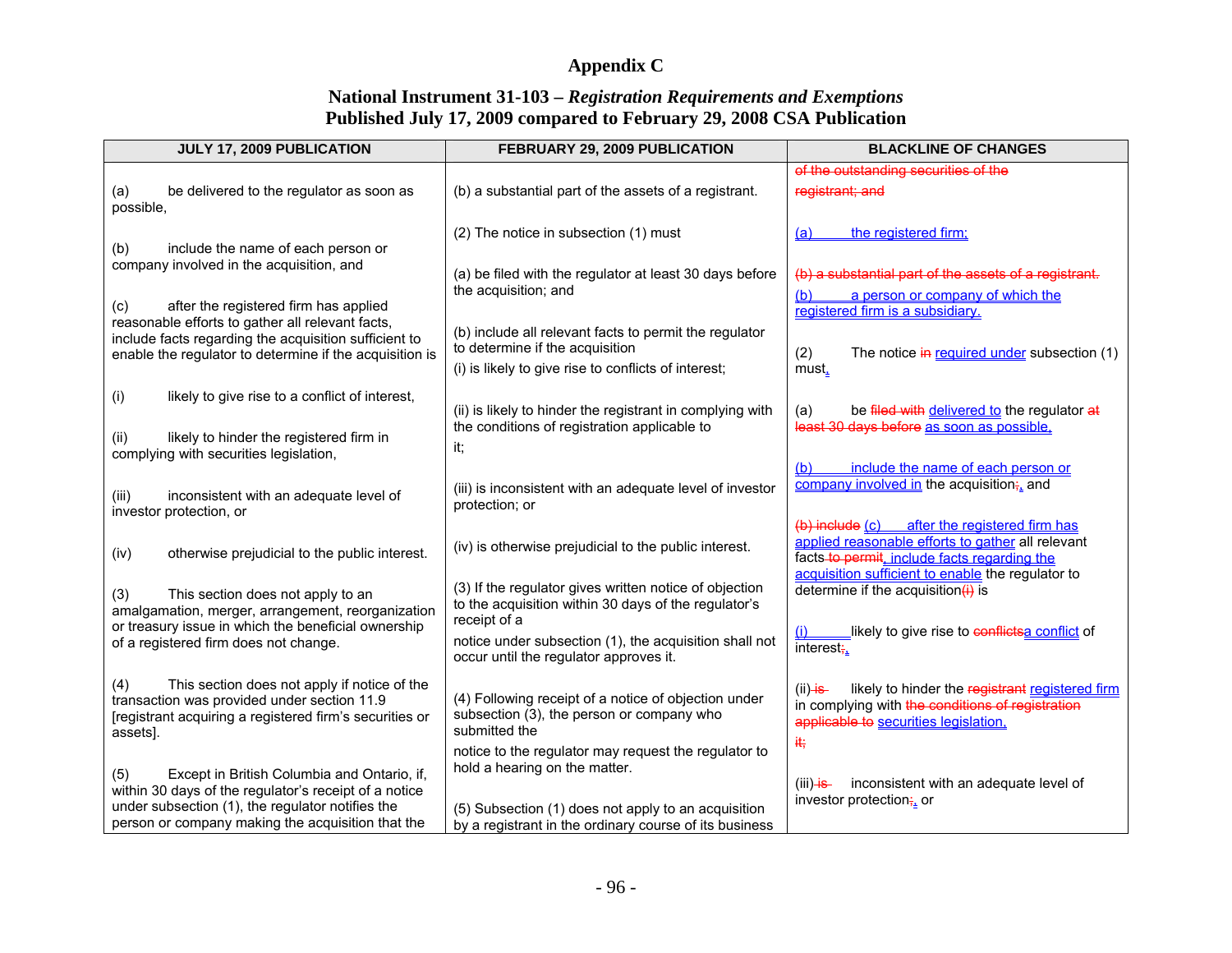| JULY 17, 2009 PUBLICATION                                                                        | <b>FEBRUARY 29, 2009 PUBLICATION</b> | <b>BLACKLINE OF CHANGES</b>                                                                                   |
|--------------------------------------------------------------------------------------------------|--------------------------------------|---------------------------------------------------------------------------------------------------------------|
| regulator objects to the acquisition, the acquisition                                            | of dealing                           | otherwise prejudicial to the public interest.<br>$(iv)$ -is-                                                  |
| must not occur until the regulator approves it.                                                  | in securities.                       |                                                                                                               |
|                                                                                                  |                                      | (3) If the regulator gives written notice of objection                                                        |
| In Ontario, if, within 30 days of the<br>(6)<br>regulator's receipt of a notice under subsection |                                      | to the acquisition within 30 days of the requiator's<br>receipt of a                                          |
| $(1)(a)$ , the regulator notifies the person or company                                          |                                      | notice under subsection (1), the acquisition shall not                                                        |
| making the acquisition that the regulator objects to                                             |                                      | occur until the requlator approves it.                                                                        |
| the acquisition, the acquisition must not occur until<br>the regulator approves it.              |                                      |                                                                                                               |
|                                                                                                  |                                      | This section does not apply to an<br>(3)                                                                      |
| (7)<br>Following receipt of a notice of objection                                                |                                      | amalgamation, merger, arrangement, reorganization<br>or treasury issue in which the beneficial ownership      |
| under subsection (5) or (6), the person or company                                               |                                      | of a registered firm does not change.                                                                         |
| proposing to make the acquisition may request an<br>opportunity to be heard on the matter.       |                                      |                                                                                                               |
|                                                                                                  |                                      | This section does not apply if notice of the<br>(4)                                                           |
|                                                                                                  |                                      | transaction was provided under section 11.9<br>registrant acquiring a registered firm's securities or         |
|                                                                                                  |                                      | assets].                                                                                                      |
|                                                                                                  |                                      |                                                                                                               |
|                                                                                                  |                                      | <b>Except in British Columbia and Ontario, if,</b><br>(5)                                                     |
|                                                                                                  |                                      | within 30 days of the regulator's receipt of a notice<br>under subsection (1), the regulator notifies the     |
|                                                                                                  |                                      | person or company making the acquisition that the                                                             |
|                                                                                                  |                                      | regulator objects to the acquisition, the acquisition                                                         |
|                                                                                                  |                                      | must not occur until the regulator approves it.                                                               |
|                                                                                                  |                                      | In Ontario, if, within 30 days of the<br>(6)                                                                  |
|                                                                                                  |                                      | regulator's receipt of a notice under subsection                                                              |
|                                                                                                  |                                      | $(1)(a)$ , the regulator notifies the person or company                                                       |
|                                                                                                  |                                      | making the acquisition that the regulator objects to<br>the acquisition, the acquisition must not occur until |
|                                                                                                  |                                      | the regulator approves it.                                                                                    |
|                                                                                                  |                                      |                                                                                                               |
|                                                                                                  |                                      | Following receipt of a notice of objection<br>(7)                                                             |
|                                                                                                  |                                      | under subsection $(35)$ or $(6)$ , the person or company<br>who submitted the notice proposing to make the    |
|                                                                                                  |                                      | regulator acquisition may request the regulator to                                                            |
|                                                                                                  |                                      | hold a hearing an opportunity to be heard on the                                                              |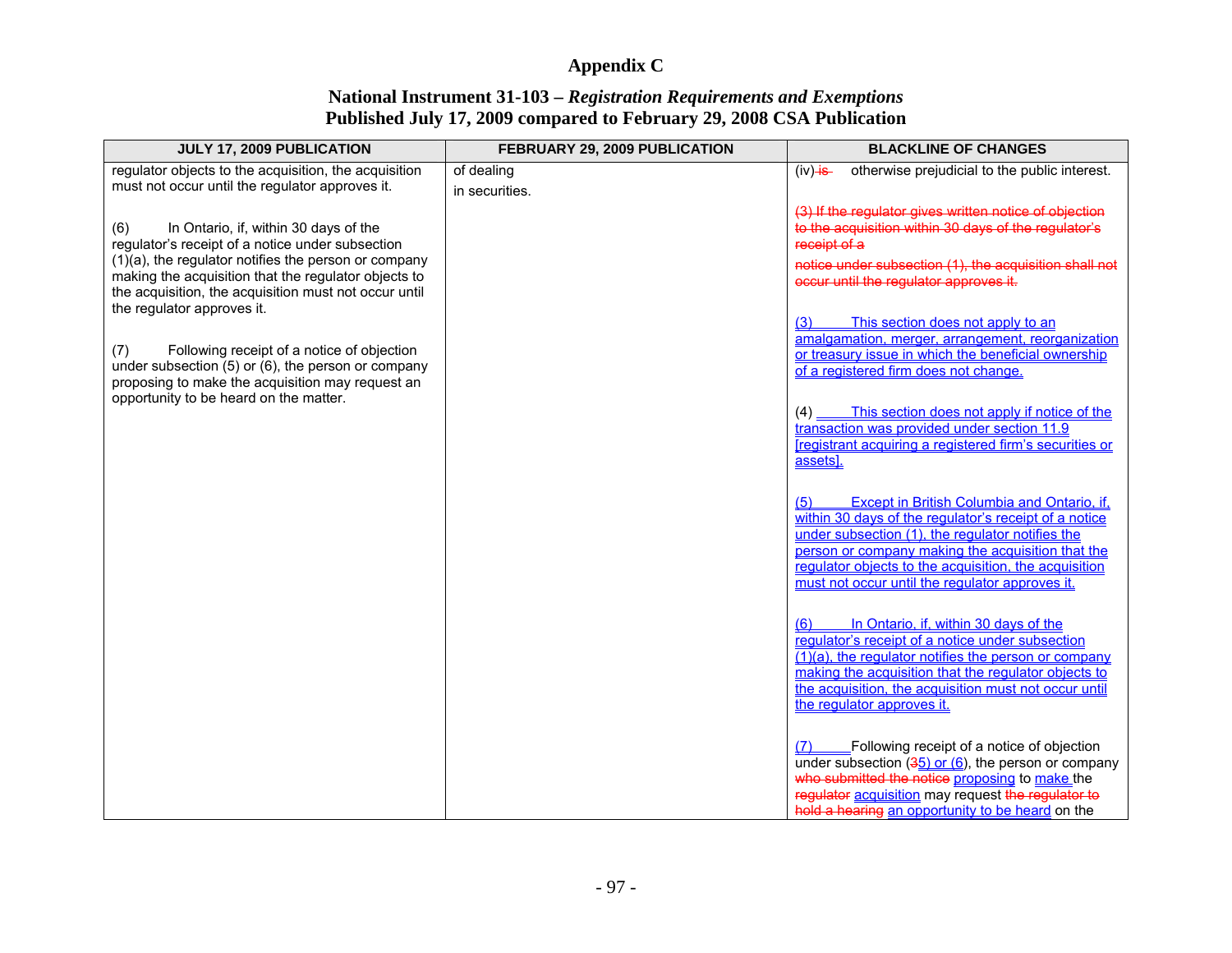| JULY 17, 2009 PUBLICATION                                                                                                                                                                                                                            | <b>FEBRUARY 29, 2009 PUBLICATION</b>                                                                                                                                                             | <b>BLACKLINE OF CHANGES</b>                                                                                                                                                                                                                          |
|------------------------------------------------------------------------------------------------------------------------------------------------------------------------------------------------------------------------------------------------------|--------------------------------------------------------------------------------------------------------------------------------------------------------------------------------------------------|------------------------------------------------------------------------------------------------------------------------------------------------------------------------------------------------------------------------------------------------------|
|                                                                                                                                                                                                                                                      |                                                                                                                                                                                                  | matter.                                                                                                                                                                                                                                              |
|                                                                                                                                                                                                                                                      |                                                                                                                                                                                                  | (5) Subsection (1) does not apply to an acquisition<br>by a registrant in the ordinary course of its business<br>of dealing                                                                                                                          |
|                                                                                                                                                                                                                                                      |                                                                                                                                                                                                  | in securities.                                                                                                                                                                                                                                       |
| Part 12 Financial condition                                                                                                                                                                                                                          |                                                                                                                                                                                                  |                                                                                                                                                                                                                                                      |
| Division 1<br>Working capital                                                                                                                                                                                                                        |                                                                                                                                                                                                  |                                                                                                                                                                                                                                                      |
| 12.1<br>Capital requirements                                                                                                                                                                                                                         | Capital requirement                                                                                                                                                                              | 12.1<br>Capital requirement requirements                                                                                                                                                                                                             |
| If, at any time, the excess working capital<br>(1)<br>of a registered firm, as calculated using Form 31-<br>103F1 Calculation of Excess Working Capital, is<br>less than zero, the registered firm must notify the<br>regulator as soon as possible. | 4.18<br>A registered firm must ensure that<br>(1)<br>its excess working capital, as calculated using Form<br>31-103F1 Calculation of excess working capital, is<br>not less than zero.           | If, at any time, the excess working capital<br>(1)<br>of a registered firm, as calculated using Form 31-<br>103F1 Calculation of Excess Working Capital, is<br>less than zero, the registered firm must notify the<br>regulator as soon as possible. |
| A registered firm must ensure that its<br>(2)<br>excess working capital, as calculated using Form<br>31-103F1 Calculation of Excess Working Capital, is<br>not less than zero for 2 consecutive days.                                                | For the purpose of completing<br>(2)<br>Form 31-103F1 Calculation of excess working<br>capital, the minimum capital is<br>\$25,000, for an adviser,<br>(a)                                       | A registered firm must ensure that<br>$4.18$ $(12)$<br>its excess working capital, as calculated using Form<br>31-103F1 Calculation of excess working capital<br>Excess Working Capital, is not less than zero-for 2<br>consecutive days.            |
| For the purpose of completing Form 31-<br>(3)<br>103F1 Calculation of Excess Working Capital, the<br>minimum capital is                                                                                                                              | \$50,000, for a dealer, and<br>(b)<br>\$100,000, for an investment fund manager.<br>(c)                                                                                                          | For the purpose of completing<br>(23)<br>Form 31-103F1 Calculation of excess working<br>eapital Excess Working Capital, the minimum capital                                                                                                          |
| \$25,000, for a registered adviser that is not<br>(a)<br>also a registered dealer or a registered investment<br>fund manager,                                                                                                                        | A registered firm must calculate<br>(3)<br>its excess working capital as at the end of each<br>month by completing Form 31-103F1 Calculation of<br>excess working capital no later than the 20th | is<br>\$25,000, for an adviser, a registered<br>(a)<br>adviser that is not also a registered dealer or a<br>registered investment fund manager,                                                                                                      |
| \$50,000, for a registered dealer that is not<br>(b)<br>also a registered investment fund manager, and                                                                                                                                               | business day after the end of the month.                                                                                                                                                         |                                                                                                                                                                                                                                                      |
| \$100,000, for a registered investment fund<br>(c)<br>manager.                                                                                                                                                                                       | Report capital deficiency                                                                                                                                                                        | \$50,000, for a dealer registered dealer that<br>(b)<br>is not also a registered investment fund manager,<br>and                                                                                                                                     |
| Paragraph (3)(c) does not apply to a<br>(4)                                                                                                                                                                                                          | 4.19<br>If, at any time, the excess working capital<br>of a registered firm, as calculated using Form 31-                                                                                        | \$100,000, for an a registered investment<br>(c)                                                                                                                                                                                                     |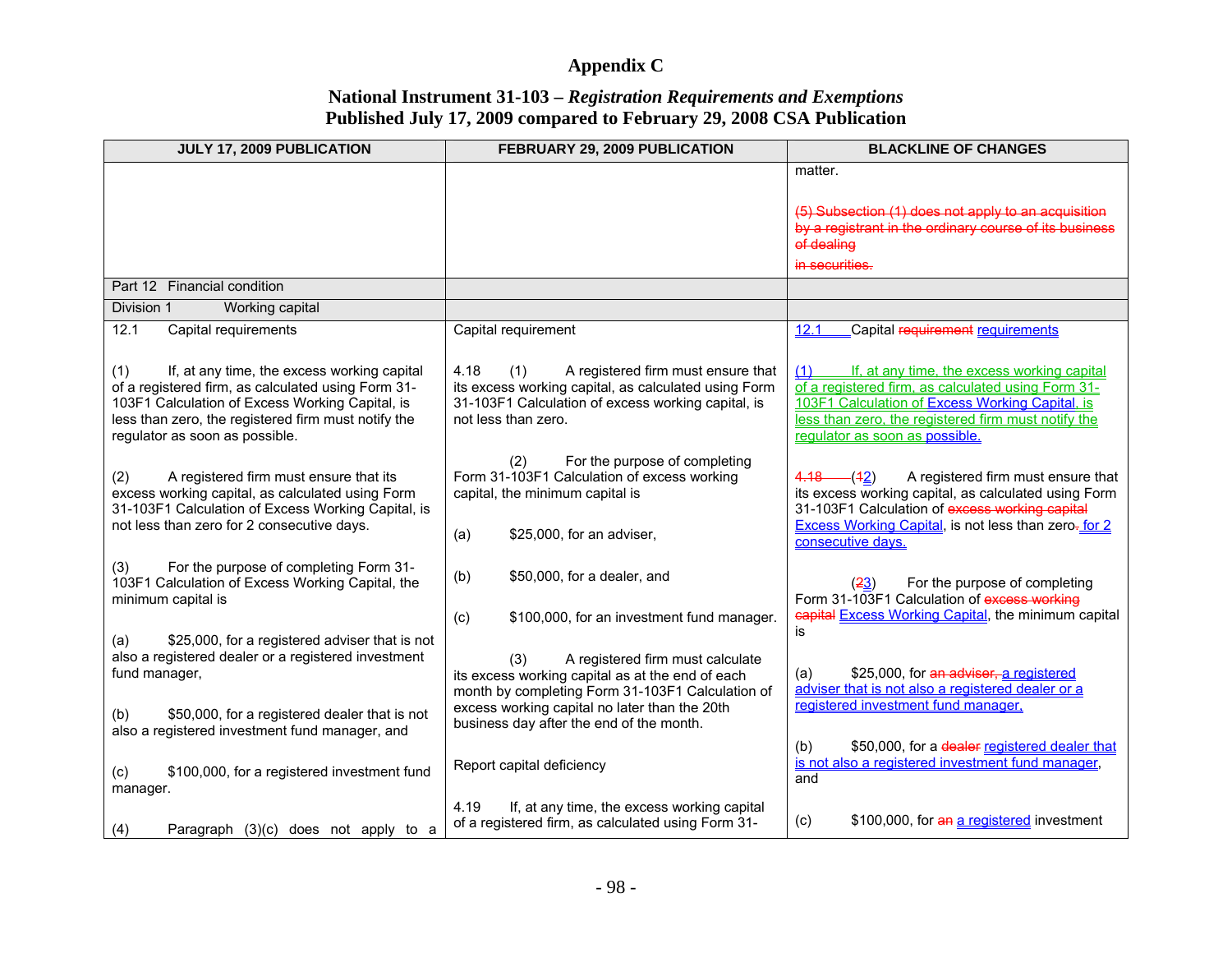| JULY 17, 2009 PUBLICATION                                                                                                                                                                                                                                                               | <b>FEBRUARY 29, 2009 PUBLICATION</b>                                                                                                                                                                                                                                                                           | <b>BLACKLINE OF CHANGES</b>                                                                                                                                                                                                                                                                                                                                                                                                                                                                                                                                                                                                                                                                                                                                                                                                              |
|-----------------------------------------------------------------------------------------------------------------------------------------------------------------------------------------------------------------------------------------------------------------------------------------|----------------------------------------------------------------------------------------------------------------------------------------------------------------------------------------------------------------------------------------------------------------------------------------------------------------|------------------------------------------------------------------------------------------------------------------------------------------------------------------------------------------------------------------------------------------------------------------------------------------------------------------------------------------------------------------------------------------------------------------------------------------------------------------------------------------------------------------------------------------------------------------------------------------------------------------------------------------------------------------------------------------------------------------------------------------------------------------------------------------------------------------------------------------|
| registered investment fund manager that is exempt<br>from the dealer registration requirement under<br>section 8.6 [adviser - non-prospectus qualified<br>investment fund] in respect of all investment funds<br>for which it acts as adviser.                                          | 103F1 Calculation of excess working capital, is less<br>than zero, the registered firm must notify the<br>regulator as soon as practicable.                                                                                                                                                                    | fund manager.<br>A registered firm must calculate<br>its excess working capital as at the end of each<br>month by completing Form 31-103F1 Calculation of<br>excess working capital no later than the 20th<br>business day after the end of the month.<br>Report capital deficiency<br>Paragraph (3)(c) does not apply to a<br>(4)<br>registered investment fund manager that is exempt<br>from the dealer registration requirement under<br>section 8.6 [adviser - non-prospectus qualified<br>investment fund] in respect of all investment funds<br>for which it acts as adviser.<br>If, at any time, the excess working capital<br>of a registered firm, as calculated using Form 31-<br>103F1 Calculation of excess working capital, is less<br>than zero, the registered firm must notify the<br>regulator as soon as practicable. |
| 12.2<br>Notifying the regulator of a subordination<br>agreement                                                                                                                                                                                                                         | Subordination agreement - notice requirement                                                                                                                                                                                                                                                                   | Subordination 12.2<br>Notifying the regulator of<br>a subordination agreement-notice requirement                                                                                                                                                                                                                                                                                                                                                                                                                                                                                                                                                                                                                                                                                                                                         |
| If a registered firm has executed a subordination<br>agreement, the effect of which is to exclude an<br>amount from its long-term related party debt as<br>calculated on Form 31-103F1 Calculation of Excess<br>Working Capital, the firm must notify the regulator 5<br>days before it | 4.20<br>If a registered firm has executed a<br>subordination agreement for the purpose of<br>reducing its long-term related party debt on Form<br>31-103F1 Calculation of excess working capital, the<br>firm must notify the regulator 5 days before it<br>repays the loan or any part of the loan, or<br>(a) | 4.20 - If a registered firm has executed a<br>subordination agreement-for the purpose of<br>reducing, the effect of which is to exclude an<br>amount from its long-term related party debt as<br>calculated on Form 31-103F1 Calculation of excess<br>working capital Excess Working Capital, the firm<br>must notify the regulator 5 days before it                                                                                                                                                                                                                                                                                                                                                                                                                                                                                     |
| repays the loan or any part of the loan, or<br>(a)                                                                                                                                                                                                                                      | (b)<br>terminates the agreement.                                                                                                                                                                                                                                                                               | repays the loan or any part of the loan, or<br>(a)                                                                                                                                                                                                                                                                                                                                                                                                                                                                                                                                                                                                                                                                                                                                                                                       |
| terminates the agreement.<br>(b)                                                                                                                                                                                                                                                        |                                                                                                                                                                                                                                                                                                                | terminates the agreement.<br>(b)                                                                                                                                                                                                                                                                                                                                                                                                                                                                                                                                                                                                                                                                                                                                                                                                         |
| Division 2<br>Insurance                                                                                                                                                                                                                                                                 |                                                                                                                                                                                                                                                                                                                |                                                                                                                                                                                                                                                                                                                                                                                                                                                                                                                                                                                                                                                                                                                                                                                                                                          |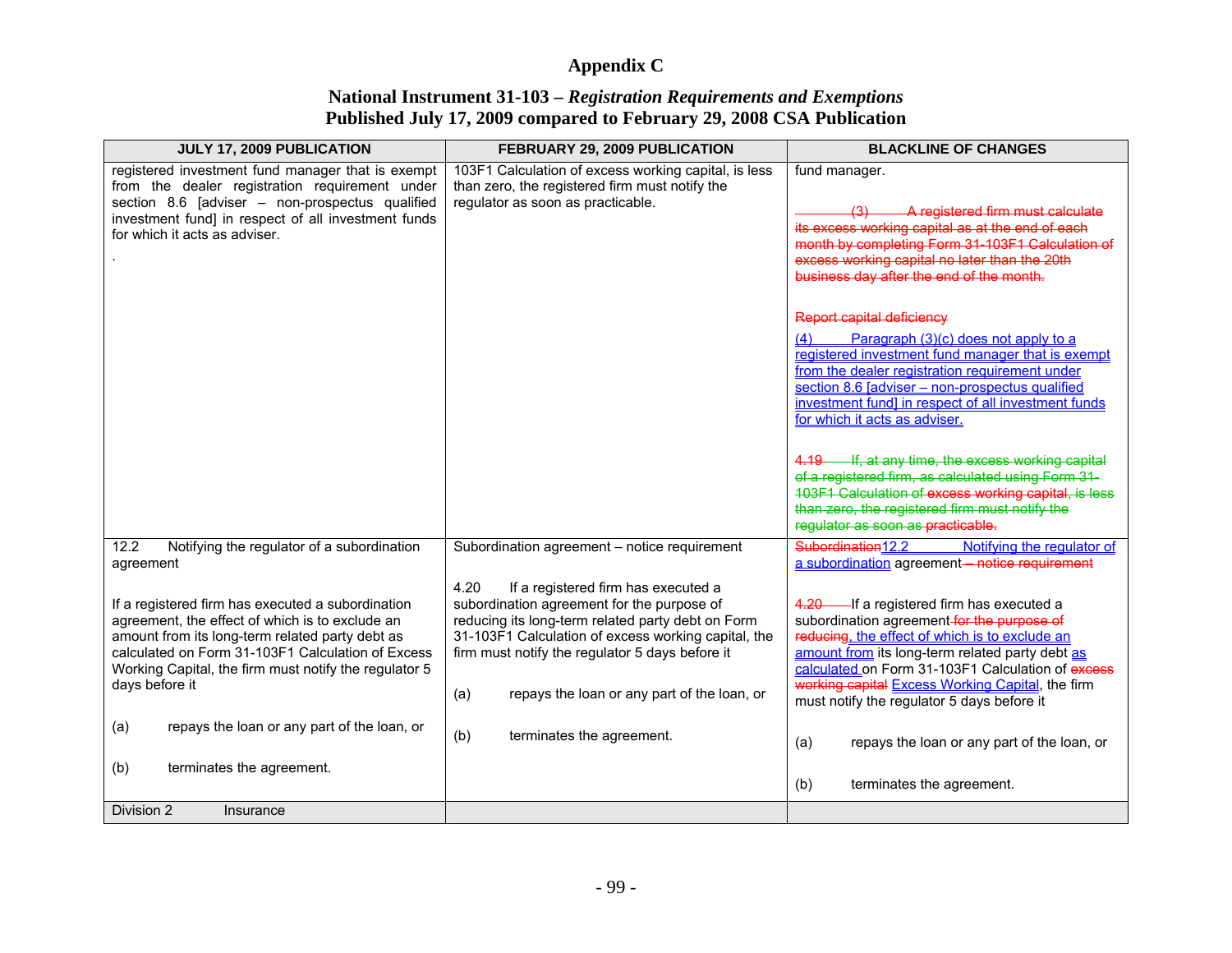| JULY 17, 2009 PUBLICATION                                                                                                                                          | FEBRUARY 29, 2009 PUBLICATION                                                                                                                               | <b>BLACKLINE OF CHANGES</b>                                                                                                                                                         |
|--------------------------------------------------------------------------------------------------------------------------------------------------------------------|-------------------------------------------------------------------------------------------------------------------------------------------------------------|-------------------------------------------------------------------------------------------------------------------------------------------------------------------------------------|
| 12.3<br>Insurance - dealer                                                                                                                                         | Insurance - dealer                                                                                                                                          | 12.3<br>Insurance - dealer                                                                                                                                                          |
| A registered dealer must maintain bonding<br>(1)<br>or insurance                                                                                                   | 4.21<br>(1)<br>A registered dealer must maintain<br>bonding or insurance with a single loss limit in the<br>highest of the following amounts:               | $4.21$ (1)<br>A registered dealer must maintain<br>bonding or insurance with a single loss limit                                                                                    |
| that contains the clauses set out in<br>(a)<br>Appendix A [bonding and insurance clauses], and                                                                     | \$50,000 per employee, agent and dealing<br>(a)<br>representative or \$200,000, whichever is less;                                                          | that contains the clauses set out in<br>(a)<br>Appendix A [bonding and insurance clauses], and                                                                                      |
| that provides for a double aggregate limit<br>(b)<br>or a full reinstatement of coverage.                                                                          | one per cent of the total client assets that<br>(b)<br>the dealer handles, holds or has access to, as                                                       | that provides for a double aggregate limit<br>(b)<br>or a full reinstatement of coverage.                                                                                           |
| A registered dealer must maintain bonding<br>(2)<br>or insurance in respect of each clause set out in<br>Appendix A and in the highest of the following            | calculated using the dealer's most recent financial<br>records, or \$25,000,000, whichever is less;                                                         | A registered dealer must maintain bonding<br>(2)<br>or insurance in respect of each clause set out in<br>Appendix A and in the highest of the following                             |
| amounts for each clause:                                                                                                                                           | one per cent of the dealer's total assets, as<br>(c)<br>calculated using the dealer's most recent financial<br>records, or \$25,000,000, whichever is less; | amounts for each clause:                                                                                                                                                            |
| \$50,000 per employee, agent and dealing<br>(a)<br>representative or \$200,000, whichever is less;                                                                 | the amount determined to be appropriate<br>(d)                                                                                                              | \$50,000 per employee, agent and dealing<br>(a)<br>representative or \$200,000, whichever is less;                                                                                  |
| one per cent of the total client assets that<br>(b)<br>the dealer holds or has access to, as calculated<br>using the dealer's most recent financial records, or    | by a resolution of the board of directors of the<br>dealer.                                                                                                 | (b)<br>one per cent of the total client assets that<br>the dealer-handles, holds or has access to, as<br>calculated using the dealer's most recent financial                        |
| \$25,000,000, whichever is less;                                                                                                                                   | A registered dealer must maintain<br>(2)<br>bonding or insurance, provided by an insurer<br>lawfully carrying on business in the local jurisdiction,        | records, or \$25,000,000, whichever is less;                                                                                                                                        |
| one per cent of the dealer's total assets, as<br>(c)<br>calculated using the dealer's most recent financial<br>records, or \$25,000,000, whichever is less;        | that contains the clauses set out in<br>(a)                                                                                                                 | (c)<br>one per cent of the dealer's total assets, as<br>calculated using the dealer's most recent financial<br>records, or \$25,000,000, whichever is less;                         |
|                                                                                                                                                                    | Appendix A,                                                                                                                                                 |                                                                                                                                                                                     |
| the amount determined to be appropriate<br>(d)<br>by a resolution of the dealer's board of directors, or<br>individuals acting in a similar capacity for the firm. | that provides for a double aggregate limit<br>(b)<br>or a full reinstatement of coverage, and                                                               | the amount determined to be appropriate<br>(d)<br>by a resolution of the dealer's board of directors-of<br>the dealer, or individuals acting in a similar capacity<br>for the firm. |
| In Québec, this section does not apply to a<br>(3)<br>scholarship plan dealer or a mutual fund dealer<br>registered only in Québec.                                | whose terms are otherwise acceptable to<br>(c)<br>the regulator.                                                                                            | A registered dealer must maintain<br>bonding or insurance, provided by an insurer<br>lawfully carrying on business in the local jurisdiction,                                       |
|                                                                                                                                                                    | In Québec, this section does not<br>(3)                                                                                                                     |                                                                                                                                                                                     |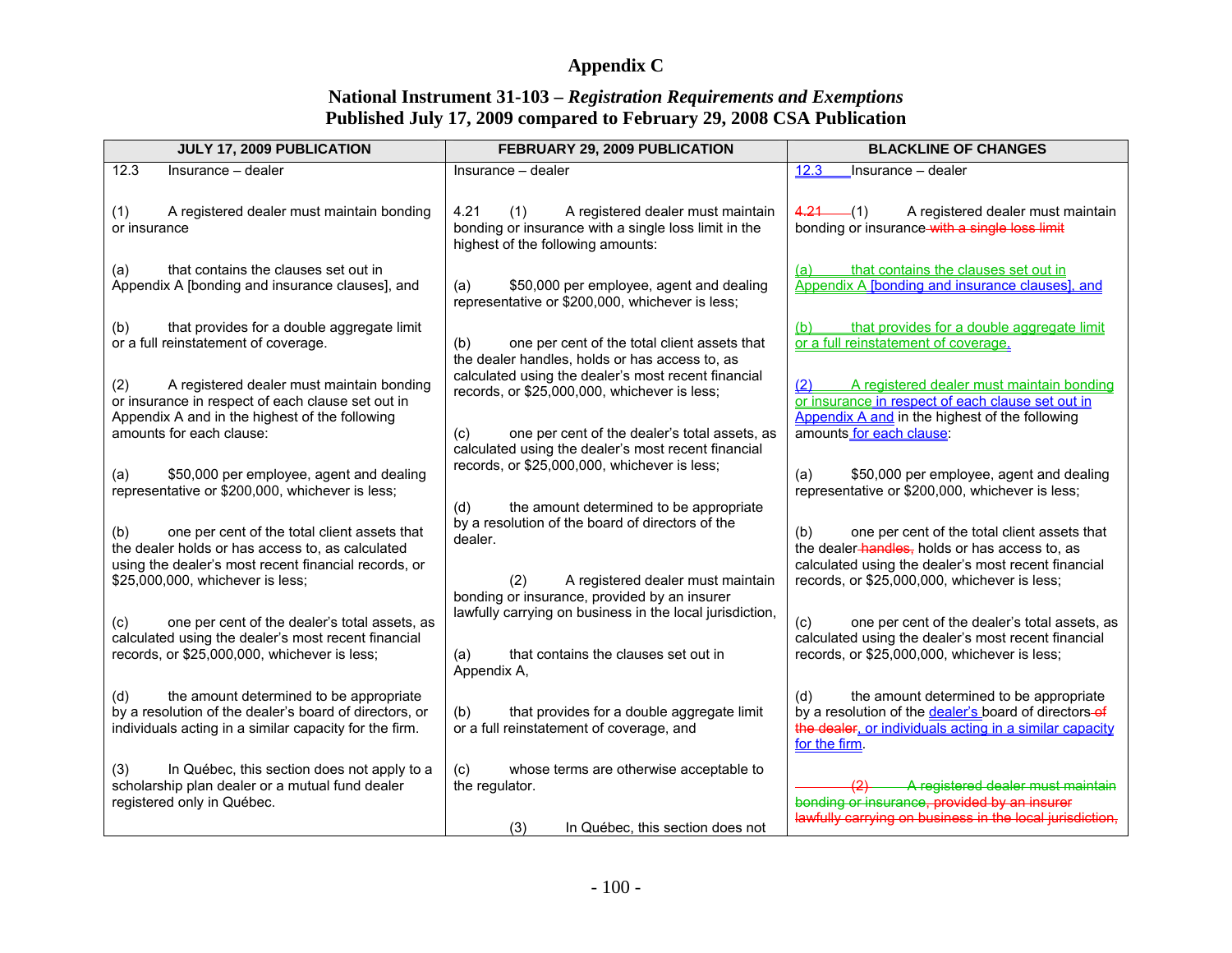| JULY 17, 2009 PUBLICATION                                                                                                                                                                                                    | <b>FEBRUARY 29, 2009 PUBLICATION</b>                                                                                                                                                                              | <b>BLACKLINE OF CHANGES</b>                                                                                                                                                                                                                                               |
|------------------------------------------------------------------------------------------------------------------------------------------------------------------------------------------------------------------------------|-------------------------------------------------------------------------------------------------------------------------------------------------------------------------------------------------------------------|---------------------------------------------------------------------------------------------------------------------------------------------------------------------------------------------------------------------------------------------------------------------------|
|                                                                                                                                                                                                                              | apply to a scholarship plan dealer.                                                                                                                                                                               | that contains the clauses set out in<br><del>(a)</del><br>Appendix A,                                                                                                                                                                                                     |
|                                                                                                                                                                                                                              |                                                                                                                                                                                                                   | that provides for a double aggregate limit<br>(b)<br>or a full reinstatement of coverage, and                                                                                                                                                                             |
|                                                                                                                                                                                                                              |                                                                                                                                                                                                                   | whose terms are otherwise acceptable to<br><del>(c)</del><br>the regulator.                                                                                                                                                                                               |
|                                                                                                                                                                                                                              |                                                                                                                                                                                                                   | In Québec, this section does not<br>(3)<br>apply to a scholarship plan dealer or a mutual fund<br>dealer registered only in Québec.                                                                                                                                       |
| 12.4<br>Insurance - adviser                                                                                                                                                                                                  | Insurance - adviser                                                                                                                                                                                               | 12.4<br>Insurance - adviser                                                                                                                                                                                                                                               |
| A registered adviser must maintain<br>(1)<br>bonding or insurance                                                                                                                                                            | 4.22<br>(1)<br>A registered adviser that does not<br>handle, hold, or have access to client assets,<br>including cheques and other similar instruments,                                                           | $4.22 -$<br>$-(1)$<br>A registered adviser must<br>maintain bonding or insurance                                                                                                                                                                                          |
| that contains the clauses set out in<br>(a)<br>Appendix A [bonding and insurance clauses], and                                                                                                                               | must maintain bonding or insurance with a single<br>loss limit of \$50,000.                                                                                                                                       | that contains the clauses set out in<br>(a)<br>Appendix A [bonding and insurance clauses], and                                                                                                                                                                            |
| that provides for a double aggregate limit<br>(b)<br>or a full reinstatement of coverage.                                                                                                                                    | A registered adviser that handles,<br>(2)<br>holds, or has access to client assets, including<br>cheques and other similar instruments, must<br>maintain bonding or insurance with a single loss                  | that provides for a double aggregate limit<br>(b)<br>or a full reinstatement of coverage.                                                                                                                                                                                 |
| (2)<br>A registered adviser that does not hold or<br>have access to client assets must maintain bonding<br>or insurance in respect of each clause set out in<br>Appendix A and in the amount of \$50,000 for each<br>clause. | limit in the highest of the following amounts:<br>(a)<br>one per cent of assets under management<br>that the adviser handles, holds, or has access to, as<br>calculated using the adviser's most recent financial | A registered adviser that does not handle,<br><u>(2)</u><br>hold, or have access to client assets, including<br>cheques and other similar instruments, must<br>maintain bonding or insurance with a single loss<br>limit of \$50,000 in respect of each clause set out in |
| A registered adviser that holds or has<br>(3)<br>access to client assets must maintain bonding or<br>insurance in respect of each clause set out in<br>Appendix A and in the highest of the following                        | records, or \$25,000,000, whichever is less;<br>(b)<br>one per cent of the adviser's total assets,<br>as calculated using the adviser's most recent<br>financial records, or \$25,000,000, whichever is less;     | Appendix A and in the amount of \$50,000 for each<br>clause.<br>A registered adviser that handles,<br>(23)<br>holds, or has access to client assets, including                                                                                                            |
| amounts for each clause:                                                                                                                                                                                                     |                                                                                                                                                                                                                   | cheques and other similar instruments, must<br>maintain bonding or insurance with a single loss                                                                                                                                                                           |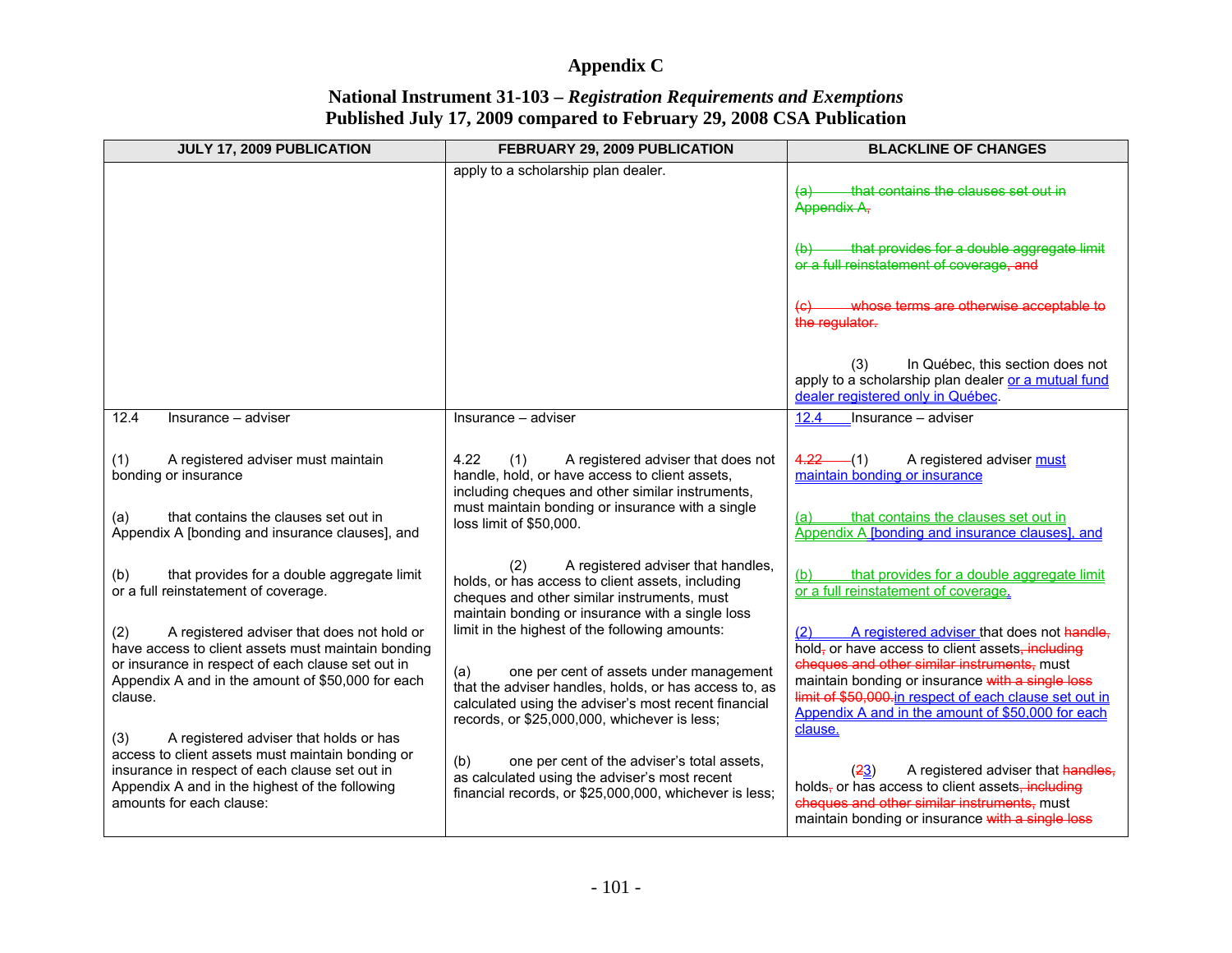| JULY 17, 2009 PUBLICATION                                                                                                                                                                             | <b>FEBRUARY 29, 2009 PUBLICATION</b>                                                                                                                | <b>BLACKLINE OF CHANGES</b>                                                                                                                                                                                     |
|-------------------------------------------------------------------------------------------------------------------------------------------------------------------------------------------------------|-----------------------------------------------------------------------------------------------------------------------------------------------------|-----------------------------------------------------------------------------------------------------------------------------------------------------------------------------------------------------------------|
| one per cent of assets under management<br>(a)<br>that the adviser holds or has access to, as<br>calculated using the adviser's most recent financial<br>records, or \$25,000,000, whichever is less; | \$200,000;<br>(c)<br>the amount determined to be appropriate<br>(d)<br>by a resolution of the board of directors of the                             | limit in respect of each clause set out in Appendix A<br>and in the highest of the following amounts for each<br>clause:                                                                                        |
| (b)<br>one per cent of the adviser's total assets,<br>as calculated using the adviser's most recent<br>financial records, or \$25,000,000, whichever is less;                                         | adviser.<br>A registered adviser must<br>(3)<br>maintain bonding or insurance, provided by an<br>insurer lawfully carrying on business in the local | one per cent of assets under management<br>(a)<br>that the adviser handles, holds, or has access to, as<br>calculated using the adviser's most recent financial<br>records, or \$25,000,000, whichever is less; |
| \$200,000;<br>(c)<br>(d)<br>the amount determined to be appropriate                                                                                                                                   | jurisdiction,<br>that contains the clauses set out in<br>(a)                                                                                        | one per cent of the adviser's total assets,<br>(b)<br>as calculated using the adviser's most recent<br>financial records, or \$25,000,000, whichever is less;                                                   |
| by a resolution of the adviser's board of directors or<br>individuals acting in a similar capacity for the firm.                                                                                      | Appendix A,<br>that provides for a double aggregate limit<br>(b)                                                                                    | \$200,000;<br>(c)                                                                                                                                                                                               |
|                                                                                                                                                                                                       | or a full reinstatement of coverage, and<br>whose terms are otherwise acceptable to<br>(c)<br>the regulator.                                        | the amount determined to be appropriate<br>(d)<br>by a resolution of the adviser's board of directors of<br>the adviser. or individuals acting in a similar<br>capacity for the firm.                           |
|                                                                                                                                                                                                       |                                                                                                                                                     | A registered adviser must<br>43)<br>maintain bonding or insurance, provided by an<br>insurer lawfully carrying on business in the local<br>jurisdiction.                                                        |
|                                                                                                                                                                                                       |                                                                                                                                                     | that contains the clauses set out in<br>$\left( a\right)$<br>Appendix A,                                                                                                                                        |
|                                                                                                                                                                                                       |                                                                                                                                                     | that provides for a double aggregate limit<br>$\Theta$<br>or a full reinstatement of coverage, and                                                                                                              |
|                                                                                                                                                                                                       |                                                                                                                                                     | whose terms are otherwise acceptable to<br>$\left(\mathbf{e}\right)$<br>the regulator.                                                                                                                          |
| 12.5<br>Insurance - investment fund manager                                                                                                                                                           | Insurance - investment fund manager                                                                                                                 | 12.5<br>Insurance - investment fund manager                                                                                                                                                                     |
| A registered investment fund manager<br>(1)                                                                                                                                                           | 4.23<br>(1)<br>A registered investment fund                                                                                                         | 4.23<br>$- (1)$<br>A registered investment fund                                                                                                                                                                 |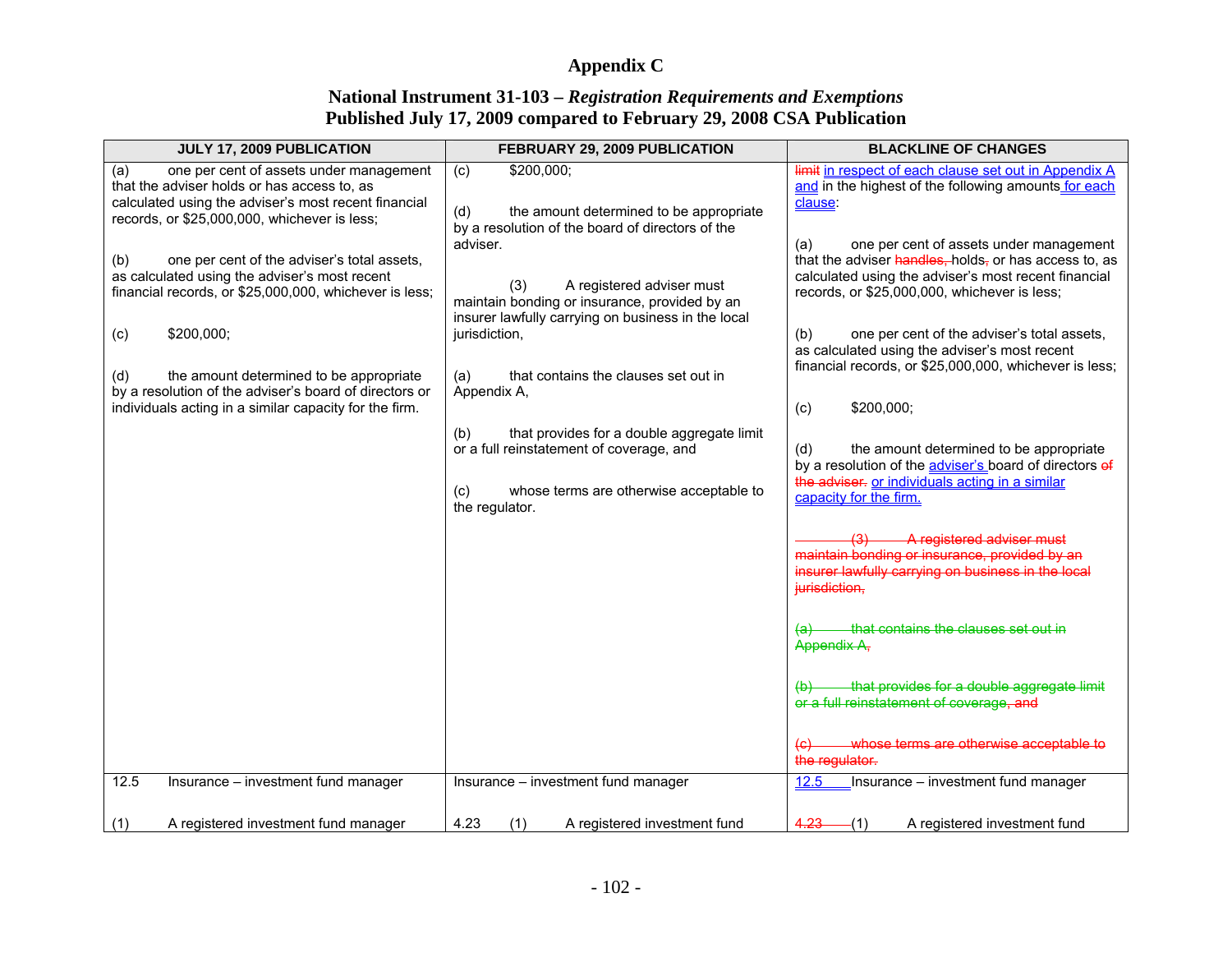| JULY 17, 2009 PUBLICATION                                                                                                                                                                            | <b>FEBRUARY 29, 2009 PUBLICATION</b>                                                                                                                                                             | <b>BLACKLINE OF CHANGES</b>                                                                                                                                                                           |
|------------------------------------------------------------------------------------------------------------------------------------------------------------------------------------------------------|--------------------------------------------------------------------------------------------------------------------------------------------------------------------------------------------------|-------------------------------------------------------------------------------------------------------------------------------------------------------------------------------------------------------|
| must maintain bonding or insurance<br>that contains the clauses set out in<br>(a)                                                                                                                    | manager must maintain bonding or insurance with a<br>single loss limit in the highest of the following<br>amounts:                                                                               | manager must maintain bonding or insurance with a<br>single loss limit                                                                                                                                |
| Appendix A [bonding and insurance clauses], and                                                                                                                                                      | one per cent of assets under management,<br>(a)<br>as calculated using the investment fund manager's                                                                                             | that contains the clauses set out in<br>(a)<br>Appendix A [bonding and insurance clauses], and                                                                                                        |
| that provides for a double aggregate limit<br>(b)<br>or a full reinstatement of coverage.                                                                                                            | most recent financial records, or \$25,000,000,<br>whichever is less;                                                                                                                            | that provides for a double aggregate limit<br>(b)<br>or a full reinstatement of coverage.                                                                                                             |
| A registered investment fund manager<br>(2)<br>must maintain bonding or insurance in respect of<br>each clause set out in Appendix A and in the<br>highest of the following amounts for each clause: | (b)<br>one per cent of the investment fund<br>manager's total assets, as calculated using the<br>investment fund manager's most recent financial<br>records, or \$25,000,000, whichever is less; | A registered investment fund manager<br>(2)<br>must maintain bonding or insurance in respect of<br>each clause set out in Appendix A and in the<br>highest of the following amounts: for each clause: |
| one per cent of assets under management,<br>(a)<br>as calculated using the investment fund manager's<br>most recent financial records, or \$25,000,000,<br>whichever is less;                        | (c)<br>\$200,000;<br>(d)<br>the amount determined to be appropriate                                                                                                                              | one per cent of assets under management,<br>(a)<br>as calculated using the investment fund manager's<br>most recent financial records, or \$25,000,000,                                               |
| one per cent of the investment fund<br>(b)                                                                                                                                                           | by a resolution of the directors of the investment<br>fund manager.                                                                                                                              | whichever is less:                                                                                                                                                                                    |
| manager's total assets, as calculated using the<br>investment fund manager's most recent financial<br>records, or \$25,000,000, whichever is less;                                                   | A registered investment fund<br>(2)<br>manager must maintain bonding or insurance,<br>provided by an insurer lawfully carrying on business                                                       | (b)<br>one per cent of the investment fund<br>manager's total assets, as calculated using the<br>investment fund manager's most recent financial<br>records, or \$25,000,000, whichever is less;      |
| \$200,000;<br>(c)                                                                                                                                                                                    | in the local jurisdiction,                                                                                                                                                                       | \$200,000;<br>(c)                                                                                                                                                                                     |
| the amount determined to be appropriate<br>(d)<br>by a resolution of the investment fund manager's                                                                                                   | that contains the clauses set out in<br>(a)<br>Appendix A,                                                                                                                                       | (d)<br>the amount determined to be appropriate                                                                                                                                                        |
| board of directors or individuals acting in a similar<br>capacity for the firm.                                                                                                                      | that provides for a double aggregate limit<br>(b)<br>or a full reinstatement of coverage, and                                                                                                    | by a resolution of the directors of the investment<br>fund manager's board of directors or individuals<br>acting in a similar capacity for the firm.                                                  |
|                                                                                                                                                                                                      | whose terms are otherwise acceptable to<br>(c)<br>the regulator.                                                                                                                                 | A registered investment fund<br><del>(2)</del><br>manager must maintain bonding or insurance,<br>provided by an insurer lawfully carrying on business<br>in the local jurisdiction,                   |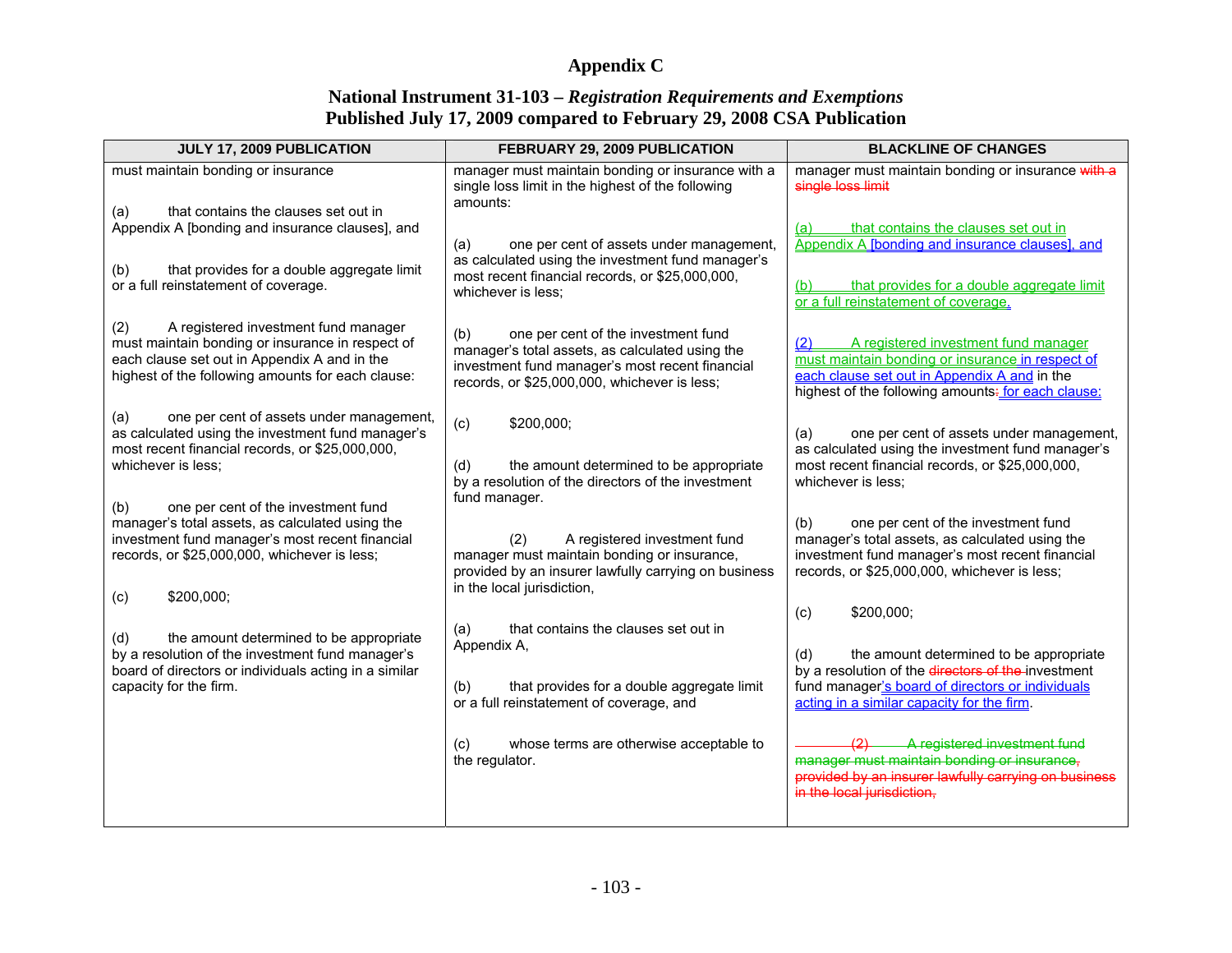| JULY 17, 2009 PUBLICATION                                                                                                                                                                                                                                                                                    | <b>FEBRUARY 29, 2009 PUBLICATION</b>                                                                                                                                                                                                                                                                                      | <b>BLACKLINE OF CHANGES</b>                                                                                                                                                                                                                                                                                     |
|--------------------------------------------------------------------------------------------------------------------------------------------------------------------------------------------------------------------------------------------------------------------------------------------------------------|---------------------------------------------------------------------------------------------------------------------------------------------------------------------------------------------------------------------------------------------------------------------------------------------------------------------------|-----------------------------------------------------------------------------------------------------------------------------------------------------------------------------------------------------------------------------------------------------------------------------------------------------------------|
|                                                                                                                                                                                                                                                                                                              |                                                                                                                                                                                                                                                                                                                           | that contains the clauses set out in<br>$\left( a\right)$<br>Appendix A,                                                                                                                                                                                                                                        |
|                                                                                                                                                                                                                                                                                                              |                                                                                                                                                                                                                                                                                                                           | that provides for a double aggregate limit<br>$\leftrightarrow$<br>or a full reinstatement of coverage, and                                                                                                                                                                                                     |
|                                                                                                                                                                                                                                                                                                              |                                                                                                                                                                                                                                                                                                                           | whose terms are otherwise acceptable to<br>$\left( \theta \right)$<br>the regulator.                                                                                                                                                                                                                            |
| 12.6<br>Global bonding or insurance                                                                                                                                                                                                                                                                          | Global financial institution bonds                                                                                                                                                                                                                                                                                        | Global financial institution bonds bonding<br>12.6<br>or insurance                                                                                                                                                                                                                                              |
| A registered firm may not maintain bonding or<br>insurance under this Division that benefits, or<br>names as an insured, another person or company<br>unless the bond provides, without regard to the<br>claims, experience or any other factor referable to<br>that other person or company, the following: | 4.24<br>For the purposes of this Division, a<br>registered firm may maintain bonding or insurance<br>that benefits, or names as an insured, another<br>person or company only if the bond provides that,<br>without regard to the claims, experience or any<br>other factor referable to that other person or<br>company, | 4.24 For the purposes of this Division, aA<br>registered firm may not maintain bonding or<br>insurance <i>under this Division</i> that benefits, or<br>names as an insured, another person or company<br>only if unless the bond provides-that, without regard<br>to the claims, experience or any other factor |
| the registered firm has the right to claim<br>(a)<br>directly against the insurer in respect of losses, and<br>any payment or satisfaction of those losses must be<br>made directly to the registered firm;                                                                                                  | the registered firm has the right to claim<br>(a)<br>directly against the insurer in respect of losses, and<br>any payment or satisfaction of such losses must be<br>made directly to the registered firm, and                                                                                                            | referable to that other person or company, the<br>following:<br>the registered firm has the right to claim<br>(a)<br>directly against the insurer in respect of losses, and                                                                                                                                     |
| the individual or aggregate limits under the<br>(b)<br>policy may only be affected by claims made by or on<br>behalf of                                                                                                                                                                                      | the individual or aggregate limits under the<br>(b)<br>policy may only be affected by claims made by or on<br>behalf of                                                                                                                                                                                                   | any payment or satisfaction of such those losses<br>must be made directly to the registered firm, and:<br>the individual or aggregate limits under the<br>(b)                                                                                                                                                   |
| the registered firm, or<br>(i)                                                                                                                                                                                                                                                                               | (i)<br>the registered firm, or                                                                                                                                                                                                                                                                                            | policy may only be affected by claims made by or on<br>behalf of                                                                                                                                                                                                                                                |
| a subsidiary of the registered firm whose<br>(ii)<br>financial results are consolidated with those of the<br>registered firm.                                                                                                                                                                                | a subsidiary of the registered firm whose<br>(ii)<br>financial results are consolidated with those of the                                                                                                                                                                                                                 | the registered firm, or<br>(i)                                                                                                                                                                                                                                                                                  |
|                                                                                                                                                                                                                                                                                                              | registered firm.                                                                                                                                                                                                                                                                                                          | a subsidiary of the registered firm whose<br>(ii)<br>financial results are consolidated with those of the<br>registered firm.                                                                                                                                                                                   |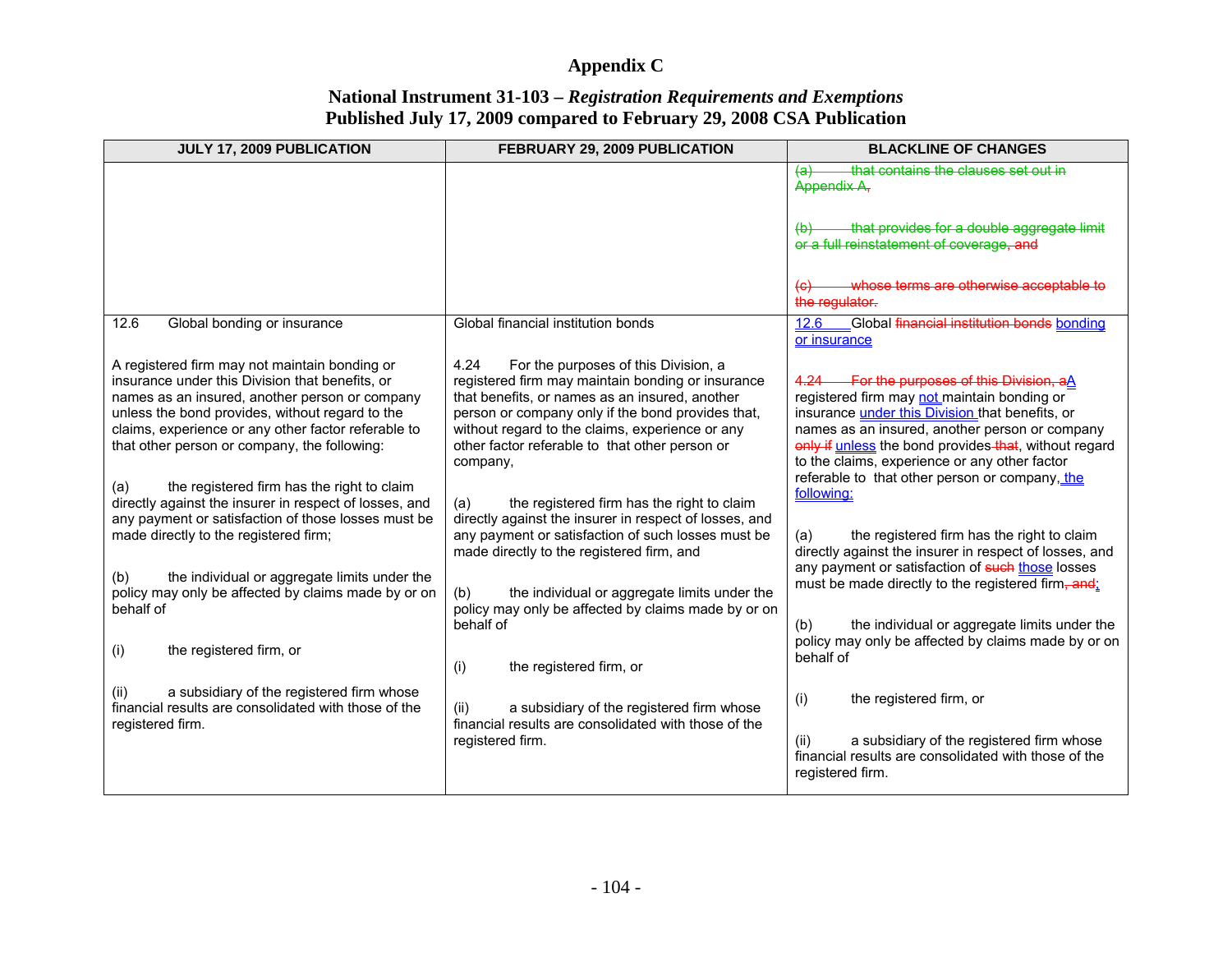| JULY 17, 2009 PUBLICATION                                                                                                                                                                                                                                                                                                                          | <b>FEBRUARY 29, 2009 PUBLICATION</b>                                                                                                                                                                                                                                                                                                                                                                                                                                                                                                                                                                                                   | <b>BLACKLINE OF CHANGES</b>                                                                                                                                                                                                                                                                                                                                                                                                                                                                                                                                                                                                         |
|----------------------------------------------------------------------------------------------------------------------------------------------------------------------------------------------------------------------------------------------------------------------------------------------------------------------------------------------------|----------------------------------------------------------------------------------------------------------------------------------------------------------------------------------------------------------------------------------------------------------------------------------------------------------------------------------------------------------------------------------------------------------------------------------------------------------------------------------------------------------------------------------------------------------------------------------------------------------------------------------------|-------------------------------------------------------------------------------------------------------------------------------------------------------------------------------------------------------------------------------------------------------------------------------------------------------------------------------------------------------------------------------------------------------------------------------------------------------------------------------------------------------------------------------------------------------------------------------------------------------------------------------------|
| Notifying the regulator of a change, claim<br>12.7<br>or cancellation                                                                                                                                                                                                                                                                              | Notice of change, claim or cancellation                                                                                                                                                                                                                                                                                                                                                                                                                                                                                                                                                                                                | Notifying the regulator of a<br>Notice <sub>12.7</sub><br>change, claim or cancellation                                                                                                                                                                                                                                                                                                                                                                                                                                                                                                                                             |
| A registered firm must, as soon as possible, notify<br>the regulator in writing of any change in, claim made<br>under, or cancellation of any insurance policy<br>required under this Division.                                                                                                                                                    | 4.25<br>A registered firm must, as soon as<br>practicable, notify the regulator in writing of any<br>change in, claim made under, or cancellation of any<br>insurance policy required under this Division.                                                                                                                                                                                                                                                                                                                                                                                                                             | 4.25 - A registered firm must, as soon as<br>practicable possible, notify the regulator in writing of<br>any change in, claim made under, or cancellation of<br>any insurance policy required under this Division.                                                                                                                                                                                                                                                                                                                                                                                                                  |
| Division 3<br>Audits                                                                                                                                                                                                                                                                                                                               |                                                                                                                                                                                                                                                                                                                                                                                                                                                                                                                                                                                                                                        |                                                                                                                                                                                                                                                                                                                                                                                                                                                                                                                                                                                                                                     |
| 12.8<br>Direction by a regulator to conduct an audit<br>or review                                                                                                                                                                                                                                                                                  | Direction to auditor                                                                                                                                                                                                                                                                                                                                                                                                                                                                                                                                                                                                                   | 12.8<br>Direction to auditor by a regulator to<br>conduct an audit or review                                                                                                                                                                                                                                                                                                                                                                                                                                                                                                                                                        |
| A registered firm must direct its auditor in writing to<br>conduct any audit or review required by the<br>regulator during its registration and must submit a<br>copy of the direction to the regulator<br>with its application for registration, and<br>(a)<br>no later than the 7th day after the<br>(b)<br>registered firm changes its auditor. | 4.27<br>(1)<br>A registered firm must direct its<br>auditor in writing to conduct any audit or review<br>required by the regulator during its registration and<br>must deliver a copy of the direction to the regulator<br>with its application for registration, and<br>(a)<br>no later than the 5th business day after the<br>(b)<br>registered firm changes its auditor.<br>The regulator may order a<br>(2)<br>registered firm to direct its auditor, at the registered<br>firm's expense, to conduct any audit or review<br>required by the regulator and deliver the audit or<br>review to the regulator as soon as practicable. | 4.27 (1) A registered firm must direct its<br>auditor in writing to conduct any audit or review<br>required by the regulator during its registration and<br>must deliversubmit a copy of the direction to the<br>regulator<br>with its application for registration, and<br>(a)<br>(b)<br>no later than the 57th business-day after<br>the registered firm changes its auditor.<br>The regulator may order a<br>registered firm to direct its auditor, at the registered<br>firm's expense, to conduct any audit or review<br>required by the regulator and deliver the audit or<br>review to the regulator as soon as practicable. |
| 12.9<br>Co-operating with the auditor                                                                                                                                                                                                                                                                                                              | Cooperation with auditor                                                                                                                                                                                                                                                                                                                                                                                                                                                                                                                                                                                                               | Cooperation12.9 Co-operating with the auditor                                                                                                                                                                                                                                                                                                                                                                                                                                                                                                                                                                                       |
| A registrant must not withhold, destroy or conceal<br>any information or documents or otherwise fail to<br>cooperate with a reasonable request made by an<br>auditor of the registered firm in the course of an<br>audit.<br>Division 4<br>Financial reporting                                                                                     | 4.33<br>A registrant must not withhold, destroy or<br>conceal any information or documents or otherwise<br>fail to cooperate with a reasonable request made by<br>an auditor of the registered firm in the course of an<br>audit.                                                                                                                                                                                                                                                                                                                                                                                                      | 4.33 - A registrant must not withhold, destroy or<br>conceal any information or documents or otherwise<br>fail to cooperate with a reasonable request made by<br>an auditor of the registered firm in the course of an<br>audit.                                                                                                                                                                                                                                                                                                                                                                                                    |
|                                                                                                                                                                                                                                                                                                                                                    |                                                                                                                                                                                                                                                                                                                                                                                                                                                                                                                                                                                                                                        |                                                                                                                                                                                                                                                                                                                                                                                                                                                                                                                                                                                                                                     |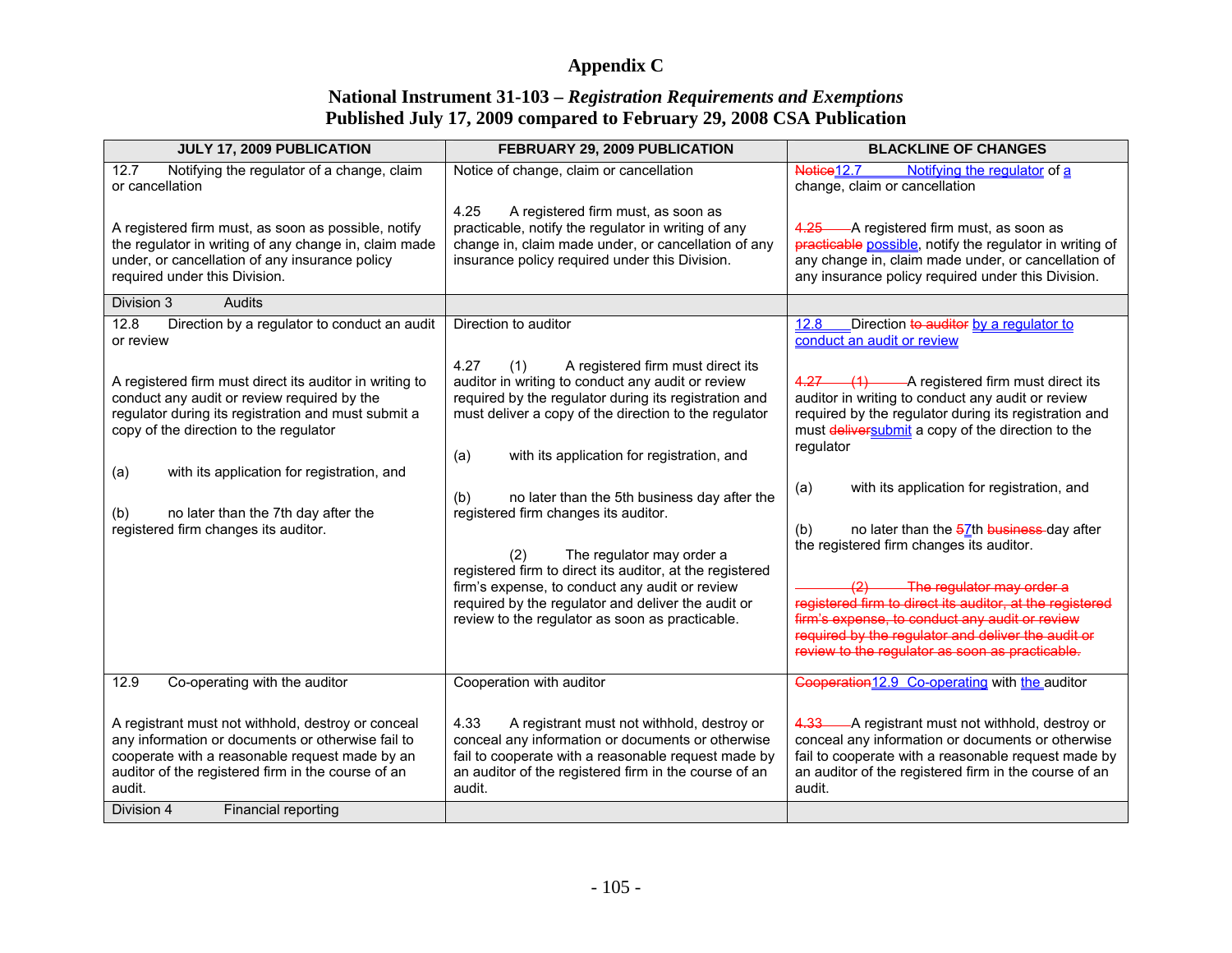| 12.10<br>Annual financial statements                                                                                                                                                                                                                                                                               | Content of annual financial statements                                                                                                                                                                                                                    |                                                                                                                                                                                                                                                                                                                                                                                                                                                   |
|--------------------------------------------------------------------------------------------------------------------------------------------------------------------------------------------------------------------------------------------------------------------------------------------------------------------|-----------------------------------------------------------------------------------------------------------------------------------------------------------------------------------------------------------------------------------------------------------|---------------------------------------------------------------------------------------------------------------------------------------------------------------------------------------------------------------------------------------------------------------------------------------------------------------------------------------------------------------------------------------------------------------------------------------------------|
|                                                                                                                                                                                                                                                                                                                    |                                                                                                                                                                                                                                                           | Content of annual financial statements                                                                                                                                                                                                                                                                                                                                                                                                            |
|                                                                                                                                                                                                                                                                                                                    |                                                                                                                                                                                                                                                           | 12.10 Annual financial statements                                                                                                                                                                                                                                                                                                                                                                                                                 |
| The annual financial statements delivered<br>(1)<br>to the regulator under this Division must include the<br>following:                                                                                                                                                                                            | 4.31<br>The annual financial statements delivered<br>to the regulator under this Division must include                                                                                                                                                    | 4.31 (1) The annual financial statements delivered<br>to the regulator under this Division must include the                                                                                                                                                                                                                                                                                                                                       |
| an income statement, a statement of<br>(a)<br>retained earnings and a cash flow statement, each<br>prepared for the most recently completed financial<br>year and the financial year immediately preceding<br>the most recently completed financial year, if any;<br>a balance sheet, signed by at least one       | an income statement, a statement of<br>(a)<br>retained earnings and a statement of cash flows,<br>each for the fiscal year, and<br>a balance sheet as at the end of the fiscal<br>(b)<br>year, signed by at least one director of the<br>registered firm. | following:<br>an income statement, a statement of<br>(a)<br>retained earnings and a cash flow statement of cash<br>flows, each for the fiscal year, and, each prepared<br>for the most recently completed financial year and<br>the financial year immediately preceding the most<br>recently completed financial year, if any;                                                                                                                   |
| (b)<br>director of the registered firm, as at the end of the<br>most recently completed financial year and the<br>financial year immediately preceding the most<br>recently completed financial year, if any;                                                                                                      | Preparation of financial statements<br>4.32<br>(1)<br>The annual and quarterly financial                                                                                                                                                                  | a balance sheet as at the end of the fiscal<br>(b)<br>year, signed by at least one director of the<br>registered firm-, as at the end of the most recently<br>completed financial year and the financial year                                                                                                                                                                                                                                     |
| notes to the financial statements.<br>(c)                                                                                                                                                                                                                                                                          | statements delivered to the regulator under this<br>Division must be prepared in accordance with<br>generally accepted accounting principles, except                                                                                                      | immediately preceding the most recently completed<br>financial year, if any;                                                                                                                                                                                                                                                                                                                                                                      |
| The annual financial statements delivered<br>(2)<br>to the regulator under this Division must be audited.                                                                                                                                                                                                          | that the statements are to be prepared on an<br>unconsolidated basis.                                                                                                                                                                                     | notes to the financial statements.<br>(c)                                                                                                                                                                                                                                                                                                                                                                                                         |
| The annual financial statements delivered<br>(3)<br>to the regulator under this Division must be<br>prepared in accordance with National Instrument<br>52-107 Acceptable Accounting Principles, Auditing<br>Standards and Reporting Currency, except that the<br>statements must be prepared on a non-consolidated | The annual financial statements<br>(2)<br>delivered to the regulator under this Division must<br>be accompanied by an auditor's report that is<br>prepared in accordance with generally accepted<br>auditing standards.                                   | <b>Preparation of financial statements</b><br>The annual financial statements delivered<br>(2)<br>to the regulator under this Division must be audited.                                                                                                                                                                                                                                                                                           |
| basis.                                                                                                                                                                                                                                                                                                             |                                                                                                                                                                                                                                                           | $-(43)$<br>The annual-and quarterly financial<br><del>4.32-</del><br>statements delivered to the regulator under this<br>Division must be prepared in accordance with<br>generally accepted accounting principles National<br>Instrument 52-107 Acceptable Accounting<br><b>Principles, Auditing Standards and Reporting</b><br>Currency, except that the statements are to must be<br>prepared on an unconsolidated a non-consolidated<br>basis. |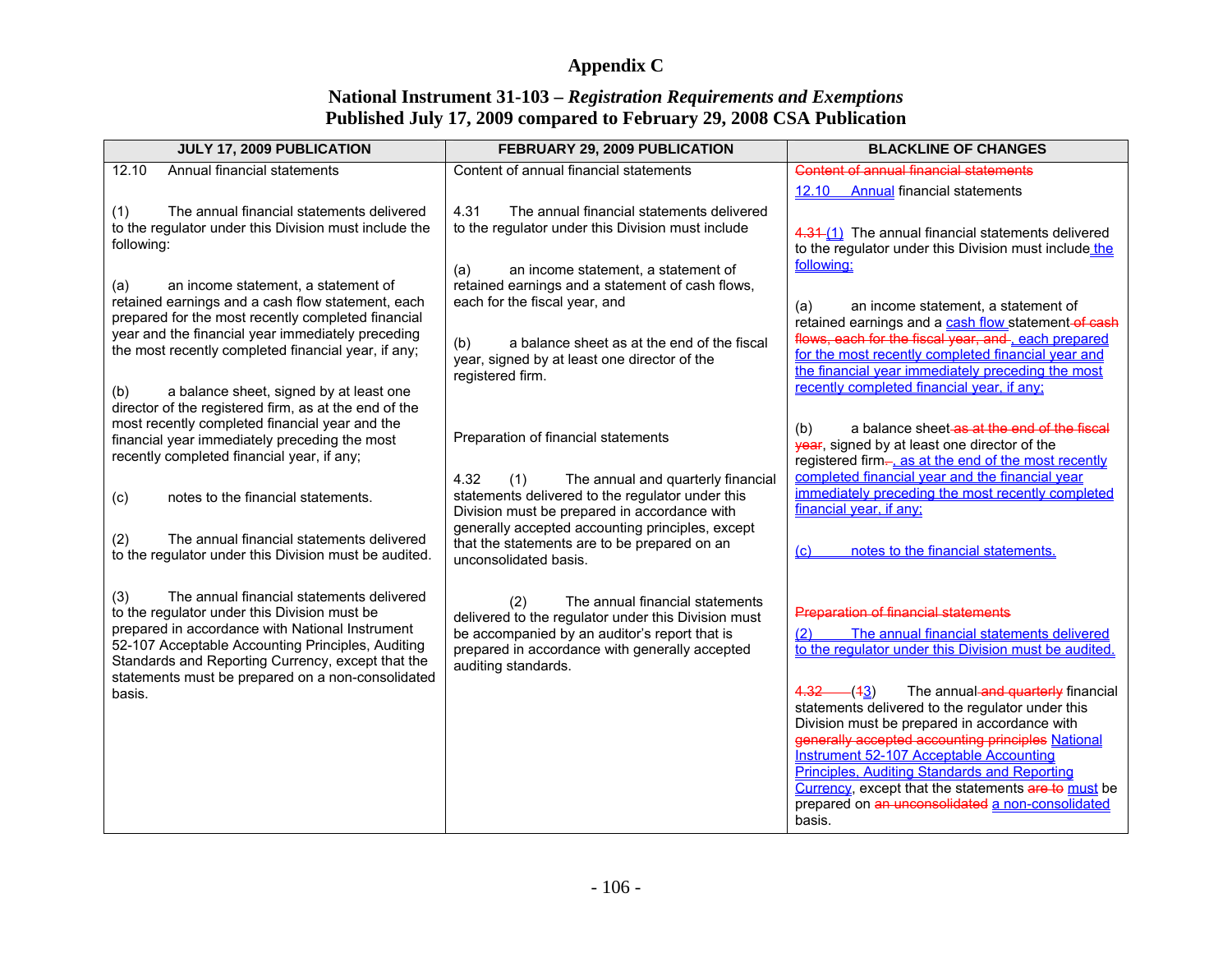| JULY 17, 2009 PUBLICATION                                                                                                                                                                                                           | FEBRUARY 29, 2009 PUBLICATION                                                                                                      | <b>BLACKLINE OF CHANGES</b>                                                                                                                                                                                                         |
|-------------------------------------------------------------------------------------------------------------------------------------------------------------------------------------------------------------------------------------|------------------------------------------------------------------------------------------------------------------------------------|-------------------------------------------------------------------------------------------------------------------------------------------------------------------------------------------------------------------------------------|
|                                                                                                                                                                                                                                     |                                                                                                                                    | The annual financial statements<br>delivered to the requlator under this Division must<br>be accompanied by an auditor's report that is<br>prepared in accordance with generally accepted<br>auditing standards.                    |
| Interim financial information<br>12.11                                                                                                                                                                                              | <b>New Provision</b>                                                                                                               | 12.11 Interim financial information                                                                                                                                                                                                 |
| The interim financial information delivered<br>(1)<br>to the regulator under this Division may be limited to<br>the following:                                                                                                      |                                                                                                                                    | The interim financial information delivered<br>(1)<br>to the regulator under this Division may be limited to<br>the following:                                                                                                      |
| an income statement for the interim period<br>(a)<br>and for the same period of the immediately<br>preceding financial year, if any;                                                                                                |                                                                                                                                    | an income statement for the interim period<br>(a)<br>and for the same period of the immediately<br>preceding financial year, if any;                                                                                                |
| a balance sheet, signed by at least one<br>(b)<br>director of the registered firm, as at the end of the<br>interim period and for the same period of the<br>immediately preceding financial year, if any.                           |                                                                                                                                    | a balance sheet, signed by at least one<br>(b)<br>director of the registered firm, as at the end of the<br>interim period and for the same period of the<br>immediately preceding financial year, if any.                           |
| The interim financial information delivered<br>(2)<br>to the regulator under this Division must be<br>prepared using the same accounting principles that<br>the registered firm uses to prepare its annual<br>financial statements. |                                                                                                                                    | The interim financial information delivered<br>(2)<br>to the regulator under this Division must be<br>prepared using the same accounting principles that<br>the registered firm uses to prepare its annual<br>financial statements. |
| 12.12<br>Delivering financial information - dealer                                                                                                                                                                                  | Delivering financial information - dealer                                                                                          | 12.12 Delivering financial information - dealer                                                                                                                                                                                     |
| A registered dealer must deliver the<br>(1)<br>following to the regulator no later than the 90th day<br>after the end of its financial year:                                                                                        | 4.28<br>A registered dealer must deliver<br>(1)<br>to the regulator no later than the 90th day after the<br>end of its fiscal year | $4.28 -$<br>$-(1)$<br>A registered dealer must deliver<br>the following to the regulator no later than the 90th<br>day after the end of its fiscal financial year:                                                                  |
| its annual financial statements for the<br>(a)<br>financial year;                                                                                                                                                                   | its annual financial statements for the fiscal<br>(a)<br>year, and                                                                 | its annual financial statements for the fiscal<br>(a)<br>financial year, and;                                                                                                                                                       |
| a completed Form 31-103F1 Calculation of<br>(b)<br>Excess Working Capital, showing the calculation of                                                                                                                               | a completed Form 31-103F1 Calculation of<br>(b)<br>excess working capital, showing the calculation of                              | a completed Form 31-103F1 Calculation of<br>(b)<br>excess working capital Excess Working Capital,                                                                                                                                   |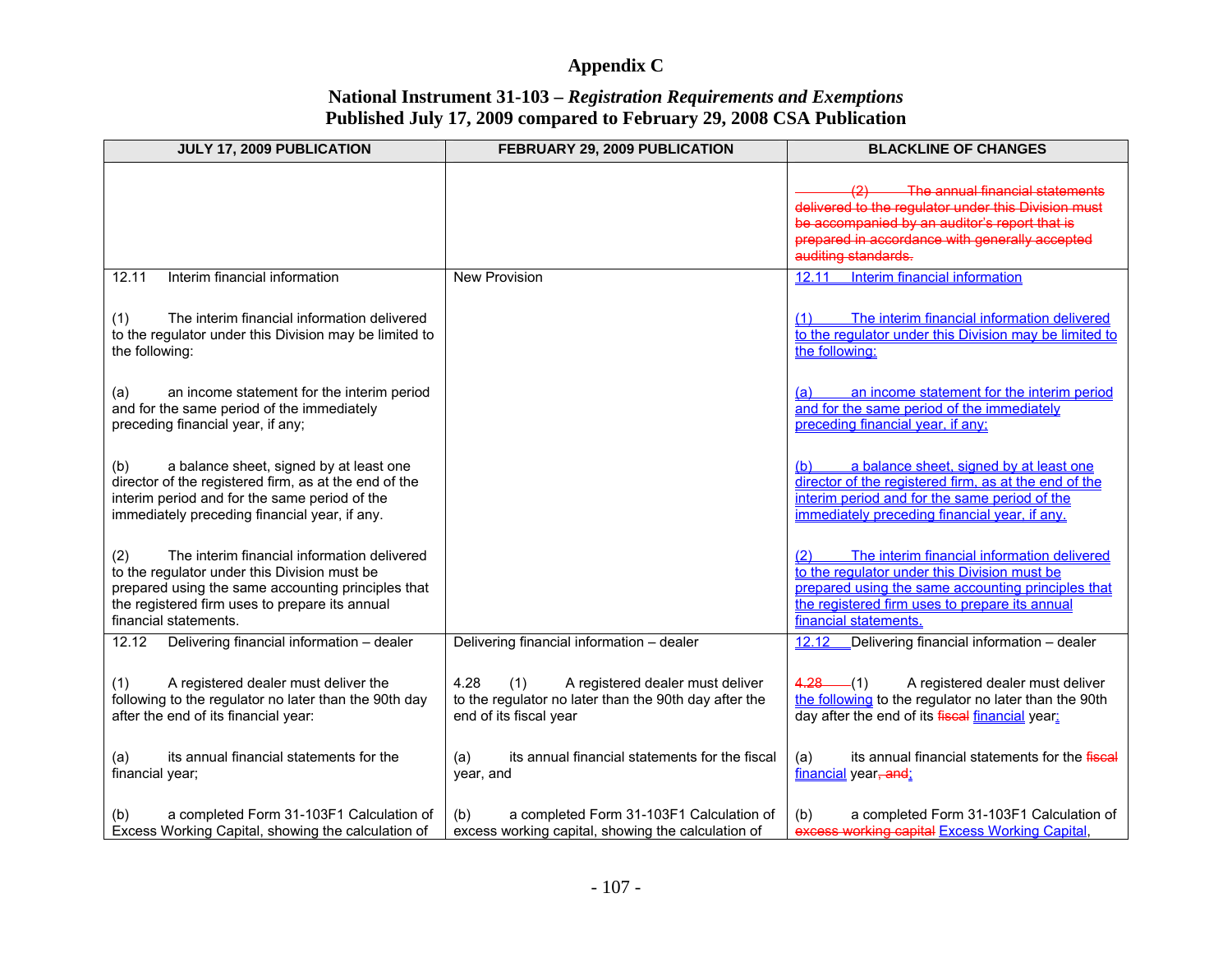| JULY 17, 2009 PUBLICATION                                                                                                                                                                                                                                      | FEBRUARY 29, 2009 PUBLICATION                                                                                                                                                                                                                    | <b>BLACKLINE OF CHANGES</b>                                                                                                                                                                                                                                                                            |
|----------------------------------------------------------------------------------------------------------------------------------------------------------------------------------------------------------------------------------------------------------------|--------------------------------------------------------------------------------------------------------------------------------------------------------------------------------------------------------------------------------------------------|--------------------------------------------------------------------------------------------------------------------------------------------------------------------------------------------------------------------------------------------------------------------------------------------------------|
| the dealer's excess working capital as at the end of<br>the financial year and as at the end of the<br>immediately preceding financial year, if any.                                                                                                           | the dealer's excess working capital as at the end of<br>the fiscal year and as at the end of the immediately<br>preceding fiscal year.                                                                                                           | showing the calculation of the dealer's excess<br>working capital as at the end of the <b>fiscal financial</b><br>year and as at the end of the immediately preceding<br>fiscal financial year, if any.                                                                                                |
| A registered dealer must deliver the<br>(2)<br>following to the regulator no later than the 30th day<br>after the end of the first, second and third quarter of<br>its financial year:                                                                         | A registered dealer must deliver<br>(2)<br>to the regulator no later than the 30th day after the<br>end of the first, second and third quarter of its fiscal<br>year                                                                             | A registered dealer must deliver<br>(2)<br>the following to the regulator no later than the 30th<br>day after the end of the first, second and third<br>quarter of its fiscal financial year:                                                                                                          |
| its interim financial information for the<br>(a)<br>quarter;                                                                                                                                                                                                   | its financial statements for the quarter, and<br>(a)<br>a completed Form 31-103F1 Calculation of<br>(b)                                                                                                                                          | its interim financial statements information<br>(a)<br>for the quarter, and;                                                                                                                                                                                                                           |
| a completed Form 31-103F1 Calculation of<br>(b)<br>Excess Working Capital, showing the calculation of<br>the dealer's excess working capital as at the end of<br>the quarter and as at the end of the immediately<br>preceding quarter, if any.                | excess working capital, showing the calculation of<br>the dealer's excess working capital as at the end of<br>the quarter and as at the end of the immediately<br>preceding quarter.                                                             | (b)<br>a completed Form 31-103F1 Calculation of<br>excess working capital Excess Working Capital,<br>showing the calculation of the dealer's excess<br>working capital as at the end of the quarter and as<br>at the end of the immediately preceding quarter. if                                      |
| (3)<br>Subsection (2) does not apply to an<br>exempt market dealer.                                                                                                                                                                                            |                                                                                                                                                                                                                                                  | any.<br>Subsection (2) does not apply to an<br>(3)<br>exempt market dealer.                                                                                                                                                                                                                            |
| 12.13<br>Delivering financial information - adviser                                                                                                                                                                                                            | Delivering financial information - adviser                                                                                                                                                                                                       | 12.13<br>Delivering financial information - adviser                                                                                                                                                                                                                                                    |
| A registered adviser must deliver the following to the<br>regulator no later than the 90th day after the end of<br>its financial year:                                                                                                                         | 4.29<br>A registered adviser must deliver to the<br>regulator no later than the 90th day after the end of<br>its fiscal year                                                                                                                     | 4.29 - A registered adviser must deliver the<br>following to the regulator no later than the 90th day<br>after the end of its fiscal financial year:                                                                                                                                                   |
| its annual financial statements for the<br>(a)<br>financial year;                                                                                                                                                                                              | its annual financial statements for the fiscal<br>(a)<br>year, and                                                                                                                                                                               | its annual financial statements for the <i>fiscal</i><br>(a)<br>financial year, and;                                                                                                                                                                                                                   |
| a completed Form 31-103F1 Calculation of<br>(b)<br>Excess Working Capital, showing the calculation of<br>the adviser's excess working capital as at the end of<br>the financial year and as at the end of the<br>immediately preceding financial year, if any. | a completed Form 31-103F1 Calculation of<br>(b)<br>excess working capital, showing the calculation of<br>the adviser's excess working capital as at the end of<br>the fiscal year and as at the end of the immediately<br>preceding fiscal year. | (b)<br>a completed Form 31-103F1 Calculation of<br>excess working capital Excess Working Capital,<br>showing the calculation of the adviser's excess<br>working capital as at the end of the fiscal financial<br>year and as at the end of the immediately preceding<br>fiscal financial year, if any. |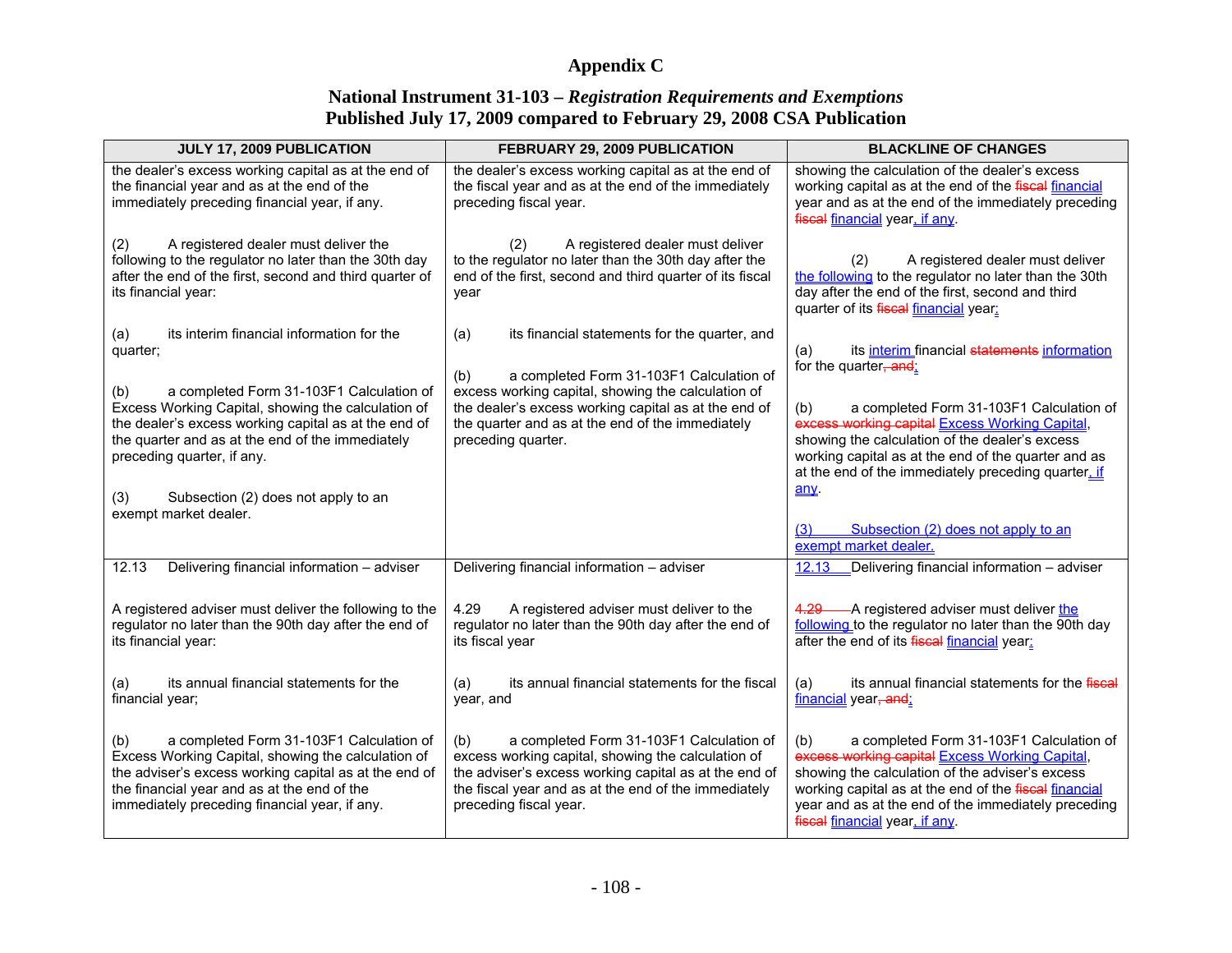| JULY 17, 2009 PUBLICATION                                                                                                                                                                                                                                                         | <b>FEBRUARY 29, 2009 PUBLICATION</b>                                                                                                                                                                                                                                 | <b>BLACKLINE OF CHANGES</b>                                                                                                                                                                                                                                           |
|-----------------------------------------------------------------------------------------------------------------------------------------------------------------------------------------------------------------------------------------------------------------------------------|----------------------------------------------------------------------------------------------------------------------------------------------------------------------------------------------------------------------------------------------------------------------|-----------------------------------------------------------------------------------------------------------------------------------------------------------------------------------------------------------------------------------------------------------------------|
| 12.14<br>Delivering financial information -<br>investment fund manager                                                                                                                                                                                                            | Delivering financial information - investment fund<br>manager                                                                                                                                                                                                        | Delivering financial information -<br>12.14<br>investment fund manager                                                                                                                                                                                                |
|                                                                                                                                                                                                                                                                                   |                                                                                                                                                                                                                                                                      | $4.30 -$                                                                                                                                                                                                                                                              |
| A registered investment fund manager<br>(1)<br>must deliver the following to the regulator no later<br>than the 90th day after the end of its financial year:                                                                                                                     | 4.30<br>A registered investment fund<br>(1)<br>manager must deliver to the regulator no later than<br>the 90th day after the end of its fiscal year                                                                                                                  | (1)<br>A registered investment fund manager<br>must deliver the following to the regulator no later<br>than the 90th day after the end of its fiscal financial<br>year:                                                                                               |
| its annual financial statements for the<br>(a)<br>financial year;                                                                                                                                                                                                                 | its annual financial statements for the fiscal<br>(a)<br>year,                                                                                                                                                                                                       | its annual financial statements for the fiscal<br>(a)<br>financial year $\div$ ;                                                                                                                                                                                      |
| a completed Form 31-103F1 Calculation of<br>(b)<br>Excess Working Capital, showing the calculation of<br>the investment fund manager's excess working<br>capital as at the end of the financial year and as at<br>the end of the immediately preceding financial year,<br>if any; | a completed Form 31-103F1 Calculation of<br>(b)<br>excess working capital, showing the calculation of<br>the investment fund manager's excess working<br>capital as at the end of the fiscal year and as at the<br>end of the immediately preceding fiscal year, and | a completed Form 31-103F1 Calculation of<br>(b)<br>excess working capital Excess Working Capital,<br>showing the calculation of the investment fund<br>manager's excess working capital as at the end of<br>the <b>fiscal</b> financial year and as at the end of the |
| a description of any net asset value                                                                                                                                                                                                                                              | a description of any net asset value<br>(c)<br>adjustment made during the fiscal year.                                                                                                                                                                               | immediately preceding fiscal financial year, and if<br>any;                                                                                                                                                                                                           |
| (c)<br>adjustment made in respect of an investment fund<br>managed by the investment fund manager during<br>the financial year.                                                                                                                                                   | A registered investment fund<br>(2)<br>manager must deliver to the regulator no later than<br>the 30th day after the end of the first, second and<br>third quarter of its fiscal year                                                                                | a description of any net asset value<br>(c)<br>adjustment made in respect of an investment fund<br>managed by the investment fund manager during<br>the <b>fiscal</b> financial year.                                                                                 |
| A registered investment fund manager<br>(2)<br>must deliver the following to the regulator no later<br>than the 30th day after the end of the first, second<br>and third quarter of its financial year:                                                                           | its financial statements for the quarter,<br>(a)                                                                                                                                                                                                                     | A registered investment fund<br>(2)<br>manager must deliver the following to the regulator<br>no later than the 30th day after the end of the first,                                                                                                                  |
| its interim financial information for the<br>(a)<br>quarter;                                                                                                                                                                                                                      | a completed Form 31-103F1 Calculation of<br>(b)<br>excess working capital, showing the calculation of<br>the investment fund manager's excess working<br>capital as at the end of the quarter and as at the end<br>of the immediately preceding quarter, and         | second and third quarter of its fiscal financial year:<br>its interim financial statements information<br>(a)<br>for the quarter <sub><math>\vec{r}</math></sub>                                                                                                      |
| a completed Form 31-103F1 Calculation of<br>(b)<br>Excess Working Capital, showing the calculation of<br>the investment fund manager's excess working<br>capital as at the end of the quarter and as at the end<br>of the immediately preceding quarter, if any;                  | a description of any net asset value<br>(c)<br>adjustment made during the quarter.                                                                                                                                                                                   | a completed Form 31-103F1 Calculation of<br>(b)<br>excess working capital Excess Working Capital,<br>showing the calculation of the investment fund<br>manager's excess working capital as at the end of                                                              |
|                                                                                                                                                                                                                                                                                   | (3)<br>A description of a net asset value                                                                                                                                                                                                                            | the quarter and as at the end of the immediately                                                                                                                                                                                                                      |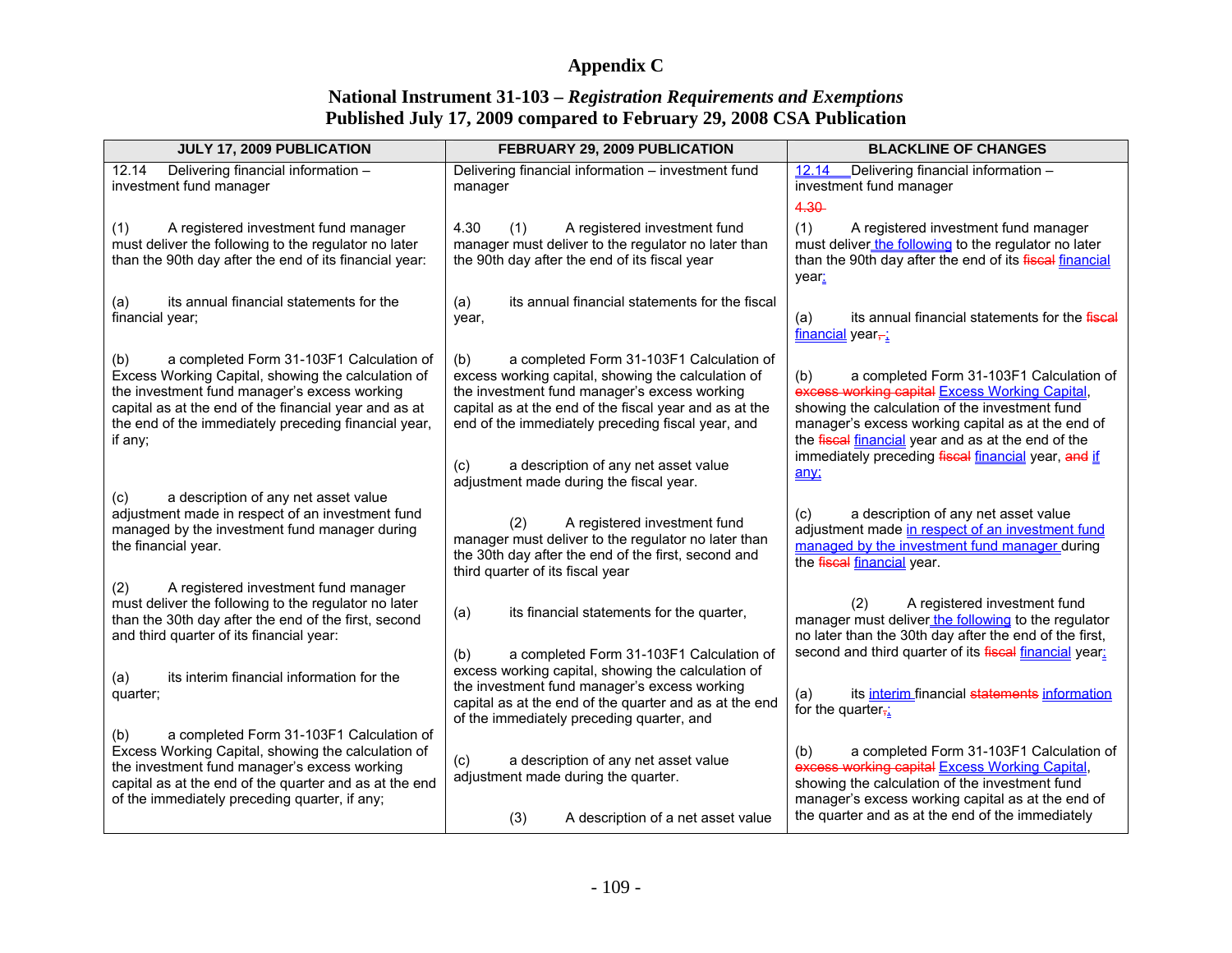| JULY 17, 2009 PUBLICATION                                                                               | FEBRUARY 29, 2009 PUBLICATION                                                                                         | <b>BLACKLINE OF CHANGES</b>                                                                              |
|---------------------------------------------------------------------------------------------------------|-----------------------------------------------------------------------------------------------------------------------|----------------------------------------------------------------------------------------------------------|
| a description of any net asset value<br>(c)<br>adjustment made in respect of an investment fund         | adjustment referred to in this section must include                                                                   | preceding quarter, and if any;                                                                           |
| managed by the investment fund manager during<br>the quarter.                                           | the cause of the adjustment,<br>(a)                                                                                   | a description of any net asset value<br>(c)<br>adjustment made in respect of an investment fund          |
| A description of a net asset value<br>(3)<br>adjustment referred to in this section must include        | the dollar amount of the adjustment, and<br>(b)                                                                       | managed by the investment fund manager during<br>the quarter.                                            |
| the following:                                                                                          | the effect of the adjustment on net asset<br>(c)<br>value per unit or share and any corrections made to               | A description of a net asset value<br>(3)<br>adjustment referred to in this section must include         |
| the name of the fund;<br>(a)                                                                            | purchase and sale transactions affecting either the<br>investment fund or security holders of the<br>investment fund. | the following:                                                                                           |
| assets under administration of the fund;<br>(b)                                                         |                                                                                                                       | the name of the fund;<br>(a <u>)</u>                                                                     |
| the cause of the adjustment;<br>(c)                                                                     |                                                                                                                       | assets under administration of the fund;<br>(b)                                                          |
| the dollar amount of the adjustment;<br>(d)                                                             |                                                                                                                       | the cause of the adjustment,<br>(c)                                                                      |
| the effect of the adjustment on net asset<br>(e)<br>value per unit or share and any corrections made to |                                                                                                                       | the dollar amount of the adjustment, and;<br>$(\underline{bd})$                                          |
| purchase and sale transactions affecting either the<br>investment fund or security holders of the       |                                                                                                                       | the effect of the adjustment on net asset<br>(ee)<br>value per unit or share and any corrections made to |
| investment fund.                                                                                        |                                                                                                                       | purchase and sale transactions affecting either the<br>investment fund or security holders of the        |
|                                                                                                         |                                                                                                                       | investment fund.                                                                                         |
| Part 13 Dealing with clients - individuals and firms                                                    |                                                                                                                       |                                                                                                          |
| Division 1<br>Know your client and suitability                                                          |                                                                                                                       |                                                                                                          |
| Investment fund managers exempt from<br>13.1<br>this Division                                           | Exemption for investment fund managers                                                                                | Exemption for investment13.1<br><b>Investment</b> fund<br>managers exempt from this Division             |
| This Division does not apply to an investment fund<br>manager.                                          | 5.1<br>This Division does not apply to an<br>investment fund manager.                                                 | -This Division does not apply to an<br>5.1<br>investment fund manager.                                   |
| 13.2<br>Know your client                                                                                | Know-your-client                                                                                                      | Know- your- client<br>13.2                                                                               |
| For the purpose of paragraph 2(b) in<br>(1)                                                             | 5.3<br>(1)<br>A registrant must take reasonable                                                                       | 5.3<br>For the purpose of paragraph 2(b)<br>$-$ (1)                                                      |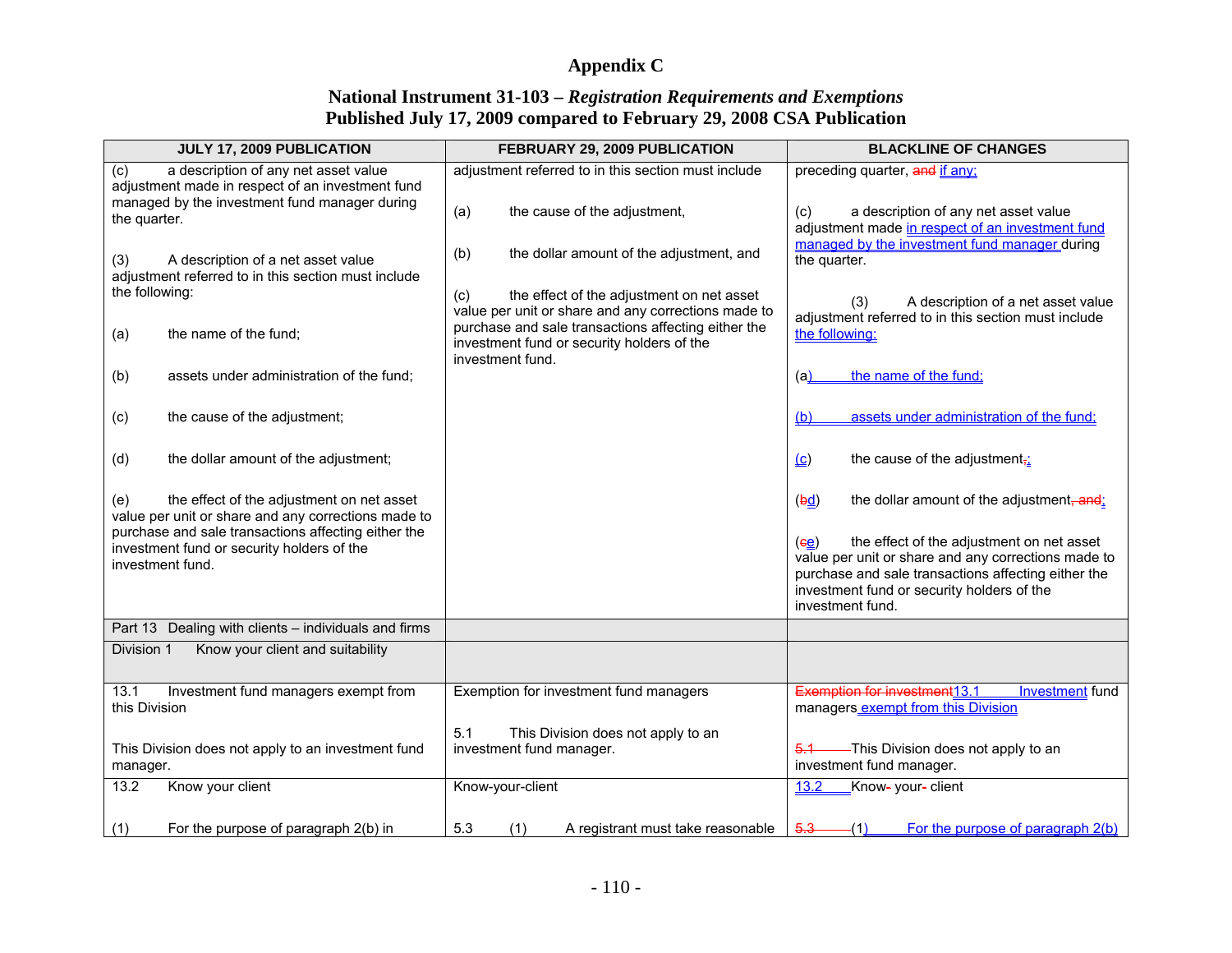| JULY 17, 2009 PUBLICATION                                                                                                                                                                                                                                                                                | <b>FEBRUARY 29, 2009 PUBLICATION</b>                                                                                                                                                                     | <b>BLACKLINE OF CHANGES</b>                                                                                                                                                                                                                                                                                 |
|----------------------------------------------------------------------------------------------------------------------------------------------------------------------------------------------------------------------------------------------------------------------------------------------------------|----------------------------------------------------------------------------------------------------------------------------------------------------------------------------------------------------------|-------------------------------------------------------------------------------------------------------------------------------------------------------------------------------------------------------------------------------------------------------------------------------------------------------------|
| Ontario, Nova Scotia and New Brunswick, "insider"<br>has the meaning ascribed to that term in the<br>Securities Act except that "reporting issuer", as it<br>appears in the definition of "insider", is to be read as<br>"reporting issuer or any other issuer whose<br>securities are publicly traded". | steps to<br>establish the identity of a client and, where<br>(a)<br>there may be cause for concern, the reputation of<br>the client.                                                                     | in Ontario, Nova Scotia and New Brunswick,<br>"insider" has the meaning ascribed to that term in<br>the Securities Act except that "reporting issuer", as it<br>appears in the definition of "insider", is to be read as<br>"reporting issuer or any other issuer whose<br>securities are publicly traded". |
| A registrant must take reasonable steps to<br>(2)                                                                                                                                                                                                                                                        | ascertain whether a client is an insider of<br>(b)<br>an issuer.                                                                                                                                         | (2)<br>A registrant must take reasonable steps to                                                                                                                                                                                                                                                           |
| establish the identity of a client and, if the<br>(a)<br>registrant has cause for concern, make reasonable<br>inquiries as to the reputation of the client,                                                                                                                                              | ensure that it has sufficient information<br>(c)<br>about a client to enable it to meet its regulatory<br>obligations when it                                                                            | establish the identity of a client and, where<br>(a)<br>there may be if the registrant has cause for concern,<br>make reasonable inquiries as to the reputation of<br>the client.                                                                                                                           |
| establish whether the client is an insider of<br>(b)<br>a reporting issuer or any other issuer whose<br>securities are publicly traded,                                                                                                                                                                  | (i)<br>makes a recommendation to the client,                                                                                                                                                             | ascertain establish whether a the client is<br>(b)<br>an insider of an issuer, a reporting issuer or any<br>other issuer whose securities are publicly traded,                                                                                                                                              |
| ensure that it has sufficient information<br>(c)<br>regarding all of the following to enable it to meet its<br>obligations under section 13.3 or, if applicable, the<br>suitability requirement imposed by an SRO:                                                                                       | (ii)<br>accepts an instruction to trade from the<br>client, or<br>(iii)<br>makes a discretionary purchase or sale of<br>a security on behalf of the client, and                                          | ensure that it has sufficient information<br>(c)<br>about a client regarding all of the following to enable<br>it to meet its regulatory obligations when it under<br>section 13.3 or, if applicable, the suitability                                                                                       |
| (i)<br>the client's investment needs and<br>objectives;                                                                                                                                                                                                                                                  | establish the creditworthiness of a client, if<br>(d)<br>the registered firm is financing the client's<br>acquisition of a security.                                                                     | requirement imposed by an SRO:                                                                                                                                                                                                                                                                              |
| the client's financial circumstances;<br>(ii)                                                                                                                                                                                                                                                            | For the purpose of establishing<br>(2)                                                                                                                                                                   | makes a recommendation to the client-'s<br>(i)<br>investment needs and objectives;                                                                                                                                                                                                                          |
| the client's risk tolerance, and<br>(iii)                                                                                                                                                                                                                                                                | the identity of a client that is a corporation under<br>paragraph (1)(a), the registrant must establish the<br>nature of the client's business and the identity of                                       |                                                                                                                                                                                                                                                                                                             |
| establish the creditworthiness of the client<br>(d)<br>if the registered firm is financing the client's<br>acquisition of a security.                                                                                                                                                                    | any individual who is a beneficial owner, directly or<br>indirectly, of more that ten per cent of the client.                                                                                            | accepts an instruction to trade from the<br>(ii)<br>client, or's financial circumstances;                                                                                                                                                                                                                   |
| (3)<br>For the purpose of establishing the identity<br>of a client that is a corporation, partnership or trust<br>under paragraph (2)(a), the registrant must establish                                                                                                                                  | In paragraph (1)(b), "insider" has<br>(3)<br>the meaning ascribed to that term in the Act except<br>that "reporting issuer", as it appears in the definition<br>of "insider", is to be read as "issuer". | makes a discretionary purchase or sale of<br>(iii)<br>a security on behalf of the client's risk tolerance,<br>and                                                                                                                                                                                           |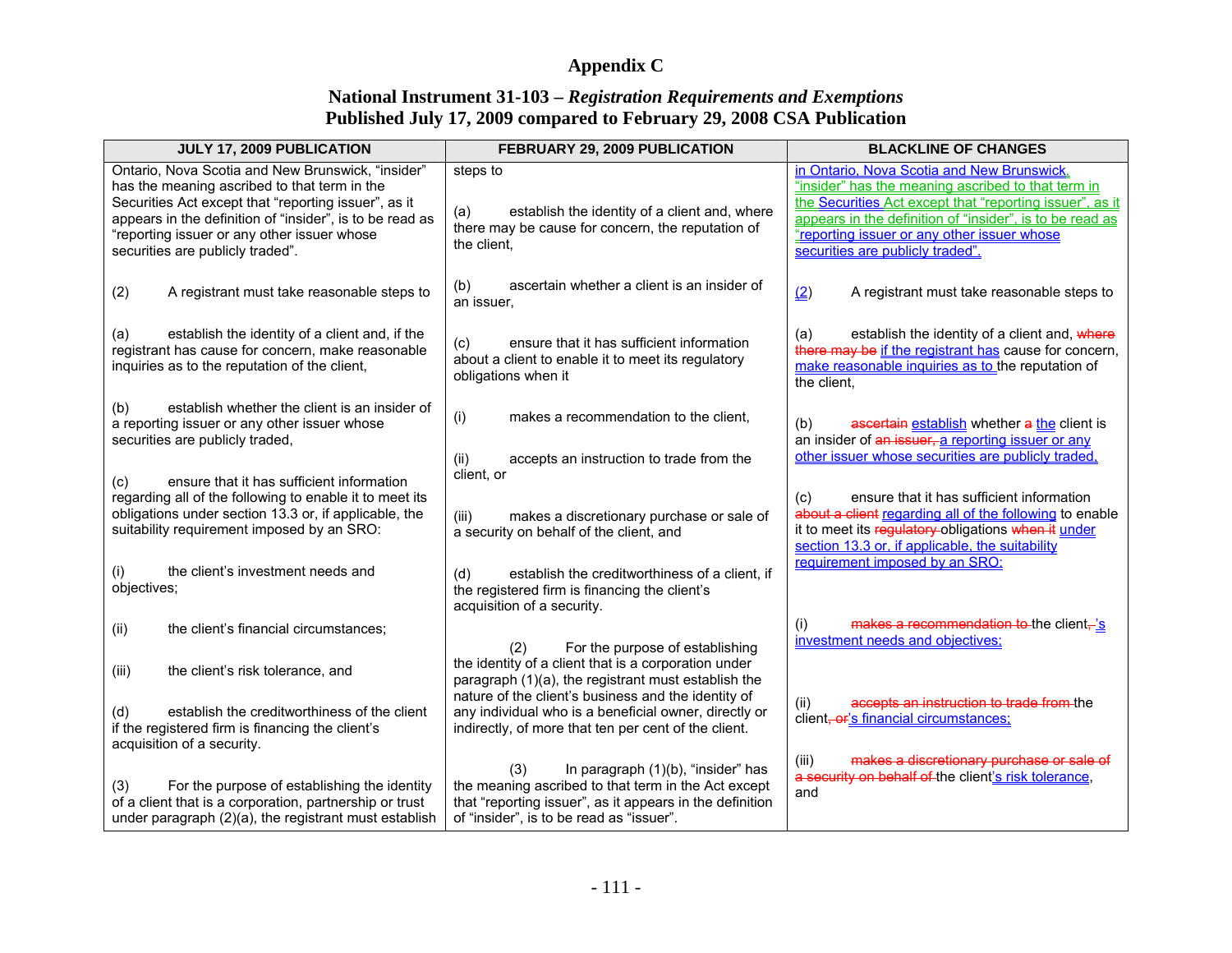| JULY 17, 2009 PUBLICATION                                                                                                                                                                                                                                                                                                                                                                                                                                                                                                                                                                                                                                                                                                                                                                                                                                                                               | <b>FEBRUARY 29, 2009 PUBLICATION</b>                                                                                                                                                                                                                                                                                                                                                                                                                                                                                                                                                                     | <b>BLACKLINE OF CHANGES</b>                                                                                                                                                                                                                                                                                                                                                                                                                                                                                                                                                                                                                                                                                                                                                                                                                                                                                                                                                                                     |
|---------------------------------------------------------------------------------------------------------------------------------------------------------------------------------------------------------------------------------------------------------------------------------------------------------------------------------------------------------------------------------------------------------------------------------------------------------------------------------------------------------------------------------------------------------------------------------------------------------------------------------------------------------------------------------------------------------------------------------------------------------------------------------------------------------------------------------------------------------------------------------------------------------|----------------------------------------------------------------------------------------------------------------------------------------------------------------------------------------------------------------------------------------------------------------------------------------------------------------------------------------------------------------------------------------------------------------------------------------------------------------------------------------------------------------------------------------------------------------------------------------------------------|-----------------------------------------------------------------------------------------------------------------------------------------------------------------------------------------------------------------------------------------------------------------------------------------------------------------------------------------------------------------------------------------------------------------------------------------------------------------------------------------------------------------------------------------------------------------------------------------------------------------------------------------------------------------------------------------------------------------------------------------------------------------------------------------------------------------------------------------------------------------------------------------------------------------------------------------------------------------------------------------------------------------|
| the following:<br>the nature of the client's business;<br>(a)                                                                                                                                                                                                                                                                                                                                                                                                                                                                                                                                                                                                                                                                                                                                                                                                                                           | A registrant must make<br>(4)<br>reasonable efforts to keep the information required<br>under this section current.                                                                                                                                                                                                                                                                                                                                                                                                                                                                                      | establish the creditworthiness of a the<br>(d)<br>client, if the registered firm is financing the client's<br>acquisition of a security.                                                                                                                                                                                                                                                                                                                                                                                                                                                                                                                                                                                                                                                                                                                                                                                                                                                                        |
| the identity of any individual who,<br>(b)<br>in the case of a corporation, is a beneficial<br>(i)<br>owner of, or exercises direct or indirect control or<br>direction over, more than 10% of the voting rights<br>attached to the outstanding voting securities of the<br>corporation, or<br>in the case of a partnership or trust,<br>(ii)<br>exercises control over the affairs of the partnership<br>or trust.<br>A registrant must take reasonable steps to<br>(4)<br>keep the information required under this section<br>current.<br>This section does not apply if the client is a<br>(5)<br>registered firm, a Canadian financial institution or a<br>Schedule III bank.<br>(6)<br>Paragraph (2)(c) does not apply to a<br>registrant in respect of a permitted client if<br>the permitted client has waived, in writing,<br>(a)<br>the requirements under subsections 13.3(1) and (2),<br>and | (5)<br>Paragraph (1)(c) does not apply if<br>the client is a permitted client that has<br>(a)<br>waived, in writing, the requirements under<br>subsections 5.5(1) and (2) [suitability], or<br>the client is a permitted client and the<br>(b)<br>registrant is an exempt market dealer.<br>Paragraph (1)(d) does not apply if<br>(6)<br>the client is a permitted client and the registrant is<br>an exempt market dealer.<br>Despite subsections (5) and (6),<br>(7)<br>this section does not apply if the client is a<br>registered firm, a Canadian financial institution or a<br>Schedule III bank. | For the purpose of establishing<br>(23)<br>the identity of a client that is a corporation.<br>partnership or trust under paragraph (42)(a), the<br>registrant must establish the following:<br>the nature of the client's business-and-;<br><u>(a)</u><br>the identity of any individual who.<br><u>(b)</u><br>in the case of a corporation, is a beneficial<br><u>(i)</u><br>owner <del>, directly or indirectly, of more that ten per</del><br>cent of the client. of, or exercises direct or indirect<br>control or direction over, more than 10% of the<br>voting rights attached to the outstanding voting<br>securities of the corporation, or<br>In paragraph (1)(b), "insider" has<br>the meaning ascribed to that term in the Act except<br>that "reporting issuer", as it appears in the definition<br>of "insider", is to be read as "issuer".<br>in the case of a partnership or trust,<br>exercises control over the affairs of the partnership<br>or trust.<br>A registrant must make take<br>(4) |
| (b)<br>the registrant does not act as an adviser in<br>respect of a managed account of the permitted<br>client.                                                                                                                                                                                                                                                                                                                                                                                                                                                                                                                                                                                                                                                                                                                                                                                         |                                                                                                                                                                                                                                                                                                                                                                                                                                                                                                                                                                                                          | reasonable efforts steps to keep the information<br>required under this section current.<br>Paragraph (1)(c) does not apply if<br><del>(5)</del><br>the client is a permitted client that has<br><del>(a)</del>                                                                                                                                                                                                                                                                                                                                                                                                                                                                                                                                                                                                                                                                                                                                                                                                 |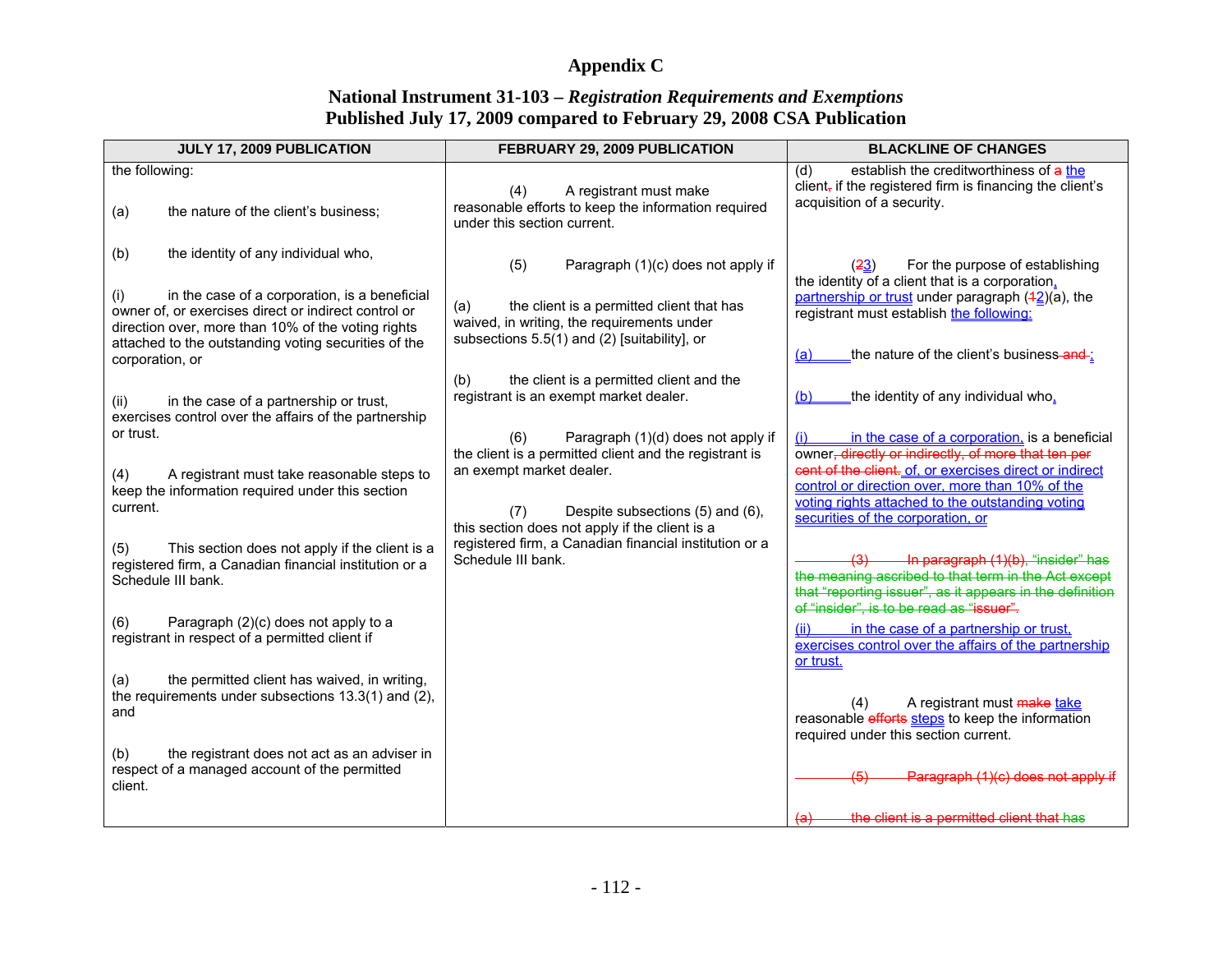| JULY 17, 2009 PUBLICATION                                                                                                                                                                                                                                                                                                                                                 | FEBRUARY 29, 2009 PUBLICATION                                                                                                                                                                                                                                                                                                             | <b>BLACKLINE OF CHANGES</b>                                                                                                                                                                                                                                                                                                                                                                                  |
|---------------------------------------------------------------------------------------------------------------------------------------------------------------------------------------------------------------------------------------------------------------------------------------------------------------------------------------------------------------------------|-------------------------------------------------------------------------------------------------------------------------------------------------------------------------------------------------------------------------------------------------------------------------------------------------------------------------------------------|--------------------------------------------------------------------------------------------------------------------------------------------------------------------------------------------------------------------------------------------------------------------------------------------------------------------------------------------------------------------------------------------------------------|
|                                                                                                                                                                                                                                                                                                                                                                           |                                                                                                                                                                                                                                                                                                                                           | waived, in writing, the requirements under<br>subsections 5.5(1) and (2) [suitability], or                                                                                                                                                                                                                                                                                                                   |
|                                                                                                                                                                                                                                                                                                                                                                           |                                                                                                                                                                                                                                                                                                                                           | the client is a permitted client and the<br>registrant is an exempt market dealer.                                                                                                                                                                                                                                                                                                                           |
|                                                                                                                                                                                                                                                                                                                                                                           |                                                                                                                                                                                                                                                                                                                                           | Paragraph (1)(d) does not apply if<br>the client is a permitted client and the registrant is<br>an exempt market dealer.                                                                                                                                                                                                                                                                                     |
|                                                                                                                                                                                                                                                                                                                                                                           |                                                                                                                                                                                                                                                                                                                                           | Despite subsections (5) and (6),<br>$\frac{\text{this}(5)}{\text{this}}$ This section does not apply if the client is a<br>registered firm, a Canadian financial institution or a<br>Schedule III bank.                                                                                                                                                                                                      |
|                                                                                                                                                                                                                                                                                                                                                                           |                                                                                                                                                                                                                                                                                                                                           | Paragraph (2)(c) does not apply to a<br>(6)<br>registrant in respect of a permitted client if                                                                                                                                                                                                                                                                                                                |
|                                                                                                                                                                                                                                                                                                                                                                           |                                                                                                                                                                                                                                                                                                                                           | the permitted client has waived, in writing,<br>(a)<br>the requirements under subsections $13.3(1)$ and $(2)$ ,<br>and                                                                                                                                                                                                                                                                                       |
|                                                                                                                                                                                                                                                                                                                                                                           |                                                                                                                                                                                                                                                                                                                                           | the registrant does not act as an adviser in<br>(b)<br>respect of a managed account of the permitted<br>client.                                                                                                                                                                                                                                                                                              |
| 13.3<br>Suitability                                                                                                                                                                                                                                                                                                                                                       | Suitability                                                                                                                                                                                                                                                                                                                               | Suitability<br>13.3                                                                                                                                                                                                                                                                                                                                                                                          |
| A registrant must take reasonable steps to<br>(1)<br>ensure that, before it makes a recommendation to<br>or accepts an instruction from a client to buy or sell<br>a security, or makes a purchase or sale of a security<br>for a client's managed account, the purchase or sale<br>is suitable for the client.<br>(2)<br>If a client instructs a registrant to buy, sell | 5.5<br>A registrant must take reasonable<br>(1)<br>steps to ensure that before it makes a<br>recommendation to, or accepts instructions from, a<br>client or makes a discretionary purchase or sale of a<br>security on behalf of a client, the proposed purchase<br>or sale is suitable for the client with reference to the<br>client's | $6.5$ (1)<br>A registrant must take reasonable<br>steps to ensure that, before it makes a<br>recommendation to, or accepts instructions an<br>instruction from, a client to buy or sell a security, or<br>makes a discretionary purchase or sale of a security<br>on behalf of for a client's managed account, the<br>proposed purchase or sale is suitable for the client<br>with reference to the client's |
| or hold a security and in the registrant's reasonable<br>opinion following the instruction would not be                                                                                                                                                                                                                                                                   | (a)<br>financial circumstances.                                                                                                                                                                                                                                                                                                           |                                                                                                                                                                                                                                                                                                                                                                                                              |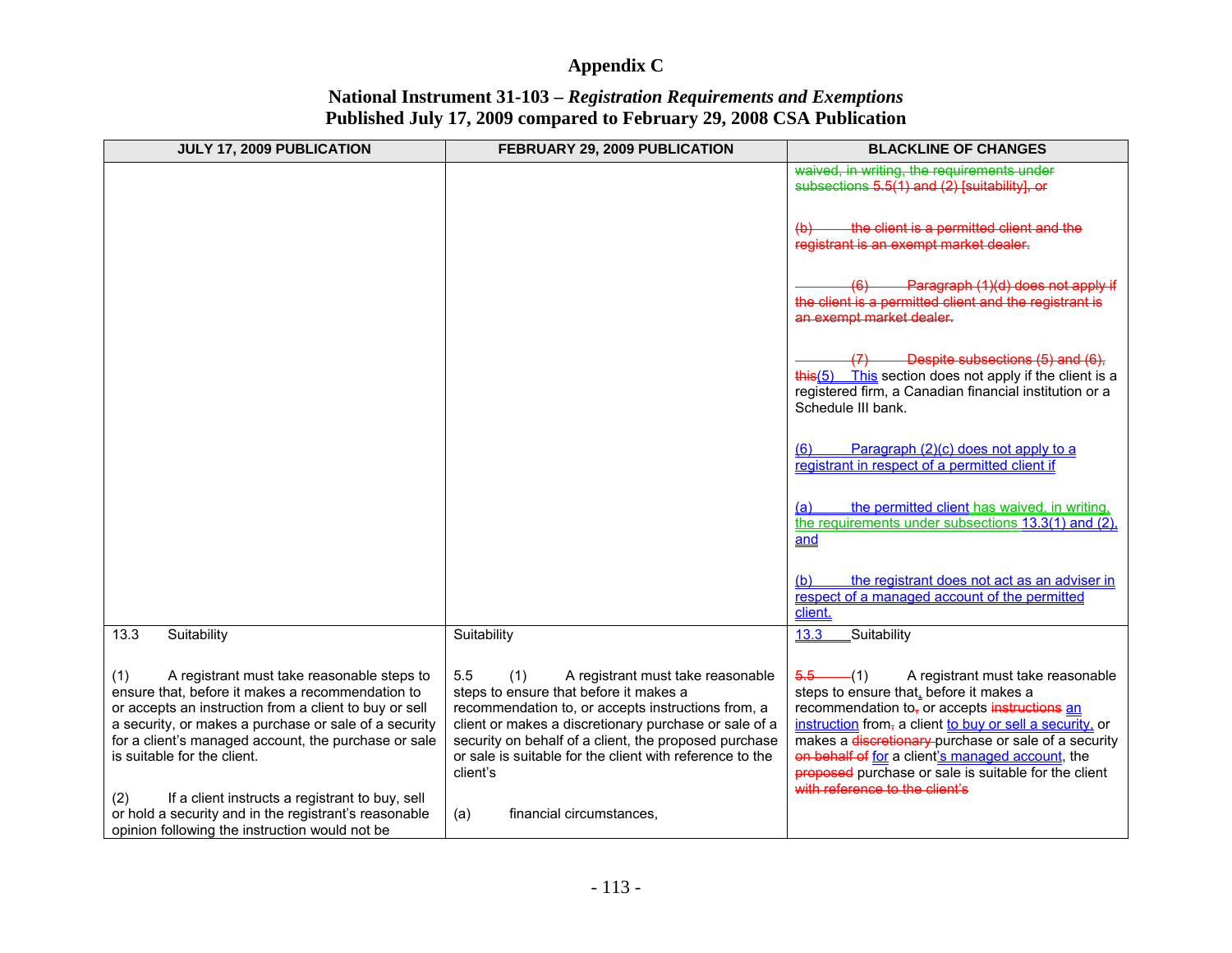| JULY 17, 2009 PUBLICATION                                                                                                                                                                                                                                                                            | <b>FEBRUARY 29, 2009 PUBLICATION</b>                                                                                                                                                                                                                                                                                                                                                                                                | <b>BLACKLINE OF CHANGES</b>                                                                                                                                                                                                                                                                                                                                                                              |
|------------------------------------------------------------------------------------------------------------------------------------------------------------------------------------------------------------------------------------------------------------------------------------------------------|-------------------------------------------------------------------------------------------------------------------------------------------------------------------------------------------------------------------------------------------------------------------------------------------------------------------------------------------------------------------------------------------------------------------------------------|----------------------------------------------------------------------------------------------------------------------------------------------------------------------------------------------------------------------------------------------------------------------------------------------------------------------------------------------------------------------------------------------------------|
| suitable for the client, the registrant must inform the<br>client of the registrant's opinion and must not buy or<br>sell the security unless the client instructs the<br>registrant to proceed nonetheless.                                                                                         | (b)<br>risk tolerance,<br>investment knowledge, and<br>(c)                                                                                                                                                                                                                                                                                                                                                                          | financial circumstances.<br>$\left( a\right)$<br>risk tolerance.                                                                                                                                                                                                                                                                                                                                         |
| (3)<br>This section does not apply if the client is a<br>registered firm, a Canadian financial institution or a<br>Schedule III bank.                                                                                                                                                                | (d)<br>investment needs and objectives.                                                                                                                                                                                                                                                                                                                                                                                             | investment knowledge, and<br>$\left(\Theta\right)$<br>investment needs and objectives.<br>(d)                                                                                                                                                                                                                                                                                                            |
| (4)<br>This section does not apply to a registrant<br>in respect of a permitted client if<br>the permitted client has waived, in writing,<br>(a)<br>the requirements under this section, and<br>the registrant does not act as an adviser in<br>(b)<br>respect of a managed account of the permitted | If a client instructs a registrant to<br>(2)<br>buy, sell or hold a security and in the registrant's<br>opinion, acting reasonably, following the instruction<br>would not be suitable for the client, the registrant<br>must inform the client of the registrant's opinion and<br>must not buy or sell the security unless the client<br>instructs the registrant to proceed nonetheless.<br>This section does not apply in<br>(3) | If a client instructs a registrant to<br>(2)<br>buy, sell or hold a security and in the registrant's<br>reasonable opinion, acting reasonably, following the<br>instruction would not be suitable for the client, the<br>registrant must inform the client of the registrant's<br>opinion and must not buy or sell the security unless<br>the client instructs the registrant to proceed<br>nonetheless. |
| client.                                                                                                                                                                                                                                                                                              | respect of a permitted client if<br>the permitted client has waived, in writing,<br>(a)<br>the requirements under subsections (1) and (2), or                                                                                                                                                                                                                                                                                       | This section does not apply if the client is a<br>(3)<br>registered firm, a Canadian financial institution or a<br>Schedule III bank.                                                                                                                                                                                                                                                                    |
|                                                                                                                                                                                                                                                                                                      | (b)<br>the registrant is an exempt market dealer.                                                                                                                                                                                                                                                                                                                                                                                   | This section does not apply to a<br>(34)<br>registrant in respect of a permitted client if                                                                                                                                                                                                                                                                                                               |
|                                                                                                                                                                                                                                                                                                      | Despite subsection (3), this<br>(4)<br>section does not apply if the client is a registered<br>firm, a Canadian financial institution or a Schedule<br>III bank.                                                                                                                                                                                                                                                                    | the permitted client has waived, in writing,<br>(a)<br>the requirements under subsections (1) and (2), or<br>this section, and                                                                                                                                                                                                                                                                           |
|                                                                                                                                                                                                                                                                                                      |                                                                                                                                                                                                                                                                                                                                                                                                                                     | the registrant is an exempt market dealer.<br>(b)<br>(4) Despite subsection (3), this                                                                                                                                                                                                                                                                                                                    |
|                                                                                                                                                                                                                                                                                                      |                                                                                                                                                                                                                                                                                                                                                                                                                                     | section does not apply if the client is a registered<br>firm, a Canadian financial institution or a Schedule<br>III bank does not act as an adviser in respect of a<br>managed account of the permitted client.                                                                                                                                                                                          |
| Conflicts of interest<br>Division 2                                                                                                                                                                                                                                                                  |                                                                                                                                                                                                                                                                                                                                                                                                                                     |                                                                                                                                                                                                                                                                                                                                                                                                          |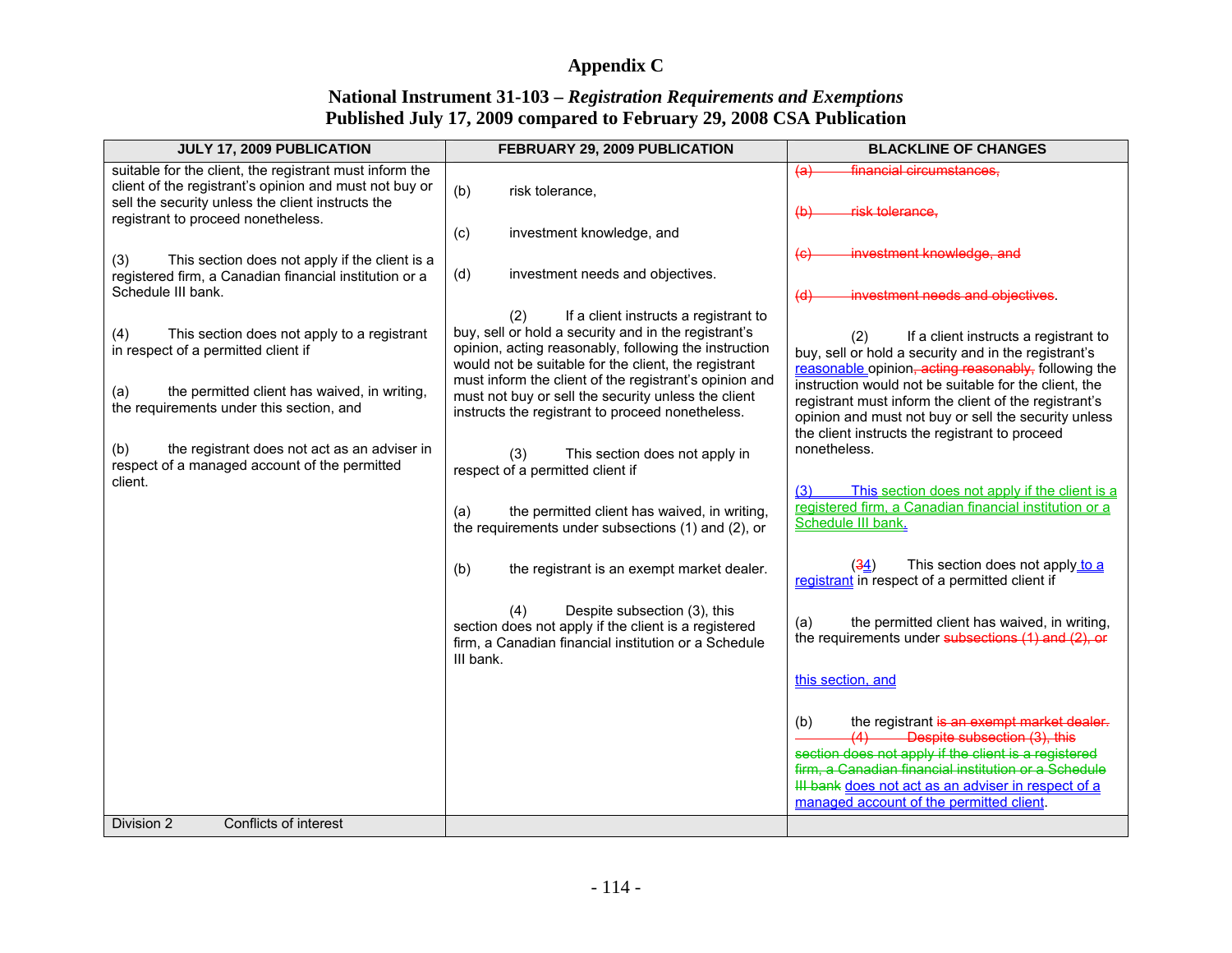| JULY 17, 2009 PUBLICATION                                                                                                                                                                                                                                                                                                                                                                                                                                                                                                             | <b>FEBRUARY 29, 2009 PUBLICATION</b>                                                                                                                                                                                                                                                                                                                                                                                                          | <b>BLACKLINE OF CHANGES</b>                                                                                                                                                                                                                                                                                                                                                                                                                                                                                                                                         |
|---------------------------------------------------------------------------------------------------------------------------------------------------------------------------------------------------------------------------------------------------------------------------------------------------------------------------------------------------------------------------------------------------------------------------------------------------------------------------------------------------------------------------------------|-----------------------------------------------------------------------------------------------------------------------------------------------------------------------------------------------------------------------------------------------------------------------------------------------------------------------------------------------------------------------------------------------------------------------------------------------|---------------------------------------------------------------------------------------------------------------------------------------------------------------------------------------------------------------------------------------------------------------------------------------------------------------------------------------------------------------------------------------------------------------------------------------------------------------------------------------------------------------------------------------------------------------------|
| 13.4<br>Identifying and responding to conflicts of<br>interest                                                                                                                                                                                                                                                                                                                                                                                                                                                                        | Identifying and responding to conflicts of interest                                                                                                                                                                                                                                                                                                                                                                                           | Identifying and responding to conflicts of<br>13.4<br>interest                                                                                                                                                                                                                                                                                                                                                                                                                                                                                                      |
| A registered firm must take reasonable<br>(1)<br>steps to identify existing material conflicts of<br>interest, and material conflicts of interest that the<br>registered firm in its reasonable opinion would<br>expect to arise, between the firm, including each<br>individual acting on the firm's behalf, and a client.<br>(2)<br>A registered firm must respond to an<br>existing or potential conflict of interest identified<br>under subsection (1).                                                                          | 6.1<br>A registered firm must make<br>(1)<br>reasonable efforts to identify existing conflicts of<br>interest and conflicts the registered firm, acting<br>reasonably, would expect to arise between the firm,<br>including each individual acting on the firm's behalf,<br>and its clients.<br>A registered firm must respond to<br>(2)<br>a conflict of interest identified under subsection (1).<br>If a client, acting reasonably,<br>(3) | A registered firm must maketake<br>$6.1$ (1)<br>reasonable efforts steps to identify existing material<br>conflicts of interest, and material conflicts of interest<br>that the registered firm, acting reasonably, in its<br>reasonable opinion would expect to arise, between<br>the firm, including each individual acting on the<br>firm's behalf, and its clients a client.<br>A registered firm must respond to<br>(2)<br>a an existing or potential conflict of interest identified<br>under subsection (1).                                                 |
| (3)<br>If a reasonable investor would expect to be<br>informed of a conflict of interest identified under<br>subsection (1), the registered firm must disclose, in<br>a timely manner, the nature and extent of the<br>conflict of interest to the client whose interest<br>conflicts with the interest identified.<br>(4)<br>This section does not apply to an<br>investment fund manager in respect of an<br>investment fund that is subject to National<br>Instrument 81-107 Independent Review Committee<br>for Investment Funds. | would expect to be informed of a conflict of interest<br>identified under subsection (1), the registered firm<br>must disclose the nature and extent of the conflict of<br>interest to the client.<br>This section does not apply to an<br>(4)<br>investment fund manager in respect of an<br>investment fund that is subject to National<br>Instrument 81-107 Independent Review Committee<br>for Investment Funds.                          | If a client, acting reasonably,<br>(3)<br>reasonable investor would expect to be informed of<br>a conflict of interest identified under subsection (1),<br>the registered firm must disclose, in a timely<br>manner, the nature and extent of the conflict of<br>interest to the client whose interest conflicts with the<br>interest identified.<br>This section does not apply to an<br>(4)<br>investment fund manager in respect of an<br>investment fund that is subject to National<br>Instrument 81-107 Independent Review Committee<br>for Investment Funds. |
| 13.5<br>Restrictions on certain managed account<br>transactions                                                                                                                                                                                                                                                                                                                                                                                                                                                                       | Prohibition on certain managed account<br>transactions                                                                                                                                                                                                                                                                                                                                                                                        | <b>Prohibition Restrictions on certain</b><br>13.4<br>managed account transactions                                                                                                                                                                                                                                                                                                                                                                                                                                                                                  |
| In this section, "responsible person"<br>(1)<br>means, for a registered adviser,                                                                                                                                                                                                                                                                                                                                                                                                                                                      | 6.1<br>In this section, "responsible<br>(1)<br>person" means, for a registered adviser,                                                                                                                                                                                                                                                                                                                                                       | In this section, "responsible<br>6.2<br>$-$ (1)<br>person" means, for a registered adviser,                                                                                                                                                                                                                                                                                                                                                                                                                                                                         |
| (a)<br>the adviser,                                                                                                                                                                                                                                                                                                                                                                                                                                                                                                                   | the adviser, and<br>(a)                                                                                                                                                                                                                                                                                                                                                                                                                       | the adviser,<br>(a)                                                                                                                                                                                                                                                                                                                                                                                                                                                                                                                                                 |
| a partner, director or officer of the adviser,<br>(b)                                                                                                                                                                                                                                                                                                                                                                                                                                                                                 | each of the following who has access to, or<br>(b)                                                                                                                                                                                                                                                                                                                                                                                            | a partner, director or officer of the adviser,<br><u>(b)</u>                                                                                                                                                                                                                                                                                                                                                                                                                                                                                                        |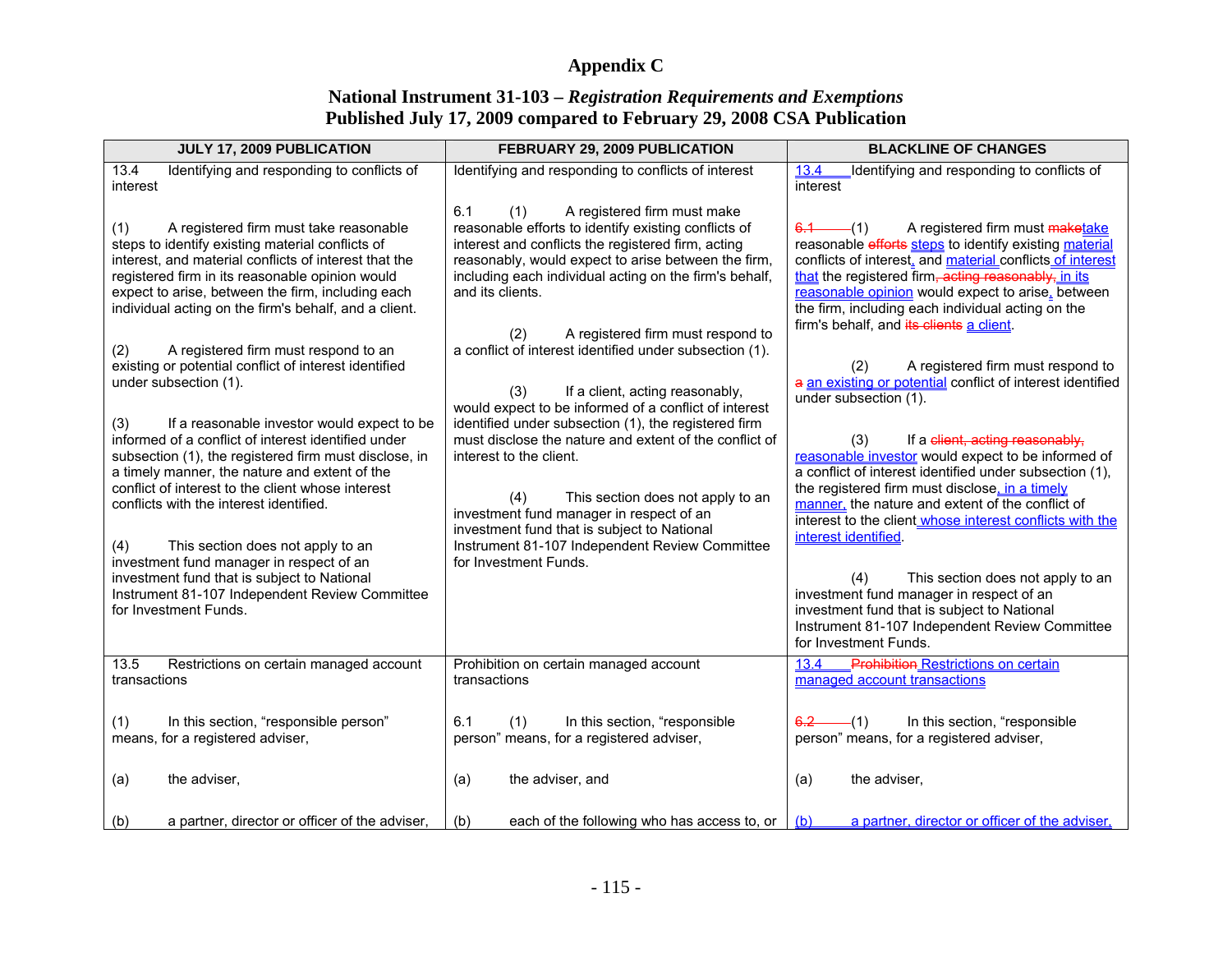| JULY 17, 2009 PUBLICATION                                                                                                                                                                      | FEBRUARY 29, 2009 PUBLICATION                                                                                                                                                                                                                                                   | <b>BLACKLINE OF CHANGES</b>                                                                                                                                                                       |
|------------------------------------------------------------------------------------------------------------------------------------------------------------------------------------------------|---------------------------------------------------------------------------------------------------------------------------------------------------------------------------------------------------------------------------------------------------------------------------------|---------------------------------------------------------------------------------------------------------------------------------------------------------------------------------------------------|
| and<br>each of the following who has access to, or<br>(c)<br>participates in formulating, an investment decision                                                                               | participates in formulating, an investment decision<br>to be made on behalf of a client of the adviser or<br>advice to be given to a client of the adviser:                                                                                                                     | and<br>each of the following who has access to, or<br>(bc)<br>participates in formulating, an investment decision                                                                                 |
| made on behalf of a client of the adviser or advice to<br>be given to a client of the adviser:                                                                                                 | a partner, director, officer, employee or<br>(i)<br>agent of the adviser,                                                                                                                                                                                                       | to be made on behalf of a client of the adviser or<br>advice to be given to a client of the adviser:                                                                                              |
| (i)<br>an employee or agent of the adviser;                                                                                                                                                    | an affiliate of the adviser.<br>(ii)                                                                                                                                                                                                                                            | (i)<br>an employee or agent of the adviser;                                                                                                                                                       |
| an affiliate of the adviser;<br>(ii)                                                                                                                                                           | a partner, director, officer, employee or<br>(iii)<br>agent of an affiliate of the adviser,                                                                                                                                                                                     | an affiliate of the adviser;<br>(ii)                                                                                                                                                              |
| a partner, director, officer, employee or<br>(iii)<br>agent of an affiliate of the adviser.                                                                                                    | an associate of a person or company listed<br>(iv)<br>in subparagraph (i), (ii) or (iii).                                                                                                                                                                                       | a partner, director, officer, employee or<br>(III)<br>agent of an affiliate of the adviser-                                                                                                       |
| A registered adviser must not knowingly<br>(2)<br>cause an investment portfolio managed by it,<br>including an investment fund for which it acts as an<br>adviser, to do any of the following: | A registered adviser must not<br>(2)<br>cause an investment portfolio managed by it to                                                                                                                                                                                          | an associate of a person or company listed<br>$f(\mathbf{W})$<br>in subparagraph (i), (ii) or (iii).                                                                                              |
| purchase a security of an issuer in which a<br>(a)<br>responsible person or an associate of a responsible<br>person is a partner, officer or director unless                                   | purchase or sell a security of an issuer in<br>(a)<br>which a responsible person is a partner, officer,<br>director, or employee, or for which a responsible<br>person is an agent, unless this fact is disclosed to<br>the client and the written consent of the client to the | A registered adviser must not<br>(2)<br>knowingly cause an investment portfolio managed<br>by it-to, including an investment fund for which it<br>acts as an adviser, to do any of the following: |
| this fact is disclosed to the client, and<br>(i)                                                                                                                                               | purchase is obtained before the purchase,                                                                                                                                                                                                                                       | purchase-or-sell a security of an issuer in<br>(a)<br>which a responsible person or an associate of a<br>responsible person is a partner, officer, or director,                                   |
| the written consent of the client to the<br>(ii)<br>purchase is obtained before the purchase;                                                                                                  | purchase or sell a security in which a<br>(b)<br>responsible person has direct or indirect beneficial<br>ownership, or over which a responsible person<br>exercises control or direction, unless this fact is                                                                   | or employee, or for which a responsible person is an<br>agent, unless                                                                                                                             |
| purchase or sell a security from or to the<br>(b)<br>investment portfolio of any of the following:                                                                                             | disclosed to the client and the client consents to the<br>purchase in writing before the purchase,                                                                                                                                                                              | this fact is disclosed to the client, and<br>$\omega$                                                                                                                                             |
| a responsible person;<br>(i)                                                                                                                                                                   | purchase or sell a security from or to<br>(c)<br>another investment portfolio managed by the                                                                                                                                                                                    | the written consent of the client to the<br>(ii)<br>purchase is obtained before the purchase;                                                                                                     |
| an associate of a responsible person;<br>(ii)                                                                                                                                                  | adviser or a responsible person including an<br>investment fund for which the adviser or responsible<br>person acts as adviser, or                                                                                                                                              | <b>purchase or sell a security in which a</b><br>(b)<br>responsible person has direct or indirect beneficial<br>ewnership, or over which a responsible person                                     |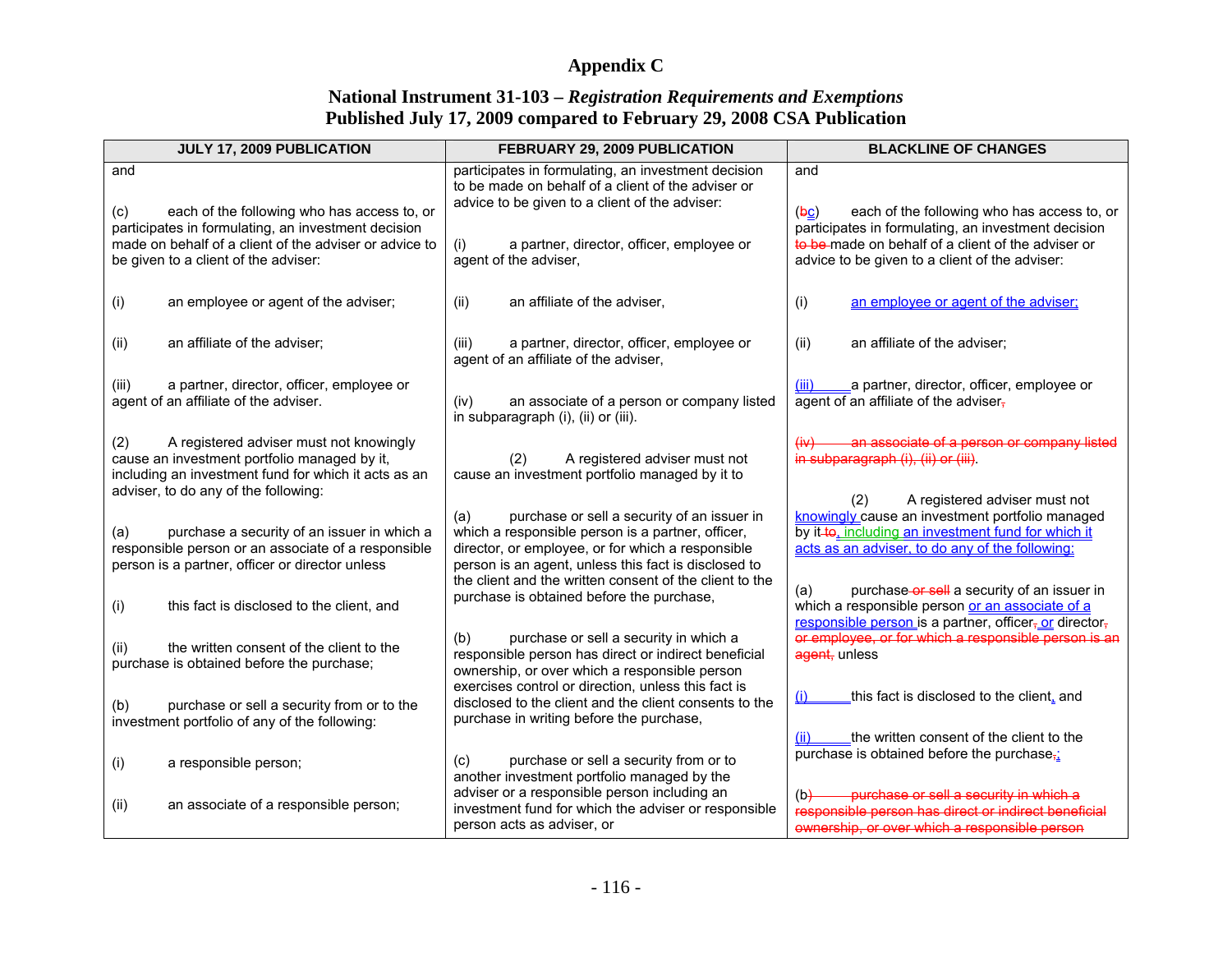| JULY 17, 2009 PUBLICATION                                                                                                                                                                                                                                                                                                        | <b>FEBRUARY 29, 2009 PUBLICATION</b>                                                                                                                                                                                                                                               | <b>BLACKLINE OF CHANGES</b>                                                                                                                                                                                                                                                                                                                                                   |
|----------------------------------------------------------------------------------------------------------------------------------------------------------------------------------------------------------------------------------------------------------------------------------------------------------------------------------|------------------------------------------------------------------------------------------------------------------------------------------------------------------------------------------------------------------------------------------------------------------------------------|-------------------------------------------------------------------------------------------------------------------------------------------------------------------------------------------------------------------------------------------------------------------------------------------------------------------------------------------------------------------------------|
| an investment fund for which a responsible<br>(iii)<br>person acts as an adviser;<br>provide a guarantee or loan to a<br>(c)<br>responsible person or an associate of a responsible<br>person.                                                                                                                                   | (d)<br>provide a guarantee or loan to a<br>responsible person.                                                                                                                                                                                                                     | exercises control or direction, unless this fact is<br>disclosed to the client and the client consents to the<br>purchase in writing before the purchase, (e)<br>purchase or sell a security from or to<br>another the investment portfolio managed by of any<br>of the adviser or following:                                                                                 |
|                                                                                                                                                                                                                                                                                                                                  |                                                                                                                                                                                                                                                                                    | a responsible person <del>-including ;</del>                                                                                                                                                                                                                                                                                                                                  |
|                                                                                                                                                                                                                                                                                                                                  |                                                                                                                                                                                                                                                                                    | an associate of a responsible person;<br><u>(ii)</u>                                                                                                                                                                                                                                                                                                                          |
|                                                                                                                                                                                                                                                                                                                                  |                                                                                                                                                                                                                                                                                    | an investment fund for which the adviser or<br>(iii)<br>a responsible person acts as adviser, or an adviser;                                                                                                                                                                                                                                                                  |
|                                                                                                                                                                                                                                                                                                                                  |                                                                                                                                                                                                                                                                                    | provide a guarantee or loan to a<br>(dC)<br>responsible person or an associate of a responsible<br>person.                                                                                                                                                                                                                                                                    |
| Disclosure when recommending related or<br>13.6<br>connected securities                                                                                                                                                                                                                                                          | Recommendations                                                                                                                                                                                                                                                                    | Recommendations13.6<br><b>Disclosure when</b><br>recommending related or connected securities                                                                                                                                                                                                                                                                                 |
| A registered firm must not make a recommendation<br>in any medium of communication to buy, sell or hold<br>a security issued by the registered firm, a security of<br>a related issuer or, during the security's distribution,<br>a security of a connected issuer of the registered<br>firm, unless any of the following apply: | 6.5<br>A registered firm must not make a<br>recommendation in any medium of communication<br>to buy, sell or hold its own securities, securities of a<br>related issuer or, in the course of a distribution,<br>securities of a connected issuer of the registered<br>firm, unless | 6.5 - A registered firm must not make a<br>recommendation in any medium of communication<br>to buy, sell or hold its own securities, securitiesa<br>security issued by the registered firm, a security of a<br>related issuer or, in the course of a during the<br>security's distribution, securities a security of a<br>connected issuer of the registered firm, unless any |
| the firm discloses, in the same medium of<br>(a)<br>communication, the nature and extent of the<br>relationship or connection between the firm and the<br>issuer;                                                                                                                                                                | the recommendation is in a publication that<br>(a)<br>is published or distributed by the registered<br>(i)<br>firm regularly in the ordinary course of its business,<br>and                                                                                                        | of the following apply:<br>(a)<br>the recommendation is firm discloses, in a<br>publication that                                                                                                                                                                                                                                                                              |
| (b)<br>the recommendation is in respect of a<br>security of a mutual fund, a scholarship plan, an<br>educational plan or an educational trust that is an<br>affiliate of the registered firm and the names of the<br>registered firm and the fund, plan or trust, as the                                                         | (ii)<br>includes in a conspicuous position and<br>large type, a complete statement of the relationship<br>or connection between the registered firm and the<br>issuer,                                                                                                             | is published or distributed by the registered<br>firm regularly in the ordinary course of its business,<br>and (ii) includes in a conspicuous position and<br>large type, a complete statement the same medium<br>of communication, the nature and extent of the                                                                                                              |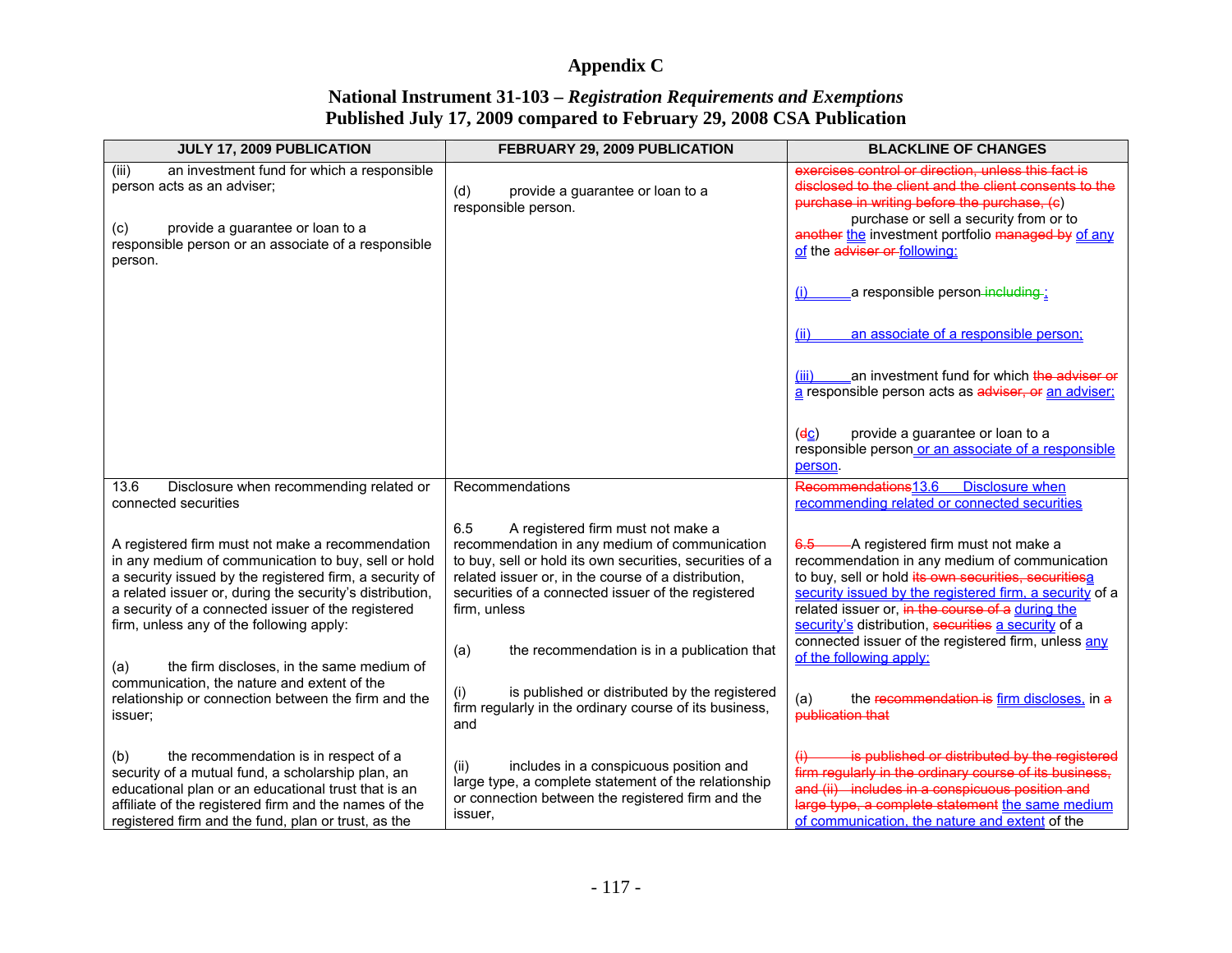| JULY 17, 2009 PUBLICATION                                                                                         | <b>FEBRUARY 29, 2009 PUBLICATION</b>                                                                                                                                                                                                                                                                                | <b>BLACKLINE OF CHANGES</b>                                                                                                                                                                                                                                                                                                                                                                                                  |
|-------------------------------------------------------------------------------------------------------------------|---------------------------------------------------------------------------------------------------------------------------------------------------------------------------------------------------------------------------------------------------------------------------------------------------------------------|------------------------------------------------------------------------------------------------------------------------------------------------------------------------------------------------------------------------------------------------------------------------------------------------------------------------------------------------------------------------------------------------------------------------------|
| case may be, are sufficiently similar to indicate that<br>they are affiliated.                                    | (b)<br>the registered firm is acting as an<br>underwriter in a distribution of the securities,                                                                                                                                                                                                                      | relationship or connection between the registered<br>firm and the issuer $\frac{1}{x+1}$                                                                                                                                                                                                                                                                                                                                     |
|                                                                                                                   | the recommendation is in respect of a<br>(c)<br>security of a mutual fund that is an affiliate of the<br>registered firm and the names of the registered firm<br>and the fund are sufficiently similar to disclose that<br>they are affiliated, or                                                                  | the registered firm is acting as an<br>(b)<br>underwriter in a distribution of the securities. (c)<br>the recommendation is in respect of a<br>security of a mutual fund, a scholarship plan, an<br>educational plan or an educational trust that is an<br>affiliate of the registered firm and the names of the<br>registered firm and the fund, plan or trust, as the<br>case may be, are sufficiently similar to disclose |
|                                                                                                                   | the recommendation is in respect of a<br>(d)<br>security of a scholarship or educational plan or trust<br>that is an affiliate of the registered firm and the<br>names of the registered firm and the scholarship or<br>educational plan or trust are sufficiently similar to<br>disclose that they are affiliated. | indicate that they are affiliated. $\frac{1}{10}$<br>the recommendation is in respect of a<br>(d)<br>security of a scholarship or educational plan or trust<br>that is an affiliate of the registered firm and the<br>names of the registered firm and the scholarship or<br>educational plan or trust are sufficiently similar to<br>disclose that they are affiliated.                                                     |
| Division 3<br>Referral arrangements                                                                               |                                                                                                                                                                                                                                                                                                                     | Division 2:3 Referral arrangements                                                                                                                                                                                                                                                                                                                                                                                           |
| 13.7<br>Definitions - referral arrangements                                                                       | Definitions - referral arrangements                                                                                                                                                                                                                                                                                 | Definitions - referral arrangements<br>13.7                                                                                                                                                                                                                                                                                                                                                                                  |
| In this Division                                                                                                  | For the purposes of this section to section<br>6.11<br>6.15 [application and transition to prior referral<br>arrangements]                                                                                                                                                                                          | 6.11 For the purposes of this section to section<br>6.15 [application and transition to prior referral<br>arrangements]                                                                                                                                                                                                                                                                                                      |
| "client" includes a prospective client;                                                                           |                                                                                                                                                                                                                                                                                                                     | In this Division                                                                                                                                                                                                                                                                                                                                                                                                             |
| "referral arrangement" means any arrangement in<br>which a registrant agrees to pay or receive a referral<br>fee: | "client" includes a prospective client;<br>"referral arrangement" means any arrangement in                                                                                                                                                                                                                          | "client" includes a prospective client;                                                                                                                                                                                                                                                                                                                                                                                      |
| "referral fee" means any form of compensation,<br>direct or indirect, paid for the referral of a client to or     | which a registrant agrees to pay or receive a referral<br>fee; and                                                                                                                                                                                                                                                  | "referral arrangement" means any arrangement in<br>which a registrant agrees to pay or receive a referral<br>fee; and                                                                                                                                                                                                                                                                                                        |
| from a registrant.                                                                                                | "referral fee" means any form of compensation,<br>direct or indirect, paid for the referral of a client to or<br>from a registrant.                                                                                                                                                                                 | "referral fee" means any form of compensation,<br>direct or indirect, paid for the referral of a client to or<br>from a registrant.                                                                                                                                                                                                                                                                                          |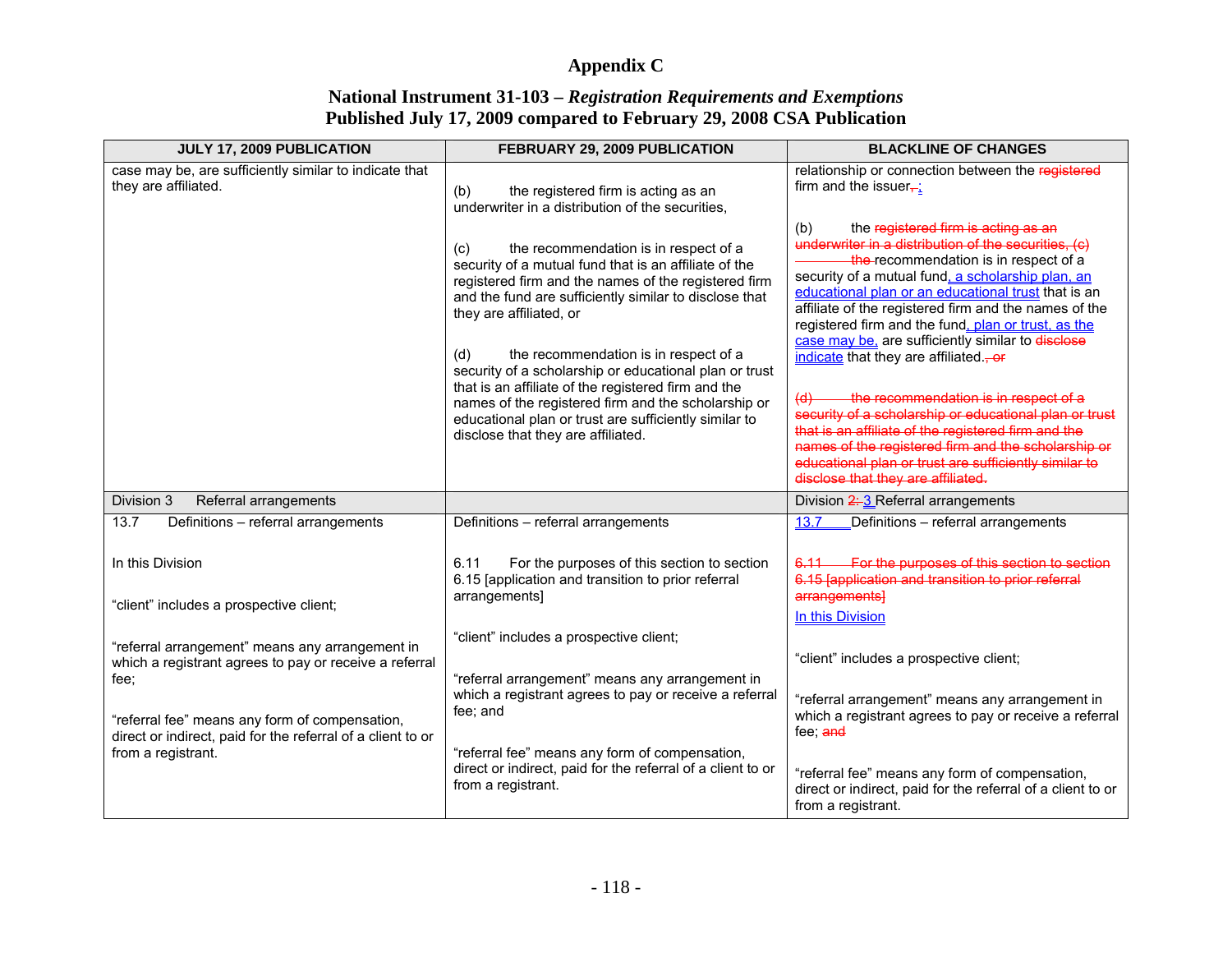| JULY 17, 2009 PUBLICATION                                                                                                                                                                                                                                                                                                                       | FEBRUARY 29, 2009 PUBLICATION                                                                                                                                                                                                                                                                                       | <b>BLACKLINE OF CHANGES</b>                                                                                                                                                                                                                                                                                                                                           |
|-------------------------------------------------------------------------------------------------------------------------------------------------------------------------------------------------------------------------------------------------------------------------------------------------------------------------------------------------|---------------------------------------------------------------------------------------------------------------------------------------------------------------------------------------------------------------------------------------------------------------------------------------------------------------------|-----------------------------------------------------------------------------------------------------------------------------------------------------------------------------------------------------------------------------------------------------------------------------------------------------------------------------------------------------------------------|
| 13.8<br>Permitted referral arrangements                                                                                                                                                                                                                                                                                                         | Permitted referral arrangements                                                                                                                                                                                                                                                                                     | <u>13.8</u><br>Permitted referral arrangements                                                                                                                                                                                                                                                                                                                        |
| A registrant must not participate in a referral<br>arrangement unless,                                                                                                                                                                                                                                                                          | 6.12<br>A registrant must not participate in a<br>referral arrangement unless,                                                                                                                                                                                                                                      | 6.12 - A registrant must not participate in a<br>referral arrangement unless,                                                                                                                                                                                                                                                                                         |
| before a client is referred by or to the<br>(a)<br>registrant, the terms of the referral arrangement are<br>set out in a written agreement between                                                                                                                                                                                              | before a client is referred by or to the<br>(a)<br>registrant, the terms of the referral arrangement are<br>set out in a written agreement between                                                                                                                                                                  | before a client is referred by or to the<br>(a)<br>registrant, the terms of the referral arrangement are<br>set out in a written agreement between                                                                                                                                                                                                                    |
| (i)<br>the registrant,                                                                                                                                                                                                                                                                                                                          | the registrant,<br>(i)                                                                                                                                                                                                                                                                                              | (i)<br>the registrant,                                                                                                                                                                                                                                                                                                                                                |
| the person or company making or receiving<br>(ii)<br>the referral, and                                                                                                                                                                                                                                                                          | the person or company making or receiving<br>(ii)<br>the referral, and                                                                                                                                                                                                                                              | the person or company making or receiving<br>(ii)<br>the referral, and                                                                                                                                                                                                                                                                                                |
| if the registrant is a registered individual,<br>(iii)<br>the registered firm on whose behalf the registered<br>individual acts,                                                                                                                                                                                                                | if the registrant is a registered individual,<br>(iii)<br>the registered firm on whose behalf the registered<br>individual acts.                                                                                                                                                                                    | if the registrant is a registered individual,<br>(iii)<br>the registered firm on whose behalf the registered<br>individual acts,                                                                                                                                                                                                                                      |
| the registrant or, if the registrant acts on<br>(b)<br>behalf of a registered firm, the registered firm,<br>records all referral fees on its records, and                                                                                                                                                                                       | the registrant or, if the registrant acts on<br>(b)<br>behalf of a registered firm, the registered firm,<br>records all referral fees on its records, and                                                                                                                                                           | the registrant or, if the registrant acts on<br>(b)<br>behalf of a registered firm, the registered firm,<br>records all referral fees on its records, and                                                                                                                                                                                                             |
| the registrant ensures that the information<br>(c)<br>prescribed by subsection 13.10(1) [disclosing<br>referral arrangements to clients] is provided to the<br>client in writing before the earlier of the opening of<br>the client's account or any services are provided to<br>the client by the person or company receiving the<br>referral. | the registrant ensures that the information<br>(c)<br>prescribed by subsection 6.13(1) [disclosing referral<br>arrangements to clients] is provided to the client in<br>writing before the earlier of opening the client's<br>account or any services are provided to the client<br>under the referral arrangement. | the registrant ensures that the information<br>(c)<br>prescribed by subsection 6.1313.10(1) [disclosing<br>referral arrangements to clients] is provided to the<br>client in writing before the earlier of the opening of<br>the client's account or any services are provided to<br>the client under by the person or company receiving<br>the referral-arrangement. |
| 13.9<br>Verifying the qualifications of the person or<br>company receiving the referral                                                                                                                                                                                                                                                         | Reasonable diligence when referring clients                                                                                                                                                                                                                                                                         | Reasonable diligence when referring clients 13.9<br>Verifying the qualifications of the person or                                                                                                                                                                                                                                                                     |
| A registrant that refers a client to another person or<br>company must take reasonable steps to satisfy<br>himself, herself or itself that the person or company<br>has the appropriate qualifications to provide the<br>services, and if applicable, is registered to provide                                                                  | 6.14<br>A registrant that refers a client to another<br>person or company must take reasonable steps to<br>satisfy itself that the person or company has the<br>appropriate qualifications to provide the services,<br>and if applicable, is registered to provide those                                            | company receiving the referral<br>6.14 A registrant that refers a client to another<br>person or company must take reasonable steps to<br>satisfy himself, herself or itself that the person or<br>company has the appropriate qualifications to                                                                                                                      |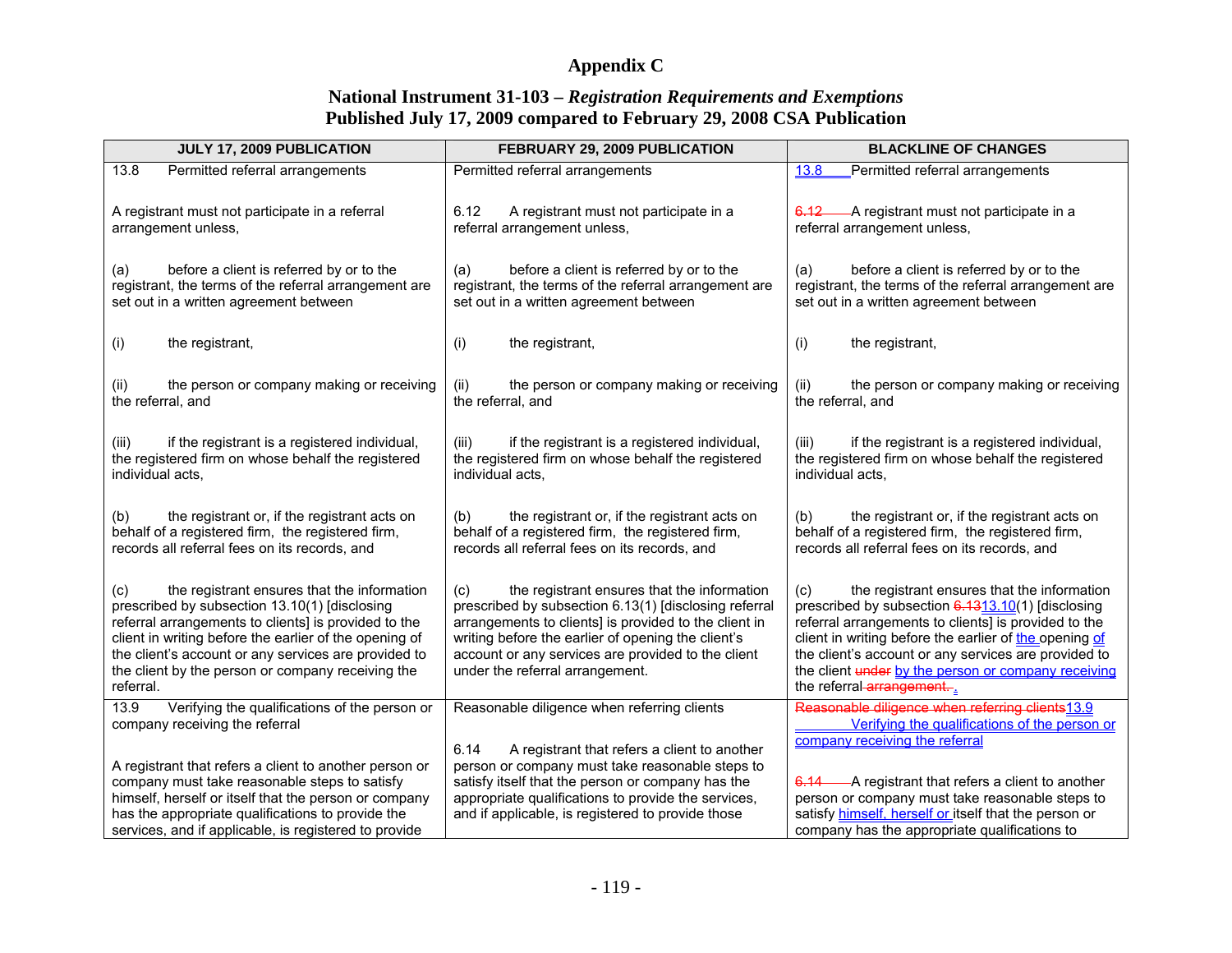| JULY 17, 2009 PUBLICATION                                                                                                                                       | <b>FEBRUARY 29, 2009 PUBLICATION</b>                                                                                                                                   | <b>BLACKLINE OF CHANGES</b>                                                                                                                                                           |
|-----------------------------------------------------------------------------------------------------------------------------------------------------------------|------------------------------------------------------------------------------------------------------------------------------------------------------------------------|---------------------------------------------------------------------------------------------------------------------------------------------------------------------------------------|
| those services.                                                                                                                                                 | services.                                                                                                                                                              | provide the services, and if applicable, is registered<br>to provide those services.                                                                                                  |
| 13.10<br>Disclosing referral arrangements to clients                                                                                                            | Disclosing referral arrangements to clients                                                                                                                            | 13.10<br>Disclosing referral arrangements to clients                                                                                                                                  |
| The written disclosure of the referral<br>(1)<br>arrangement required by subsection 13.8(c)<br>[permitted referral arrangements] must include the<br>following: | 6.13<br>Written disclosure of the referral<br>(1)<br>arrangement as required by subsection 6.12(c)<br>[permitted referral arrangements] must include the<br>following: | $6.13$ (1)<br>Written The written disclosure of<br>the referral arrangement as required by subsection<br>6.1213.8(c) [permitted referral arrangements] must<br>include the following: |
| the name of each party to the referral                                                                                                                          | the name of each party to the referral                                                                                                                                 | (a)                                                                                                                                                                                   |
| (a)                                                                                                                                                             | (a)                                                                                                                                                                    | the name of each party to the referral                                                                                                                                                |
| arrangement;                                                                                                                                                    | arrangement;                                                                                                                                                           | arrangement;                                                                                                                                                                          |
| the purpose and material terms of the                                                                                                                           | the purpose and material terms of the                                                                                                                                  | the purpose and material terms of the                                                                                                                                                 |
| (b)                                                                                                                                                             | (b)                                                                                                                                                                    | (b)                                                                                                                                                                                   |
| referral arrangement, including the nature of the                                                                                                               | referral arrangement, including the nature of the                                                                                                                      | referral arrangement, including the nature of the                                                                                                                                     |
| services to be provided by each party;                                                                                                                          | services to be provided by each party;                                                                                                                                 | services to be provided by each party;                                                                                                                                                |
| any conflicts of interest resulting from the                                                                                                                    | any conflicts of interest resulting from the                                                                                                                           | any conflicts of interest resulting from the                                                                                                                                          |
| (c)                                                                                                                                                             | (c)                                                                                                                                                                    | (c)                                                                                                                                                                                   |
| relationship between the parties to the referral                                                                                                                | relationship between the parties to the referral                                                                                                                       | relationship between the parties to the referral                                                                                                                                      |
| arrangement and from any other element of the                                                                                                                   | arrangement and from any other element of the                                                                                                                          | arrangement and from any other element of the                                                                                                                                         |
| referral arrangement;                                                                                                                                           | referral arrangement;                                                                                                                                                  | referral arrangement;                                                                                                                                                                 |
| the method of calculating the referral fee                                                                                                                      | the method of calculating the referral fee                                                                                                                             | (d)                                                                                                                                                                                   |
| (d)                                                                                                                                                             | (d)                                                                                                                                                                    | the method of calculating the referral fee                                                                                                                                            |
| and, to the extent possible, the amount of the fee;                                                                                                             | and, to the extent possible, the amount of the fee;                                                                                                                    | and, to the extent possible, the amount of the fee;                                                                                                                                   |
| the category of registration of each                                                                                                                            | the category of registration of each                                                                                                                                   | the category of registration of each                                                                                                                                                  |
| (e)                                                                                                                                                             | (e)                                                                                                                                                                    | (e)                                                                                                                                                                                   |
| registrant that is a party to the agreement with a                                                                                                              | registrant that is a party to the agreement with a                                                                                                                     | registrant that is a party to the agreement with a                                                                                                                                    |
| description of the activities that the registrant is                                                                                                            | description of the activities that the registrant is                                                                                                                   | description of the activities that the registrant is                                                                                                                                  |
| authorized to engage in under that category and,                                                                                                                | authorized to engage in under that category and,                                                                                                                       | authorized to engage in under that category and,                                                                                                                                      |
| giving consideration to the nature of the referral, the                                                                                                         | giving consideration to the nature of the referral, the                                                                                                                | giving consideration to the nature of the referral, the                                                                                                                               |
| activities that the registrant is not permitted to                                                                                                              | activities that the registrant is not permitted to                                                                                                                     | activities that the registrant is not permitted to                                                                                                                                    |
| engage in;                                                                                                                                                      | engage in;                                                                                                                                                             | engage in;                                                                                                                                                                            |
| if a referral is made to a registrant, a                                                                                                                        | if a referral is made to a registrant, a                                                                                                                               | if a referral is made to a registrant, a                                                                                                                                              |
| (f)                                                                                                                                                             | (f)                                                                                                                                                                    | (f)                                                                                                                                                                                   |
| statement that all activity requiring registration                                                                                                              | statement that all activity requiring registration                                                                                                                     | statement that all activity requiring registration                                                                                                                                    |
| resulting from the referral arrangement will be                                                                                                                 | resulting from the referral arrangement will be                                                                                                                        | resulting from the referral arrangement will be                                                                                                                                       |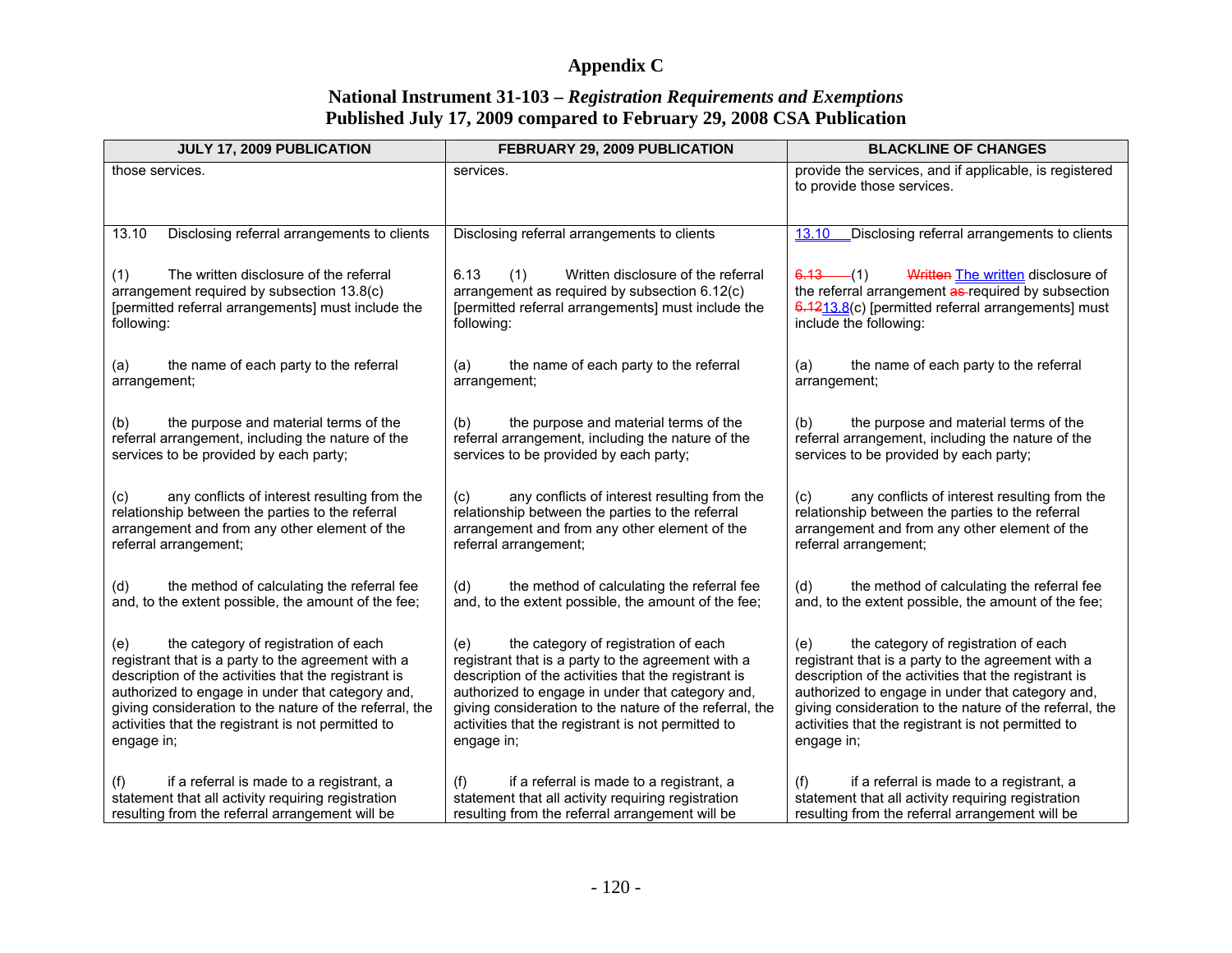| JULY 17, 2009 PUBLICATION                                                                                                                                                                                                                                                                                                         | FEBRUARY 29, 2009 PUBLICATION                                                                                                                                                                                                                                                                                                           | <b>BLACKLINE OF CHANGES</b>                                                                                                                                                                                                                                                                                                                      |
|-----------------------------------------------------------------------------------------------------------------------------------------------------------------------------------------------------------------------------------------------------------------------------------------------------------------------------------|-----------------------------------------------------------------------------------------------------------------------------------------------------------------------------------------------------------------------------------------------------------------------------------------------------------------------------------------|--------------------------------------------------------------------------------------------------------------------------------------------------------------------------------------------------------------------------------------------------------------------------------------------------------------------------------------------------|
| provided by the registrant receiving the referral;                                                                                                                                                                                                                                                                                | provided by the registrant receiving the referral; and                                                                                                                                                                                                                                                                                  | provided by the registrant receiving the referral; and                                                                                                                                                                                                                                                                                           |
| any other information that a reasonable<br>(g)<br>client would consider important in evaluating the<br>referral arrangement.                                                                                                                                                                                                      | any other information that a reasonable<br>(g)<br>client would consider important in evaluating the<br>referral arrangement.                                                                                                                                                                                                            | any other information that a reasonable<br>(g)<br>client would consider important in evaluating the<br>referral arrangement.                                                                                                                                                                                                                     |
| If there is a change to the information set<br>(2)<br>out in subsection (1), the registrant must ensure that<br>written disclosure of that change is provided to each<br>client affected by the change as soon as possible<br>and no later than the 30th day before the date on<br>which a referral fee is next paid or received. | If there is a change to the<br>(2)<br>information set out in subsection (1), the registrant<br>must ensure that written disclosure of that change is<br>provided to each client affected by the change as<br>soon as practicable and no later than the 30th day<br>before the date on which a referral fee is next paid<br>or received. | If there is a change to the<br>(2)<br>information set out in subsection (1), the registrant<br>must ensure that written disclosure of that change is<br>provided to each client affected by the change as<br>soon as practicable possible and no later than the<br>30th day before the date on which a referral fee is<br>next paid or received. |
| 13.11<br>Referral arrangements before this<br>Instrument came into force                                                                                                                                                                                                                                                          | Application and transition to prior referral<br>arrangements                                                                                                                                                                                                                                                                            | Application and transition to prior referral13.11<br>Referral arrangements before this<br>Instrument came into force                                                                                                                                                                                                                             |
| (1)<br>This Division applies to a referral<br>arrangement entered into before this Instrument<br>came into force if a referral fee is paid under the<br>referral arrangement after this Instrument comes<br>into force.                                                                                                           | 6.15<br>Sections 6.12 [permitted referral<br>(1)<br>arrangements] to 6.14 [reasonable diligence when<br>referring clients] apply to a referral arrangement<br>entered into before this Instrument came into force if<br>a referral fee is paid under the referral arrangement<br>after this Instrument comes into force.                | Sections 6.12 [permitted referral<br>$6.15 -$<br>(1)<br>arrangements1 to 6.14 Treasonable diligence when<br>referring clients] apply(1) This Division applies to a<br>referral arrangement entered into before this<br>Instrument came into force if a referral fee is paid<br>under the referral arrangement after this Instrument              |
| Subsection (1) does not apply until 6<br>(2)<br>months after this Instrument comes into force.                                                                                                                                                                                                                                    | Subsection (1) does not apply<br>(2)<br>until the 180th day after this Instrument comes into<br>force.                                                                                                                                                                                                                                  | comes into force.<br>Subsection (1) does not apply<br>(2)<br>until the 180th day6 months after this Instrument<br>comes into force.                                                                                                                                                                                                              |
| Division 4<br>Loans and margin                                                                                                                                                                                                                                                                                                    |                                                                                                                                                                                                                                                                                                                                         |                                                                                                                                                                                                                                                                                                                                                  |
| 13.12<br>Restriction on lending to clients<br>A registrant must not lend money, extend credit or<br>provide margin to a client.                                                                                                                                                                                                   | Margin<br>A registrant must not lend, extend credit or<br>5.7<br>provide margin to a client.                                                                                                                                                                                                                                            | <b>Margin-13.12</b><br>Restriction on lending to clients<br>5.7 - A registrant must not lend money, extend<br>credit or provide margin to a client.                                                                                                                                                                                              |
| Disclosure when recommending the use of<br>13.13<br>borrowed money                                                                                                                                                                                                                                                                | Disclosure when recommending use of borrowed<br>money                                                                                                                                                                                                                                                                                   | Disclosure when recommending the use of<br>13.13<br>borrowed money                                                                                                                                                                                                                                                                               |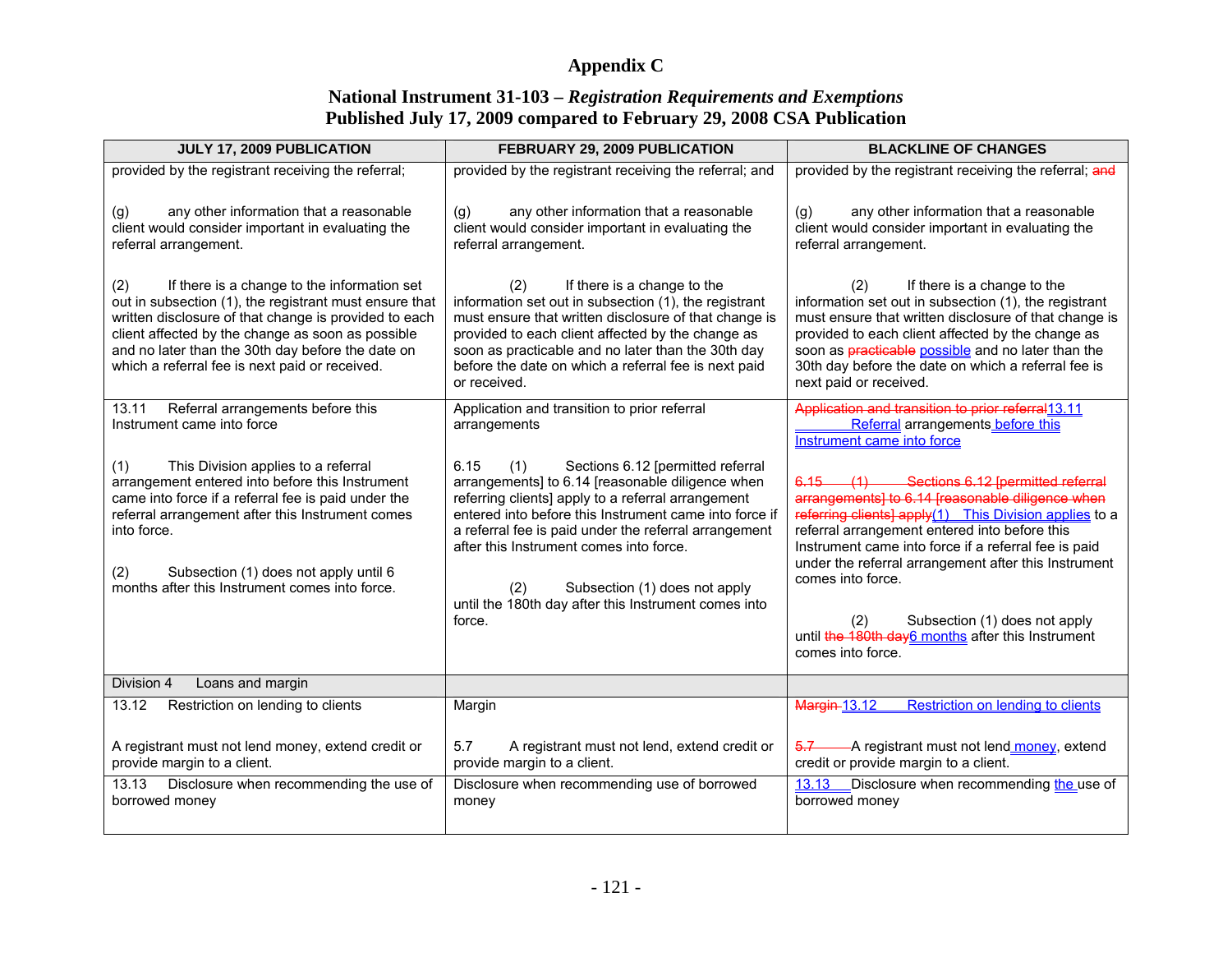| JULY 17, 2009 PUBLICATION                                                                                                                                                                                                                                                       | <b>FEBRUARY 29, 2009 PUBLICATION</b>                                                                                                                                                                                                                                     | <b>BLACKLINE OF CHANGES</b>                                                                                                                                                                                                                                                                            |
|---------------------------------------------------------------------------------------------------------------------------------------------------------------------------------------------------------------------------------------------------------------------------------|--------------------------------------------------------------------------------------------------------------------------------------------------------------------------------------------------------------------------------------------------------------------------|--------------------------------------------------------------------------------------------------------------------------------------------------------------------------------------------------------------------------------------------------------------------------------------------------------|
| If a registrant recommends that a client<br>(1)<br>should use borrowed money to finance any part of a<br>purchase of a security, the registrant must, before<br>the purchase, provide the client with a written<br>statement that is substantially similar to the<br>following: | 5.8<br>If a registrant recommends that a<br>(1)<br>client should use borrowed money to finance any<br>part of a purchase of a security, the registrant must,<br>before the purchase, provide the client with a written<br>statement in substantially the following form: | $5.8 -$<br>$- (1)$<br>If a registrant recommends that a<br>client should use borrowed money to finance any<br>part of a purchase of a security, the registrant must,<br>before the purchase, provide the client with a written<br>statement in that is substantially similar to the<br>following-form: |
| "Using borrowed money to finance the                                                                                                                                                                                                                                            | "Using borrowed money to finance the purchase of                                                                                                                                                                                                                         | "Using borrowed money to finance the                                                                                                                                                                                                                                                                   |
| purchase of securities involves greater risk than a                                                                                                                                                                                                                             | securities involves greater risk than a purchase                                                                                                                                                                                                                         | purchase of securities involves greater risk than a                                                                                                                                                                                                                                                    |
| purchase using cash resources only. If you borrow                                                                                                                                                                                                                               | using cash resources only. If you borrow money to                                                                                                                                                                                                                        | purchase using cash resources only. If you borrow                                                                                                                                                                                                                                                      |
| money to purchase securities, your responsibility to                                                                                                                                                                                                                            | purchase securities, your responsibility to repay the                                                                                                                                                                                                                    | money to purchase securities, your responsibility to                                                                                                                                                                                                                                                   |
| repay the loan and pay interest as required by its                                                                                                                                                                                                                              | loan and pay interest as required by its terms                                                                                                                                                                                                                           | repay the loan and pay interest as required by its                                                                                                                                                                                                                                                     |
| terms remains the same even if the value of the                                                                                                                                                                                                                                 | remains the same even if the value of the securities                                                                                                                                                                                                                     | terms remains the same even if the value of the                                                                                                                                                                                                                                                        |
| securities purchased declines."                                                                                                                                                                                                                                                 | purchased declines."                                                                                                                                                                                                                                                     | securities purchased declines."                                                                                                                                                                                                                                                                        |
| (2)                                                                                                                                                                                                                                                                             | (2)                                                                                                                                                                                                                                                                      | (2)                                                                                                                                                                                                                                                                                                    |
| Subsection (1) does not apply if                                                                                                                                                                                                                                                | Subsection (1) does not apply if                                                                                                                                                                                                                                         | Subsection (1) does not apply if                                                                                                                                                                                                                                                                       |
| the registrant has provided the client with                                                                                                                                                                                                                                     | the registrant has provided the client with                                                                                                                                                                                                                              | the registrant has provided the client with                                                                                                                                                                                                                                                            |
| (a)                                                                                                                                                                                                                                                                             | (a)                                                                                                                                                                                                                                                                      | (a)                                                                                                                                                                                                                                                                                                    |
| the statement described under subsection (1) no                                                                                                                                                                                                                                 | the statement described under subsection (1) no                                                                                                                                                                                                                          | the statement described under subsection (1) no                                                                                                                                                                                                                                                        |
| earlier than the 180th day before the date of the                                                                                                                                                                                                                               | earlier than the 180th day before the date of the                                                                                                                                                                                                                        | earlier than the 180th day before the date of the                                                                                                                                                                                                                                                      |
| proposed purchase,                                                                                                                                                                                                                                                              | proposed purchase,                                                                                                                                                                                                                                                       | proposed purchase,                                                                                                                                                                                                                                                                                     |
| the proposed purchase is on margin and                                                                                                                                                                                                                                          | the proposed purchase is on margin and                                                                                                                                                                                                                                   | the proposed purchase is on margin and                                                                                                                                                                                                                                                                 |
| (b)                                                                                                                                                                                                                                                                             | (b)                                                                                                                                                                                                                                                                      | (b)                                                                                                                                                                                                                                                                                                    |
| the client's margin account is maintained at a                                                                                                                                                                                                                                  | the client's margin account is maintained with a                                                                                                                                                                                                                         | the client's margin account is maintained withat a                                                                                                                                                                                                                                                     |
| registered firm that is a member of IIROC or the                                                                                                                                                                                                                                | registered firm that is a member of the IDA or the                                                                                                                                                                                                                       | registered firm that is a member of the IDAIIROC or                                                                                                                                                                                                                                                    |
| MFDA, or                                                                                                                                                                                                                                                                        | MFDA, or                                                                                                                                                                                                                                                                 | the MFDA, or                                                                                                                                                                                                                                                                                           |
| the client is a permitted client.                                                                                                                                                                                                                                               | the client is a permitted client.                                                                                                                                                                                                                                        | the client is a permitted client.                                                                                                                                                                                                                                                                      |
| (c)                                                                                                                                                                                                                                                                             | (c)                                                                                                                                                                                                                                                                      | (c)                                                                                                                                                                                                                                                                                                    |
| Division 5<br>Complaints                                                                                                                                                                                                                                                        |                                                                                                                                                                                                                                                                          |                                                                                                                                                                                                                                                                                                        |
| 13.14                                                                                                                                                                                                                                                                           | Exemption for investment fund managers and                                                                                                                                                                                                                               | <b>Exemption for investment fund managers and</b>                                                                                                                                                                                                                                                      |
| Application of this Division                                                                                                                                                                                                                                                    | exempt market dealers                                                                                                                                                                                                                                                    | exempt market dealers                                                                                                                                                                                                                                                                                  |
| This Division does not apply to an<br>(1)<br>investment fund manager.                                                                                                                                                                                                           | 5.27<br>This Division does not apply to                                                                                                                                                                                                                                  | 13.14 Application of this Division                                                                                                                                                                                                                                                                     |
| A registered firm in Québec is deemed to<br>(2)<br>comply with this Division if it complies with sections                                                                                                                                                                       | an investment fund manager, or<br>(a)                                                                                                                                                                                                                                    | $\frac{5.27(1)}{2}$ This Division does not apply to $\left(\frac{a}{2}\right)$ an<br>investment fund manager, or.                                                                                                                                                                                      |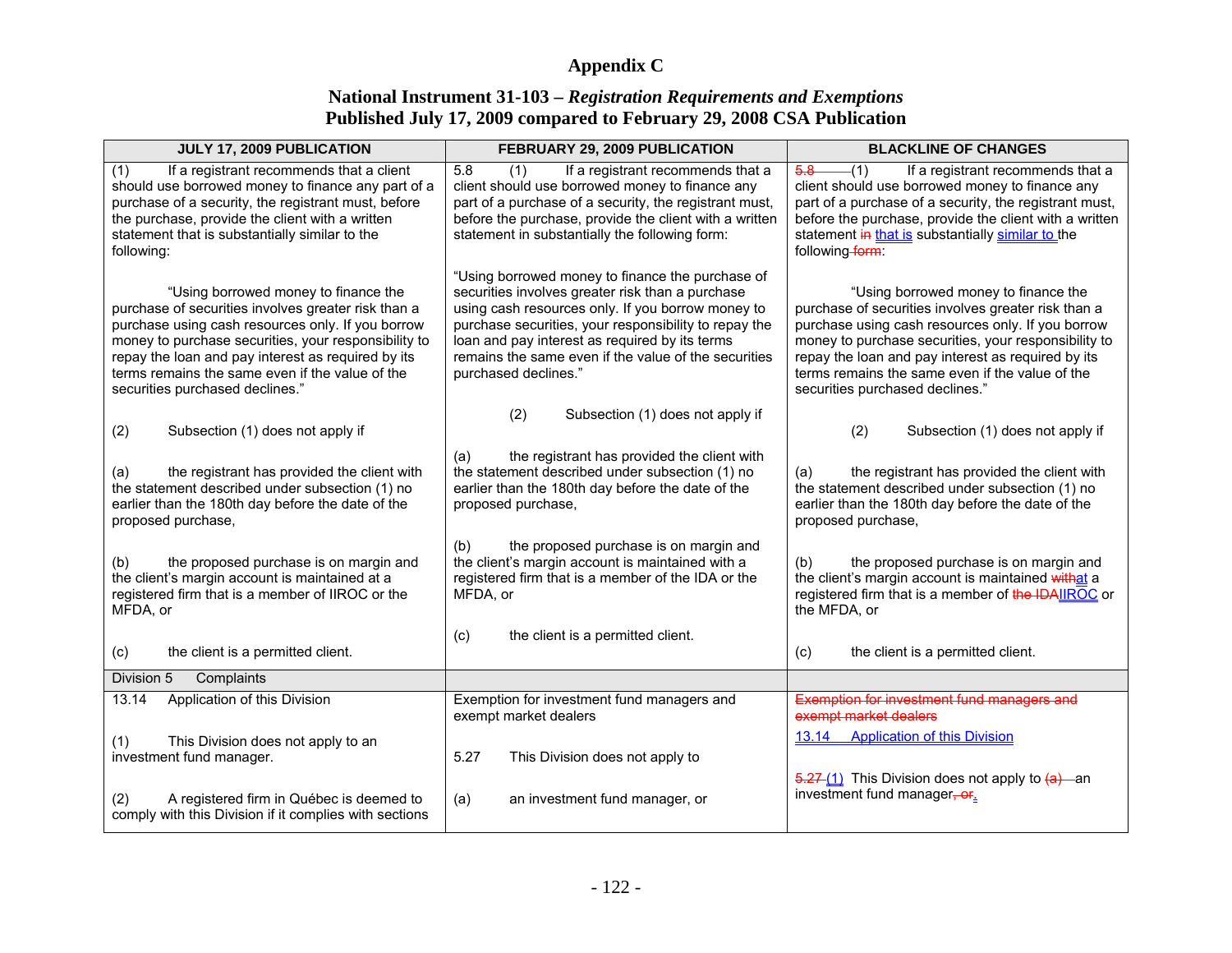| JULY 17, 2009 PUBLICATION                                                                                                                                                                                                                                                                                                                                                                                                                                                                                                                                                                                                                                               | <b>FEBRUARY 29, 2009 PUBLICATION</b>                                                                                                                                                                                                                                                                                                                                                                                                                                                                                                                                                                                                                                                                                                           | <b>BLACKLINE OF CHANGES</b>                                                                                                                                                                                                                                                                                                                                                                                                                                                                                                                                                                                                                                                                                                                                                                                                                                                                                                                                                                                                                        |
|-------------------------------------------------------------------------------------------------------------------------------------------------------------------------------------------------------------------------------------------------------------------------------------------------------------------------------------------------------------------------------------------------------------------------------------------------------------------------------------------------------------------------------------------------------------------------------------------------------------------------------------------------------------------------|------------------------------------------------------------------------------------------------------------------------------------------------------------------------------------------------------------------------------------------------------------------------------------------------------------------------------------------------------------------------------------------------------------------------------------------------------------------------------------------------------------------------------------------------------------------------------------------------------------------------------------------------------------------------------------------------------------------------------------------------|----------------------------------------------------------------------------------------------------------------------------------------------------------------------------------------------------------------------------------------------------------------------------------------------------------------------------------------------------------------------------------------------------------------------------------------------------------------------------------------------------------------------------------------------------------------------------------------------------------------------------------------------------------------------------------------------------------------------------------------------------------------------------------------------------------------------------------------------------------------------------------------------------------------------------------------------------------------------------------------------------------------------------------------------------|
| 168.1.1 to 168.1.3 of the Securities Act (Québec).                                                                                                                                                                                                                                                                                                                                                                                                                                                                                                                                                                                                                      | an exempt market dealer in respect of a<br>(b)<br>permitted client.                                                                                                                                                                                                                                                                                                                                                                                                                                                                                                                                                                                                                                                                            | an exempt market dealer in respect of a<br>$\Theta$<br>permitted client.                                                                                                                                                                                                                                                                                                                                                                                                                                                                                                                                                                                                                                                                                                                                                                                                                                                                                                                                                                           |
|                                                                                                                                                                                                                                                                                                                                                                                                                                                                                                                                                                                                                                                                         | 5.32<br>A registered firm in Québec complies with<br>Division 6 if it complies with sections 168.1.1 to<br>168.1.3 of the Québec Securities Act.                                                                                                                                                                                                                                                                                                                                                                                                                                                                                                                                                                                               | 5.32 (2) A registered firm in Québec complies is<br>deemed to comply with this Division-6 if it complies<br>with sections 168.1.1 to 168.1.3 of the Québec<br>Securities Act (Québec).                                                                                                                                                                                                                                                                                                                                                                                                                                                                                                                                                                                                                                                                                                                                                                                                                                                             |
| 13.15<br>Handling complaints                                                                                                                                                                                                                                                                                                                                                                                                                                                                                                                                                                                                                                            | Complaints                                                                                                                                                                                                                                                                                                                                                                                                                                                                                                                                                                                                                                                                                                                                     | Complaints 13.15 Handling complaints                                                                                                                                                                                                                                                                                                                                                                                                                                                                                                                                                                                                                                                                                                                                                                                                                                                                                                                                                                                                               |
| A registered firm must document and, in a manner<br>that a reasonable investor would consider fair and<br>effective, respond to each complaint made to the<br>registered firm about any product or service offered<br>by the firm or a representative of the firm.                                                                                                                                                                                                                                                                                                                                                                                                      | A registered firm must document, and<br>5.28<br>effectively and fairly respond to, each complaint<br>made to the registered firm about any product or<br>service offered by the firm or a representative of the<br>firm.                                                                                                                                                                                                                                                                                                                                                                                                                                                                                                                       | 5.28 - A registered firm must document, and<br>effectively and fairly and, in a manner that a<br>reasonable investor would consider fair and<br>effective, respond to, each complaint made to the<br>registered firm about any product or service offered<br>by the firm or a representative of the firm.                                                                                                                                                                                                                                                                                                                                                                                                                                                                                                                                                                                                                                                                                                                                          |
| 13.16<br>Dispute resolution service                                                                                                                                                                                                                                                                                                                                                                                                                                                                                                                                                                                                                                     | Dispute resolution service                                                                                                                                                                                                                                                                                                                                                                                                                                                                                                                                                                                                                                                                                                                     | 13.16<br>Dispute resolution service                                                                                                                                                                                                                                                                                                                                                                                                                                                                                                                                                                                                                                                                                                                                                                                                                                                                                                                                                                                                                |
| (1)<br>A registered firm must ensure that<br>independent dispute resolution or mediation<br>services are made available, at the firm's expense,<br>to a client to resolve a complaint made by the client<br>about any trading or advising activity of the firm or<br>one of its representatives.<br>If a person or company makes a complaint<br>(2)<br>to a registered firm about any trading or advising<br>activity of the firm or one of its representatives, the<br>registered firm must as soon as possible inform the<br>person or company of how to contact and use the<br>dispute resolution or mediation services which are<br>provided to the firm's clients. | 5.29<br>A registered firm must participate<br>(1)<br>in an independent dispute resolution service unless<br>required by securities legislation to use the dispute<br>resolution service provided by the securities<br>regulatory authority.<br>If a person or company makes a<br>(2)<br>complaint to a registered firm about any trading or<br>advising activity of the firm or one of its<br>representatives, the registered firm must as soon as<br>practicable inform the person or company of how to<br>contact and use<br>the dispute resolution service in which the<br>(a)<br>firm participates, or<br>the dispute resolution service of the<br>(b)<br>securities regulatory authority, if it provides a<br>dispute resolution service. | $5.29$ (1)<br>A registered firm must participate<br>in an ensure that independent dispute resolution<br>service unless required by securities legislation to<br>use the dispute resolution service provided by the<br>securities regulatory authority or mediation services<br>are made available, at the firm's expense, to a client<br>to resolve a complaint made by the client about any<br>trading or advising activity of the firm or one of its<br>representatives.<br>If a person or company makes a<br>(2)<br>complaint to a registered firm about any trading or<br>advising activity of the firm or one of its<br>representatives, the registered firm must as soon as<br>practicable possible inform the person or company<br>of how to contact and $use(a)$ - the dispute<br>resolution service in which the firm participates,<br>or(b) the dispute resolution service of the<br>securities regulatory authority, if it provides a<br>dispute resolution service. or mediation services<br>which are provided to the firm's clients. |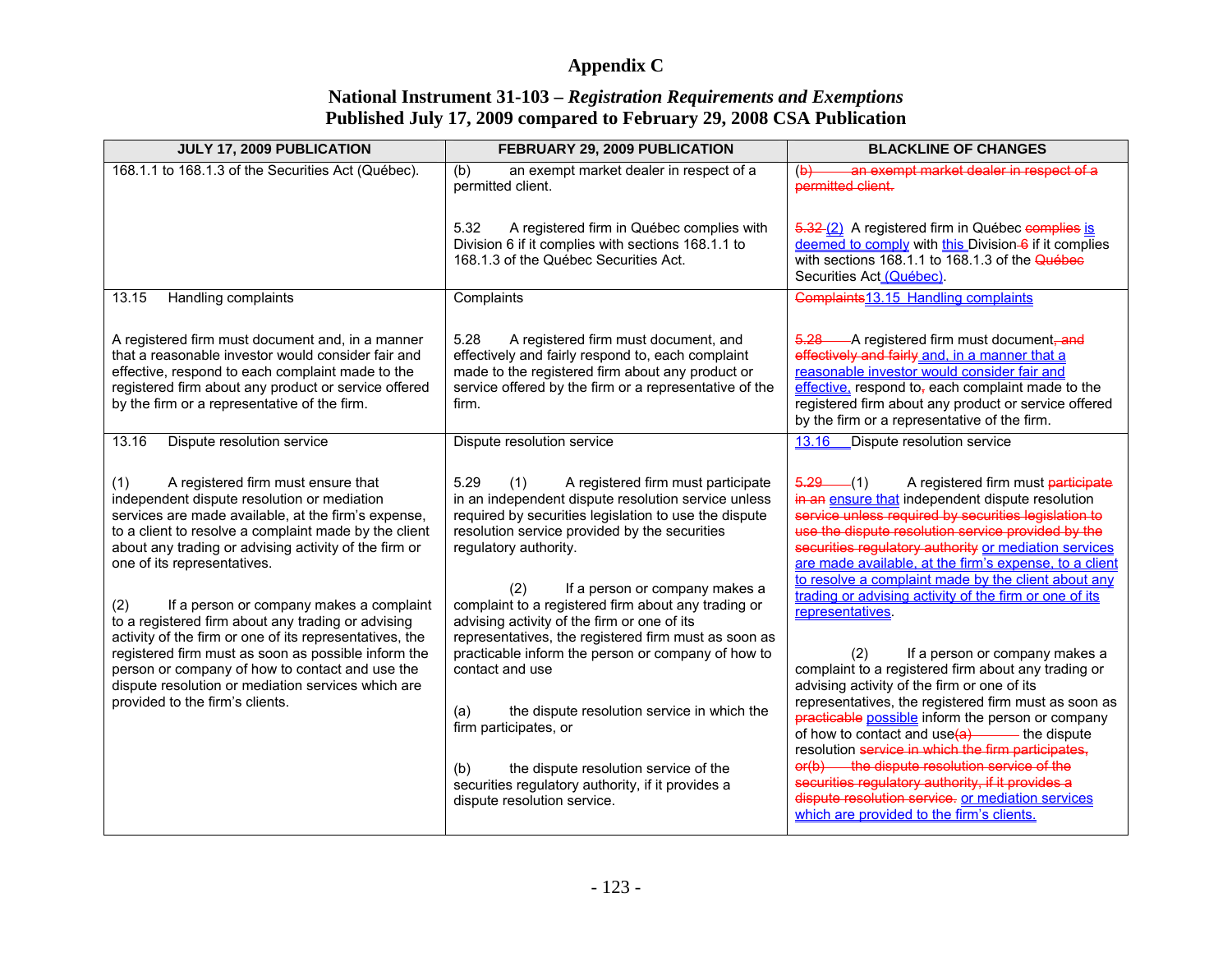| JULY 17, 2009 PUBLICATION                                                                                                                                                           | FEBRUARY 29, 2009 PUBLICATION                                                                                                                                                                                                                                                                        | <b>BLACKLINE OF CHANGES</b>                                                                                                                                                                                                                         |
|-------------------------------------------------------------------------------------------------------------------------------------------------------------------------------------|------------------------------------------------------------------------------------------------------------------------------------------------------------------------------------------------------------------------------------------------------------------------------------------------------|-----------------------------------------------------------------------------------------------------------------------------------------------------------------------------------------------------------------------------------------------------|
| Part 14 Handling client accounts - firms                                                                                                                                            |                                                                                                                                                                                                                                                                                                      |                                                                                                                                                                                                                                                     |
| Exemption for investment fund<br>Division 1<br>managers                                                                                                                             |                                                                                                                                                                                                                                                                                                      |                                                                                                                                                                                                                                                     |
| 14.1<br>Investment fund managers exempt from<br>Part 14                                                                                                                             | Exemption for investment fund managers and<br>exempt market dealers                                                                                                                                                                                                                                  | <b>Exemption for investment Investment fund</b><br>14.1<br>managers-and exempt market dealers exempt from<br><b>Part 14</b>                                                                                                                         |
| Other than section 14.6[holding client assets in<br>trust], this Part does not apply to an investment fund<br>manager.                                                              | 5.17<br>This Division does not apply to<br>(a)<br>an investment fund manager, or                                                                                                                                                                                                                     | 5.17 This Division Other than section<br>14.6[holding client assets in trust], this Part does not<br>apply to $(a)$ an investment fund manager, or<br>an exempt market dealer that does not<br>$\leftrightarrow$                                    |
|                                                                                                                                                                                     | an exempt market dealer that does not<br>(b)<br>handle, hold, or have access to client assets,<br>including cheques and other similar instruments.                                                                                                                                                   | handle, hold, or have access to client assets,<br>including cheques and other similar instruments.                                                                                                                                                  |
| Division 2<br>Disclosure to clients                                                                                                                                                 |                                                                                                                                                                                                                                                                                                      |                                                                                                                                                                                                                                                     |
| 14.2<br>Relationship disclosure information                                                                                                                                         | Providing relationship disclosure information                                                                                                                                                                                                                                                        | Providing relationship14.2 Relationship disclosure<br>information                                                                                                                                                                                   |
| A registered firm must deliver to a client all<br>(1)<br>information that a reasonable investor would<br>consider important about the client's relationship<br>with the registrant. | 5.4<br>A registrant must provide a client<br>(1)<br>with relationship disclosure information before the<br>registrant first                                                                                                                                                                          | A registrant must provide a client<br><del>(1)</del><br>with relationship disclosure information before the<br>registrant first                                                                                                                     |
| The information required to be delivered<br>(2)<br>under subsection (1) includes all of the following:                                                                              | purchases or sells a security for the client,<br>(a)<br>or                                                                                                                                                                                                                                           | purchases or sells a security for the client,<br>$\left( a\right)$<br>er                                                                                                                                                                            |
| a description of the nature or type of the<br>(a)<br>client's account;                                                                                                              | (b)<br>advises the client to purchase, sell or hold<br>a security.                                                                                                                                                                                                                                   | advises the client to purchase, sell or hold<br>$\leftrightarrow$<br>a security.                                                                                                                                                                    |
| a discussion that identifies the products or<br>(b)<br>services the registered firm offers to a client;<br>a description of the types of risks that a<br>(c)                        | If there is a significant change to<br>(2)<br>the relationship disclosure information provided to a<br>client under subsection (1), the registrant must<br>make reasonable efforts to notify its clients of the<br>change in a timely manner, and wherever<br>practicable before the registrant next | If there is a significant change to<br>the relationship disclosure information provided to a<br>client under subsection (1), the registrant must<br>make reasonable efforts to notify its clients of the<br>change in a timely manner, and wherever |
| client should consider when making an investment<br>decision;                                                                                                                       | (a)<br>purchases or sells a security for the client,                                                                                                                                                                                                                                                 | practicable before the registrant next                                                                                                                                                                                                              |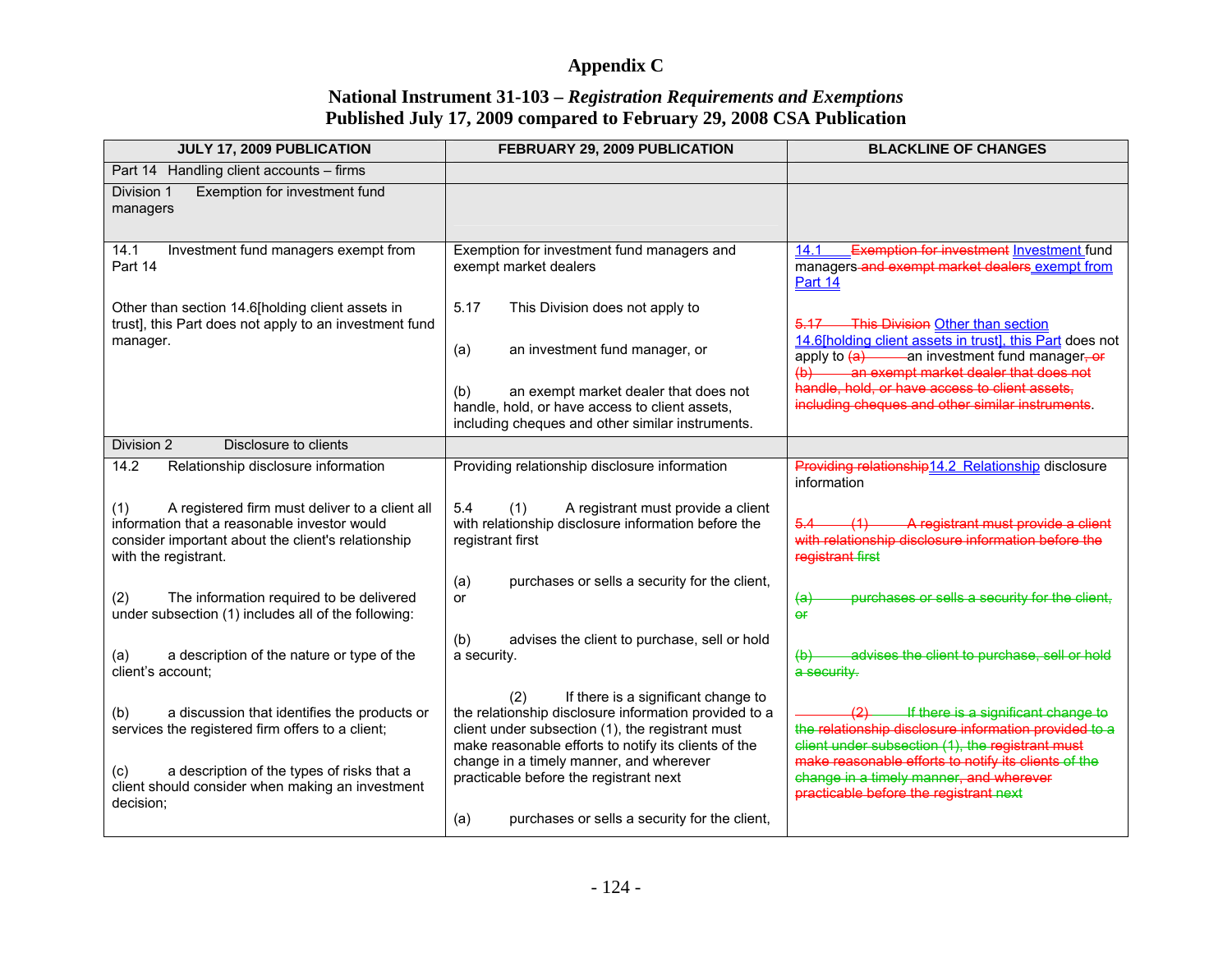| JULY 17, 2009 PUBLICATION                                                                                                                                                                                      | FEBRUARY 29, 2009 PUBLICATION                                                                                                                                                                                        | <b>BLACKLINE OF CHANGES</b>                                                                                                                                                                                            |
|----------------------------------------------------------------------------------------------------------------------------------------------------------------------------------------------------------------|----------------------------------------------------------------------------------------------------------------------------------------------------------------------------------------------------------------------|------------------------------------------------------------------------------------------------------------------------------------------------------------------------------------------------------------------------|
| a description of the risks to a client of using<br>(d)<br>borrowed money to finance a purchase of a                                                                                                            | <b>or</b>                                                                                                                                                                                                            | purchases or sells a security for the client,<br>$\overline{a}$<br>$\overline{e}$                                                                                                                                      |
| security;                                                                                                                                                                                                      | advises the client to purchase, sell or hold<br>(b)<br>a security.                                                                                                                                                   | advises the client to purchase, sell or hold<br>$\leftrightarrow$                                                                                                                                                      |
| a description of the conflicts of interest that<br>(e)<br>the registered firm is required to disclose to a client<br>under securities legislation;                                                             | For the purpose of this section,<br>(3)<br>"relationship disclosure information" means<br>information that a reasonable client would consider                                                                        | a security.<br>For the purpose of this section,<br>"relationship disclosure information" means(1)                                                                                                                      |
| disclosure of all costs to a client for the<br>(f)<br>operation of an account;                                                                                                                                 | important respecting the client's relationship with the<br>registrant and includes, subject to subsections (4),<br>$(5)$ and $(6)$ , the following:                                                                  | A registered firm must deliver to a client all<br>information that a reasonable client investor would<br>consider important respecting about the client's<br>relationship with the registrant-and includes, subject    |
| a description of the costs a client will pay in<br>(g)<br>making, holding and selling investments;                                                                                                             | a description of the nature of the client's<br>(a)<br>account or the type of account held by the client;                                                                                                             | to subsections $(4)$ , $(5)$ and $(6)$ ,.                                                                                                                                                                              |
| a description of the compensation paid to<br>(h)<br>the registered firm in relation to the different types of<br>products that a client may purchase through the<br>registered firm;                           | (b)<br>a discussion that identifies which products<br>or services offered by the registered firm will meet<br>the client's investment objectives and how they will<br>do so:                                         | The information required to be delivered<br>(2)<br>under subsection (1) includes all of the following:<br>a description of the nature of the client's<br>(a)<br>account or the or type of account held by the client's |
| a description of the content and frequency<br>(i)<br>of reporting for each account or portfolio of a client;                                                                                                   | a discussion of investment risk factors and<br>(c)                                                                                                                                                                   | account;                                                                                                                                                                                                               |
| disclosure that independent dispute<br>(j)<br>resolution or mediation services are available to a<br>client, at the firm's expense, to mediate any dispute<br>that might arise between the client and the firm | types of risks that should be considered by the client<br>when making an investment decision, including the<br>risk of using borrowed money to finance a purchase<br>of a security;                                  | (b)<br>a discussion that identifies which the<br>products or services offered by the registered firm<br>will meet the client's investment objectives and how<br>they will do so offers to a client;                    |
| about a product or service of the firm;<br>a statement that the firm has an obligation<br>(k)                                                                                                                  | a description of the conflicts of interest that<br>(d)<br>the registered firm is required to disclose under<br>securities legislation;                                                                               | a discussion of investment risk factors and<br>(c)<br>description of the types of risks that should be<br>considered by the a client should consider when<br>making an investment decision, including the risk:        |
| to assess whether a purchase or sale of a security<br>is suitable for a client prior to executing the<br>transaction or at any other time;                                                                     | disclosure of all service fees and charges<br>(e)<br>in respect of the operation of the client's accounts;                                                                                                           | a description of the risks to a client of using<br>(d)<br>borrowed money to finance a purchase of a                                                                                                                    |
| the information a registered firm must<br>(1)<br>collect about the client under section 13.2 [know<br>your client].                                                                                            | (f)<br>a description of the costs the client will pay<br>in making and holding investments and the<br>compensation paid to the registered firm in relation<br>to the different types of products that the client may | security:<br>a description of the conflicts of interest that<br>(de)<br>the registered firm is required to disclose to a client                                                                                        |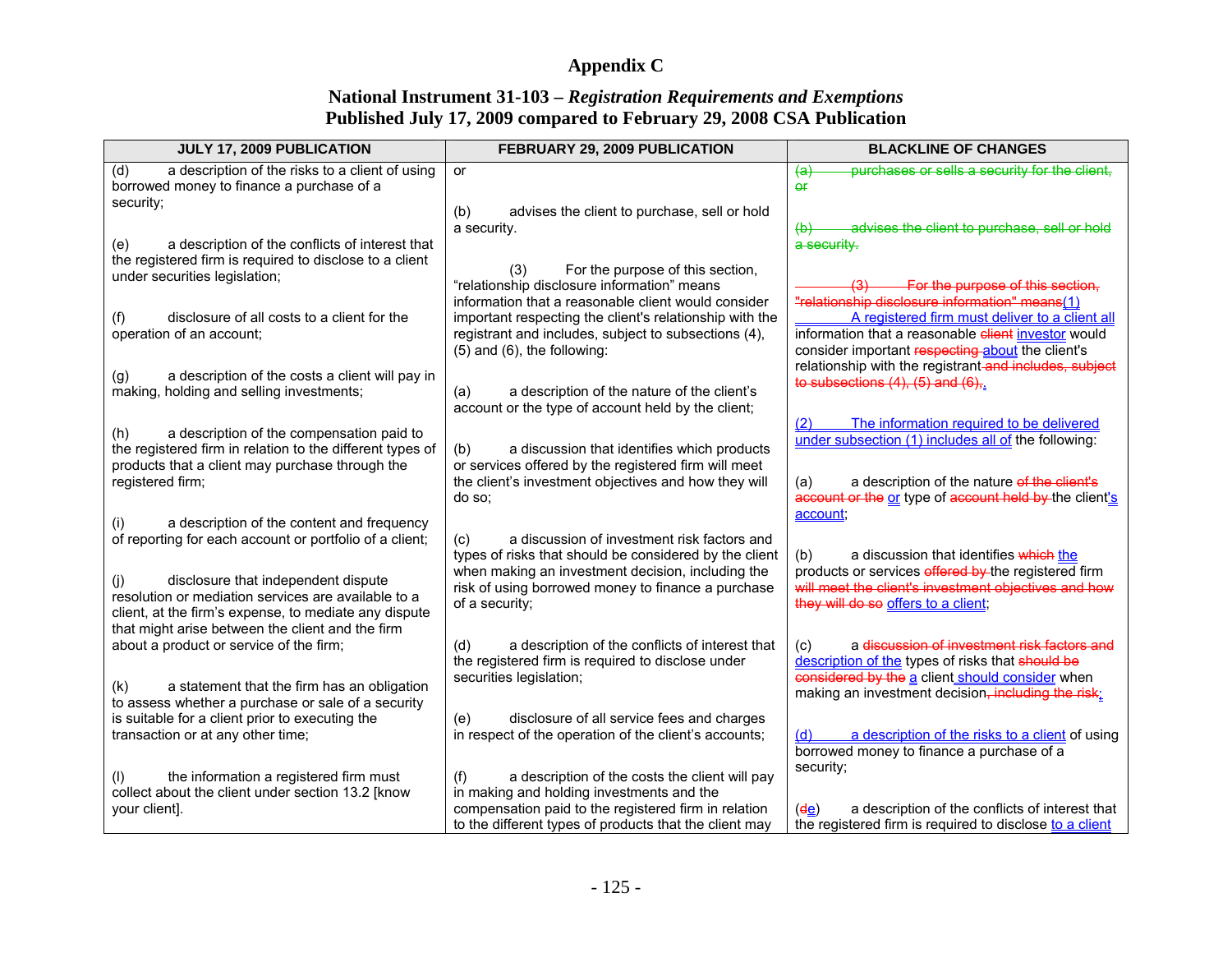| JULY 17, 2009 PUBLICATION                                                                                                                                                                                            | <b>FEBRUARY 29, 2009 PUBLICATION</b>                                                                                                                                                             | <b>BLACKLINE OF CHANGES</b>                                                                                                                                                                                                      |
|----------------------------------------------------------------------------------------------------------------------------------------------------------------------------------------------------------------------|--------------------------------------------------------------------------------------------------------------------------------------------------------------------------------------------------|----------------------------------------------------------------------------------------------------------------------------------------------------------------------------------------------------------------------------------|
| (3)<br>A registered firm must deliver to a client<br>the information in subsection (1) before the firm first                                                                                                         | purchase through the registered firm;<br>a description of the content and frequency<br>(g)                                                                                                       | under securities legislation;<br>disclosure of all service fees and charges<br>(ef)                                                                                                                                              |
| purchases or sells a security for the client,<br>(a)<br>or                                                                                                                                                           | of reporting for each account or portfolio of the<br>client;                                                                                                                                     | in respect of costs to a client for the operation of the<br>client's accounts an account;                                                                                                                                        |
| advises the client to purchase, sell or hold<br>(b)<br>a security.                                                                                                                                                   | information about how the client can<br>(h)<br>contact the firm;                                                                                                                                 | a description of the costs the a client will<br>(fq)<br>pay in making-and, holding and selling investments<br>and:                                                                                                               |
| If there is a significant change to the<br>(4)<br>information delivered to a client under subsection<br>(1), the registered firm must take reasonable steps<br>to notify the client of the change in a timely manner | notice that a dispute resolution service is<br>(i)<br>available to mediate any dispute that might arise<br>between the client and the firm regarding a product<br>or service of the firm;        | a description of the compensation paid to<br>(h)<br>the registered firm in relation to the different types of<br>products that the a client may purchase through the<br>registered firm;                                         |
| and, if possible, before the firm next<br>purchases or sells a security for the client,<br>(a)<br>or                                                                                                                 | (i)<br>the information a registered firm is required<br>to collect about the client under section 5.3 [know-<br>your-client].                                                                    | a description of the content and frequency<br>$\frac{q_i}{q_i}$<br>of reporting for each account or portfolio of the a<br>client;                                                                                                |
| advises the client to purchase, sell or hold<br>(b)<br>a security.                                                                                                                                                   | Despite subsection (3),<br>(4)<br>relationship disclosure information provided by an<br>exempt market dealer to a client is not required to<br>include the information referred to in paragraphs | information about how the client can<br><del>(h)</del><br>contact the firm;                                                                                                                                                      |
| This section does not apply if the client is a<br>(5)<br>registered firm, a Canadian financial institution or a<br>Schedule III bank.                                                                                | (3)(a), (e) and (g) if the dealer does not handle, hold<br>or have access to the client's assets, including<br>cheques and other similar instruments.                                            | notice disclosure that a independent<br>$(\ddot{\mathbf{i}})$<br>dispute resolution service is or mediation services<br>are available to a client, at the firm's expense, to<br>mediate any dispute that might arise between the |
| This section does not apply to a registrant<br>(6)<br>in respect of a permitted client if                                                                                                                            | In addition to the information<br>(5)<br>required under subsection (3), relationship<br>disclosure information provided by a dealer must<br>include a description of the nature and scope of the | client and the firm regarding about a product or<br>service of the firm;                                                                                                                                                         |
| the permitted client has waived, in writing,<br>(a)<br>the requirements under this section, and                                                                                                                      | firm's obligation to assess whether a purchase or<br>sale of a security is suitable for a client prior to<br>executing the transaction or at any other time.                                     | the information a registered firm is required<br>(i) —<br>to collect about the client under section 5.3 [know-<br>your client).                                                                                                  |
| (b)<br>the registrant does not act as an adviser in<br>respect of a managed account of the permitted<br>client.                                                                                                      | In addition to the information<br>(6)<br>required under subsection (3), relationship<br>disclosure information provided by an adviser must                                                       | Despite subsection (3),<br>(4)<br>relationship disclosure information provided by an<br>exempt market dealer to a client is not required to<br>include the information referred to in paragraphs                                 |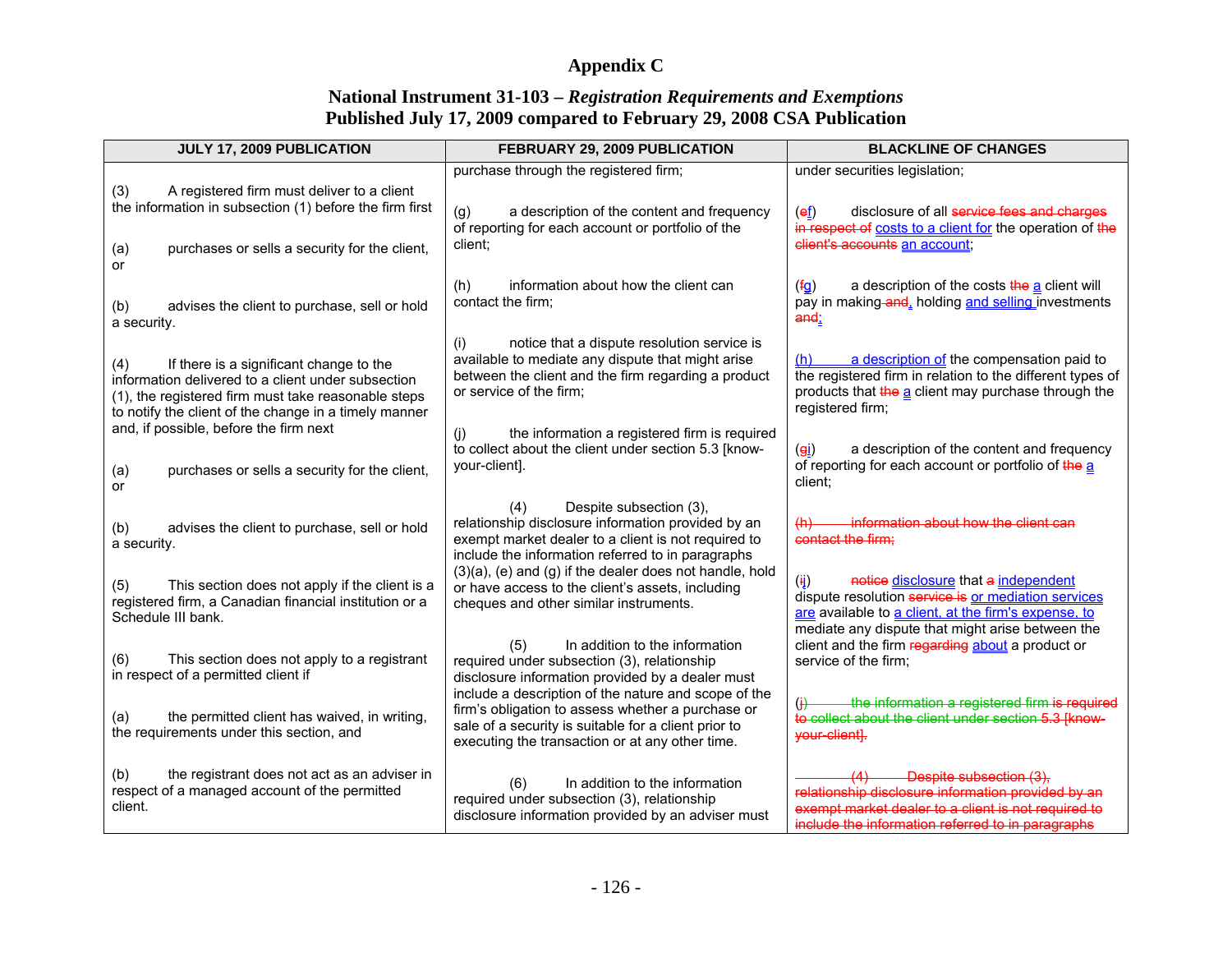| JULY 17, 2009 PUBLICATION | FEBRUARY 29, 2009 PUBLICATION                                                                                                                                                                                                                                                                      | <b>BLACKLINE OF CHANGES</b>                                                                                                                                                                                                                                                                                                                                                      |
|---------------------------|----------------------------------------------------------------------------------------------------------------------------------------------------------------------------------------------------------------------------------------------------------------------------------------------------|----------------------------------------------------------------------------------------------------------------------------------------------------------------------------------------------------------------------------------------------------------------------------------------------------------------------------------------------------------------------------------|
|                           | include the following:<br>if the client's account is a fully-managed<br>(a)<br>account, a description of the adviser's discretionary<br>authority;                                                                                                                                                 | $(3)(a)$ , (e) and (q) if the dealer does not handle, hold<br>or have access to the client's assets, including<br>cheques and other similar instruments.<br>$\overline{5}$<br>In addition to the information required<br>under subsection (3), relationship disclosure<br>information provided by a dealer must include a<br>description of the nature and scope of the firm'sk) |
|                           | a description of how the adviser will ensure<br>(b)<br>that investments made are suitable for the client<br>based on the information provided by the client;                                                                                                                                       | a statement that the firm has an obligation<br>to assess whether a purchase or sale of a security<br>is suitable for a client prior to executing the<br>transaction or at any other time-;                                                                                                                                                                                       |
|                           | a statement that there is no guarantee,<br>(c)<br>implied or otherwise, that the investments made will<br>be successful;                                                                                                                                                                           | the information a registered firm must<br>ΔЕ<br>collect about the client under section 13.2 [know<br>your client].                                                                                                                                                                                                                                                               |
|                           | a discussion of investment risk factors and<br>(d)<br>types of risks that should be considered by the client<br>when deciding to invest using an adviser;                                                                                                                                          | A registered firm must deliver to a client<br>(3)<br>the information in subsection (1) before the firm first                                                                                                                                                                                                                                                                     |
|                           | if the client's account is a fully-managed<br>(e)<br>account and a person or company exempted from<br>registration under section 8.17 [sub-advisers]<br>provides advice in respect of the account,<br>information about the role of the person or company<br>and their relationship to the client. | purchases or sells a security for the client,<br>(a)<br>$or$<br>advises the client to purchase, sell or hold<br>(b)<br>a security.                                                                                                                                                                                                                                               |
|                           | This section does not apply to an<br>(7)<br>exempt market dealer in respect of a permitted<br>client.                                                                                                                                                                                              | If there is a significant change to the<br>(4)<br>information delivered to a client under subsection<br>(1), the registered firm must take reasonable steps<br>to notify the client of the change in a timely manner<br>and, if possible, before the firm next                                                                                                                   |
|                           |                                                                                                                                                                                                                                                                                                    | purchases or sells a security for the client,<br>(a)<br>$\alpha$                                                                                                                                                                                                                                                                                                                 |
|                           |                                                                                                                                                                                                                                                                                                    | advises the client to purchase, sell or hold<br>(b)<br>a security.                                                                                                                                                                                                                                                                                                               |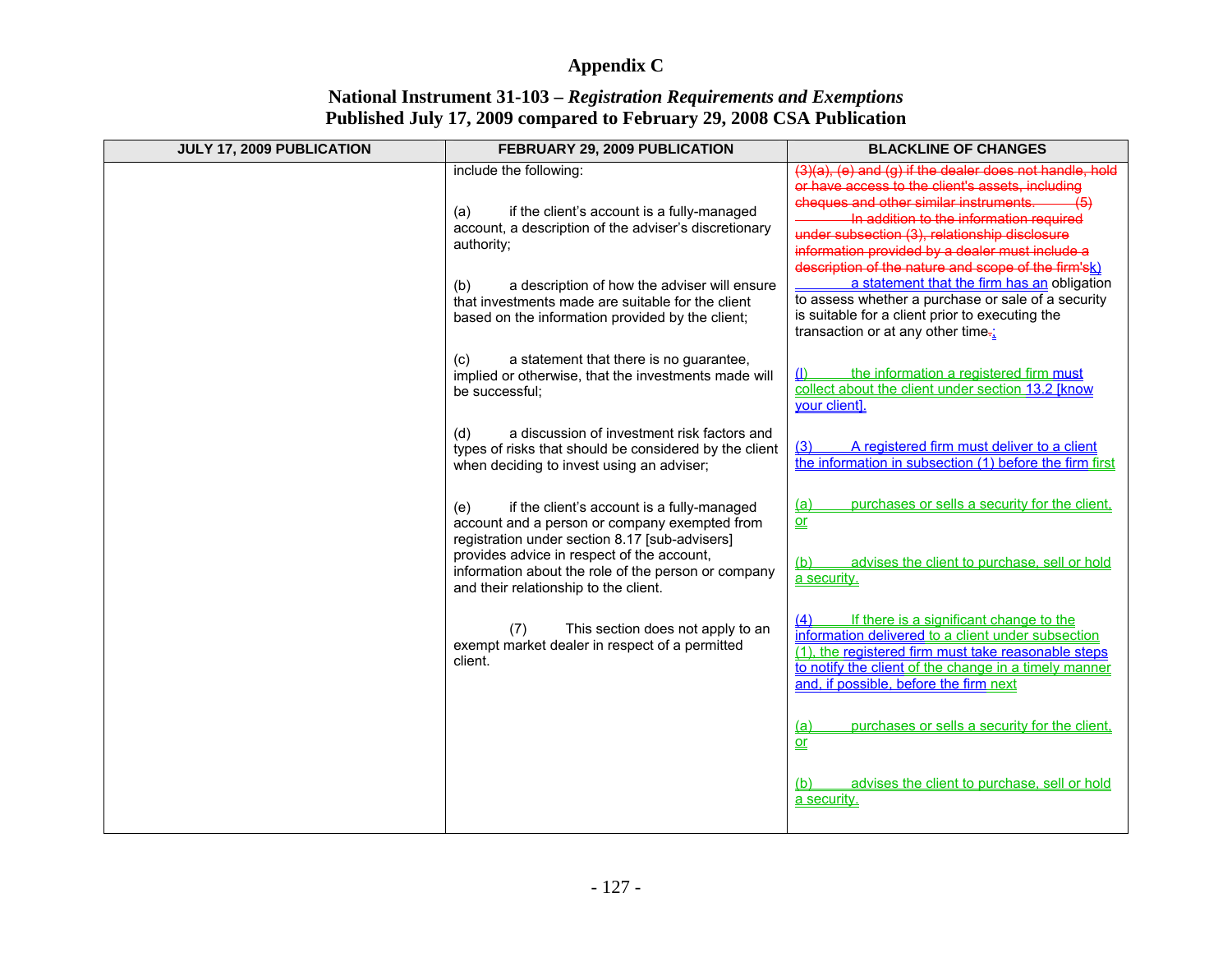| JULY 17, 2009 PUBLICATION | <b>FEBRUARY 29, 2009 PUBLICATION</b> | <b>BLACKLINE OF CHANGES</b>                                                                                                                                                                                                                                                                                                                               |
|---------------------------|--------------------------------------|-----------------------------------------------------------------------------------------------------------------------------------------------------------------------------------------------------------------------------------------------------------------------------------------------------------------------------------------------------------|
|                           |                                      | This section does not apply if the client is a<br>(5)<br>registered firm, a Canadian financial institution or a<br>Schedule III bank.                                                                                                                                                                                                                     |
|                           |                                      | In addition to the information<br>(6) In addition to the informated under subsection (3), relationship<br>disclosure information provided by an adviser must<br>include the following:<br>(6) This section does not apply to a registrant<br>in respect of a permitted client if                                                                          |
|                           |                                      | if the client's account is a fully managed<br>account, a description of the adviser's discretionary<br>authority;<br>the permitted client has waived, in writing,<br>(a)<br>the requirements under this section, and                                                                                                                                      |
|                           |                                      | a description of how the registrant does not<br>(b)<br>act as an adviser will ensure that investments made<br>are suitable for the client based on the information<br>provided by the client;                                                                                                                                                             |
|                           |                                      | a statement that there is no guarantee,<br>implied or otherwise, that the investments made will<br>be successful:                                                                                                                                                                                                                                         |
|                           |                                      | a discussion of investment risk factors and<br>types of risks that should be considered by the client<br>when deciding to invest using an adviser;                                                                                                                                                                                                        |
|                           |                                      | if the client's account is a fully-managed<br>account and a person or company exempted from<br>registration under section 8.17 [sub advisers]<br>provides advice in respect of the account.<br>information about the role of the person or company<br>and their relationship to the client. (7) This<br>section does not apply to an exempt market dealer |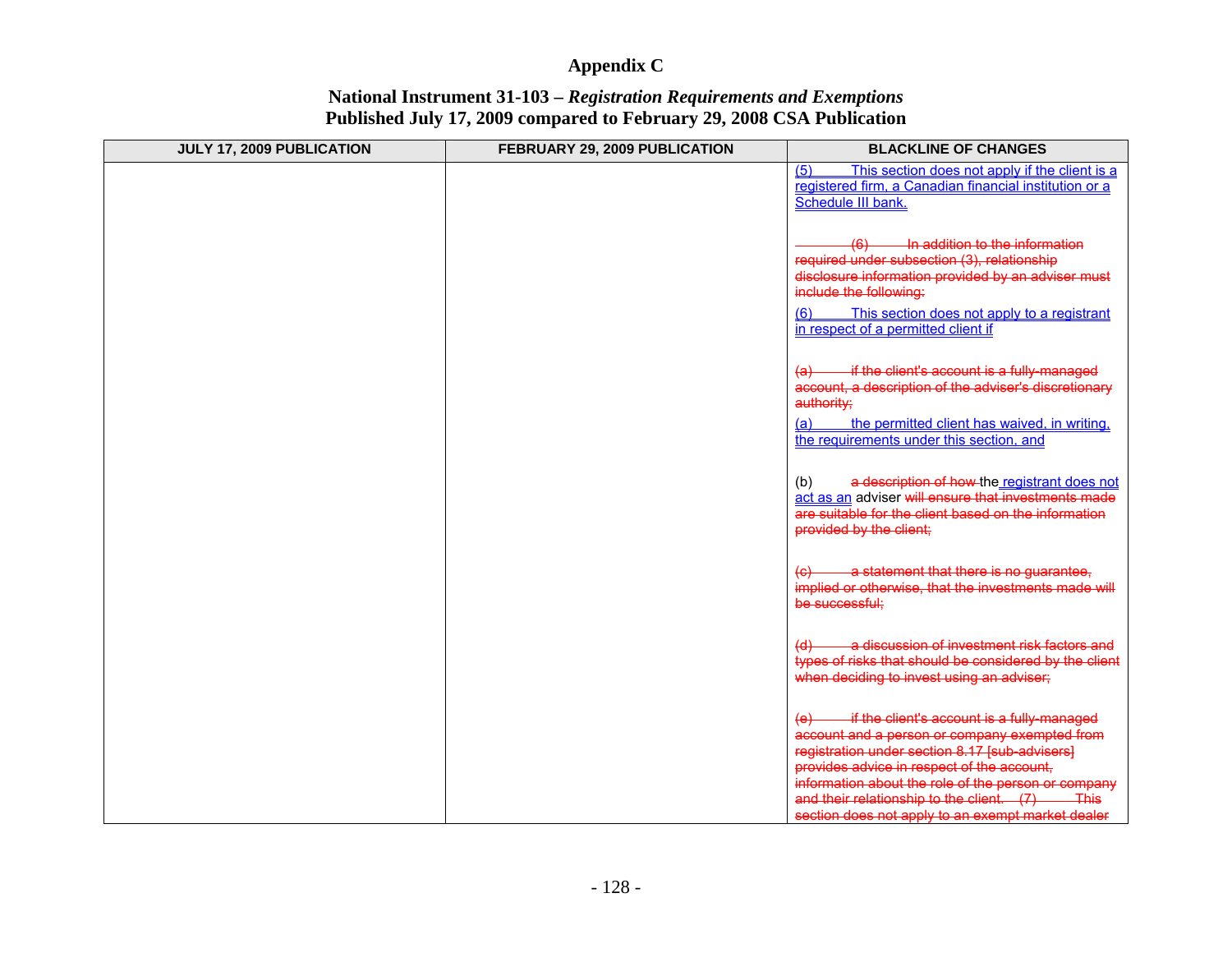| JULY 17, 2009 PUBLICATION                                                                                                                                                                                                                                                                                                                      | <b>FEBRUARY 29, 2009 PUBLICATION</b>                                                                                                                                                                                                                                    | <b>BLACKLINE OF CHANGES</b>                                                                                                                                                                                                                                                                                                                                                                              |
|------------------------------------------------------------------------------------------------------------------------------------------------------------------------------------------------------------------------------------------------------------------------------------------------------------------------------------------------|-------------------------------------------------------------------------------------------------------------------------------------------------------------------------------------------------------------------------------------------------------------------------|----------------------------------------------------------------------------------------------------------------------------------------------------------------------------------------------------------------------------------------------------------------------------------------------------------------------------------------------------------------------------------------------------------|
|                                                                                                                                                                                                                                                                                                                                                |                                                                                                                                                                                                                                                                         | in respect of ain respect of a managed account of<br>the permitted client.                                                                                                                                                                                                                                                                                                                               |
| 14.3<br>Disclosure to clients about the fair<br>allocation of investment opportunities                                                                                                                                                                                                                                                         | Allocating investment opportunities fairly                                                                                                                                                                                                                              | Disclosure to clients about the fair<br>Allocating 14.3<br>allocation of investment opportunities fairly                                                                                                                                                                                                                                                                                                 |
| A registered adviser must deliver to a client a<br>summary of the policies required under section 11.1<br>[compliance system] that provide reasonable<br>assurance that the firm and each individual acting<br>on its behalf complies with section 14.10 [allocating<br>investment opportunities fairly] and that summary<br>must be delivered | 6.7 (2) A registered adviser must provide a client<br>with a copy of the written policies required under<br>section 5.23 [compliance system] that respond to<br>the requirement under subsection (1)<br>(a)<br>when the adviser opens an account for the<br>client, and | 6.7 (2) A registered adviser must provide deliver<br>to a client with a copy summary of the written<br>policies required under section 5.2311.1<br>[compliance system] that respond to the<br>requirement under subsection (1) provide<br>reasonable assurance that the firm and each<br>individual acting on its behalf complies with section<br>14.10 [allocating investment opportunities fairly] and |
| (a)<br>when the adviser opens an account for the<br>client, and                                                                                                                                                                                                                                                                                | if there is a significant change to the<br>(b)<br>policies last provided to the client, the earlier of                                                                                                                                                                  | that summary must be delivered                                                                                                                                                                                                                                                                                                                                                                           |
| if there is a significant change to the<br>(b)<br>summary last delivered to the client, in a timely<br>manner and, if possible, before the firm next<br>purchases or sells a security for the client,<br>(i)                                                                                                                                   | the 45th day after the date the policies<br>(i)<br>were changed, or<br>as soon as practicable after next advising<br>(ii)<br>the client to purchase, sell or hold a security.                                                                                           | when the adviser opens an account for the<br>(a)<br>client, and<br>if there is a significant change to the<br>(b)<br>policies summary last provided delivered to the<br>client, the earlier of in a timely manner and, if<br>possible, before the firm next                                                                                                                                              |
| or<br>advises the client to purchase, sell or hold<br>(ii)<br>a security.                                                                                                                                                                                                                                                                      |                                                                                                                                                                                                                                                                         | the 45th day after the date the policies<br>$\theta$<br>were changed, or<br>purchases or sells a security for the client,<br>(⊔)<br>$\alpha$<br>as soon as practicable after next advising                                                                                                                                                                                                               |
|                                                                                                                                                                                                                                                                                                                                                |                                                                                                                                                                                                                                                                         | (ii)<br>advises the client to purchase, sell or hold a<br>security.                                                                                                                                                                                                                                                                                                                                      |
| When the firm has a relationship with a<br>14.4<br>financial institution                                                                                                                                                                                                                                                                       | Disclosure when opening an account in a financial<br>institution                                                                                                                                                                                                        | Disclosure when opening an account in 14.4 When<br>the firm has a relationship with a financial institution                                                                                                                                                                                                                                                                                              |
| If a registered firm opens a client account<br>(1)<br>to trade in securities, in an office or branch of a                                                                                                                                                                                                                                      | 5.9<br>If a registered firm opens a client<br>(1)<br>account to trade in securities in an office or branch                                                                                                                                                              | $5.9 -$<br>$- (1)$<br>If a registered firm opens a client<br>account to trade in securities, in an office or branch                                                                                                                                                                                                                                                                                      |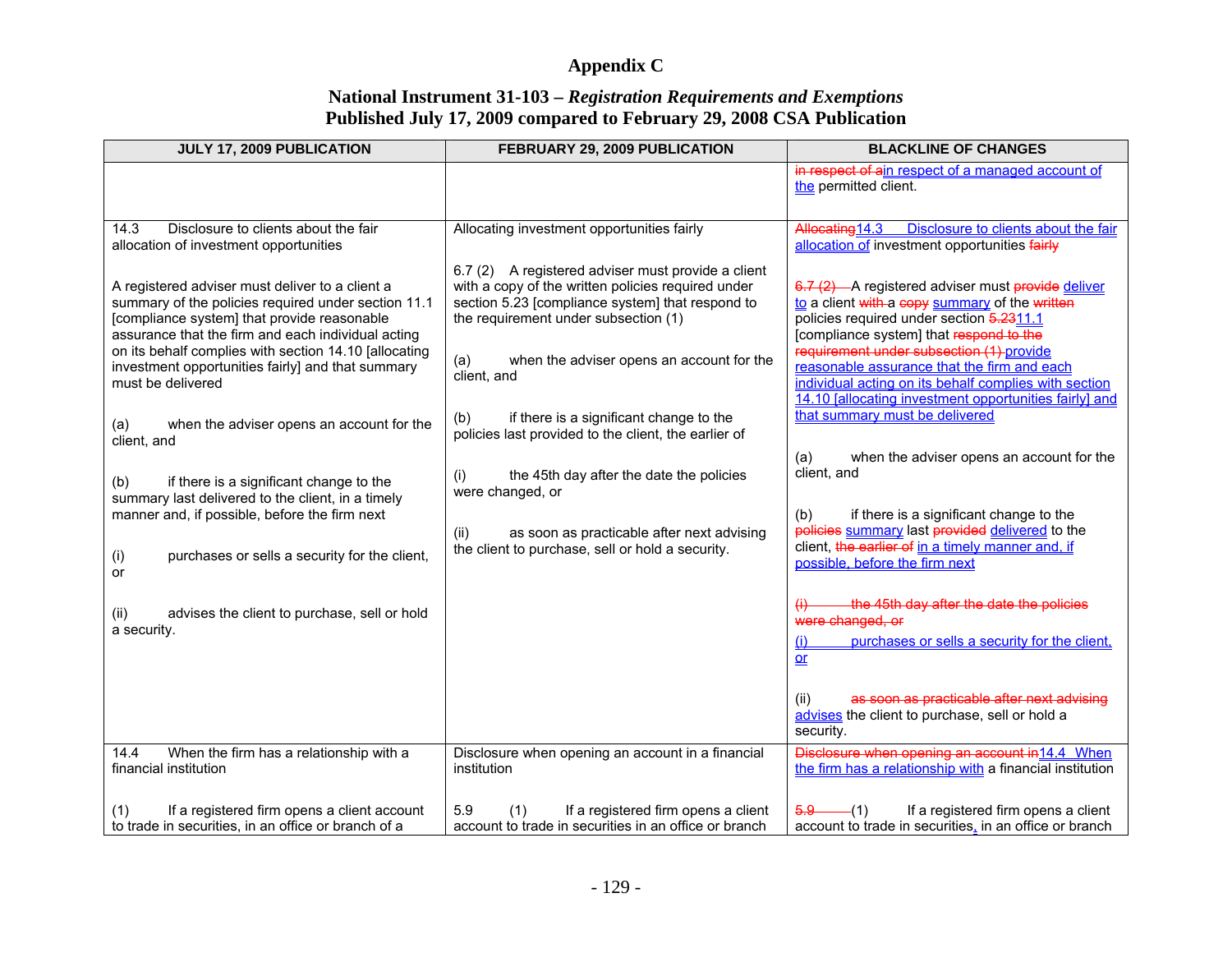| JULY 17, 2009 PUBLICATION                              | FEBRUARY 29, 2009 PUBLICATION                             | <b>BLACKLINE OF CHANGES</b>                               |
|--------------------------------------------------------|-----------------------------------------------------------|-----------------------------------------------------------|
| Canadian financial institution or a Schedule III bank, | of a Canadian financial institution or a Schedule III     | of a Canadian financial institution or a Schedule III     |
| the registered firm must give the client a written     | bank, the registered firm must give the client a          | bank, the registered firm must give the client a          |
| notice stating that it is a separate legal entity from | written notice stating that it is a separate legal entity | written notice stating that it is a separate legal entity |
| the Canadian financial institution or Schedule III     | from the Canadian financial institution or Schedule       | from the Canadian financial institution or Schedule       |
| bank and, unless otherwise advised by the              | III bank and, unless otherwise advised by the             | III bank and, unless otherwise advised by the             |
| registrant, securities purchased from or through the   | registrant, securities purchased from or through the      | registrant, securities purchased from or through the      |
| registrant                                             | registrant                                                | registrant                                                |
| are not insured by a government deposit                | are not insured by a government deposit                   | (a)                                                       |
| (a)                                                    | (a)                                                       | are not insured by a government deposit                   |
| insurer,                                               | insurer.                                                  | insurer.                                                  |
| are not guaranteed by the Canadian                     | are not guaranteed by the Canadian                        | are not guaranteed by the Canadian                        |
| (b)                                                    | (b)                                                       | (b)                                                       |
| financial institution or Schedule III bank, and        | financial institution or Schedule III bank, and           | financial institution or Schedule III bank, and           |
| (c)                                                    | may fluctuate in value.                                   | may fluctuate in value.                                   |
| may fluctuate in value.                                | (c)                                                       | (c)                                                       |
| A registered firm that is subject to                   | A registered firm that is subject to                      | A registered firm that is subject to                      |
| (2)                                                    | (2)                                                       | (2)                                                       |
| subsection (1) must receive a written confirmation     | subsection (1) must receive a written confirmation        | subsection (1) must receive a written confirmation        |
| from the client that the client has read and           | from the client that the client has read and              | from the client that the client has read and              |
| understood the notice before the registered firm       | understood the notice before the registered firm          | understood the notice before the registered firm          |
| purchases or sells a security for the client,          | purchases or sells a security for the client,             | (a)                                                       |
| (a)                                                    | (a)                                                       | purchases or sells a security for the client,             |
| or                                                     | or                                                        | or                                                        |
| advises the client to purchase, sell or hold           | advises the client to purchase, sell or hold              | (b)                                                       |
| (b)                                                    | (b)                                                       | advises the client to purchase, sell or hold              |
| a security.                                            | a security.                                               | a security.                                               |
| This section does not apply to a registered            | This section does not apply to a                          | This section does not apply to a                          |
| (3)                                                    | (3)                                                       | (3)                                                       |
| firm if the client is a permitted client.              | registered firm if the client is a permitted client.      | registered firm if the client is a permitted client.      |
| 14.5<br>Notice to clients by non-resident registrants  | Notice to clients                                         | 14.5<br>Notice to clients by non-resident registrants     |
| A registered firm whose head office is not located in  | 5.33                                                      | 5.33 A registered firm whose head office is not           |
| the local jurisdiction must provide its clients in the | A registered firm whose head office is not                | located in the local jurisdiction must provide its        |
| local jurisdiction with a statement in writing         | located in the local jurisdiction must provide its        | clients in the local jurisdiction (a) with a statement in |
| disclosing the following:                              | clients in the local jurisdiction                         | writing disclosing the following:                         |
|                                                        | a statement in writing disclosing the non-<br>(a)         |                                                           |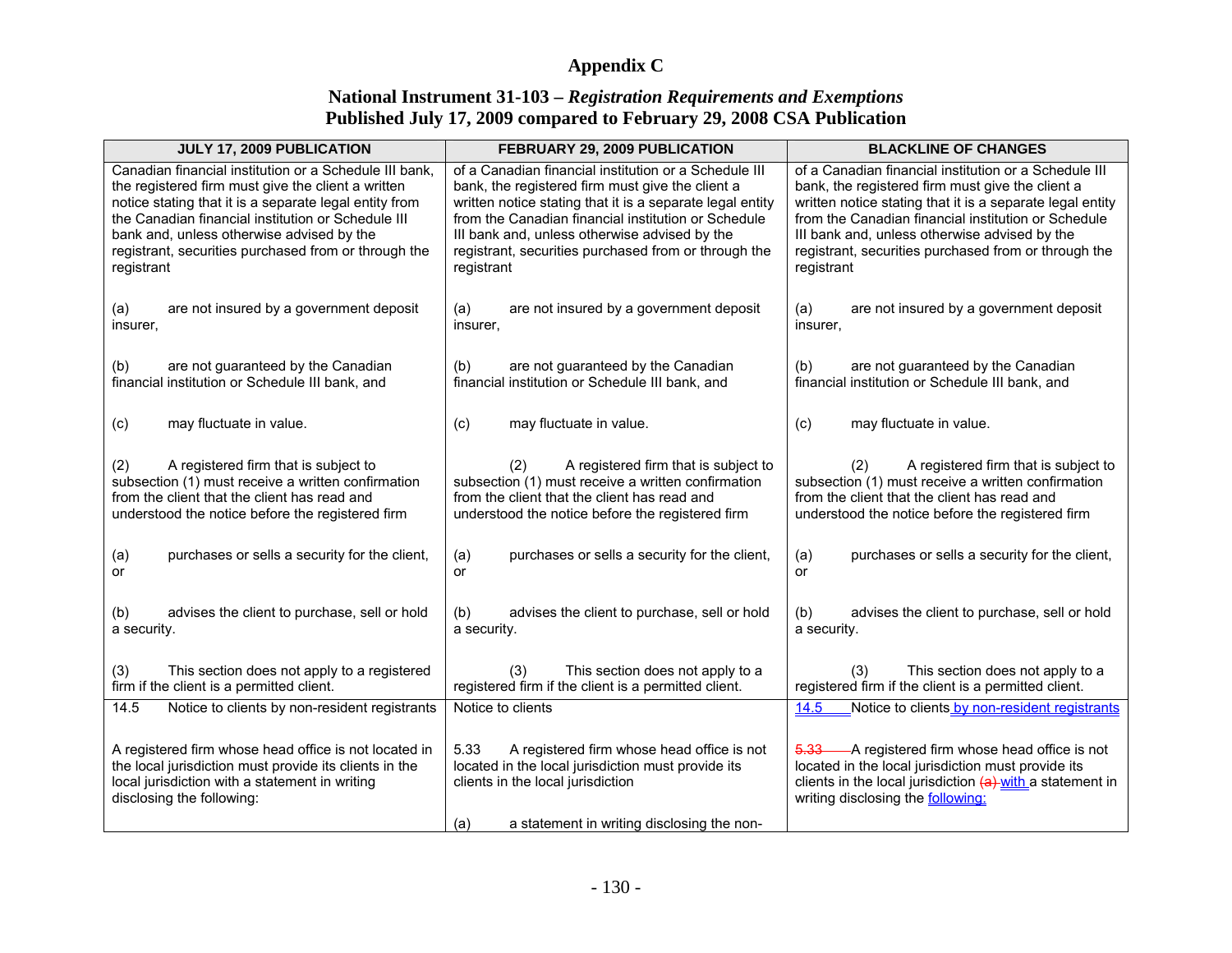| JULY 17, 2009 PUBLICATION                                                                                                                                                                                                                                                                                        | <b>FEBRUARY 29, 2009 PUBLICATION</b>                                                                                                                                                                                                                                                                                                                                                                                                                          | <b>BLACKLINE OF CHANGES</b>                                                                                                                                                                                                                                                                                      |
|------------------------------------------------------------------------------------------------------------------------------------------------------------------------------------------------------------------------------------------------------------------------------------------------------------------|---------------------------------------------------------------------------------------------------------------------------------------------------------------------------------------------------------------------------------------------------------------------------------------------------------------------------------------------------------------------------------------------------------------------------------------------------------------|------------------------------------------------------------------------------------------------------------------------------------------------------------------------------------------------------------------------------------------------------------------------------------------------------------------|
| the non-resident status of the registrant;<br>(a)                                                                                                                                                                                                                                                                | resident status of the registrant,                                                                                                                                                                                                                                                                                                                                                                                                                            | the non-resident status of the registrant <sub><math>\frac{1}{2}</math></sub><br><u>(a)</u>                                                                                                                                                                                                                      |
| (b)<br>the registrant's jurisdiction of residence;                                                                                                                                                                                                                                                               | (b)<br>the registrant's jurisdiction of residence,                                                                                                                                                                                                                                                                                                                                                                                                            | (b)<br>the registrant's jurisdiction of residence,;                                                                                                                                                                                                                                                              |
| the name and address of the agent for<br>(c)<br>service of process of the registrant in the local<br>jurisdiction;                                                                                                                                                                                               | the name and address of the agent for<br>(c)<br>service of process of the registrant in the local<br>jurisdiction, and                                                                                                                                                                                                                                                                                                                                        | the name and address of the agent for<br>(c)<br>service of process of the registrant in the local<br>jurisdiction, and                                                                                                                                                                                           |
| the nature of risks to clients that legal<br>(d)<br>rights may not be enforceable in the local<br>jurisdiction.                                                                                                                                                                                                  | the nature of risks to clients that legal<br>(d)<br>rights may not be enforceable in the local<br>jurisdiction.                                                                                                                                                                                                                                                                                                                                               | the nature of risks to clients that legal<br>(d)<br>rights may not be enforceable in the local<br>jurisdiction.                                                                                                                                                                                                  |
| Division 3<br>Client assets                                                                                                                                                                                                                                                                                      |                                                                                                                                                                                                                                                                                                                                                                                                                                                               |                                                                                                                                                                                                                                                                                                                  |
| 14.6<br>Holding client assets in trust                                                                                                                                                                                                                                                                           | Holding client assets in trust                                                                                                                                                                                                                                                                                                                                                                                                                                | Holding client assets in trust<br>14.6                                                                                                                                                                                                                                                                           |
| A registered firm that holds client assets must hold<br>the assets<br>separate and apart from its own property,<br>(a)<br>in trust for the client, and<br>(b)<br>in the case of cash, in a designated trust<br>(c)<br>account at a Canadian financial institution, a<br>Schedule III bank, or a member of IIROC. | 5.10<br>(1)<br>A registered firm that holds client<br>assets, including cheques and other similar<br>instruments, must hold the assets separate and<br>apart from its own property and in trust for the client.<br>A registered firm that holds cash<br>(2)<br>on behalf of a client must hold the cash separate<br>and apart from the property of the firm in a<br>designated trust account with a Canadian financial<br>institution or a Schedule III bank. | A registered firm that holds client assets must hold<br>the assets<br>A registered firm that holds client<br>5.10<br>$-(4)$<br>assets, including cheques and other similar<br>instruments, must hold the assets a)<br>separate and apart from its own property<br>$and+$<br>in trust for the client-, and<br>(b) |
|                                                                                                                                                                                                                                                                                                                  |                                                                                                                                                                                                                                                                                                                                                                                                                                                               | - A registered firm that holds cash<br>on behalf of a client must hold the cash separate<br>and apart from the property of the firm(c)<br>in the<br>case of cash, in a designated trust account with at a<br>Canadian financial institution-or, a Schedule III<br>bank, or a member of IIROC.                    |
| 14.7<br>Holding client assets - non-resident<br>registrants                                                                                                                                                                                                                                                      | Custody of assets                                                                                                                                                                                                                                                                                                                                                                                                                                             | Custody of 14.7 Holding client assets - non-<br>resident registrants                                                                                                                                                                                                                                             |
| A registered firm whose head office is not<br>(1)<br>located in a jurisdiction of Canada must ensure that                                                                                                                                                                                                        | 5.35<br>(1)<br>A registered firm whose head<br>office is not located in a jurisdiction of Canada must<br>make reasonable efforts to ensure that all client                                                                                                                                                                                                                                                                                                    | A registered firm whose head<br>$5.35 -$<br>$- (1)$<br>office is not located in a jurisdiction of Canada must                                                                                                                                                                                                    |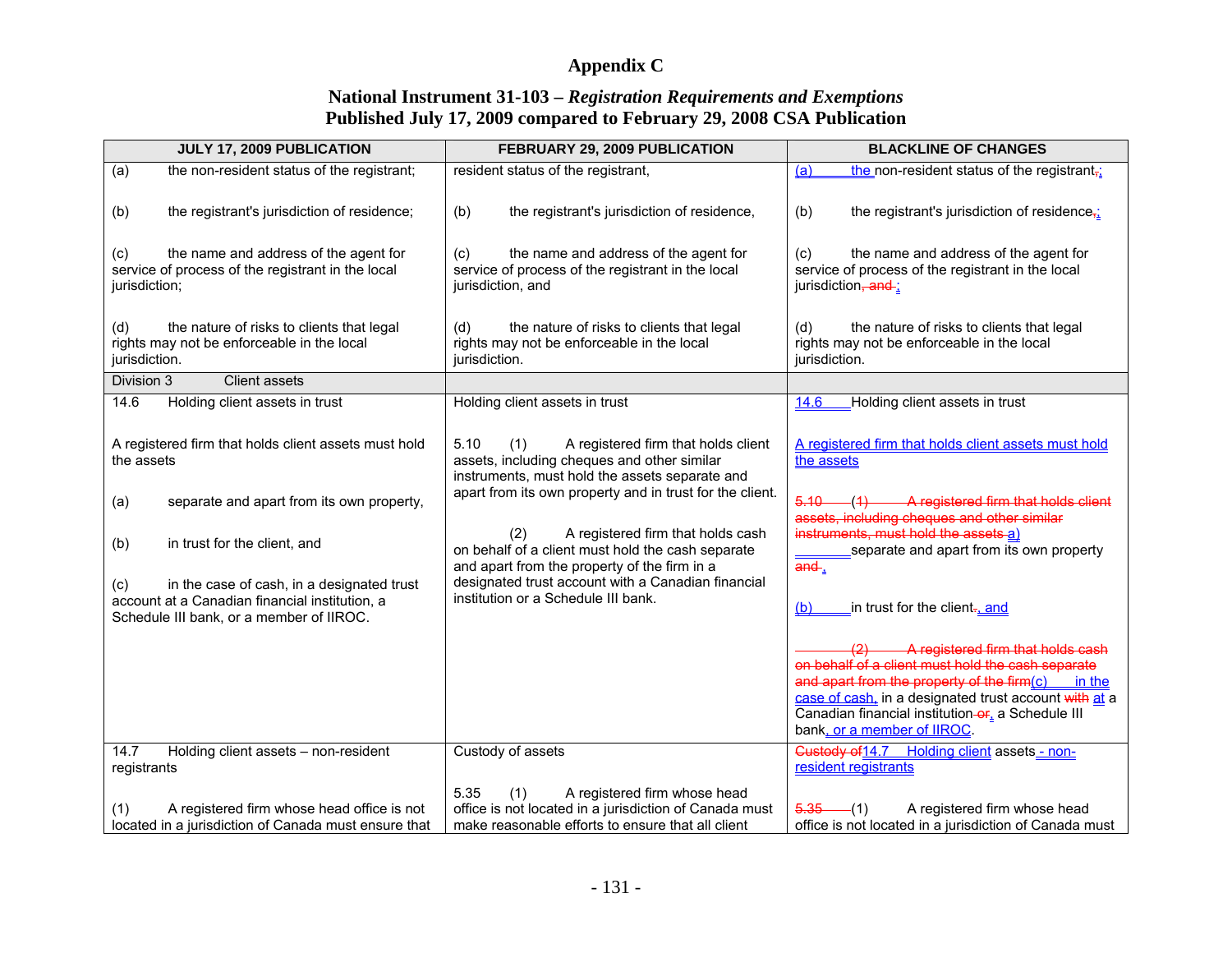| JULY 17, 2009 PUBLICATION                                                                                          | <b>FEBRUARY 29, 2009 PUBLICATION</b>                                                                                       | <b>BLACKLINE OF CHANGES</b>                                                                                                |
|--------------------------------------------------------------------------------------------------------------------|----------------------------------------------------------------------------------------------------------------------------|----------------------------------------------------------------------------------------------------------------------------|
| all client assets are held                                                                                         | assets are held                                                                                                            | make reasonable efforts to ensure that all client<br>assets are held                                                       |
| in the client's name.                                                                                              | directly by the client,                                                                                                    | directly by in the client's name,                                                                                          |
| (a)                                                                                                                | (a)                                                                                                                        | (a)                                                                                                                        |
| on behalf of the client by a custodian or                                                                          | on behalf of the client by a custodian or                                                                                  | on behalf of the client by a custodian or                                                                                  |
| (b)                                                                                                                | (b)                                                                                                                        | (b)                                                                                                                        |
| sub-custodian that                                                                                                 | sub-custodian that                                                                                                         | sub-custodian that                                                                                                         |
| meets the guidelines prescribed for acting                                                                         | meets the guidelines prescribed for acting                                                                                 | meets the guidelines prescribed for acting                                                                                 |
| (i)                                                                                                                | (i)                                                                                                                        | (i)                                                                                                                        |
| as a sub-custodian of the portfolio securities of a                                                                | as a sub-custodian of the portfolio securities of a                                                                        | as a sub-custodian of the portfolio securities of a                                                                        |
| mutual fund in Part 6 of National Instrument 81-102                                                                | mutual fund in Part 6 of National Instrument 81-102                                                                        | mutual fund in Part 6 of National Instrument 81-102                                                                        |
| Mutual Funds, and                                                                                                  | Mutual Funds, and                                                                                                          | Mutual Funds, and                                                                                                          |
| is subject to the Bank for International                                                                           | is subject to the Bank for International                                                                                   | is subject to the Bank for International                                                                                   |
| (ii)                                                                                                               | (ii)                                                                                                                       | (ii)                                                                                                                       |
| Settlements' framework for international                                                                           | Settlements' framework for international                                                                                   | Settlements' framework for international                                                                                   |
| convergence of capital measurement and capital                                                                     | convergence of capital measurement and capital                                                                             | convergence of capital measurement and capital                                                                             |
| standards, or                                                                                                      | standards, or                                                                                                              | standards, or                                                                                                              |
| on behalf of the client by a registered                                                                            | on behalf of the client by a registered                                                                                    | on behalf of the client by a registered                                                                                    |
| (c)                                                                                                                | (c)                                                                                                                        | (c)                                                                                                                        |
| dealer that is a member of an SRO and that is a                                                                    | dealer that is a member of an SRO that is a member                                                                         | dealer that is a member of an SRO and that is a                                                                            |
| member of Canadian Investor Protection Fund or                                                                     | of Canadian Investor Protection Fund or other                                                                              | member of Canadian Investor Protection Fund or                                                                             |
| other comparable compensation fund or                                                                              | comparable compensation fund or contingency trust                                                                          | other comparable compensation fund or                                                                                      |
| contingency trust fund.                                                                                            | fund.                                                                                                                      | contingency trust fund.                                                                                                    |
| (2)                                                                                                                | Section 5.10 [holding client assets                                                                                        | Section 5.1014.6 [holding client                                                                                           |
| Section 14.6 [holding client assets in trust]                                                                      | (2)                                                                                                                        | (2)                                                                                                                        |
| does not apply to a registered firm that is subject to                                                             | in trust] does not apply to a registered firm that is                                                                      | assets in trust] does not apply to a registered firm                                                                       |
| subsection (1).                                                                                                    | subject to subsection (1).                                                                                                 | that is subject to subsection (1).                                                                                         |
| Securities subject to a safekeeping<br>14.8<br>agreement                                                           | Securities subject to safekeeping agreement                                                                                | Securities subject to a safekeeping<br>14.8<br>agreement                                                                   |
| A registered firm that holds unencumbered<br>securities for a client under a written safekeeping<br>agreement must | 5.11<br>A registered firm that holds unencumbered<br>securities for a client under a written safekeeping<br>agreement must | 5.11<br>A registered firm that holds unencumbered<br>securities for a client under a written safekeeping<br>agreement must |
| segregate the securities from all other                                                                            | segregate the securities from all other                                                                                    | segregate the securities from all other                                                                                    |
| (a)                                                                                                                | (a)                                                                                                                        | (a)                                                                                                                        |
| securities,                                                                                                        | securities.                                                                                                                | securities,                                                                                                                |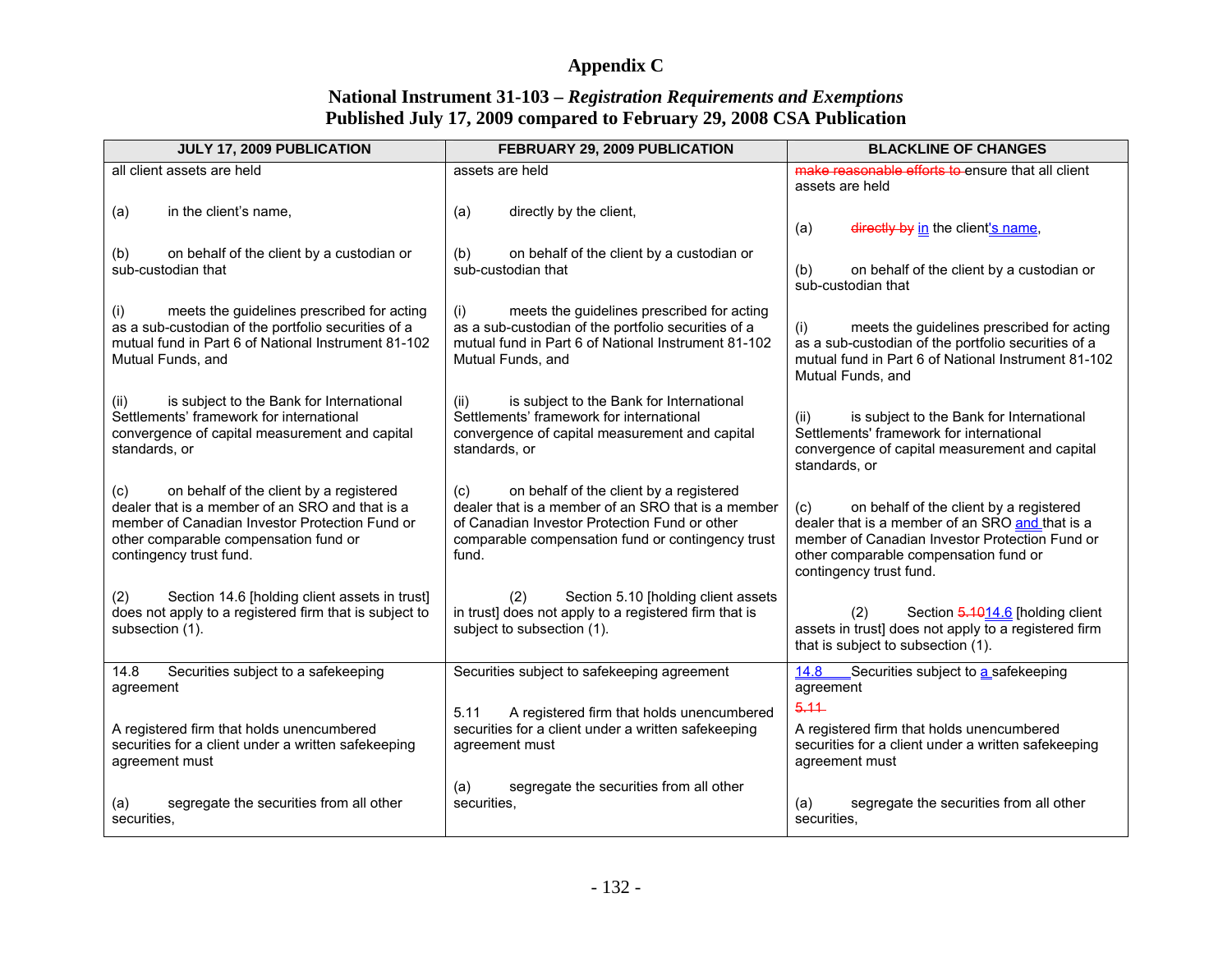| JULY 17, 2009 PUBLICATION                                                                                                            | FEBRUARY 29, 2009 PUBLICATION                                                                                                                                                                                                  | <b>BLACKLINE OF CHANGES</b>                                                                                                                                                                                                                   |
|--------------------------------------------------------------------------------------------------------------------------------------|--------------------------------------------------------------------------------------------------------------------------------------------------------------------------------------------------------------------------------|-----------------------------------------------------------------------------------------------------------------------------------------------------------------------------------------------------------------------------------------------|
| (b)<br>identify the securities as being held in<br>safekeeping for the client in                                                     | identify the securities as being held in<br>(b)<br>safekeeping for the client in                                                                                                                                               | (b)<br>identify the securities as being held in<br>safekeeping for the client in                                                                                                                                                              |
|                                                                                                                                      | (i)<br>the registrant's security position record,                                                                                                                                                                              |                                                                                                                                                                                                                                               |
| the registrant's security position record,<br>(i)                                                                                    |                                                                                                                                                                                                                                | the registrant's security position record,<br>(i)                                                                                                                                                                                             |
|                                                                                                                                      | (ii)<br>the client's ledger, and                                                                                                                                                                                               |                                                                                                                                                                                                                                               |
| the client's ledger, and<br>(ii)                                                                                                     |                                                                                                                                                                                                                                | (ii)<br>the client's ledger, and                                                                                                                                                                                                              |
|                                                                                                                                      | (iii)<br>the client's statement of account, and                                                                                                                                                                                |                                                                                                                                                                                                                                               |
| the client's statement of account, and<br>(iii)                                                                                      |                                                                                                                                                                                                                                | the client's statement of account, and<br>(iii)                                                                                                                                                                                               |
| release the securities only on an instruction<br>(c)<br>from the client.                                                             | release the securities only on an instruction<br>(c)<br>from the client.                                                                                                                                                       | (c)<br>release the securities only on an instruction<br>from the client.                                                                                                                                                                      |
| Securities not subject to a safekeeping<br>14.9<br>agreement                                                                         | Securities not subject to safekeeping agreement                                                                                                                                                                                | 14.9<br>Securities not subject to a safekeeping<br>agreement                                                                                                                                                                                  |
| (1)<br>A registered firm that holds unencumbered<br>securities for a client other than under a written<br>safekeeping agreement must | 5.12<br>A registered firm that holds<br>(1)<br>unencumbered securities for a client that are either<br>fully paid for or are excess margin securities, but<br>that are not held under a written safekeeping<br>agreement, must | 5.12<br>$- (1)$<br>A registered firm that holds<br>unencumbered securities for a client that are either<br>fully paid for or are excess margin securities, but<br>that are not held other than under a written<br>safekeeping agreement, must |
| segregate and identify the securities as<br>(a)<br>being held in trust for the client, and                                           | segregate and identify the securities as<br>(a)<br>being held in trust for the client, and                                                                                                                                     | segregate and identify the securities as<br>(a)<br>being held in trust for the client, and                                                                                                                                                    |
| describe the securities as being held in<br>(b)                                                                                      |                                                                                                                                                                                                                                |                                                                                                                                                                                                                                               |
| segregation on                                                                                                                       | describe the securities as being held in<br>(b)<br>segregation on                                                                                                                                                              | describe the securities as being held in<br>(b)<br>segregation on                                                                                                                                                                             |
| the registrant's security position record,<br>(i)                                                                                    | the registrant's security position record,                                                                                                                                                                                     |                                                                                                                                                                                                                                               |
| the client's ledger, and<br>(ii)                                                                                                     | (i)                                                                                                                                                                                                                            | the registrant's security position record,<br>(i)                                                                                                                                                                                             |
|                                                                                                                                      | the client's ledger, and<br>(ii)                                                                                                                                                                                               | the client's ledger, and<br>(ii)                                                                                                                                                                                                              |
| the client's statement of account.<br>(iii)                                                                                          |                                                                                                                                                                                                                                |                                                                                                                                                                                                                                               |
| Securities described in subsection (1) may<br>(2)                                                                                    | (iii)<br>the client's statement of account.                                                                                                                                                                                    | (iii)<br>the client's statement of account.                                                                                                                                                                                                   |
| be segregated in bulk.                                                                                                               | If a client is indebted to a<br>(2)                                                                                                                                                                                            | If a client is indebted to a                                                                                                                                                                                                                  |
|                                                                                                                                      | registered firm, the registered firm may sell or lend<br>the securities described in subsection (1), but only                                                                                                                  | <u>(2)</u><br>registered firm, the registered firm may sell or lend                                                                                                                                                                           |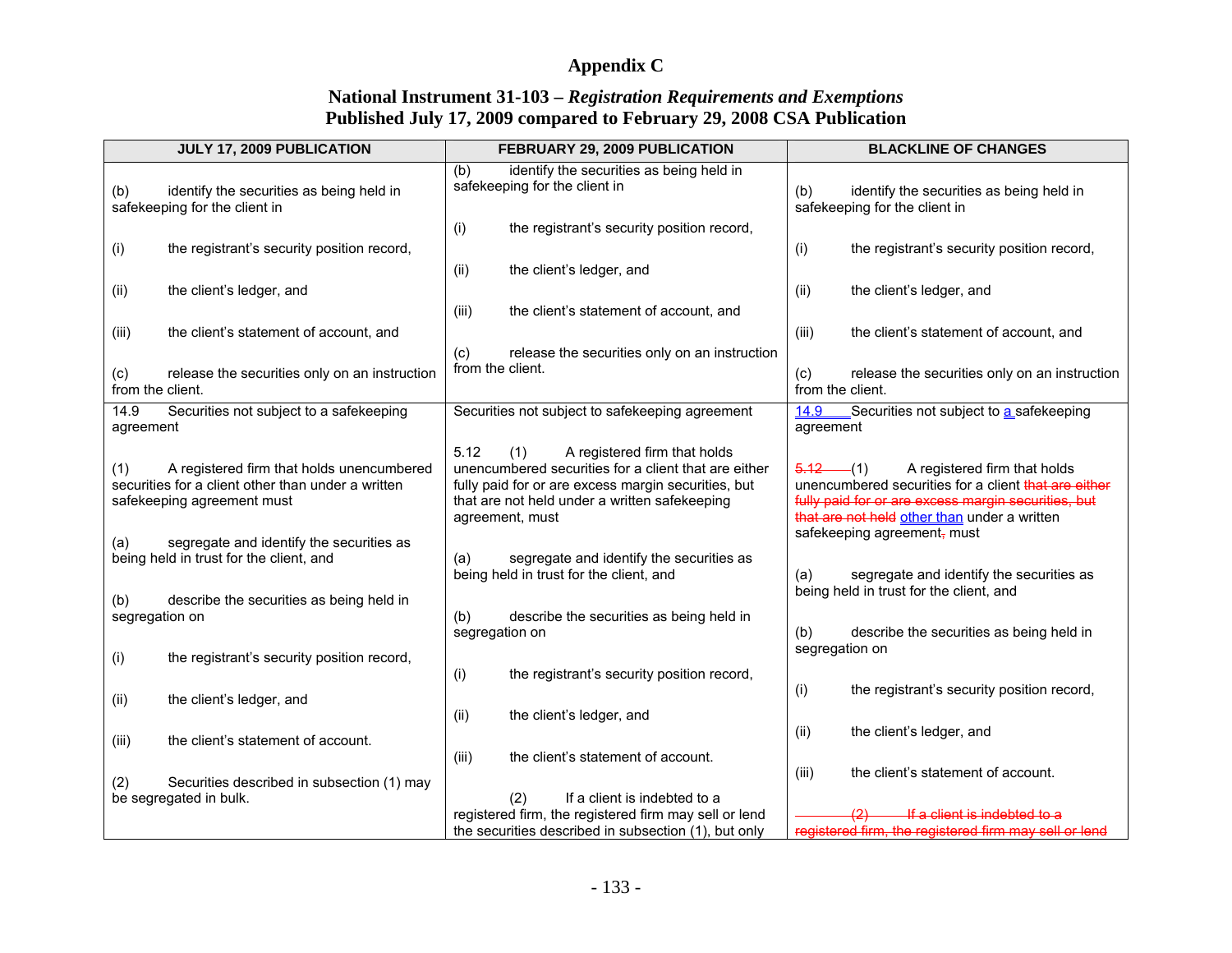| JULY 17, 2009 PUBLICATION                                                                                                                                                                                                                                                                                                   | <b>FEBRUARY 29, 2009 PUBLICATION</b>                                                                                                                                                                                                                                                                                                                            | <b>BLACKLINE OF CHANGES</b>                                                                                                                                                                                                                                                                                                                                                                 |
|-----------------------------------------------------------------------------------------------------------------------------------------------------------------------------------------------------------------------------------------------------------------------------------------------------------------------------|-----------------------------------------------------------------------------------------------------------------------------------------------------------------------------------------------------------------------------------------------------------------------------------------------------------------------------------------------------------------|---------------------------------------------------------------------------------------------------------------------------------------------------------------------------------------------------------------------------------------------------------------------------------------------------------------------------------------------------------------------------------------------|
|                                                                                                                                                                                                                                                                                                                             | to the extent reasonably necessary to cover the<br>indebtedness.                                                                                                                                                                                                                                                                                                | the securities described in subsection (1), but only<br>to the extent reasonably necessary to cover the<br>indebtedness.                                                                                                                                                                                                                                                                    |
|                                                                                                                                                                                                                                                                                                                             | Securities described in subsection<br>(3)<br>(1) may be segregated in bulk.                                                                                                                                                                                                                                                                                     | Securities described in subsection<br>(32)<br>(1) may be segregated in bulk.                                                                                                                                                                                                                                                                                                                |
| Division 4<br>Client accounts                                                                                                                                                                                                                                                                                               |                                                                                                                                                                                                                                                                                                                                                                 |                                                                                                                                                                                                                                                                                                                                                                                             |
| 14.10<br>Allocating investment opportunities fairly                                                                                                                                                                                                                                                                         | Allocating investment opportunities fairly                                                                                                                                                                                                                                                                                                                      | Allocating investment opportunities fairly<br>14.10                                                                                                                                                                                                                                                                                                                                         |
| A registered adviser must ensure fairness in<br>allocating investment opportunities among its<br>clients.                                                                                                                                                                                                                   | 6.7<br>A registered adviser must ensure<br>(1)<br>fairness in allocating investment opportunities<br>among its clients.                                                                                                                                                                                                                                         | 6.7 (1) A registered adviser must ensure<br>fairness in allocating investment opportunities<br>among its clients.                                                                                                                                                                                                                                                                           |
| 14.11<br>Selling or assigning client accounts                                                                                                                                                                                                                                                                               | Sale or assignment of client account                                                                                                                                                                                                                                                                                                                            | Sale <sub>14.11</sub><br>Selling or assignment of assigning<br>client accounts                                                                                                                                                                                                                                                                                                              |
| If a registered firm proposes to sell or assign a<br>client's account in whole or in part to another<br>registrant, the registered firm must, prior to the sale<br>or assignment, give a written explanation of the<br>proposal to the client and inform the client of the<br>client's right to close the client's account. | 5.6<br>If a registered firm proposes to sell or<br>assign a client's account in whole or in part to<br>another registrant, the registered firm must, prior to<br>the sale or assignment, give a written explanation to<br>the client of the proposal and inform the client of the<br>client's right to withdraw the client's account.                           | assign a client's account in whole or in part to<br>another registrant, the registered firm must, prior to<br>the sale or assignment, give a written explanation to<br>the client of the proposal to the client and<br>inform<br>the client of the client's right to withdraw close the<br>client's account.                                                                                |
| Division 5<br>Account activity reporting                                                                                                                                                                                                                                                                                    |                                                                                                                                                                                                                                                                                                                                                                 |                                                                                                                                                                                                                                                                                                                                                                                             |
| 14.12<br>Content and delivery of trade confirmation                                                                                                                                                                                                                                                                         | Confirmation of trade - general                                                                                                                                                                                                                                                                                                                                 | Confirmation 14.12<br>Content and delivery of<br>trade - general confirmation                                                                                                                                                                                                                                                                                                               |
| Subject to subsection (2), a registered<br>(1)<br>dealer that has acted on behalf of a client in<br>connection with a purchase or sale of a security<br>must promptly deliver to the client a written<br>confirmation of the transaction, setting out the<br>following:                                                     | 5.18<br>(1)<br>Subject to subsection (2), a<br>registered dealer that has acted on behalf of a client<br>in connection with a trade or series of trades in a<br>security must promptly send or deliver to the client,<br>or to a registered adviser acting for the client if the<br>client consents, a written confirmation of the<br>transaction, setting out, | $5.18$ (1)<br>Subject to subsection (2), a<br>registered dealer that has acted on behalf of a client<br>in connection with a trade purchase or series sale of<br>trades in a security must promptly send or deliver to<br>the client, or to a registered adviser acting for the<br>client if the client consents, a written confirmation of<br>the transaction, setting out, the following: |
| the quantity and description of the security<br>(a)<br>purchased or sold;<br>the price per security paid or received by<br>(b)                                                                                                                                                                                              | the quantity and description of the security<br>(a)<br>traded,                                                                                                                                                                                                                                                                                                  | (a)<br>the quantity and description of the security<br>traded, purchased or sold;                                                                                                                                                                                                                                                                                                           |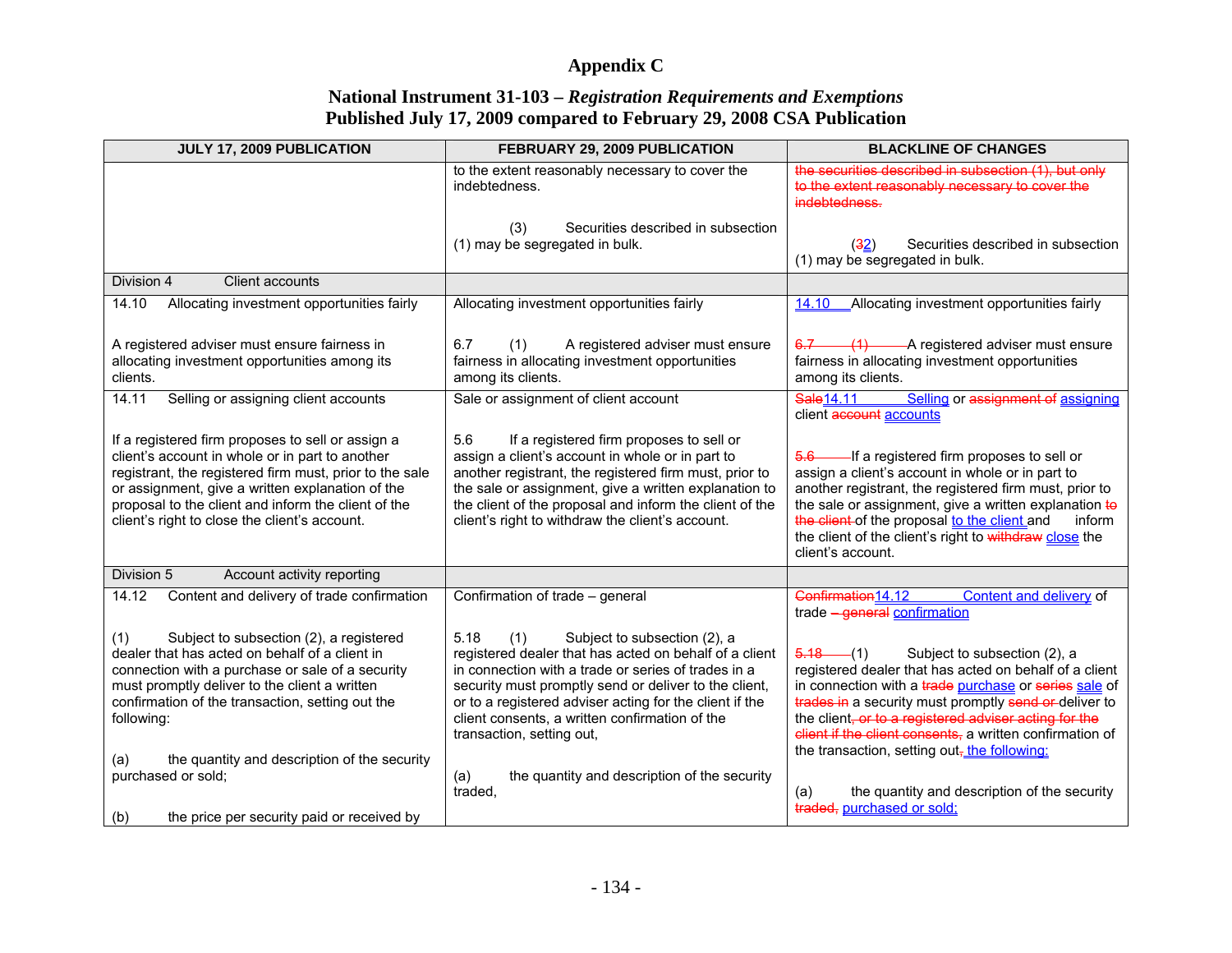| JULY 17, 2009 PUBLICATION                                                                                                                                                  | FEBRUARY 29, 2009 PUBLICATION                                                                                                                                          | <b>BLACKLINE OF CHANGES</b>                                                                                                                                 |
|----------------------------------------------------------------------------------------------------------------------------------------------------------------------------|------------------------------------------------------------------------------------------------------------------------------------------------------------------------|-------------------------------------------------------------------------------------------------------------------------------------------------------------|
| the client;                                                                                                                                                                | (b)<br>the consideration,                                                                                                                                              |                                                                                                                                                             |
|                                                                                                                                                                            |                                                                                                                                                                        | the consideration.<br>$\Theta$                                                                                                                              |
| the commission, sales charge, service<br>(c)<br>charge and any other amount charged in respect of<br>the transaction:                                                      | the commission, sales charge, service<br>(c)<br>charge and any other amount charged in respect of<br>the trade.                                                        | the price per security paid or received by<br>(b)<br>the client:                                                                                            |
| whether the registered dealer acted as<br>(d)<br>principal or agent;                                                                                                       | whether the registered dealer acted as<br>(d)<br>principal or agent,                                                                                                   | the commission, sales charge, service<br>(c)<br>charge and any other amount charged in respect of<br>the trade, transaction;                                |
| the date and the name of the marketplace,<br>(e)<br>if any, on which the transaction took place, or if<br>applicable, a statement that the transaction took                | the date and the name of the marketplace,<br>(e)<br>if any, on which the transaction took place, or if<br>applicable, a statement that the transaction took            | whether the registered dealer acted as<br>(d)<br>principal or agent <sub>7</sub> :                                                                          |
| place on more than one marketplace or over more<br>than one day;                                                                                                           | place on more than one marketplace or over more<br>than one day,                                                                                                       | the date and the name of the marketplace,<br>(e)<br>if any, on which the transaction took place, or if<br>applicable, a statement that the transaction took |
| (f)<br>the name of the dealing representative, if<br>any, in the transaction;                                                                                              | the name of the dealing representative, if<br>(f)<br>any, in the transaction,                                                                                          | place on more than one marketplace or over more<br>than one day <sub><math>\vec{x}</math></sub>                                                             |
| the settlement date of the transaction;<br>(g)                                                                                                                             | the settlement date of the trade, and<br>(g)                                                                                                                           | the name of the dealing representative, if<br>(f)<br>any, in the transaction $\frac{1}{k}$                                                                  |
| if applicable, that the security is a security<br>(h)<br>of the registrant, a security of a related issuer of the<br>registrant or, if the transaction occurred during the | if applicable, that the security is a security<br>(h)<br>of the registrant, a security of a related issuer of the<br>registrant or, in the course of a distribution, a | the settlement date of the trade, and<br>(g)<br>transaction;                                                                                                |
| security's distribution, a security of a connected                                                                                                                         | security of a connected issuer of the registrant.                                                                                                                      |                                                                                                                                                             |
| issuer of the registered dealer.                                                                                                                                           |                                                                                                                                                                        | (h)<br>if applicable, that the security is a security                                                                                                       |
|                                                                                                                                                                            | If the transaction involved more<br>(2)                                                                                                                                | of the registrant, a security of a related issuer of the                                                                                                    |
| If a transaction under subsection (1)<br>(2)                                                                                                                               | than one trade or if the transaction took place on                                                                                                                     | registrant or, in the course of a if the transaction                                                                                                        |
| involved more than one transaction or if the                                                                                                                               | more than one marketplace the information referred                                                                                                                     | occurred during the security's distribution, a security                                                                                                     |
| transaction took place on more than one<br>marketplace the information referred to in                                                                                      | to in subsection (1) above may be set out in the<br>aggregate if the confirmation also contains a                                                                      | of a connected issuer of the registrant registered<br>dealer.                                                                                               |
| subsection (1) may be set out in the aggregate if the                                                                                                                      | statement that additional details concerning the                                                                                                                       |                                                                                                                                                             |
| confirmation also contains a statement that                                                                                                                                | transaction will be provided to the client upon                                                                                                                        |                                                                                                                                                             |
| additional details concerning the transaction will be                                                                                                                      | request and without additional charge.                                                                                                                                 | If the a transaction under<br>(2)<br>subsection $(1)$ involved more than one trade                                                                          |
| provided to the client upon request and without                                                                                                                            |                                                                                                                                                                        | transaction or if the transaction took place on more                                                                                                        |
| additional charge.                                                                                                                                                         | If a trade is made in a security of<br>(3)                                                                                                                             | than one marketplace the information referred to in                                                                                                         |
|                                                                                                                                                                            | a mutual fund, scholarship plan, educational plan or                                                                                                                   | subsection (1) above may be set out in the                                                                                                                  |
| (3)<br>Paragraph (1)(h) does not apply if the                                                                                                                              | educational trust, the confirmation required under                                                                                                                     | aggregate if the confirmation also contains a                                                                                                               |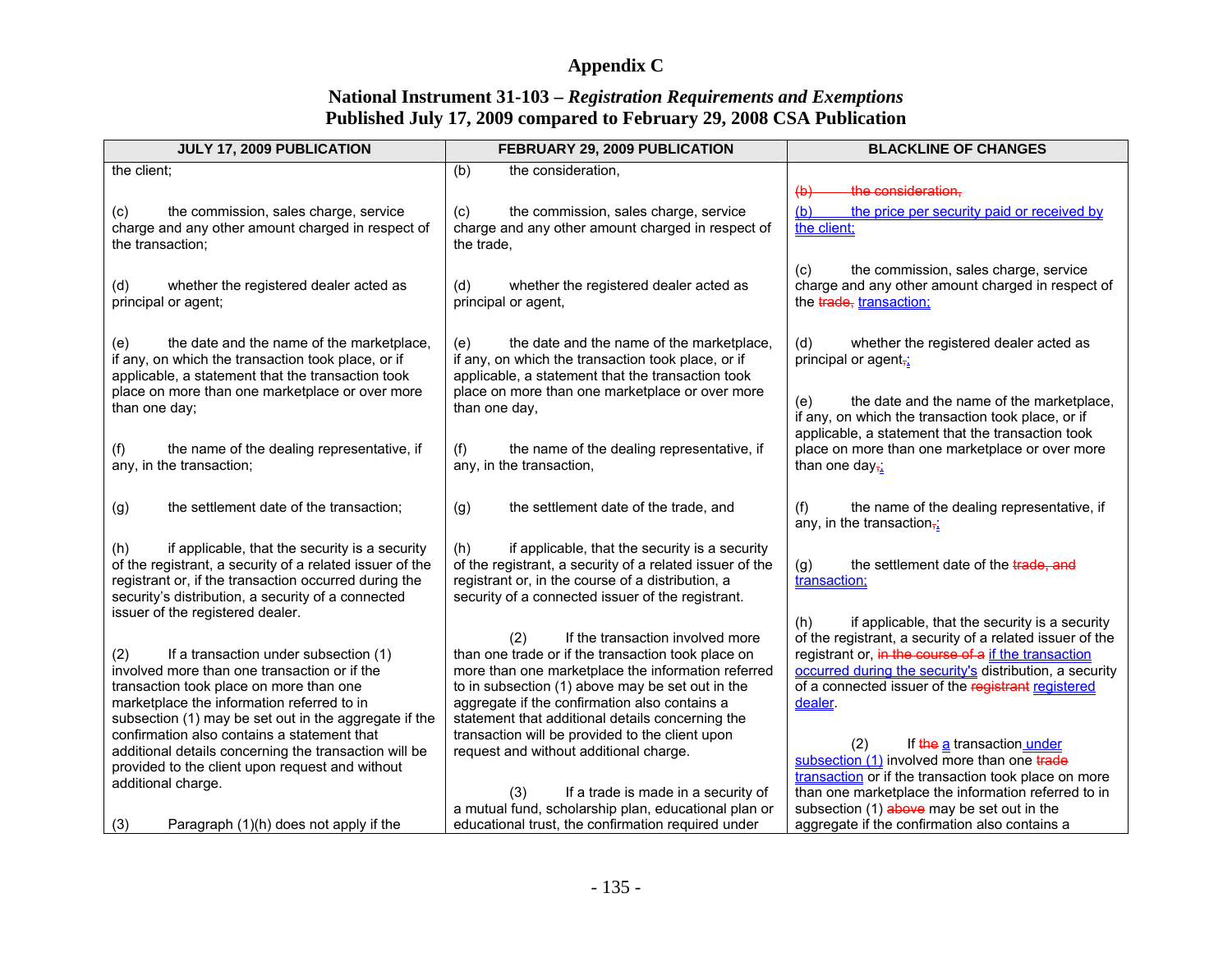| JULY 17, 2009 PUBLICATION                                                                                                                                                                                                                                                                        | <b>FEBRUARY 29, 2009 PUBLICATION</b>                                                                                                                                                                                                                                                   | <b>BLACKLINE OF CHANGES</b>                                                                                                                                                                                                                                                                                                      |
|--------------------------------------------------------------------------------------------------------------------------------------------------------------------------------------------------------------------------------------------------------------------------------------------------|----------------------------------------------------------------------------------------------------------------------------------------------------------------------------------------------------------------------------------------------------------------------------------------|----------------------------------------------------------------------------------------------------------------------------------------------------------------------------------------------------------------------------------------------------------------------------------------------------------------------------------|
| security is a security of a mutual fund that is an<br>affiliate of the registered dealer and the names of<br>the dealer and the fund are sufficiently similar to<br>indicate that they are affiliated.                                                                                           | subsection (1) must contain, in addition to the<br>requirements of subsection (1), the price per share<br>or unit at which the trade was effected.                                                                                                                                     | statement that additional details concerning the<br>transaction will be provided to the client upon<br>request and without additional charge.                                                                                                                                                                                    |
| (4)<br>For the purpose of paragraph $(1)(f)$ , a<br>dealing representative may be identified by means<br>of a code or symbol if the confirmation also contains<br>a statement that the name of the dealing<br>representative will be provided to the client on<br>request of the client.         | Paragraph (1)(h) does not apply if<br>(4)<br>the security is a security of a mutual fund that is an<br>affiliate of the registered dealer and the names of<br>the dealer and the fund are sufficiently similar to<br>disclose that they are affiliated.                                | If a trade is made in a security of<br>a mutual fund, scholarship plan, educational plan or<br>educational trust, the confirmation required under<br>subsection (1) must contain, in addition to the<br>requirements of subsection (1), the price per share<br>or unit at which the trade was effected.                          |
|                                                                                                                                                                                                                                                                                                  | For the purpose of paragraph<br>(5)<br>(1)(f), a dealing representative may be identified by<br>means of a code or symbol if the confirmation also<br>contains a statement that the name of the dealing<br>representative will be provided to the client on<br>request of the client.  | (43)<br>Paragraph (1)(h) does not apply if<br>the security is a security of a mutual fund that is an<br>affiliate of the registered dealer and the names of<br>the dealer and the fund are sufficiently similar to<br>disclose indicate that they are affiliated.                                                                |
|                                                                                                                                                                                                                                                                                                  |                                                                                                                                                                                                                                                                                        | For the purpose of paragraph<br>(54)<br>(1)(f), a dealing representative may be identified by<br>means of a code or symbol if the confirmation also<br>contains a statement that the name of the dealing<br>representative will be provided to the client on<br>request of the client.                                           |
| Semi-annual confirmations for certain<br>14.13<br>automatic plans                                                                                                                                                                                                                                | Semi-annual confirmations for certain automatic<br>plans                                                                                                                                                                                                                               | 14.13 Semi-annual confirmations for certain<br>automatic plans<br>$5.20 -$                                                                                                                                                                                                                                                       |
| The requirement under section 14.12 [content and<br>delivery of trade confirmation] to deliver a<br>confirmation promptly does not apply to a registered<br>dealer in respect of a transaction if all of the<br>following apply:                                                                 | 5.20<br>The requirement under section 5.18<br>[confirmation of trade - general] to send or deliver a<br>confirmation promptly does not apply to a registered<br>dealer in respect of a trade if                                                                                        | The requirement under section 5.18 [14.12 [content<br>and delivery of trade confirmation of trade general]<br>to send or deliver a confirmation promptly does not<br>apply to a registered dealer in respect of a trade if<br>transaction if all of the following apply:                                                         |
| the client gave the dealer prior written<br>(a)<br>notice that the transaction is made pursuant to the<br>client's participation in an automatic payment plan,<br>including a dividend reinvestment plan, or an<br>automatic withdrawal plan in which a transaction is<br>made at least monthly; | the client gave the dealer prior written<br>(a)<br>notice that the trade is made under the client's<br>participation in an automatic payment plan or an<br>automatic withdrawal plan in which a trade is made<br>at least monthly,<br>(b)<br>the registered dealer sent a confirmation | the client gave the dealer prior written<br>(a)<br>notice that the trade transaction is made under<br>pursuant to the client's participation in an automatic<br>payment plan, including a dividend reinvestment<br>plan, or an automatic withdrawal plan in which a<br>trade transaction is made at least monthly <sub>7</sub> ; |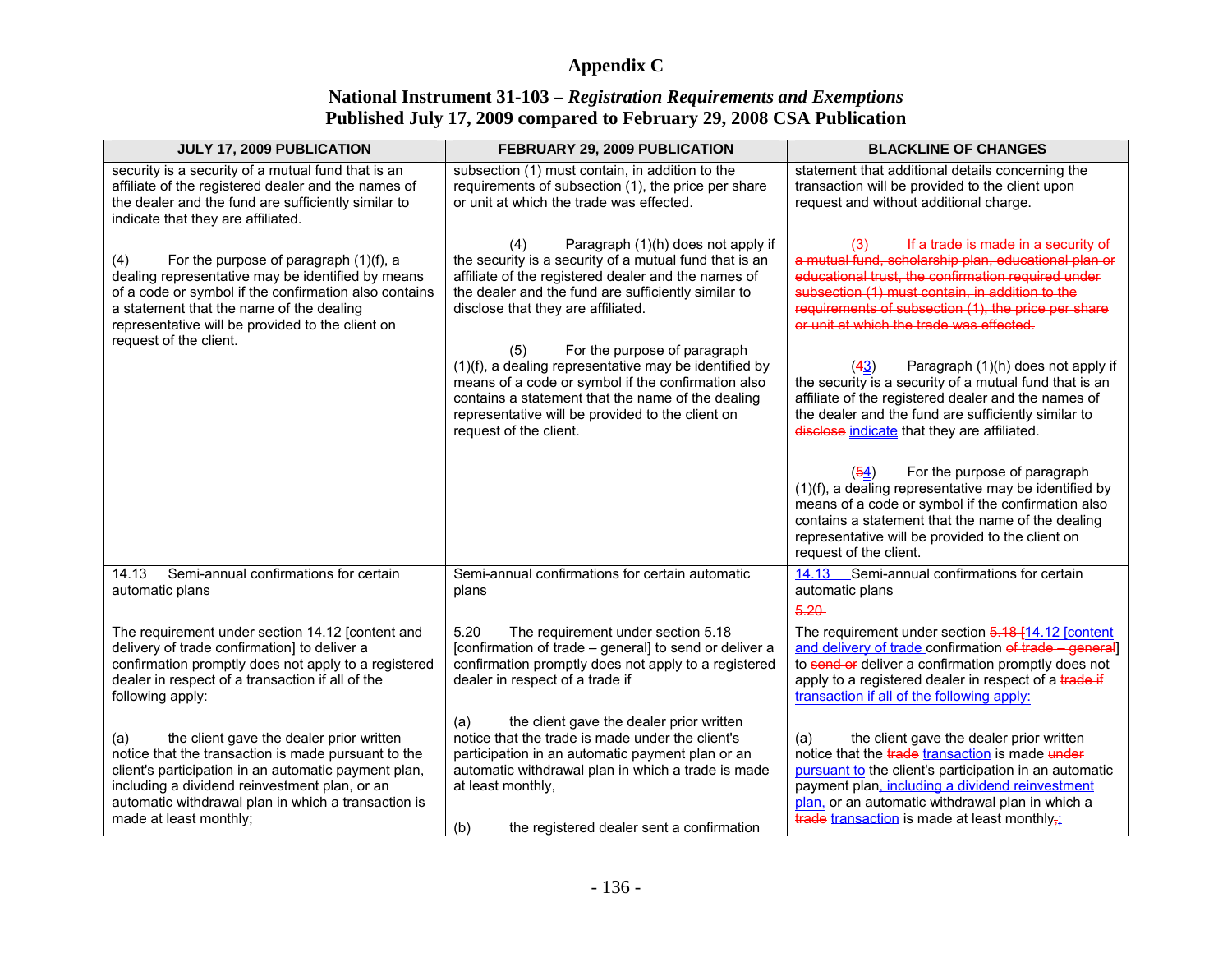| JULY 17, 2009 PUBLICATION                                                                                                                                                                                                                                                                                                                                                         | FEBRUARY 29, 2009 PUBLICATION                                                                                                                                                                                                                                                                                                                                                                          | <b>BLACKLINE OF CHANGES</b>                                                                                                                                                                                                                                                                                                                                                                                                                                                       |
|-----------------------------------------------------------------------------------------------------------------------------------------------------------------------------------------------------------------------------------------------------------------------------------------------------------------------------------------------------------------------------------|--------------------------------------------------------------------------------------------------------------------------------------------------------------------------------------------------------------------------------------------------------------------------------------------------------------------------------------------------------------------------------------------------------|-----------------------------------------------------------------------------------------------------------------------------------------------------------------------------------------------------------------------------------------------------------------------------------------------------------------------------------------------------------------------------------------------------------------------------------------------------------------------------------|
| the registered dealer delivered a<br>(b)<br>confirmation as required under section 14.12<br>[content and delivery of trade confirmation] for the<br>first transaction made under the plan after receiving<br>the notice referred to in paragraph (a);<br>the transaction is in a security of a mutual<br>(c)<br>fund, scholarship plan, educational plan or<br>educational trust; | as required under section 5.18 [confirmation of trade<br>- general] for the first trade made under the plan<br>after receiving the notice referred to under<br>paragraph (a),<br>the trade is in a security of a mutual fund,<br>(c)<br>scholarship plan, educational plan or educational<br>trust, and<br>the registered dealer sends or delivers the<br>(d)                                          | (b)<br>the registered dealer sent delivered a<br>confirmation as required under section 5.18 [14.12<br>[content and delivery of trade confirmation-of trade-<br>general] for the first trade transaction made under<br>the plan after receiving the notice referred to under<br>$\frac{\text{in}}{\text{in}}$ paragraph (a) <sub>7</sub> :<br>the trade transaction is in a security of a<br>(c)<br>mutual fund, scholarship plan, educational plan or<br>educational trust, and; |
| the registered dealer delivers the<br>(d)<br>information required under section 14.12 [content<br>and delivery of trade confirmation] for the<br>transaction semi-annually to the client or, if the<br>client consents, to a registered adviser acting for the<br>client.                                                                                                         | information required under section 5.18<br>[confirmation of trade - general] for the trade semi-<br>annually to the client or, if the client consents, to a<br>registered adviser acting for the client.                                                                                                                                                                                               | (d)<br>the registered dealer sends or delivers the<br>information required under section 5.18 [14.12<br>[content and delivery of trade confirmation-of trade-<br>general] for the trade transaction semi-annually to<br>the client or, if the client consents, to a registered<br>adviser acting for the client.                                                                                                                                                                  |
| 14.14<br><b>Client statements</b>                                                                                                                                                                                                                                                                                                                                                 | Statements of account and portfolio                                                                                                                                                                                                                                                                                                                                                                    | Statements of account and portfolio14.14<br><b>Client</b><br>statements                                                                                                                                                                                                                                                                                                                                                                                                           |
| A registered dealer must deliver a<br>(1)<br>statement to a client at least once every 3 months.<br>Despite subsection (1), a registered dealer,<br>(2)<br>other than a mutual fund dealer, must deliver a<br>statement to a client at the end of a month if any of<br>the following apply:                                                                                       | 5.22<br>(1)<br>A registered dealer must send or<br>deliver a statement of account to each client not<br>less than once every three months showing any<br>debit or credit balance and the details of securities<br>held for or owned by the client, unless the client has<br>requested statements on a monthly basis in which<br>case the registered dealer must send or deliver<br>statements monthly. | $5.22 -$<br>A registered dealer must send or<br>(1)<br>deliver a statement of account to each client not<br>less than once every three months showing any<br>debit or credit balance and the details of securities<br>held for or owned by the client, unless the client has<br>requested statements on a monthly basis in which<br>case the registered dealer must send or deliver<br>statements monthly.                                                                        |
| the client has requested receiving<br>(a)<br>statements on a monthly basis;<br>during the month, a transaction was<br>(b)<br>effected in the account other than a transaction<br>made under an automatic withdrawal plan or an<br>automatic payment plan, including a dividend<br>reinvestment plan.                                                                              | The statement required by<br>(2)<br>subsection (1) must list the securities held for the<br>client and indicate clearly which securities are held<br>for safekeeping or in segregation.<br>Subject to subsection (4), a<br>(3)<br>registered adviser must send or deliver to each<br>client not less than once every three months, a<br>statement of the portfolio of the client under the             | (1) A registered dealer must deliver a<br>statement to a client at least once every 3 months.<br>The statement required by<br>(2)<br>subsection (1) must list the securities held for the<br>client and indicate clearly which securities are held<br>for safekeeping or in segregation.                                                                                                                                                                                          |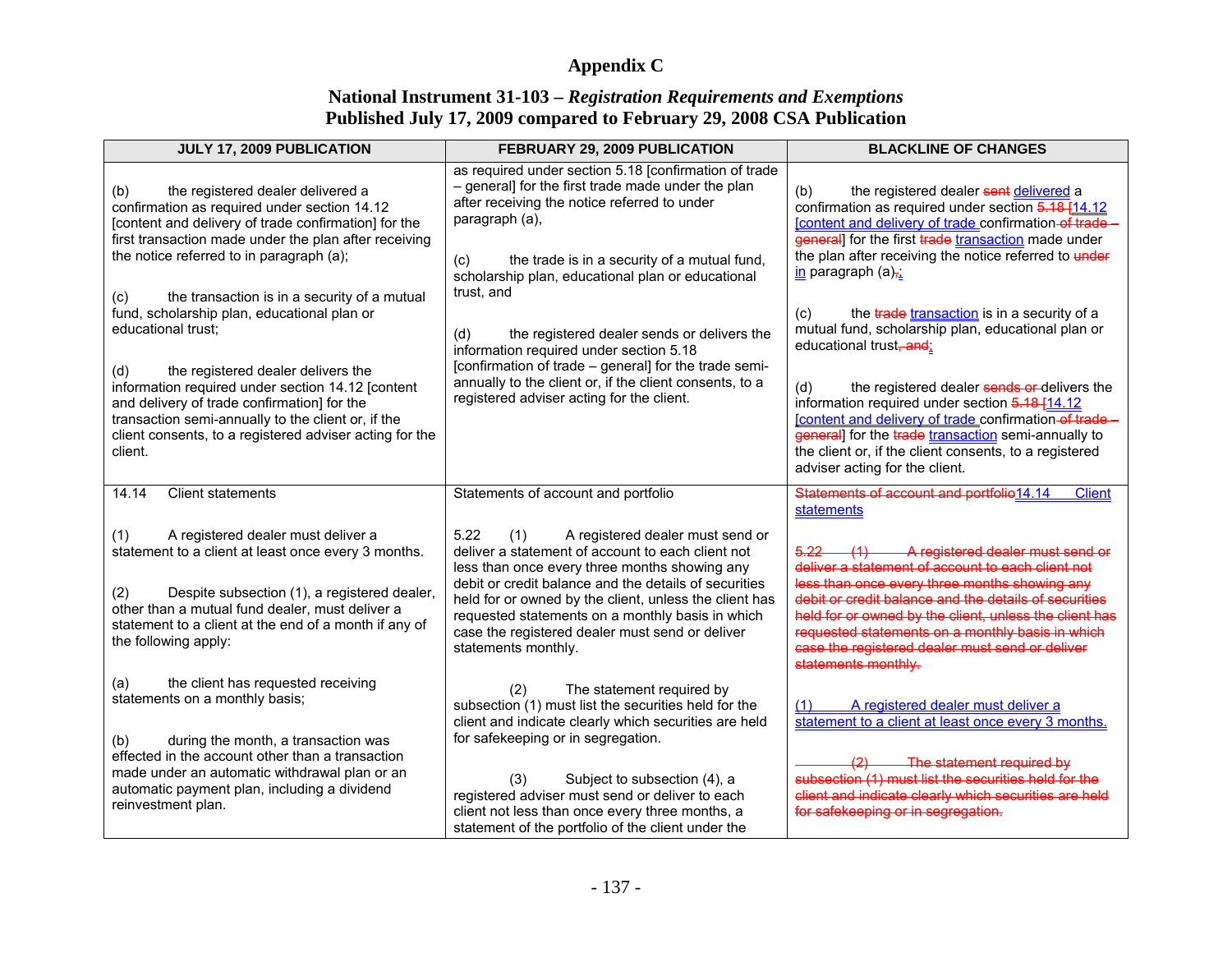| JULY 17, 2009 PUBLICATION                                                                                                                                                                                           | FEBRUARY 29, 2009 PUBLICATION                                                                                                                                                                | <b>BLACKLINE OF CHANGES</b>                                                                                                                                                                                                                |
|---------------------------------------------------------------------------------------------------------------------------------------------------------------------------------------------------------------------|----------------------------------------------------------------------------------------------------------------------------------------------------------------------------------------------|--------------------------------------------------------------------------------------------------------------------------------------------------------------------------------------------------------------------------------------------|
| (3)<br>Except if the client has otherwise directed,<br>a registered adviser must deliver a statement to a<br>client at least once every 3 months.                                                                   | registered adviser's management, unless the client<br>has requested statements on a monthly basis in<br>which case the registered adviser must send or<br>deliver statements monthly.        | (2)<br>Despite subsection (1), a registered dealer,<br>other than a mutual fund dealer, must deliver a<br>statement to a client at the end of a month if any of                                                                            |
| A statement delivered under subsection<br>(4)<br>$(1)$ , $(2)$ or $(3)$ must include all of the following<br>information for each transaction made for the client<br>during the period covered by the statement:    | If a client has provided the<br>(4)<br>consent referred to in subsection 5.18(1)<br>[confirmation of trade - general], the registered<br>adviser must send or deliver to the client not less | the following apply:<br>the client has requested receiving<br>(a)<br>statements on a monthly basis;                                                                                                                                        |
| the date of the transaction;<br>(a)                                                                                                                                                                                 | than once every month, a statement of the portfolio<br>of the client under the registered adviser's<br>management.                                                                           | during the month, a transaction was<br>(b)<br>effected in the account other than a transaction                                                                                                                                             |
| whether the transaction was a purchase,<br>(b)<br>sale or transfer;                                                                                                                                                 |                                                                                                                                                                                              | made under an automatic withdrawal plan or an<br>automatic payment plan, including a dividend<br>reinvestment plan.                                                                                                                        |
| the name of the security purchased or sold;<br>(c)                                                                                                                                                                  |                                                                                                                                                                                              | (3) Subject to subsection (4) Except if the client has<br>otherwise directed, a registered adviser must send                                                                                                                               |
| the number of securities purchased or sold;<br>(d)                                                                                                                                                                  |                                                                                                                                                                                              | er deliver a statement to each a client not less than<br>at least once every three months, a statement of the                                                                                                                              |
| the price per security paid or received by<br>(e)<br>the client;                                                                                                                                                    |                                                                                                                                                                                              | portfolio of the client under the registered adviser's<br>management, unless the client has requested<br>statements on a monthly basis in which case the<br>registered adviser must send or deliver statements                             |
| (f)<br>the total value of the transaction.                                                                                                                                                                          |                                                                                                                                                                                              | monthly. 3 months.                                                                                                                                                                                                                         |
| A statement delivered under subsection<br>(5)<br>$(1)$ , $(2)$ or $(3)$ must include all of the following<br>information about the client's account as at the end<br>of the period for which the statement is made: |                                                                                                                                                                                              | If a client has provided the<br>consent referred to in subsection 5.18(1)<br>[confirmation of trade general], the registered<br>adviser must send or deliver to the client not less<br>than once every month, a statement of the portfolio |
| the name and quantity of each security in<br>(a)<br>the account:                                                                                                                                                    |                                                                                                                                                                                              | of the client under the registered adviser's<br>management.                                                                                                                                                                                |
| the market value of each security in the<br>(b)<br>account:                                                                                                                                                         |                                                                                                                                                                                              | (4) A statement delivered under subsection<br>$(1)$ , $(2)$ or $(3)$ must include all of the following<br>information for each transaction made for the client<br>during the period covered by the statement:                              |
| the total market value of each security<br>(c)                                                                                                                                                                      |                                                                                                                                                                                              | the date of the transaction;<br><u>(a)</u>                                                                                                                                                                                                 |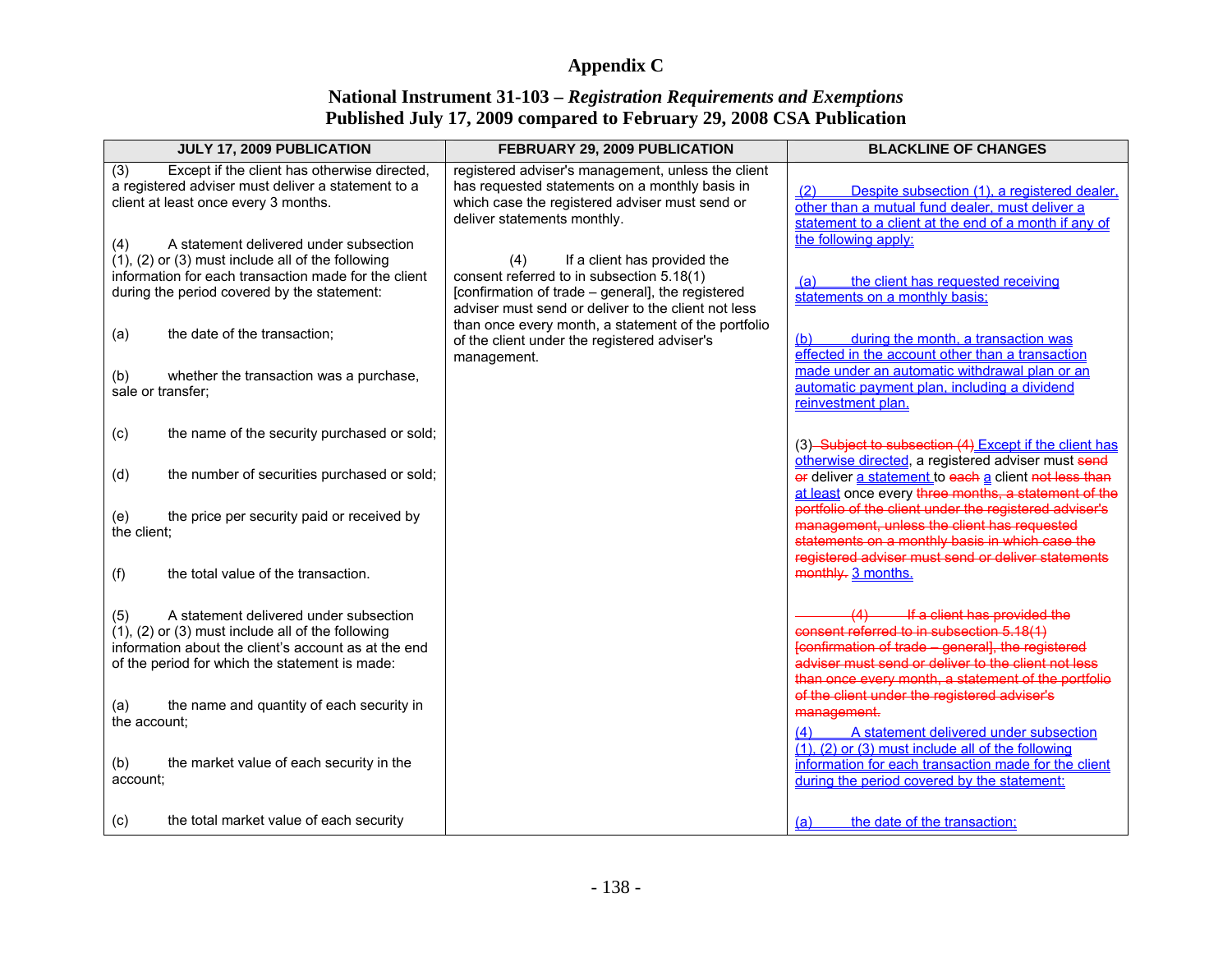| JULY 17, 2009 PUBLICATION                                                                                 | FEBRUARY 29, 2009 PUBLICATION | <b>BLACKLINE OF CHANGES</b>                                                                                      |
|-----------------------------------------------------------------------------------------------------------|-------------------------------|------------------------------------------------------------------------------------------------------------------|
| position in the account;                                                                                  |                               |                                                                                                                  |
|                                                                                                           |                               | whether the transaction was a purchase.<br>(b)<br>sale or transfer;                                              |
| any cash balance in the account;<br>(d)                                                                   |                               |                                                                                                                  |
| the total market value of all cash and<br>(e)                                                             |                               | the name of the security purchased or sold;<br>$\mathsf{(c)}$                                                    |
| securities in the account.                                                                                |                               |                                                                                                                  |
|                                                                                                           |                               | the number of securities purchased or sold;<br><u>(d)</u>                                                        |
| Subsections (1) and (2) do not apply to a<br>(6)<br>scholarship plan dealer if the dealer delivers to the |                               | the price per security paid or received by<br>(e)                                                                |
| client a statement at least once every 12 months<br>that provides the information in subsections (4) and  |                               | the client:                                                                                                      |
| (5).                                                                                                      |                               | the total value of the transaction.<br>(f)                                                                       |
|                                                                                                           |                               |                                                                                                                  |
|                                                                                                           |                               | A statement delivered under subsection<br><u>(5)</u>                                                             |
|                                                                                                           |                               | $(1)$ , $(2)$ or $(3)$ must include all of the following<br>information about the client's account as at the end |
|                                                                                                           |                               | of the period for which the statement is made:                                                                   |
|                                                                                                           |                               | the name and quantity of each security in                                                                        |
|                                                                                                           |                               | <u>(a)</u><br>the account;                                                                                       |
|                                                                                                           |                               |                                                                                                                  |
|                                                                                                           |                               | the market value of each security in the<br>(b)<br>account;                                                      |
|                                                                                                           |                               |                                                                                                                  |
|                                                                                                           |                               | the total market value of each security<br><u>(c)</u><br>position in the account;                                |
|                                                                                                           |                               |                                                                                                                  |
|                                                                                                           |                               | any cash balance in the account;<br><u>(d)</u>                                                                   |
|                                                                                                           |                               |                                                                                                                  |
|                                                                                                           |                               | the total market value of all cash and<br>(e)<br>securities in the account.                                      |
|                                                                                                           |                               |                                                                                                                  |
|                                                                                                           |                               | Subsections (1) and (2) do not apply to a<br>(6)                                                                 |
|                                                                                                           |                               | scholarship plan dealer if the dealer delivers to the<br>client a statement at least once every 12 months        |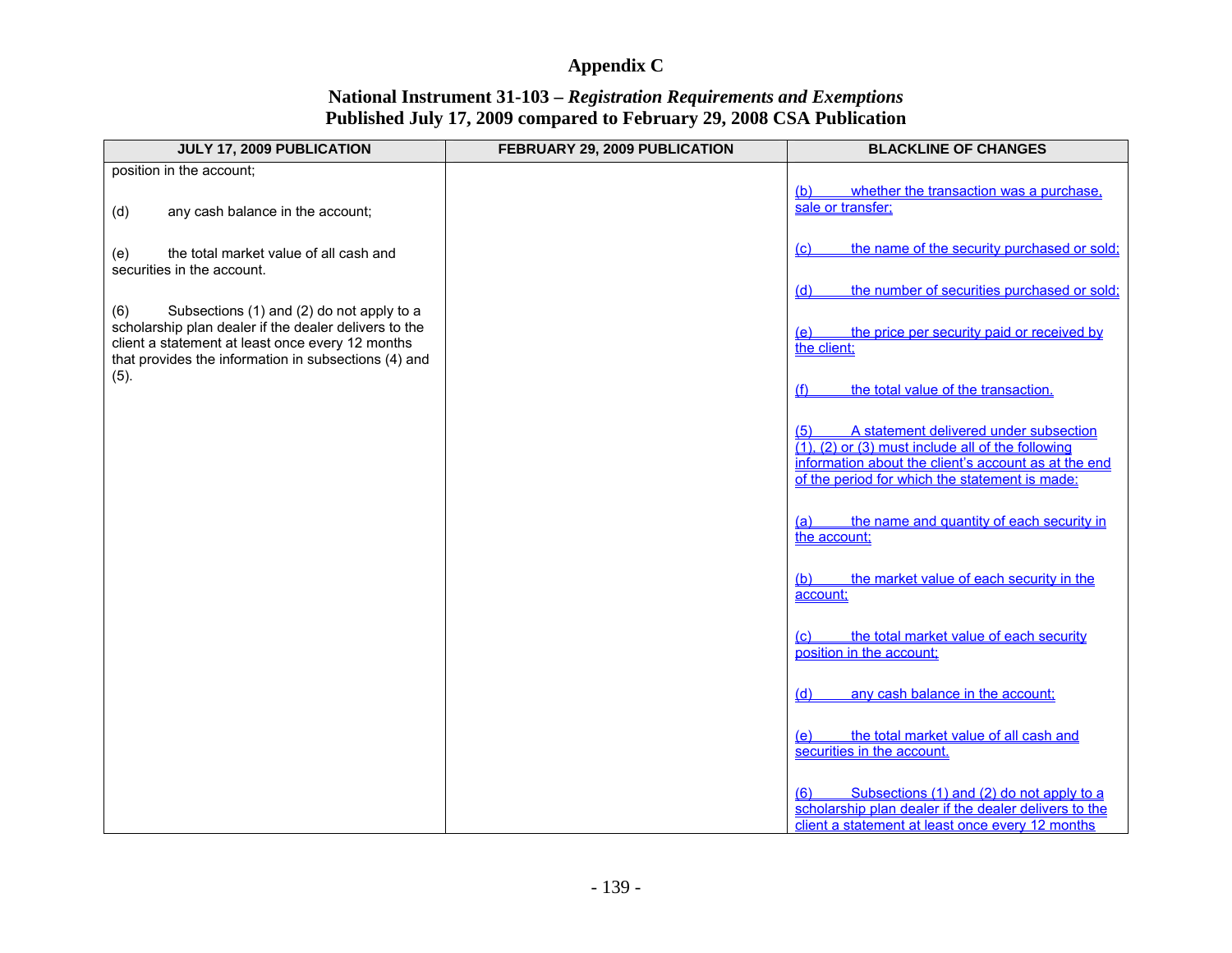| JULY 17, 2009 PUBLICATION                                                                                                                                                                                                       | <b>FEBRUARY 29, 2009 PUBLICATION</b>                                                                                                                                                                                            | <b>BLACKLINE OF CHANGES</b>                                                                                                                                                                                                    |
|---------------------------------------------------------------------------------------------------------------------------------------------------------------------------------------------------------------------------------|---------------------------------------------------------------------------------------------------------------------------------------------------------------------------------------------------------------------------------|--------------------------------------------------------------------------------------------------------------------------------------------------------------------------------------------------------------------------------|
|                                                                                                                                                                                                                                 |                                                                                                                                                                                                                                 | that provides the information in subsections (4) and<br>$(5)$ .                                                                                                                                                                |
| Part 15 Granting an exemption                                                                                                                                                                                                   |                                                                                                                                                                                                                                 |                                                                                                                                                                                                                                |
| 15.1<br>Who can grant an exemption                                                                                                                                                                                              | Exemption                                                                                                                                                                                                                       | Exemption 15.1<br>Who can grant an exemption                                                                                                                                                                                   |
| The regulator or the securities regulatory<br>(1)<br>authority may grant an exemption from this<br>Instrument, in whole or in part, subject to such<br>conditions or restrictions as may be imposed in the<br>exemption.        | The regulator or the securities<br>9.1<br>(1)<br>regulatory authority may grant an exemption from<br>this Instrument, in whole or in part, subject to such<br>conditions or restrictions as may be imposed in the<br>exemption. | The regulator or the securities<br>$9.1$ (1)<br>regulatory authority may grant an exemption from<br>this Instrument, in whole or in part, subject to such<br>conditions or restrictions as may be imposed in the<br>exemption. |
| Despite subsection (1), in Ontario only the<br>(2)<br>regulator may grant such an exemption.                                                                                                                                    | Despite subsection (1), in Ontario<br>(2)<br>only the regulator may grant such an exemption.                                                                                                                                    | Despite subsection (1), in Ontario<br>(2)<br>only the regulator may grant such an exemption.                                                                                                                                   |
| Except in Ontario, an exemption referred to<br>(3)<br>in subsection (1) is granted under the statute<br>referred to in Appendix B of National Instrument 14-<br>101 Definitions opposite the name of the local<br>jurisdiction. | Except in Ontario, an exemption<br>(3)<br>referred to in subsection (1) is granted under the<br>statute referred to in Appendix B of National<br>Instrument 14-101 Definitions opposite the name of<br>the local jurisdiction.  | Except in Ontario, an exemption<br>(3)<br>referred to in subsection (1) is granted under the<br>statute referred to in Appendix B of National<br>Instrument 14-101 Definitions opposite the name of<br>the local jurisdiction. |
| Part 16 Transition                                                                                                                                                                                                              |                                                                                                                                                                                                                                 |                                                                                                                                                                                                                                |
| Change of registration categories -<br>16.1<br>individuals                                                                                                                                                                      | Change of registration categories - individuals                                                                                                                                                                                 | Change of registration categories -<br>16.1<br>individuals                                                                                                                                                                     |
| On the day this Instrument comes into force, an<br>individual registered in a category referred to in                                                                                                                           | 10.2<br>On the date this Instrument comes into<br>force, an individual registered in a category referred<br>to in                                                                                                               | 40.2<br>-On the date day this Instrument comes into<br>force, an individual registered in a category referred<br>to in                                                                                                         |
| column 1 of Appendix C [new category<br>(a)<br>names - individuals], opposite the name of the local<br>jurisdiction, is registered as a dealing<br>representative,                                                              | column 1 of Appendix D [new category<br>(a)<br>names - individuals], opposite the name of the local<br>jurisdiction, is deemed to be registered as a dealing<br>representative,                                                 | column 1 of Appendix <b>DC</b> [new category<br>(a)<br>names - individuals], opposite the name of the local<br>jurisdiction, is deemed to be registered as a dealing<br>representative,                                        |
| column 2 of Appendix C [new category<br>(b)<br>names - individuals], opposite the name of the local<br>jurisdiction, is registered as an advising<br>representative, and                                                        | column 2 of Appendix D [new category<br>(b)<br>names - individuals], opposite the name of the local<br>jurisdiction, is deemed to be registered as an<br>advising representative, and                                           | column 2 of Appendix DC [new category<br>(b)<br>names - individuals], opposite the name of the local<br>jurisdiction, is-deemed to be registered as an                                                                         |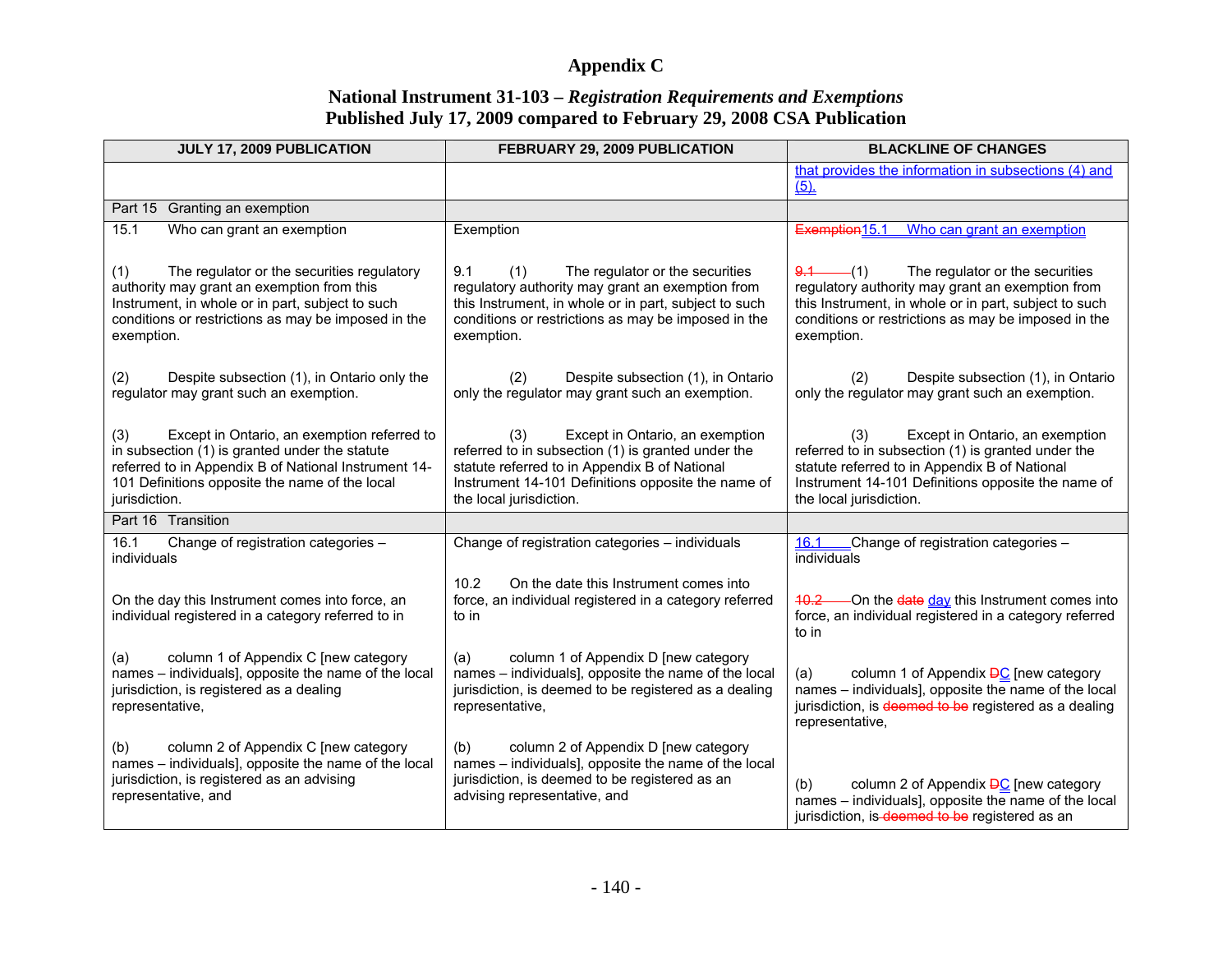| JULY 17, 2009 PUBLICATION                                                                                                                                                                            | FEBRUARY 29, 2009 PUBLICATION                                                                                                                                                               | <b>BLACKLINE OF CHANGES</b>                                                                                                                                                                                                               |
|------------------------------------------------------------------------------------------------------------------------------------------------------------------------------------------------------|---------------------------------------------------------------------------------------------------------------------------------------------------------------------------------------------|-------------------------------------------------------------------------------------------------------------------------------------------------------------------------------------------------------------------------------------------|
| column 3 of Appendix C [new category<br>(c)<br>names - individuals], opposite the name of the local<br>jurisdiction, is registered as an associate advising<br>representative.                       | column 3 of Appendix D [new category<br>(c)<br>names - individuals], opposite the name of the local<br>jurisdiction, is deemed to be registered as an<br>associate advising representative. | advising representative, and<br>column 3 of Appendix $\overline{BC}$ [new category<br>(c)<br>names - individuals], opposite the name of the local<br>jurisdiction, is deemed to be registered as an<br>associate advising representative. |
| 16.2<br>Change of registration categories - firms                                                                                                                                                    | Change of registration categories - firms                                                                                                                                                   | Change of registration categories - firms<br>16.2                                                                                                                                                                                         |
| On the day this Instrument comes into force, a<br>person or company registered in a category referred<br>to in                                                                                       | 10.1<br>On the date this Instrument comes into<br>force, a person or company registered in a category<br>referred to in                                                                     | 10.1 - On the date day this Instrument comes into<br>force, a person or company registered in a category<br>referred to in                                                                                                                |
| column 1 of Appendix D [new category<br>(a)<br>names - firms], opposite the name of the local<br>jurisdiction, is registered as an investment dealer,                                                | column 1 of Appendix C [new category<br>(a)<br>names - firms], opposite the name of the local<br>jurisdiction, is deemed to be registered as an<br>investment dealer,                       | column 1 of Appendix $\bigoplus$ [new category<br>(a)<br>names - firms], opposite the name of the local<br>jurisdiction, is deemed to be registered as an<br>investment dealer,                                                           |
| column 2 of Appendix D [new category<br>(b)<br>names - firms], opposite the name of the local<br>jurisdiction, is registered as a mutual fund dealer,<br>column 3 of Appendix D [new category<br>(c) | column 2 of Appendix C [new category<br>(b)<br>names - firms], opposite the name of the local<br>jurisdiction, is deemed to be registered as a mutual<br>fund dealer,                       | column 2 of Appendix GD [new category<br>(b)<br>names - firms], opposite the name of the local<br>jurisdiction, is deemed to be registered as a mutual<br>fund dealer.                                                                    |
| names - firms], opposite the name of the local<br>jurisdiction, is registered as a scholarship plan<br>dealer,<br>column 4 of Appendix D [new category<br>(d)                                        | (c)<br>column 3 of Appendix C [new category<br>names - firms], opposite the name of the local<br>jurisdiction, is deemed to be registered as a<br>scholarship plan dealer,                  | column 3 of Appendix $\bigoplus$ [new category<br>(c)<br>names - firms], opposite the name of the local<br>jurisdiction, is deemed to be registered as a<br>scholarship plan dealer,                                                      |
| names - firms], opposite the name of the local<br>jurisdiction, is registered as a restricted dealer,                                                                                                | column 4 of Appendix C [new category<br>(d)<br>names - firms], opposite the name of the local                                                                                               | column 4 of Appendix $GD$ [new category<br>(d)<br>names - firms], opposite the name of the local                                                                                                                                          |
| (e)<br>column 5 of Appendix D [new category<br>names - firms], opposite the name of the local<br>jurisdiction, is registered as a portfolio manager, and                                             | jurisdiction, is deemed to be registered as a<br>restricted dealer,                                                                                                                         | jurisdiction, is deemed to be registered as a<br>restricted dealer,                                                                                                                                                                       |
| (f)<br>column 6 of Appendix D [new category<br>names - firms], opposite the name of the local<br>jurisdiction, is registered as a restricted portfolio                                               | column 5 of Appendix C [new category<br>(e)<br>names - firms], opposite the name of the local<br>jurisdiction, is deemed to be registered as a portfolio<br>manager, and                    | column 5 of Appendix $\bigoplus$ [new category<br>(e)<br>names - firms], opposite the name of the local<br>jurisdiction, is deemed to be registered as a portfolio<br>manager, and                                                        |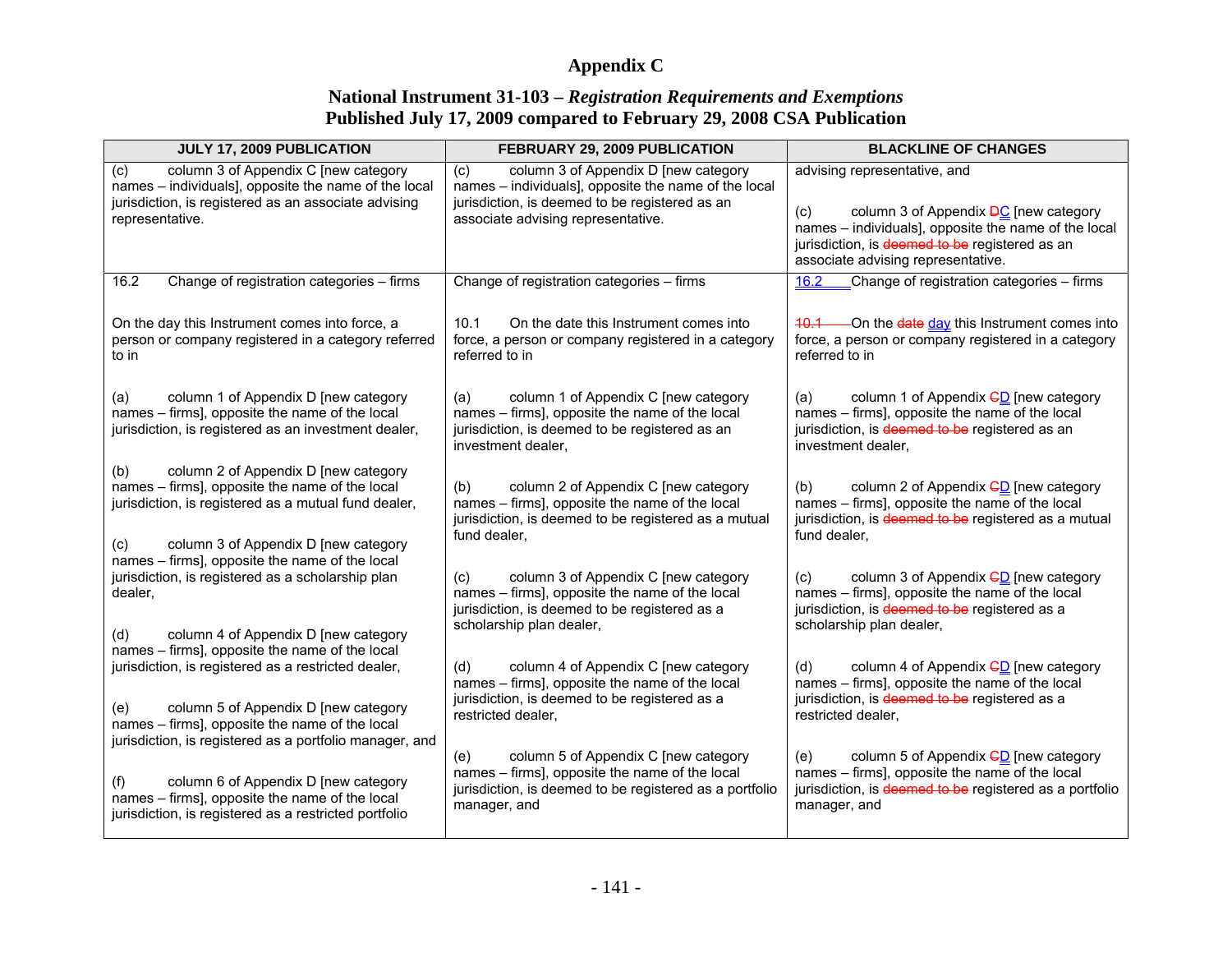| JULY 17, 2009 PUBLICATION                                                                                                                                                                                                                                                            | <b>FEBRUARY 29, 2009 PUBLICATION</b>                                                                                                                                                                          | <b>BLACKLINE OF CHANGES</b>                                                                                                                                                                                                                                                                               |
|--------------------------------------------------------------------------------------------------------------------------------------------------------------------------------------------------------------------------------------------------------------------------------------|---------------------------------------------------------------------------------------------------------------------------------------------------------------------------------------------------------------|-----------------------------------------------------------------------------------------------------------------------------------------------------------------------------------------------------------------------------------------------------------------------------------------------------------|
| manager.                                                                                                                                                                                                                                                                             | column 6 of Appendix C [new category<br>(f)<br>names - firms], opposite the name of the local<br>jurisdiction, is deemed to be registered as a<br>restricted portfolio manager.                               | column 6 of Appendix CD [new category<br>(f)<br>names - firms], opposite the name of the local<br>jurisdiction, is deemed to be registered as a<br>restricted portfolio manager.                                                                                                                          |
| 16.3<br>Change of registration categories - limited<br>market dealers                                                                                                                                                                                                                | Change of registration categories - firms                                                                                                                                                                     | Change of registration categories - firms<br>16.3<br>limited market dealers                                                                                                                                                                                                                               |
| (1)<br>This section applies in Ontario and<br>Newfoundland and Labrador.                                                                                                                                                                                                             | 10.1<br>In Ontario and Newfoundland and<br>(2)<br>Labrador, a person or company registered as a<br>limited market dealer or an international dealer on<br>the date this Instrument comes into force is deemed | 10.1 - (21) In This section applies in Ontario and<br>Newfoundland and Labrador.                                                                                                                                                                                                                          |
| On the day this Instrument comes into<br>(2)<br>force, a person or company registered as a limited<br>market dealer is registered as an exempt market<br>dealer.                                                                                                                     | to be registered as an exempt market dealer.                                                                                                                                                                  | On the day this Instrument comes into<br>(2)<br>force, a person or company registered as a limited<br>market dealer or an international dealer on the date<br>this Instrument comes into force is deemed to be<br>registered as an exempt market dealer. is registered                                    |
| (3)<br>On the day this Instrument comes into<br>force, an individual registered to trade on behalf of a<br>limited market dealer is registered as a dealing<br>representative of the dealer.                                                                                         |                                                                                                                                                                                                               | as an exempt market dealer.<br>On the day this Instrument comes into<br>(3)<br>force, an individual registered to trade on behalf of a<br>limited market dealer is registered as a dealing                                                                                                                |
| (4)<br>Sections 12.1 [capital requirements] and<br>12.2 [notifying the regulator of a subordination<br>agreement] do not apply to a person or company<br>registered as an exempt market dealer under<br>subsection (2) until one year after this Instrument<br>comes into force.     |                                                                                                                                                                                                               | representative of the dealer.<br>Sections 12.1 [capital requirements] and<br>(4)<br>12.2 [notifying the regulator of a subordination<br>agreement] do not apply to a person or company<br>registered as an exempt market dealer under<br>subsection (2) until one year after this Instrument              |
| Sections 12.3 [insurance - dealer] and<br>(5)<br>12.7 [notifying the regulator of a change, claim or<br>cancellation] do not apply to a person or company<br>registered as an exempt market dealer under<br>subsection (2) until 6 months after this Instrument<br>comes into force. |                                                                                                                                                                                                               | comes into force.<br>Sections 12.3 [insurance – dealer] and<br>(5)<br>12.7 Inotifying the regulator of a change, claim or<br>cancellation] do not apply to a person or company<br>registered as an exempt market dealer under<br>subsection (2) until 6 months after this Instrument<br>comes into force. |
| Registration for investment fund managers<br>16.4<br>active when this Instrument comes into force                                                                                                                                                                                    | Registration of investment fund managers                                                                                                                                                                      | Registration of for investment fund<br>16.4<br>managers active when this Instrument comes into                                                                                                                                                                                                            |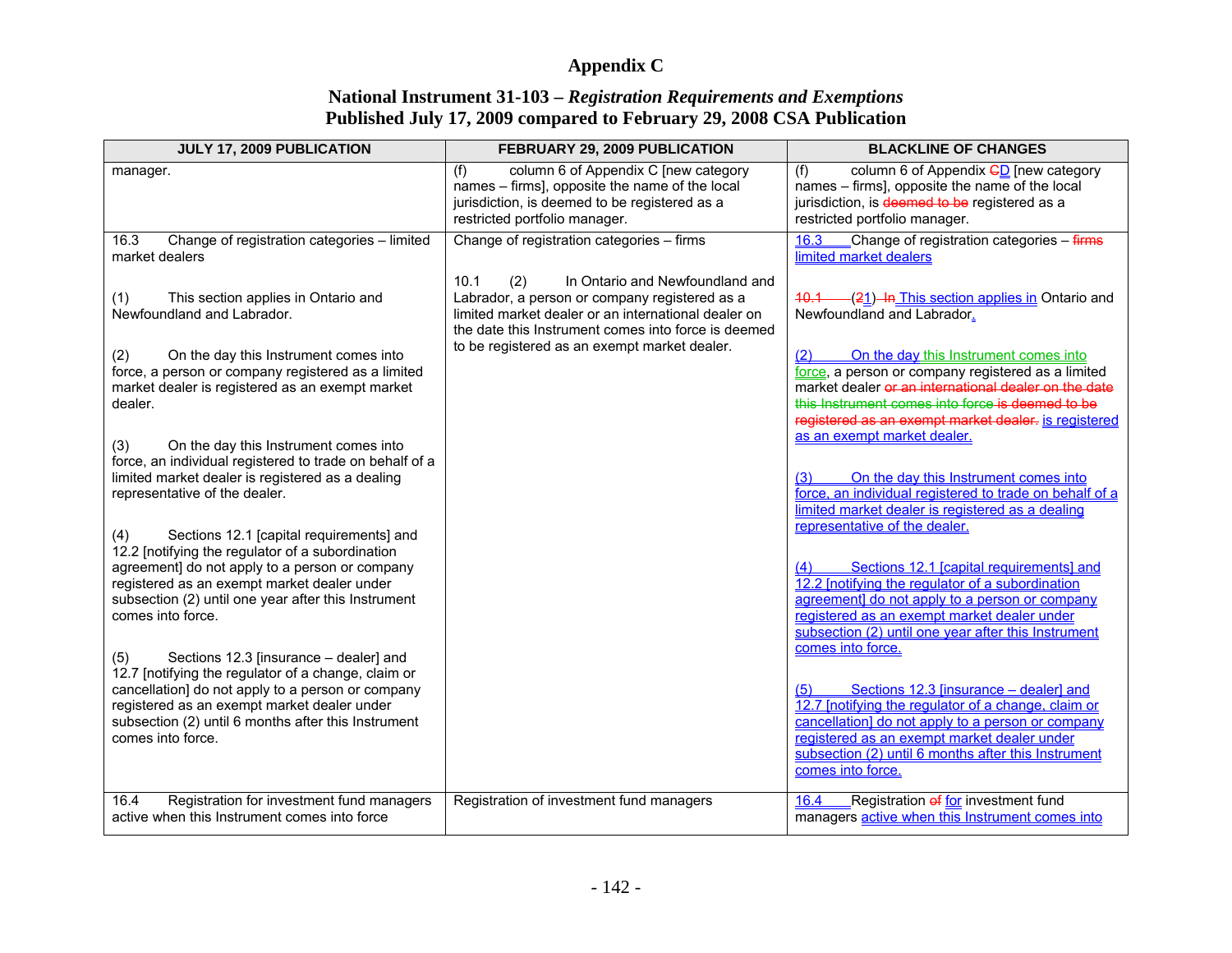| JULY 17, 2009 PUBLICATION                                                                                                                                                                                                   | <b>FEBRUARY 29, 2009 PUBLICATION</b>                                                                                                                                                                                                                            | <b>BLACKLINE OF CHANGES</b>                                                                                                                                                                                                               |
|-----------------------------------------------------------------------------------------------------------------------------------------------------------------------------------------------------------------------------|-----------------------------------------------------------------------------------------------------------------------------------------------------------------------------------------------------------------------------------------------------------------|-------------------------------------------------------------------------------------------------------------------------------------------------------------------------------------------------------------------------------------------|
| (1)<br>The requirement to register as an<br>investment fund manager does not apply to a<br>person or company that is acting as an investment<br>fund manager on the day this Instrument comes into<br>force                 | 10.3<br>The requirement to register as an<br>(1)<br>investment fund manager does not apply to a<br>person or company that is acting as an investment<br>fund manager on the date this Instrument comes<br>into force                                            | force<br>$40.3$ (1)<br>The requirement to register as an<br>investment fund manager does not apply to a<br>person or company that is acting as an investment<br>fund manager on the date day this Instrument                              |
| until one year after this Instrument comes<br>(a)<br>into force, or                                                                                                                                                         | until six months after this Instrument<br>(a)<br>comes into force, or                                                                                                                                                                                           | comes into force<br>until six months one year after this<br>(a)                                                                                                                                                                           |
| if the person or company applies for<br>(b)<br>registration as an investment fund manager within<br>one year after this Instrument comes into force, until<br>the regulator has accepted or refused the<br>registration.    | (b)<br>if the person or company applies for<br>registration as an investment fund manager within<br>six months of this Instrument coming into force, until<br>the regulator has accepted or refused the<br>registration.                                        | Instrument comes into force, or<br>(b)<br>if the person or company applies for<br>registration as an investment fund manager within<br>six months of one year after this Instrument                                                       |
| Subsection (1) is repealed one year after<br>(2)<br>this Instrument comes into force.                                                                                                                                       | Despite paragraph 4.18(2)(c)<br>(2)<br>[capital requirement], for the purpose of calculating<br>excess working capital, the minimum capital is<br>\$50,000 for a registered dealer or registered adviser<br>that is acting as an investment fund manager on the | comingcomes into force, until the regulator has<br>accepted or refused the registration.<br>Despite paragraph 4.18(2)(c)<br><b>Capital requirement], for the purpose of calculating</b><br>excess working capital, the minimum capital is |
| Section 12.5 [insurance - investment fund<br>(3)<br>manager] does not apply to a registered dealer or<br>registered adviser that is acting as an investment<br>fund manager on the day this Instrument comes into<br>force. | date this Instrument comes into force.<br>Subsection (2) expires six months<br>(3)<br>after this Instrument comes into force.                                                                                                                                   | \$50,000 for a registered dealer or registered adviser<br>that is acting as an investment fund manager on the<br>date this Instrument comes into force.                                                                                   |
| Subsection (3) is repealed one year after<br>(4)<br>this Instrument comes into force.                                                                                                                                       | Section 4.23 [insurance -<br>(4)<br>investment fund manager] does not apply to a<br>registered dealer or registered adviser that is acting<br>as an investment fund manager on the date this<br>Instrument comes into force.                                    | Subsection (2) expires six<br>$(3) - 2$<br>months1) is repealed one year after this Instrument<br>comes into force.<br>Section 4.2312.5 [insurance -<br>(43)<br>investment fund manager] does not apply to a                              |
|                                                                                                                                                                                                                             | Subsection (4) expires six months<br>(5)<br>after this Instrument comes into force.                                                                                                                                                                             | registered dealer or registered adviser that is acting<br>as an investment fund manager on the date day this<br>Instrument comes into force.                                                                                              |
|                                                                                                                                                                                                                             |                                                                                                                                                                                                                                                                 | Subsection (4) expires six<br>(54)<br>months3) is repealed one year after this Instrument<br>comes into force.                                                                                                                            |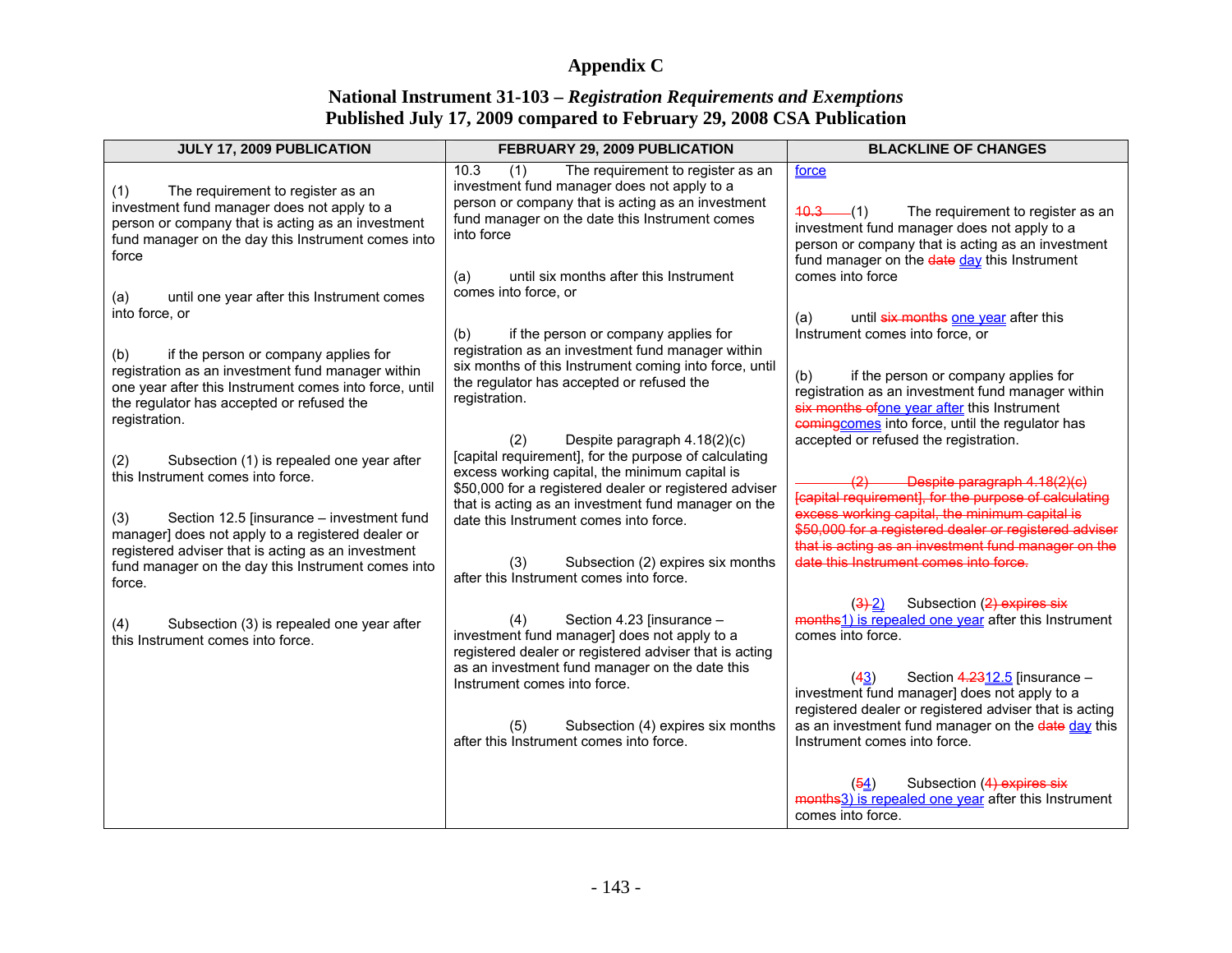| JULY 17, 2009 PUBLICATION                                                                                                                                                                                                    | <b>FEBRUARY 29, 2009 PUBLICATION</b>                                                                                                                                           | <b>BLACKLINE OF CHANGES</b>                                                                                                                                                                                                  |
|------------------------------------------------------------------------------------------------------------------------------------------------------------------------------------------------------------------------------|--------------------------------------------------------------------------------------------------------------------------------------------------------------------------------|------------------------------------------------------------------------------------------------------------------------------------------------------------------------------------------------------------------------------|
| Temporary exemption for Canadian<br>16.5<br>investment fund manager registered in its principal<br>jurisdiction                                                                                                              | <b>New Provision</b>                                                                                                                                                           | <b>Temporary exemption for Canadian</b><br>16.5<br>investment fund manager registered in its principal<br><i>iurisdiction</i>                                                                                                |
| An investment fund manager is not<br>(1)<br>required to register in the local jurisdiction if it is<br>registered, or has applied for registration, in the<br>jurisdiction of Canada in which its head office is<br>located. |                                                                                                                                                                                | An investment fund manager is not<br>(1)<br>required to register in the local jurisdiction if it is<br>registered, or has applied for registration, in the<br>jurisdiction of Canada in which its head office is<br>located. |
| (2)<br>Subsection (1) is repealed 2 years after<br>this Instrument comes into force.                                                                                                                                         |                                                                                                                                                                                | Subsection (1) is repealed 2 years after<br>(2)<br>this Instrument comes into force.                                                                                                                                         |
| 16.6<br>Temporary exemption for foreign<br>investment fund managers                                                                                                                                                          | <b>New Provision</b>                                                                                                                                                           | <b>Temporary exemption for foreign</b><br>16.6<br>investment fund managers                                                                                                                                                   |
| (1)<br>The investment fund manager registration<br>requirement does not apply to a person or company<br>that is acting as an investment fund manager if its<br>head office is in not in a jurisdiction of Canada.            |                                                                                                                                                                                | The investment fund manager registration<br>(1)<br>requirement does not apply to a person or company<br>that is acting as an investment fund manager if its<br>head office is in not in a jurisdiction of Canada.            |
| Subsection (1) is repealed 2 years after<br>(2)<br>this Instrument comes into force.                                                                                                                                         |                                                                                                                                                                                | Subsection (1) is repealed 2 years after<br>(2)<br>this Instrument comes into force.                                                                                                                                         |
| 16.7<br>Registration of exempt market dealers                                                                                                                                                                                | Registration of exempt market dealers                                                                                                                                          | 16.7<br>Registration of exempt market dealers                                                                                                                                                                                |
| This section does not apply in Ontario and<br>(1)<br>Newfoundland and Labrador.                                                                                                                                              | 10.4<br>In this section, "a dealer in the<br>(1)<br>exempt market" means                                                                                                       | 10.4<br>This section does not apply in<br>$-$ (1)<br>Ontario and Newfoundland and Labrador.                                                                                                                                  |
| In this section, "the exempt market" means<br>(2)<br>those trading and underwriting activities listed in<br>subparagraph 7.1(2)(d) [dealer categories].                                                                      | a dealer who trades in securities referred<br>(a)<br>to in subparagraph $2.1(1)(d)(i)$ (A), (B) or (C), or                                                                     | In this section, "a dealer in the exempt<br>(2)<br>market" means those trading and underwriting<br>activities listed in subparagraph 7.1(2)(d) [dealer<br>categories].                                                       |
| The requirement to register as an exempt<br>(3)<br>market dealer does not apply to a person or<br>company that acts as a dealer in the exempt market<br>on the day this Instrument comes into force                          | a person or company who acts as an<br>(b)<br>underwriter in respect of a distribution of securities<br>that may be made under an exemption from the<br>prospectus requirement. | a dealer who trades in securities referred<br>$\overline{a}$<br>to in subparagraph 2.1(1)(d)(i) (A), (B) or (C), or                                                                                                          |
|                                                                                                                                                                                                                              | (2)<br>Despite section 2.1 [dealer and                                                                                                                                         | a person or company who acts as an<br>(b)                                                                                                                                                                                    |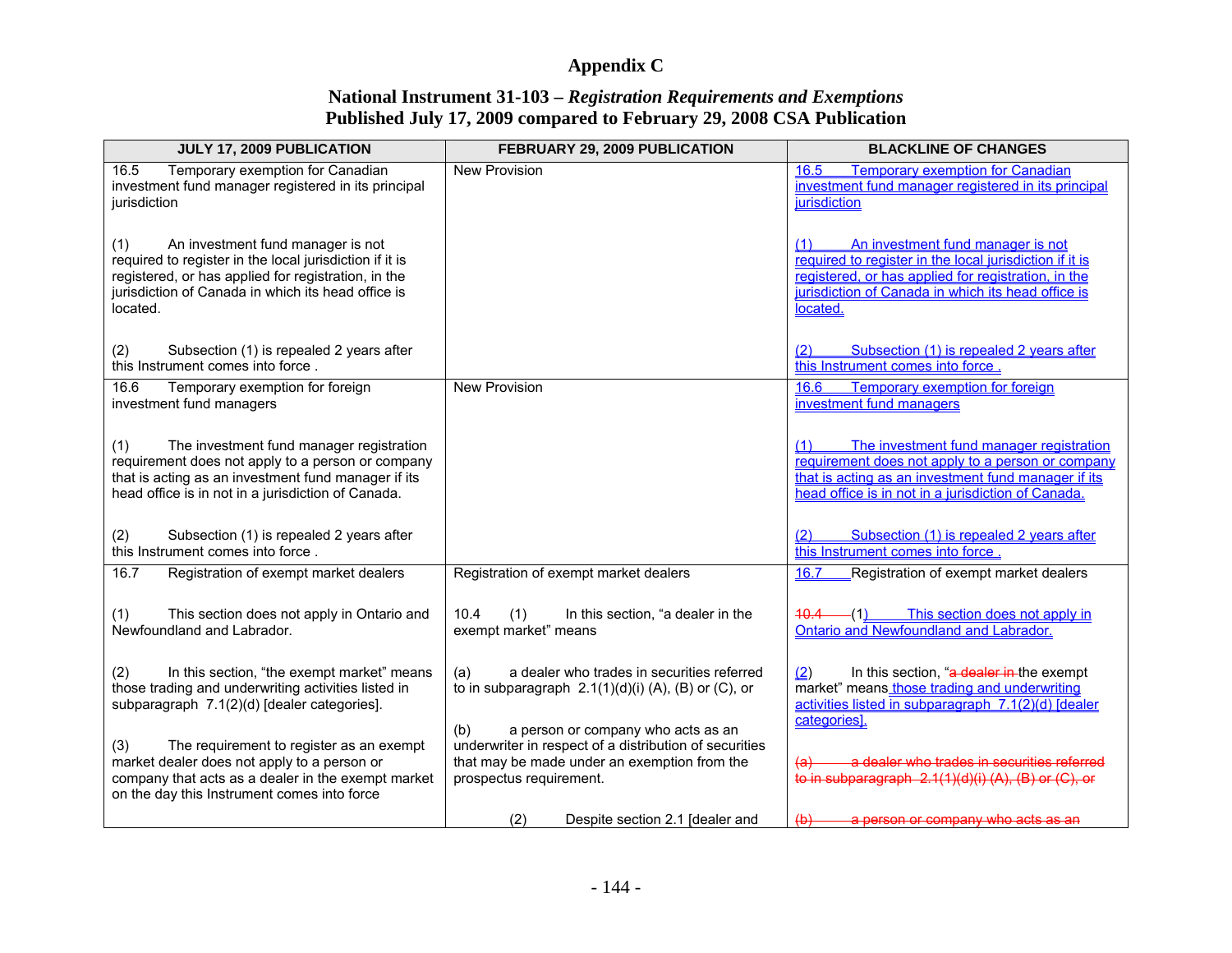| JULY 17, 2009 PUBLICATION                                                                                                                                           | FEBRUARY 29, 2009 PUBLICATION                                                                                                                                                                                                              | <b>BLACKLINE OF CHANGES</b>                                                                                                                                                                                                                                                 |
|---------------------------------------------------------------------------------------------------------------------------------------------------------------------|--------------------------------------------------------------------------------------------------------------------------------------------------------------------------------------------------------------------------------------------|-----------------------------------------------------------------------------------------------------------------------------------------------------------------------------------------------------------------------------------------------------------------------------|
| until one year after this Instrument comes<br>(a)<br>into force, or<br>if the person or company applies for<br>(b)                                                  | underwriter categories], a person or company that is<br>a registered firm on the date this Instrument comes<br>into force and is a dealer in the exempt market on<br>that date, is not required to register as an exempt<br>market dealer  | underwriter in respect of a distribution of securities<br>that may be made under an exemption from the<br>prospectus requirement.                                                                                                                                           |
| registration as an exempt market dealer within one<br>year after this Instrument comes into force, until the<br>regulator has accepted or refused the registration. | until six months after this Instrument<br>(a)<br>comes into force, or                                                                                                                                                                      | Despite section 2.1 [dealer and underwriter<br>(2)<br>categories], a person or company that is a<br>registered firm on the date this Instrument comes<br>into force and is a dealer in the exempt market on                                                                 |
| (4)<br>The requirement to register as a dealing<br>representative of an exempt market dealer does not<br>apply to an individual who acts as a dealer in the         | if the dealer applies for registration as an<br>(b)<br>exempt market dealer within six months of this                                                                                                                                      | that date, is not required to register as an exempt<br>market dealer<br>until six months after this Instrument                                                                                                                                                              |
| exempt market on the day this Instrument comes<br>into force<br>until one year after this Instrument comes<br>(a)                                                   | Instrument coming into force, until the regulator has<br>accepted or refused the registration.<br>Despite section 2.7 [individual<br>(3)                                                                                                   | <del>(a)</del><br>comes into force, or<br>if the dealer applies for registration as an<br><del>(b)</del>                                                                                                                                                                    |
| into force, or<br>(b)<br>if the individual applies to be registered as                                                                                              | categories], an individual who is a registered<br>individual on the date this Instrument comes into<br>force and is a dealer in the exempt market on that                                                                                  | exempt market dealer within six months of this<br>Instrument coming into force, until the regulator has<br>accepted or refused the registration.                                                                                                                            |
| a dealing representative of an exempt market dealer<br>within one year after this Instrument comes into<br>force, until the regulator has accepted or refused the   | date, is not required to register as a dealing<br>representative of an exempt market dealer                                                                                                                                                | Despite section 2.7 [individual<br>categories], an individual who is a registered                                                                                                                                                                                           |
| registration.                                                                                                                                                       | until six months after this Instrument<br>(a)<br>comes into force, or                                                                                                                                                                      | individual on the date this Instrument comes into<br>force and is a dealer in the exempt market on that<br>date, is not required to register as a dealing<br>representative of an exempt market dealer                                                                      |
|                                                                                                                                                                     | if the individual applies to be registered as<br>(b)<br>a dealing representative of an exempt market dealer<br>within six months of this Instrument coming into<br>force, until the regulator has accepted or refused the<br>registration. | (3)<br>The requirement to register as an exempt<br>market dealer does not apply to a person or<br>company that acts as a dealer in the exempt market<br>on the day this Instrument comes into force                                                                         |
|                                                                                                                                                                     | A person or company that is not<br>(4)<br>registered under securities legislation and is a<br>dealer in the exempt market on the date this                                                                                                 | until six months one year after this<br>(a)<br>Instrument comes into force, or                                                                                                                                                                                              |
|                                                                                                                                                                     | Instrument comes into force, is exempt from the<br>dealer registration requirement and the underwriter<br>registration requirement                                                                                                         | if the individual person or company applies<br>(b)<br>to be registered as a dealing representative of for<br>registration as an exempt market dealer within six<br>months of one year after this Instrument coming<br>comes into force, until the regulator has accepted or |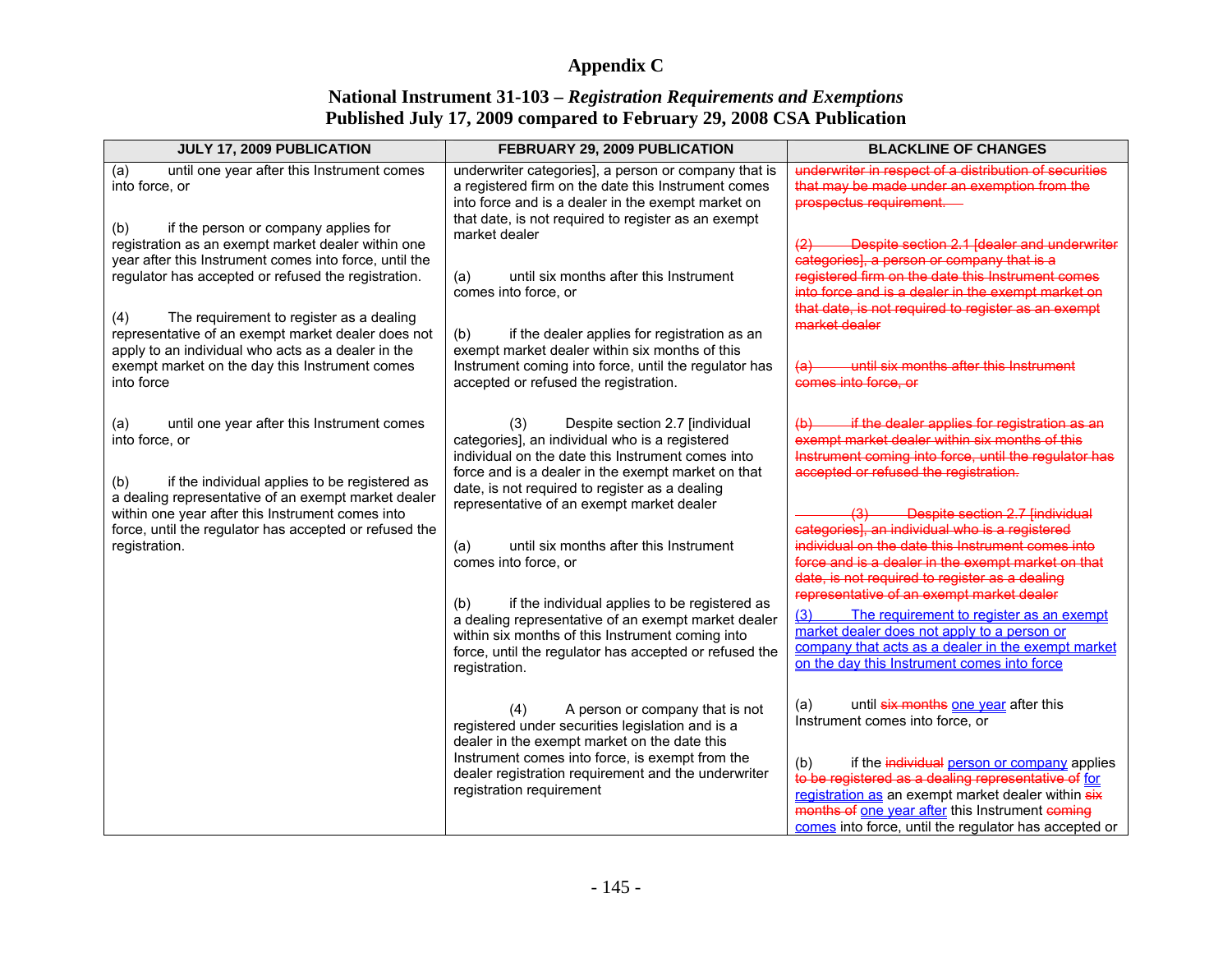| JULY 17, 2009 PUBLICATION                                                                                                                                                             | <b>FEBRUARY 29, 2009 PUBLICATION</b>                                                                                                                                                                                                                                                                            | <b>BLACKLINE OF CHANGES</b>                                                                                                                                                                                                                                                                                                                                                                                                   |
|---------------------------------------------------------------------------------------------------------------------------------------------------------------------------------------|-----------------------------------------------------------------------------------------------------------------------------------------------------------------------------------------------------------------------------------------------------------------------------------------------------------------|-------------------------------------------------------------------------------------------------------------------------------------------------------------------------------------------------------------------------------------------------------------------------------------------------------------------------------------------------------------------------------------------------------------------------------|
|                                                                                                                                                                                       | until six months after this Instrument<br>(a)<br>comes into force, or                                                                                                                                                                                                                                           | refused the registration.                                                                                                                                                                                                                                                                                                                                                                                                     |
|                                                                                                                                                                                       | if the person or company applies for<br>(b)<br>registration as an exempt market dealer, or a<br>dealing representative of an exempt market dealer<br>within six months of this Instrument coming into<br>force, until the regulator has accepted or refused the<br>registration.<br>Despite section 4.16<br>(5) | A person or company that is not registered<br>(4)-<br>under securities legislation and is The<br>requirement to register as a dealing representative<br>of an exempt market dealer does not apply to an<br>individual who acts as a dealer in the exempt<br>market on the date day this Instrument comes into<br>force, is exempt from the dealer registration<br>requirement and the underwriter registration<br>requirement |
|                                                                                                                                                                                       | [grandfathered registrants], an individual who is a<br>dealer in the exempt market on the date this<br>Instrument comes into force is exempt from section<br>4.9 [exempt market dealer - dealing representative]<br>until 12 months after this Instrument comes into                                            | until six months one year after this<br>(a)<br>Instrument comes into force, or                                                                                                                                                                                                                                                                                                                                                |
|                                                                                                                                                                                       | force.                                                                                                                                                                                                                                                                                                          | (b)<br>if the person or company individual applies<br>for registration as an exempt market dealer, or to be<br>registered as a dealing representative of an exempt<br>market dealer within six months of one year after<br>this Instrument coming comes into force, until the<br>regulator has accepted or refused the registration.                                                                                          |
|                                                                                                                                                                                       |                                                                                                                                                                                                                                                                                                                 | Despite section 4.16<br>[grandfathered registrants], an individual who is a<br>dealer in the exempt market on the date this<br>Instrument comes into force is exempt from section<br>4.9 [exempt market dealer dealing representative]<br>until 12 months after this Instrument comes into<br>force.                                                                                                                          |
| 16.8<br>Registration of ultimate designated<br>persons                                                                                                                                | Registration of ultimate designated persons                                                                                                                                                                                                                                                                     | 16.8<br>Registration of ultimate designated<br>persons                                                                                                                                                                                                                                                                                                                                                                        |
| If a person or company is a registered firm on the<br>day this Instrument comes into force, section 11.2<br>[designating an ultimate designated person] does<br>not apply to the firm | 10.5<br>If a person or company is a registered firm<br>on the date this Instrument comes into force, section<br>2.9 Jultimate designated person] does not apply to<br>the firm                                                                                                                                  | 40.5 - If a person or company is a registered firm<br>on the date day this Instrument comes into force,<br>section 2.9 [11.2 [designating an ultimate<br>designated person] does not apply to the firm                                                                                                                                                                                                                        |
| until 3 months after this Instrument comes<br>(a)                                                                                                                                     | until one month after this Instrument comes<br>(a)                                                                                                                                                                                                                                                              | until one month3 months after this<br>(a)                                                                                                                                                                                                                                                                                                                                                                                     |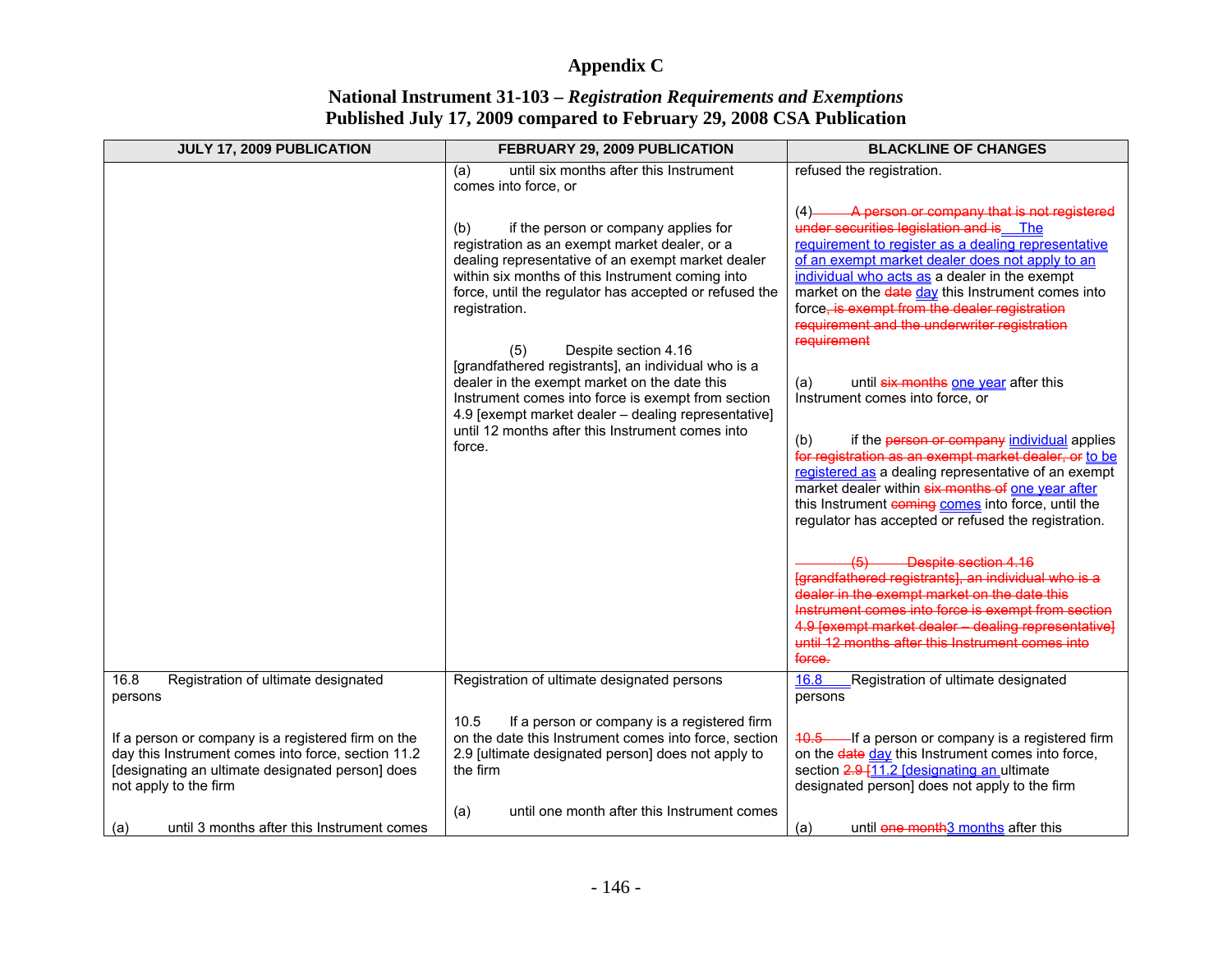| JULY 17, 2009 PUBLICATION                                                                                                                                                                                                                                      | FEBRUARY 29, 2009 PUBLICATION                                                                                                                                                                                                                                                                                                                                                  | <b>BLACKLINE OF CHANGES</b>                                                                                                                                                                                                                          |
|----------------------------------------------------------------------------------------------------------------------------------------------------------------------------------------------------------------------------------------------------------------|--------------------------------------------------------------------------------------------------------------------------------------------------------------------------------------------------------------------------------------------------------------------------------------------------------------------------------------------------------------------------------|------------------------------------------------------------------------------------------------------------------------------------------------------------------------------------------------------------------------------------------------------|
| into force, or                                                                                                                                                                                                                                                 | into force, or                                                                                                                                                                                                                                                                                                                                                                 | Instrument comes into force, or                                                                                                                                                                                                                      |
| if an individual applies to be registered as<br>(b)<br>the ultimate designated person of the firm within 3<br>months after this Instrument comes into force, until<br>the regulator has accepted or refused the<br>registration.                               | if an individual applies to be registered as<br>(b)<br>the ultimate designated person of the firm within one<br>month of this Instrument coming into force, until the<br>regulator has accepted or refused the registration.                                                                                                                                                   | if an individual applies to be registered as<br>(b)<br>the ultimate designated person of the firm within one<br>month of 3 months after this Instrument coming<br>comes into force, until the regulator has accepted or<br>refused the registration. |
| 16.9<br>Registration of chief compliance officers                                                                                                                                                                                                              | Registration of chief compliance officers                                                                                                                                                                                                                                                                                                                                      | Registration of chief compliance officers<br>16.9                                                                                                                                                                                                    |
| (1)<br>If a person or company is a registered firm<br>on the date this Instrument comes into force, section<br>11.3 [designating a chief compliance officer] does<br>not apply to the firm                                                                     | 10.6<br>If a person or company is a<br>(1)<br>registered firm on the date this Instrument comes<br>into force, section 2.10 [chief compliance officer]<br>does not apply to the firm                                                                                                                                                                                           | 10.6<br>If a person or company is a<br>$^{(1)}$<br>registered firm on the date this Instrument comes<br>into force, section 2.10 [chief compliance officer]<br>does not apply to the firm                                                            |
| until 3 months after this Instrument comes<br>(a)<br>into force, or                                                                                                                                                                                            | until one month after this Instrument comes<br>(a)<br>into force, or                                                                                                                                                                                                                                                                                                           | until one month after this Instrument comes<br><del>(a)</del><br>into force, or                                                                                                                                                                      |
| if an individual applies to be registered as<br>(b)<br>the chief compliance officer of the firm within 3<br>months after this Instrument comes into force, until<br>the regulator has accepted or refused the<br>registration.                                 | if an individual applies to be registered as<br>(b)<br>the chief compliance officer of the firm within one<br>month of this Instrument coming into force, until the<br>regulator has accepted or refused the registration.                                                                                                                                                     | if an individual applies to be registered as<br><del>(b)</del><br>the chief compliance officer of the firm within one<br>month of this Instrument coming into force, until the<br>regulator has accepted or refused the registration.                |
| If an individual applies to be registered as<br>(2)<br>the chief compliance officer of a registered firm<br>within 3 months after this Instrument comes into<br>force and the individual was identified on the<br>National Registration Database as the firm's | If an individual applies, within one<br>(2)<br>month of this Instrument coming into force, to be<br>registered as the chief compliance officer of a<br>person or company that is a registered firm on the<br>date this Instrument comes into force, Division 1<br>[proficiency requirements] of Part 4 does not apply                                                          | (1)<br>If a person or company is a registered firm<br>on the date this Instrument comes into force, section<br>11.3 [designating a chief compliance officer] does<br>not apply to the firm<br>until 3 months after this Instrument comes<br>(a)      |
| compliance officer on the date this Instrument came<br>into force, the following sections do not apply in<br>respect of the individual so long as he or she<br>remains registered as the firm's chief compliance                                               | in respect of the individual.<br>Despite subsection (2), if an<br>(3)                                                                                                                                                                                                                                                                                                          | into force, or<br>if an individual applies to be registered as<br><u>(b)</u>                                                                                                                                                                         |
| officer:<br>section 3.6 [mutual fund dealer - chief<br>(a)<br>compliance officer], if the registered firm is a mutual<br>fund dealer;                                                                                                                          | individual applies, within six months of this<br>Instrument coming into force, to be registered as the<br>chief compliance officer of a person or company that<br>is acting as an investment fund manager on the<br>date this Instrument comes into force, section 4.15<br>[investment fund manager - chief compliance<br>officer] does not apply in respect of the individual | the chief compliance officer of the firm within 3<br>months after this Instrument comes into force, until<br>the regulator has accepted or refused the<br>registration.<br>If an individual applies, within one                                      |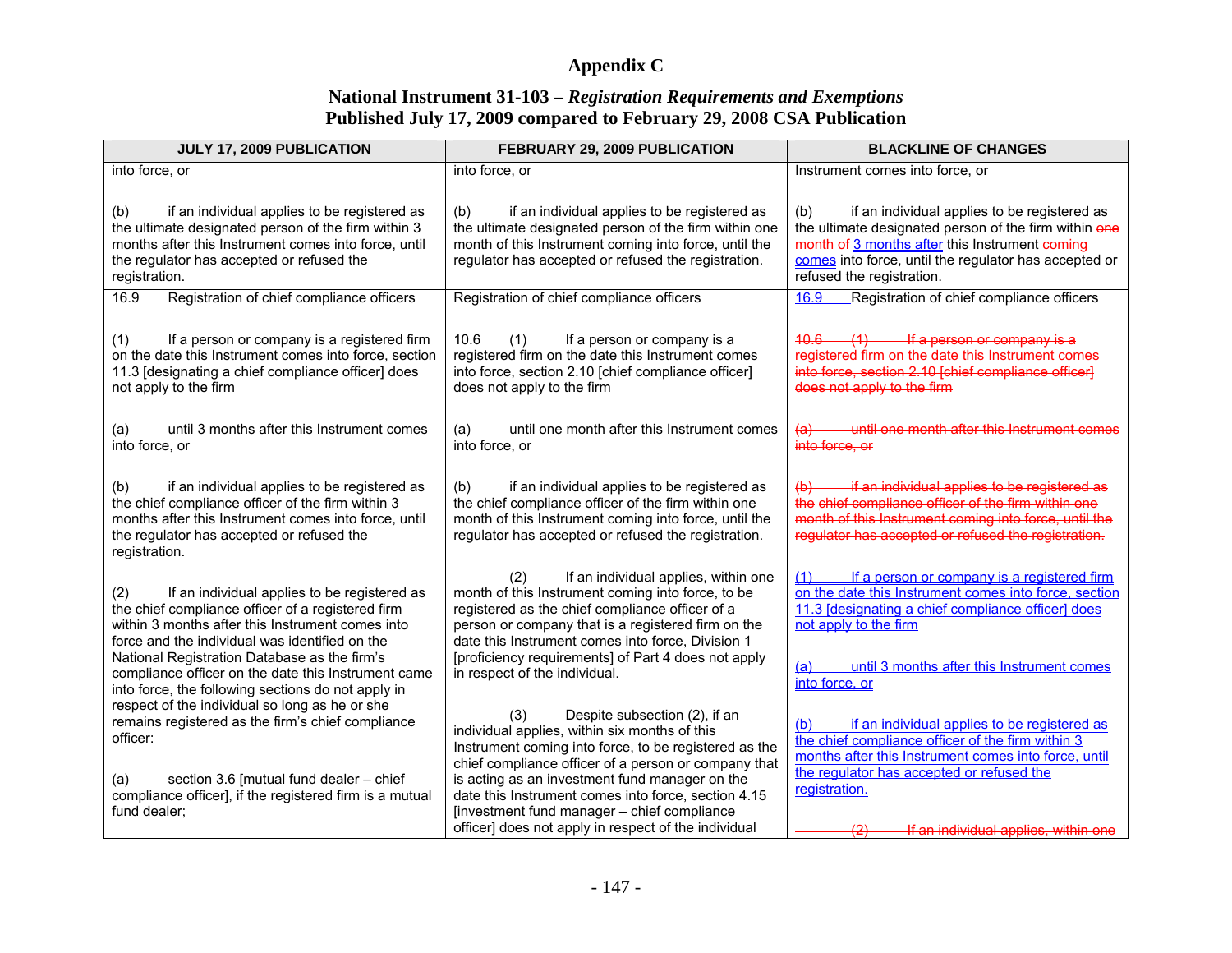| JULY 17, 2009 PUBLICATION                                                                                                                                                                                                                                          | <b>FEBRUARY 29, 2009 PUBLICATION</b>                                                                                                                                                                                                                                           | <b>BLACKLINE OF CHANGES</b>                                                                                                                                                                                                                                                                                    |
|--------------------------------------------------------------------------------------------------------------------------------------------------------------------------------------------------------------------------------------------------------------------|--------------------------------------------------------------------------------------------------------------------------------------------------------------------------------------------------------------------------------------------------------------------------------|----------------------------------------------------------------------------------------------------------------------------------------------------------------------------------------------------------------------------------------------------------------------------------------------------------------|
| section 3.8 [scholarship plan dealer - chief<br>(b)<br>compliance officer], if the registered firm is a<br>scholarship plan dealer;                                                                                                                                | until 12 months after this Instrument comes into<br>force.<br>Despite subsection (2), if an<br>(4)<br>individual applies, within six months of this                                                                                                                            | month of this Instrument coming into force, to be<br>registered as the chief compliance officer of a<br>person or company that is a registered firm on the<br>date this Instrument comes into force. Division 1<br><b>[proficiency requirements] of Part 4 does not apply</b><br>in respect of the individual. |
| section 3.10 [exempt market dealer - chief<br>(c)<br>compliance officer], if the registered firm is an<br>exempt market dealer;                                                                                                                                    | Instrument coming into force, to be registered as the<br>chief compliance officer of a person or company that<br>is a dealer in the exempt market on the date this<br>Instrument comes into force, section 4.10 [exempt]<br>market dealer - chief compliance officer] does not | If an individual applies to be registered as<br>(2)<br>the chief compliance officer of a registered firm<br>within 3 months after this Instrument comes into                                                                                                                                                   |
| section 3.13 [portfolio manager - chief<br>(d)<br>compliance officer], if the registered firm is a<br>portfolio manager.                                                                                                                                           | apply in respect of the individual until 12 months<br>after this Instrument comes into force.<br>In subsection (4), "a dealer in the                                                                                                                                           | force and the individual was identified on the<br>National Registration Database as the firm's<br>compliance officer on the date this Instrument came<br>into force, the following sections do not apply in                                                                                                    |
| If an individual applies to be registered as<br>(3)<br>the chief compliance officer of a registered firm<br>within 3 months after this Instrument comes into<br>force and the individual was not identified on the<br>National Registration Database as the firm's | (5)<br>exempt market" means<br>a dealer who trades in securities referred<br>(a)<br>to in subparagraph $2.1(1)(d)(i)$ (A), (B) or (C), or                                                                                                                                      | respect of the individual so long as he or she<br>remains registered as the firm's chief compliance<br>officer:<br>section 3.6 [mutual fund dealer - chief<br>(a)                                                                                                                                              |
| compliance officer on the date this Instrument came<br>into force, the following sections do not apply in<br>respect of the individual until one year after this<br>Instrument comes into force:                                                                   | (b)<br>a person or company who acts as an<br>underwriter in respect of a distribution of securities<br>that may be made under an exemption from the<br>prospectus requirement.                                                                                                 | compliance officer], if the registered firm is a mutual<br>fund dealer;<br>section 3.8 [scholarship plan dealer - chief<br>(b)<br>compliance officer], if the registered firm is a                                                                                                                             |
| section 3.6 [mutual fund dealer - chief<br>(a)<br>compliance officer], if the registered firm is a mutual<br>fund dealer;                                                                                                                                          |                                                                                                                                                                                                                                                                                | scholarship plan dealer;<br>section 3.10 [exempt market dealer - chief<br>(C)<br>compliance officer], if the registered firm is an                                                                                                                                                                             |
| section 3.8 [scholarship plan dealer – chief<br>(b)<br>compliance officer], if the registered firm is a<br>scholarship plan dealer;                                                                                                                                |                                                                                                                                                                                                                                                                                | exempt market dealer:<br>section 3.13 [portfolio manager - chief<br>(d)<br>compliance officer], if the registered firm is a                                                                                                                                                                                    |
| section 3.10 [exempt market dealer - chief<br>(c)<br>compliance officer], if the registered firm is an<br>exempt market dealer;                                                                                                                                    |                                                                                                                                                                                                                                                                                | portfolio manager.<br>Despite subsection (2), if an<br>individual applies, within six months of this                                                                                                                                                                                                           |
| section 3.13 [portfolio manager - chief<br>(d)<br>compliance officer], if the registered firm is a                                                                                                                                                                 |                                                                                                                                                                                                                                                                                | Instrument coming into force, to be registered as the<br>chief compliance officer of a person or company that                                                                                                                                                                                                  |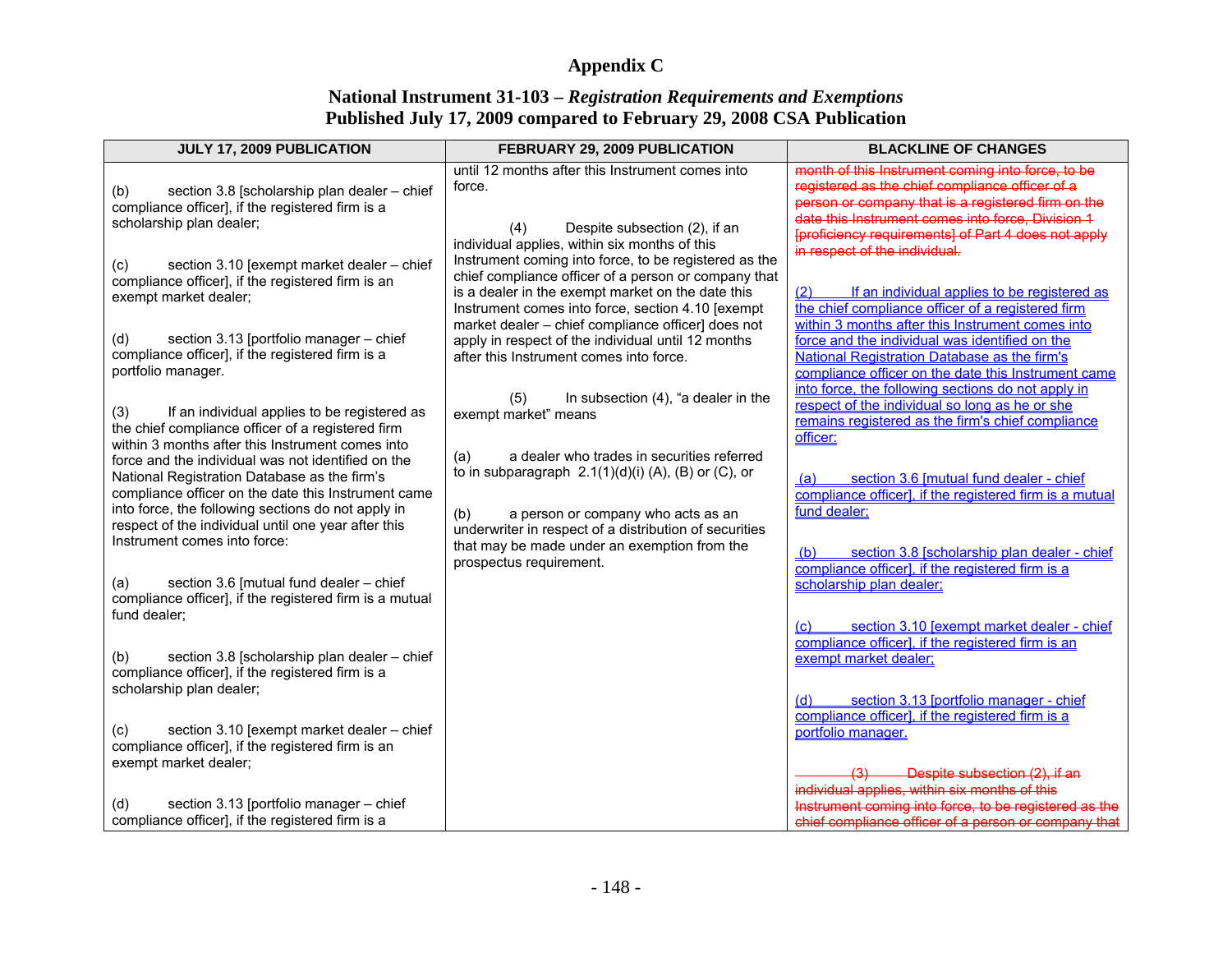| JULY 17, 2009 PUBLICATION                                                                                                                                                                                                                                                                                                                                                                                                                                                | <b>FEBRUARY 29, 2009 PUBLICATION</b> | <b>BLACKLINE OF CHANGES</b>                                                                                                                                                                                                                                                                                                                                                                                                                                                                                                                                                                                                                                                                                                                                                                                                                                                                                                                                                                                                                                                                                                                                                                                                                                                                                                                                                                                                                                                                                                                                  |
|--------------------------------------------------------------------------------------------------------------------------------------------------------------------------------------------------------------------------------------------------------------------------------------------------------------------------------------------------------------------------------------------------------------------------------------------------------------------------|--------------------------------------|--------------------------------------------------------------------------------------------------------------------------------------------------------------------------------------------------------------------------------------------------------------------------------------------------------------------------------------------------------------------------------------------------------------------------------------------------------------------------------------------------------------------------------------------------------------------------------------------------------------------------------------------------------------------------------------------------------------------------------------------------------------------------------------------------------------------------------------------------------------------------------------------------------------------------------------------------------------------------------------------------------------------------------------------------------------------------------------------------------------------------------------------------------------------------------------------------------------------------------------------------------------------------------------------------------------------------------------------------------------------------------------------------------------------------------------------------------------------------------------------------------------------------------------------------------------|
| portfolio manager.<br>In Ontario and Newfoundland and<br>(4)<br>Labrador, despite paragraphs $(2)(c)$ and $(3)(c)$ , if an<br>individual applies to be registered as the chief<br>compliance officer of an exempt market dealer<br>within 3 months after this Instrument comes into<br>force, section 3.10 [exempt market dealer - chief<br>compliance officer] does not apply in respect of the<br>individual until one year after this Instrument comes<br>into force. |                                      | is acting as an investment fund manager on the<br>date this Instrument comes into force, section 4.15<br><b>Finvestment fund manager - chief compliance officerl</b><br>does not apply in respect of the individual until 12<br>months after this Instrument comes into force.<br>(3)<br>If an individual applies to be registered as<br>the chief compliance officer of a registered firm<br>within 3 months after this Instrument comes into<br>force and the individual was not identified on the<br><b>National Registration Database as the firm's</b><br>compliance officer on the date this Instrument came<br>into force, the following sections do not apply in<br>respect of the individual until one year after this<br>Instrument comes into force:<br>section 3.6 [mutual fund dealer - chief<br>(a)<br>compliance officer], if the registered firm is a mutual<br>fund dealer;<br>section 3.8 [scholarship plan dealer - chief<br>(b)<br>compliance officer], if the registered firm is a<br>scholarship plan dealer;<br>section 3.10 [exempt market dealer - chief<br>(C) —<br>compliance officer], if the registered firm is an<br>exempt market dealer;<br>section 3.13 [portfolio manager - chief<br>(d)<br>compliance officer], if the registered firm is a<br>portfolio manager.<br>Despite subsection (2), if an<br>individual applies, within six months of this<br>Instrument coming into force, to be registered as the<br>chief compliance officer of a person or company that<br>is a dealer in the exempt market on the date this |
|                                                                                                                                                                                                                                                                                                                                                                                                                                                                          |                                      | Instrument comes into force, section 4.10 [exempt                                                                                                                                                                                                                                                                                                                                                                                                                                                                                                                                                                                                                                                                                                                                                                                                                                                                                                                                                                                                                                                                                                                                                                                                                                                                                                                                                                                                                                                                                                            |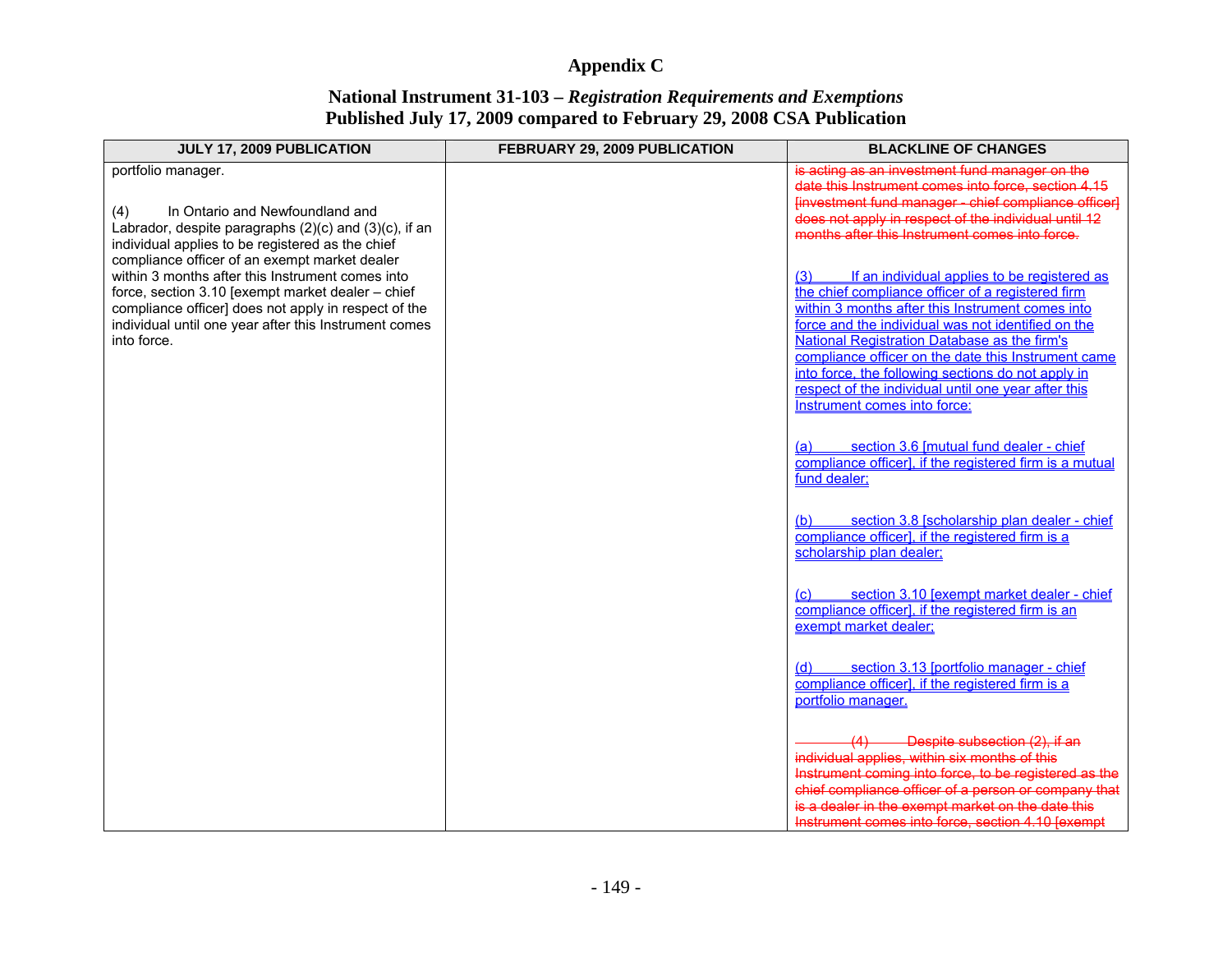| JULY 17, 2009 PUBLICATION                                                                                                                                                                                                                                                                                                                                                                                                                                                                               | <b>FEBRUARY 29, 2009 PUBLICATION</b>                                                                                                                                                                                                                                                                                                                                                                                                                                                                               | <b>BLACKLINE OF CHANGES</b>                                                                                                                                                                                                                                                                                                                                                                                                                                                                                                    |
|---------------------------------------------------------------------------------------------------------------------------------------------------------------------------------------------------------------------------------------------------------------------------------------------------------------------------------------------------------------------------------------------------------------------------------------------------------------------------------------------------------|--------------------------------------------------------------------------------------------------------------------------------------------------------------------------------------------------------------------------------------------------------------------------------------------------------------------------------------------------------------------------------------------------------------------------------------------------------------------------------------------------------------------|--------------------------------------------------------------------------------------------------------------------------------------------------------------------------------------------------------------------------------------------------------------------------------------------------------------------------------------------------------------------------------------------------------------------------------------------------------------------------------------------------------------------------------|
|                                                                                                                                                                                                                                                                                                                                                                                                                                                                                                         |                                                                                                                                                                                                                                                                                                                                                                                                                                                                                                                    | market dealer - chief compliance officer] does not<br>apply in respect of the individual until 12 months<br>after this Instrument comes into force.                                                                                                                                                                                                                                                                                                                                                                            |
|                                                                                                                                                                                                                                                                                                                                                                                                                                                                                                         |                                                                                                                                                                                                                                                                                                                                                                                                                                                                                                                    | In Ontario and Newfoundland and<br>(4)<br>Labrador, despite paragraphs (2)(c) and (3)(c), if an<br>individual applies to be registered as the chief<br>compliance officer of an exempt market dealer<br>within 3 months after this Instrument comes into<br>force, section 3.10 [exempt market dealer - chief<br>compliance officer] does not apply in respect of the<br>individual until one year after this Instrument comes<br>into force.                                                                                  |
|                                                                                                                                                                                                                                                                                                                                                                                                                                                                                                         |                                                                                                                                                                                                                                                                                                                                                                                                                                                                                                                    | In subsection (4), "a dealer in the<br>exempt market" means                                                                                                                                                                                                                                                                                                                                                                                                                                                                    |
|                                                                                                                                                                                                                                                                                                                                                                                                                                                                                                         |                                                                                                                                                                                                                                                                                                                                                                                                                                                                                                                    | a dealer who trades in securities referred<br>to in subparagraph 2.1(1)(d)(i) (A), (B) or (C), or                                                                                                                                                                                                                                                                                                                                                                                                                              |
|                                                                                                                                                                                                                                                                                                                                                                                                                                                                                                         |                                                                                                                                                                                                                                                                                                                                                                                                                                                                                                                    | a person or company who acts as an<br>underwriter in respect of a distribution of securities<br>that may be made under an exemption from the<br>prospectus requirement.                                                                                                                                                                                                                                                                                                                                                        |
| Proficiency for dealing and advising<br>16.10<br>representatives                                                                                                                                                                                                                                                                                                                                                                                                                                        | Grandfathered registrants                                                                                                                                                                                                                                                                                                                                                                                                                                                                                          | Grandfathered registrants16.10<br><b>Proficiency for</b><br>dealing and advising representatives                                                                                                                                                                                                                                                                                                                                                                                                                               |
| Subject to subsections (2) and (3), if an<br>(1)<br>individual is registered as a dealing or advising<br>representative in a category referred to in a section<br>of Division 2 of Part 3 [education and experience<br>requirements] on the day this Instrument comes into<br>force, that section does not apply to the individual<br>so long as the individual remains registered in the<br>category.<br>(2)<br>Section 3.7 [scholarship plan dealer -<br>dealing representative] does not apply to an | 4.16<br>If, on the date this Instrument<br>(1)<br>comes into force, an individual is registered in a<br>category referred to in a section of this Division, the<br>individual is exempt from that section.<br>Despite subsection (1), an<br>(2)<br>individual who is a dealing representative of a<br>scholarship plan dealer on the date this Instrument<br>comes into force is exempt from section 4.7<br>[scholarship plan dealer - dealing representative]<br>until 12 months after this Instrument comes into | 4.16 (1) If, on the date this Instrument<br>comes into force, (1) Subject to subsections<br>(2) and (3), if an individual is registered as a dealing<br>or advising representative in a category referred to<br>in a section of this Division, the individual is exempt<br>from that section Division 2 of Part 3 [education and<br>experience requirements] on the day this Instrument<br>comes into force, that section does not apply to the<br>individual so long as the individual remains<br>registered in the category. |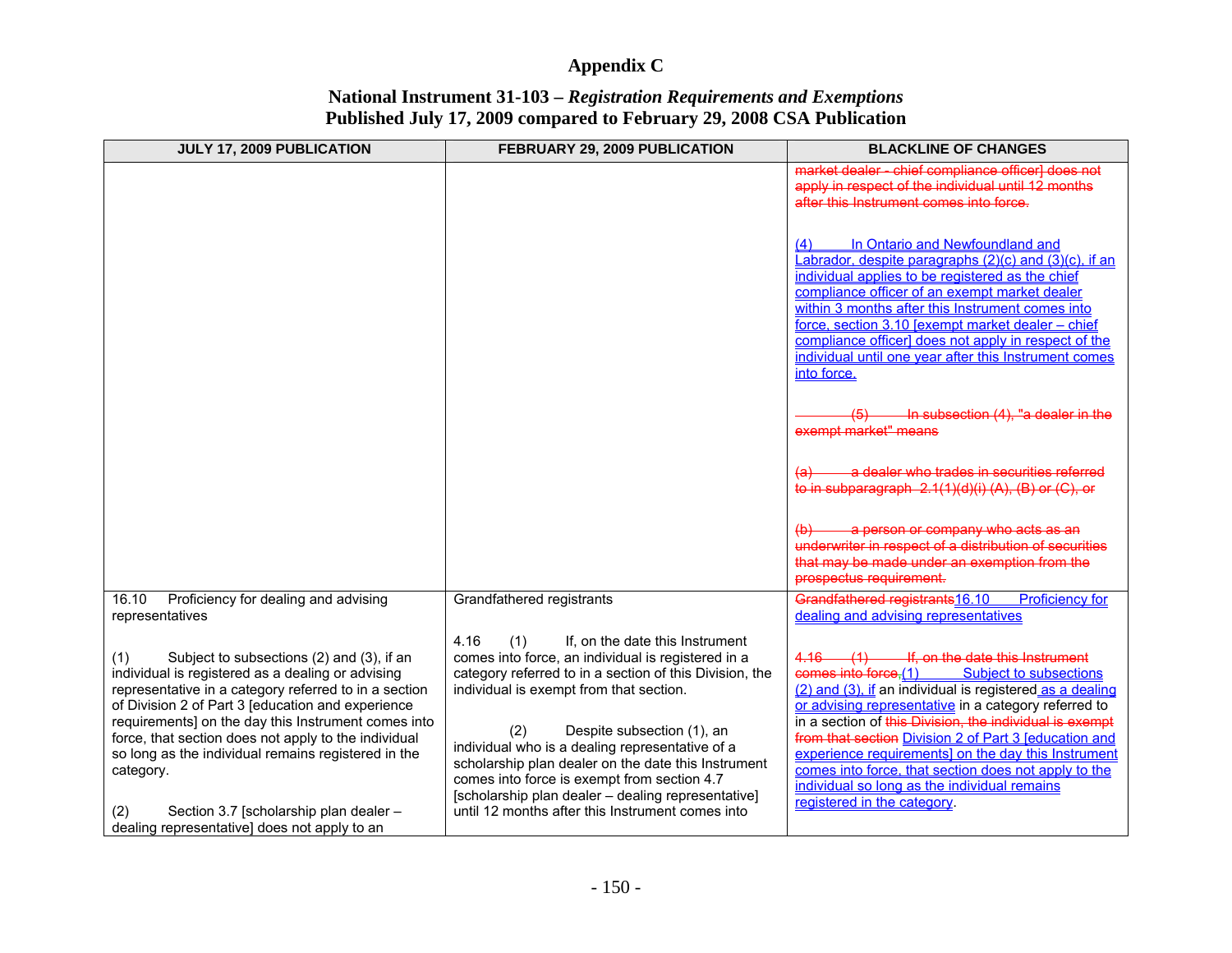| JULY 17, 2009 PUBLICATION                                                                                                                                                                                                                                                                                                                                                                                                           | <b>FEBRUARY 29, 2009 PUBLICATION</b>                                                                                                                                                                                                                                                                                                                                                                             | <b>BLACKLINE OF CHANGES</b>                                                                                                                                                                                                                                                                                                                                                                                                                                                                                                                                              |
|-------------------------------------------------------------------------------------------------------------------------------------------------------------------------------------------------------------------------------------------------------------------------------------------------------------------------------------------------------------------------------------------------------------------------------------|------------------------------------------------------------------------------------------------------------------------------------------------------------------------------------------------------------------------------------------------------------------------------------------------------------------------------------------------------------------------------------------------------------------|--------------------------------------------------------------------------------------------------------------------------------------------------------------------------------------------------------------------------------------------------------------------------------------------------------------------------------------------------------------------------------------------------------------------------------------------------------------------------------------------------------------------------------------------------------------------------|
| individual until one year after this Instrument comes<br>into force if the individual is registered as a dealing<br>representative of a scholarship plan dealer on the<br>day this Instrument comes into force.                                                                                                                                                                                                                     | force.                                                                                                                                                                                                                                                                                                                                                                                                           | Despite subsection (1), an<br>(2)<br>individual who is Section 3.7 [scholarship plan<br>dealer - dealing representative] does not apply to<br>an individual until one year after this Instrument<br>comes into force if the individual is registered as a                                                                                                                                                                                                                                                                                                                |
| (3)<br>In Ontario and Newfoundland and<br>Labrador, section 3.9 [exempt market dealer -<br>dealing representative] does not apply to an<br>individual until one year after this Instrument comes<br>into force if the individual is registered as a dealing<br>representative of an exempt market dealer on the<br>day this Instrument comes into force.                                                                            |                                                                                                                                                                                                                                                                                                                                                                                                                  | dealing representative of a scholarship plan dealer<br>on the date day this Instrument comes into force-is<br>exempt from section 4.7 [scholarship plan dealer-<br>dealing representative] until 12 months after this<br>Instrument comes into force.<br>In Ontario and Newfoundland and<br>(3)<br>Labrador, section 3.9 [exempt market dealer -<br>dealing representative] does not apply to an<br>individual until one year after this Instrument comes<br>into force if the individual is registered as a dealing<br>representative of an exempt market dealer on the |
|                                                                                                                                                                                                                                                                                                                                                                                                                                     |                                                                                                                                                                                                                                                                                                                                                                                                                  | day this Instrument comes into force.                                                                                                                                                                                                                                                                                                                                                                                                                                                                                                                                    |
| 16.11<br>Capital requirements<br>(1)<br>A person or company that is a registered<br>firm on the day this Instrument comes into force is<br>exempt from sections 12.1 [capital requirements]<br>and 12.2 [notifying the regulator of a subordination<br>agreement] if it complies with each provision listed<br>in Appendix E [non-harmonized capital<br>requirements] across from the name of the firm's<br>principal jurisdiction. | Capital requirements<br>10.10<br>A person or company that is a<br>(1)<br>registered firm on the date this Instrument comes<br>into force is exempt from sections 4.18 [capital<br>requirement] to 4.20 [subordination agreement -<br>notice requirement] if it complies with each provision<br>listed in Appendix E [non-harmonized capital]<br>requirements] across from the name of the local<br>jurisdiction. | Capital requirements<br>16.11<br>$40.10$ (1)<br>A person or company that is a<br>registered firm on the date day this Instrument<br>comes into force is exempt from sections 4.1812.1<br>[capital requirement] to 4.20 [requirements] and<br>12.2 Inotifying the regulator of a subordination<br>agreement-notice requirement] if it complies with<br>each provision listed in Appendix E [non-<br>harmonized capital requirements] across from the                                                                                                                      |
| Subsection (1) is repealed one year after<br>(2)<br>this Instrument comes into force.                                                                                                                                                                                                                                                                                                                                               | Subsection (1) expires 12 months<br>(2)<br>after this Instrument comes into force.                                                                                                                                                                                                                                                                                                                               | name of the local firm's principal jurisdiction.<br>Subsection (1) expires 12 months<br>(2)<br>is repealed one year after this Instrument comes<br>into force.                                                                                                                                                                                                                                                                                                                                                                                                           |
| Continuation of existing discretionary relief<br>16.12                                                                                                                                                                                                                                                                                                                                                                              | <b>New Provision</b>                                                                                                                                                                                                                                                                                                                                                                                             | Continuation of existing discretionary relief<br>16.12                                                                                                                                                                                                                                                                                                                                                                                                                                                                                                                   |
| A person or company that was entitled to rely on an<br>exemption, waiver or approval granted to it by a<br>regulator or securities regulatory authority relating to                                                                                                                                                                                                                                                                 |                                                                                                                                                                                                                                                                                                                                                                                                                  | A person or company that was entitled to rely on an<br>exemption, waiver or approval granted to it by a<br>regulator or securities regulatory authority relating to                                                                                                                                                                                                                                                                                                                                                                                                      |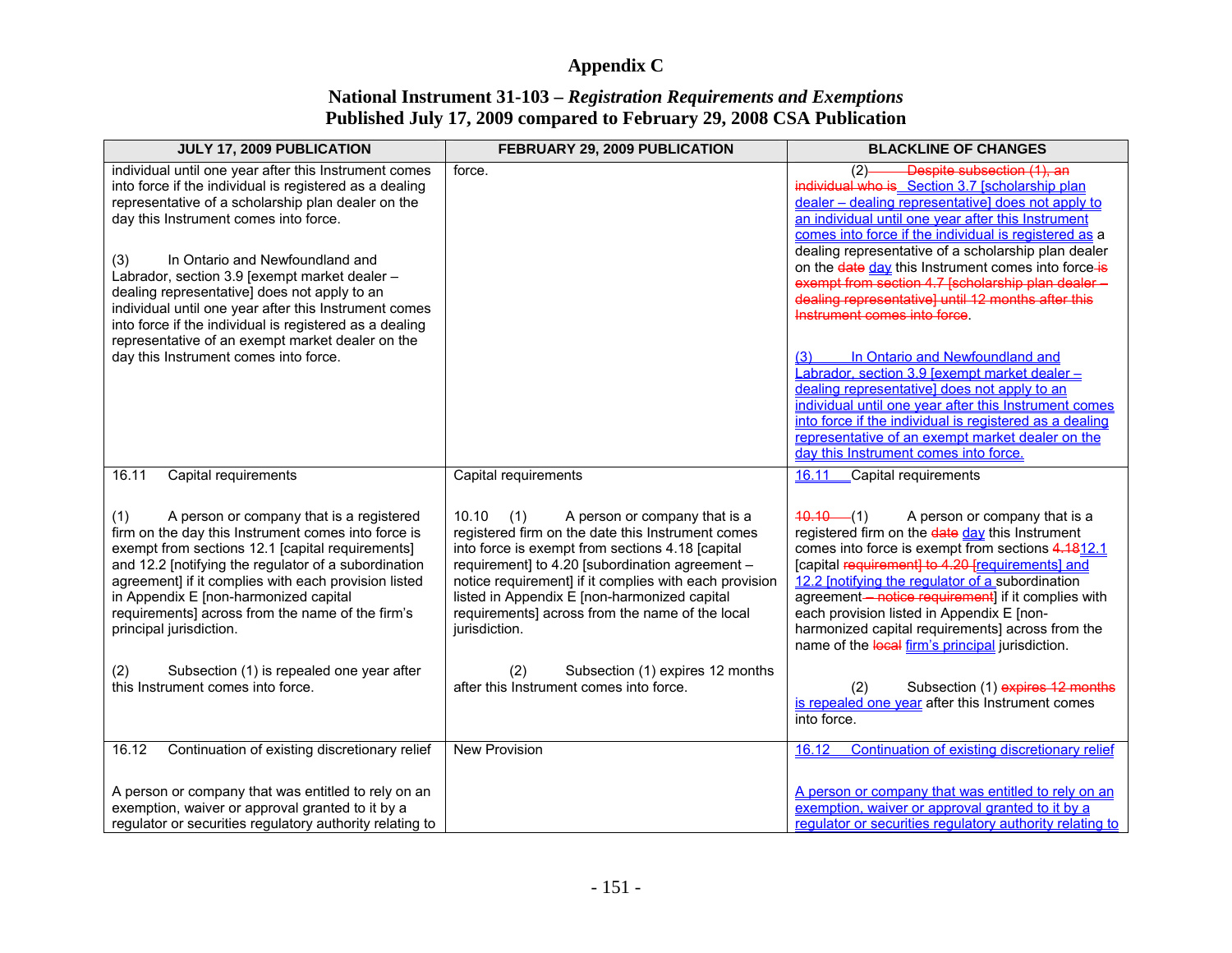| JULY 17, 2009 PUBLICATION                                                                                                                                                                                                                                                                                                                                                                               | <b>FEBRUARY 29, 2009 PUBLICATION</b>                                                                                                                                                                                                                                                                                                                                                  | <b>BLACKLINE OF CHANGES</b>                                                                                                                                                                                                                                                                                                                                                                                                                          |
|---------------------------------------------------------------------------------------------------------------------------------------------------------------------------------------------------------------------------------------------------------------------------------------------------------------------------------------------------------------------------------------------------------|---------------------------------------------------------------------------------------------------------------------------------------------------------------------------------------------------------------------------------------------------------------------------------------------------------------------------------------------------------------------------------------|------------------------------------------------------------------------------------------------------------------------------------------------------------------------------------------------------------------------------------------------------------------------------------------------------------------------------------------------------------------------------------------------------------------------------------------------------|
| a requirement under securities legislation or<br>securities directions existing immediately before this<br>Instrument came into force is exempt from any<br>substantially similar provision of this Instrument to<br>the same extent and on the same conditions, if any,<br>as contained in the exemption, waiver or approval.                                                                          |                                                                                                                                                                                                                                                                                                                                                                                       | a requirement under securities legislation or<br>securities directions existing immediately before this<br>Instrument came into force is exempt from any<br>substantially similar provision of this Instrument to<br>the same extent and on the same conditions, if any,<br>as contained in the exemption, waiver or approval.                                                                                                                       |
| 16.13<br>Insurance requirements                                                                                                                                                                                                                                                                                                                                                                         | Insurance requirements                                                                                                                                                                                                                                                                                                                                                                | 16.13<br>Insurance requirements                                                                                                                                                                                                                                                                                                                                                                                                                      |
| A person or company that is a registered<br>(1)<br>firm on the day this Instrument comes into force is<br>exempt from sections 12.3 [insurance - dealer] to<br>12.7 [notifying the regulator of a change, claim or<br>cancellation] if it complies with each provision listed<br>in Appendix F [non-harmonized insurance<br>requirements] across from the name of the firm's<br>principal jurisdiction. | 10.11<br>A person or company that is a<br>(1)<br>registered firm on the date this Instrument comes<br>into force is exempt from sections 4.21 [insurance -<br>dealer] to 4.25 [notice of change, claim or<br>cancellation] if it complies with each provision listed<br>in Appendix F - [non-harmonized insurance<br>requirements] across from the name of the local<br>jurisdiction. | $40.11$ (1)<br>A person or company that is a<br>registered firm on the date day this Instrument<br>comes into force is exempt from sections 4.2412.3<br>[insurance - dealer] to 4.25 [notice of 12.7 [notifying]<br>the regulator of a change, claim or cancellation] if it<br>complies with each provision listed in Appendix F -<br>[non-harmonized insurance requirements] across<br>from the name of the local firm's principal<br>jurisdiction. |
| (2)<br>In Québec, subsection (1), does not apply<br>to a registered firm that is a mutual fund dealer or a<br>scholarship plan dealer on the day this Instrument<br>comes into force.<br>(3)<br>Subsections (1) and (2) are repealed 6<br>months after this Instrument comes into force.                                                                                                                | Subsection (1) expires 6 months<br>(2)<br>after this Instrument comes into force.                                                                                                                                                                                                                                                                                                     | Subsection (1) expires<br><u>In</u><br>(2)<br>Québec, subsection (1), does not apply to a<br>registered firm that is a mutual fund dealer or a<br>scholarship plan dealer on the day this Instrument<br>comes into force.<br>Subsections (1) and (2) are repealed 6<br>(3)                                                                                                                                                                           |
|                                                                                                                                                                                                                                                                                                                                                                                                         |                                                                                                                                                                                                                                                                                                                                                                                       | months after this Instrument comes into force.                                                                                                                                                                                                                                                                                                                                                                                                       |
| 16.14<br>Relationship disclosure information                                                                                                                                                                                                                                                                                                                                                            | Relationship disclosure information                                                                                                                                                                                                                                                                                                                                                   | 16.14<br>Relationship disclosure information                                                                                                                                                                                                                                                                                                                                                                                                         |
| Section 14.2 [relationship disclosure<br>(1)<br>information] does not apply to a person or company<br>that is a registrant on the day this Instrument comes<br>into force.                                                                                                                                                                                                                              | Section 5.4 [providing relationship<br>10.7<br>(1)<br>disclosure information] does not apply to a person<br>or company that is a registrant on the date this<br>Instrument comes into force.                                                                                                                                                                                          | $40.7$ (1)<br>Section 5.414.2 [providing<br>relationship disclosure information] does not apply<br>to a person or company that is a registrant on the<br>date day this Instrument comes into force.                                                                                                                                                                                                                                                  |
| Subsection (1) is repealed one year after<br>(2)<br>this Instrument comes into force.                                                                                                                                                                                                                                                                                                                   | Subsection (1) expires 6 months<br>(2)<br>after this Instrument comes into force.                                                                                                                                                                                                                                                                                                     | Subsection (1) expires 6 months<br>(2)<br>is repealed one year after this Instrument comes<br>into force.                                                                                                                                                                                                                                                                                                                                            |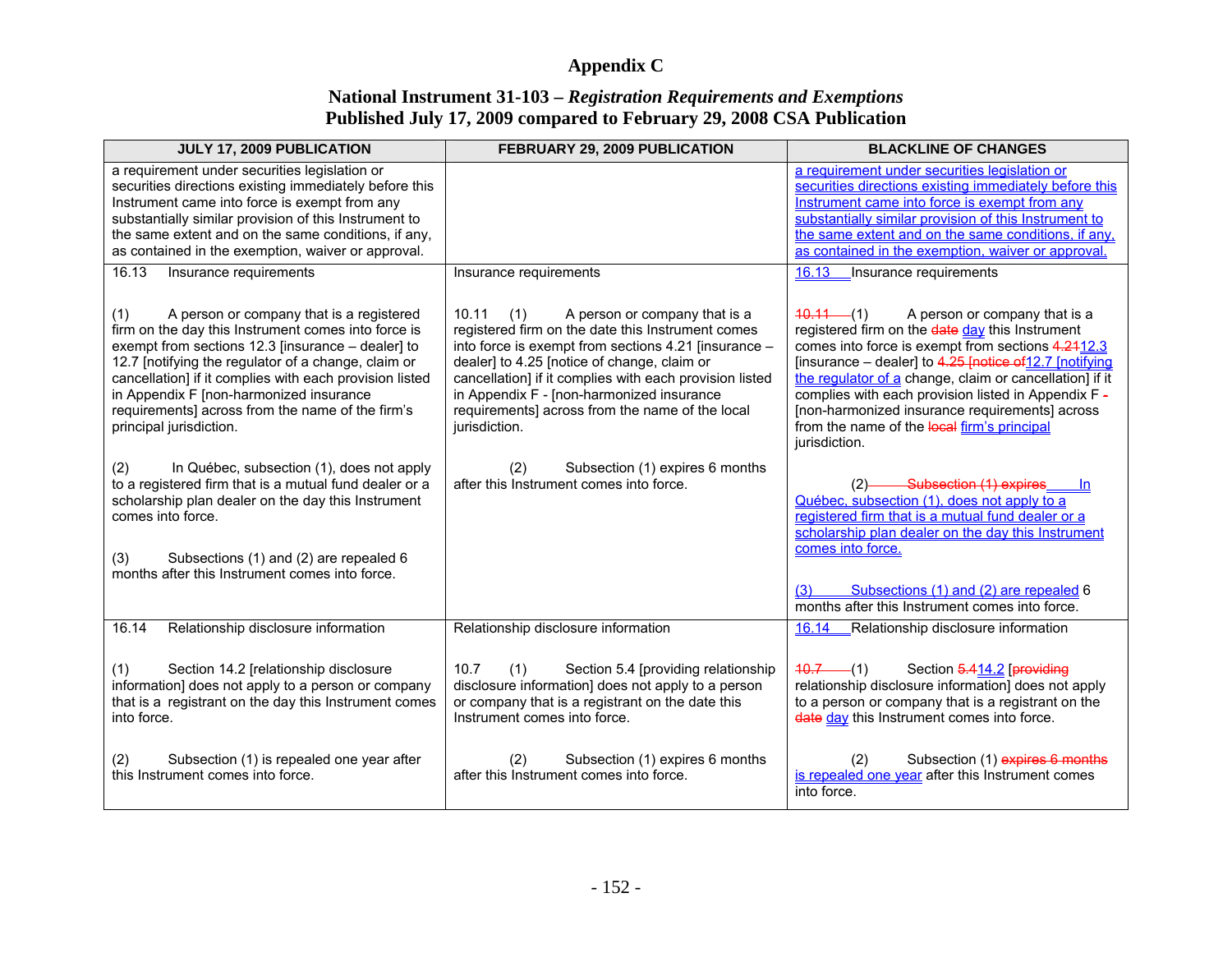| JULY 17, 2009 PUBLICATION                                                                                                                                                                                                                                                                                        | <b>FEBRUARY 29, 2009 PUBLICATION</b>                                                                                                                                                                                                                                                                                                                                                      | <b>BLACKLINE OF CHANGES</b>                                                                                                                                                                                                                                                                                                                                                                                                                                                         |
|------------------------------------------------------------------------------------------------------------------------------------------------------------------------------------------------------------------------------------------------------------------------------------------------------------------|-------------------------------------------------------------------------------------------------------------------------------------------------------------------------------------------------------------------------------------------------------------------------------------------------------------------------------------------------------------------------------------------|-------------------------------------------------------------------------------------------------------------------------------------------------------------------------------------------------------------------------------------------------------------------------------------------------------------------------------------------------------------------------------------------------------------------------------------------------------------------------------------|
| 16.15<br>Referral arrangements                                                                                                                                                                                                                                                                                   | Referral arrangements                                                                                                                                                                                                                                                                                                                                                                     | 16.15<br>Referral arrangements                                                                                                                                                                                                                                                                                                                                                                                                                                                      |
| Division 3 [referral arrangements] of Part<br>(1)<br>13 does not apply to a person or company that is a<br>registrant on the day this Instrument comes into<br>force.                                                                                                                                            | 10.9<br>(1)<br>Division 2 [referral arrangements]<br>of Part 6 does not apply to a person or company<br>that is a registrant on the date this Instrument<br>comes into force.                                                                                                                                                                                                             | $10.9$ (1)<br>Division 23 [referral<br>arrangements] of Part 613 does not apply to a<br>person or company that is a registrant on the date<br>day this Instrument comes into force.                                                                                                                                                                                                                                                                                                 |
| Subsection (1) is repealed 6 months after<br>(2)<br>this Instrument comes into force.                                                                                                                                                                                                                            | Subsection (1) expires 6 months<br>(2)<br>after this Instrument comes into force.                                                                                                                                                                                                                                                                                                         | Subsection (1) expires is repealed<br>(2)<br>6 months after this Instrument comes into force.                                                                                                                                                                                                                                                                                                                                                                                       |
| 16.16<br>Complaint handling                                                                                                                                                                                                                                                                                      | Complaint handling                                                                                                                                                                                                                                                                                                                                                                        | 16.16<br>Complaint handling                                                                                                                                                                                                                                                                                                                                                                                                                                                         |
| In each jurisdiction of Canada except<br>(1)<br>Québec, section 13.16 [dispute resolution service]<br>does not apply to a person or company that is a<br>registered firm on the day this Instrument comes<br>into force.<br>Subsection (1) is repealed 2 years after<br>(2)<br>this Instrument comes into force. | 10.8<br>(1)<br>In each jurisdiction of Canada<br>except Québec, a person or company that is a<br>registered firm on the date this Instrument comes<br>into force is exempt from section 5.29 [dispute<br>resolution service] and section 5.31 [reporting to<br>the securities regulatory authority].<br>Subsection (1) expires 6 months<br>(2)<br>after this Instrument comes into force. | $10.8$ (1)<br>In each jurisdiction of Canada<br>except Québec, section 13.16 [dispute resolution<br>service] does not apply to a person or company that<br>is a registered firm on the date day this Instrument<br>comes into force is exempt from section 5.29<br>[dispute resolution service] and section 5.31<br>Freporting to the securities regulatory authority].<br>Subsection (1) expires 6 months<br>(2)<br>is repealed 2 years after this Instrument comes into<br>force. |
| 16.17<br>Client statements - mutual fund dealers                                                                                                                                                                                                                                                                 | <b>New Provision</b>                                                                                                                                                                                                                                                                                                                                                                      | Client statements - mutual fund dealers<br>16.17                                                                                                                                                                                                                                                                                                                                                                                                                                    |
| Section 14.14 [client statements] does not<br>(1)<br>apply to a person or company that is a mutual fund<br>dealer on the day this Instrument comes into force.                                                                                                                                                   |                                                                                                                                                                                                                                                                                                                                                                                           | Section 14.14 [client statements] does not<br>(1)<br>apply to a person or company that is a mutual fund<br>dealer on the day this Instrument comes into force.                                                                                                                                                                                                                                                                                                                      |
| (2)<br>Subsection (1) is repealed 2 years after<br>this Instrument comes into force.                                                                                                                                                                                                                             |                                                                                                                                                                                                                                                                                                                                                                                           | Subsection (1) is repealed 2 years after<br>(2)<br>this Instrument comes into force.                                                                                                                                                                                                                                                                                                                                                                                                |
| 16.18<br>Transition to exemption - international<br>dealers                                                                                                                                                                                                                                                      | <b>New Provision</b>                                                                                                                                                                                                                                                                                                                                                                      | 16.18<br>Transition to exemption - international<br>dealers                                                                                                                                                                                                                                                                                                                                                                                                                         |
| This section applies in Ontario and<br>(1)<br>Newfoundland and Labrador.                                                                                                                                                                                                                                         |                                                                                                                                                                                                                                                                                                                                                                                           | This section applies in Ontario and<br>(1)<br>Newfoundland and Labrador.                                                                                                                                                                                                                                                                                                                                                                                                            |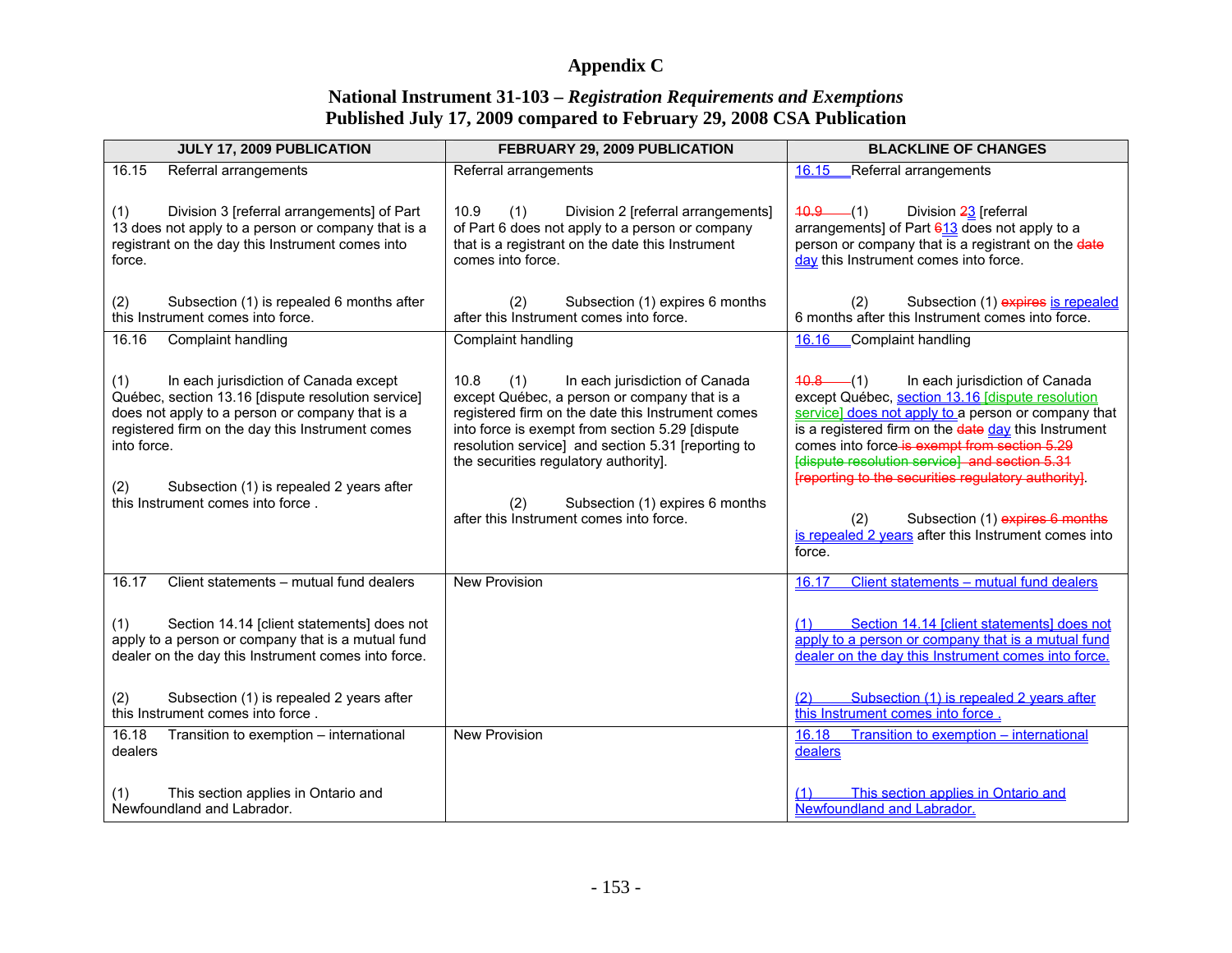| JULY 17, 2009 PUBLICATION                                                                                                                                                                                                                                                                                          | <b>FEBRUARY 29, 2009 PUBLICATION</b> | <b>BLACKLINE OF CHANGES</b>                                                                                                                                                                                                                                                                                        |
|--------------------------------------------------------------------------------------------------------------------------------------------------------------------------------------------------------------------------------------------------------------------------------------------------------------------|--------------------------------------|--------------------------------------------------------------------------------------------------------------------------------------------------------------------------------------------------------------------------------------------------------------------------------------------------------------------|
| (2)<br>If a person or company is registered in the<br>category of international dealer on the day this<br>Instrument comes into force, its registration in that<br>category is revoked.                                                                                                                            |                                      | If a person or company is registered in the<br>(2)<br>category of international dealer on the day this<br>Instrument comes into force, its registration in that<br>category is revoked.                                                                                                                            |
| (3)<br>If a person or company is registered in the<br>category of international dealer on the day this<br>Instrument comes into force, paragraphs 8.18(3)(e)<br>and 8.18(4)(b) [international dealer] do not apply to<br>the person or company until one month after this<br>Instrument comes into force.          |                                      | If a person or company is registered in the<br>(3)<br>category of international dealer on the day this<br>Instrument comes into force, paragraphs 8.18(3)(e)<br>and 8.18(4)(b) [international dealer] do not apply to<br>the person or company until one month after this<br>Instrument comes into force.          |
| 16.19<br>Transition to exemption - international<br>advisers                                                                                                                                                                                                                                                       | <b>New Provision</b>                 | 16.19<br>Transition to exemption - international<br>advisers                                                                                                                                                                                                                                                       |
| This section applies in Ontario.<br>(1)<br>If a person or company is registered in the<br>(2)<br>category of international adviser on the day this<br>Instrument comes into force, its registration in that<br>category is revoked one year after this Instrument<br>comes into force.                             |                                      | This section applies in Ontario.<br>(1)<br>If a person or company is registered in the<br>(2)<br>category of international adviser on the day this<br>Instrument comes into force, its registration in that<br>category is revoked one year after this Instrument<br>comes into force.                             |
| (3)<br>If the registration of a person or company<br>is revoked under subsection (2), the registration of<br>each individual registered to act as an adviser on<br>behalf of the person or company is revoked.                                                                                                     |                                      | If the registration of a person or company<br>(3)<br>is revoked under subsection (2), the registration of<br>each individual registered to act as an adviser on<br>behalf of the person or company is revoked.                                                                                                     |
| (4)<br>If a person or company is registered in the<br>category of international adviser on the day this<br>Instrument comes into force, paragraphs (e) and (f)<br>of subsection 8.26(4) [international adviser] do not<br>apply to the person or company until one year after<br>this Instrument comes into force. |                                      | If a person or company is registered in the<br>(4)<br>category of international adviser on the day this<br>Instrument comes into force, paragraphs (e) and (f)<br>of subsection 8.26(4) [international adviser] do not<br>apply to the person or company until one year after<br>this Instrument comes into force. |
| Transition to exemption - portfolio<br>16.20<br>manager and investment counsel (foreign)                                                                                                                                                                                                                           | <b>New Provision</b>                 | Transition to exemption - portfolio<br>16.20<br>manager and investment counsel (foreign)                                                                                                                                                                                                                           |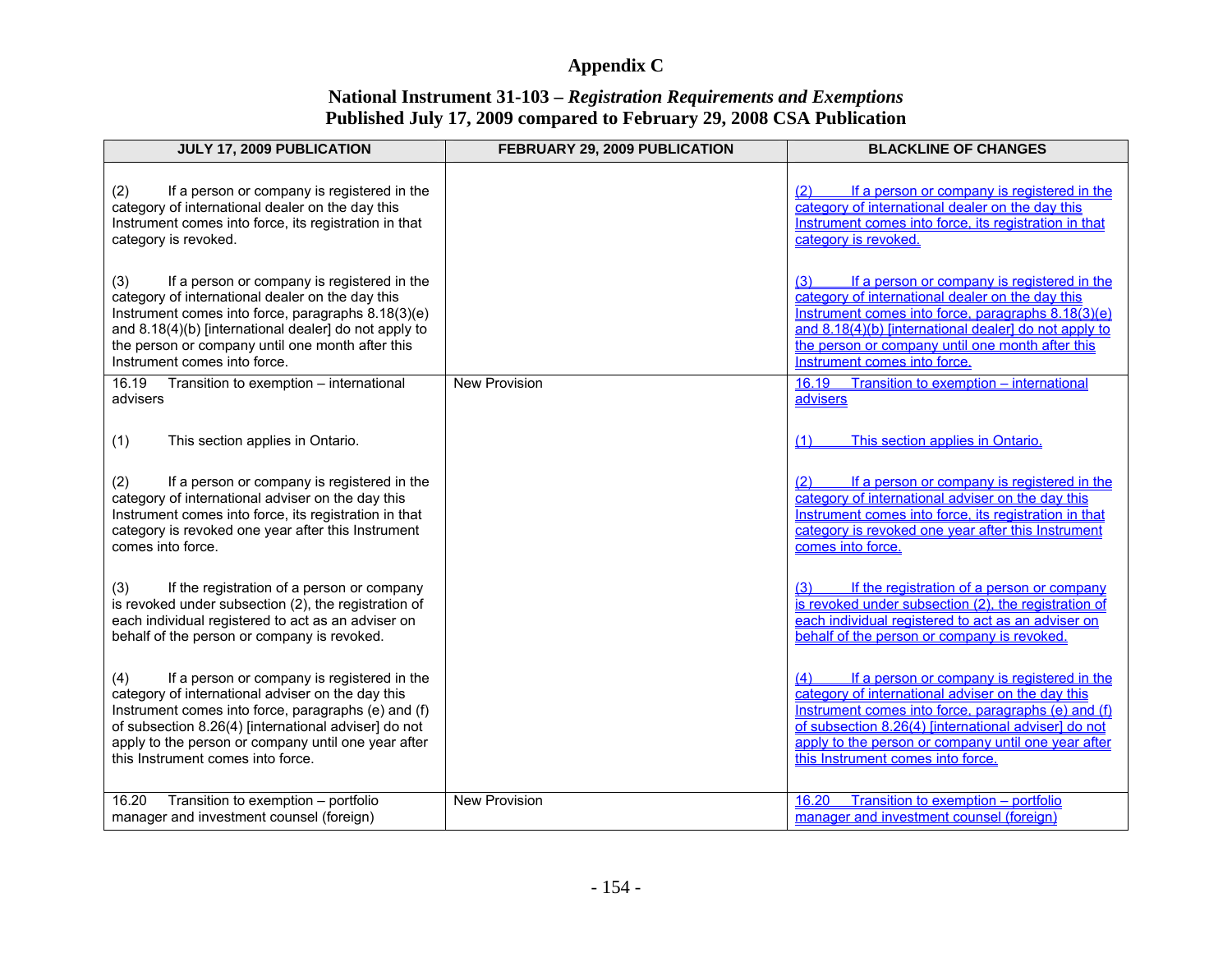| JULY 17, 2009 PUBLICATION                                                                                                                                                                                                                                                                                                                          | FEBRUARY 29, 2009 PUBLICATION                    | <b>BLACKLINE OF CHANGES</b>                                                                                                                                                                                                                                                                                                                        |
|----------------------------------------------------------------------------------------------------------------------------------------------------------------------------------------------------------------------------------------------------------------------------------------------------------------------------------------------------|--------------------------------------------------|----------------------------------------------------------------------------------------------------------------------------------------------------------------------------------------------------------------------------------------------------------------------------------------------------------------------------------------------------|
| (1)<br>This section applies in Alberta.                                                                                                                                                                                                                                                                                                            |                                                  | This section applies in Alberta.<br>(1)                                                                                                                                                                                                                                                                                                            |
| (2)<br>If a person or company is registered in the<br>category of portfolio manager and investment<br>counsel (foreign) on the day this Instrument comes<br>into force, its registration in that category is revoked<br>one year after this Instrument comes into force.                                                                           |                                                  | If a person or company is registered in the<br>(2)<br>category of portfolio manager and investment<br>counsel (foreign) on the day this Instrument comes<br>into force, its registration in that category is revoked<br>one year after this Instrument comes into force.                                                                           |
| (3)<br>If the registration of a person or company<br>is revoked under subsection (2), the registration of<br>each individual registered to act as an adviser on<br>behalf of the person or company is revoked.                                                                                                                                     |                                                  | If the registration of a person or company<br>(3)<br>is revoked under subsection (2), the registration of<br>each individual registered to act as an adviser on<br>behalf of the person or company is revoked.                                                                                                                                     |
| (4)<br>If a person or company is registered in the<br>category of portfolio manager and investment<br>counsel (foreign) on the day this Instrument comes<br>into force, paragraphs (e) and (f) of subsection<br>8.26(4) [international adviser] do not apply to the<br>person or company until one year after this<br>Instrument comes into force. |                                                  | If a person or company is registered in the<br>(4)<br>category of portfolio manager and investment<br>counsel (foreign) on the day this Instrument comes<br>into force, paragraphs (e) and (f) of subsection<br>8.26(4) [international adviser] do not apply to the<br>person or company until one year after this<br>Instrument comes into force. |
| Part 17 When this Instrument comes into force                                                                                                                                                                                                                                                                                                      |                                                  |                                                                                                                                                                                                                                                                                                                                                    |
| Effective date<br>17.1                                                                                                                                                                                                                                                                                                                             | Effective date                                   | Effective date<br>17.1                                                                                                                                                                                                                                                                                                                             |
| (1)<br>Except in Ontario, this Instrument comes<br>into force on September 28, 2009.                                                                                                                                                                                                                                                               | 11.1<br>This instrument comes into force on [•]. | This instrument comes into force on [.].<br>44.4                                                                                                                                                                                                                                                                                                   |
| (2)<br>In Ontario, this Instrument comes into force<br>on the later of the following:                                                                                                                                                                                                                                                              |                                                  | <b>Except in Ontario, this Instrument comes</b><br>(1)<br>into force on September 28, 2009.                                                                                                                                                                                                                                                        |
| September 28, 2009;<br>(a)                                                                                                                                                                                                                                                                                                                         |                                                  | (2)<br>In Ontario, this Instrument comes into force<br>on the later of the following:                                                                                                                                                                                                                                                              |
| the day on which sections 4, 5 and<br>(b)<br>subsections 20(1) to (11) of Schedule 26 of the<br>Budget Measures Act, 2009 are proclaimed in force.                                                                                                                                                                                                 |                                                  | September 28, 2009;<br>(a)<br>the day on which sections 4, 5 and<br>(b)                                                                                                                                                                                                                                                                            |